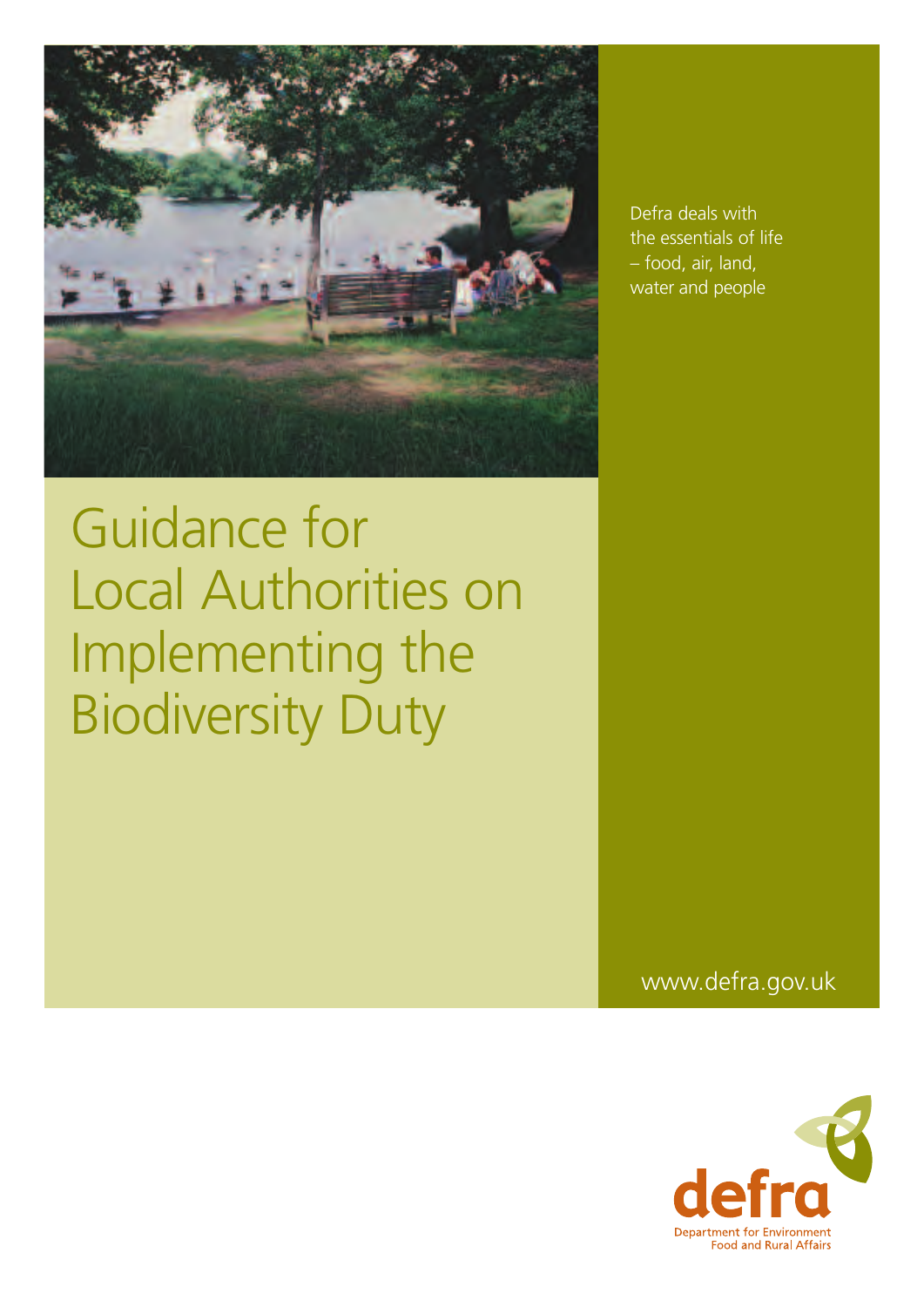Defra wishes to thank everyone who has contributed to the preparation of this guidance, in particular the members of the NERC Duty Steering Group, made up of members representing Natural England, the Wildlife Trusts, the Association of Local Government Ecologists, Wildlife and Countryside Link, the Royal Society for the Protection of Birds, Countryside Council Wales, Welsh Assembly Government, Welsh Local Government Association, Local Government Association. Together their contributions and suggestions have been invaluable.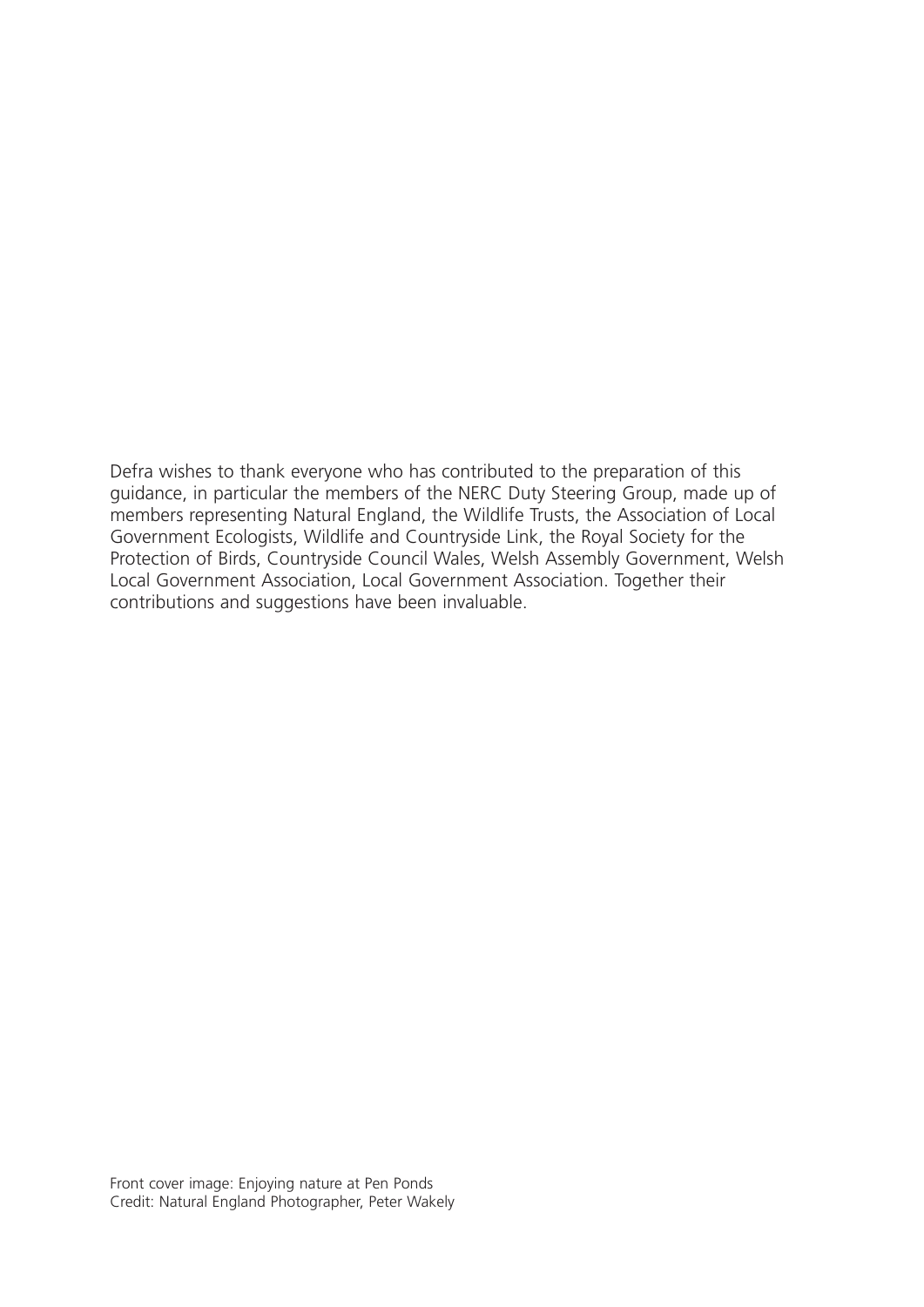Guidance for Local Authorities on Implementing the Biodiversity Duty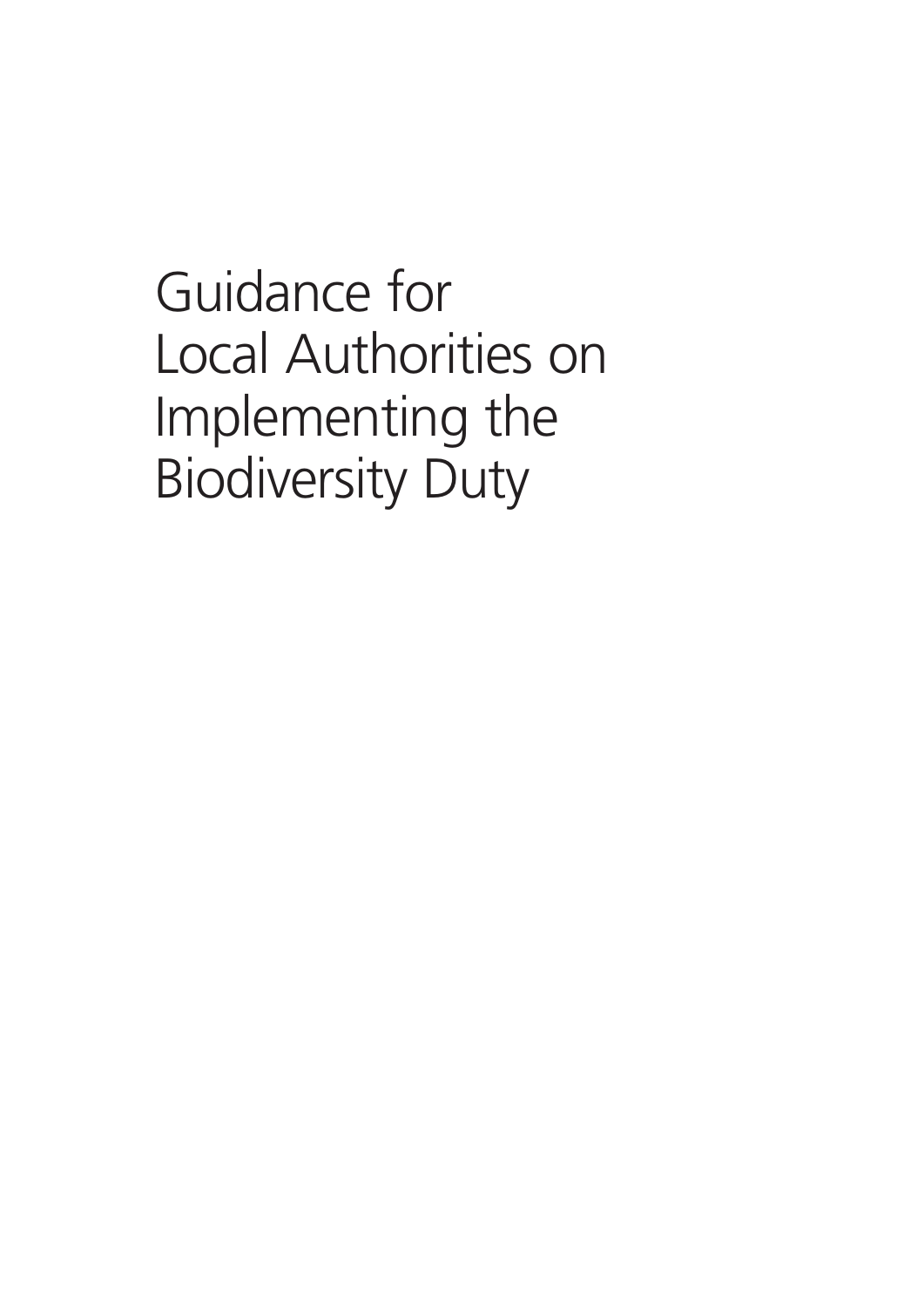|    |                                                                              | <b>EXECUTIVE SUMMARY</b>                                                                                                                                                                                                                                                                                                                 | 3                                                     |
|----|------------------------------------------------------------------------------|------------------------------------------------------------------------------------------------------------------------------------------------------------------------------------------------------------------------------------------------------------------------------------------------------------------------------------------|-------------------------------------------------------|
|    | 1.1                                                                          | 1. INTRODUCING THE BIODIVERSITY DUTY FOR LOCAL AUTHORITIES<br>A New Duty for Local Authorities<br>1.2 This Guidance<br>1.3 What is Biodiversity?<br>1.4 The Benefits of Conserving Biodiversity<br>1.5 The Role of Local Authorities in Conserving Biodiversity                                                                          | 6<br>6<br>$\overline{7}$<br>$\overline{7}$<br>9<br>12 |
| 2. | <b>LOCAL POLICIES AND STRATEGIES AND BIODIVERSITY</b><br>2.1<br>Introduction |                                                                                                                                                                                                                                                                                                                                          |                                                       |
|    | 2.2<br>2.3<br>2.6<br>2.8                                                     | Biodiversity as a Cross-cutting Agenda<br>Integrating Biodiversity within Corporate Priorities and Internal Policy<br>2.4 Sustainable Community Strategies<br>2.5 Local Area Agreements<br>Neighbourhood Renewal<br>2.7 Green Infrastructure<br>Local Biodiversity Action Plans and Partnership Working                                  | 14<br>14<br>15<br>17<br>18<br>19<br>20<br>21          |
| 3. | <b>MANAGEMENT OF LOCAL AUTHORITY CONTROLLED LAND AND BUILDINGS</b>           |                                                                                                                                                                                                                                                                                                                                          |                                                       |
|    | 3.1<br>3.2<br>3.3<br>3.4<br>3.5<br>3.6<br>3.9                                | Introduction<br>Positive Action for Biodiversity on Local Authority Sites, Structures and Buildings<br><b>Designated Sites</b><br>Protected and Priority Species on Local Authority Land<br>Management of Green Infrastructure<br>Road Verges<br>3.7 Farms and Tenanted land<br>3.8 School Grounds<br><b>Waterside and Coastal Areas</b> | 23<br>24<br>27<br>29<br>30<br>32<br>34<br>35<br>36    |
| 4. | <b>PLANNING, INFRASTRUCTURE AND DEVELOPMENT</b>                              |                                                                                                                                                                                                                                                                                                                                          |                                                       |
|    | 4.1<br>4.2<br>4.3<br>4.4<br>4.6                                              | Introduction<br>Effects of Development on Biodiversity<br>National Planning Policy requirements<br>Legal Requirements for Environmental and Sustainability Appraisal<br>4.5 Forward Planning<br>Development Control                                                                                                                      | 38<br>38<br>39<br>40<br>41<br>45                      |
|    | 5. EDUCATION, ADVICE AND AWARENESS                                           |                                                                                                                                                                                                                                                                                                                                          |                                                       |
|    | 5.1<br>5.3<br>5.5                                                            | Introduction<br>5.2 Education<br>Advice<br>5.4 Community Engagement<br><b>Raising Awareness</b>                                                                                                                                                                                                                                          | 48<br>49<br>51<br>53<br>54                            |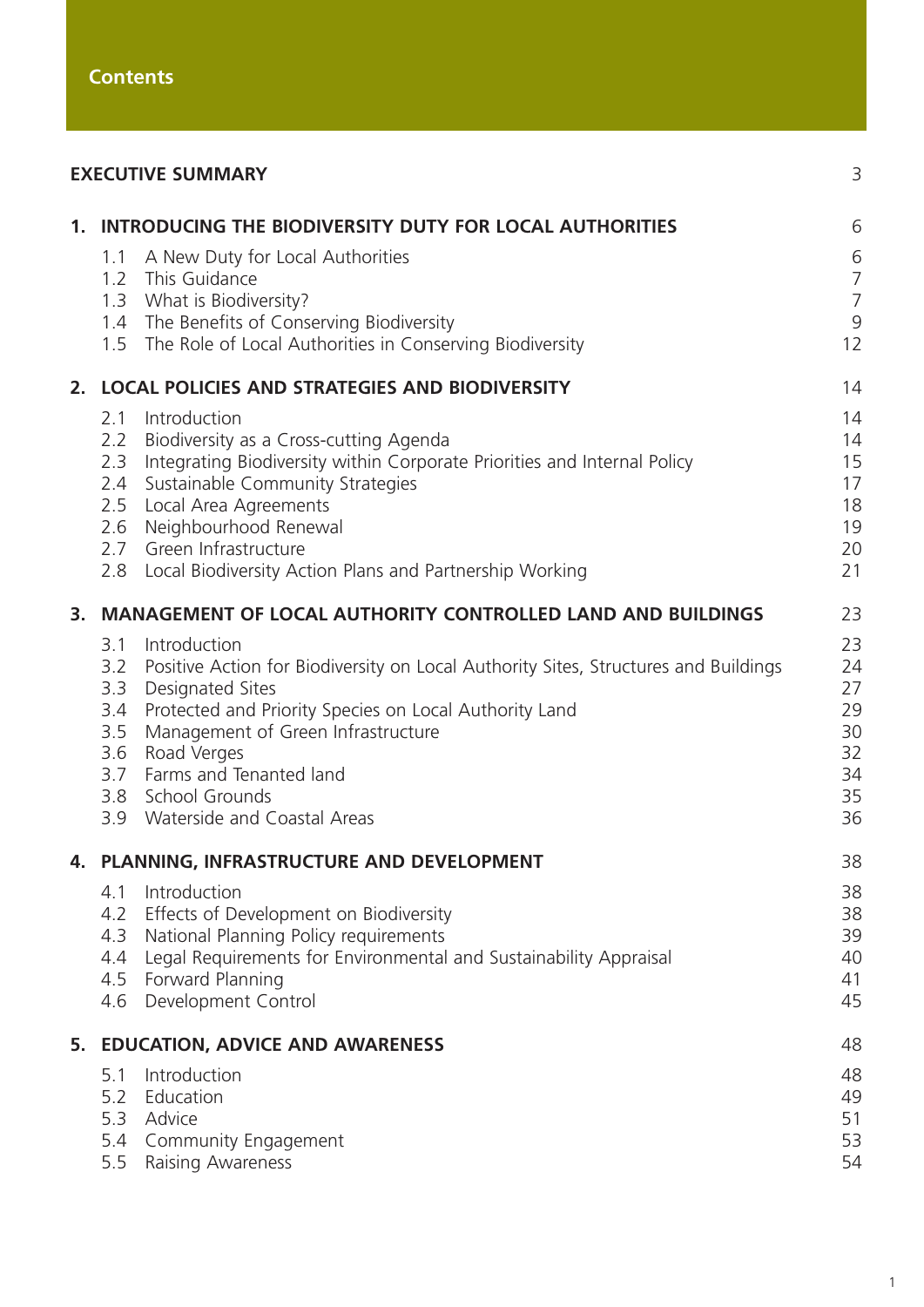| 6. IMPLEMENTING THE DUTY - IMPLICATIONS FOR LOCAL AUTHORITIES<br><b>AND THEIR STAFF</b>                                                            |                |  |  |  |
|----------------------------------------------------------------------------------------------------------------------------------------------------|----------------|--|--|--|
| <b>Financial Resources</b><br>6.1<br>6.2 Skills and Training<br><b>Measuring Progress</b><br>6.3                                                   | 56<br>58<br>58 |  |  |  |
| <b>APPENDIX 1: SUMMARY OF RELEVANT GUIDANCE MATERIALS (WEB PUBLICATION)</b><br>http://www.defra.gov.uk/wildlife-countryside/biodiversity/index.htm |                |  |  |  |
| <b>APPENDIX 2: SUMMARY OF RELEVANT LEGISLATION</b>                                                                                                 |                |  |  |  |
| <b>APPENDIX 3: SUMMARY OF SITE DESIGNATIONS</b>                                                                                                    |                |  |  |  |
| <b>APPENDIX 4: ADDITIONAL CASE STUDIES (WEB PUBLICATION)</b><br>http://www.defra.gov.uk/wildlife-countryside/biodiversity/index.htm                |                |  |  |  |
| <b>APPENDIX 5: LOCAL AUTHORITY SERVICES DIAGRAM</b>                                                                                                |                |  |  |  |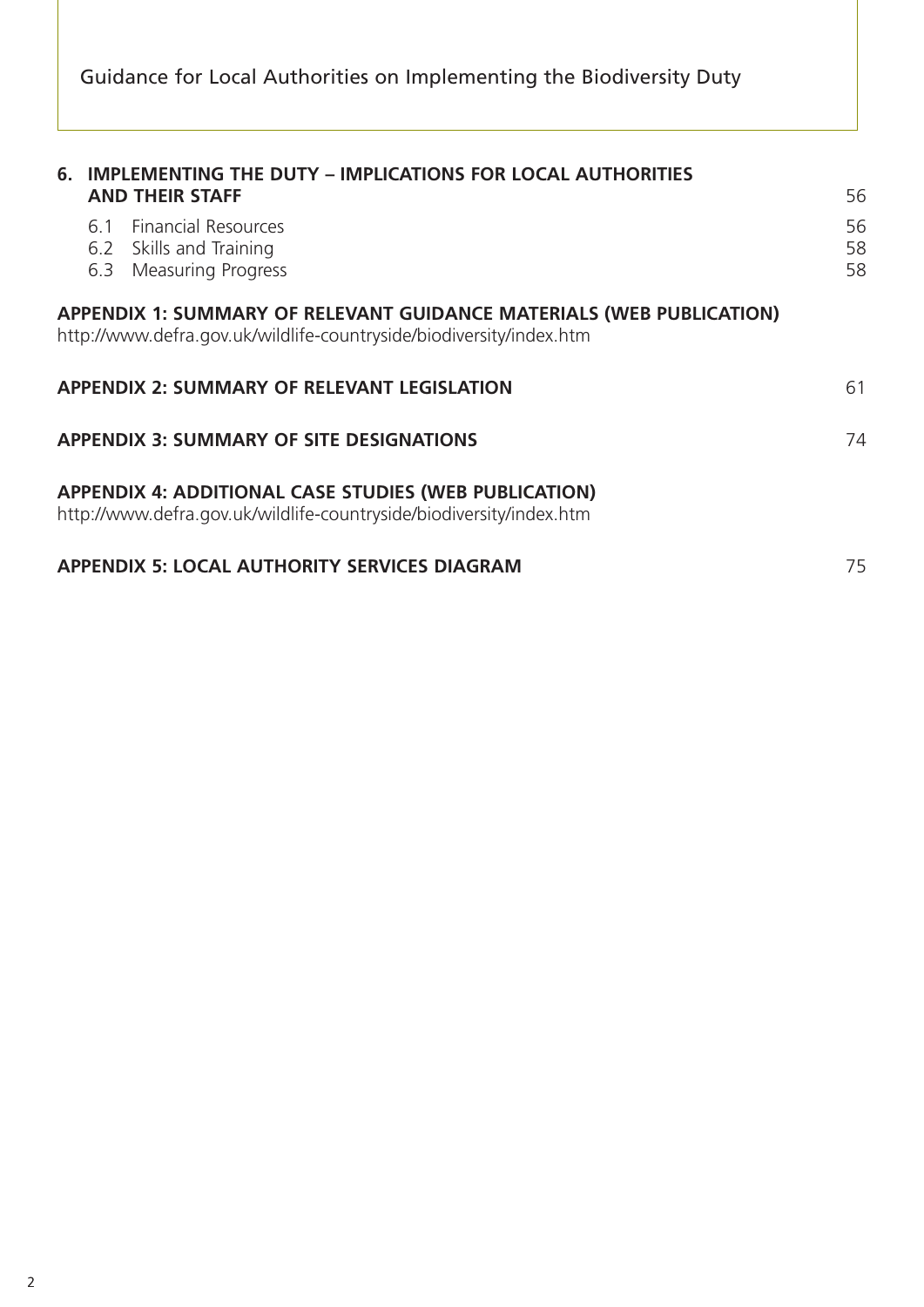# **Introducing the Biodiversity Duty for Local Authorities**

- 1. Biodiversity is the variety of life on earth, and includes all species of plants and animals and the natural systems that support them. Biodiversity is a core component of sustainable development, underpinning economic development and prosperity, and has an important role to play in developing locally distinctive and sustainable communities.
- 2. Conservation of biodiversity is vital in our response to climate change and in the delivery of key ecosystem services such as food, flood management, pollination and provision of clean air and water
- 3. Local authorities have a key role to play in conserving biodiversity, through their role in: developing and influencing local policies and strategies; planning and development control; owning and managing their estates; procurement; education, awareness raising and advisory functions.
- 4. Local authorities have a Duty to have regard to the conservation of biodiversity in exercising their functions. This Duty was introduced by the Natural Environment and Rural Communities Act and came into force on 1 October 2006. The Duty affects all public authorities and aims to raise the profile and visibility of biodiversity, to clarify existing commitments with regard to biodiversity, and to make it a natural and integral part of policy and decision making.
- 5. Conserving biodiversity includes restoring and enhancing species populations and habitats, as well as protecting them.
- 6. This guidance has been issued by Defra and the Welsh Assembly to assist local authorities in fulfilling their Duty.
- 7. Biodiversity is hugely important in its own right and we have international responsibilities and national and local systems in place to protect and enhance it. It plays a key role in underpinning local quality of life and giving a "sense of place". Biodiversity offers opportunities for tourism, economic development, health promotion, sustainable communities and social cohesion.
- 8. Proposals in the Local Government White paper and new performance framework for local government offer great potential for local authorities to provide leadership in the community to protect and enhance biodiversity. Local authorities can make a significant contribution towards the 2010 target to halt biodiversity loss.

## **Integrating Biodiversity into Local Authority Services**

- 9. Many departments and functions of local authorities have a vital role to play in the conservation of biodiversity. The following are important aspects of integrating biodiversity into local authority services:
	- A. Fulfilling statutory obligations for the protection and enhancement of biodiversity within the forward planning and development control processes.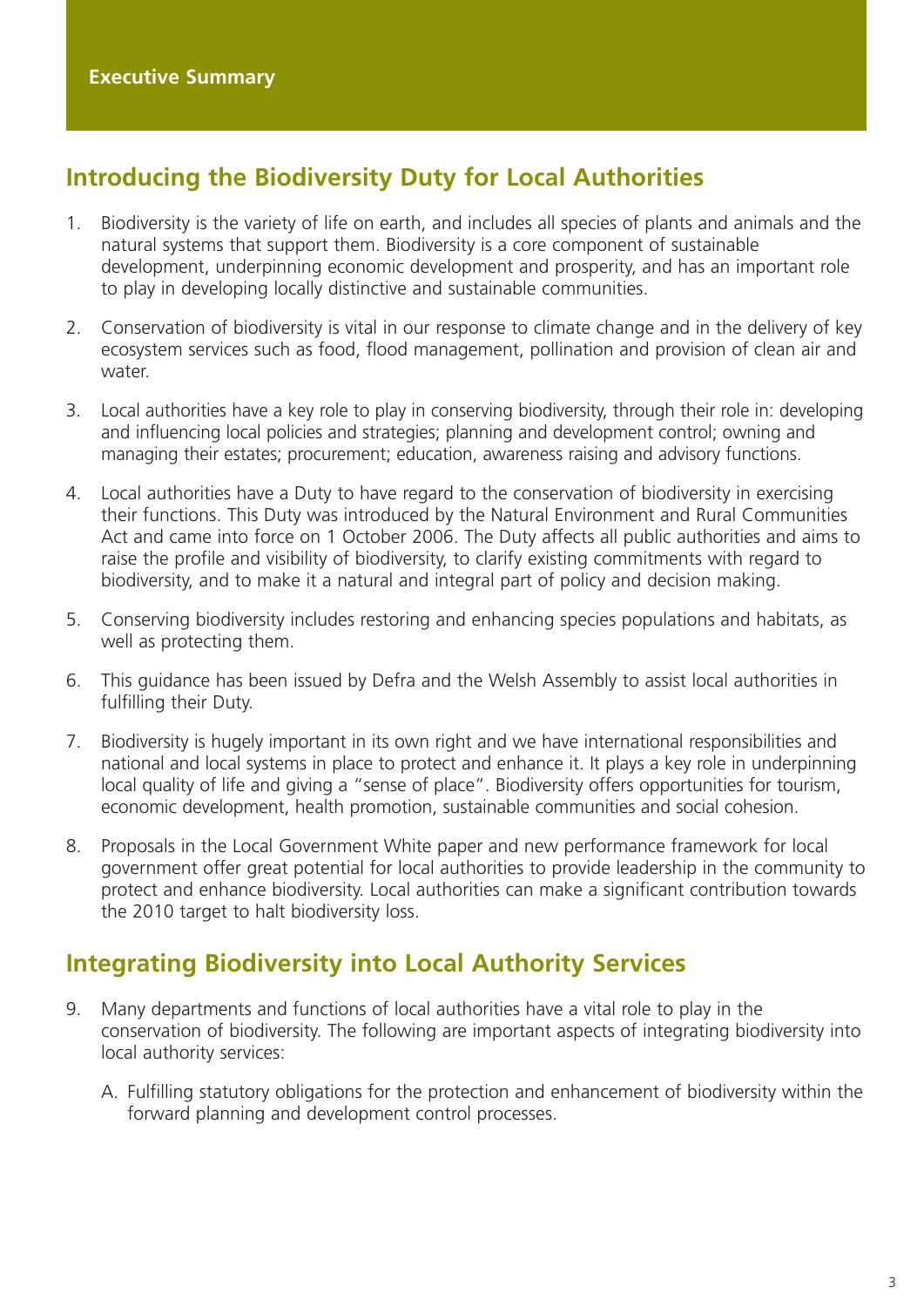- B. Incorporating the conservation of biodiversity and its benefits into relevant strategies of the local authority. These include Corporate Strategies, sustainable development strategies, procurement strategies, asset management plans, economic development plans and environmental management systems.
- C. Having regard to biodiversity within partnership arrangements such as Community Strategies and Local Area Agreements.
- D. Taking account of the links between biodiversity and other environmental programmes such as waste management, energy conservation and response to climate change.
- E. Delivering the key principles for biodiversity set out in national planning guidance.
- F. Participating in local biodiversity partnerships and helping to deliver objectives of Local Biodiversity Action Plans (and where appropriate UK Biodiversity Action Plans) within relevant local authority services.
- G. Working in partnership with other organisations to promote beneficial land management for biodiversity.
- H. Protecting and enhancing biodiversity on the local authority estate.
- I. Identifying policy drivers and ensuring up-to-date biodiversity data is available to the local authority including support to Local Record Centres.
- J. Identifying Local Sites of importance for biodiversity and managing systems, in partnership with others, to take these into account within the planning and land management processes.
- K. Using the benefits of access to biodiversity in the delivery of services to the public such as social care, community development, health, and recreation.
- L. Supporting appropriate access to nature and understanding of the natural world within schools, community engagement, education programmes. and raising awareness of biodiversity to the public.

## **Implementing the Duty – Implications for Local Authorities and their Staff**

- 10. In demonstrating that it has fulfilled its Duty to have regard to biodiversity, a local authority is likely to be able to show that it has:
	- Identified and taken opportunities to integrate biodiversity considerations into all relevant service areas and functions, and ensured that biodiversity is protected and enhanced in line with current statutory obligations;
	- Raised awareness of staff, managers and elected members with regard to biodiversity issues;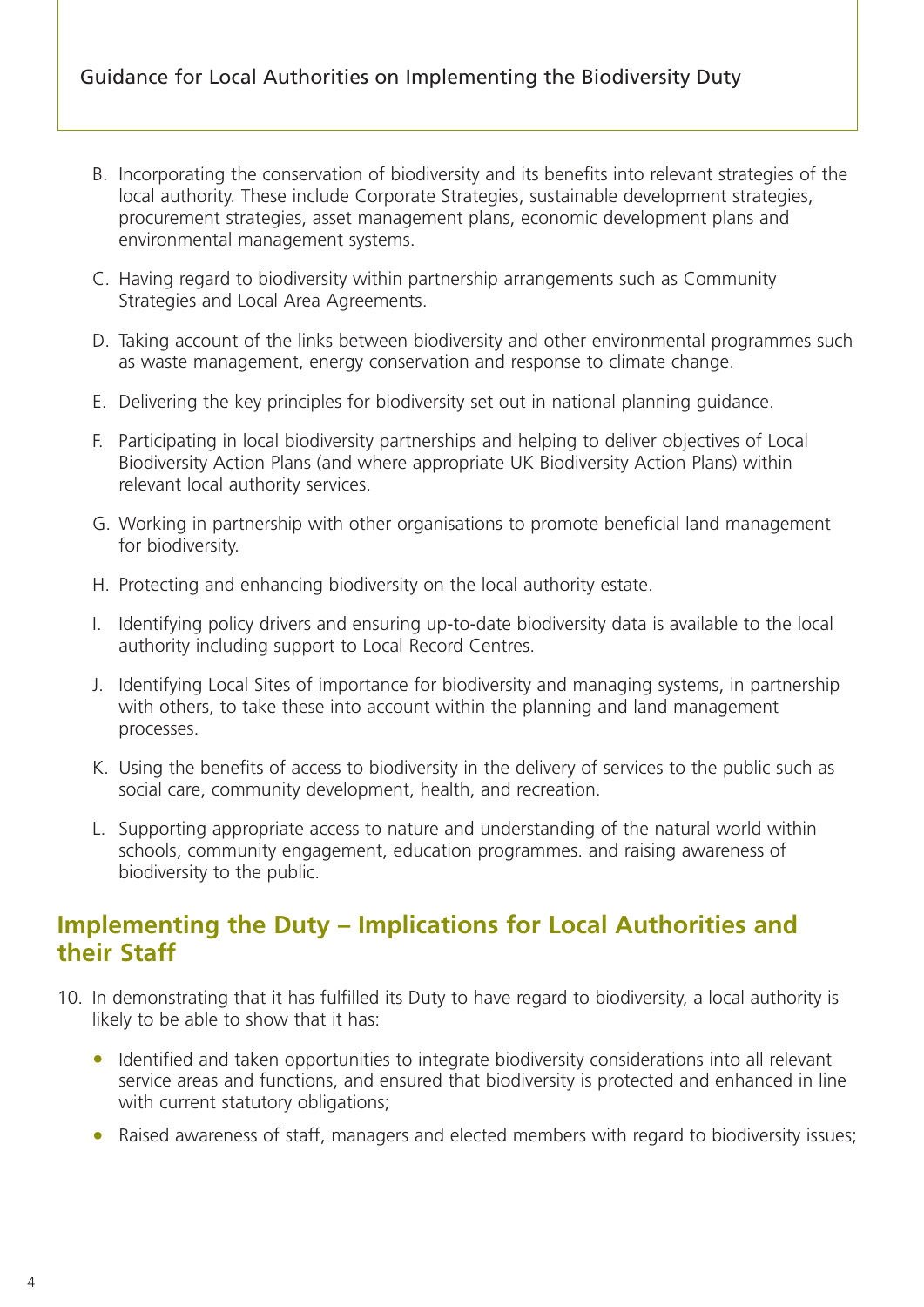- Demonstrated a commitment and contribution to key local biodiversity initiatives, such as Local Biodiversity Action Plans, Local and/or Regional Records Centres and Local Site systems;
- Demonstrated progress against biodiversity indicators and targets.

A variety of existing guidance is available to help local authorities to measure their performance with regard to biodiversity conservation.

- 11. Having regard to the conservation of biodiversity in their activities has implications for the awareness, knowledge and skills of local authority staff and elected members. These needs can be met by raising general awareness, using available guidance, integrating biodiversity into staff training, using in-house ecological expertise or seeking advice from colleagues and external bodies, and, where necessary, providing specific training.
- 12. Incorporating consideration of biodiversity into many local authority functions and services can be achieved without significant additional costs and a variety of opportunities exist to minimise costs. In some cases, however, there may be a need for additional expenditures, in cases where local authorities are not meeting current statutory commitments. The guidance provides suggestions of how the costs can be minimised.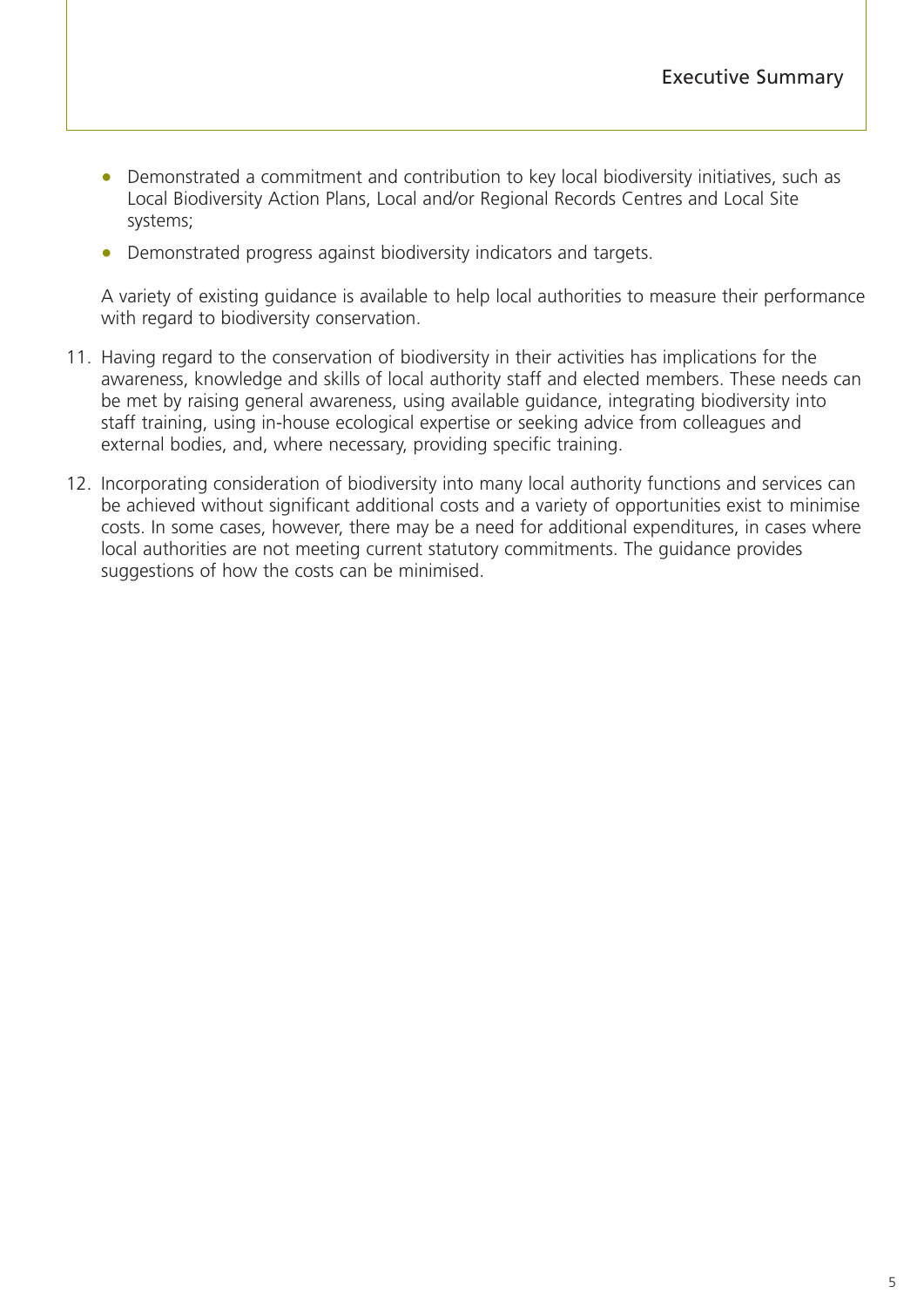#### <span id="page-8-0"></span>**Key messages**

- Biodiversity is the variety of life on earth, and includes all species of plants and animals and the natural systems that support them1.
- All local authorities and other public authorities in England and Wales now have a Duty to have regard to the conservation of biodiversity in exercising their functions.
- Local authorities can make a positive difference for biodiversity and this document provides guidance to help them to implement their Biodiversity Duty.
- Conserving biodiversity includes restoring and enhancing species populations and habitats, as well as protecting them.
- Conservation of biodiversity is vital in our response to climate change. Biodiversity also provides substantial economic, local and environmental benefits to local communities as well as vital life support services.
- Effective conservation of biodiversity requires its integration into a wide variety of local authority activities, functions and services.

# **1.1 A New Duty for Local Authorities**

Biodiversity is a core component of sustainable development, underpinning economic development and prosperity, and has an important role to play in developing locally distinctive and sustainable communities.

From 1 October 2006, all local authorities and other public authorities in England and Wales have a Duty to have regard to the conservation of biodiversity in exercising their functions. The Duty aims to raise the profile and visibility of biodiversity, to clarify existing commitments with regard to biodiversity, and to make it a natural and integral part of policy and decision making.

The Duty is set out in Section 40 of the Natural Environment and Rural Communities Act (NERC) 2006, and states that:

*"Every public authority must, in exercising its functions, have regard, so far as is consistent with the proper exercise of those functions, to the purpose of conserving biodiversity"2*

The Act extends to all public authorities the biodiversity duty of Section 74 of the Countryside and Rights of Way Act (CROW) 2000 which placed a duty on Government and Ministers. A similar duty was introduced in Scotland under the Nature Conservation (Scotland) Act 2004, which requires public authorities to further the conservation of biodiversity.

The Duty affects all public authorities in England and Wales, which include public bodies, government and statutory undertakers. The Duty applies to all local authorities, including the 410 unitary, county and district councils in England and Wales, and approximately 10,000 community, parish and town councils.

<sup>&</sup>lt;sup>1</sup> The Convention on Biological Diversity definition of "Biological diversity" is the variability among living organisms from all sources including, inter alia, terrestrial, marine and other aquatic ecosystems and the ecological complexes of which they are part; this includes diversity within species, between species and of ecosystems.

<sup>2</sup> Full text available on http://www.defra.gov.uk/rural/ruraldelivery/bill/default.htm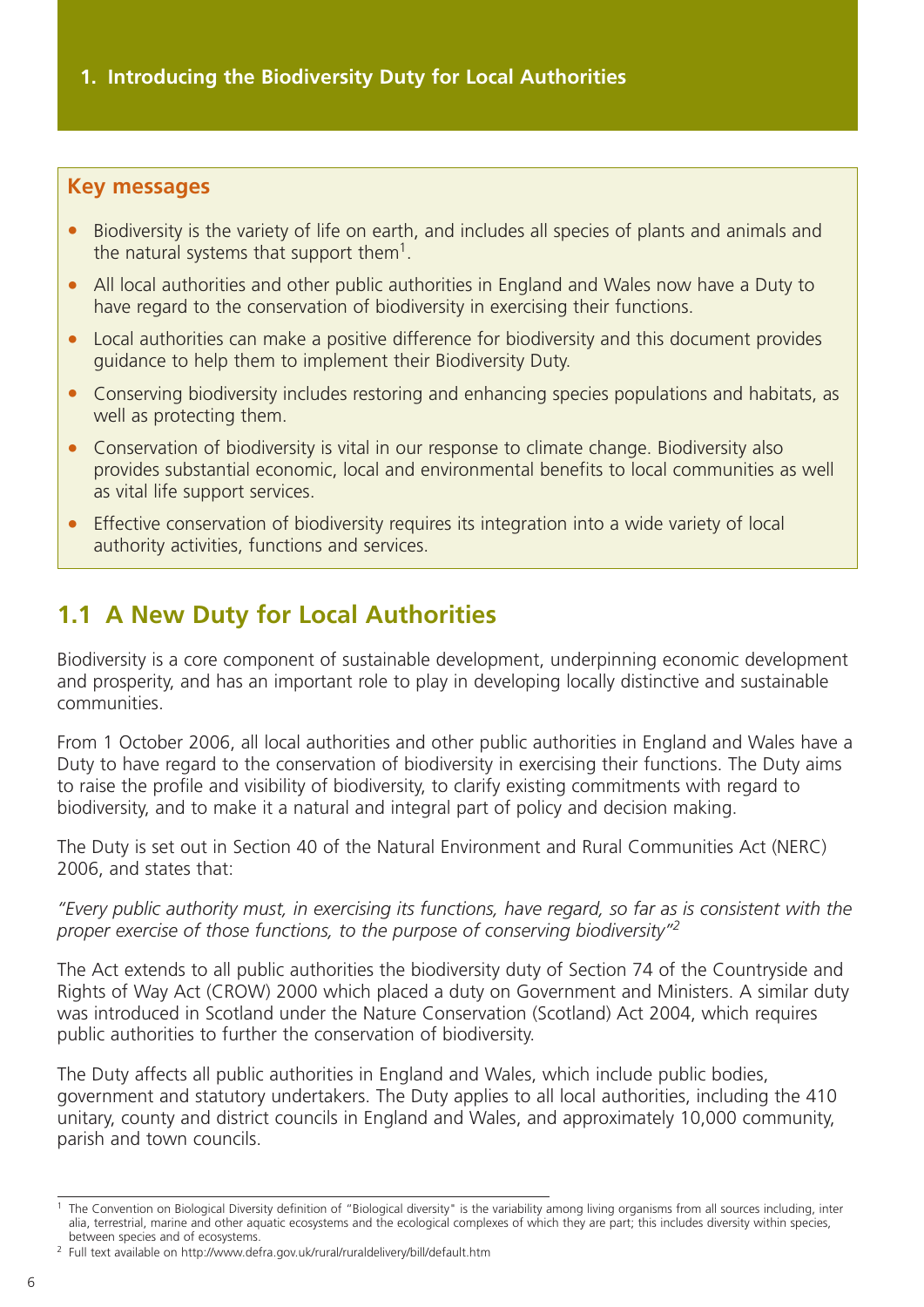# <span id="page-9-0"></span>**1.2 This Guidance**

Local authorities play a vital role in the conservation of biodiversity, and this document provides guidance specifically aimed at helping them to implement their Biodiversity Duty. Because the Duty is relevant to a wide variety of local authority functions and services, the guidance aims to help all local authority staff to have regard to biodiversity in their work, and to inform senior executives and elected members of the many opportunities to take account of biodiversity at corporate level.

The guidance draws on a wide range of information sources that provide advice on different activities and functions of local authorities. The guidance is intended to assist local authorities in meeting the Biodiversity Duty<sup>3</sup> but it does not provide a definitive interpretation of legislation or provide exhaustive recommendations for conserving biodiversity. It has been produced in consultation with representatives of local authorities and a wide variety of other public authorities, through a series of workshops in England and Wales in autumn 2006.

The Guidance is presented in six main sections:

- Section 1 introduces the Biodiversity Duty, defining the term biodiversity, summarising the benefits of biodiversity conservation, and explaining why having regard to the conservation of biodiversity is important for all local authorities.
- Sections 2-5 provide guidance on key aspects of local authority functions and activities which relate to biodiversity. This focuses on four main themes:
	- 2. Policy, Strategy and Procurement;
	- 3. Management of Public Land and Buildings
	- 4. Planning, Infrastructure and Development
	- 5. Education, Advice and Awareness.
- Section 6 examines the implications for local authorities of implementing the Duty, including financial resources, skills and training, and measuring progress.

Appendix 1 provides a summary of existing guidance documents relevant to different local authority functions and activities, while Appendix 2 summarises relevant legislation. Appendix 3 provides a summary of key site designations.

The Guidance contains numerous case studies which illustrate efforts that different local authorities have made to have regard to biodiversity in their various activities. These case studies aim to illustrate some of the approaches taken to date and lessons learned. These are not exhaustive and what works may vary so these may not be appropriate in every case. Additional case studies are given in Appendix 4.

## **1.3 What is Biodiversity?**

Biodiversity encompasses the whole variety of life on Earth. It includes all species of plants and animals, but also their genetic variation, and the complex ecosystems of which they are a part. It covers the whole of the natural world, from the commonplace to the critically endangered.

<sup>&</sup>lt;sup>3</sup> Another document provides general guidance to public authorities on fulfilling their duty.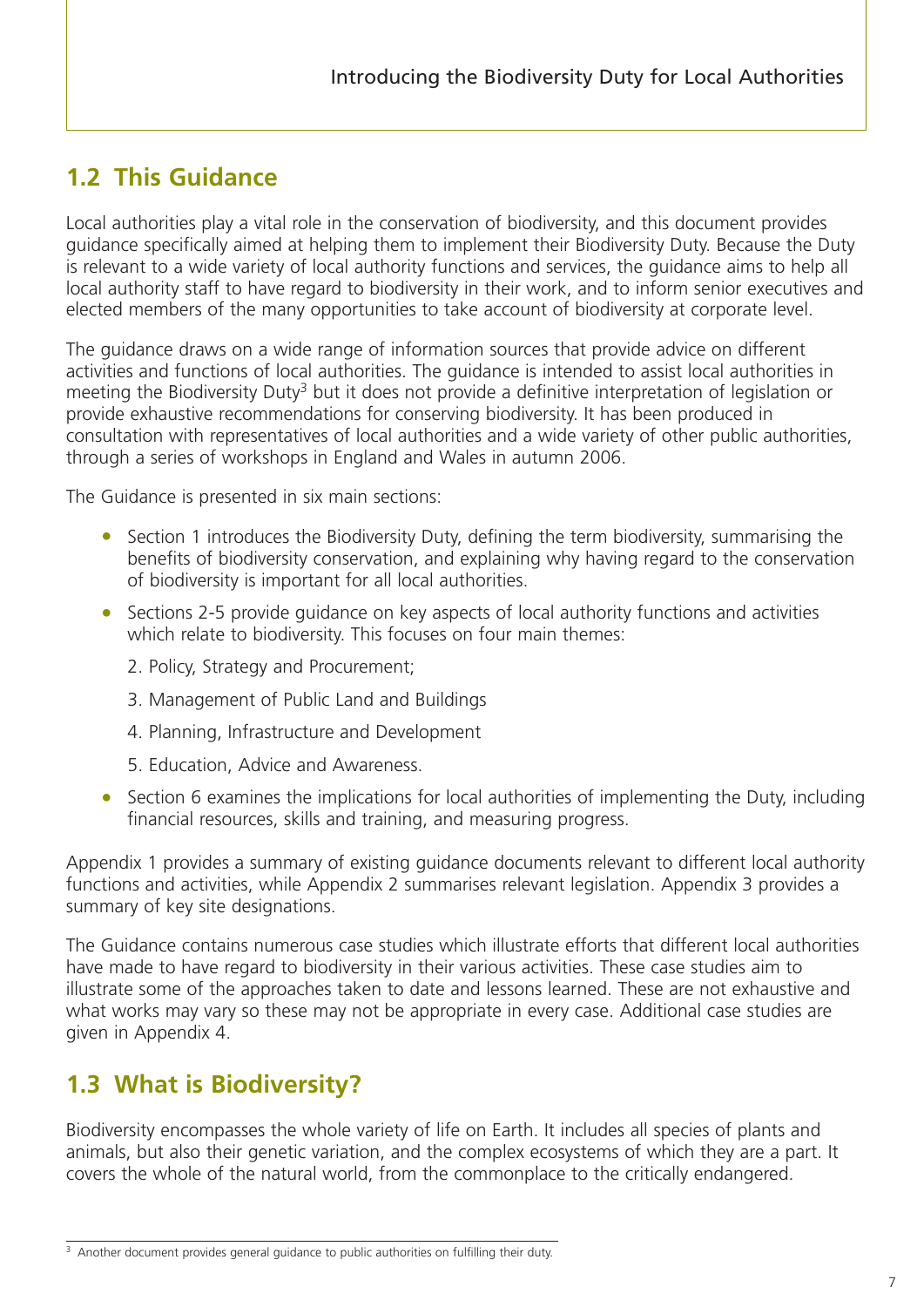Biodiversity describes our natural wealth. It forms the natural capital which makes up the living landscapes around us, sustains living systems and enhances our quality of life. It is an important component of the view from our window, the food we eat, the clothes we wear, the materials and medicines we use, and the functioning of the natural systems and processes on which our lives depend.

Increasing concern about the state of the world's biodiversity has led to international efforts to conserve it. The Earth Summit in Rio in 1992 developed the UN Convention on Biological Diversity<sup>4</sup>, signed by 150 countries including the UK, who have committed themselves to making efforts to conserve and sustain the variety of life on earth.

The UK's commitment to the conservation of biodiversity is delivered through the UK Biodiversity Action Plan<sup>5</sup>, which is made up of a series of plans to target action for particular vulnerable habitats and species (Box 1.1). In addition, the England Biodiversity Strategy<sup>6</sup>, *Working With the Grain of Nature*, published in 2002, brings together England's key contributions to achieving the 2010 target<sup>7</sup> to halt biodiversity loss, and sets out a programme to ensure the integration of biodiversity into policy making and practice. On 2 November 2006 a full report on progress under the England Biodiversity Strategy was published, including proposals for meeting the challenges of the next four years<sup>8</sup>. A Biodiversity Framework for Wales is also being developed<sup>9</sup>, while biodiversity conservation is also addressed in the Environment Strategy for Wales and its Action Plan, published in May 2006.10

Conserving biodiversity includes restoring and enhancing species populations and habitats, as well as protecting them. Biodiversity action plans provide a framework within which action for biodiversity can be prioritised.

<sup>4</sup> http://www.biodiv.org/default.shtml

<sup>5</sup> http://www.ukbap.org.uk

<sup>6</sup> Working with the Grain of Nature – A Biodiversity Strategy for England. http://www.ukbap.org.uk/EBG/england\_biodiversity\_strategy.asp

<sup>7</sup> http://ec.europa.eu/environment/nature\_biodiversity/index\_en.htm

<sup>8</sup> http://www.defra.gov.uk/wildlife-countryside/biodiversity/biostrat/indicators/pdf/grain/grainvol1v3.pdf

<sup>9</sup> A consultation document on the Draft Biodiversity Framework for Wales was produced in autumn 2006 –

http://www.biodiversitywales.org.uk/admin/upload/docs/english/engframe.pdf

<sup>10</sup> http://new.wales.gov.uk/topics/environmentcountryside/epq/Environment\_strategy\_for\_wales/About\_the\_strategy/?lang=en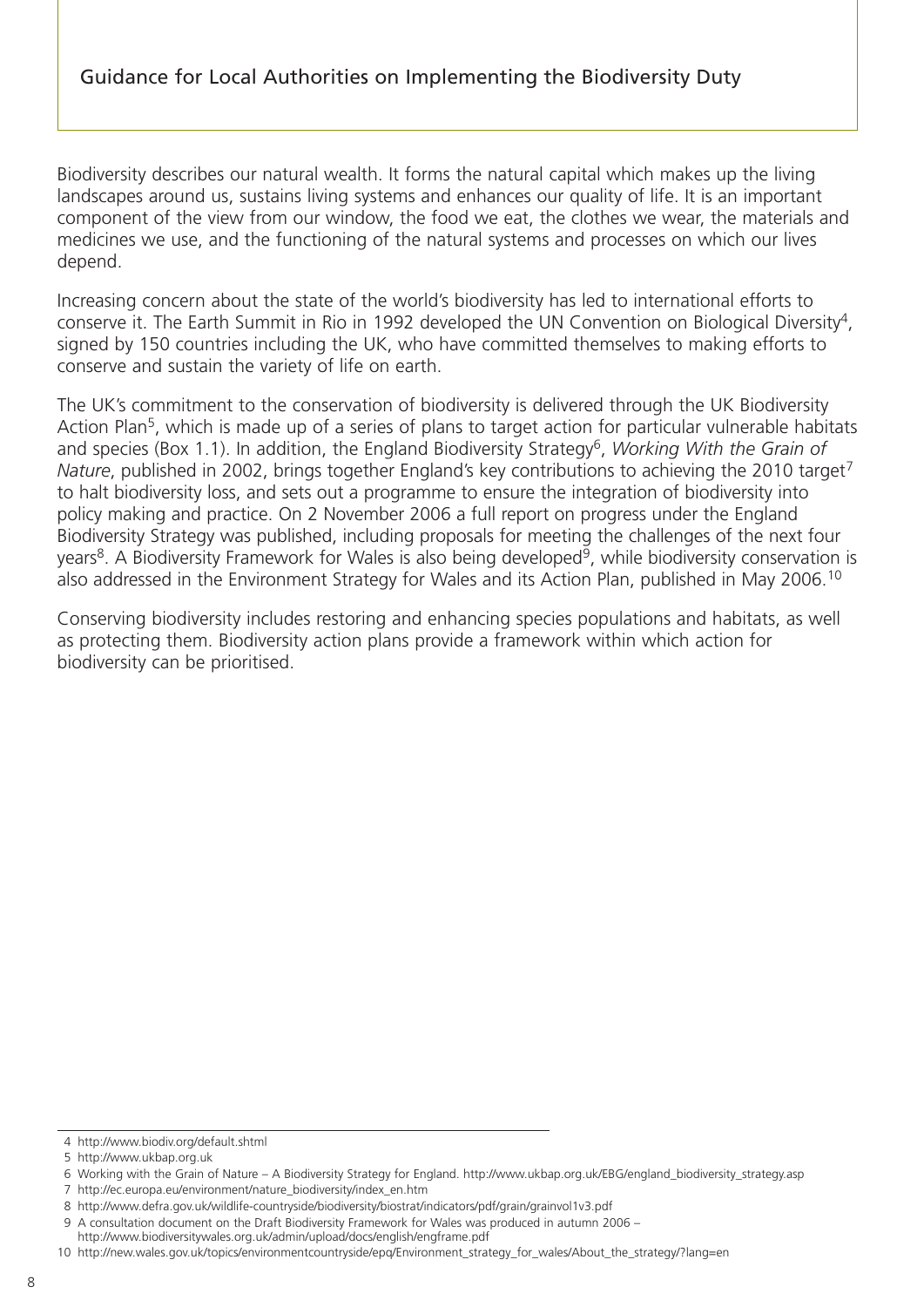### <span id="page-11-0"></span>**Box 1.1: Priorities for Biodiversity Conservation at the National, Regional and Local Level**

The UK approach to biodiversity conservation<sup>11</sup> recognises the need to prioritise resources. There are two key elements to this approach:

a) Integrating biodiversity into public plans, policies and programmes, and

b) Encouraging conservation action through Biodiversity Action Plans (BAPs) for priority species and habitats at national and local levels.

Species and habitats have been assessed at a UK level against objective criteria including rarity and declining status. The species and habitats identified are therefore UK priorities for conservation action<sup>12</sup>. BAPs have been produced that set out clear targets and actions for the conservation of these species and habitats<sup>13</sup>. They provide valuable quidance on the action needed and a vital framework for monitoring progress.

In addition, Local Biodiversity Action Plans (LBAPs) have been produced to complement the UKBAPs and assist with the delivery of specific targets<sup>14</sup>. LBAPs are based on a partnership approach with Local Authorities often playing a key role in plan development and delivery. LBAPs should identify key local contributions to national targets as well as targets and actions for species or habitats of local distinctiveness. LBAPs have been produced at different geographic scales, e.g. parish, county or national park. In England, there are also Biodiversity Action Plans or Strategies at the Regional level. These often provide regional targets for priority habitats.

UK, regional and local BAPs provide a means of prioritising action for Local and Public Authorities. Where there are opportunities to take appropriate and effective action for national priorities these should be taken. Section 74 of the Countryside and Rights of Way Act 2000 provides information on priority habitats and species. Further guidance on biodiversity priorities will be available when revised lists of species and habitats of principal importance for biodiversity are published under section 41 (England) and section 42 (Wales) of the NERC Act 2006.

Conservation efforts can involve controlling the introduction and spread of non-native invasive species which are damaging or threatening to native habitats and species. Activities which could have a negative impact on biodiversity in other countries should also be avoided wherever possible.

# **1.4 The Benefits of Conserving Biodiversity**

The reasons for conserving biodiversity are many and varied:

• **It plays an important role in tackling climate change**. Wildlife habitats such as woodlands and peatbogs act as carbon sinks, helping to reduce the severity of climate change. Other habitats such as natural floodplains and coastal habitats can help reduce flooding and dissipate wave energy. Natural habitats are also important in providing corridors to allow mobile species to move in response to changes in climate.

<sup>&</sup>lt;sup>11</sup> Biodiversity: The UK Action Plan (1994) Cm 2428, The Stationery Office, London.

<sup>&</sup>lt;sup>12</sup> At the time of going to press the UKBAP species and habitat priorities were under review, the results of this review are expected to be published during 2007.

<sup>13</sup> See http://www.ukbap.org.uk/ for further details and individual BAPs.

<sup>14</sup> See http://www.ukbap.org.uk/GenPageText.aspx?id=57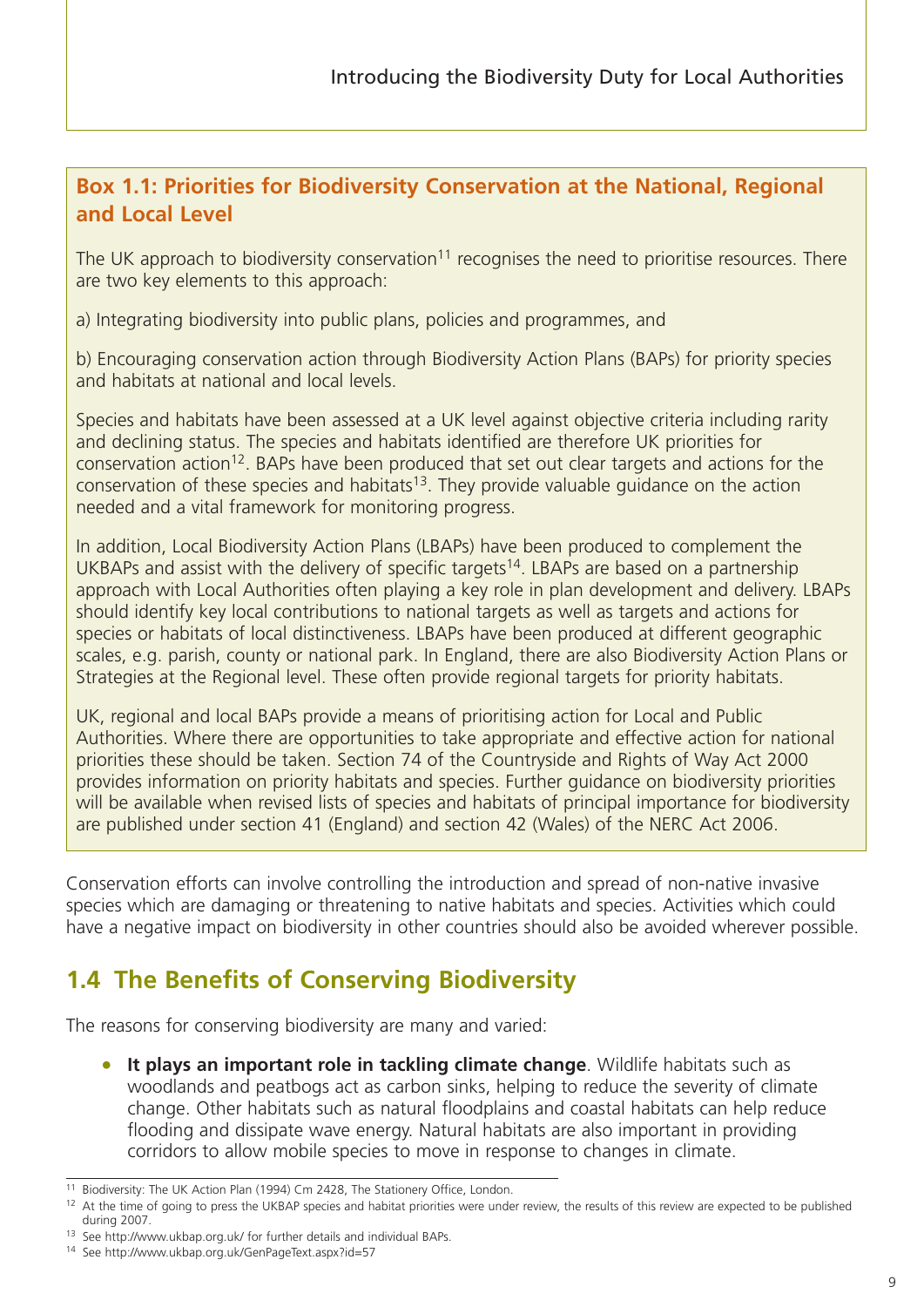- **It is an indicator of the wider health of our environment**. An environment rich in biodiversity is also likely to perform well against other measures of environmental quality (such as air and water quality), and to provide a healthy and attractive living environment for people. Biodiversity is therefore a key indicator of sustainable development.
- **It helps to sustain local economies**. Conserving biodiversity supports jobs and incomes in conservation management, and provides additional benefits by attracting visitors to rural areas. It also provides new market opportunities to farmers and land managers. These economic impacts can be significant at the local level, particularly in nature rich areas with limited alternative employment opportunities. Some of the evidence is summarised in Box 1.2.
- **It supports other vital services that sustain life on earth (Ecosystem Services)**. Human life and economic activity depend on vital services provided by ecosystems, such as the provision of clean air and water, defence against floods and storms, and the management of waste and pollution. Studies have shown that the economic value of these ecosystem services is immense, and that a large proportion of this value depends on the biological diversity of these systems. Box 1.3 summarises some of the evidence of the value of these services in the UK.
- **It contributes to our health and wellbeing**. Studies have shown that nature helps to enhance our physical and mental health, by encouraging outdoor recreation, exercise and relaxation<sup>15</sup>. Biodiversity plays an important role in enhancing and encouraging outdoor recreation by increasing the variety, attractiveness and interest of the landscape. Biodiversity also plays an important role in educating us about the world around us.



Cyclist on cycle track. Credit: Natural England Photographer Paul Glendell

<sup>15</sup> See, for example, CJC Consulting (2005) *Economic Benefits of Accessible Green Spaces for Physical and Mental Health: Scoping Study* – report for Forestry Commission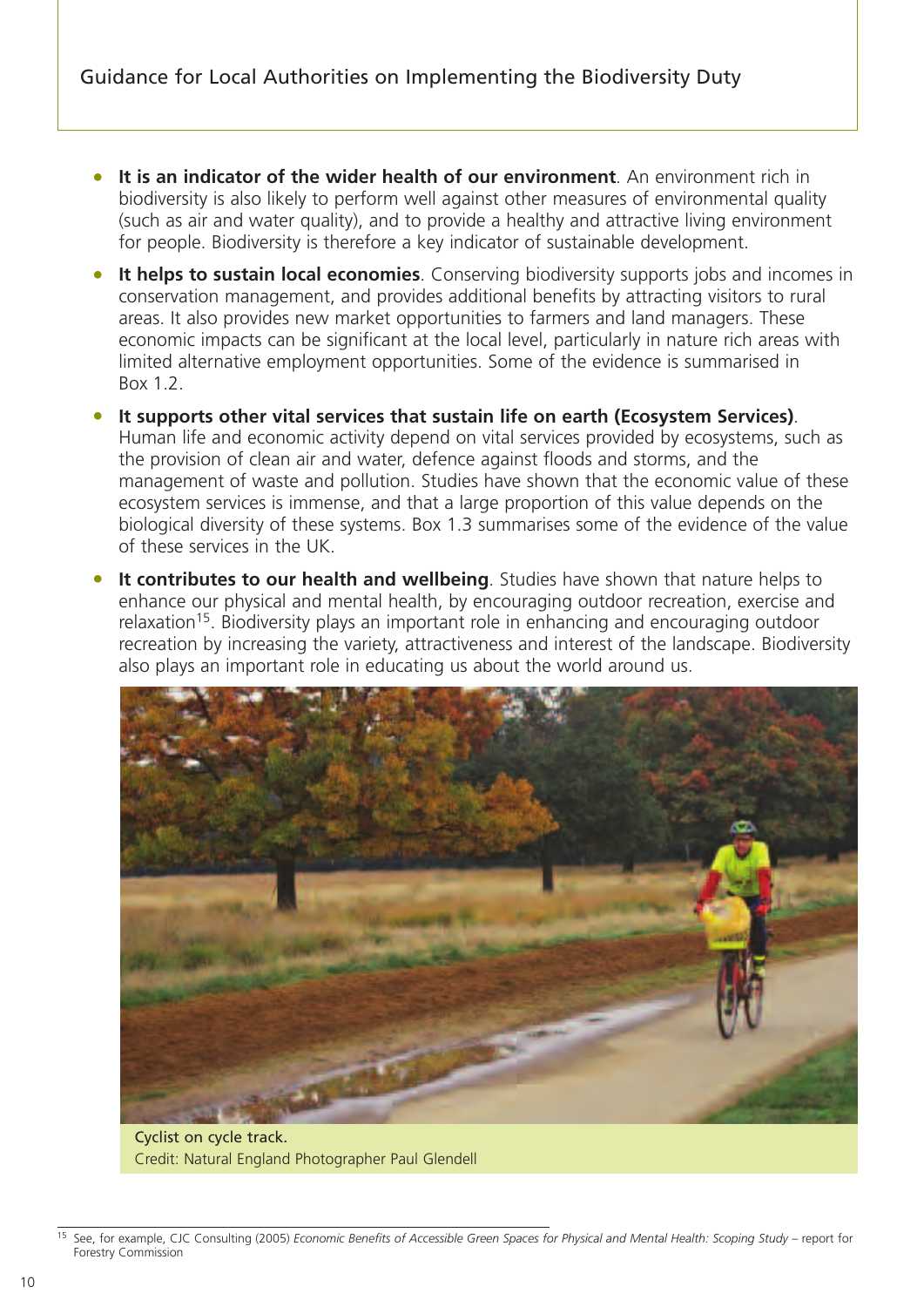- **It is an important part of our cultural heritage and identity.** Biodiversity is important in defining local character and distinctiveness. It helps to shape the environments in which local authorities operate, affecting the quality of life of local residents. It is a key defining component in the upland oakwoods of Wales, the chalk grasslands of southern England, the fens of East Anglia and the moorlands of North Yorkshire. Bluebell woodlands, seabird cliffs, peatbogs and lowland heathlands are all important parts of our heritage, and we would be impoverished if we lost them.
- **It offers opportunities for community engagement and volunteering.** Local biodiversity projects offer opportunities to engage local communities and promote social inclusion. Many people derive huge satisfaction as volunteers in conservation projects, giving them an opportunity to get involved in a practical way in managing the environment.
- **It provides us with essential products and materials.** Biodiversity is a source of many vital products such as food, medicines and building materials. Biodiversity conservation is important to ensure that these products continue to be available to us and to future generations. Maintaining sustainable fisheries depends on conservation of marine biodiversity. Biodiversity offers widespread opportunities to develop new medicines, foodstuffs and other products, which will be lost if we fail to conserve it.
- **We have a responsibility to conserve biodiversity.** Apart from the benefits that it provides to people, there are strong ethical reasons why mankind should conserve biodiversity. We share the planet with many other species, and many would argue that we have no right to preside over the extinction of other animals and plants. As well as the intrinsic values of biodiversity, we have a responsibility to pass on a healthy stock of natural capital to future generations.

### **Box 1.2: Economic Significance of Nature Conservation and Wildlife Tourism**

A study for Defra estimated that activities that contribute to the management of the natural environment, or are dependent on a high quality environment, support 299,000 full time equivalent (FTE) jobs and Gross Value Added of £7.6 billion in England annually. This includes activities in the nature conservation, agriculture, forestry, fisheries, food and tourism sectors<sup>16</sup>. The management, use and appreciation of the natural environment in Wales has been estimated to support 117,000 FTE jobs directly, around 12% of total employment nationally<sup>17</sup>.

Wildlife tourism has been shown to provide significant benefits to local economies. For example:

- **National Nature Reserves (NNRS)**. Over 200 NNRs attract an estimated 13 million visits each year. Three NNRs in Wales were estimated to bring additional visitor spending to local economies of £7 million in 1998, supporting local incomes of £2.2 million and more than 400 FTE jobs<sup>18</sup>.
- **Norfolk Coast**. A study of visitors in 1999 estimated that visitors to six sites spent £21 million per year in the local economy, of which £6 million could be attributed to birds and wildlife (supporting 135 FTE jobs).

<sup>&</sup>lt;sup>16</sup> GHK Consulting and GFA-Race (2004) Revealing the Value of the Natural Environment in England. Report for Defra.<br><sup>17</sup> Bilsborough and Hill (2003) Valuing our Environment: The Economic Impact of the Environment of Wales

<sup>&</sup>lt;sup>18</sup> Christie, M., Keirle I. and Scott A (1998) Welsh National Nature Reserves: Effectiveness of Interpretation, its Economic Impact and Recreational Use. Report for Countryside Council for Wales (CCW).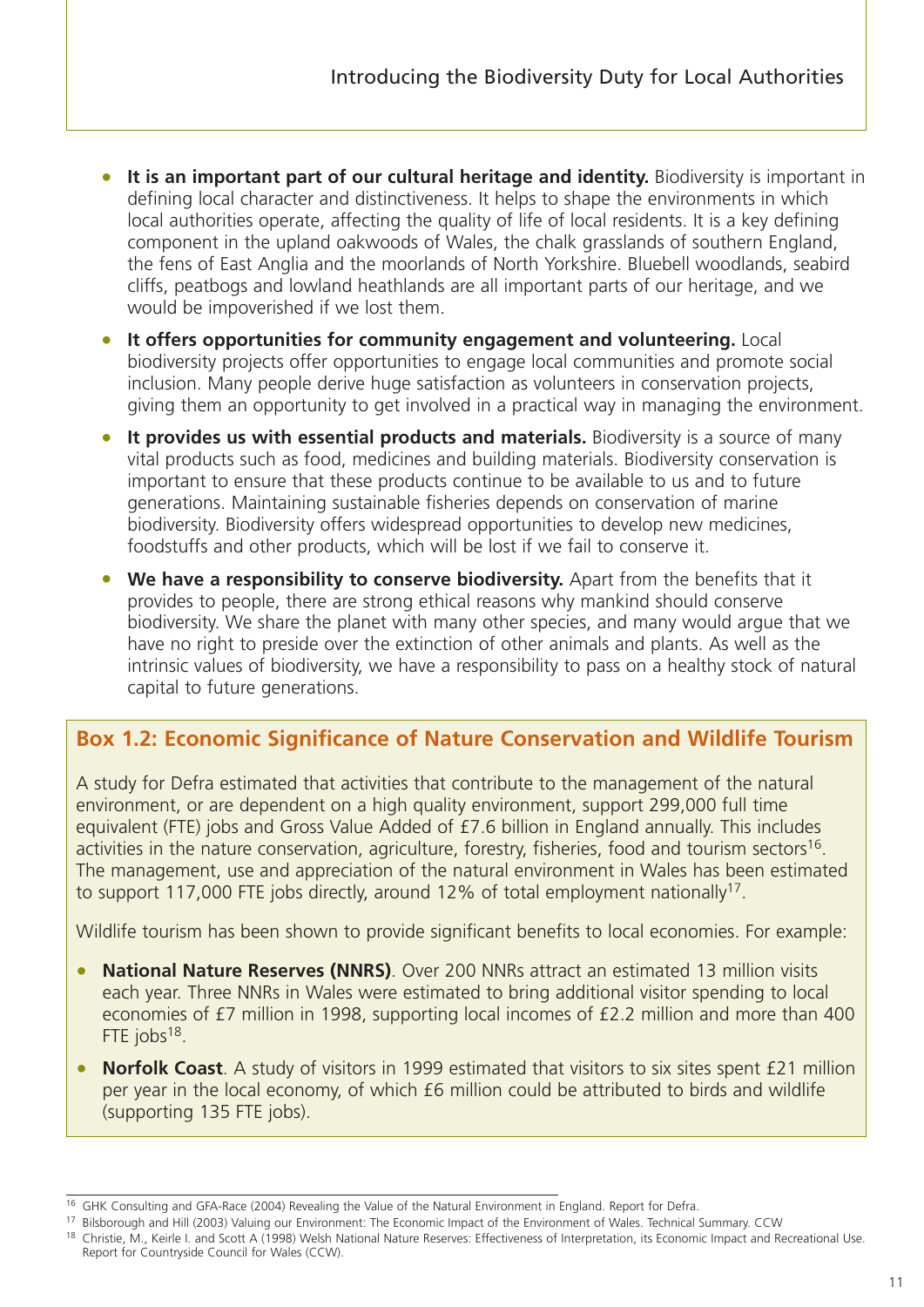<span id="page-14-0"></span>Guidance for Local Authorities on Implementing the Biodiversity Duty

### **Box 1.2: Economic Significance of Nature Conservation and Wildlife Tourism (continued)**

• **Osprey nest sites** in the UK attracted 290,000 visits in 2005, as a result of public viewing schemes at nine sites in Scotland, England and Wales. The sites were estimated to bring additional visitor spending of £3.5 million to local economies<sup>19</sup>.

Examples of the Value of Services provided by Woodlands<sup>20</sup>:

- **Reducing air pollution**. The benefits of trees in reducing air pollution in Britain have been valued at between £222k and £11.2 million per year;
- **Storage of carbon**, helping to reduce climate change. The net present value of carbon storage of broadleaved woodlands has been estimated to vary from £601 million in the Northwest to £2,684 million in the South East.
- **Providing opportunities for recreation**. Total annual recreational benefits have been estimated at £290,000 for Derwent Walk, Gateshead and £110,000 for Whippendell Wood, Hertfordshire, equivalent to £1600 to £1800 per hectare.
- **Enhancing the urban environment**. The total value of views of urban fringe woodlands in England has been estimated at more than £3.5 billion (capitalised value) or £150 per hectare (annual net present value)

In summary, conserving biodiversity is not only the right thing to  $d\sigma$  – it is vital for our future existence on this planet. We are improving our understanding of the importance of natural systems and processes in sustaining life, and the role that biodiversity plays in maintaining these. We are aware that biodiversity continues to be lost at an alarming rate as a result of human activities, but we do not yet know whether and how long this can continue before we undermine the life support functions on which we depend<sup>21</sup>. Conserving biodiversity depends on action at the local as well as the national and international level.

Biodiversity can play a key part in the delivery of a variety of local authority services such as education, health, social care and economic development.

# **1.5 The Role of Local Authorities in Conserving Biodiversity**

Effective conservation of biodiversity requires its integration into a wide variety of activities, sectors and organisations. This is a key theme of the England Biodiversity Strategy. Similarly, in Wales, the terms of reference of the Wales Biodiversity Partnership include to *seek to raise government, business and public awareness of biodiversity conservation and the part they can play and the action they can take*.

Local authorities have significant impacts on biodiversity, and their activities have an important role to play in its conservation. For example, local authorities play a key role in:

<sup>19</sup> Dickie, Hughes and Esteban (2006) Watched Like Never Before – the Local Economic Benefits of Spectacular Bird Species. RSPB

<sup>&</sup>lt;sup>20</sup> EFTEC (2005) The Economic, Social and Ecological value of Ecosystem Services', A Report for Defra;

<sup>&</sup>lt;sup>21</sup> The Millennium Ecosystem Assessment provides a global assessment of the state of the world's ecosystems and the services they provide, and also evidences the role of biodiversity in the provision of these services. http://www.millenniumassessment.org/en/index.aspx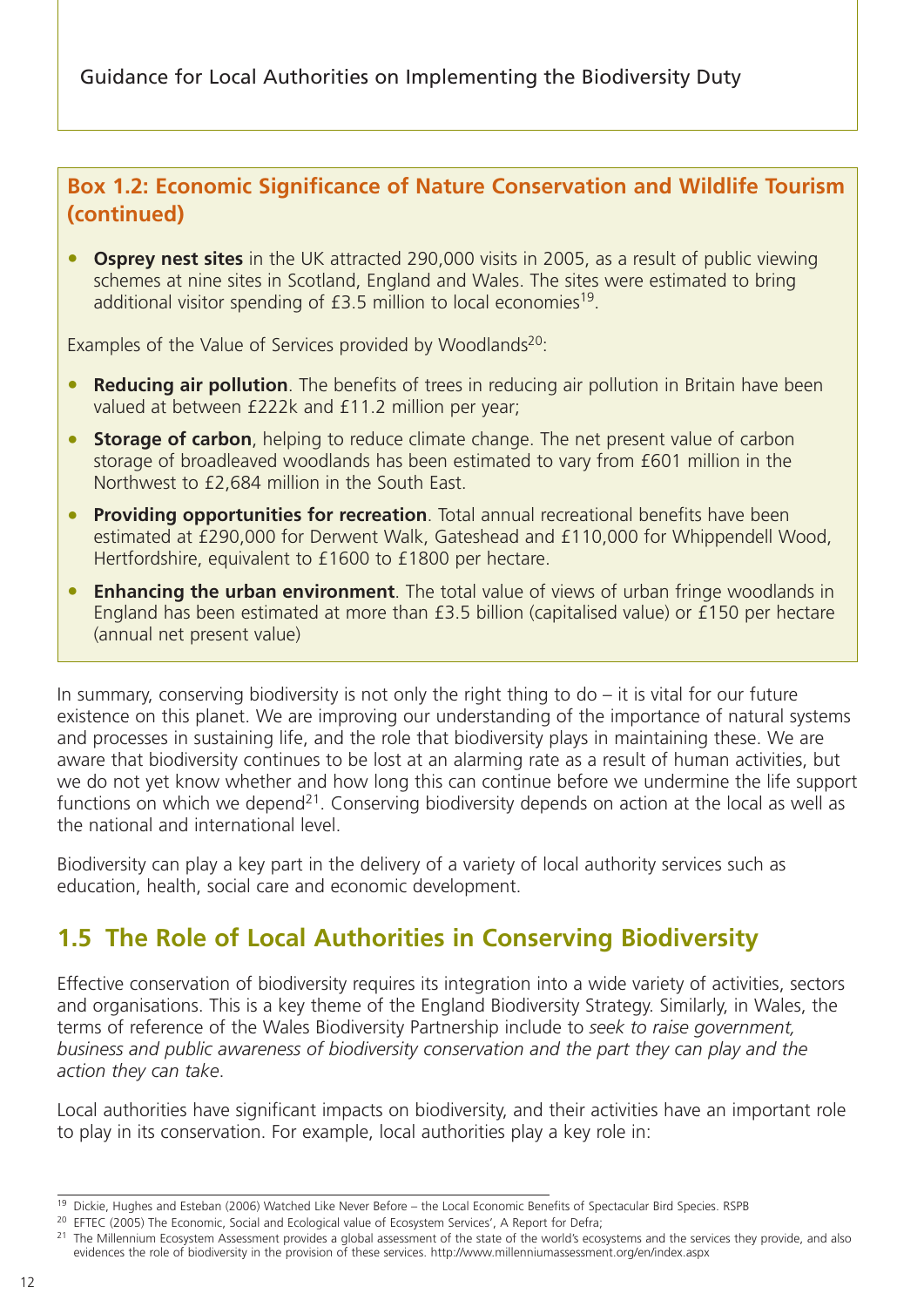- **Leading local policies and strategies** with effects on land use, development and the environment. Local authorities are involved in formulating and implementing key local policies and strategies such as Local Area Agreements and Sustainable Community Strategies, as well as local biodiversity action plans (LBAPs).
- **Administering the planning system**, influencing decisions about development and land use which may affect sites and species;
- **Development of new infrastructure**, such as buildings, roads and flood defences, which may impact on habitats and species.
- **Ownership and management of land and buildings**, including public open space, nature reserves, civic buildings, offices and infrastructure. The management of these sites has important impacts on biodiversity, both in directly providing habitats for wildlife, and in generating environmental impacts that impact on other wildlife sites.
- **Promoting the local area**, to visitors, investors and external audiences. Biodiversity and the natural environment have a key role to play in defining local distinctiveness and quality of place.
- **Generating environmental impacts**, through use of energy and water and generation of waste and pollution. Local authorities' internal environmental policy and performance therefore have impacts on biodiversity. Local authorities' wider role in promoting sustainable waste management also has profound implications for biodiversity.
- **Influencing the awareness and attitudes** of people, businesses and land managers, through education, advisory and awareness raising activities.
- **Collecting, storing and disseminating information** relevant to biodiversity, through Local Records Centres, museums, libraries and other services.
- **Incorporating biodiversity into development strategies**, by recognising the variety of tourism, development and cultural opportunities that biodiversity can provide, and ensuring that these are reflected in relevant local strategies and programmes.
- **Making decisions about procurement**, such as sourcing wood products (which impact on forest management) and plants and planting media (which impact on peatbogs).

Figure 1.1 in Appendix 5 provides a map of local authority functions and services and their relationship to biodiversity.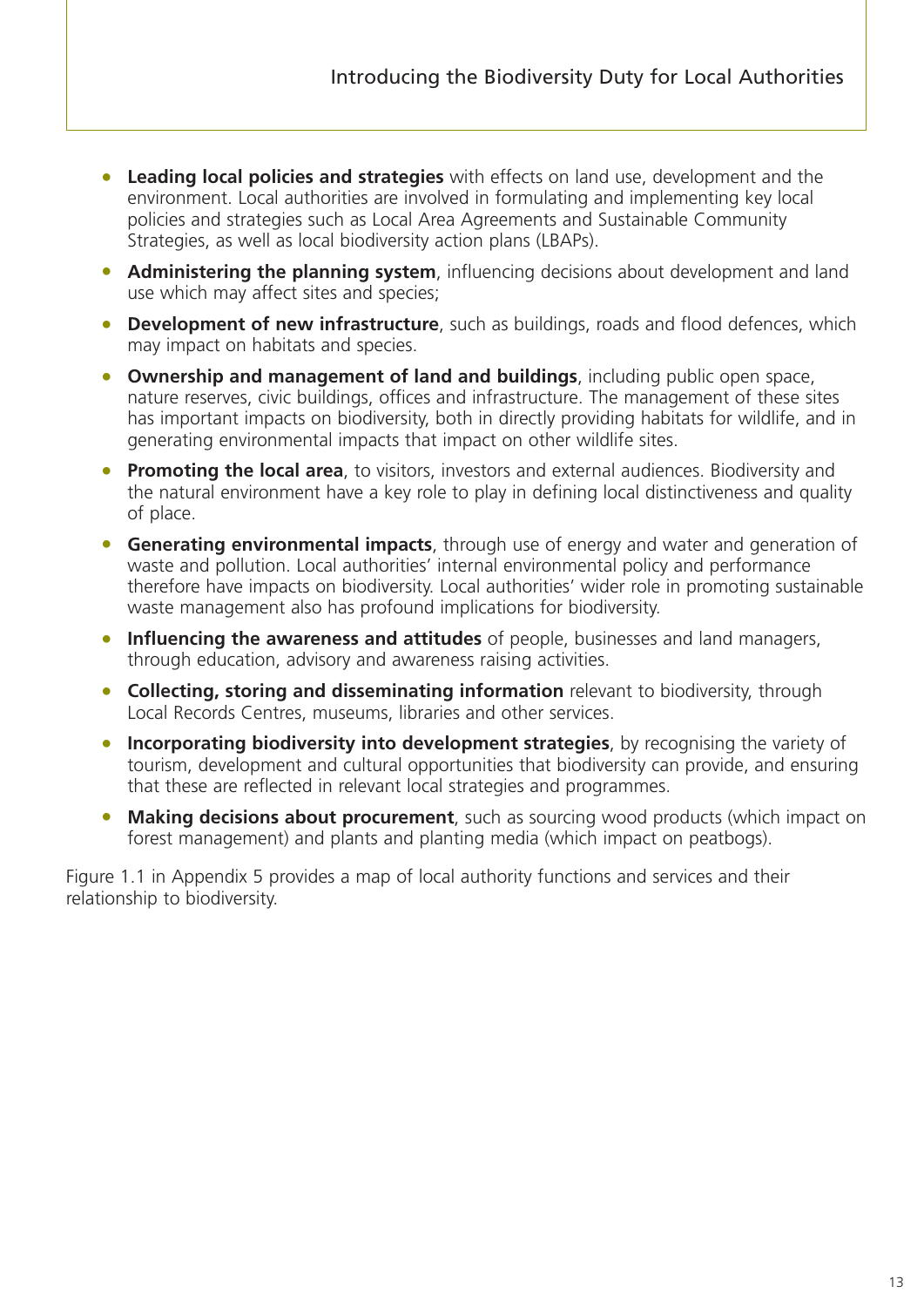#### <span id="page-16-0"></span>**Key messages**

- Biodiversity is at the very heart of sustainable development and can contribute positively to social cohesion, community well-being and quality of life.
- A key opportunity for local authorities is to recognise these quality of life benefits by establishing and maintaining biodiversity conservation as a local priority and integrating biodiversity throughout a range of functions and services.
- There is a need to integrate biodiversity within corporate priorities and internal policy.
- There are opportunities to deliver biodiversity conservation through Local Strategic Partnerships, Sustainable Community Strategies and Local Area Agreements.
- It is important to make best use of the Local Biodiversity Action Planning process.

## **2.1 Introduction**

The policy environment for local authorities is extensive and interactions with biodiversity are complex and not always obvious. Biodiversity can be affected by a variety of factors, and changes are often long-term in nature.

The development of policy and strategy provides an early opportunity to integrate biodiversity conservation into local programmes and activities throughout local authority service areas. Proactive consideration of biodiversity will help to ensure that it is given sufficient priority.

## **2.2 Biodiversity as a Cross-cutting Agenda**

Biodiversity conservation should not be viewed solely as an environmental issue, but a core component of sustainable development, which underpins economic development and prosperity, and offers a range of quality of life benefits across a range of local authority service areas.

The Government's new Sustainable Development Strategy, 'Securing the Future', was launched by the Prime Minister on the 7th March 2005. The Government's definition of sustainable communities is:

Sustainable communities embody the principles of sustainable development. They:

- Balance and integrate the social, economic and environmental components of their community
- Meet the needs of existing and future generations
- Respect the needs of other communities in the wider region and internationally also to make their communities sustainable

*Securing the Future,* The Stationery Office, March 2005, Annex A.

Biodiversity conservation is relevant to each of the priorities set out in the Government's Sustainable Development Strategy, from the direct protection of natural resources and enhancement of the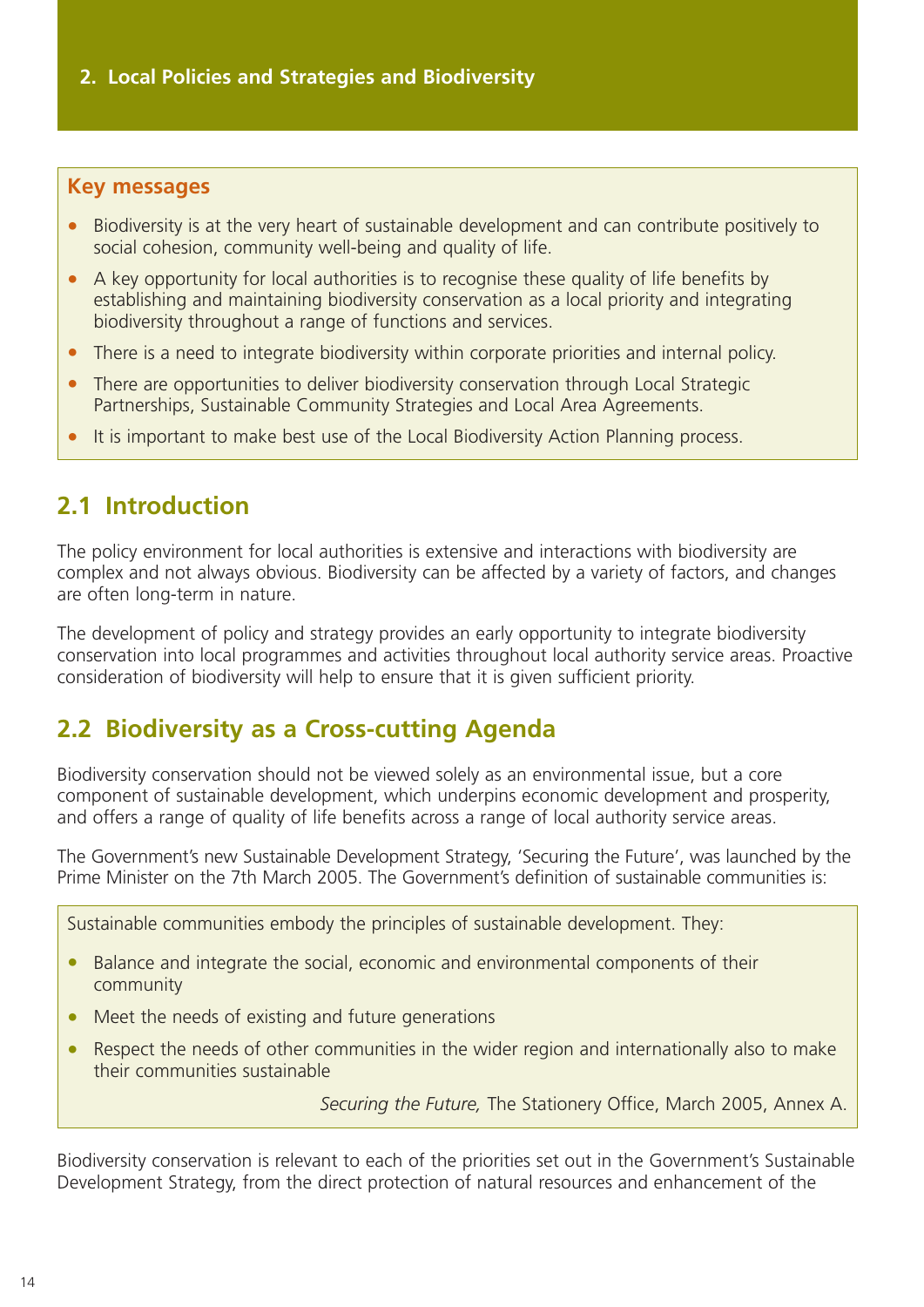<span id="page-17-0"></span>environment to reduced pressures on biodiversity resulting from more sustainable patterns of production and consumption. A key area for more urgent action is the need to develop and integrate adaptation policies throughout local authority services to help increase the resilience of the natural environment to climate change. Biodiversity can also make significant contributions to sustainable communities, for example, by enhancing local distinctiveness or creating improved access to parks and green spaces.

In a 2006 speech to the Local Government Association conference, David Milliband, Secretary of State for Environment, Food and Rural Affairs, said that:

#### *"if we are to meet environmental challenges, it will require the energy and innovation of local communities and citizens".*

Local authorities are uniquely placed in being the only organisation that can join up environmental management locally, linking it to wider priorities through local strategic partnerships.

Figure 1.1 in Appendix 5 demonstrates some of the key linkages between biodiversity conservation and local authority functions. Through activities that can directly and indirectly help to conserve biodiversity, it is possible to achieve a range of improvements to social cohesion and community well-being and quality of life. Action to improve the environment, including biodiversity, nearly always underpins or reinforces other council objectives such as reducing health inequalities, economic development and regeneration. Taking action on the 'clean and green' agenda is likely to improve councils' reputation, as it impacts on the lives of us all.

It is therefore important for local authorities to have regard to biodiversity conservation through a wide range of local strategies and policies. Examples of how this can be achieved include:

- Integrating biodiversity within corporate priorities and internal policy;
- Delivering biodiversity conservation through Local Strategic Partnerships, Sustainable Community Strategies, Local Site Partnerships and Local Area Agreements;
- Making best use of the Local Biodiversity Action Planning process.

## **2.3 Integrating Biodiversity within Corporate Priorities and Internal Policy**

In order for quality of life benefits to be fully realised, biodiversity conservation objectives need to permeate throughout local authority services and functions. This will help to improve service delivery, give momentum to partnership working and improve awareness of local authority staff and the general public.

A key way to integrate biodiversity within local authority corporate priorities is to incorporate appropriate policies into Corporate Environment or Sustainable Development Strategies, or to adopt a Biodiversity Action Plan as a Corporate Strategy in itself.

One of the aims of the **Local Government White Paper 2006** is to significantly reduce the number of nationally-required local targets, performance indicators and reporting and to replace these with new opportunities for citizens to hold their local providers to account for the quality of services.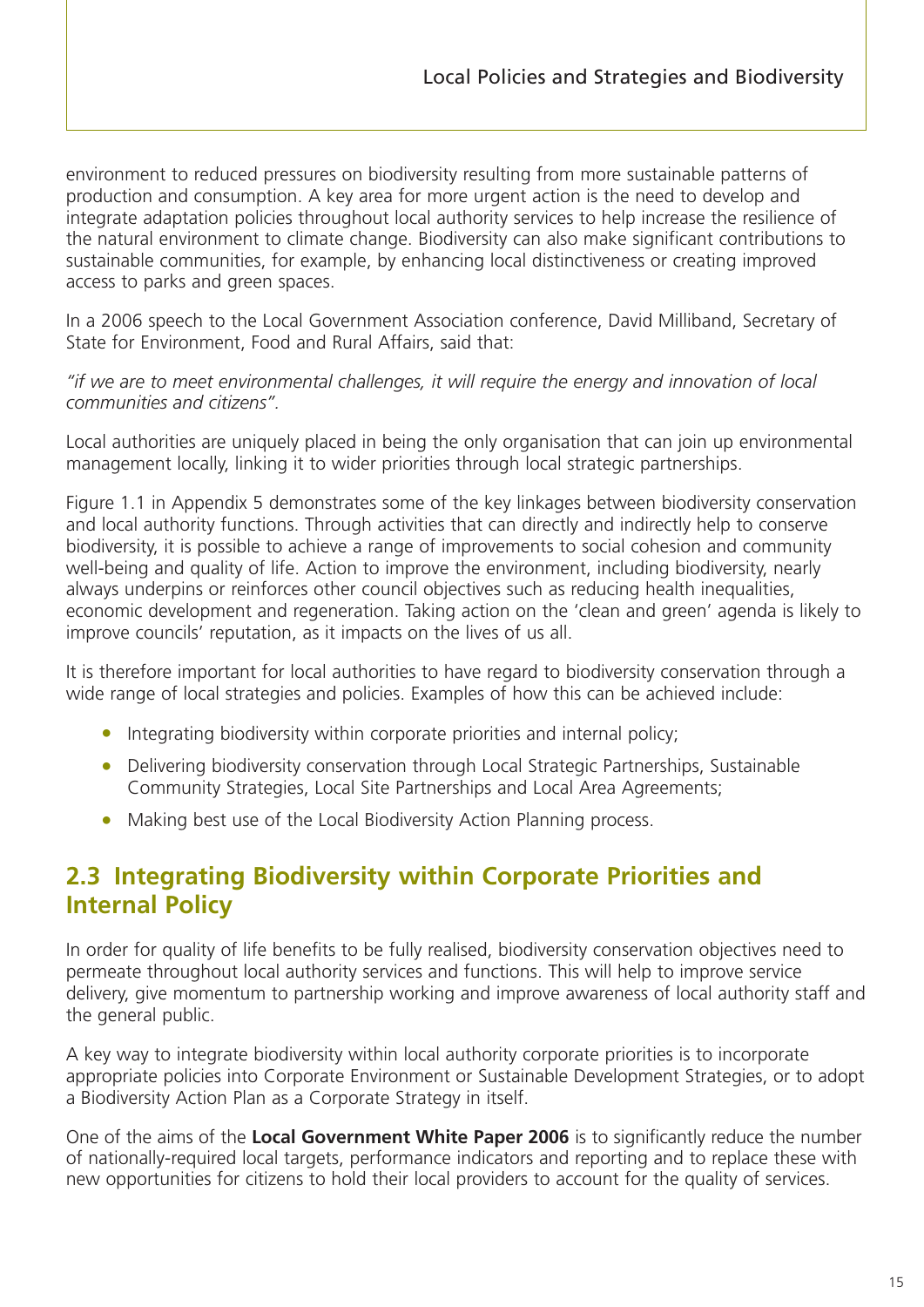The Local Government Association's Greening Communities campaign provides a number of examples of ways different councils have included biodiversity targets in corporate goals. For example:

- Manchester City Council has established **greening targets** through their Greening Manchester campaign.
- Cornwall County Council has agreed a target to protect and enhance biodiversity within a **Local Public Service Agreement**.
- Shropshire County Council has embedded environmental objectives within its core **strategy for planning framework**. This strategy underpins the Local Development Framework (see Section 4), which in turn reflects priorities in local Sustainable Community Strategies. It includes a target to protect and enhance the populations and natural ranges of species and quality and extent of wildlife habitat and ecosystems in Shropshire.
- Lincoln City Council's **Best Value Performance Plan** has a community plan purpose "to promote the best possible sustainable environment and protect it for us and future generations". In 2005/6 work to create biodiversity management plans of all land areas was included in the Strategic Plan.

Information on the Local Government Association's Greening Communities campaign can be accessed at: **http://www.lga.gov.uk/ProjectHome.asp?ccat=1132**

### **Case Study: Conserving Nature for the Community**

#### **Hampshire County Council's Corporate Biodiversity Action Plan**

Hampshire County Council's Corporate Biodiversity Action Plan emphasises the importance of nature to quality of life in Hampshire. It involves all departments of the County Council and includes planning, highways, land management, recreation, education and social care. Actions vary from protecting internationally important habitats to enhancing the natural environment of school grounds.

The Plan is a key element in the County Council's programme for sustainable development. It demonstrates strong corporate commitment to conserving the natural environment of Hampshire and sets out a challenging plan of actions to further this work and develop new initiatives.

The Corporate Biodiversity Action Plan has three main aims:

- To improve the County Council's performance in conserving and enhancing the natural environment of Hampshire
- To use the benefits of biodiversity in delivering services such as education and social welfare
- To raise public and staff awareness of biodiversity

The Plan encompasses key actions, indicators and targets to ensure real commitment to delivery. The significant recognition that biodiversity underpins sustainability places Conserving Nature for the Community at the very heart of day-to-day work in Hampshire. This has helped to improve delivery of environmental programmes, improve interdepartmental working on biodiversity activity and enhance environmental awareness amongst Council staff.

#### **http://www3.hants.gov.uk/biodiversity/corporateactionplan.htm**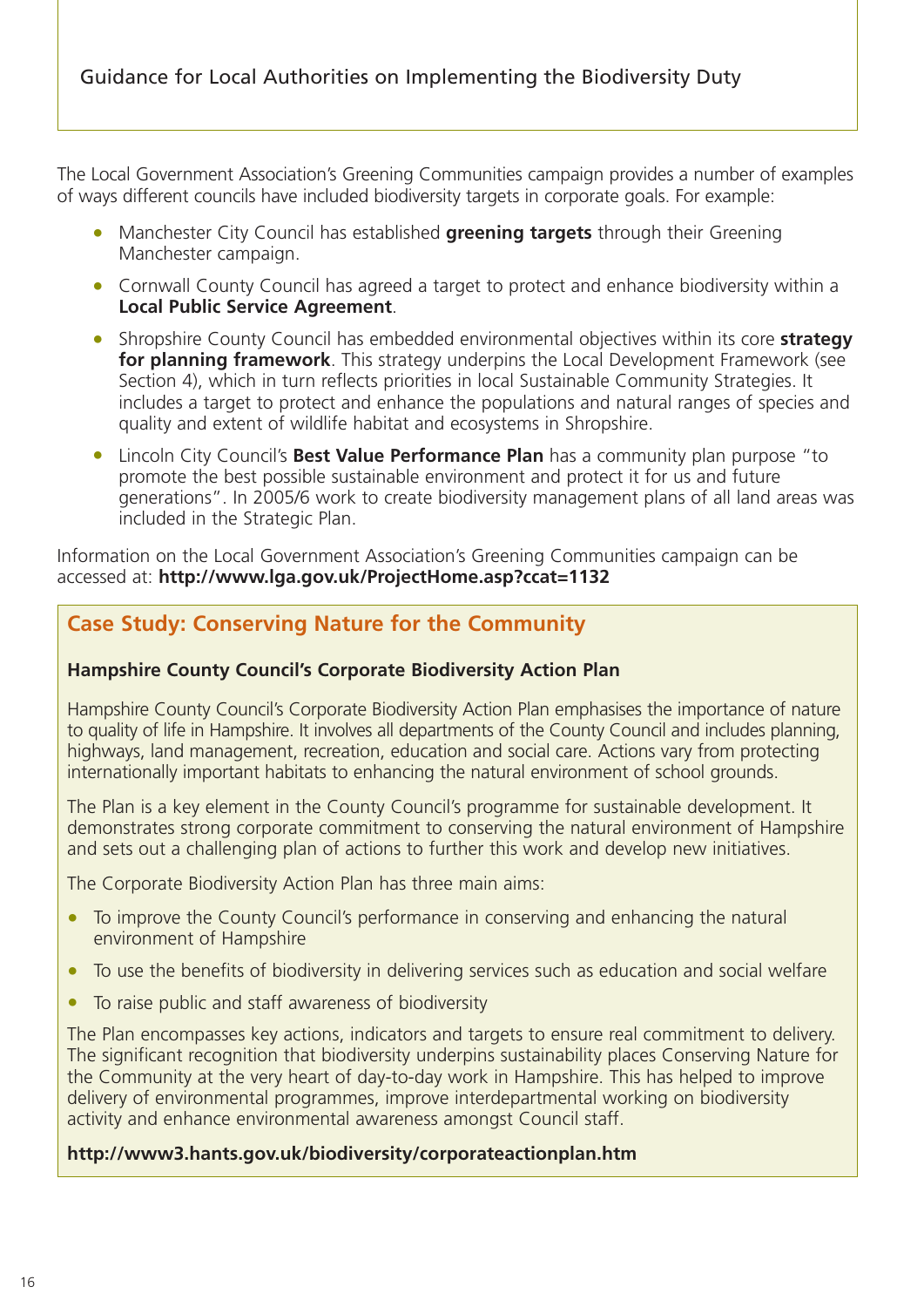<span id="page-19-0"></span>Local authorities have the opportunity to lead by example by ensuring that their own operations maximise positive effects on the environment, including biodiversity, and minimise any potential negative impacts.

For example, procuring materials that can be sourced via sustainable modes of transport will help to reduce pollution and carbon dioxide emissions and associated effects of climate change; Procuring materials that have been produced through sustainable production methods will help to reduce demands on natural resources such as soil, air and water.

**Environmental Management Systems (EMS)** can help local authorities systematically deliver positive environmental outcomes at a strategic level on resource efficiency, energy efficiency, planning, environmental health, education, waste management and pollution control. In addition, an EMS can help demonstrate a local authority is serious about its environmental obligations.

EMS benefits highlighted by local authorities include:

- Increased environmental awareness and wider engagement of staff in environmental schemes
- Mainstreaming environmental improvement and systematic measurement of progress against targets.

Further information is available at: **http://www.emas.org.uk/ or http://www.iso14000 iso14001-environmental-management.com**

# **2.4 Sustainable Community Strategies**

Planning for biodiversity is an important part of the work of Local Strategic Partnerships and local authorities in developing Community Strategies. The Local Government Act 2000 requires local authorities to prepare Community Strategies for the economic, social and environmental well-being of their areas. The DETR circular 04/2001 said that Local Biodiversity Action Plans are among the elements local authorities should build upon when preparing Community Strategies, and Government guidance on preparing Community Strategies also includes biodiversity as an important consideration:

#### **http://www.communities.gov.uk/pub/186/Preparingcommunitystrategiesgovernmentguida ncetolocalauthorities\_id1507186.pdf**

The setting of appropriate local biodiversity indicators and targets within the community planning process, and as part of the drafting of Community Strategies, will be crucial in determining the effectiveness of their delivery.

Defra has also produced guidance on incorporating biodiversity into Community Strategies:

#### **http://www.defra.gov.uk/wildlife-countryside/biodiversity/lifesupport/lifesupport.pdf**

The Welsh Assembly Government has produced guidance on incorporating environmental issues into Community Strategies:

#### **http://www.biodiversitywales.org.uk/pdf/community%20strategies%20environmental%2 0issues%20english.pdf**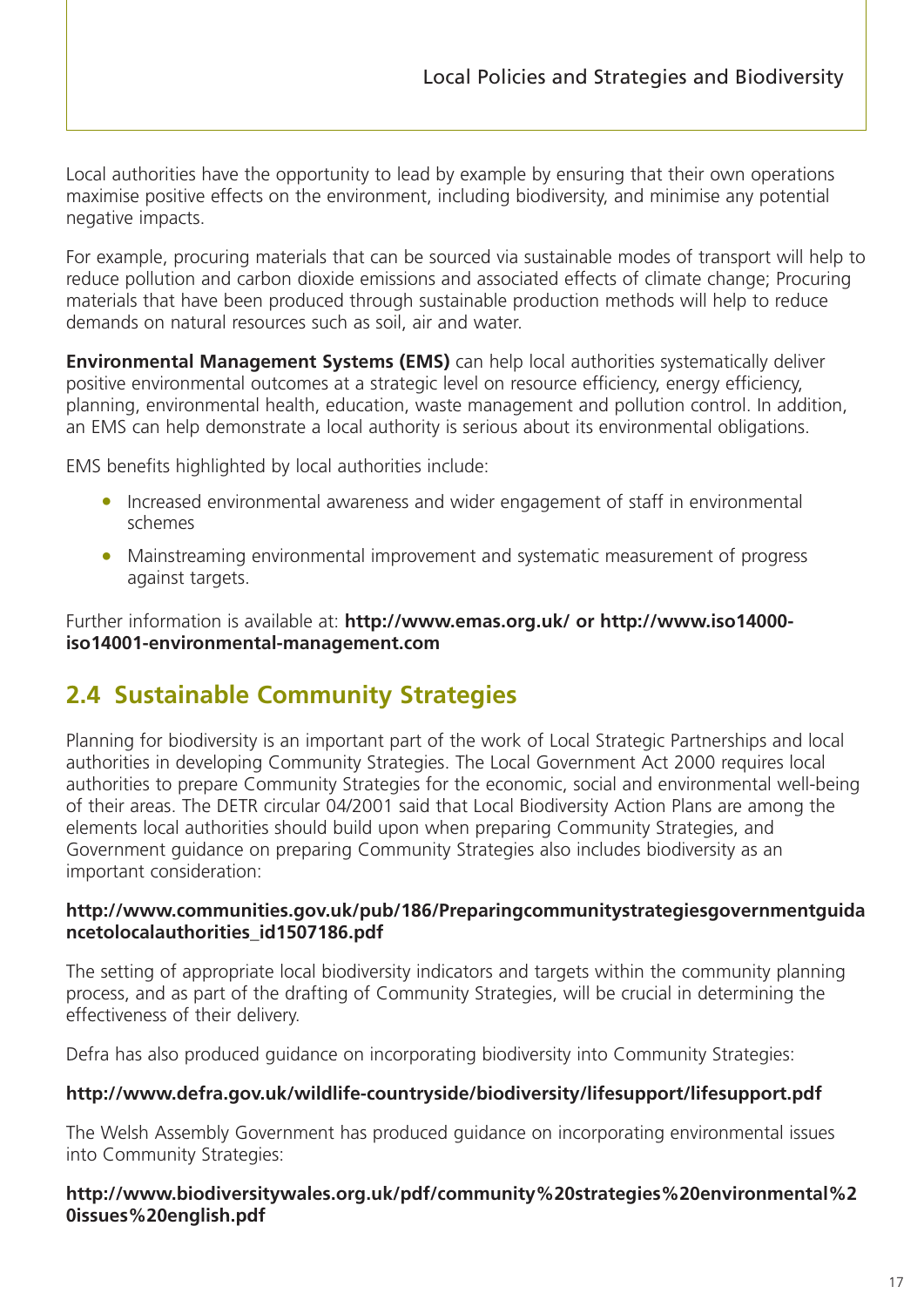## <span id="page-20-0"></span>**2.5 Local Area Agreements**

Local Area Agreements set priorities for local areas, to be agreed between central Government, local authorities and a range of other bodies represented on Local Strategic Partnerships. Local Area Agreements provide a vital mechanism for achieving more sustainable development locally. They give added impetus to a range of other policy and strategy documents, in particular the objectives and aspirations set out in Sustainable Community Strategies.

The Local Government White Paper 2006 sets out an enhanced role for councils as strategic leaders and place shapers through stronger Local Strategic Partnerships and next generation Local Area Agreements with wider scope and importance. Much greater flexibility for local determination of priorities and involvement in delivery brings local authority service delivery much closer to the very heart of sustainable development through opportunities for greater local and individual responsibility.

Under the Local Government and Public Involvement Health Bill, Natural England is named as a partner who will have a 'duty to co-operate' with top tier local authorities to help formulate and have regard to Local Area Agreement targets.

Local Area Agreements provide an opportunity for local authorities to take action to deliver positive outcomes for biodiversity while also delivering cross-cutting benefits such as improved health, community cohesion and education for their local communities. For example, by opening a new park, opportunities are created for health-promoting physical exercise, as well as creating green space that can be managed to enhance biodiversity. Conserving the natural environment can help to promote tourism and will also encourage job creation and investment.

A number of local authorities have risen to this challenge in earlier Local Area Agreement rounds. These focus in particular on improvements to biodiversity and natural habitats through increased Local Nature Reserve designations, implementation of Local Biodiversity Action Plans and increased numbers of Environmental Stewardship agreements. Others go wider and recognise opportunities to increase awareness and enjoyment of green spaces and make the link between a healthy environment and investment in the local economy.

A joint report by the Local Government Association and Defra is available which provides examples of ways in which to join up environmental outcomes, including biodiversity, with other social and economic priorities for the local area:

#### **http://www.lga.gov.uk/Documents/Briefing/Our\_Work/Environment/localagreementsnew.pdf**

In addition, Defra has produced a support pack for Round 3 Local Area Agreements. It sets out all of the Defra outcomes in the Department for Communities and Local Government's overarching framework and suggests potential outcomes in the form of 'oven-ready ideas', with additional information to back them up. The proposed creation of an 'Economic Development and the Environment' block within the Local Area Agreement outcome framework provides a theme within which biodiversity-related actions could feature.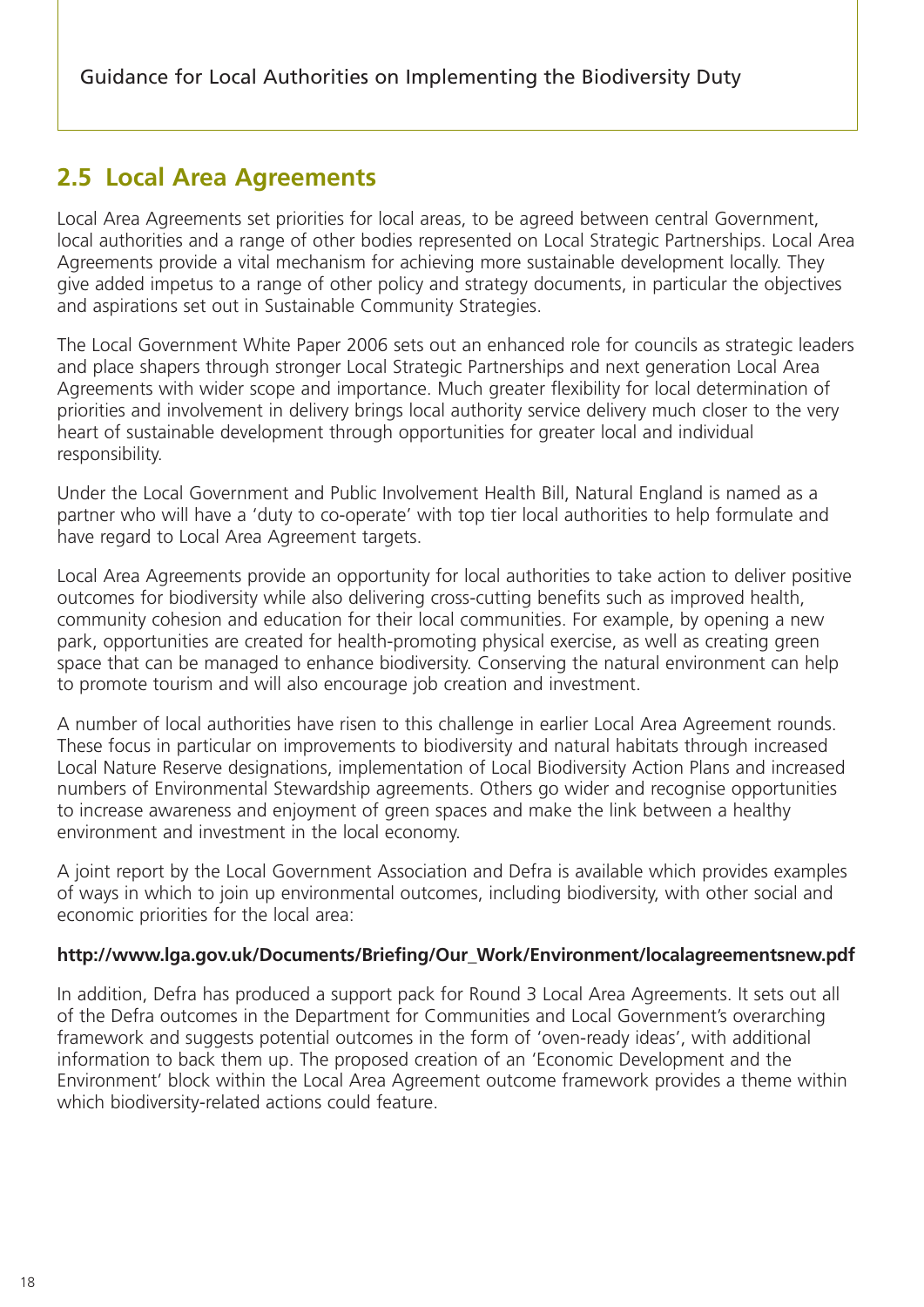### <span id="page-21-0"></span>**Case Study: Local Area Agreement for Cornwall**

#### **Cornwall County and District Councils**

The Cornwall Local Area Agreement forms a delivery plan for the Cornwall Community Strategy. The vision of the Cornwall Community Strategy is for "a strong sustainable community for one and all", and the Local Area Agreement aims to deliver the best quality of life in the UK, by removing barriers, improving earnings and conserving the environment. Outcomes are identified for the Cornwall Local Area Agreement, one of which is to make Cornwall a "Centre of Excellence for the Natural Environment". The aim is to improve biodiversity management, enhance public awareness, and provide greater training and environmentally based business opportunities, as well as contributing to Cornwall's brand image.

The development of the Centre of Excellence will be driven by working groups established by the Cornwall Economic Forum and Environment Kernow (the overarching environmental partnership for Cornwall). The progress of this outcome will be monitored via three indicators, for which ambitious targets are set:

- Uptake of Environmental Stewardship;
- Local Sites with improved outcomes for Biodiversity Action Plan habitats and species;
- Training beneficiaries in the environmental sector.

Alongside the aim to become a Centre of Excellence, the Cornwall Local Area Agreement also contains other objectives relating to biodiversity, including:

Enhance environmental management in rural businesses;

- Make a measurable contribution to national Quality of Life Public Service Agreement targets, for example for farmland bird numbers;
- Improve management of local Biodiversity Action Plan habitats;
- Revitalise Environment Kernow:
- Increase levels of community involvement in environmental management.

#### **http://www.cornwallstrategicpartnership.gov.uk/index.cfm?articleid=12893**

## **2.6 Neighbourhood Renewal**

The Neighbourhood Renewal agenda provides a commitment to creating sustainable communities. Local Strategic Partnerships set priorities for their areas and develop renewal strategies that fit local needs. One key area for which Neighbourhood Renewal funding is earmarked (alongside crime, health, education and housing) is the local environment.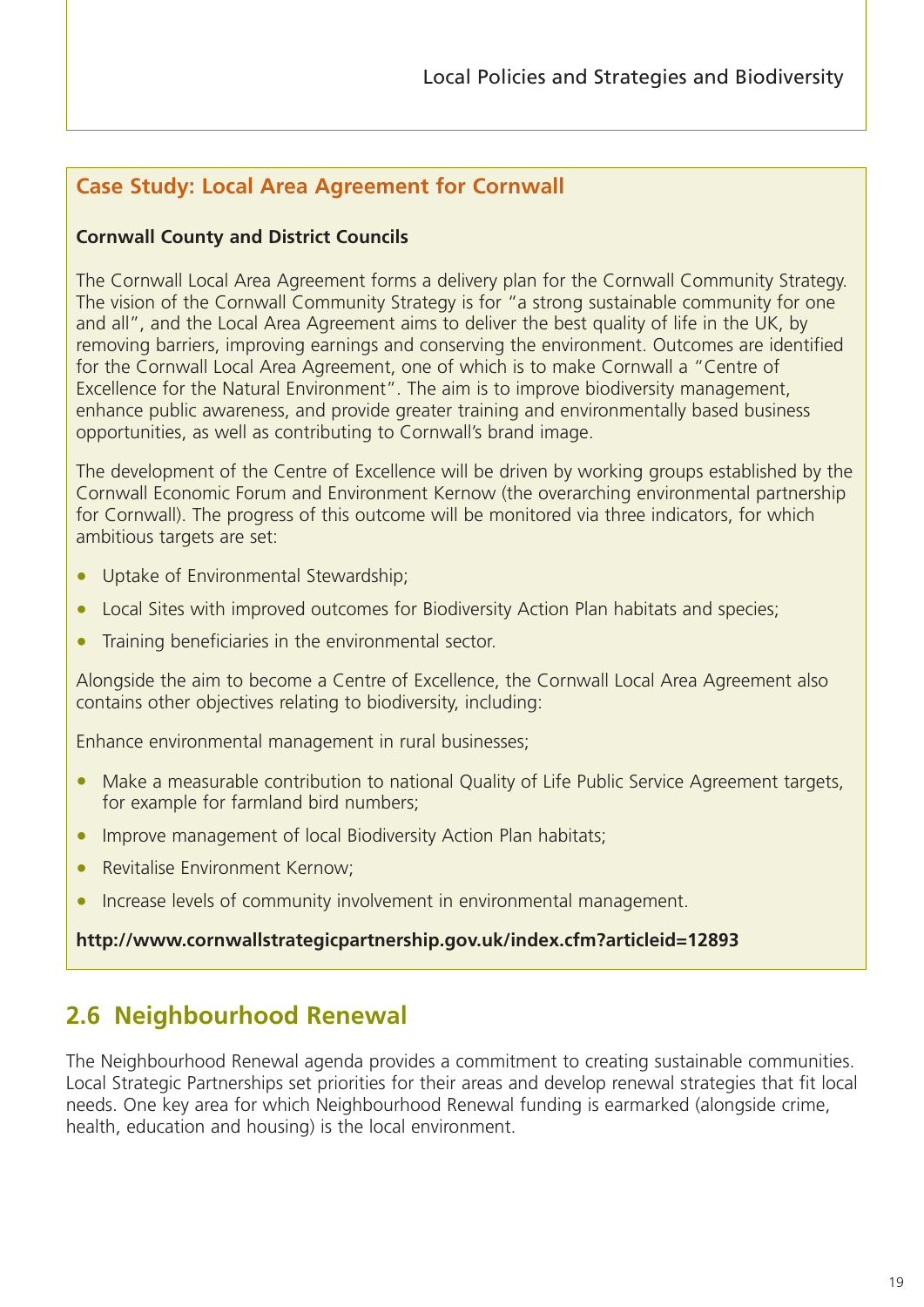<span id="page-22-0"></span>Imaginative integration of biodiversity objectives into Neighbourhood Renewal Strategies can give rise to considerable benefits. For example a project to improve the quality and access to local greenspace can help deliver improved health outcomes for local people, reduce anti social behaviour, and encourage community engagement and cohesion through volunteering opportunities. Such 'win-win' approaches will help to determine how funds are best spent, and will often complement the wider Community Strategy.

# **2.7 Green Infrastructure**

Green infrastructure is the network of protected sites, nature reserves, green spaces (including local parks, sports grounds, cemeteries, school grounds, allotments, commons) woodlands, greenway linkages in urban areas, the countryside in and around towns, and the wider countryside. The linkages include river and canal corridors and flood plains, roadside verges, hedges and railway sidings. As well as being features of the landscape, these are often important as wildlife corridors and migration routes.

Green infrastructure differs from conventional approaches to open space planning because it considers multiple functions and benefits of greenspace in concert with land development, growth management and built infrastructure planning. Green infrastructure can play a positive role in achieving the objectives for clean air, water, soil, and biodiversity conservation which are needed to ensure we are living within environmental limits. Green infrastructure provides multi-functional uses

e.g. wildlife, recreational and cultural experience, as well as delivering ecological services, such as flood protection, pollution control and moderating microclimate. These services are likely to be increasingly important in adapting to climate change.

Incorporating green infrastructure into development plans will help deliver many of the social, economic and environmental benefits required for sustainable communities.



Ancient Living Oak Tree Council Raffling Credit: Natural England Photographer Peter Wakely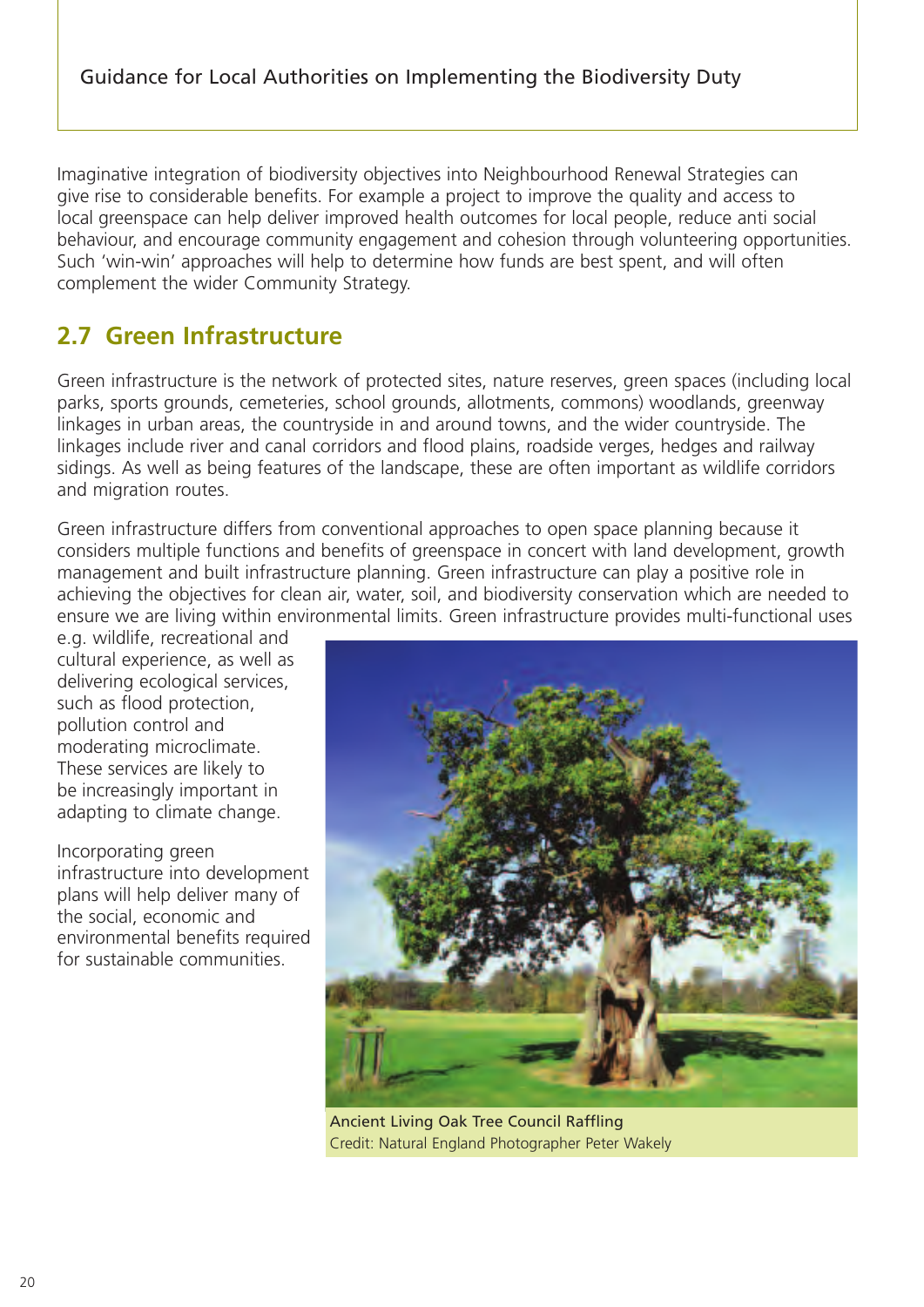# <span id="page-23-0"></span>**2.8 Local Biodiversity Action Plans and Partnership Working**

Local Biodiversity Action Plans (LBAPs) are delivered through partnership working – 'thinking globally – acting locally'. They secure resources from partners and external funders to implement the plans, and they monitor and record the work undertaken.

LBAPs are key strategies dedicated to the delivery of biodiversity conservation at the local level. Local authorities play a vital role in leading and/or contributing to the development and implementation of LBAPs.

LBAPs are now widely recognised within and outside local authorities, and have been used to successfully influence those service areas where biodiversity conservation is not considered to be a primary function. In addition, Local and Regional BAPs and targets are used by grant-giving bodies, such as the Heritage Lottery Fund and the SITA Trust, to help identify priorities and to determine grant applications.

LBAP Partnerships raise awareness and educate all parts of their communities through a variety of media, and ensure biodiversity is integrated into local plans and policies. They have access to a wealth of useful information and local expertise. Local and/or Regional Record Centres hold valuable data on local wildlife which can be used to ensure well-informed planning decisions. It is vital that Local Biodiversity Partnerships continue to be outward facing, integrating BAP targets and indicators into a range of policy areas that have the potential to affect biodiversity.

As the representatives of local communities, local authorities have a key role to play in the selection, protection and management of local sites for nature conservation through the Biodiversity Action Planning process. This is in addition to existing legal duties applying to the conservation and enhancement of statutory designated sites which are relevant to all spheres of decision making (see Section 3 for further information). Defra has produced guidance for local authorities and others to encourage a transparent and consistent approach to the identification, selection and management of non-statutory local sites: **http://www.defra.gov.uk/wildlife-countryside/ewd/local-sites/ localsites.pdf**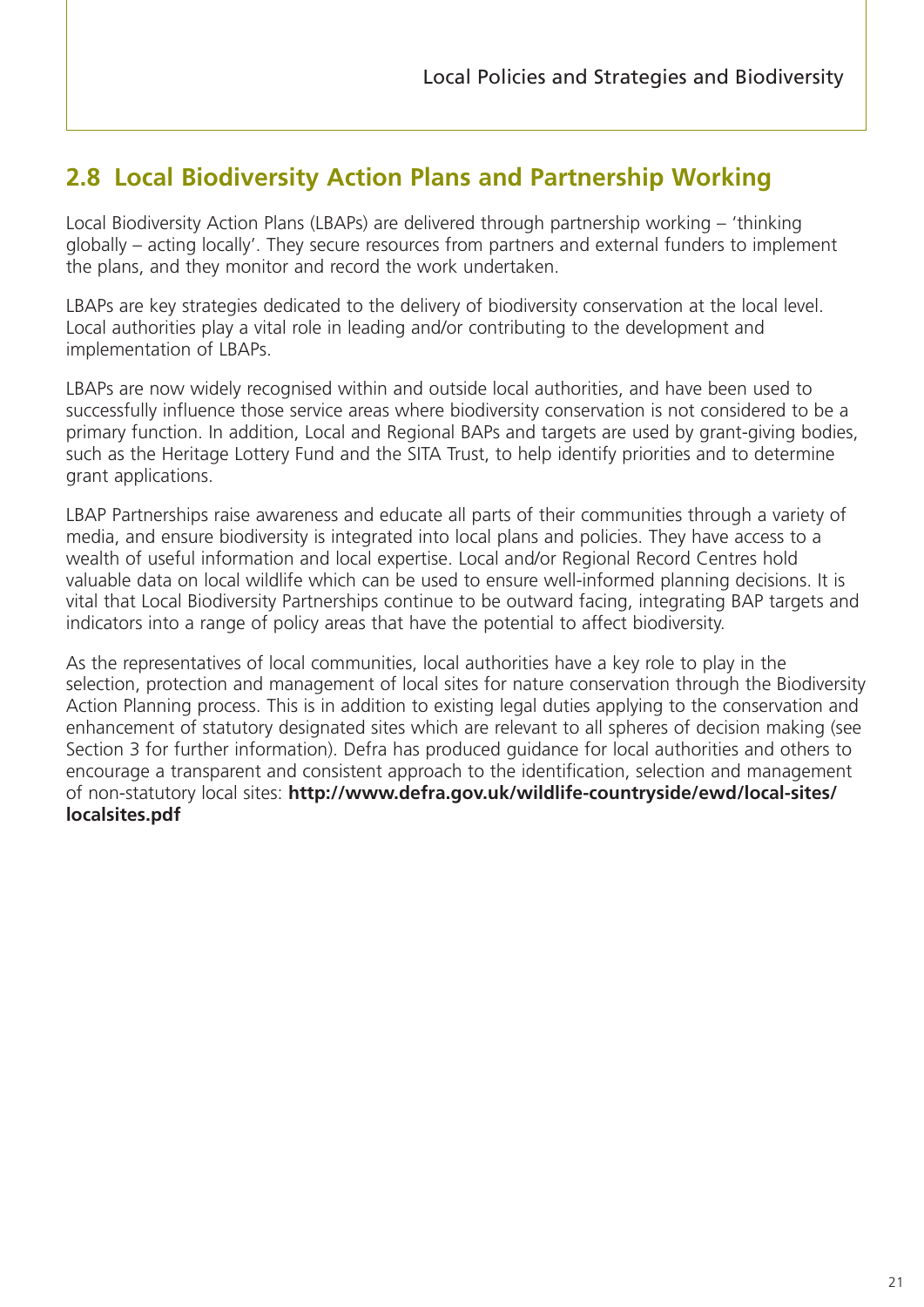### **Case Study: Delivering Biodiversity through Partnerships**

#### **Canterbury City Council**

Canterbury City Council is able to incorporate biodiversity into many of its activities because of its commitment to partnership working. Active participation in a wide range of projects not only delivers specific biodiversity benefits but also establishes a culture where officers are used to networking with other stakeholders and seeking advice and support.

At County level the City Council is an active member of the Kent Biodiversity Partnership. At subregional level the East Kent Partnership, which is supported by the South East of England Development Agency (SEEDA), has developed the East Kent Strategy which includes as a priority theme "to protect and enhance East Kent's natural assets and resources".

The City Council is an active partner in a number of partnerships which consider sub regional environmental issues including the Kent Downs Area of Outstanding Natural Beauty Joint Advisory Committee, the Swale and Medway Estuary Partnership, the Blean Initiative, and the Thanet Coast North East Kent European Coasts Management Scheme.

The City Council Corporate Plan recognises the importance of natural environment, and priorities include "enhance our environment as the greenheart of East Kent; taking the lead on sustainable environmental protection…"

At operational level the City Council has developed partnerships to manage wildlife sites in the District. The City Council owns 7 local nature reserves, 3 of which are managed by the Kent Wildlife Trust, 1 by the RSPB. Conservation organisations and community groups are actively involved in the management of the others. The City Council has designated three further local nature reserves, two of which are managed by Parish Councils and the third by a charitable trust.

#### **http://www.canterbury.gov.uk/**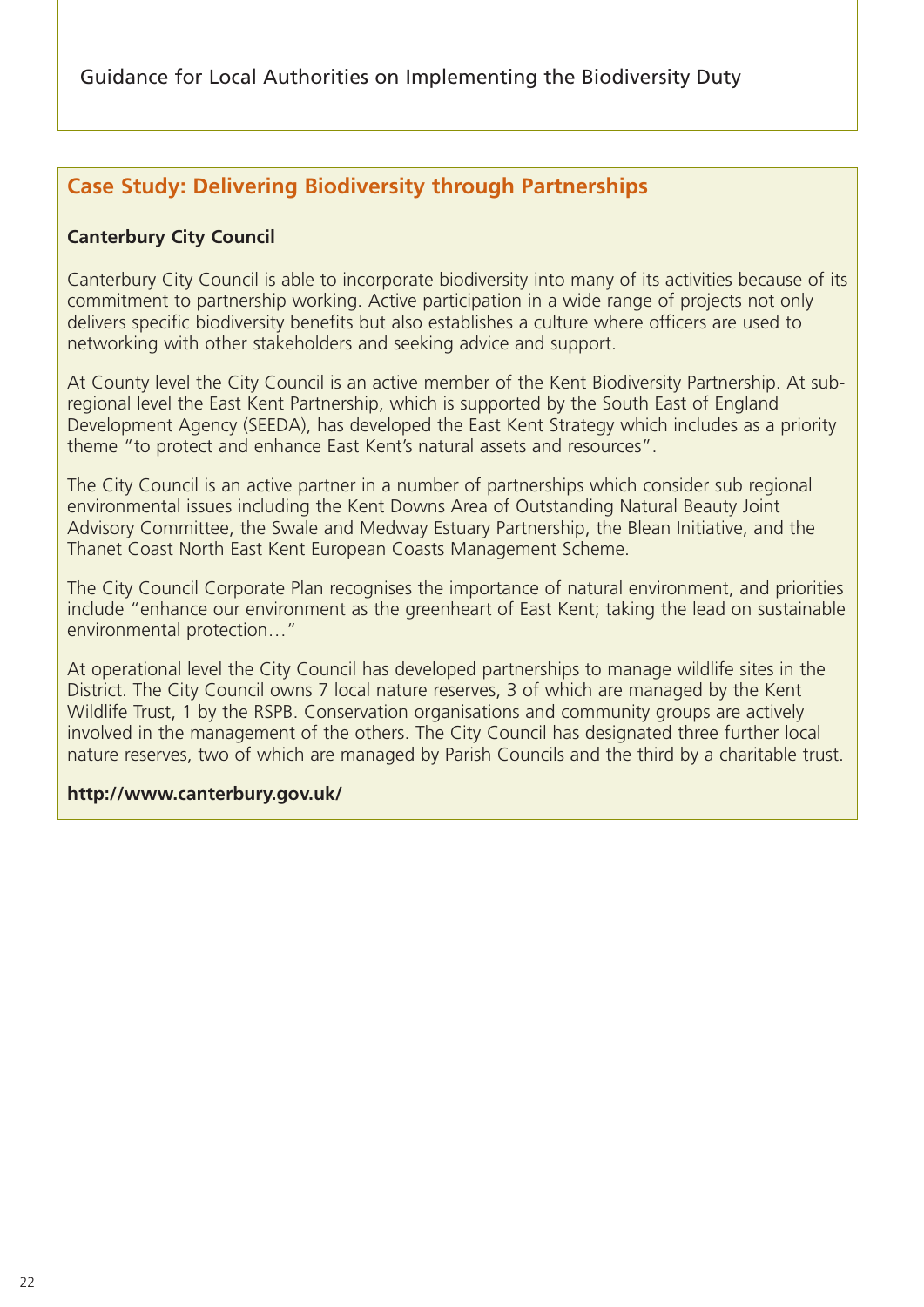#### <span id="page-25-0"></span>**Key messages**

- Local authorities are major land owners and together own or manage many thousands of hectares of urban and rural land across England and Wales, with major implications for biodiversity.
- Management of local authority sites is important both in providing habitats for wildlife and in reducing environmental impacts that affect biodiversity.
- Biodiversity conservation measures need to have regard both to designated sites and priority species, and to wider species and habitats.
- A wide variety of sites are important in this respect including designated sites and nature reserves, green infrastructure, buildings, school grounds, wetland and coastal sites, highways and rights of way, farms and tenanted land.

# **3.1 Introduction**

One of the most direct impacts that local authorities have on biodiversity is through the management of their own land and buildings. Local authorities are major land owners and together own or manage many thousands of hectares of land across England and Wales. This includes a wide variety of different sites, including nature reserves, Local Sites, parks and public open spaces, woodlands, buildings and gardens, roads and verges, council farms and other tenanted land, cemeteries and crematoria, school grounds, sports pitches, golf courses, housing, wasteground, water bodies, beaches and coastline, to name but a few (Figure 3.1).

Management of these sites and buildings affects biodiversity in two main ways:

- Firstly, much of the land owned or managed by local authorities provides or has the potential to provide – important habitats for wildlife. Buildings can provide important nesting and roosting sites.
- Secondly, the management of these sites and buildings can affect biodiversity indirectly by impacting on the environment. Use of energy, water, chemicals and peat; air, noise and light pollution; land take and introduction of invasive species can all have significant impacts on biodiversity and the environment.

Improvements to the management of local authority sites and buildings can bring environmental, health, economic and regeneration benefits to local communities.

Working with a range of partners, local authorities also have an important role in supporting and facilitating land management within their administrative areas including: providing guidance on management of Local Sites as part of the Local Sites Partnership; partnership projects delivering habitat management and restoration; and preparation of land management strategies; schemes and projects to support the viability of rural land management etc.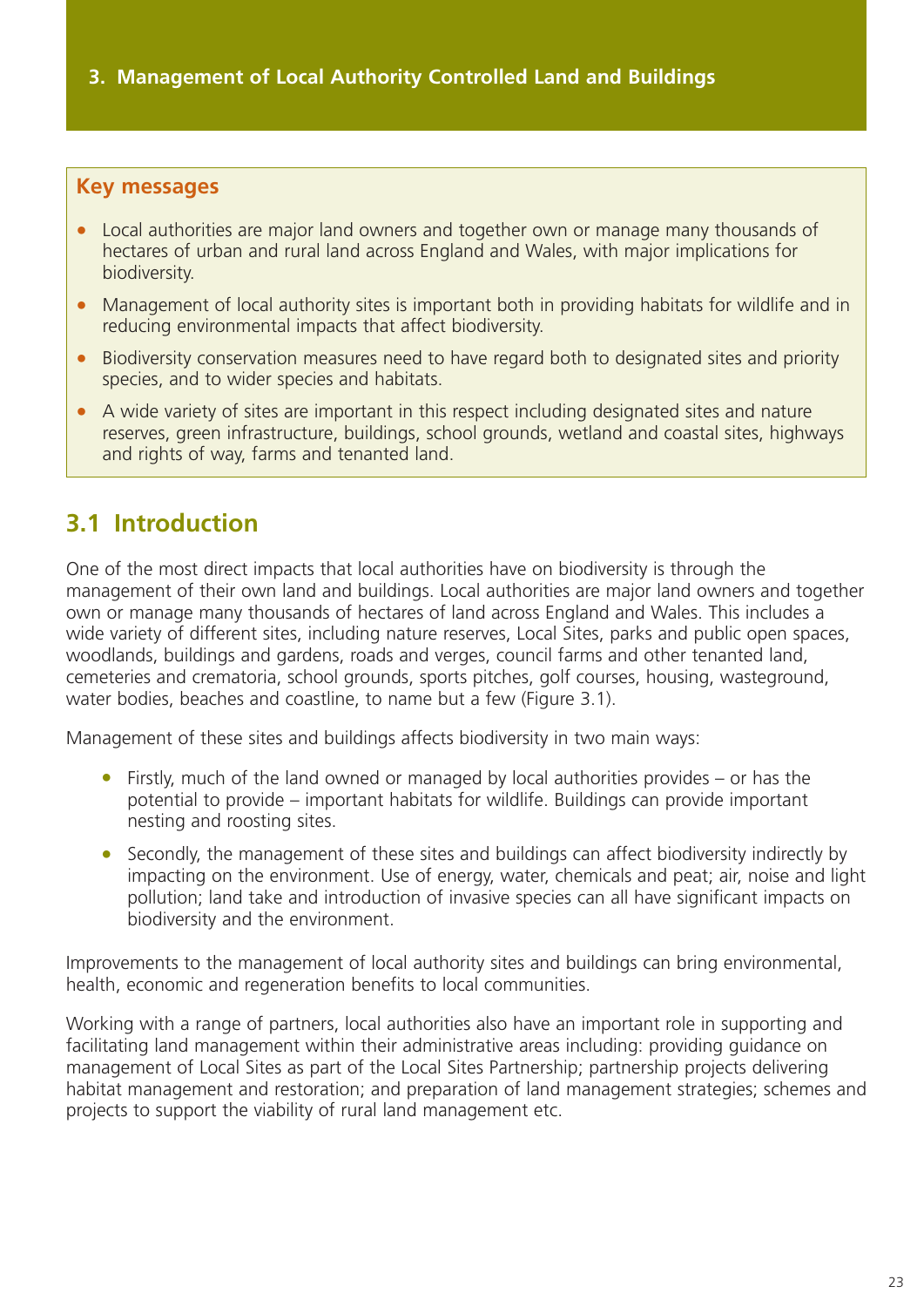<span id="page-26-0"></span>



## **3.2 Positive Action for Biodiversity on Local Authority Sites and Buildings**

Local authorities own and manage a wide variety of sites, buildings and structures. As well as **F** managing their building stock, they are also involved in the development of new buildings and structures, either for their own use or as part of a wider regeneration, economic development, housing or transport project.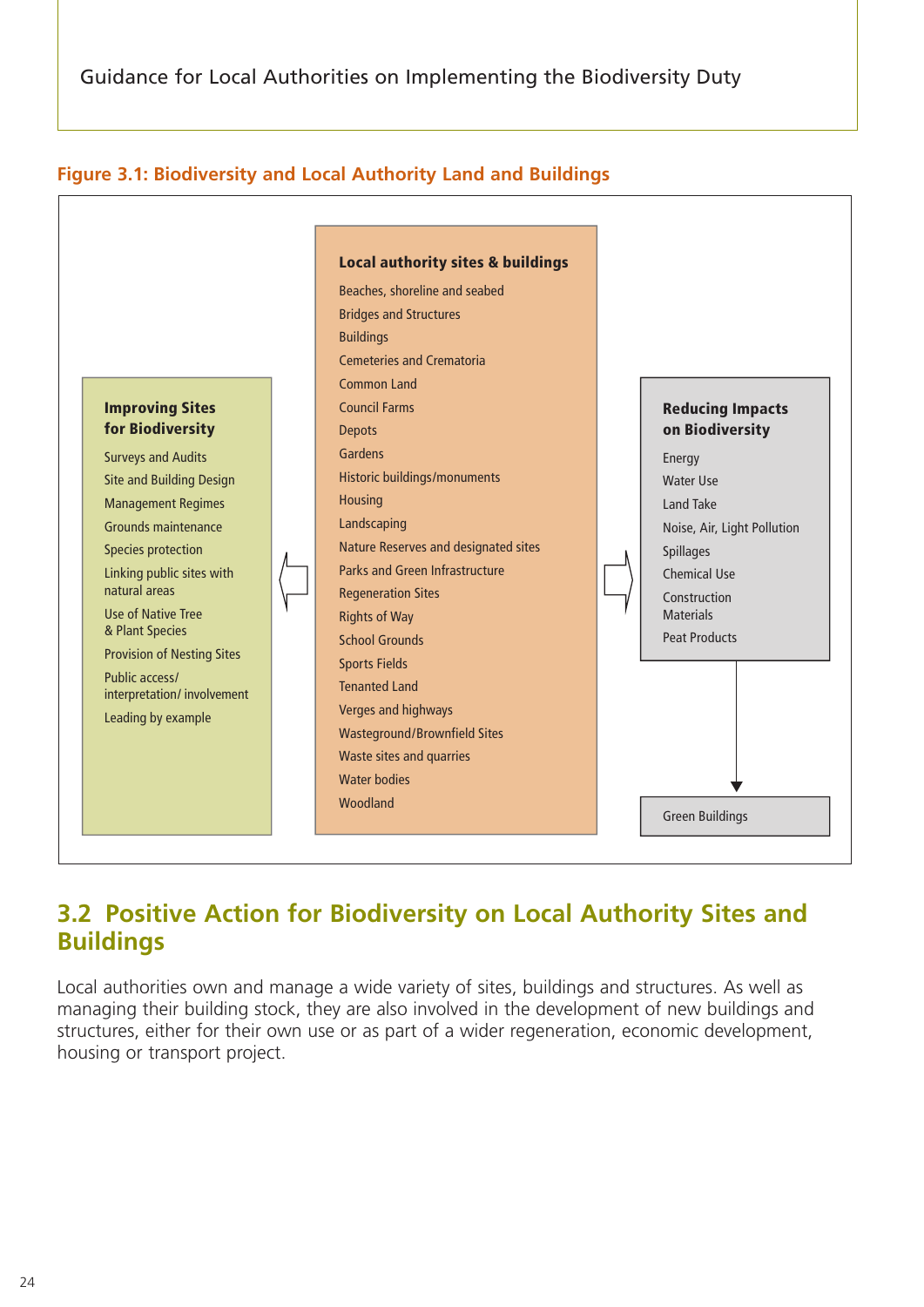Positive steps that local authorities can take to improve their sites and buildings for biodiversity include:

- **Surveys and audits**. A first step to maintaining and enhancing the biodiversity value of a local authority's estate is to assess the potential biodiversity resource. This will depend on the type and extent of land holdings but may include undertaking surveys, seeking expert advice from a local authority ecologist on existing knowledge and surveys, seeking advice from external experts, using the Local and/or Regional Record Centre and consulting the Local BAP partnership. This should draw on previous survey work and existing data, and may identify the need for further survey work to fill data gaps. Survey evidence will help to identify important species and habitats, including those prioritised by national and local BAPs and the presence of any invasive non-native species. Depending on the number of sites and area of land involved, this may require a process of prioritisation and focus first on sites considered most likely to be of high importance. Some local authorities have successfully worked with environmental groups and volunteers to conduct surveys of their sites.
- **Location of development away from important sites**. Incorporating site surveys to ensure that sensitive species and habitats are not adversely affected and that enhancement measures are taken where appropriate. While there is a presumption in favour of development on brownfield sites, it is important to note that these may be important for biodiversity;
- **Site and building design**. If carefully designed, new sites and buildings can provide benefits for biodiversity through the conservation and integration of existing habitats, the provision of nesting and roosting sites, and the provision of habitats. For example the provision of nestboxes, green walls and brown and green roofs where appropriate, to minimise visual and landscape impacts, reduce energy consumption and to provide smallscale habitats for wildlife.



Natural England Northminster House wildlife garden Credit: Natural England Photographer Paul Lacey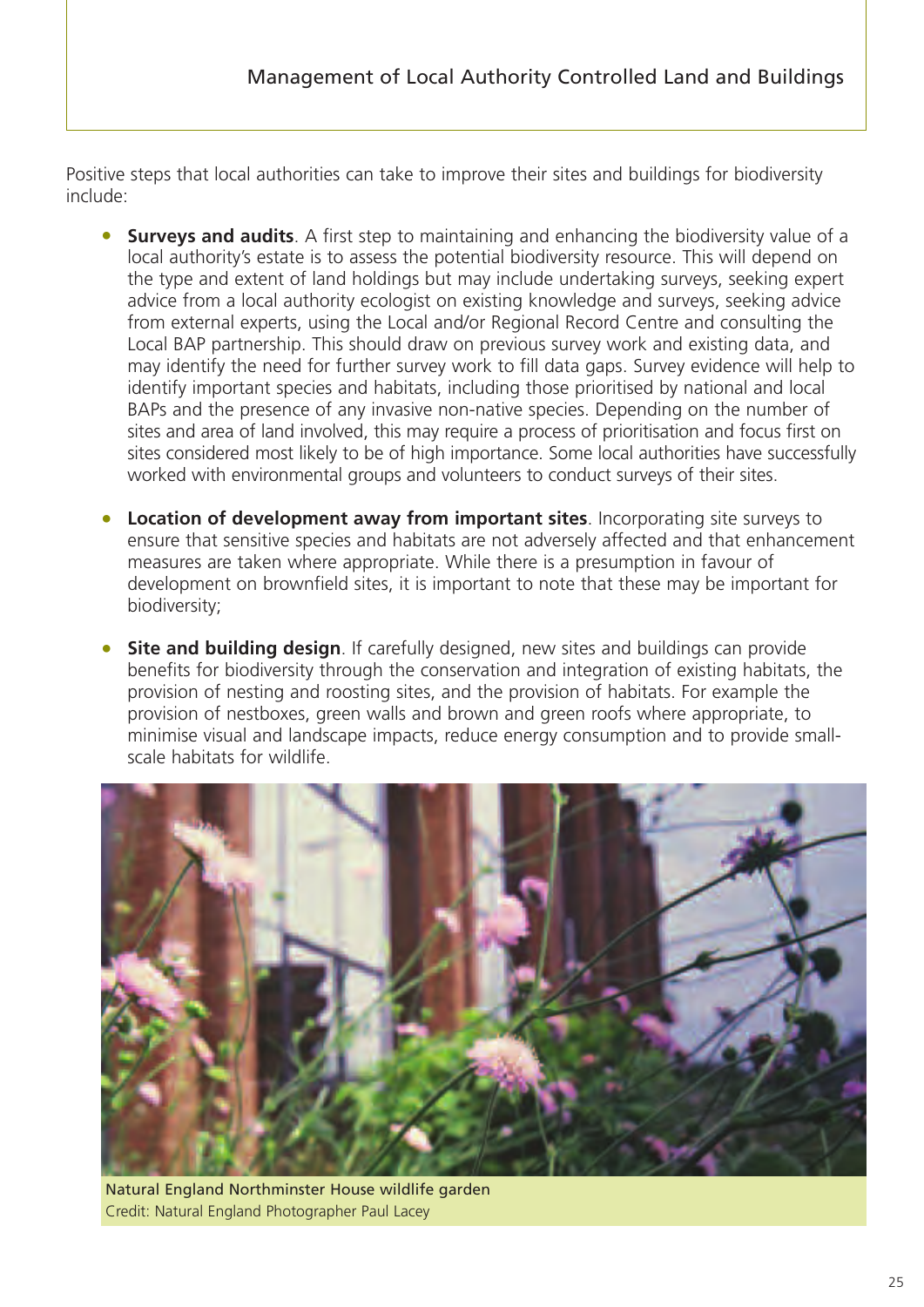- **Management plans and practices**. Biodiversity will benefit from appropriate management of local authority land, including beneficial practices with regard to cutting and removal of vegetation, application of chemicals, management of access, timing of maintenance work etc. Specification of grounds maintenance contracts has an important role to play in this  $respect<sup>22</sup>$ .
- **Use of native tree and plant species**. Local authorities plant large numbers of trees and plants on their land, and, by using native species, can maximise the benefits for biodiversity and minimise the risk of introducing invasive non-native species.
- **Linking public sites with natural areas**. Local authority sites can play an important strategic role in linking natural areas in the wider countryside, which are often becoming increasingly fragmented.
- **Public access, interpretation and involvement**. Many local authority sites are used as a recreational and educational resource by the public, and have an important role to play in raising public awareness of biodiversity issues. By involving the community in biodiversity projects, local authorities can use them to build stronger communities.
- **Leading by example**. As public organisations, local authorities have an important role to play in leading by example in managing their sites. Well managed sites can demonstrate the positive role of site management to businesses, other organisations and the general public.

Site biodiversity action plans are a means of bringing these different activities together to form a coherent plan for the conservation of biodiversity on particular sites $2^3$ .

Certification schemes such as the Building Research Establishment's Environmental Assessment Method (BREEAM) enable local authorities to demonstrate that their buildings meet recognised environmental standards. Many local authorities have achieved BREEAM certification, particularly for new developments. For example, West Sussex County Council requires all new developments over £2m and school extensions over £0.5m to achieve BREEAM very good status, while Durham County Council requires all new school sites and buildings to have a full ecological assessment and to pursue BREEAM excellent status. The Department for Education and Skills (DfES) has recently issued a challenge that all new schools and substantially refurbished school buildings should achieve 'Very Good' status.**http://www.breeam.org/index.html**

On 13 December 2006, the Code for Sustainable Homes – a new national standard for sustainable design and construction of new homes was launched. One of the categories is "Ecology" and sets out a number of standards relevant to biodiversity conservation:

#### **http://www.planningportal.gov.uk/uploads/code\_for\_sust\_homes.pdf**

<sup>22</sup> See, for example, http://www.cabe.org.uk/AssetLibrary/8068.pdf

<sup>23</sup> See, for example, http://www.businessandbiodiversity.org/pdf/B&B%20SITE%20BAP%20(181)%20V10.pdf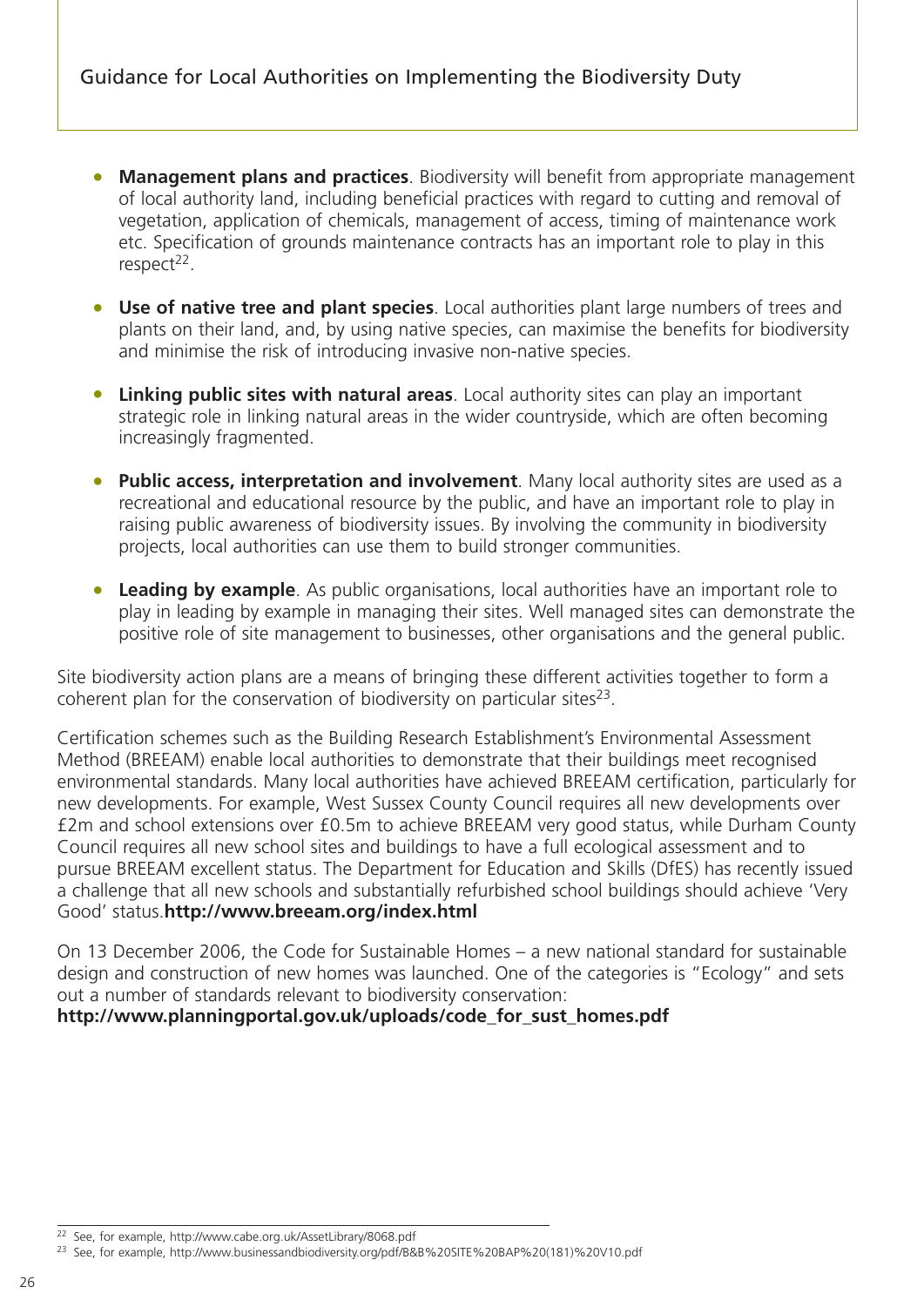# <span id="page-29-0"></span>**3.3 Designated Sites**

Many sites owned or managed by local authorities are protected by conservation designations. Natura 2000 sites (Special Areas of Conservation and Special Protection Areas) receive the highest levels of protection under EU law. Sites of Special Scientific Interest (SSSIs) are nationally important and protected under national legislation. Other important sites include Local Sites and Local Nature Reserves. A summary of key designations is given in Appendix 3.

EU designated sites are protected by the Conservation (Natural Habitats, &c.) Regulations 199424, under which competent authorities i.e. any Minister, government department, public body, or person holding public office, have a general duty to have regard to the Habitats Directive. The Regulations also provide for the control of potentially damaging operations, whereby consent from the competent authority may only be granted once it has been shown through appropriate assessment that the proposed plan or project will not adversely affect the integrity of the site.

In England, the Government has a Public Service Agreement target to ensure that 95% of SSSIs are in favourable condition by 2010. In total, local authorities' own approximately 40,000 ha of land designated as SSSI, and therefore have a key role in contributing to the achievement of this target. The case study below provides an example of action taken by a local authority to improve the condition and status of a SSSI.

Section 28G of the Wildlife and Countryside Act (as amended by the Countryside and Rights of Way Act) requires a local authority to "take reasonable steps, consistent with the proper exercise of the authority's functions, to further the conservation and enhancement of the flora, fauna or geological or physiographical features by reason of which the site is of special scientific interest". And "The Secretary of State expects that all public bodies will take full account of their responsibilities under this duty whenever their actions may affect SSSIs". This requirement relates not only to the authority's own land but to the planning system and all spheres of decision making. In England, a code of guidance has been provided by Defra to inform the management of SSSIs25.



Bovey Valley Woodlands,East Dartmoor Woods And Heaths National Nature Reserve Credit: Natural England Photographer Peter Wakely

Effective protection and management of designated sites requires all parts of the Council to be aware of their location and extent. Appropriate information and guidance needs to be provided to staff about their location, protection and management. For more information about designated sites see Planning Policy Statement 9 (Section 3).

<sup>24</sup> http://www.jncc.gov.uk/page-1379

<sup>25</sup> Defra (2003) SSSIs – Encouraging Positive Partnerships. http://www.defra.gov.uk/wildlife-countryside/ewd/sssi/sssi-code.pdf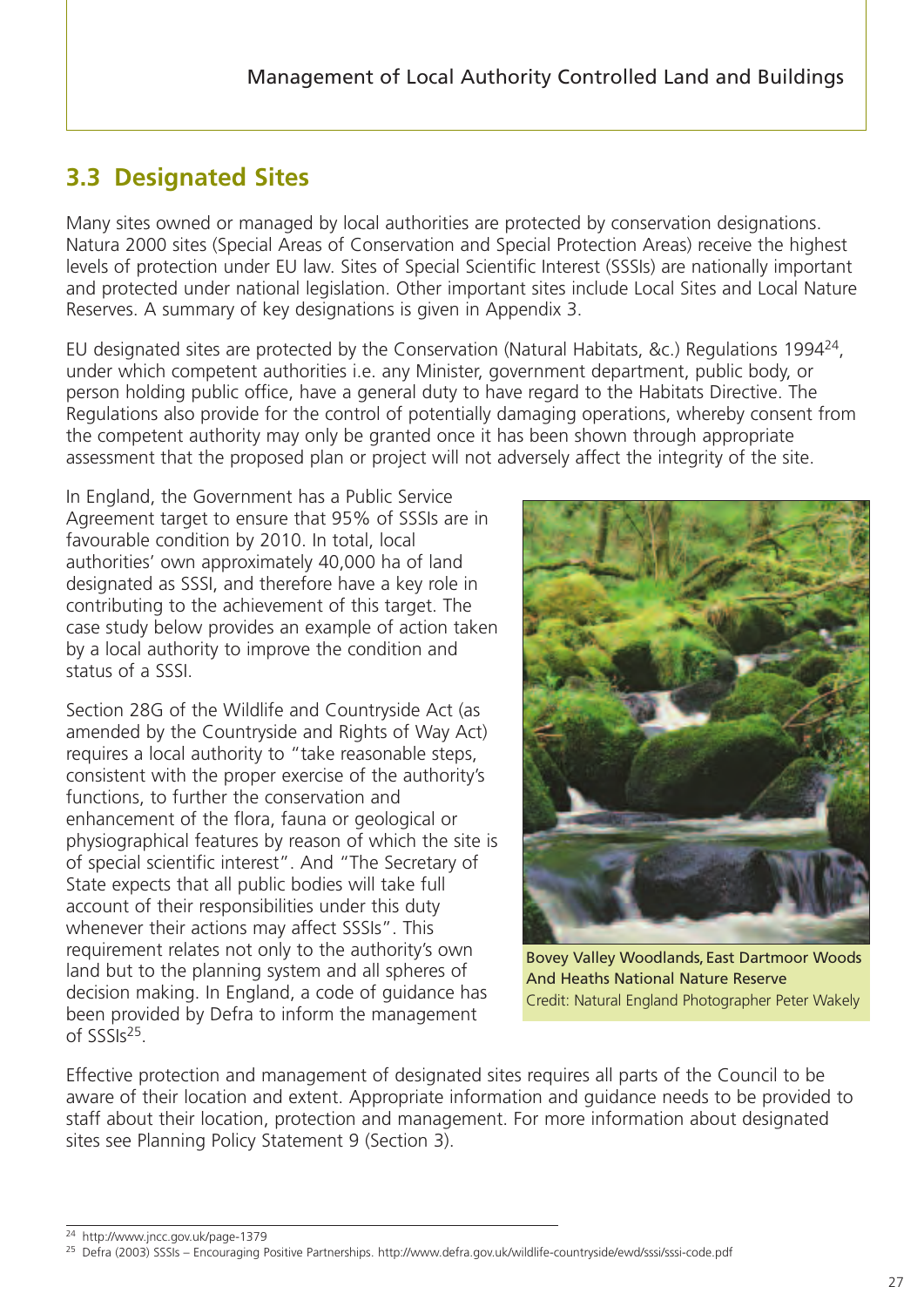### **Case Study: Epsom Common – restoration of an SSSI**

#### **Epsom and Ewell Borough Council**

Much of Epsom Common is a Site of Special Scientific Interest (SSSI) and is owned and managed by Epsom & Ewell Borough Council (EEBC). During the 1980s it was recognised that Epsom Common was showing a decline in its biodiversity due to the rapid progression of scrub and young woodland, which was reducing the diversity of habitats on the site. Some work took place with volunteers and council staff to clear some scrub and the idea of re-introducing cattle was suggested. In 1997, two cows were introduced. Public reaction was positive but the scale of the initiative was insufficient to reverse the detrimental changes taking place.

Following the CROW Act of 2000, EEBC, as the owner of the site, became statutorily responsible for protecting its biodiversity, with its status classified as 'unfavorable declining.' English Nature and the Epsom Common Association (ECA), an 800 strong local interest group, asked EEBC to sign a 'Site Management Statement' which committed it to working to ensure that the site's biodiversity was protected and that it did not lose its SSSI status.

Much progress has been achieved since 2001 in partnership with Natural England, the ECA and the Lower Mole Countryside Management Project. In 2001 EEBC declared the whole site as Local Nature Reserve and a Countryside Stewardship Agreement was entered into with Defra to start a process of re-creating pasture woodland on the site and permanently reversing the decline in important habitats. As scrub has been cleared, grazing has been progressively re-introduced. In January 2005 a 10 year management plan was passed by EEBC and the site's status was declared as 'unfavorable recovering'. A long term aim of National Nature Reserve Status has been set as a goal by both EEBC and Natural England and the site is now seen by Natural England as one of the best managed commons in the South East. In August 2005, a five year 'Wildlife Enhancement Scheme' was agreed with Natural England to fund biodiversity work.

Progress to date owes much to the efforts of volunteers and local residents. The EcoVols (volunteer arm of the ECA) have an extensive annual work programme, make charcoal once per month and in 2006 local county councilors awarded them £10,000 to purchase an all terrain vehicle to carry all their tools around the site.

Local Nature Reserves (LNRs) are places with wildlife or geological features that are of special interest locally. They are designated for both wildlife and people and offer opportunities to study, learn about or simply enjoy nature. There are now 1260 LNRs in England, ranging from windswept coastal headlands and ancient woodlands to brownfield sites in urban areas. In total they cover almost 40,000 ha.Guidance on the declaration and management of LNRs is available from Natural England and CCW<sup>26</sup>. The Audit Commission's Library of Local Indicators for England and Wales<sup>27</sup> suggests that there should be 1 hectare of LNR per 1000 head of population in a local authority's area.

Local Sites are selected by local partnerships for their substantive nature conservation value. There are over 35,000 Local Sites in England, many of which are owned or controlled by local authorities.

<sup>26</sup> See http://www.english-nature.org.uk/special/lnr/office.htm &

http://www.ccw.gov.uk/generalinfo/index.cfm?Action=ResourceMore&ResourceID=34&Subject=ProtectedSites&lang=en

<sup>27</sup> http://www.local-pi-library.gov.uk/LIBRARY\_ALL\_PIS.ASP?MENUID=609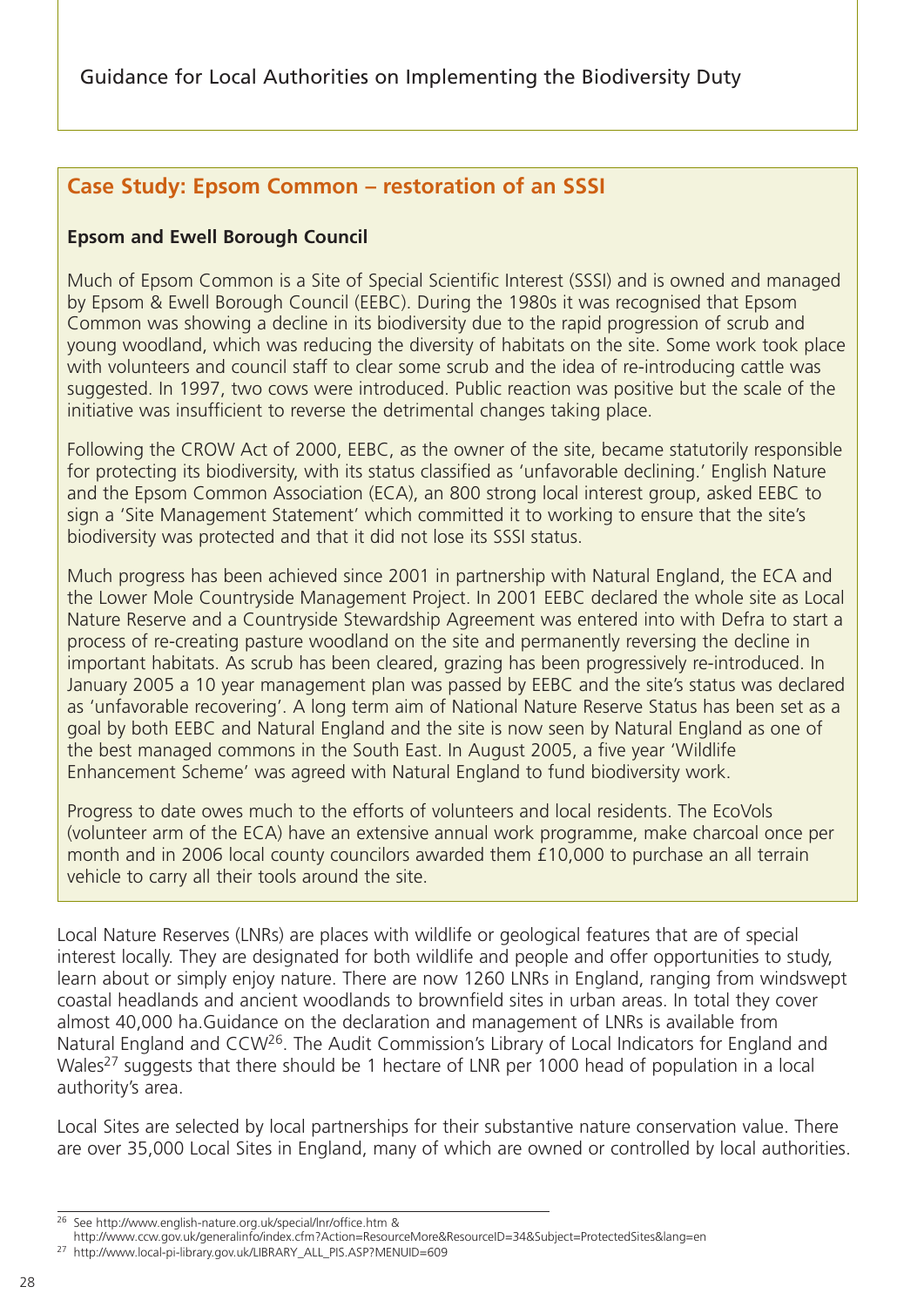## <span id="page-31-0"></span>**Case Study: Calderdale Wildspace! Project – Improving LNRs for Biodiversity**

#### **Calderdale Metropolitan Borough Council**

The Calderdale Wildspace was a 3 year project funded by English Nature. The aims included:

- To increase Calderdale's LNR provision from no LNRs to one hectare of LNR for every 760 people in Calderdale and to ensure 80% of Calderdale's residents have a LNR within 2km of their home through the declaration of 10 LNRs, totalling 250 ha. This has been achieved and Calderdale is one of the first local authorities to exceed English Nature's target of one hectare of LNR per 1000 population.
- To actively involve local communities, especially disadvantaged groups, in the sustainable use and management of LNRs. Each site has a local community group which is working with the Council to deliver biodiversity improvements. In some cases, they are Friends groups, in others user groups.
- To maintain and enhance the biodiversity of LNRs, with special attention to habitats and species identified as priorities in the Calderdale Biodiversity Action Plan, through the production and implementation of management plans. Each site now has a management plan, which includes prescriptions for priority habitats and species.

The project has helped to mainstream biodiversity into Council thinking and has provided a spring board to local and national funding steams.

# **3.4 Protected and Priority Species on Local Authority Land**

Many of Britain's wild plants and animals are legally protected. The main law dealing with this is the Wildlife and Countryside Act, 1981, amended in England and Wales by the Countryside and Rights of Way Act 2000. Badgers, deer and seals have Acts of Parliament dedicated especially to them. Species also receive protection under the Habitats Regulations. A summary of legislation is given in Appendix 2.

Furthermore, the UK Biodiversity Action Plan identifies particular species as priorities for conservation28, while other species are prioritised locally under LBAPs.

Local authorities have a role to play in ensuring the protection of these species on their land, and in identifying positive action that can be taken for species conservation in accordance with national and local biodiversity action plans through appropriate site management. Site surveys and audits can be used to identify the presence of protected or BAP priority species and also the



Pearl bordered fritillary butterfly BAP species Credit: Natural England Photographer Michael Hammett

<sup>28</sup> See Box 1.1 for further details on priority habitats and species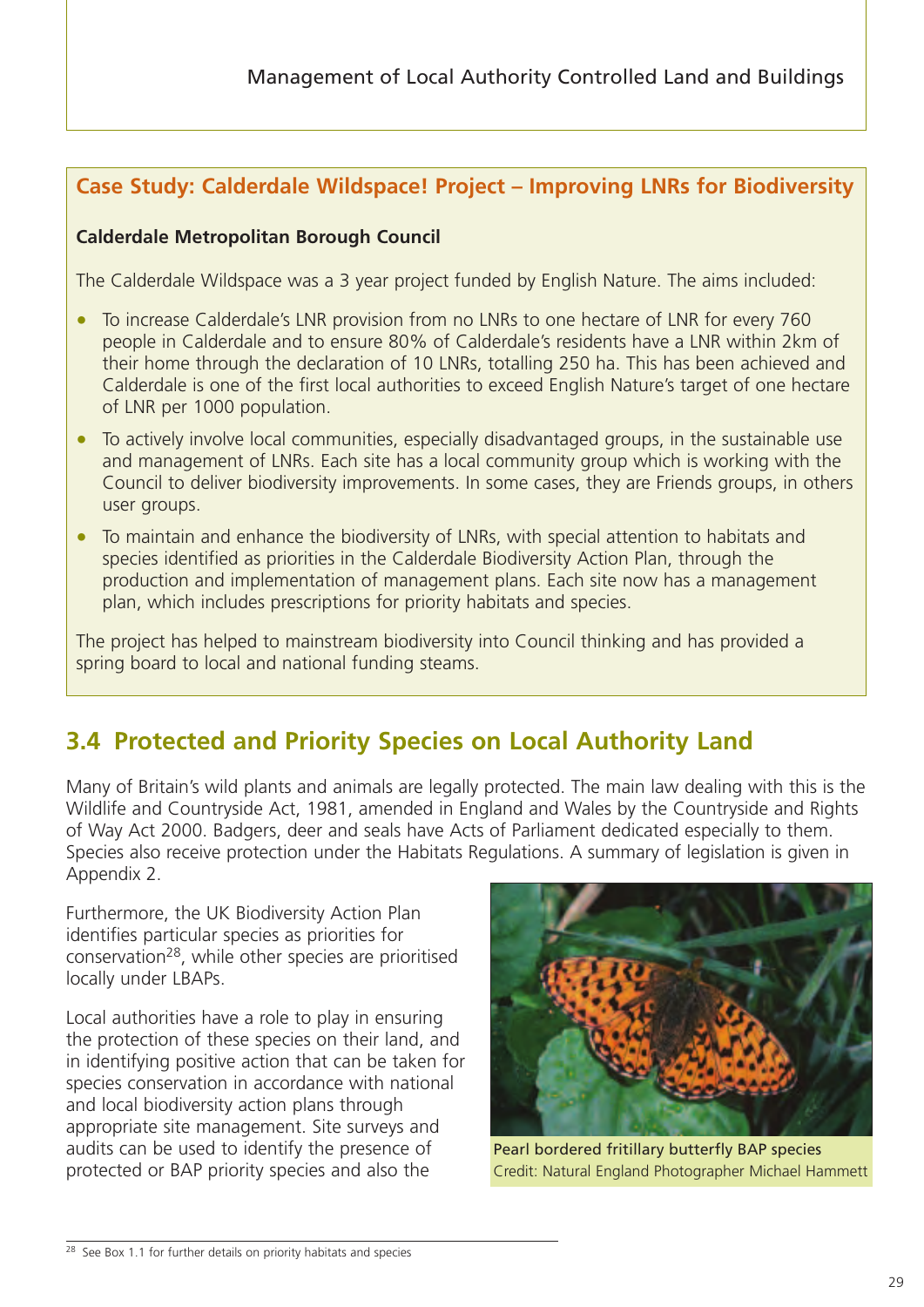<span id="page-32-0"></span>presence of threatening invasive non-native species, while information may also be available from Local Records Centres. Identifying the presence of protected species is especially important where major development works or management changes are proposed on particular sites.

Further details of protected species legislation is given on the Joint Nature Conservation Committee (JNCC) website at **http://www.jncc.gov.uk/page-1747,**

## **3.5 Management of Green Infrastructure**

Local authorities own and manage a variety of green areas, which, if managed sympathetically, can provide important habitats for wildlife as well as offering opportunities for people to get close to nature, with resulting benefits for health and well-being. See section 2.7 for examples of green infrastructure.

The management of green infrastructure needs to take account of a variety of objectives and meet the needs of people as well as wildlife. In some cases, these objectives may appear to be conflicting. For example, close mowing of grass may be necessary for sporting activities, whereas wildlife may benefit from different management regimes involving less frequent cutting and the creation of a more varied structure including wild areas. By examining the opportunities for biodiversity conservation across the authority's green infrastructure as a whole, many of these conflicts can be resolved. It is important to recognise that some sites are more suitable for enhancing biodiversity than others, but that parts of many sites will offer opportunities for biodiversity conservation.

The value of green areas as habitats depends on the species involved, the structure of the vegetation, and the type and frequency of management operations.

The most common maintenance operation in many green spaces involves close mowing of amenity grassland. Management regimes that favour biodiversity are likely to vary these mainstream practices. They may include:

- Letting grass grow longer at certain times of year and in certain places, to provide a more varied structure, encourage wild flowers, and enhance wildlife habitats
- Allowing some weedy areas to provide food for birds and animals
- Using sustainably sourced native tree and plant species in new planting, wherever possible and avoiding the use of non-native invasive species in planting
- Reducing the use of herbicides, pesticides and water and avoiding the use of peat
- Beneficial woodland management practices, including (where consistent with health and safety considerations) leaving dead wood on site
- Providing a mosaic of habitats
- Development and implementation of management plans that seek to enhance the biodiversity value of the site over a specified time period.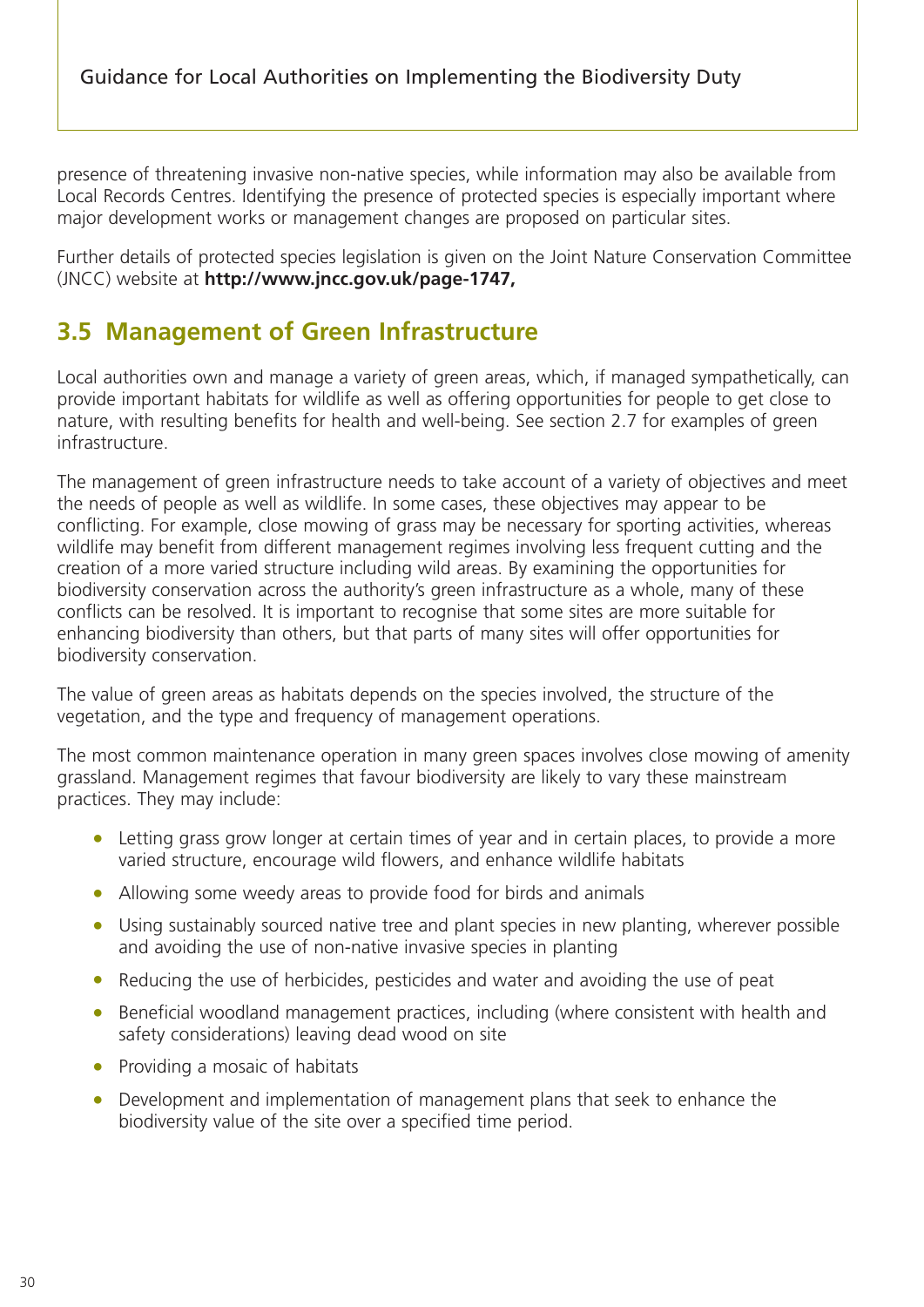Improving the management of green infrastructure in this way may often reduce the level of intervention required, with potential cost savings. However, it often requires more flexibility, and planning than more routine forms of management, and may require a wide range of skills and increased managerial input. This creates challenges for the specification of site maintenance contracts. The Commission for Architecture and the Built Environment (CABE) Space(2006) provides guidance on how urban parks can be improved for biodiversity.

### **Box 3.1: Making Contracts Work for Wildlife**

The guidance summarises different types of ground maintenance contract as:

- **Input-based** where the operations are specified, with frequencies and standards.
- **Output-based** where specific results are specified, such as the maximum height of grass allowed.
- **Outcome-based** where the general results are described, leaving the contractors to specify their approach to achieving them. This is usually supported by method statements provided by the contractor, agreed by the client, and forming practical instructions for those undertaking the work.

CABE Space recommends an outcome based approach as the most appropriate for achieving the goal of increasing biodiversity, while still providing a useful way of specifying grounds maintenance work. This type of specification has the added advantage that it is not restricted to an annual cycle of work, allowing progression towards outcomes through more than one season. Self monitoring can be undertaken if measurement methods are clear, and this can include progressive targets.

*Making Contracts work for Wildlife – How to Encourage Biodiversity in Urban Parks:* **http://www.cabe.org.uk/AssetLibrary/8068.pdf**

The **Green Flag Award** is the national standard for parks and green spaces in England and Wales. The award scheme recognises and rewards the best green spaces in the country. The Award is open to any freely accessible green space, including parks, gardens, nature reserves, cemeteries and crematoria, open spaces, woodlands and allotments. There are eight judgement criteria, which include conservation and heritage (including conservation and enhancement of natural features, flora and fauna) and sustainability (covering environmental policy, pesticides, peat, waste management, horticultural standards and energy management). Community involvement should be promoted and each site is required to have a management plan. As well as demonstrating the benefits of parks and green spaces to the public, achieving Green Flag status offers significant benefits to local authorities in terms of reputation and performance measurement. http://www.greenflagaward.org.uk

Improving the management of green infrastructure for biodiversity offers significant opportunities for community involvement. Engaging communities in biodiversity projects has a variety of benefits, helping to raise awareness of biodiversity conservation, promote appreciation of the management objectives of the site, provide valuable labour and managerial inputs, and promote community capacity and social inclusion. Examples of community engagement in biodiversity conservation in Manchester are given in the case study below.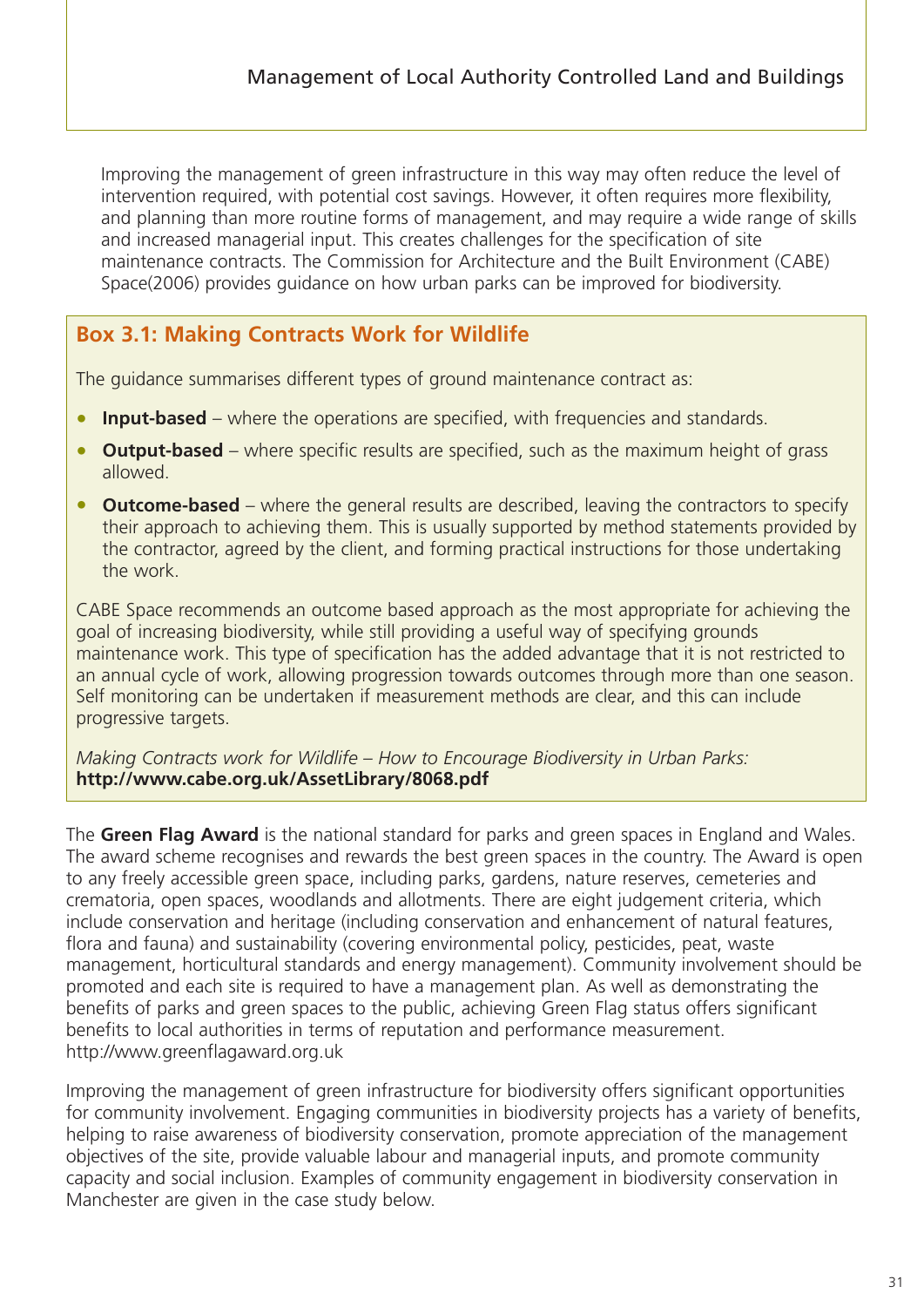### <span id="page-34-0"></span>**Case Study: Broadhurst Clough and Park**

### **Manchester City Council**

This site comprises 14 ha of urban countryside in Moston, North Manchester, an area of high deprivation. Broadhurst Clough was previously an open water habitat which was filled in 1946 for the building of prefab housing, which was subsequently demolished in the 1960s. Since then it has become a declining wetland – remaining wet during the winter months but not retaining its open water qualities. The site has experienced a variety of problems, mainly public pressure from trampling, dumping, burning and off-road motorcycles. The wetland is located immediately next to Broadhurst Park, a formally laid out public green space with junior and senior football pitches, which have experienced severe drainage problems adversely affecting their function as a sports facility.

The project addressed these two different problems affecting the two adjacent and functionally important green spaces. The solution was to drain the excess water from the playing fields into the neighbouring declining wet area, thus reinstating it as a wetland and enhancing the playing fields' capacity to function as a sports facility. This enabled the creation of two open water areas whilst still retaining some of the marshy grassland. A consultation involved the local footballing community, residents and archaeological groups to raise awareness of the planned project and gain support for it.

The work involved two phases, the first involving the creation of the wetland scrape and football pitch drainage work, and the second involving development of wetland infrastructure, access and interpretation, aiming to increase public use and enjoyment of the site.

The project has benefited from dedicated voluntary community involvement in improving the site. An application has been made for a Breathing Spaces Grant to carry out community activities to increase the use of the Clough. There has been a significant improvement in the drainage of the junior football pitches. Over time there are plans to develop the site further as a high quality resource for both passive and active leisure activities, and an important educational facility for local schools and adults.

# **3.6 Road Verges**

Road verges provide some of the last remaining areas of unimproved grassland in England and Wales, as well as other habitats such as woodland, heathland and hedgerow. If managed with regard to biodiversity, they can provide an important resource and act as corridors linking other habitats.

Traditionally, grass verges have often been managed through a regime of regular, short cutting, which is consistent with safety considerations and can be undertaken conveniently through standardised management contracts. However, the biodiversity value of road verges is increasingly recognised, and changes in management practices adopted to involve less frequent cutting and the removal of cuttings, to encourage the development of floristic diversity. Some LBAPs have identified road verges as local priority habitats and established action plans for their protection and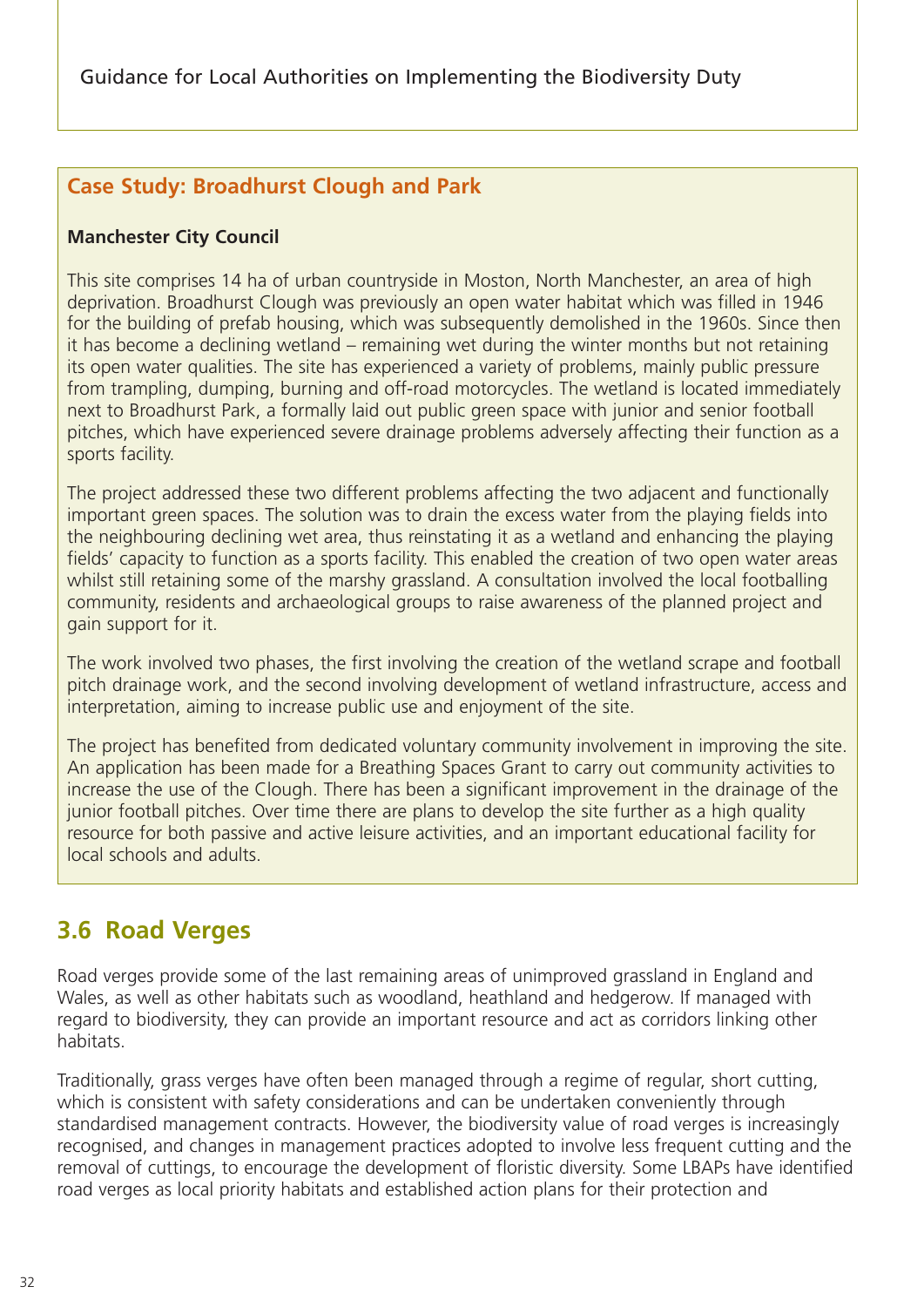management. The visual benefits of wildflowers on verges and roundabouts are now widely recognised in many areas. Threats to road verge habitats may include:

- Inappropriate management e.g. cutting regime and landscaping e.g. planting garden flowers in inappropriate areas;
- Erosion of verge by car parking or road widening;
- Disturbance through laying services, use as storage or use by pedestrians and horses;
- Re-seeding with rye grass;
- Litter<sup>29</sup>.

Less frequent cutting of road verges can result in cost savings, providing certain technical barriers can be overcome.

## **Case Study: The Living Highways Project**

#### **Powys County Council, Countryside Council for Wales (CCW) and Partners**

In the UK, road verges contain some of the last remaining examples of species-rich habitats that were once common in the wider countryside and that have declined at an alarming rate over the past few decades. They may also help to provide physical links between otherwise isolated pockets of remaining habitats, assisting in the expansion and dispersal of less mobile species.

The Living Highways Project is an established partnership, started in 2001, between the Montgomeryshire, Radnorshire and Brecknock Wildlife Trusts, Powys County Council, CCW and the Powys Verges and Hedgerows Concern Group. The project aims to safeguard and encourage valuable wildlife habitats and species associated with road verge areas in Powys, Mid Wales. The project is working on a number of different initiatives to achieve this, including setting up systems to protect known sites of high ecological value and improving verge management practices.

The removal of cuttings is an important management consideration when aiming to maintain or increase the biodiversity of grassland areas, helping to reduce nutrient levels to the benefit of native flora. In 2005, trials conducted by Montgomeryshire Wildlife Trust on behalf of the partnership investigated the feasibility of using cuttings in compost and biogas production. They demonstrated that it is physically possible to collect cuttings from Powys road verges on a relatively large scale and that the material is suitable for compost and biogas production, producing potentially valuable end products. As well as the environmental benefits of diverting material from landfill, biogas production also has the potential to provide a source of sustainable energy, with advantages in reducing carbon emissions. The trial has been followed by further development and evaluation work, with a view to wide-scale harvesting in future.

The technical and operational challenges relating to optimising biodiversity management of road verges mean that authorities often need to prioritise particular sites. By surveying roadside sites and/or working with partners (see the Living Highways Project), councils are able to identify those that are priorities for protection, management and enhancement, and develop and implement management plans for these sites.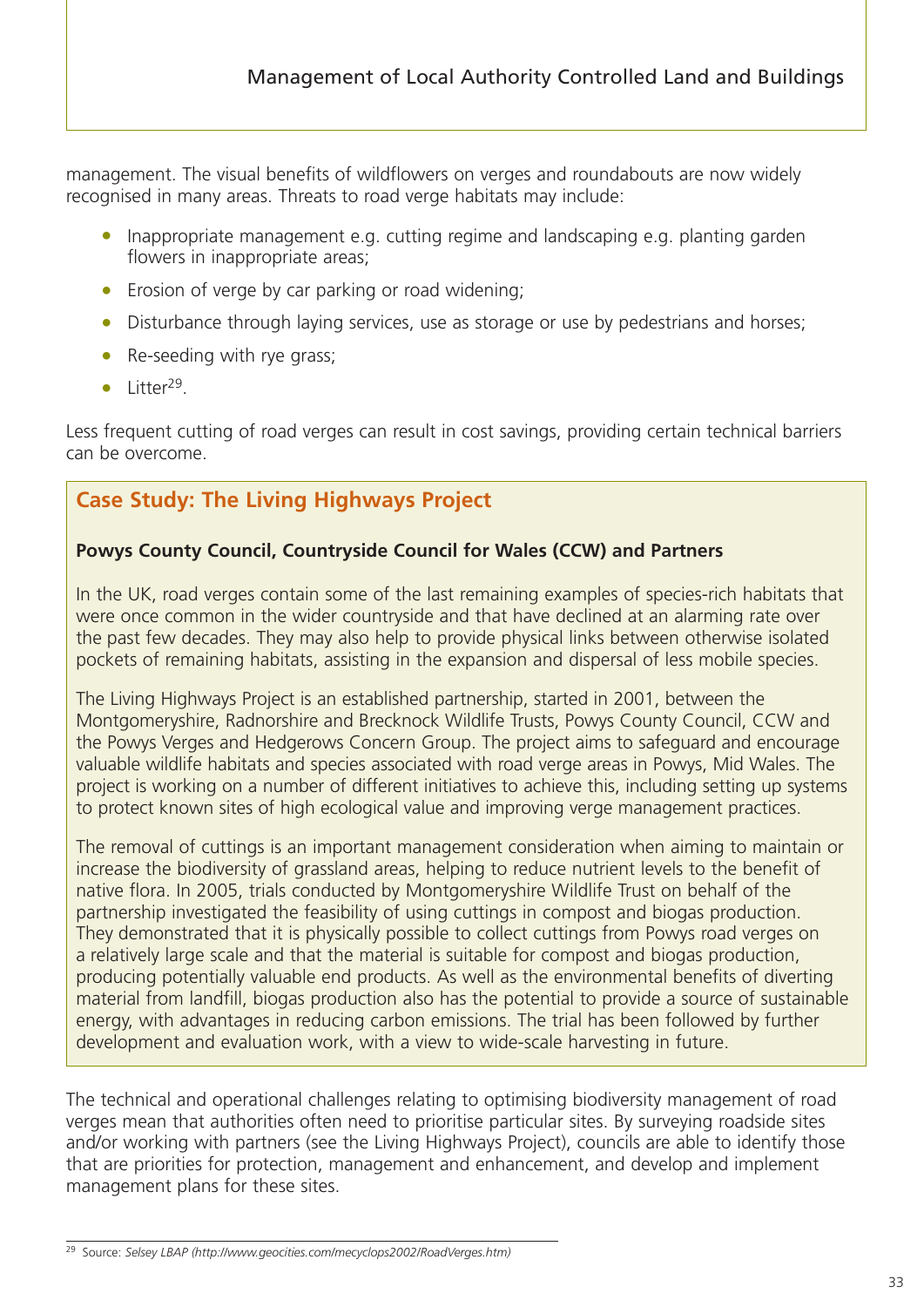# **3.7 Farms and Tenanted land**

Many local authorities own farmland and other sites which are let to farmers and other tenants. For example, Cambridgeshire County Council believes it owns the largest local authority farm estate which covers 14,000 hectares and is farmed by 270 tenants. The Council estimates that the local authority farm estate covers 120,000 hectares nationally. As well as providing financial benefits, this land can be used to promote public access to the countryside and protect and enhance landscape, biodiversity and archaeology of farmland and woodland.

Many UK BAP and LBAP priority habitats and species depend on the sympathetic management of farmland and woodland habitats<sup>30</sup>. Local authorities have a key role to play in encouraging tenants to enhance the management of land for biodiversity, through their tenancy agreements.

### **Case Study: Using Agri-Environment Schemes to Enhance Urban Fringe Wetlands**

#### **Norwich City Council**

Five wetland sites managed by Norwich City Council have benefited from agri-environment funding under the Broads Environmentally Sensitive Areas (ESA) Scheme. The sites cover a wide range of wetland types, including fen, reed-bed and wet grassland and are adjacent to the Rivers Yare and Wensum. Norwich City Council has entered a total of 46 hectares of the five sites into the ESA Scheme.

Prior to their entry into the scheme, the sites concerned had gone through cycles of activity followed by relative neglect, due to changing Council priorities or the amount of funding available. Although conservation management had been undertaken at some of the sites, none of them were in anything like ideal condition, and some had suffered from neglect and abuse, including illegal dumping. There was little prospect of the Council being able to fund the required improvements and furthermore, some Council members regarded the sites as a drain on the Council's resources, and at one stage there was a proposal to sell off much of the largest and best site, Marston Marsh, for a golf course extension.

It was believed that the ESA Scheme could fund much needed capital investment and annual management, as well as putting the sites on a more consistent management regime that would not be subject to changing Council priorities and budgets. The scheme has been very successful, and all the sites are now in a better condition, with further improvements planned, including further capital works under ESA Conservation Plans. The ESA scheme has enabled cattle grazing to be introduced to three sites, improving the vegetation structure and halting scrub encroachment. Southern marsh orchids were recorded in 2006, other flowering plants have also increased as a result of the grazing and winter conditions have been improved for birds such as snipe.

The ESA scheme has brought substantial conservation benefits and helped to raise the profile of the sites, which are all now recognised as key biodiversity areas. It has helped to draw in funding for other improvements such as interpretation boards and visitor leaflets. The scheme has also enabled remaining internal conservation budgets to be directed at other, non ESA sites equally in need of investment and better management.

<sup>30</sup> See, for example, http://www.rspb.org.uk/countryside/advice/index.asp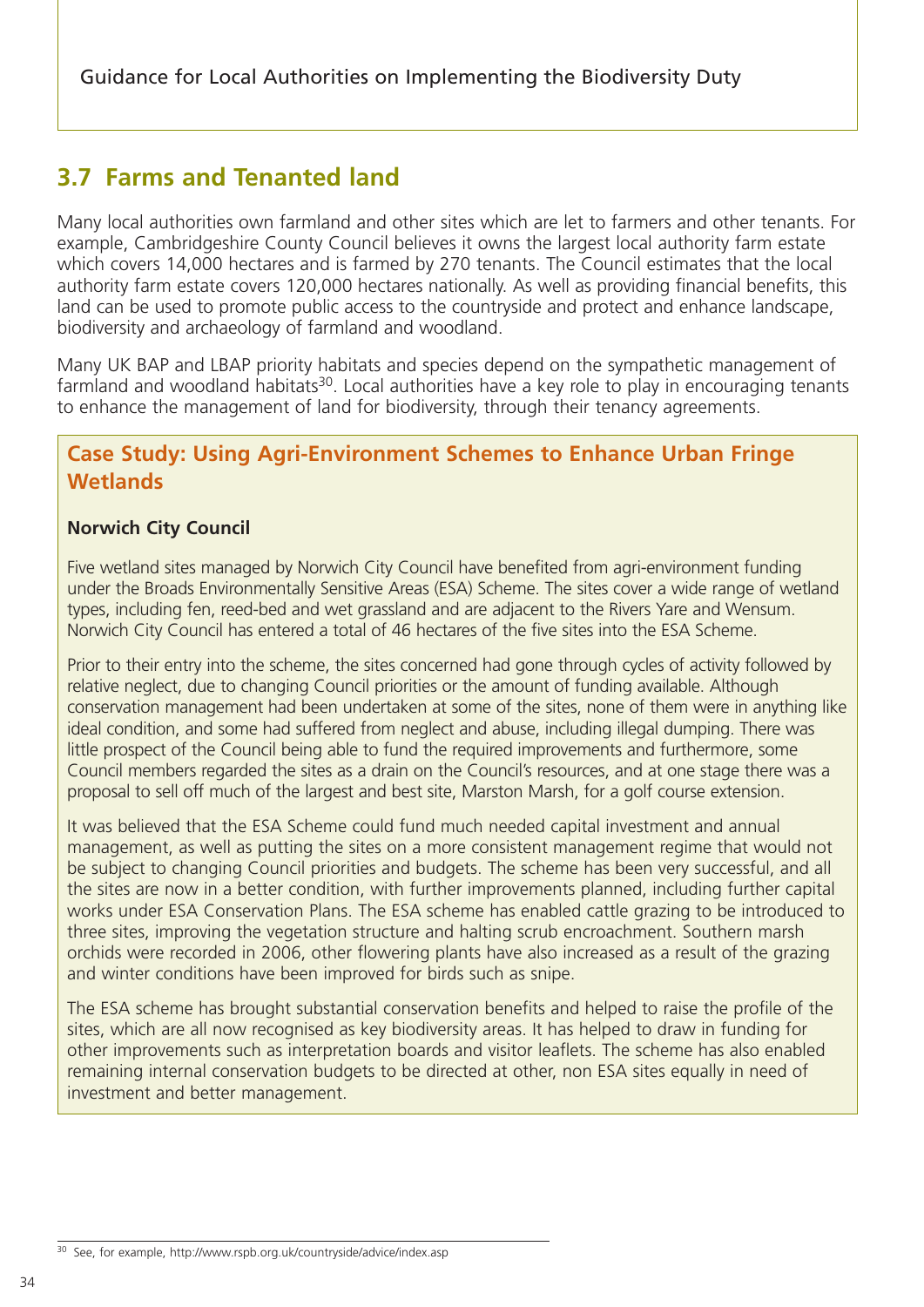# **3.8 School Grounds**

All school grounds have the potential to contribute to the conservation of biodiversity, and many offer opportunities for the creation of wildlife areas. Projects in school grounds also offer opportunities to introduce children to the natural environment and to biodiversity in a practical way. They offer a safe and potentially exciting facility for outdoor education that can complement classroom-based activities. Nature areas within schools grounds can add greatly to this facility. Projects that may benefit biodiversity include:

- Planting of native hedgerows, trees, shrubs and other plants;
- Creation of wildlife features such as gardens, meadows and ponds;
- Sympathetic management of grass areas;
- Construction and siting of nest boxes.

Biodiversity projects in school grounds are encouraged under the Eco-schools programme, which seeks to provide a simple framework to enable schools to analyse their operations and become more sustainable. An awards scheme aims to acknowledge progress and raise the profile of participating schools in the wider community. **http://www.eco-schools.org.uk**

Learning through Landscapes (LTL), the national school grounds charity, offers schools advice and support to help them develop and manage their outdoor spaces effectively for teaching and learning across the curriculum. Further information is available at: **http://www.ltl.org.uk/**



Shortwood LNR – Low level bird box Credit: Natural England Photographer Peter Wakely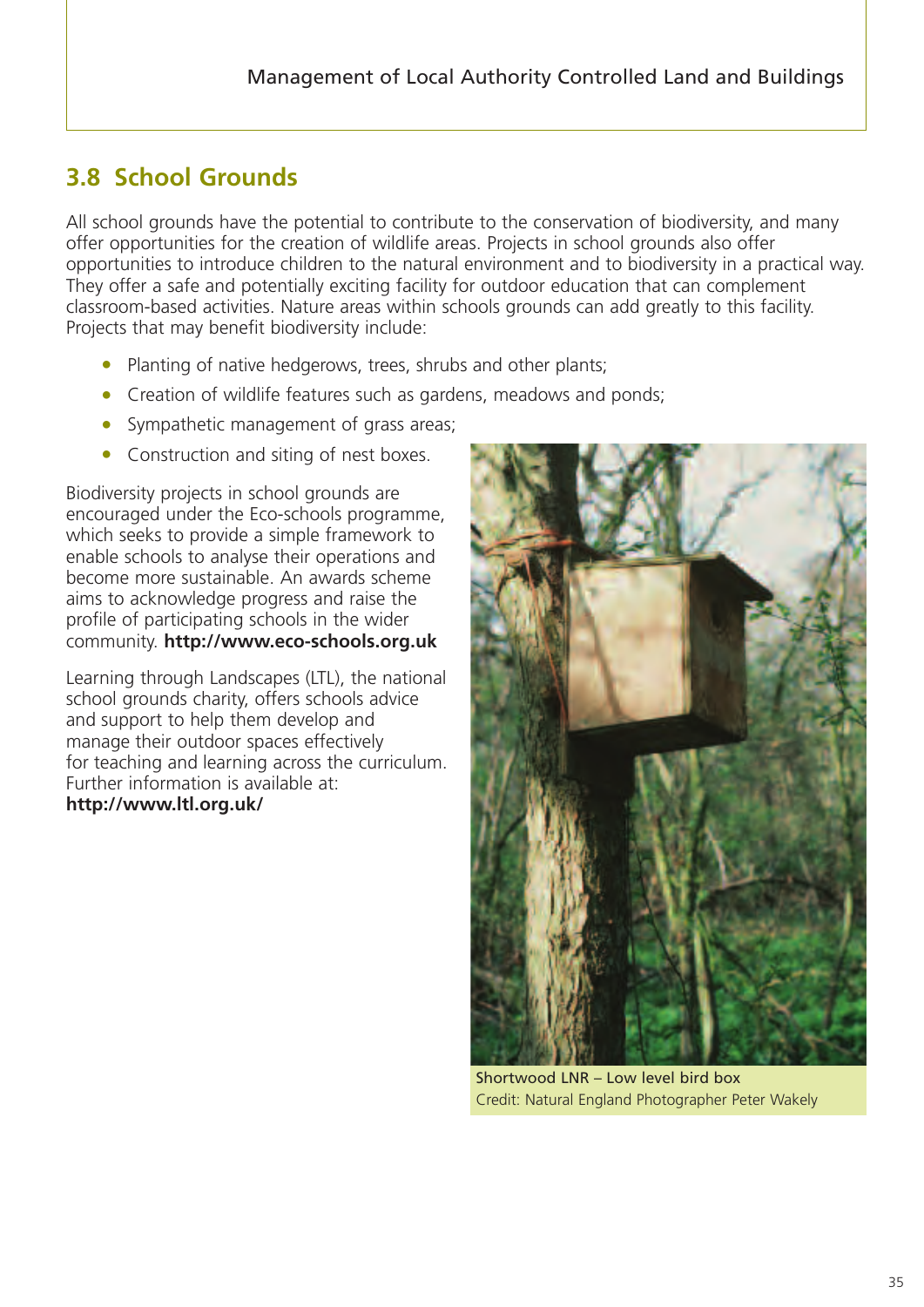# **Case Study: School Grounds Wildlife Project**

#### **Norfolk County Council**

This scheme has been running since 1989. It has evolved over this time from being solely concerned with improving the nature conservation value of school grounds through tree-planting and pond and meadow creation to a broader remit in which school communities are encouraged to look at how they use their grounds and what might be done to improve them, emphasising the desirability of improving biodiversity. Over three quarters of Norfolk's schools have taken measures to improve their grounds with support from the scheme.

All local authority schools in Norfolk are offered a free advice and design service to support them in grounds improvement projects. In addition, a 100% grant is available for native trees and shrubs. Fruit trees have also been offered to schools, to tie in with the 'five-a-day' fruit initiative, encouraging them to plant local varieties where possible.

There is a strong network of support for schools who wish to improve their grounds in Norfolk. This is co-ordinated through the Norfolk School Grounds Co-ordination Group; a forum for those practitioners from local authorities, companies and non-governmental organisations whose work involves them in advising schools about improving their grounds.

The Council evaluated the scheme in 2005 to test its effectiveness in increasing the biodiversity of school grounds. A questionnaire was sent out to twenty-one schools which had created a pond and carried out native tree-planting within the past five years. The responses identified significant increases in the numbers of frogs, toads, newts and song thrushes present in school grounds, demonstrating that the work is making a real difference to their biodiversity as well as creating an important educational resource.

# **3.9 Waterside and Coastal Areas**

Local authorities are often involved in the management of waterside sites, including beaches, riverbanks and floodplains, estuaries, canals, water parks and wetlands. Careful management of these sites is important for biodiversity and people, and it is often necessary to balance the needs of different functions and uses. Examples of integrating biodiversity into management regimes for these sites may include:

- Beaches: Biodiversity may benefit from more sympathetic beach cleaning regimes (see case study below), and from opportunities to restore priority habitats such as sand dunes, managing access accordingly.
- Floodplains and coastal management: The restoration of floodplain wetlands and coastal habitats can play an important flood defence role, reducing the need for expensive engineered flood defences, while providing valuable habitats. This is likely to be increasingly important in view of the likely effects of climate change on flooding.
- Canals: Canals can provide important habitats for wildlife, as green corridors and wetland habitats, particularly where there are soft and natural edges. British Waterways provides guidance on the management of waterways for biodiversity and on the development and implementation of biodiversity action plans. **http://www.britishwaterways.co.uk**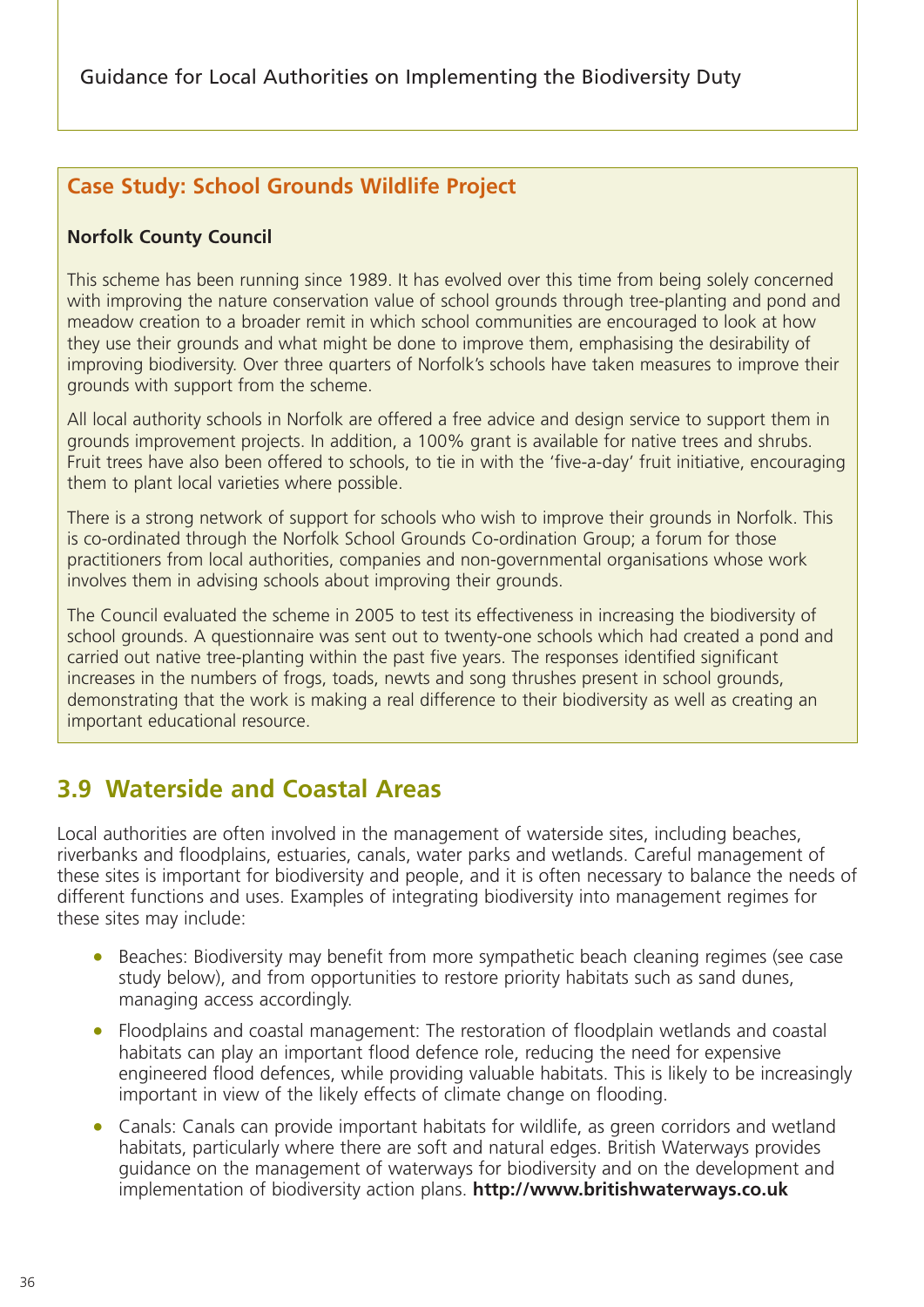There may be additional training needs for staff involved in the management of particular sites (e.g. beach management, see case study below). A key element will involve identifying opportunities to integrate biodiversity into plans and strategies affecting these habitats, such as Integrated Coastal Zone Management Plans, river basin management plans, beach management and waterways management plans. This is an area where local authorities are particularly likely to work in partnership with other organisations such as the Environment Agency, British Waterways, Natural England and CCW.

# **Case Study: Beach Management for Biodiversity**

#### **Pembrokeshire Coast National Park Authority and Pembrokeshire County Council (PCC)**

For many years the Pembrokeshire Coast National Park Authority has recognised the importance of beaches and beach heads both for biodiversity and as an important component of the landscape. The Park Authority owns several beach head sites and has undertaken major dune restoration projects using local community groups and volunteers to fence and plant dunes, moving car parking off sandy areas and establishing boardwalks.

Since the formation of the PCC in 1996 the Park Authority has been part of a PCC led liaison group involving organisations responsible for beach management. This group comprises several teams from PCC, including Environmental Health, Dog Wardens and team leaders from teams responsible for beach and toilet cleaning. They meet several times per year with staff from the Countryside Council for Wales, Environment Agency, National Trust, and the National Park Authority to discuss beach awards, beach management, water quality and safety. In order to conserve biodiversity, beaches in Pembrokeshire are cleaned by hand rather than by machine, helping to protect the strand line so that seaweed and driftwood are left in place. Even where large concentrations of seaweed are found they are left on site unless there are overriding health or amenity considerations. An annual multi-agency briefing for all beach staff ensures that those involved in the management of the beach have information on any special characteristics of beaches and considerations with regard to biodiversity conservation.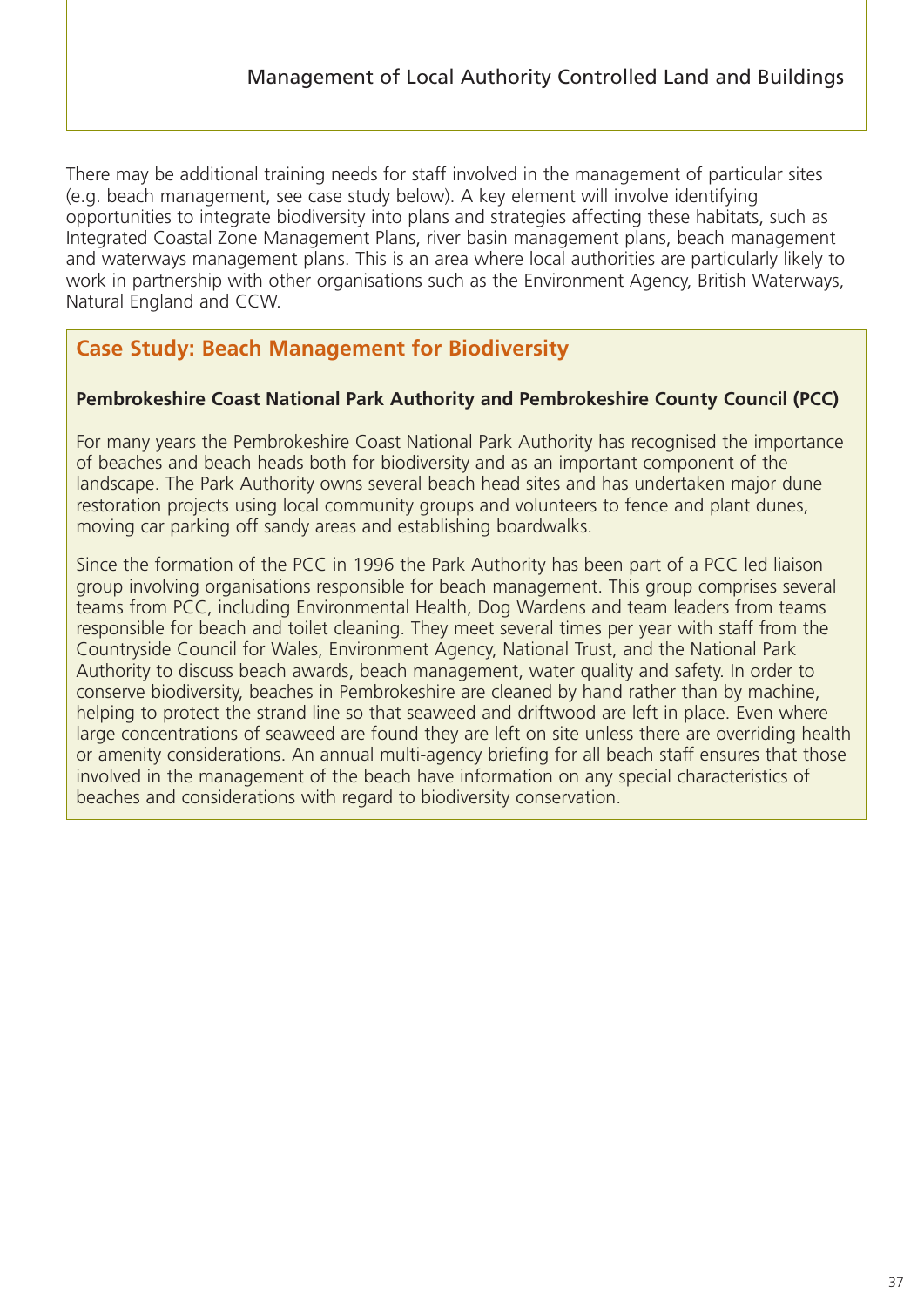#### **Key messages**

- National planning policy on biodiversity conservation is the primary reference point for those developing or appraising development plans or projects.
- Establishing a good evidence base is essential when developing planning policies and determining planning applications.
- Biodiversity conservation involves taking opportunities to enhance biodiversity, as well as protect it.
- Local authorities should play the leading role in establishing systems to conserve and enhance Local Sites and Local Nature Reserves and to give proper consideration to biodiversity outside designated areas.
- It is important that local authorities screen development proposals for potential effects on biodiversity to ensure biodiversity is fully considered and prevent delays in determining planning applications.
- Effective monitoring is key to ensuring measures put in place to conserve biodiversity are successful.

# **4.1 Introduction**

The planning system has an important part to play in meeting the UK's national and international commitments for habitats and species. Local authority planning is the key mechanism for determining the location, scale and nature of development. The conservation of biodiversity is highly dependant on the extent to which it is addressed in infrastructure and development projects and how well the planning process integrates biodiversity into planning and development control policies.

This section of the guidance sets out examples of how development has the potential to affect biodiversity both positively and negatively. It highlights the national planning policy context for England and Wales and describes some of the key principles important for local authorities in implementing the Biodiversity Duty.

# **4.2 Effects of Development on Biodiversity**

Figure 4.1 sets out a range of examples of potential positive and negative effects of different types of development on biodiversity.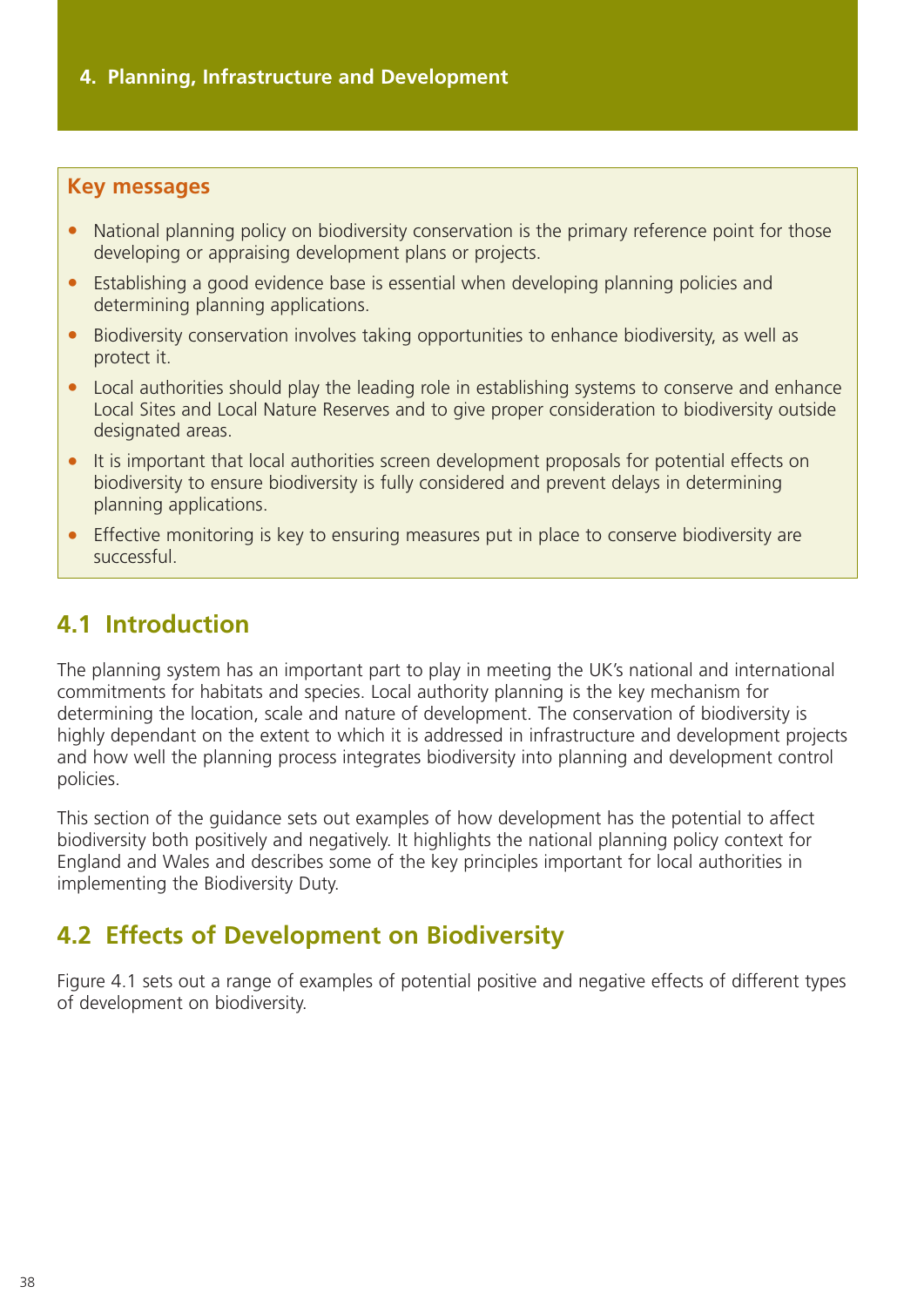



# **4.3 National Planning Policy requirements**

There is a range of robust International, European and National legislation on biodiversity conservation in relation to planning, infrastructure and development. Further information on legislation and guidance can be found in Appendix 2.

Requirements of the national planning policy framework for England and Wales should be the first port of call for those involved in planning, infrastructure and development, when considering what needs to be done to conserve biodiversity.

### 4.3.1 England

Planning Policy Statement 9 (PPS9): Biodiversity and Geological Conservation (ODPM 2005) is the key national planning policy for biodiversity in England. It sets out key principles that regional planning bodies and local planning authorities should adhere to ensure that biodiversity is considered fully in the development of planning policy and determining planning applications. Planning Policy Statement 9 can be found at:

#### **http://www.communities.gov.uk/index.asp?id=1501970**

PPS 9 is accompanied by a good practice guide: **http://www.communities.gov.uk/index.asp?id=1164839**

Further information on these documents can be found in Appendix 2.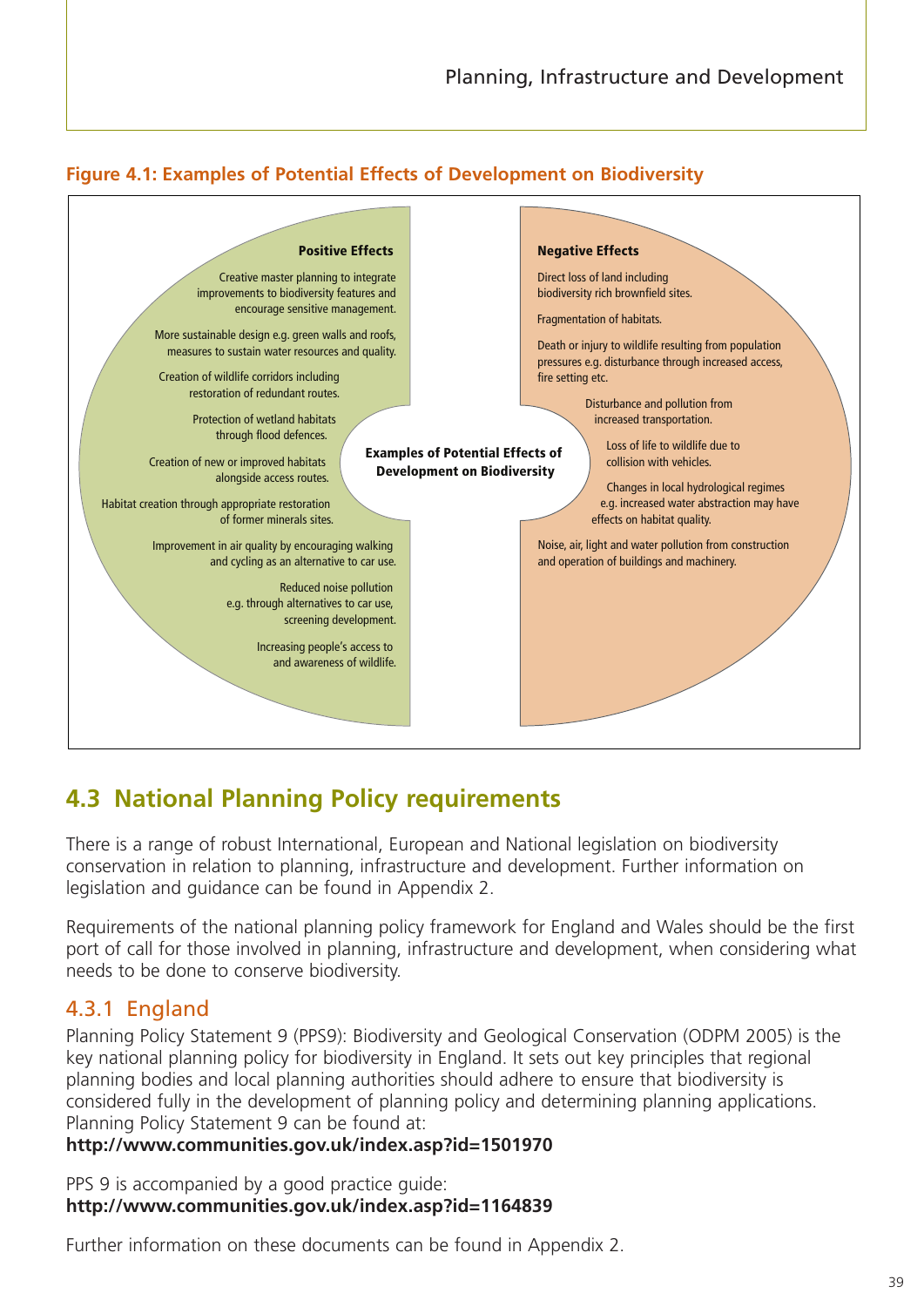### 4.3.2 Wales

**Planning Policy Wales, (Welsh Assembly Government 2002)** sets the land use planning policies for the Welsh Assembly Government and should be taken into account by all local planning authorities in Wales. Planning Policy Wales can be found at:

#### **http://new.wales.gov.uk/docrepos/40382/4038231121/403821/403821/403828/ planningpolicy-e.pdf?lang=en**

Chapter 5 of Planning Policy Wales highlights the requirements for local planning authorities to address natural heritage at an early stage of Unitary Development Plan (UDP) preparation and in the development control process.

**Planning Guidance (Wales) Technical Advice Note (Wales) 5: Nature Conservation and Planning (Welsh Office 1996)** should be read in conjunction with Planning Policy Wales and provides detailed advice to local planning authorities on development plans and development control in relation to internationally, nationally and locally designated sites and areas outside statutory designations. Technical Advice Note 5 can be found at:

#### **http://new.wales.gov.uk/about/departments/depc/epcpublications/PlanPubs/TAN/ TAN5?lang=en**

# **4.4 Legal Requirements for Environmental and Sustainability Appraisal**

Depending on the nature of the plan or proposal, an environmental or sustainability appraisal may be required. Key requirements and associated guidance documents are listed below and a summary of legislative requirements can be found in Appendix 2.

#### *Environmental Impact Assessment*

A wide variety of projects require Environmental Impact Assessment. Guidance can be found at: **http://www.communities.gov.uk/index.asp?id=1143250**

#### *Strategic Environmental Assessment*

Guidance on Strategic Environmental Assessment of plans and programmes can be found at: **http://www.communities.gov.uk/index.asp?id=1501988**

#### *Section 39(2) of the Planning and Compulsory Purchase Act (2004) (Sustainability Appraisal)*

Guidance on Sustainability Appraisal of Regional Spatial Strategy revisions and new or revised Development Plan Documents and Supplementary Planning Documents can be found at: **http://www.communities.gov.uk/index.asp?id=1164579**

#### *Appropriate Assessment (Conservation (Natural Habitats, &c.) Regulations 1994)*

Guidance on Appropriate Assessment can be found at: **http://www.communities.gov.uk/index.asp?id=1502244**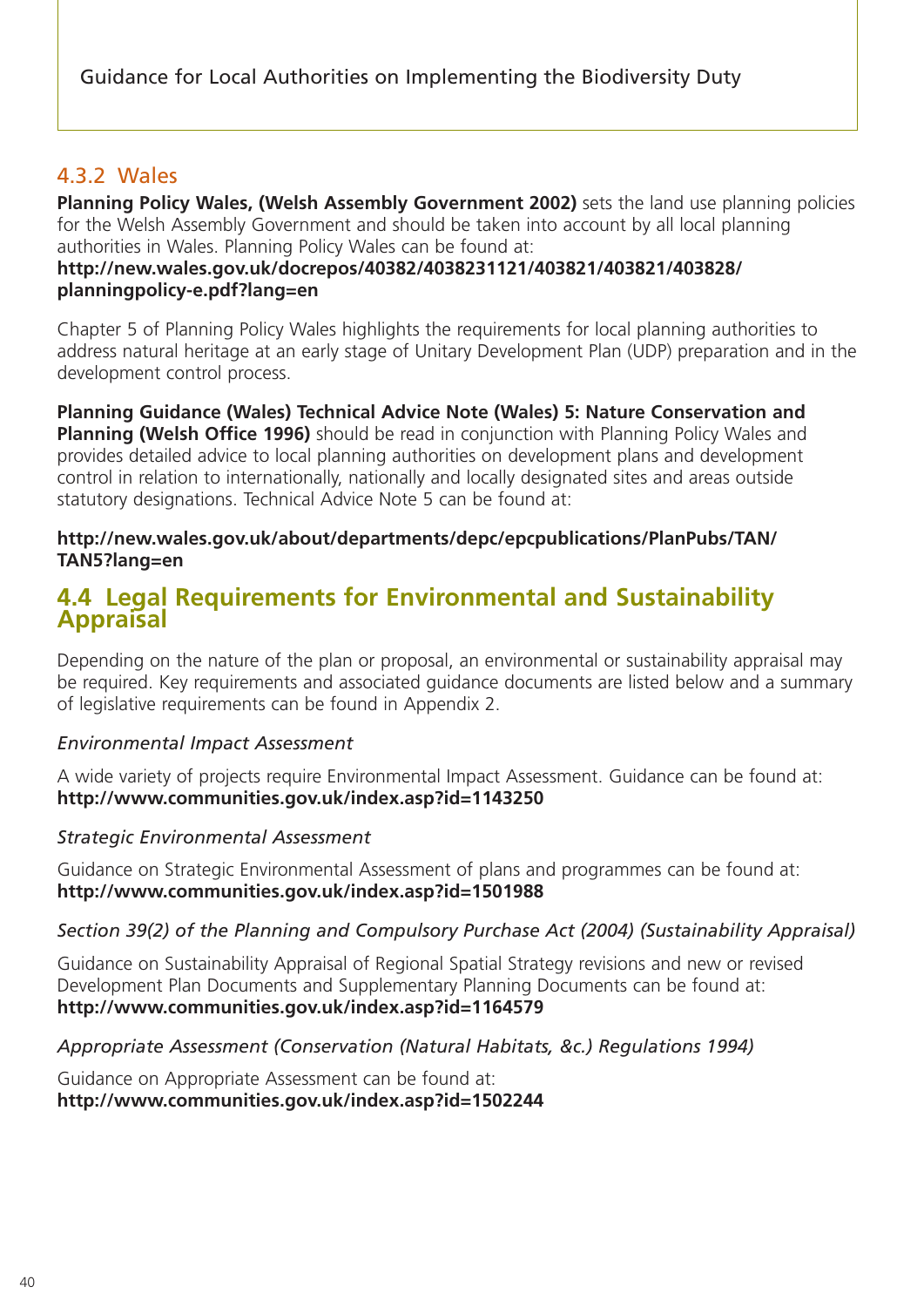# **4.5 Forward Planning**

# 4.5.1 Developing a Good Evidence Base

The importance of developing a good evidence base is emphasised throughout national planning policy documents for England and Wales. A comprehensive study of baseline conditions and trends in biodiversity has a number of benefits for those involved in planning, infrastructure and development:

- It enables the development of well-informed spatial planning policies setting the overall framework for development proposals. Ensuring policies are formulated on a robust and credible evidence base is a key test of soundness of the Development Plan.
- It provides a good basis for planning applications to be appraised in a considered way, maximising opportunities for enhancement and avoiding potential adverse effects on biodiversity.
- It allows for comprehensive monitoring of trends in the condition of habitats and species over time, acting as good indicators of the quality of the local environment.

# **Box 4.1: Checklist for Compiling an Evidence Base for Biodiversity**

- Are there any international, national, or local sites of nature conservation importance?
- Are there any habitats of principal importance and, if so, where are they?
- Which Biodiversity Action Plan (BAP) species and habitats are present?
- Are there any areas of irreplaceable habitat?
- Are there any areas of ancient woodland or other important natural habitat (as identified in Section 74 of the Countryside and Rights of way Act 2000 (footnote to 41 of the Natural Environment and Rural Communities Act 2006)?
- Are there any key habitat networks in the area?
- What are the key natural systems and processes in the area?
- Are there any areas with potential for enhancement or restoration?
- Where are green spaces located?
- Are there any areas of previously developed land with biodiversity value?
- Are there any protected species or species of principal importance present in the area?
- What are the trends in habitat extent and condition; and species distribution and abundance?

*Adapted from Figure 1 of PAS2010: Planning to halt the loss of biodiversity. Biodiversity conservation standards for planning in the United Kingdom – Code of Practice. Association of Local Government Ecologists (ALGE2006)*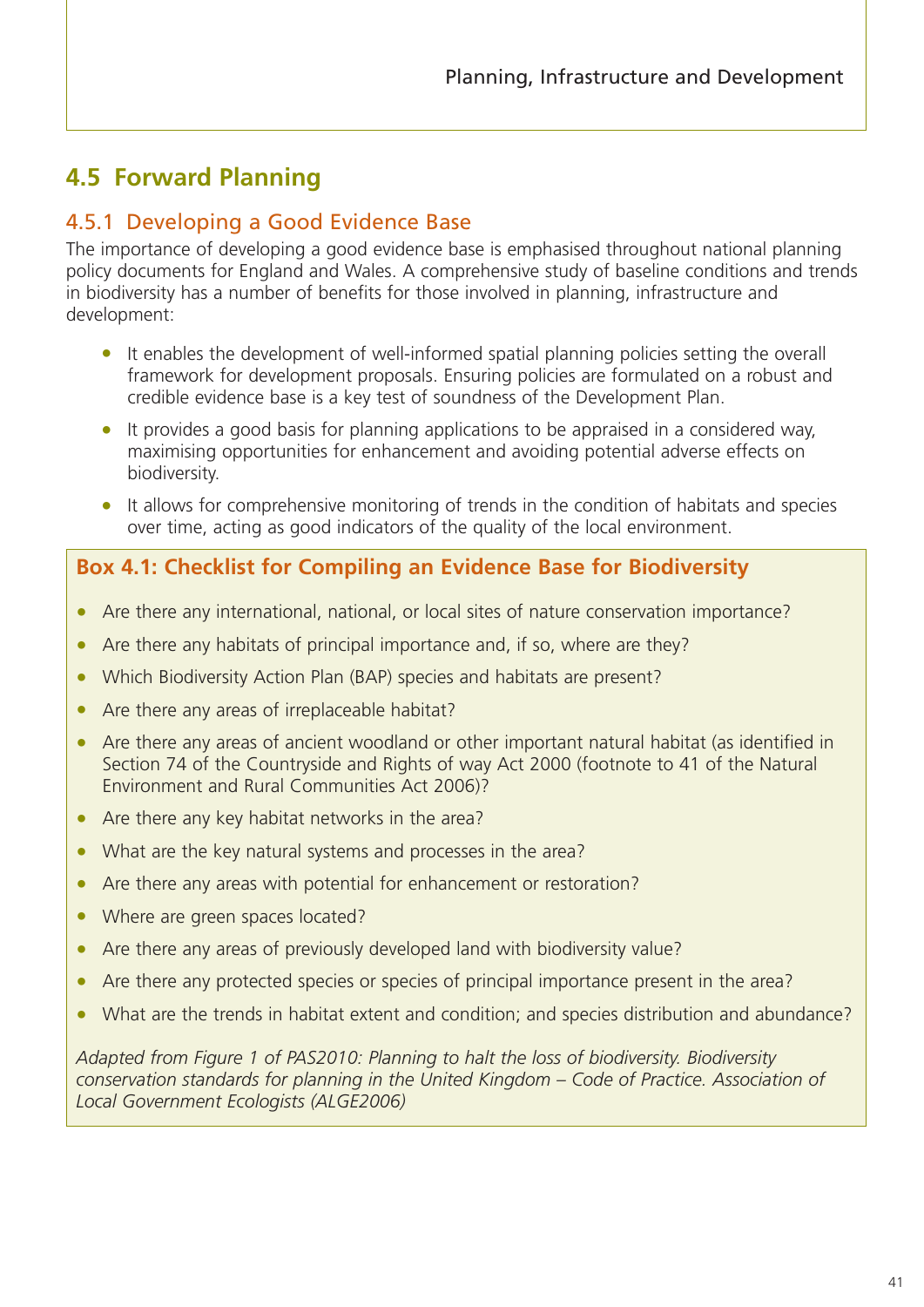The establishment of Local Biodiversity Action Plan (LBAP) partnerships helps in pooling local expertise, sharing information and developing a comprehensive evidence base, through the process of producing LBAPs. Local authorities play a key role in supporting LBAPs and in using them to inform planning policy and development control decisions.

Local and/or Regional Record Centres can provide a vital role in enabling local authorities to obtain good quality baseline information on habitats and species. This requires good communications and partnerships between local authorities and Record Centres and other data providers.

Local authorities are required under the Environmental Information Regulations (2004) to ensure that any environmental information they hold is made publicly available. In order to comply with the regulations, it is essential that local authorities make this information as accessible as possible to the public, in electronic form where feasible.

# **Box 4.2: Useful Sources of Baseline Information**

- National species records including site reports http://www.searchnbn.net
- Detailed information on internationally and nationally designated sites, including information sheets containing information on location, qualifying features, physical features and ecological features:
	- Joint Nature Conservation Committee **http://www.jncc.gov.uk/**
	- Natural England's' Nature on the Map' **http://www.natureonthemap.org.uk/**
- Local and/or Regional Record Centres provide information on local biodiversity. The National Federation for Biological Recording provides a UK wide organisation for those involved in biological recording **http://www.nfbr.org.uk/**
- Biodiversity Action Plan information **http://www.ukbap.org.uk/**
- National Biodiversity Network Data on over 20 million species records in the UK **http://nbn.org.uk/default.asp**
- Mapped information on designated sites **http://www.magic.gov.uk/**
- Information on Natural Areas and Joint Character Areas **http://www.englishnature.org.uk/science/natural/na\_search.asp**
- Inventory on ancient woodlands **http://www.english-nature.org.uk/pubs/gis/tech\_aw.htm**
- Information on local authority ecologists and on integrating biodiversity into local authority work **http://alge.org.uk**

### 4.5.2 Seeking biodiversity enhancement

It is important for local authorities actively to seek opportunities to enhance biodiversity, in addition to statutory requirements to protect designated sites, habitats and species.

The creation and improvement of Green Infrastructure in urban and rural areas and the countryside in and around towns can help to deliver multiple benefits for biodiversity, landscape, and health and recreation.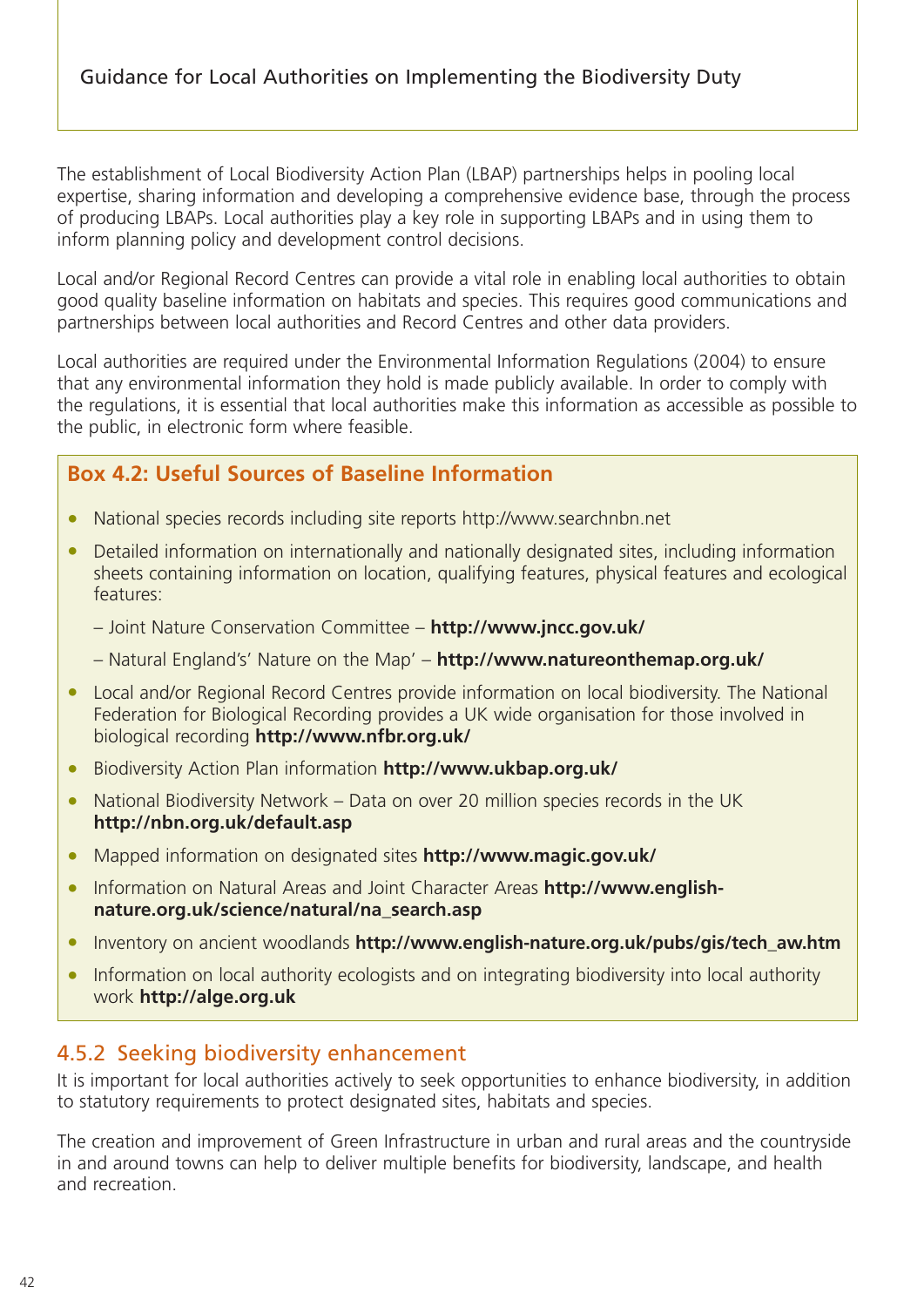Natural England has developed a model and guidance to provide a benchmark for the provision of access to green space, known as Accessible Natural Greenspace Standards (ANGSt). ANGSt is a useful mechanism for informing planning policy for the creation and enhancement of green space, within which biodiversity can feature. See:

**www.english-nature.org.uk/pubs/publication/PDF/Accessgreenspace.pdf** for the minimum standards recommended by Natural England for the provision of natural greenspace close to where people live in towns and cities.

Strategic planning (e.g. Regional Spatial Strategies) offers opportunities to identify broad locations where priorities should be given to biodiversity conservation and to establish ecological networks between existing and improved habitats.

### **Case Study: West Midlands Biodiversity Enhancement Areas**

#### **West Midlands Regional Assembly**

In order to meet the challenge of developing a 'landscape scale' or 'area based' approach, as set out in 'Restoring the Region's Wildlife: Regional Biodiversity Strategy in the West Midlands', the West Midlands Regional Assembly has identified 14 Biodiversity Enhancement Areas in the Region.

The Biodiversity Enhancement Areas cover important concentrations of wildlife. These areas include both urban and remote rural areas, and range in size from a few parishes to extensive upland habitats.

The West Midlands Regional Spatial Strategy sets out the Biodiversity Enhancement Areas, and encourages the reinforcement of their ecological integrity. Aims for the Biodiversity Enhancement Areas include:

- supporting existing biodiversity and landscape enhancement projects;
- buffering habitat units from adverse impacts;
- restoring and re-creating locally characteristic habitats;
- expanding and linking isolated habitat units;
- promoting social and economic benefits by investing in linked facilities for sustainable access, enjoyment and education;
- investing in businesses that contribute to and capitalise on a high quality natural environment.

Enhancement opportunities for biodiversity should be reflected in the Local Development Framework and Local Development Plans<sup>31</sup>:

• Core Strategies and Local Development Plan Strategies set out the overarching policy framework for the plan area. Strategic objectives and policies should be developed for biodiversity, including objectives for enhancement. Consideration should also be given to how biodiversity enhancement can be used to bring about more sustainable development, through integration with other policy objectives and other land uses, for example housing and economic development, health, education and social inclusion.

<sup>31</sup> As set out in paragraphs 4.22-4.36 of Planning for Biodiversity and Geological Conservation – A Good Practice Guide (ODPM, Defra, EN, March 2006) and advice contained in the Welsh Assembly Government Local Development Plan Manual (WAG, June 2006).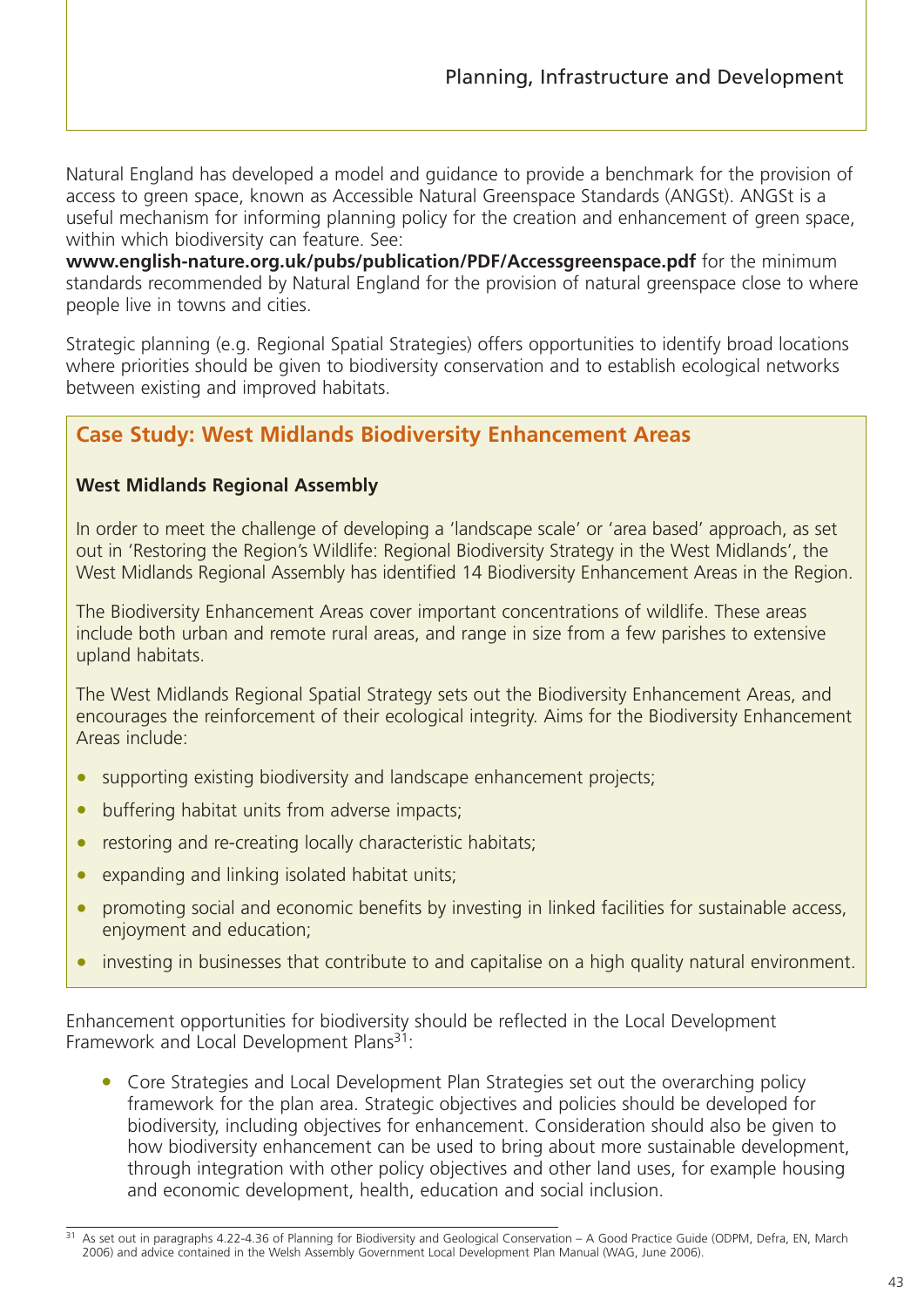- Site Specific Allocation Development Plan Documents (DPDs), Area Action Plans and Local Development Plan policies and allocations should be used to identify where enhancement opportunities lie, and what actions need to be taken to enhance biodiversity. Land can be identified for biodiversity creation, restoration or improvements, linked to strategic objectives of the Core Strategy.
- Supplementary Planning Documents and Guidance have a role in delivering biodiversity enhancement opportunities as part of a development brief or providing supplementary guidance on biodiversity conservation in relation to biodiversity policies elsewhere in the Local Development Framework, for example Core Strategy policies on the protection and management of designated and other nature conservation sites.

# **Case Study: Lichfield Biodiversity and Landscape Supplementary Planning Document (SPD)**

#### **Lichfield District Council**

Lichfield District Council has produced a draft Biodiversity and Landscape SPD which aims to provide a mechanism to contribute to future sustainable development in the District. The SPD gives an overview of policies relating to landscape and biodiversity, methods of protecting biodiversity and enhancement and creation opportunities. The SPD also contains a large number of appendices including a biodiversity checklist for developers which highlights protected species in the District and signposts to further information relating to these species.

The Biodiversity and Landscape SPD is expected to have a number of benefits when it is published including:

- Providing additional information and quidance on biodiversity conservation and enhancement for planners and developers.
- Ensuring biodiversity is considered at the earliest stage, i.e. before an application is made. This ensures effective protection for biodiversity and that mitigation and enhancement is properly planned for maximum biodiversity gain. There are also benefits for development control officers and applicants as unnecessary delays in the application process are avoided.
- Providing applicants and developers with the full range of local and national biodiversity and landscape guidance from an early stage.
- Validations of applications before they are considered by committee. Biodiversity issues are identified through the checklist and an applicant then provides survey information with their application where appropriate. This allows mitigation measures to be agreed in advance of the application going to committee.

#### 4.5.3 Local Site Systems

Although internationally and nationally designated sites receive the highest levels of protection, it is important for local authorities to play the leading role in establishing systems to conserve and enhance Local Sites and to give proper consideration to biodiversity outside designated areas. It is the overall network of sites whether internationally or locally important that provides the foundation of the biodiversity resource. See 2.8 for link to Defra guidance on Local Sites.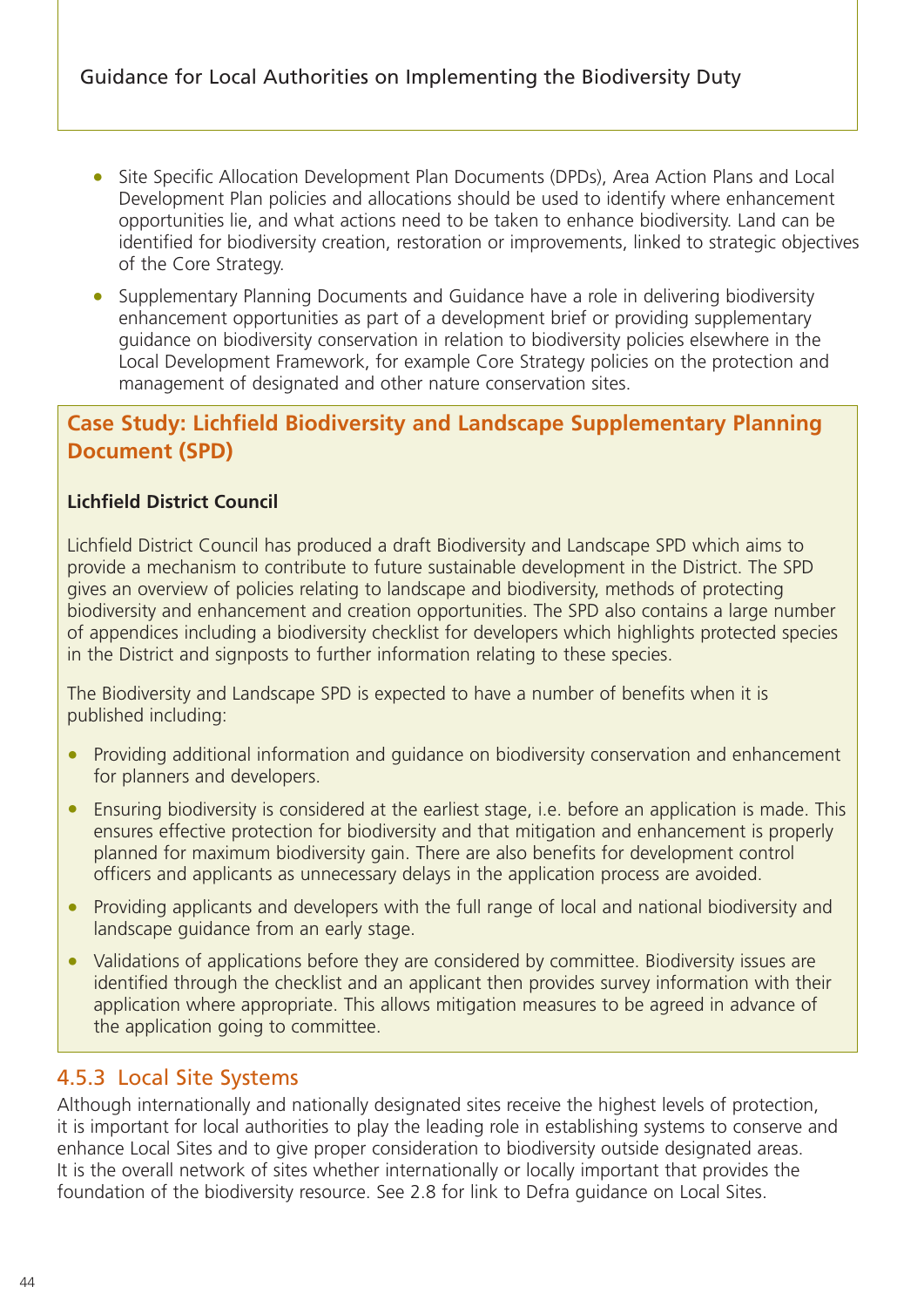# 4.5.4 Monitoring

Planning Policy Statement 12: Local Development Frameworks and the Welsh Assembly Government Development Plan Manual require local planning authorities to monitor the effectiveness of Local Development Documents and Development Plans.

It is important that objectives, indicators and targets for biodiversity are included in monitoring frameworks, and performance is reported upon in Annual Monitoring Reports. This will enable local authorities to judge the success of biodiversity policies and to identify potential changes that need to be made to improve biodiversity conservation.

Further detailed information on monitoring can be found in Local Development Framework Monitoring: A Good Practice Guide (DCLG, 2005), **http://www.communities.gov.uk/index.asp?id=1143905**

and the Welsh Assembly Government Development Plan Manual (WAG, June 2006). **http://new.wales.gov.uk/docrepos/40382/4038231121/403821/403821/403829/520887/ LDP\_Manual\_Eng\_with\_binders.pdf?lang=en**

# **4.6 Development Control**

Strong and effective planning policies for biodiversity in Local Development Frameworks and Local Development Plans will enable biodiversity conservation to be given full and proper weight in development control decisions. Key elements are screening development proposals for potential effects on biodiversity and seeking planning conditions and obligations to achieve biodiversity conservation.

Providing screening advice to applicants before they submit planning applications will help to prevent delays in planning decisions, by ensuring all potential effects are considered from the outset. Screening advice can be provided through discussions between local authorities and developers to ensure that developers are made aware of potential biodiversity issues and through the use of checklists to identify potential impacts development may have on biodiversity. This should help to ensure that biodiversity is fully considered in development control decisions.

DCLG recently consulted on proposals to introduce a single standard planning application form and streamline the planning process and reduce uncertainty of outcome. The form and accompanying guidance is to be piloted with a number of local authorities, with a view to it becoming fully operational by the end of 2007.

As part of this process, Natural England and the Association of Local Government Ecologists are developing guidance for professional planners and ecologists to specify what information should be submitted with a planning application in order for it to be valid. The Guidance includes a template for a validation checklist to assist Local Planning Authorities to meet the policy requirements expressed in the key principles of PPS 9 Biodiversity and Geological Conservation (ODPM 2005).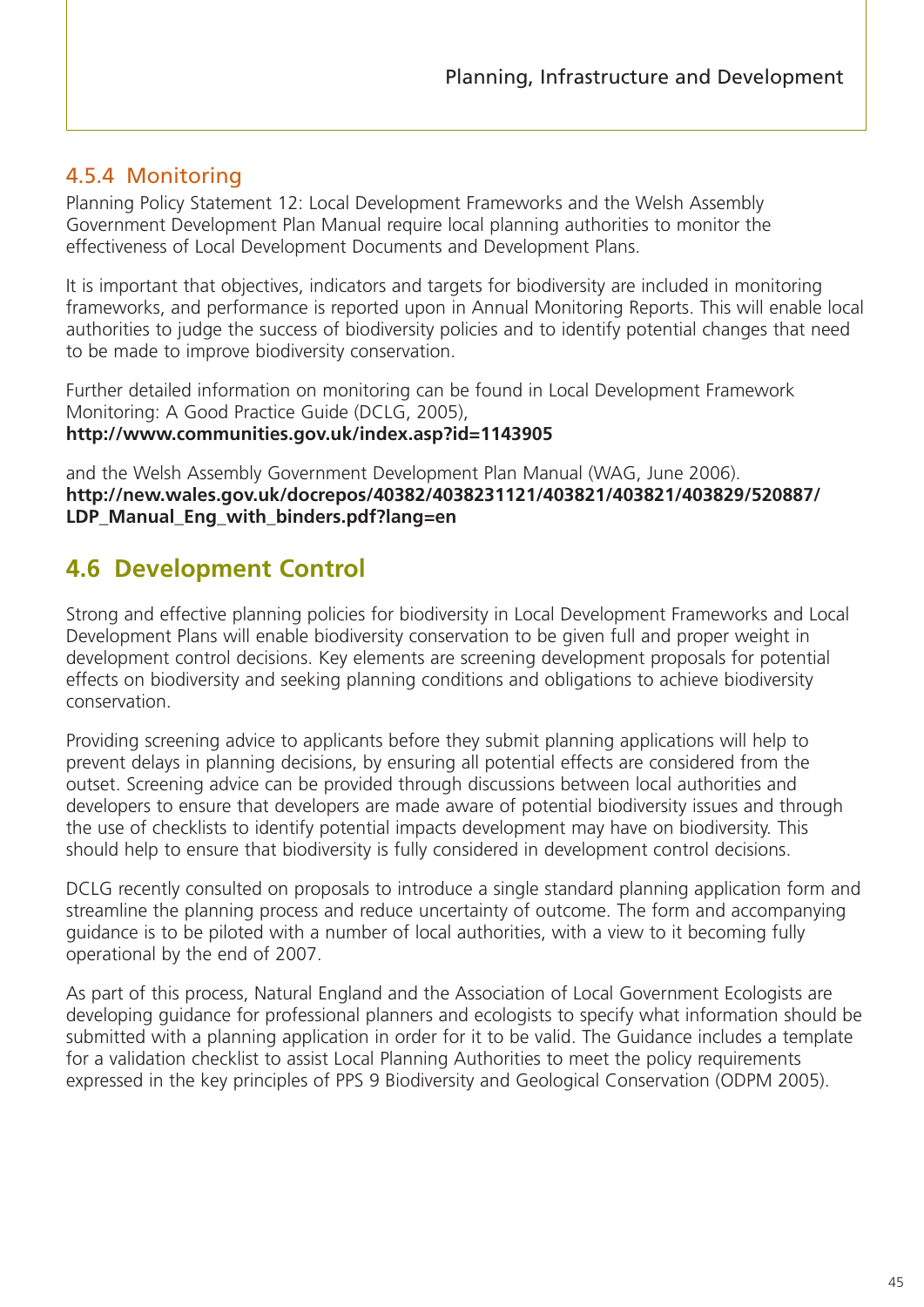# **Case Study: Protected Species and your Planning Application**

### **Lancashire County Council, the Wildlife Trusts, English Nature and Lancashire Rural Futures**

Lancashire County Council and partners have produced a three page leaflet for use by all those considering putting in a planning application. The leaflet is designed to offer a brief introduction to protected species and to highlight the need to consider such species at the initial stages of an application.

The leaflet is well illustrated and easy to follow, and contains information under the headings:

- Species and the law;
- How do protected species affect me? ;
- Your responsibilities (before submitting a planning application);
- Specific information on Bats, Great Crested Newts, Badgers, Otters, Water Voles and Wild Birds.

The leaflet also provides links to further information and a link to Lancashire County Council's Supplementary Planning Guidance: Landscape and Heritage which includes information on biodiversity.

The leaflet has been produced to save time and resources for the planning department as protected species should be considered before planning applications are submitted.

#### **http://www.lancashire.gov.uk/environment/ecology/protected\_species\_pp.asp**



Otter at Wildwood Credit: Natural England Photographer Paul Glendell

Planning conditions and obligations are useful mechanisms for imposing mitigation and enhancement measures where it is not possible to achieve the appropriate level of mitigation or enhancement as part of the design of a development proposal. Pre-application discussions will allow for consideration of the appropriate scope of conditions or obligations from the outset.

The imposition of planning conditions can be used to prevent approved activities from adversely affecting habitats and species, for example, by placing time limitations on activities to avoid disturbance during the breeding season. Planning obligations are particularly useful when seeking to secure enhancement or

mitigation outside of the application site, for example, through financial payments to ensure improved and ongoing management of nature conservation sites.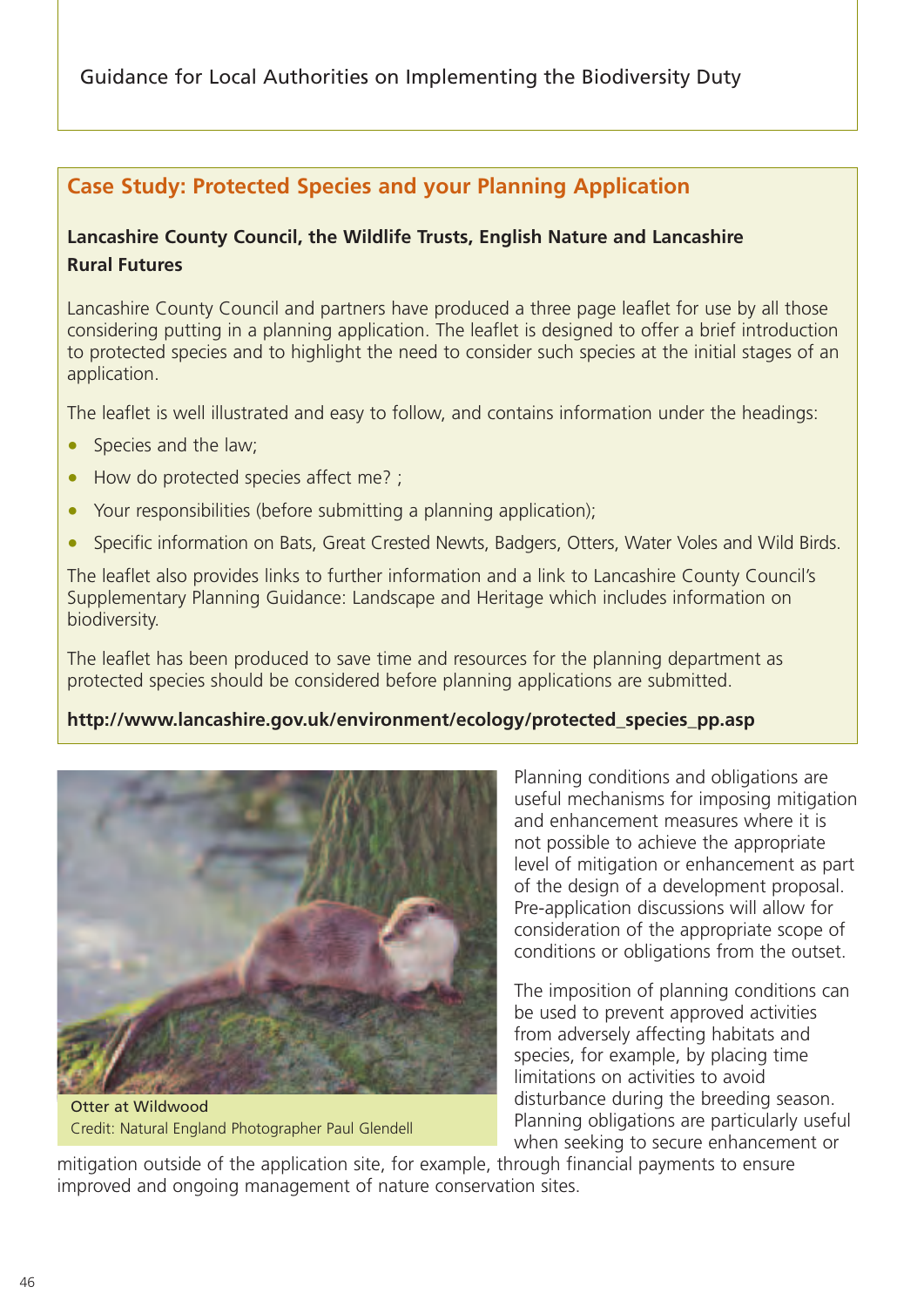Measures to monitor the implementation of planning conditions and obligations relating to biodiversity conservation should be put in place, and action taken if these conditions are not met. This will enable local authorities to determine the success of obligations in terms of their contribution to biodiversity conservation.

# **Case Study: Redbridge Strategy for Planning Conditions and Obligations**

#### **Redbridge Borough Council**

The London Borough of Redbridge has produced a Supplementary Planning Document on nature conservation, which allows for the use of planning conditions and obligations to bring about improvements in biodiversity. The Document states:

"Where appropriate, the Council will use planning conditions or Section 106 agreements with developers to secure the rehabilitation and ongoing management of areas important for nature conservation. This may also include a contribution towards meeting the objectives of the Biodiversity Action Plan for the borough."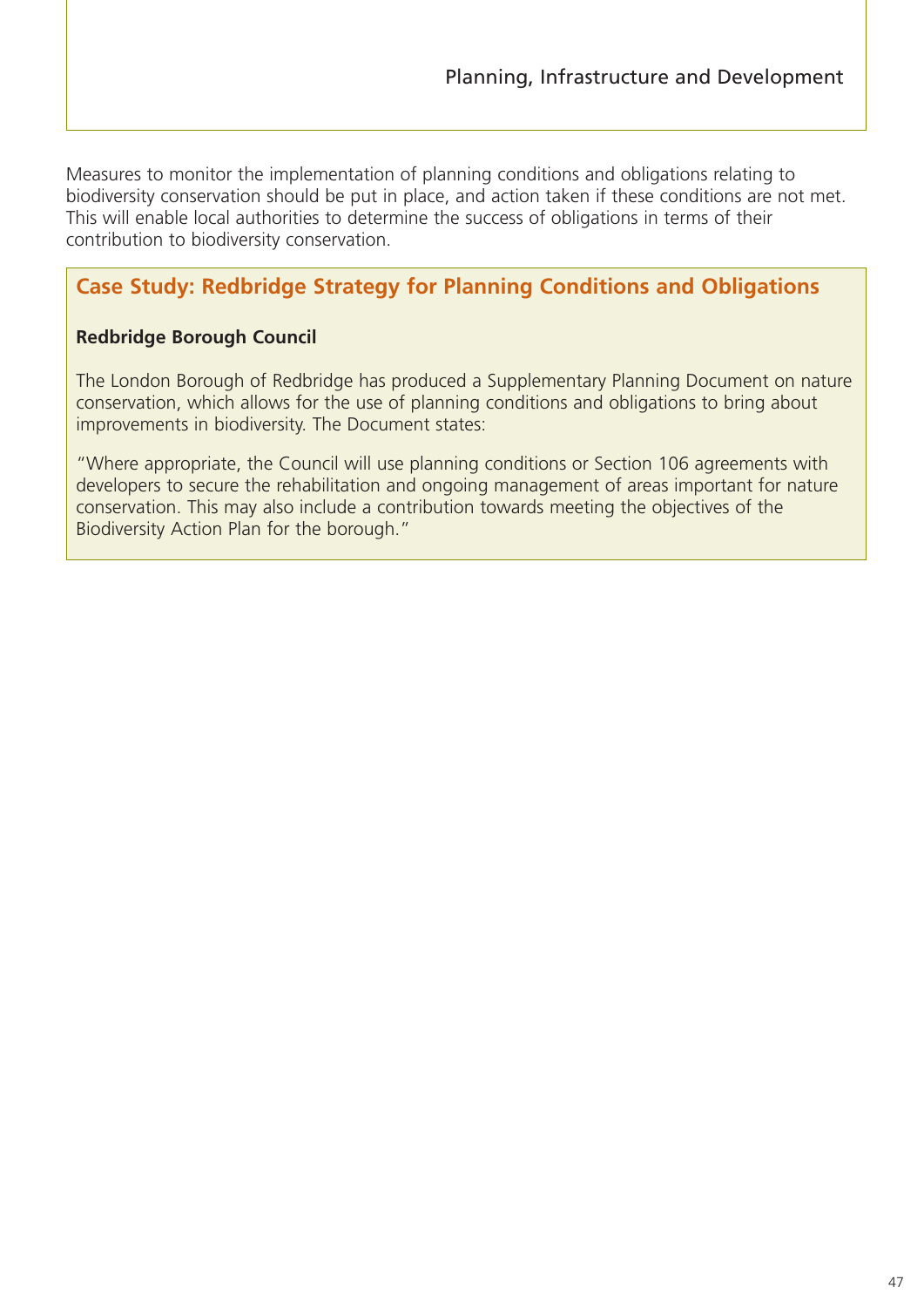#### **Key messages**

- Local authorities have an important role in promoting understanding and awareness of biodiversity, which underpins a wide range of biodiversity conservation activities.
- Having regard for the conservation of biodiversity involves incorporating biodiversity messages into a wide variety of interactions with land managers, businesses, other organisations and the general public.
- Methods include the operation of the education system, provision of advisory services, promotion of community engagement in biodiversity, and raising awareness of biodiversity through communications with the public.

# **5.1 Introduction**

By promoting understanding and awareness of biodiversity local authorities can help to encourage land managers, businesses and the general public to act in ways that benefit biodiversity conservation. This section focuses on external advice, education and awareness raising activities, and can be split into four core areas (Figure 5.1).





Raising awareness of biodiversity is a cross cutting theme that relates to all local authority functions, and is of significant importance in facilitating the implementation of the Biodiversity Duty. The core functions included in the above diagram also have close links and are inter-related. For instance,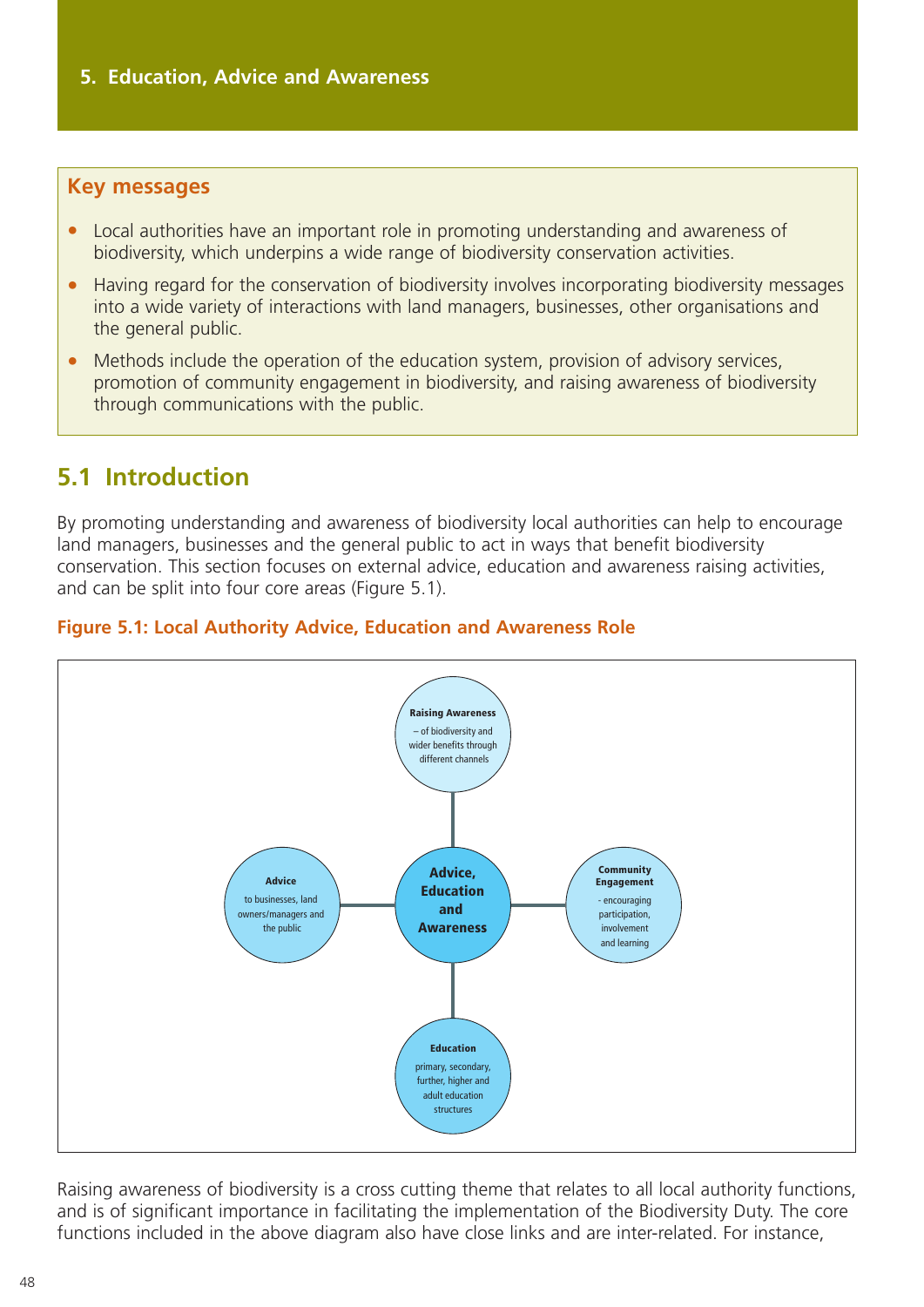many activities aimed at engaging the community are also likely to raise awareness of biodiversity, and may provide opportunities to link with local schools or public advisory services.

# **5.2 Education**

The education system is a key vehicle for increasing public knowledge and understanding of the importance of conserving biodiversity. This is true for all age groups and the whole education system from primary and secondary schools, to further and higher education, adult education and lifelong learning. If biodiversity is to survive in the future, we need a fundamental change in the way we think and act, and must accept that we are part of a finely balanced system and regulate our activities accordingly.

Education of school children not only raises awareness of biodiversity conservation issues among the next generation, but also provides an effective, indirect means of targeting a much wider audience, through their families and friends. For this reason, biodiversity is identified as a crosscutting theme in the Sustainable Schools framework and in the DfES action plan to support sustainable schools.

Some positive steps that local authorities can take improving biodiversity education include:

- **Encouraging the inclusion of biodiversity in education**. Some statutory requirements for biodiversity already exist within the national curriculum, such as:
	- The science curriculum including "Life processes and living things" and "global citizenship"
	- The inclusion of sustainable development as an integral part of a wide range of subject areas.

There are also opportunities to incorporate biodiversity projects in other subjects from maths, geography, art, science and English to design and technology. Many schools undertake work in the community, which could include environmental projects where biodiversity is an important element. Biodiversity has a key role to play in the recently launched Learning Outside the Classroom Manifesto, which aims to ensure that all young people have a variety of high quality learning experiences outside the classroom environment<sup>32</sup>, Biodiversity can be included in community education through lectures, events, nature trips and evening and recreational classes in biodiversity-related topics for adult/lifelong learners.

• **Enhancing biodiversity in the school grounds**. The inclusion of biodiversity in education can be supported through projects to enhance biodiversity on school grounds (see Section 3.9 for further information).



Learning about pond life Credit: Natural England Photographer Peter Wakely

<sup>32</sup> http://www.teachernet.gov.uk/teachingandlearning/resourcematerials/outsideclassroom/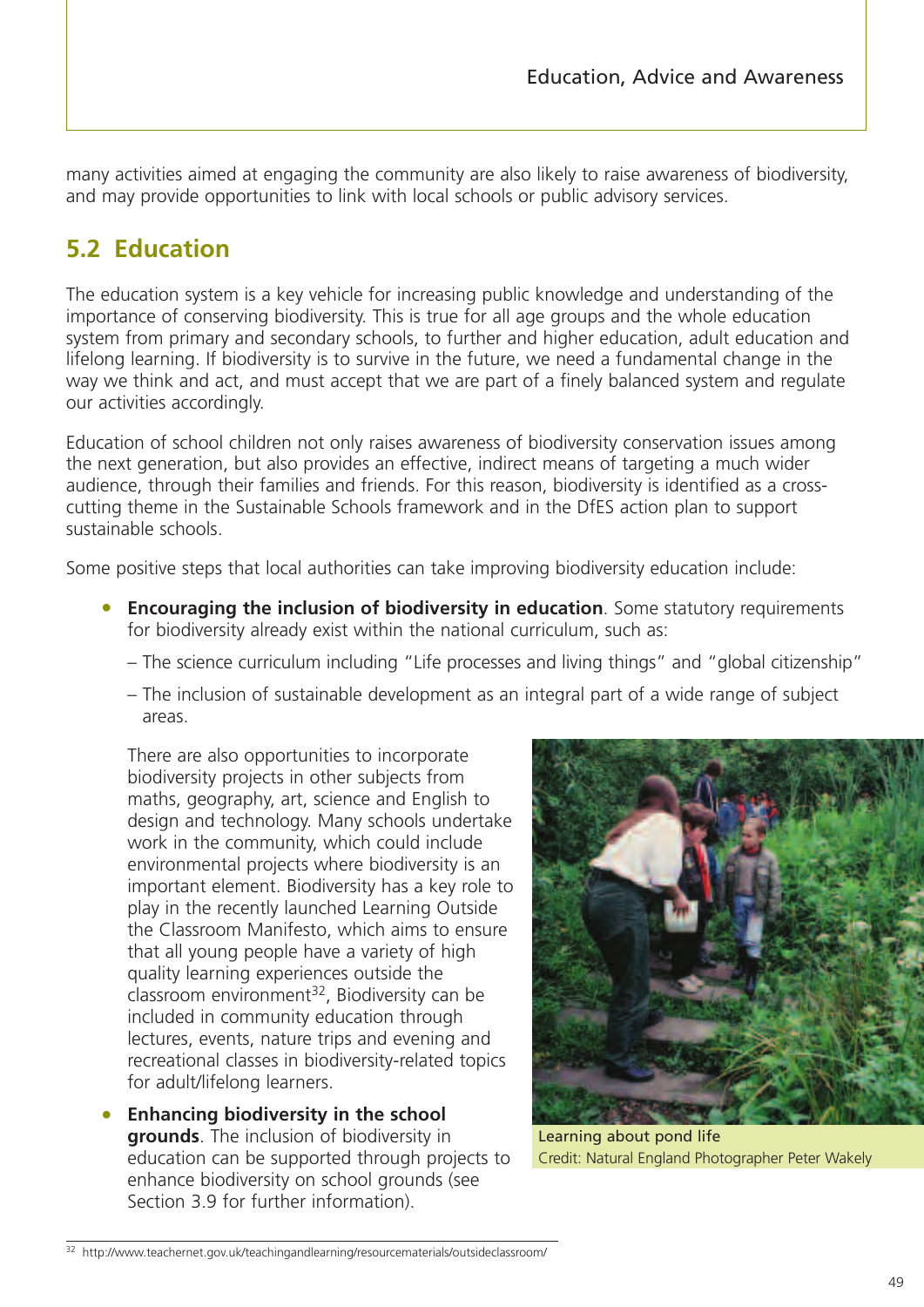• **The Eco-Schools Programme.** This international programme has already been adopted by many schools and local authorities in England and Wales, and aims to promote education as a basis for a more sustainable society while integrating sustainable development into the education system at all levels. The Eco-Schools programme facilitates the promotion of biodiversity and environmental awareness in a way that involves a range of curriculum subjects, as well as extra-curricular activities, and seeks to implement Local Agenda 21 in the school community. Students learn about biodiversity and participate in its conservation, while schools benefit from efficiency gains through energy efficiency, reduced litter and waste, an improved environment and positive publicity. The Eco schools programme can provide a route for schools wanting to become sustainable schools.

# **Case Study: Durham Biodiversity Partnership – Biodiversity Education and Eco-schools**

#### **Durham County Council, Darlington Borough Council, Gateshead Council, South Tyneside District Council and Sunderland City Council**

Durham Biodiversity Partnership provides web based biodiversity education materials, including information about biodiversity in the curriculum, local biodiversity projects, practical examples of how biodiversity can be incorporated into learning opportunities, and examples of potential efficiency and cost savings to schools from environmental projects.

#### **http://www.ecoeducation.org.uk/**

The Partnership also encourages the enhancement of wildlife on the school grounds for educational and wildlife purposes and links this to the more general inclusion of biodiversity in education. The document 'Enhancing Wildlife in the School Ground: Everything you need to know to attract wildlife into the school environment!' outlines methods that can attract and enhance biodiversity on the school grounds, providing:

- Practical information on habitat management and the different types of species that can be attracted to particular habitats, their feeding habits, etc
- Instruction sheets for the construction bird tables and bird and bat boxes
- Suggested study opportunities
- Contact information for further information.

This approach has successfully encouraged the teaching of biodiversity in local schools and the development of a number of eco-schools in Durham. One eco-school example is Harrowgate Hill Junior School, which has recently been awarded the prestigious Green Flag following an evaluation of the success of the initiatives and methodology undertaken. The Green Flag accreditation means the scheme is being run in such a way that the children feel they have ownership. In this case, the children have their own budget, funded by recycling printer cartridges, selling old clothing for recycling to developing countries and other fund-raising initiatives.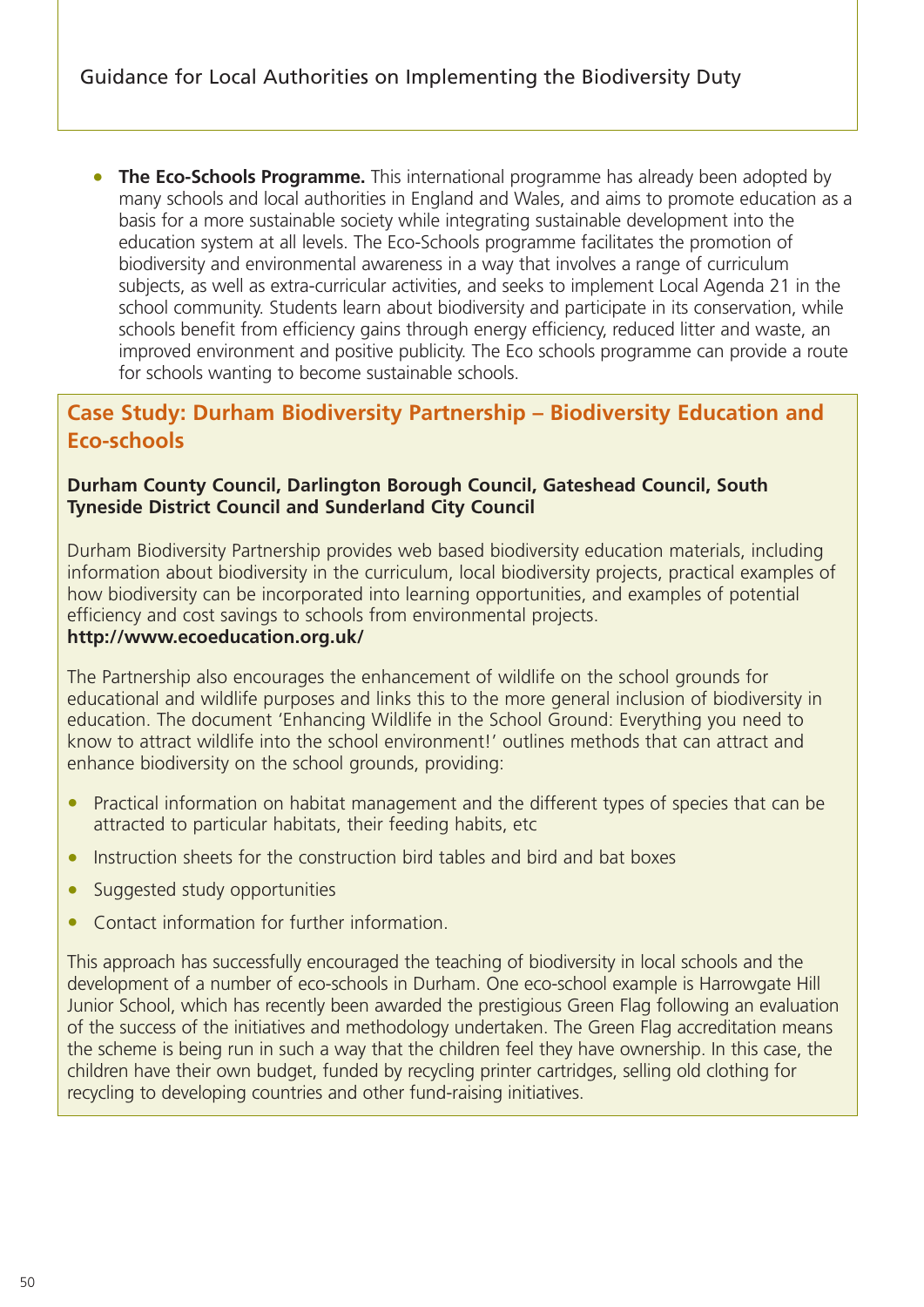# **5.3 Advice**

In the course of their functions, local authorities provide advice to businesses, land owners and managers, developers, and the public. In many cases it will be appropriate for local authorities to have regard to biodiversity in the provision of this advice. This potentially provides a significant opportunity to influence the actions of a large number of organisations and individuals, helping them to make informed decisions about their interactions with, and impacts upon, biodiversity. This advice may help to:

Support businesses in reducing the impact of their activities on the environment; help developers to be more sensitive to biodiversity; and advise land managers and the general public on the ways in which they can conserve biodiversity.

There are a number of ways in which local authorities can address biodiversity issues and provide biodiversity advice to these organisations, including:

- **Incorporating biodiversity in the advice provided to local businesses**. There is a key role for local authorities to provide advice and raise awareness of biodiversity through their interaction with the business community, including economic development activities and advice about business premises and locations. Biodiversity forms a key component of advice about sustainable development. There is also scope for local authorities to provide incentives for businesses to have greater consideration for biodiversity, through local "green" business awards. An example is the 'Green Business Award", funded by the Economic Development Department of Chichester District Council and organised by the Environmental Strategy Unit. The Award rewards businesses for making an effort to reduce their impact on the environment, and was set up to show how improving environmental performance can improve profitability. Award winners receive a cash prize as further incentive to the prestige of the award itself.
- **Providing advice on biodiversity issues to other organisations**. Many local authority ecologists and biodiversity officers offer advice to other local organisations and partners on biodiversity issues, through the delivery of Local Biodiversity Action Plans (LBAPs) and other initiatives.
- **Providing biodiversity advice to land owners and managers in relation to planning and the protection of designated sites**. As part of their planning function, local authorities have a responsibility to take account of wildlife sites, and are required to identify and provide for the protection and enhancement of designated sites within their local area. There is a requirement to provide information and consult with land managers and owners about potential designated wildlife sites, and to provide advice to owners of existing wildlife sites.
- **Having regard to biodiversity in contact with land owners and managers and signposting to relevant organisations.** Key elements include having regard to biodiversity issues in any contact with land owners and managers and being aware of the relevant organisations to signpost for more advice regarding land management (e.g. Defra, Forestry Commission, Natural England, Countryside Council for Wales). Local authorities may also have a partnership role in the provision of advice, for example through local farming and wildlife advisory groups (the Farming and Wildlife Advisory Group).
- **Providing biodiversity advice to the general public**. Local authorities can also promote biodiversity through the provision of advice to the public. This can cover a wide range of simple ideas to enhance biodiversity by attracting wildlife into gardens, and to encourage individuals to live more sustainable lives.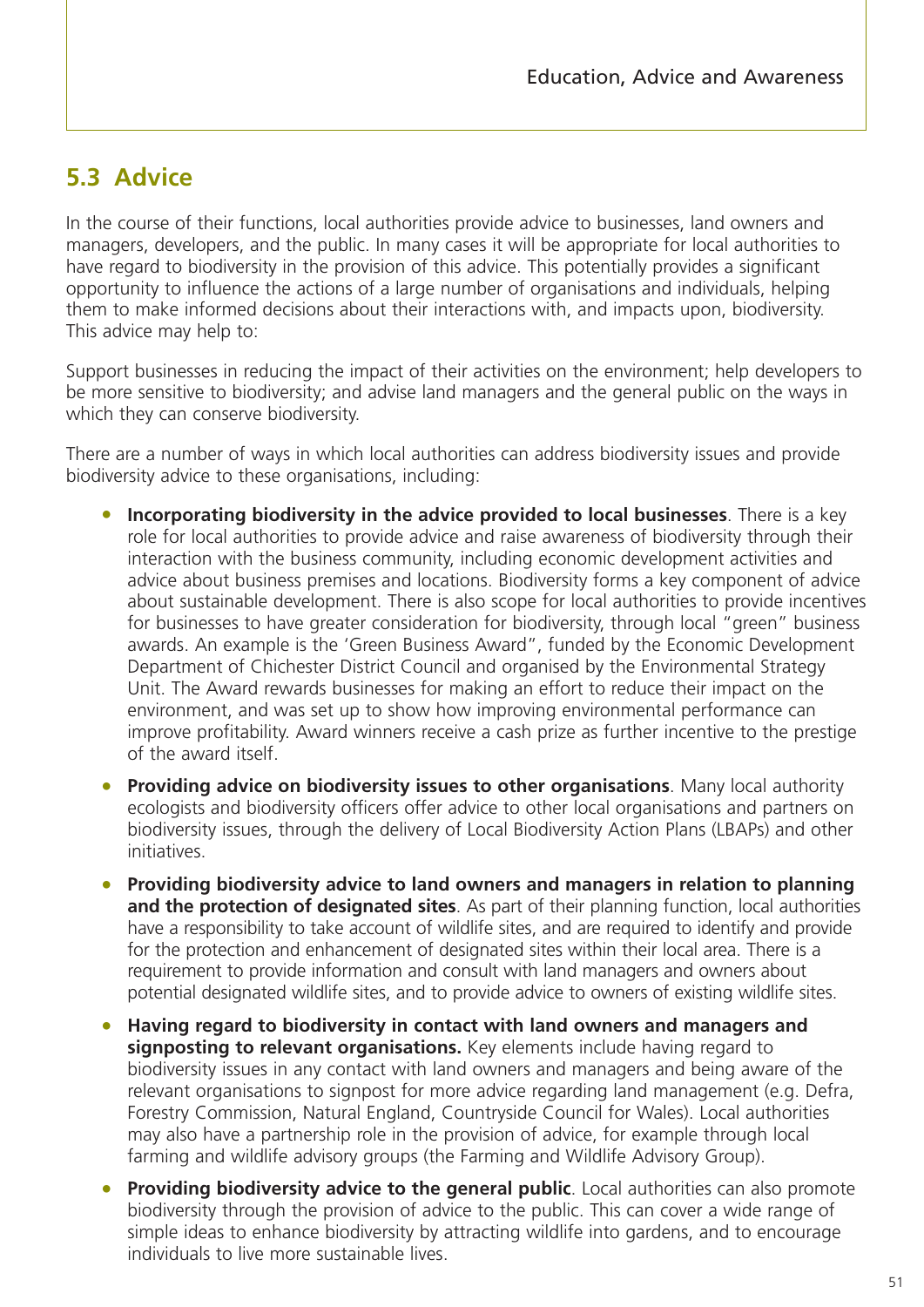• **Having regard to biodiversity in delivery of pest control services and the provision of pest control advice to other organisations and the public**. Pest control activities can have a significant impact on biodiversity (e.g. by affecting non-target species), as well as having a positive role to play in controlling pest species (e.g. control of grey squirrels in red squirrel and mink in water vole conservation programmes) $^{33}$ .

# **Case Study: Cumbria Business Environment Network – Environmental Awards**

### **Cumbria Waste Management Environment Trust, Cumbria Rural Enterprise Agency, Environment Agency, Cumbria County Council, Carlisle City Council, Eden District Council**

The Cumbria Business Environment Network (CBEN) has a contract with Natural England to deliver practical biodiversity advice to businesses throughout Cumbria. The project aims to deliver tailored biodiversity advice to businesses, whilst taking account of the Cumbria biodiversity action plan to help focus on priority habitats and species. The advice can be as simple as advising businesses to cut the grass around their buildings less frequently to enable wild flowers to bloom and seed, providing a source of food for insects and birds.

Another initiative involves the use of an award scheme for local businesses. Participating businesses are offered a free audit by an environmental expert, who will advise and guide the business through the process. There are three levels of award – bronze, silver and gold – and each level has an associated set of criteria, guidance handbook and checklist for assessment purposes. The bronze award requires businesses to demonstrate awareness and commitment to environmentally sound operations. Businesses are then encouraged to progress through the system, following the guidance to reach the silver level, where they are expected to have made progress towards assessing and controlling environmental risks. Finally the gold level award is achieved by businesses which have achieved a level of excellence in identifying risks, have implemented procedures to manage their potential impacts, and plan for a continued improvement in performance.

The environmental benefits of the scheme are to:

- Improve environmental management, skills and practices
- Increase recycling
- Cut costs by reducing waste going to landfill
- Reduce the risk of pollution
- Ensure businesses are aware of relevant environmental legislation
- Minimize energy consumption
- Develop best practice by reducing, reusing and recycling waste, and cutting energy costs.

Businesses are attracted by the opportunity for cost savings, advice and support to meet environmental legislation, and by the reputational benefits provided by the three levels of award.

<sup>33</sup> See for example: http://www.gateshead.gov.uk/DocumentLibrary/Environment/Strategies/makingadifference.pdf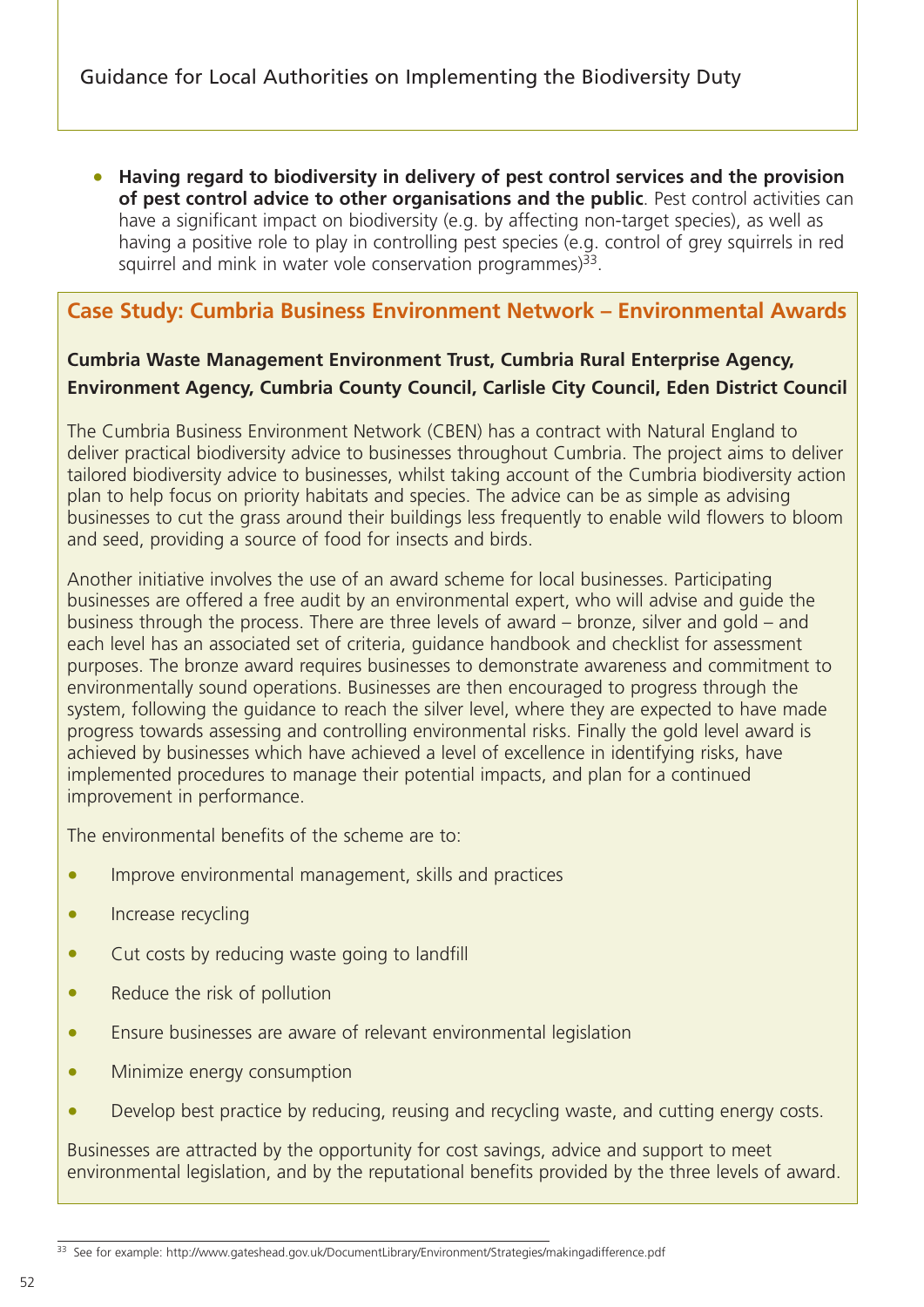# **5.4 Community Engagement**

Engaging the local community in biodiversity conservation can provide direct benefits for biodiversity through the delivery of specific projects and activities, and also offers substantial opportunities for local community regeneration and neighbourhood empowerment initiatives. Integrating biodiversity into these initiatives offers opportunities to:

- Raise public awareness of biodiversity;
- Provide informal education opportunities for people of all ages to learn about their natural environment;
- Provide opportunities for volunteers to collect information relating to biodiversity and feed it into Local and/or Regional Record Centres;
- Provide publicity opportunities in local media;
- Provide socio-economic benefits, by working with excluded groups and promoting community engagement and social inclusion.



Redgrave and Lopham Fens site of scientific interest Credit: Natural England Photographer Peter Wakely

The following case studies provide a variety of examples of community engagement projects relating to biodiversity.

# **Case Study: B-LEAF – Training Towards Employment**

#### **Blyth Valley Local Environmental Action Force (B-LEAF), Blyth Valley Borough Council**

The B-LEAF project has been developed to provide opportunities for disadvantaged people trying to overcome drug or alcohol addiction to take up volunteer work on biodiversity projects to assist the establishment of a 'normal' life. The project was set up because although there is a wide range of support available to help overcome drug and alcohol addictions, there is a lack of support to enable the individual to gain access to employment and integrate with society. This can be a major problem for this group because, in most cases, their lack of work experience, qualifications and basic skills needs can create barriers to employment and a drug-free lifestyle.

The B-LEAF project provides volunteering opportunities to gain work experience on project allotments, woodland management and on local nature reserves, and achieve qualifications to help these individuals engage with employment. The project remains in the early stages, but a steering group has been established with representatives of the Northumberland Drug and Alcohol Action Team (DAAT), Blyth Valley Borough Council, Escape Family Support, Community Matters, and Northumberland Care Trust. A local agricultural college has now expressed a desire to provide courses and support for participants, to enable them to achieve qualifications. Links are also being established with other parts of Northumberland and South Tyneside to expand the service.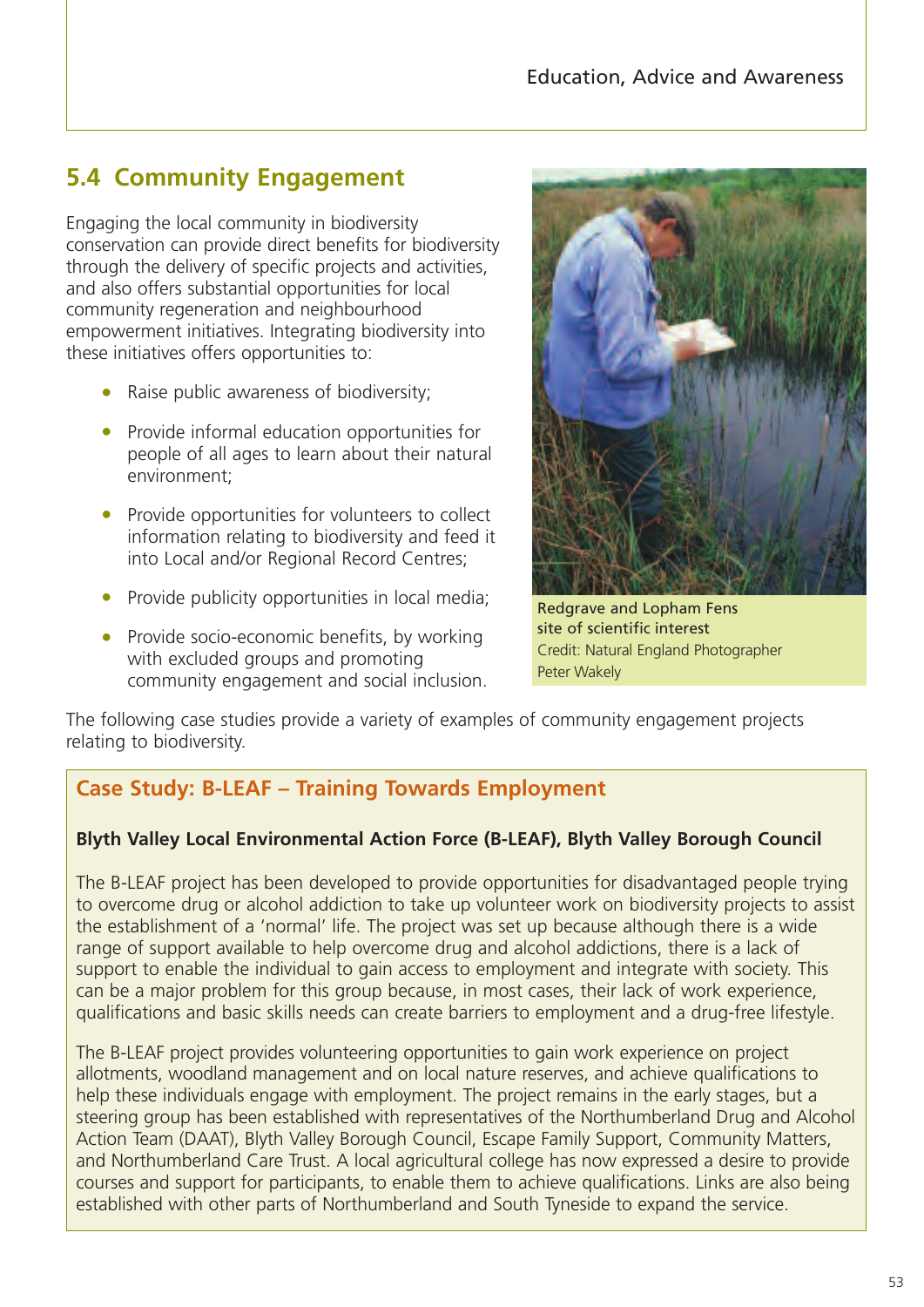# **Case Study: Bristol Wildspace Project**

#### **Bristol City Council**

The Bristol Wildspace Project began in September 2002, funded by English Nature's Wildspace! grant scheme and Bristol City Council's Inclusive Parks Fund. The main aim is to promote community involvement and environmental education on Bristol's local nature reserves (LNRs). An evaluation of the project has reported that it has brought significant benefits to Bristol's LNRs and the surrounding communities, highlighting seven key areas of progress:

- **Promoting community ownership of LNRs**. In supporting community development, the project has ensured that local people do not simply become involved in tasks on site, but are able to take an active part in decision making and developing new ideas. Capacity building has proved cost-effective and has encouraged volunteers to develop a better understanding of site management, whilst allowing individuals to learn new skills and become more empowered.
- **Building a sense of community**. Community Groups were found to bring benefits to their community that extend far beyond the improvements made on site.
- **Promoting the health benefits of LNRs**. The project provided physical and mental health benefits for participants through physical activity, which also provided a sense of achievement and the opportunity to learn new skills. 'Walking the Way to Health Walks' were particularly good examples of this and took place on all LNR sites.
- **Promoting learning**. Learning about wildlife and landscape is at the core of all Wildspace events. The Guided Walks, Owl Prowls, Bat Detecting Evenings, Bug Hunts and holiday activities for children were all found to promote learning in a way which is enjoyable, fun and accessible.
- **Improving quality of life for disadvantaged groups**. The Wildspace project has worked hard to bring benefits to people experiencing social and economic disadvantage and was found to have helped to bring real social benefits and improve quality of life for those most disadvantaged in society – meeting needs not necessarily being met by other providers.
- **Improving LNRs for wildlife and people**. The project has brought improvements to the LNRs through working with site managers, partners and community groups.
- **Expanding the network of LNRs**. The project has significantly raised the public profile of LNRs in Bristol and the evaluation suggested that these sites should be promoted as flagship Sites of Nature Conservation Interest for community involvement and environmental education.

# **5.5 Raising Awareness**

Measures to raise public awareness have a key role to play in biodiversity conservation, both in support of other initiatives (such as grounds maintenance) and to foster positive public attitudes and actions towards biodiversity. They are also important to enhance understanding and enjoyment of nature and promote the social, health and economic benefits that this delivers. There are a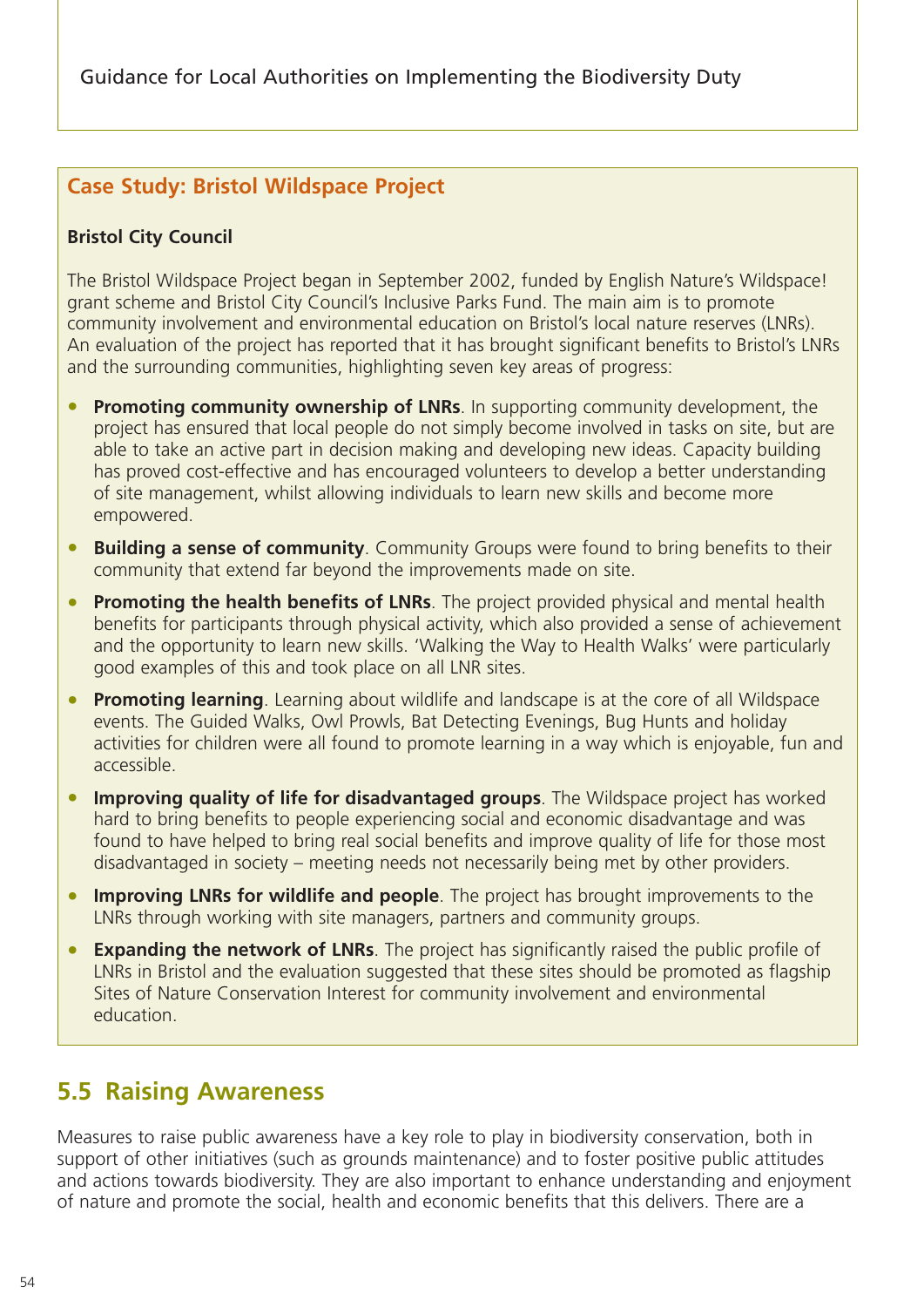number of different channels available to local authorities to raise public awareness, from providing direct experiences of visiting local nature reserves and appropriate interpretation of these sites, to the use of events, media, and through libraries, the arts and museums.

Raising awareness of successes with regard to conservation of biodiversity also provides local authorities with opportunities to enhance their own reputations.

Key activities of local authorities that contribute to raising general awareness of biodiversity include:

- **Providing places and organising events where people can experience and learn informally about biodiversity**. Potential sites include local nature reserves and other local authority sites such as parks, commons, woodlands, other green infrastructure and public rights of way. There are significant opportunities to promote learning and awareness among recreational users of these sites, and this can be facilitated through the provision of interpretation boards and visitor centres, events such as guided walks, and the development of eco-tourism initiatives.
- **Using appropriate media to communicate information and raise awareness of biodiversity**. Key channels include the local authority's website and external communications through television, newspapers , newsletters and the internet.
- **Utilise the resource provided by local libraries, arts and museums to raise awareness of biodiversity**. Libraries, the arts and museums offer a significant resource to raise awareness of biodiversity within local authorities, as well as providing advice and educational activities.

### **Case Study: BBC 'Breathing Places' Campaign**

In June 2006, the BBC launched a national three-year campaign to protect biodiversity, in partnership with Natural England, the Wales Biodiversity Partnership, Scottish Natural Heritage, and the Environment and Heritage Service Northern Ireland. The 'Breathing Places' campaign is being supported by the Big Lottery Fund and aims to inspire the public to create and care for green places across the UK.

The campaign aims to involve more than one million volunteers to transform more than 50,000 sites for the benefit of wildlife and for people to enjoy. The BBC has created a 'Breathing Places' booklet, available from their website **www.bbc.co.uk/breathingplaces**, to provide advice and guidance to any individual, group or organisation interested in getting involved. The booklet provides a step-by-step guide to creating a Breathing Place and then registering it on the BBC website. It also introduces the £5 million grants programme funded by the Big Lottery Fund and suggests other potential sources of funding.

There are significant opportunities for local authorities to promote the 'Breathing Places' campaign locally, thereby encouraging community involvement and biodiversity projects within the local area. Individual project details are included on the website providing an ideal opportunity to raise awareness of activities within local authorities to a national or even international audience.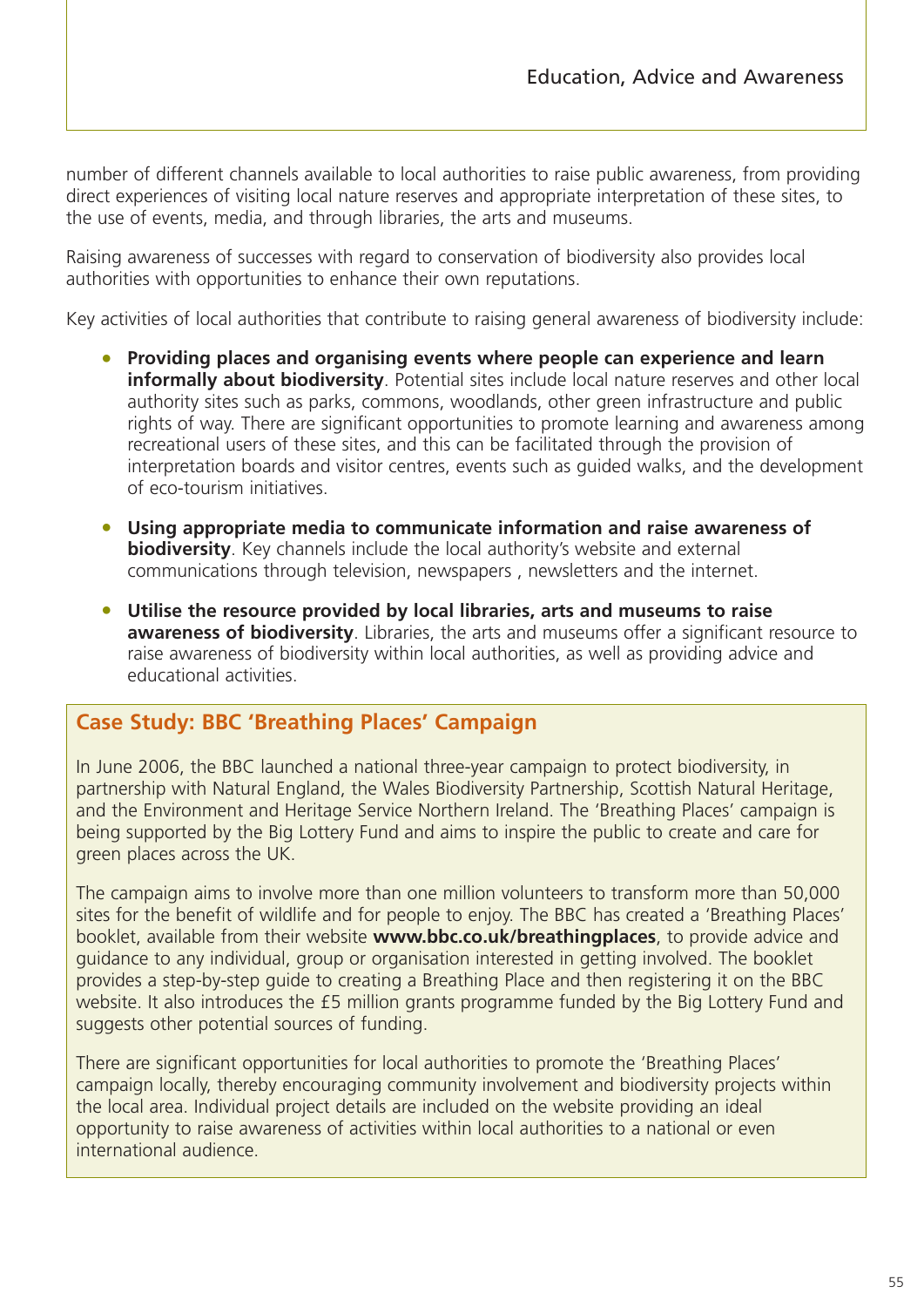#### **Key messages**

- The Biodiversity Duty requires local authorities to have regard to biodiversity in carrying out their existing duties and functions. It should not represent a significant financial burden.
- A variety of opportunities exist to minimise any additional costs involved and for local authorities to realise the social, economic and environmental benefits that healthy biodiversity brings.
- There may be a need for additional expenditures in cases where local authorities are not meeting current statutory commitments.
- Having regard to the conservation of biodiversity in their activities has implications for the awareness, knowledge and skills of local authority staff and elected members. These needs can be met in a variety of ways.
- The diverse nature of local authorities means that flexible and innovative approaches will be needed. There are, however, some key activities which most local authorities will be able to demonstrate.
- A variety of indicators are available to measure progress.

# **6.1 Financial Resources**

Conservation of biodiversity is an important priority for local authorities, but it is only one of many priorities. Incorporating consideration of biodiversity into many local authority functions and services can be achieved without significant additional costs. However, there may be a need for additional expenditures in cases where local authorities are not meeting current statutory commitments.

Local authorities can minimise the cost of fulfilling their Duty and realise the benefits of conserving biodiversity by:

- **Looking for opportunities for cost savings**. Some of the examples in this quidance demonstrate that local authorities can both save money and benefit biodiversity, particularly where biodiversity benefits from less intensive land management regimes. Key examples are opportunities for reduced cutting in maintenance of grounds, parks and open spaces, road verges and hedges. It is important to note that, while real opportunities exist, these are not always easy to exploit, and there may be significant technical, managerial and knowledgerelated constraints to overcome. However, advice is available from partner organisations, and examples and case studies have been provided throughout this document. Money saved in operational costs may be spent on other biodiversity priorities, or meet the costs of completing surveys, audits and management plans for example.
- **Looking for opportunities to link biodiversity with other agendas**. As this document makes clear, there are strong links between biodiversity conservation and many other local authority objectives and activities, including promotion of health and outdoor recreation, education, community engagement and social inclusion. This offers opportunities to promote the conservation of biodiversity by using biodiversity to help deliver wider social programmes.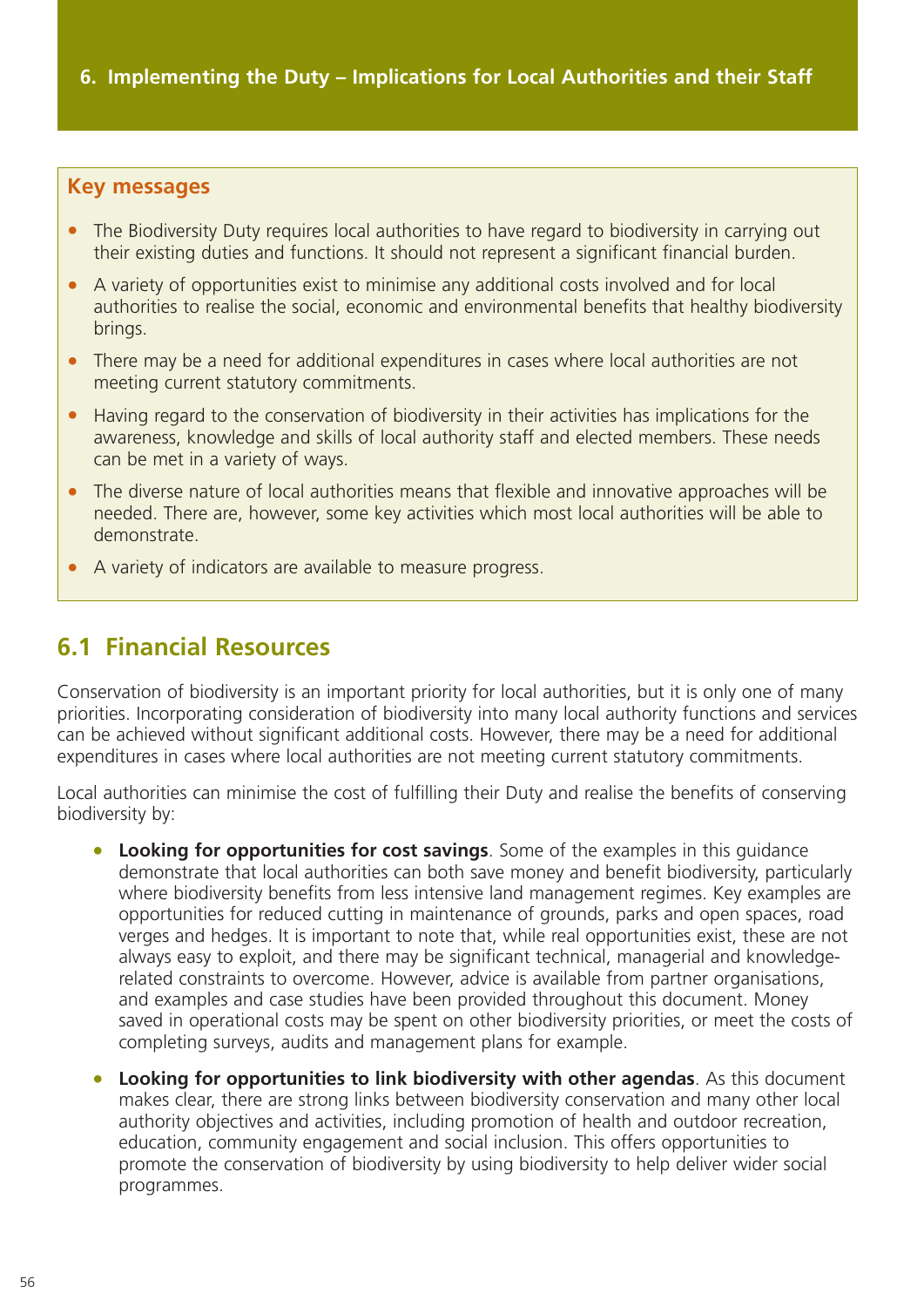- **Making the most of external funding**. A variety of external funding sources may help local authorities to meet biodiversity commitments, including agri-environment and woodland grant schemes, landfill and aggregates tax schemes, the Heritage Lottery and Big Lottery Funds, Environment Agency schemes and EU LIFE Fund. Case studies in this guidance document (e.g. the Norwich ESA case study) demonstrate that external funding has a key role to play in helping local authorities to meet their biodiversity commitments. Funding is available for stand-alone biodiversity projects as well as for projects where biodiversity is one of a number of elements of wider community work.
- **Encouraging all officers and elected members to "think biodiversity" across duties and functions**. In many of the examples in this document, improvements in local authorities' biodiversity performance have been secured by doing things differently, rather than by implementing significant additional projects. Significant progress can be made by promoting cultural change and by encouraging all staff and elected members to think about the biodiversity implications of local authority activities. Many aspects of good practice involve improving the way we do things rather than new activity. Appointing biodiversity champions – individuals with a role to promote biodiversity within the organisation – can be an effective way of promoting biodiversity conservation.
- **Making the most of existing resources**. Many local authorities have valuable in-house resources dedicated to promoting the conservation of biodiversity, in the form of local government ecologists, who aim to assist in the integration of biodiversity conservation into local authority activities and functions.



Bluebell, Thorpe Wood, Peterborough Credit: Natural England Photographer Peter Wakely

- **Harnessing the energy of volunteers and local communities**. Much can be achieved for biodiversity by volunteers and local communities. Many of the case studies in this guidance demonstrate the significant contribution that local people have to play in the conservation of biodiversity in their area.
- **Working in partnership with other organisations**. Key partners are likely to include Natural England, the Countryside Council for Wales, Forestry Commission, Environment Agency, the voluntary sector, LBAP partnerships and other local authorities.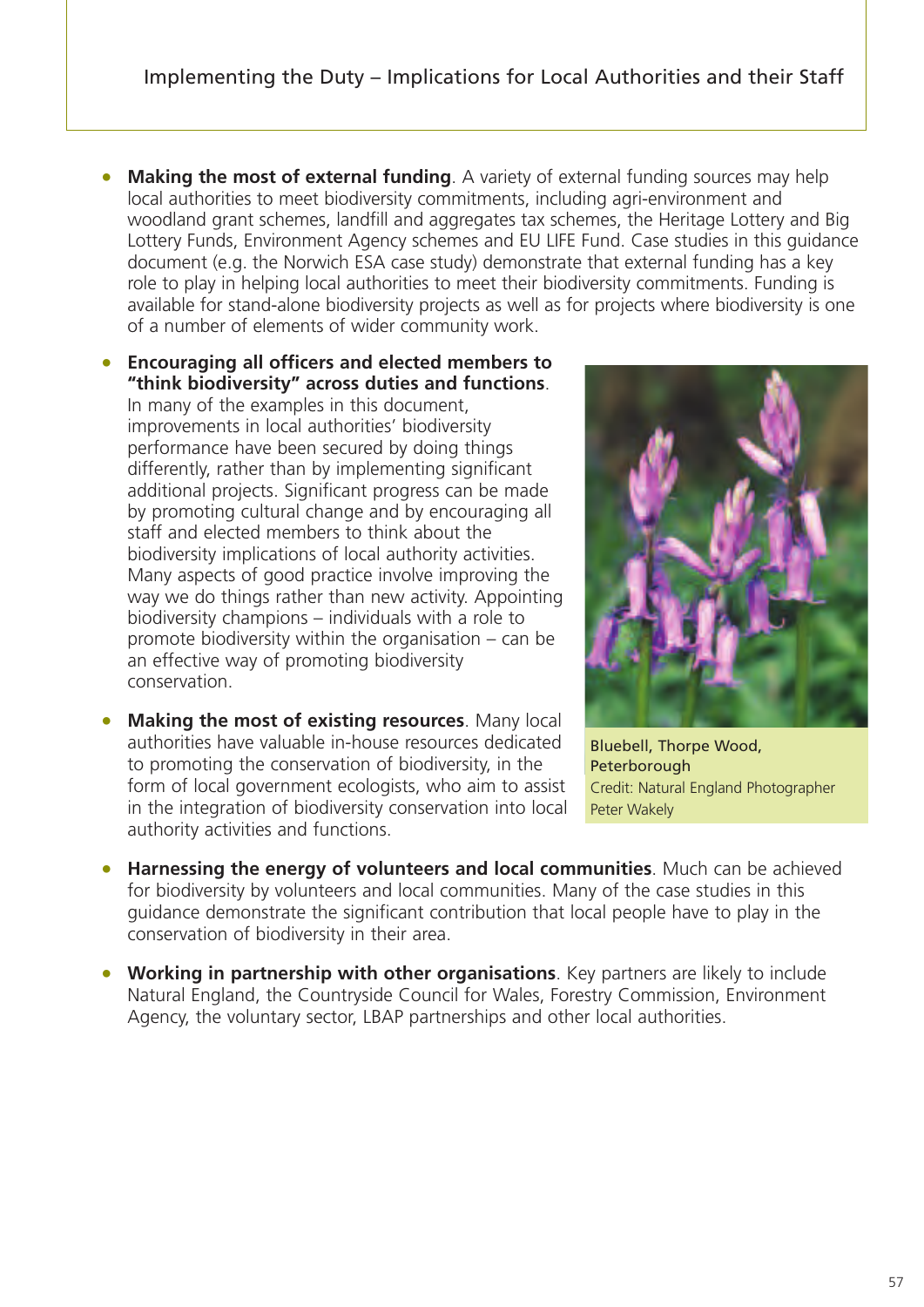# **6.2 Skills and Training**

Having regard to the conservation of biodiversity in their activities has implications for the awareness, knowledge and skills of local authority staff and elected members. These needs can be met in a variety of ways, including:

- **Raising general awareness**. In many cases there is often a general need for awareness about biodiversity issues and their relationship to local authority functions and services. This guidance, and its promotion within local authorities, has a key role to play.
- **Using available guidance**. A variety of detailed guidance documents and handbooks have been produced by different organisations, referring to different local authority activities and functions, and provide a valuable source of more detailed information on specific biodiversity issues. Available guidance is signposted throughout this document and summarised in Appendix 1.
- **Integrating biodiversity into staff training**. It is important that, wherever appropriate, the provision of training in relevant functions and activities has regard to biodiversity issues. Examples include integrating biodiversity considerations into the training given to staff and contractors involved in grounds, highways and buildings maintenance.
- **Seeking advice**. Many local authorities have in-house expertise through local government ecologists – to advise staff on how they can have regard to biodiversity in their activities and functions. Other environmental organisations can also advise on biodiversity issues. As well as Natural England and CCW, these may include voluntary sector organisations such as the Wildlife Trusts and a variety of organisations dealing with particular species groups.
- **Providing specific training**. In some cases, it may be appropriate to provide specialist training in incorporating biodiversity considerations in particular activities or service areas (e.g. planning or grounds maintenance).

# **6.3 Measuring Progress**

The Duty does not introduce additional monitoring. However the impact of the Duty will be reviewed in 2009. Using existing mechanisms and those already in development to monitor biodiversity will enable local authorities to demonstrate how they have met their Duty and will also help to show the contribution they are making towards sustainable development and 'quality of life issues'.

The diverse nature of local authorities means that flexible and innovative approaches will be needed. There are, however, some key activities which most local authorities will be able to demonstrate:

- Providing leadership in the community increasing the profile of biodiversity across the authority's functions.
- Examining opportunities to integrate biodiversity considerations into all relevant service areas and functions, and taking steps to implement the opportunities identified.
- Management of local authority land holdings. A compliant authority will manage its own sites in a way that is sensitive to biodiversity.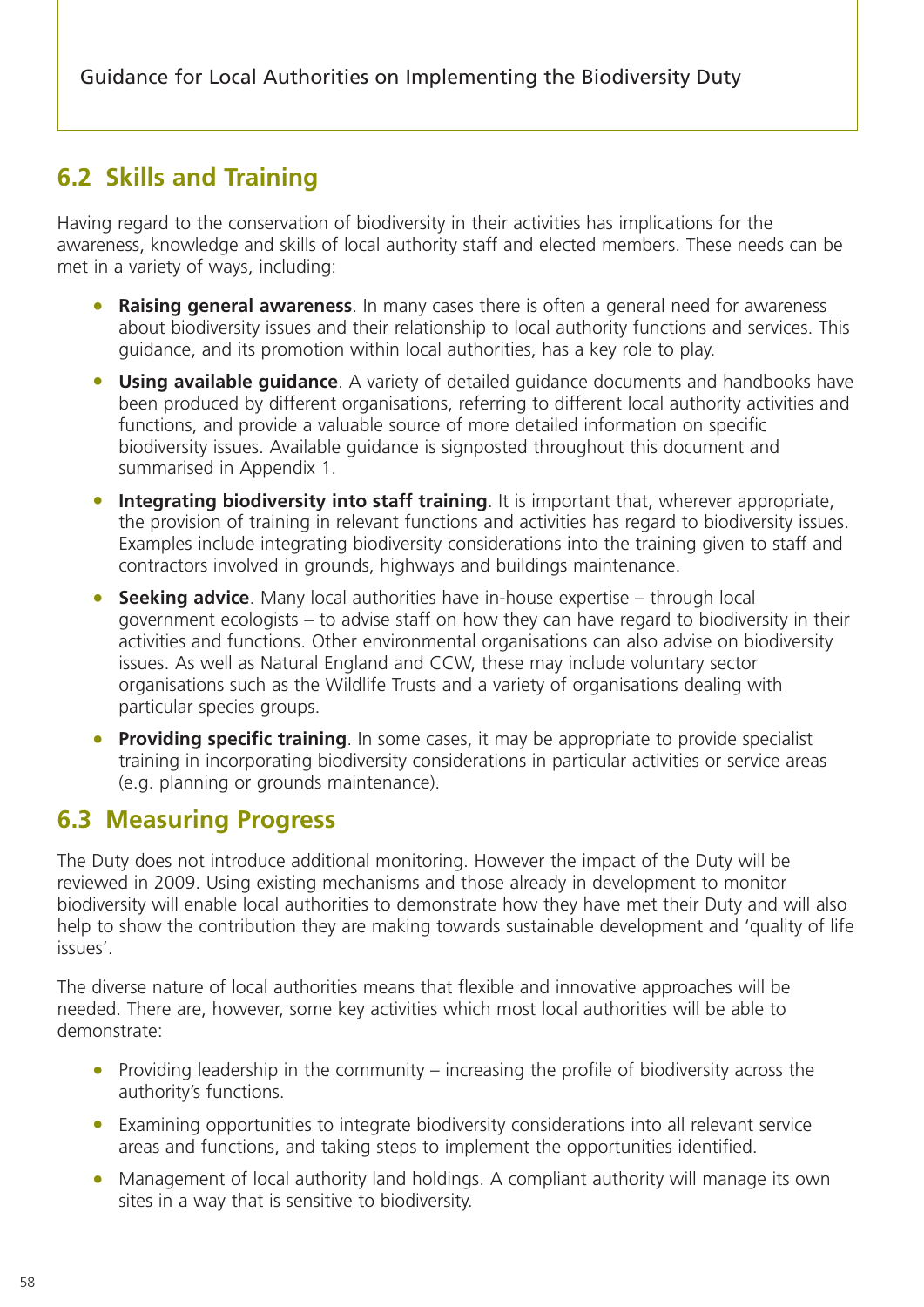- Making efforts to raise awareness of all staff, managers and elected members with regard to biodiversity issues.
- Demonstrating a commitment and contribution to key local biodiversity initiatives, such as LBAPS and contributing to delivery of outcomes, for BAP listed priority species and habitats and LBAP listed species and habitats, where appropriate.
- Use of information and data and demonstrating progress against key biodiversity indicators. Many local authorities already have access to species and habitat data, for example Local and/or Regional Record Centres, or through Local Biodiversity Partnerships.
- Progress against any biodiversity indicator included in the local government performance framework.

A variety of existing guidance is available to help local authorities to measure their performance with regard to biodiversity conservation. For example, biodiversity indicators can be used to provide service managers with the necessary performance information to achieve improvement. The following biodiversity indicators could also be used as a basis for drawing up local priority targets for Local Area Agreements. Local authorities are likely to want to consider using indicators in the context of local priorities and circumstances:

A biodiversity indicator was developed as a result of a Defra commissioned research project in 2004<sup>34</sup>. The indicator developed to measure local authority performance is "Progress towards achieving a local authority's potential for biodiversity" and is based on four sub-indicators relating to:

- 1. The management of local authority landholdings (e.g. % of landholdings managed to a plan which seeks to maximise the sites' biodiversity potential).
- 2. The condition of local authority managed SSSIs (e.g. % of SSSI in 'favourable' or 'unfavourable recovering' condition)
- 3. The provision of accessible greenspace.
- 4. The effect of development control decisions on designated sites (e.g. change in designated sites as a result of planning permissions).

The Library of Local Performance Indicators, provided by the Audit Commission and Improvement and Development Agency (I&DeA)<sup>35</sup> proposes the following indicators which local authorities can use to measure progress with respect to biodiversity conservation:

- 1. Status of the local authority's contribution to the LBAP process;
- 2. Percentage of local authority owned and managed land, without a nature conservation designation, surveyed to identify presence of and opportunities for maintenance and or enhancement of biodiversity;
- 3. Percentage of local authority owned and managed land, without a nature conservation designation, managed for biodiversity;
- 4. Land designated as a SSSI within the local authority area;
- 5. The percentage area of all land designated as SSSI which has been assessed, and found to be in favourable or unfavourable recovering condition: (a) in total and (b) by BAP broad habitat type.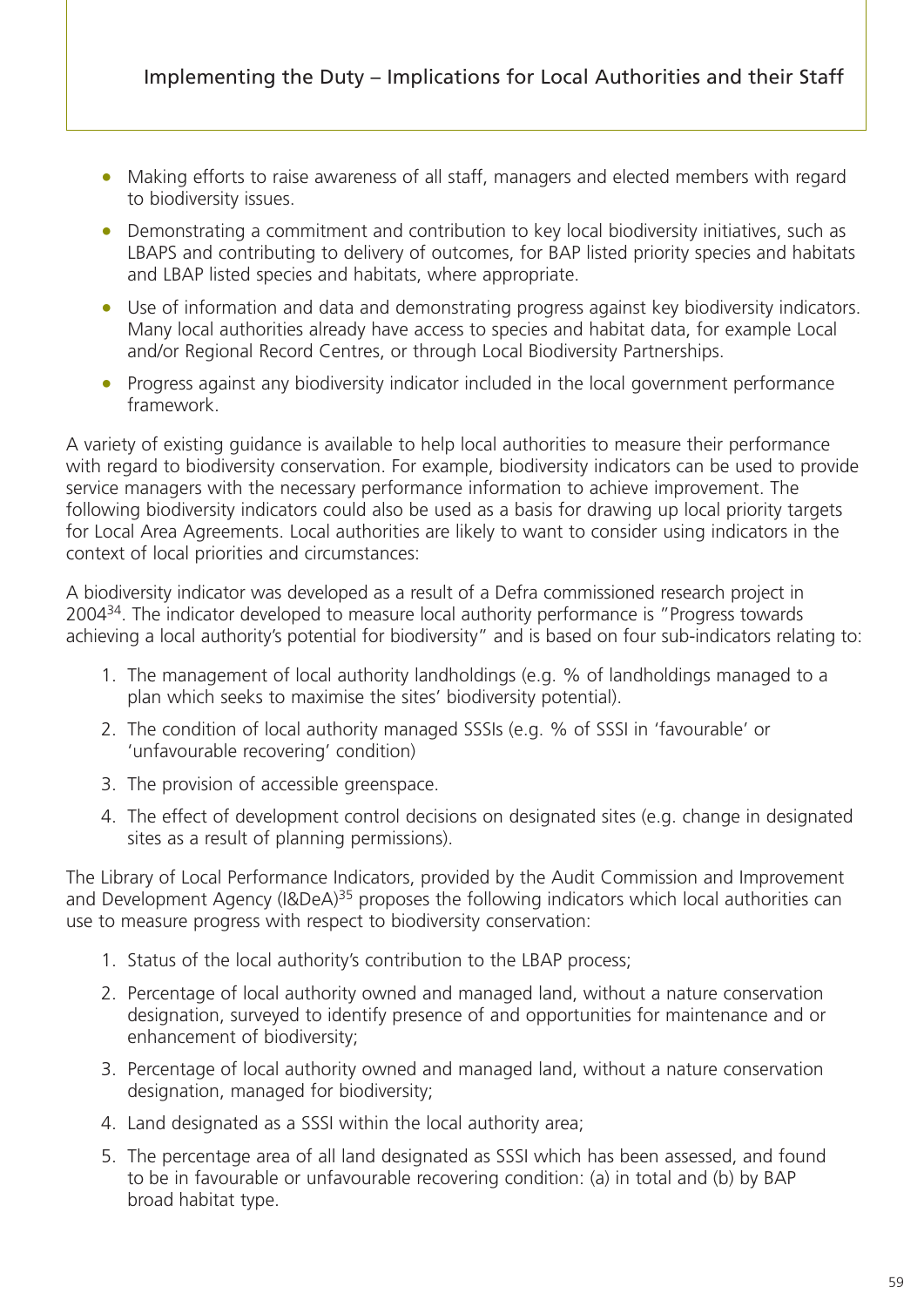- 6. Exercise of the local authority's planning function to protect SSSIs from development pressures: net loss of SSSI land to development planning.
- 7. Percentage of the area of SSSI owned or managed by the local authority, assessed as favourable or unfavourable recovering condition: (a) in total and (b) by BAP broad habitat type.
- 8. Area of Local Nature Reserve (LNR) per 1,000 population (ha).

*Increasing the Momentum36*, ALGE's Vision Statement for Biodiversity in Local Government 2004-2010, identifies what ALGE considers to be the "hallmarks of a high performing local authority" under the following 8 themes:

- 1. Political Leadership, Democratic Accountability and Financial Management
- 2. Encouraging Local Co-ordination and Partnership
- 3. Collection and Use of Biodiversity Data
- 4. Planning Policy and Development Control
- 5. Enabling Community Participation, Involvement and Education
- 6. Management of Local Authority Land
- 7. Assisting other Land Managers and Owners
- 8. Statutory Responsibility and Professional Competence.

<sup>34</sup> http://www.defra.gov.uk/wildlife-countryside/resprog/findings/biodivperf-localauth/index.htm

<sup>35</sup> http://www.local-pi-library.gov.uk/LIBRARY\_ALL\_PIS.ASP?MENUID=609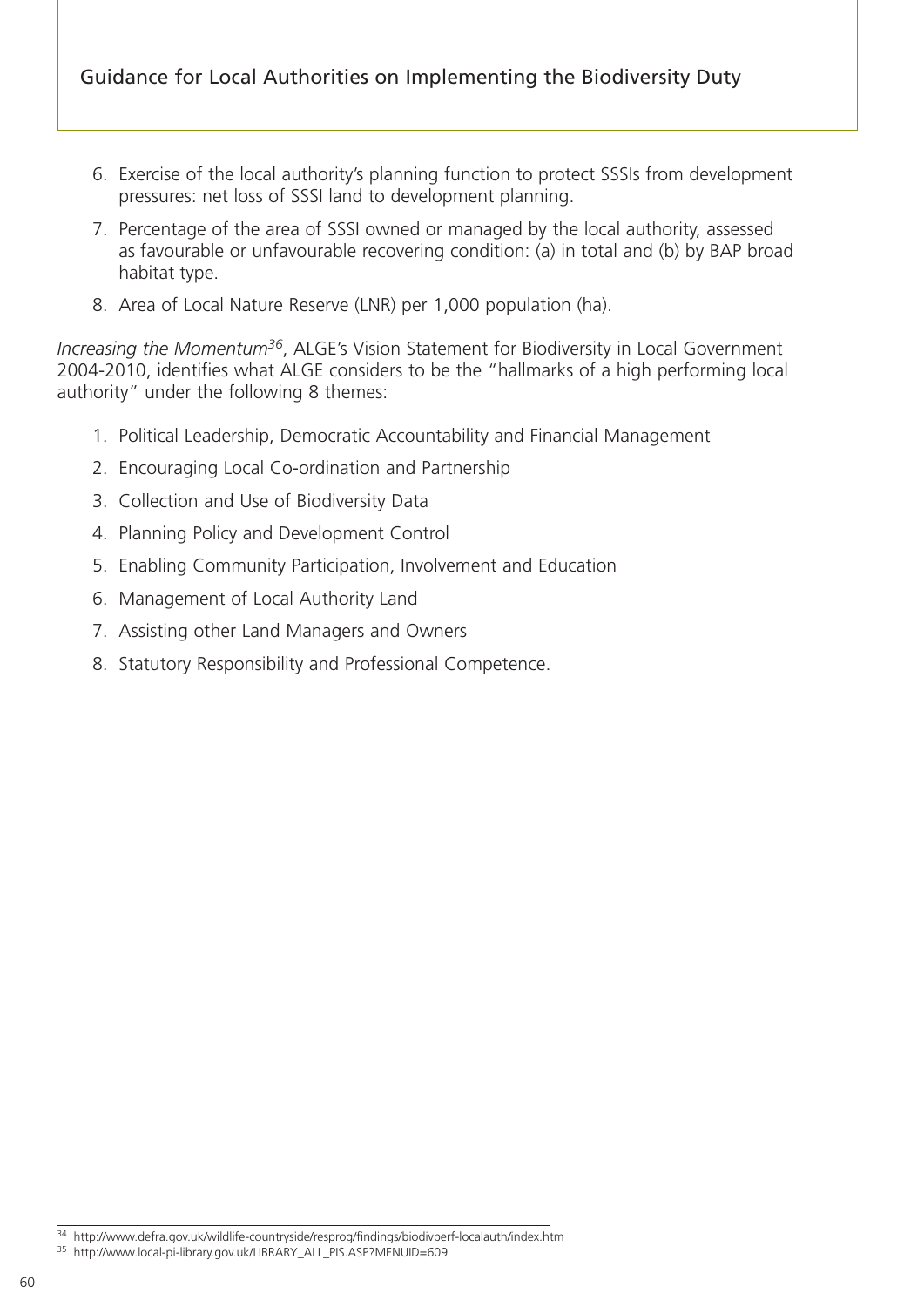# Appendix 1: Summary of Existing Guidance on Biodiversity Related Issues

**NB: These guidance documents do not necessarily reflect Defra and partner views.**

# **General**

#### **Best Value and Biodiversity in Scotland: A Handbook of Good Practice for Public Bodies**

Scottish Executive

September 2004

74 page A4 book

Audience: Local authorities and other public authorities

#### Link: **http://www.scotland.gov.uk/Resource/Doc/25725/0014475.pdf**

The guidance aims to help local authorities and other public authorities by providing practical recommendations and examples which will ensure that awareness and understanding of biodiversity and best value cuts across all service delivery areas. It explains why public authorities should be concerned with biodiversity conservation, and provides practical guidance on how they can engage in biodiversity issues. The publication also offers a series of case studies on biodiversity conservation action already taken by local authorities in relation to best value, and a summary of existing publications that offer advice and guidance for biodiversity conservation.

#### **A Review of Biodiversity Conservation Performance Measures**

Earthwatch, Rio Tinto

March 2006

63 page A4 book

Audience: Performance Management Departments of Local Authorities and other Organisations Involved in Conservation

#### Link: **http://www.businessandbiodiversity.org/pdf/Biodiversity%20report%20(2).pdf**

The booklet acknowledges the growing awareness that conservation organisations need to become more accountable for their conservation outcomes to funding bodies, other stakeholders and society in general. It summarises and reviews the key considerations in biodiversity conservation performance measurement, focusing on direct and indirect measures of biodiversity status and on project related actions. It also describes the principal monitoring systems that have been proposed, the advantages and disadvantages of these and identifies further actions that could be taken by businesses and conservation organisations to develop biodiversity conservation performance monitoring systems.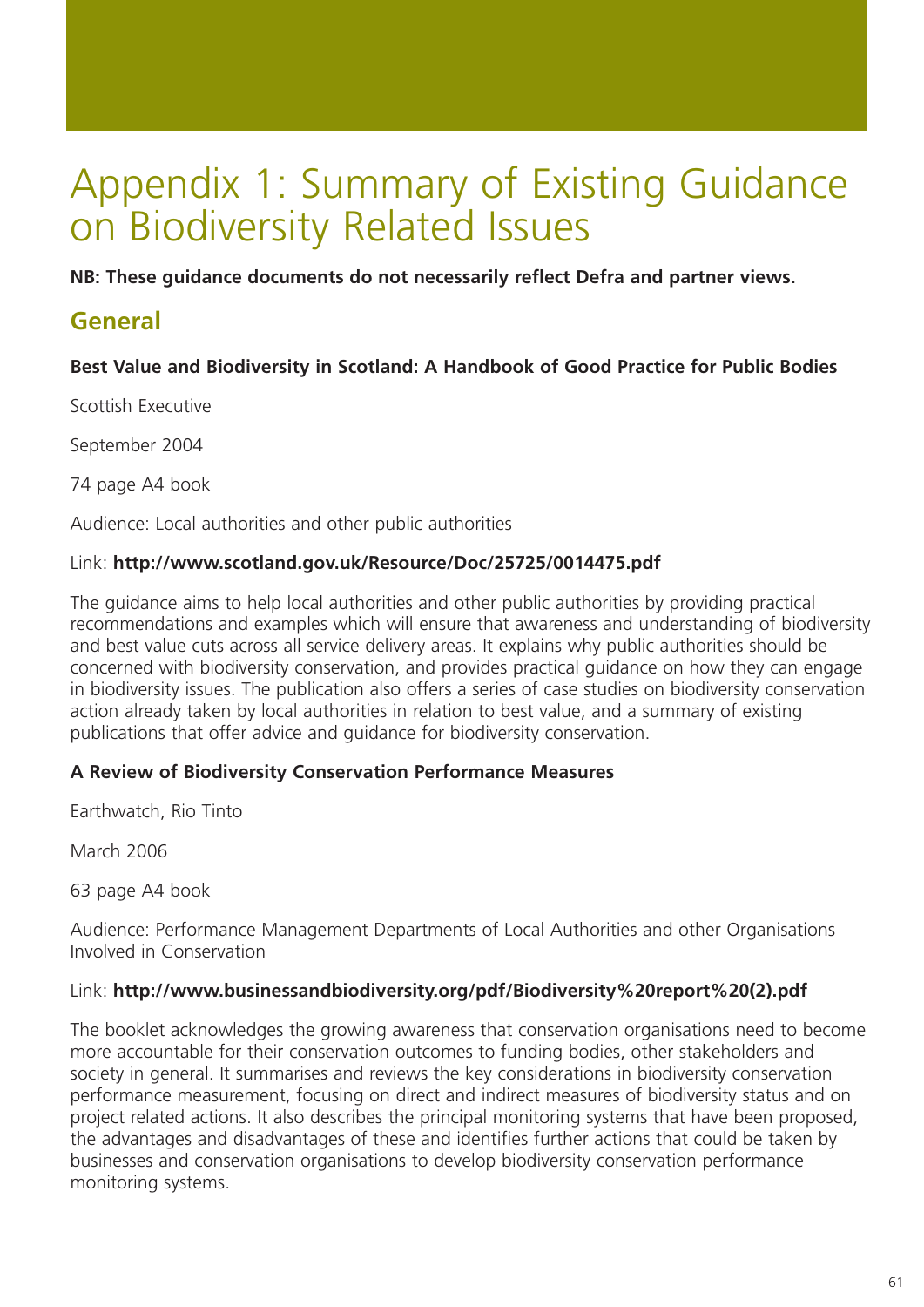### **Biodiversity – Making the Links**

English Nature

1999

48 page report

Audience: All Public Authorities

Link: Report can be sourced free of charge from the English Nature website

#### **http://www.english-nature.org.uk/pubs/publication/pub\_search.asp**, or by contacting

#### **english-nature@twoten.press.net** (0870 1214 177)

English Nature Report Code: IN3.2

ISBN: 1 85716 469 5

This publication describes the extent to which Biodiversity Action Plan priority species and habitats are inter-related. It uses a matrix to identify associations between species and habitats and provides examples of how species and habitat programmes can operate together and how these links can be instrumental in developing an integrated strategy of biodiversity conservation nationally and locally. It suggests methods of liaison between species and habitat groups and provides examples of how the matrix can be used.

#### **Sustainable Development and Environment Manual**

Ministry of Defence (MOD)

April 2005

602 page report

Audience: MOD employees, contractors and partners

Link:

#### **http://www.mod.uk/NR/rdonlyres/F32B94CE-6620-40E8-A1D2-230EA43AEDD0/0/jsp418\_whole.pdf**

This manual is one of a number of different documents within the MOD that offer guidance on compliance with specific aspects of environmental policy and legislation. It supports a framework for the protection of the environment in the MOD, having regard for the globally accepted general principles of environmental protection and sustainable development. It sets out MOD policy and provides some practical guidance for specific functions and departments within the MOD to drive forward this agenda of environmental protection and sustainable development.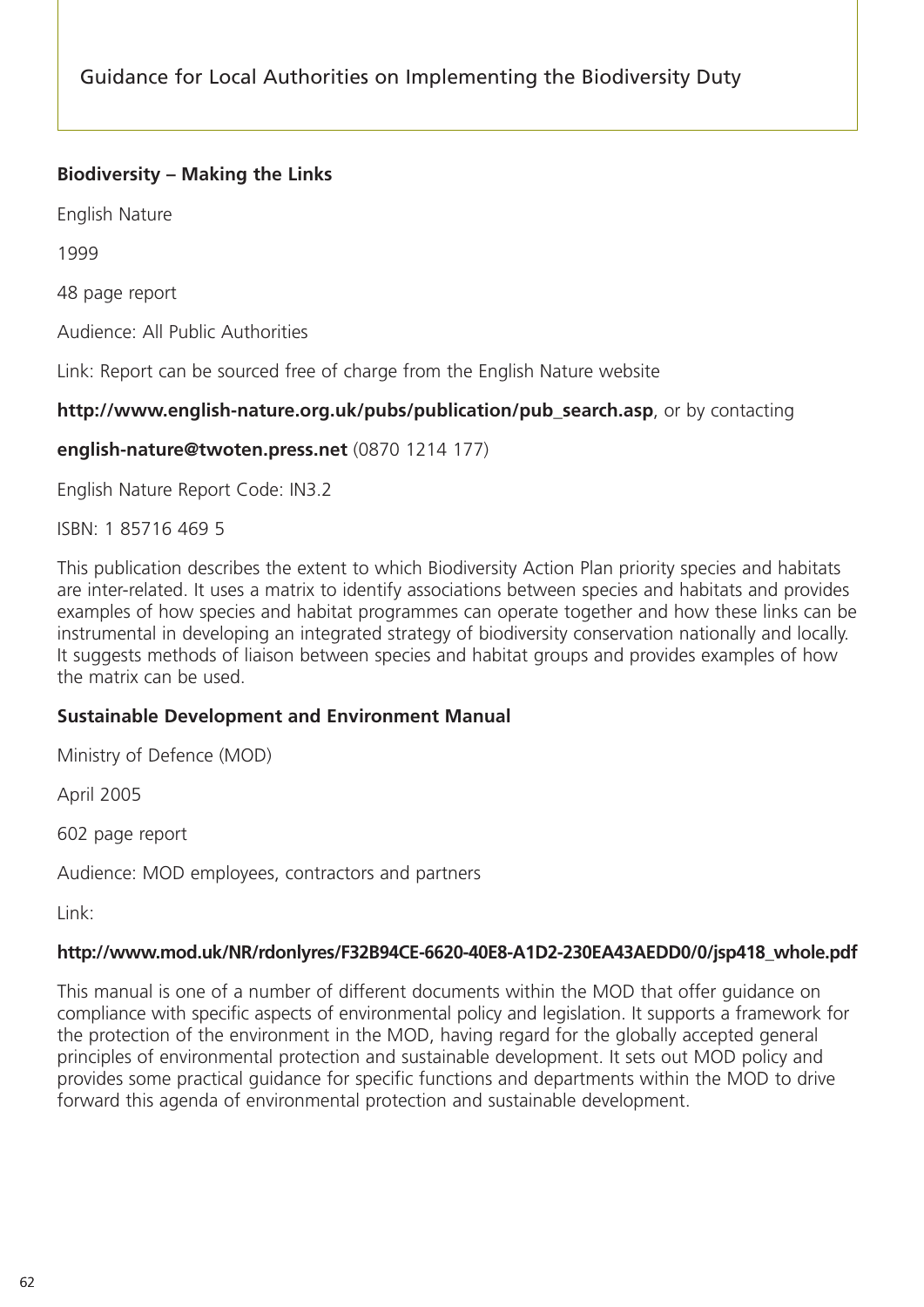### **Environmental Information Regulations 2004 – Detailed Guidance**

Defra

March 2005

92 page report

Audience: All Public Authorities

#### Link: **http://www.defra.gov.uk/corporate/opengov/eir/guidance/full-guidance/index.htm**

This guidance is intended to help organisations to comply with their legal obligations under the Environmental Information Regulations (EIR). It is a statement on the approach public authorities will be expected to follow when applying the EIR regime. It is also intended to help clarify the relationship of the EIR with the Freedom of Information Act 2000 (FOIA) more generally, and with other information regimes.

#### **National Biodiversity Network Trust: Position Statement on Local Records Centres**

National Biodiversity Network

April 2004

7 page statement

Audience: Those seeking to establish or further develop Local Record Centres (E.g. Local authorities, Wildlife Trusts, statutory conservation agencies, other conservation bodies)

#### Link:

#### **http://www.nbn.org.uk/information/info.asp?level1id=1&level2id=10&level3id=45&level4i d=&cat\_id=101**

This statement provides a working definition of a Local Records Centre (LRC), describes its functions and role in terms of essential and enhanced functions, and describes its relationship with the National Biodiversity Network (NBN) Trust. It has been developed with contributions from a wide range of partners and, in particular, draws on the work of the Linking LRCs Project, 1998-2001, led by the Wildlife Trusts for the NBN.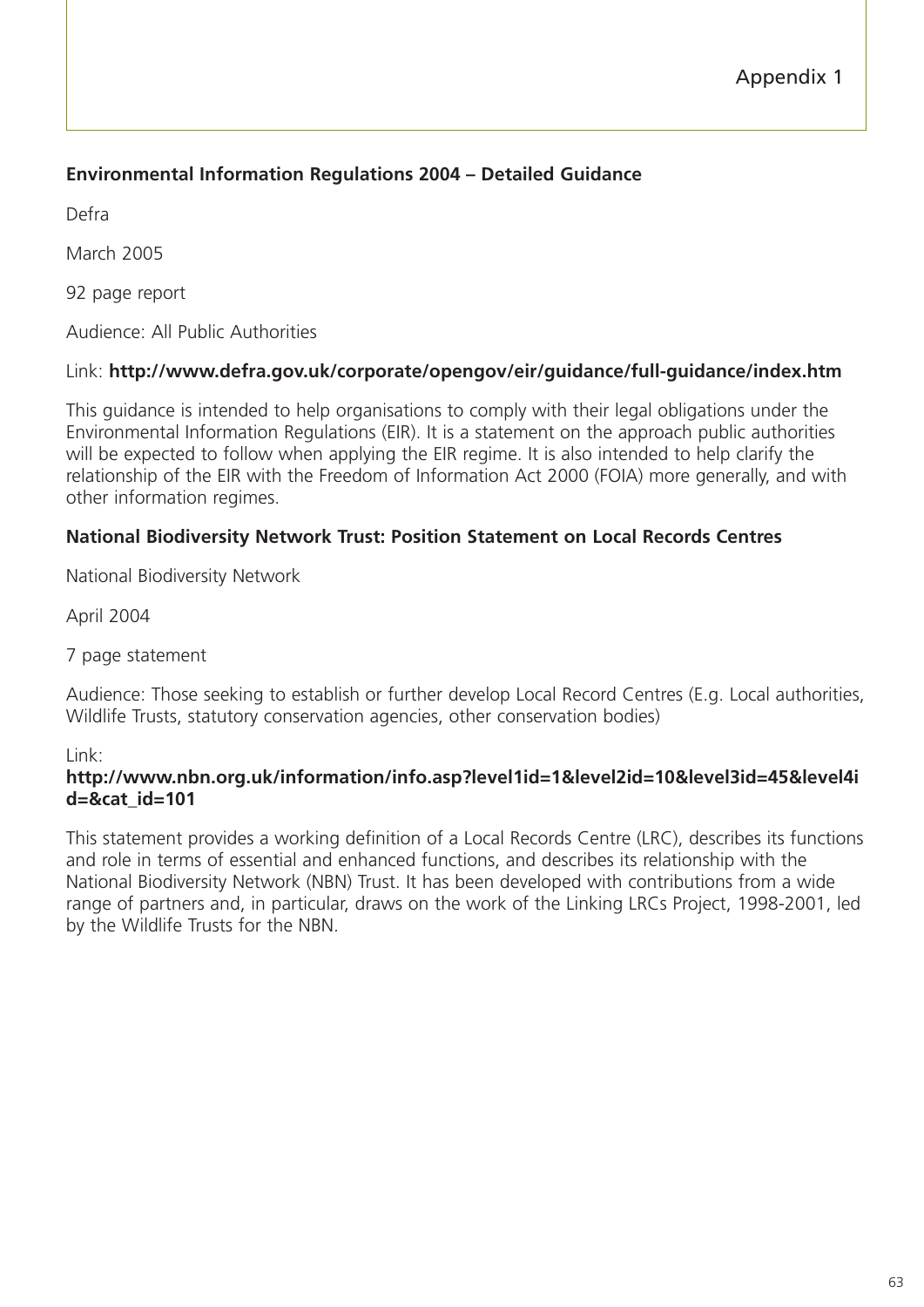### **Developing a Local Record Centre**

National Biodiversity Network

1999

150 page manual

Audience: Those seeking to establish or further develop Local Record Centres (E.g. Local authorities, Wildlife Trusts, statutory conservation agencies, other conservation bodies)

Link:

#### **http://www.nbn.org.uk/information/info.asp?level1id=1&level2id=10&level3id=45&level4i d=&cat\_id=101**

The guidance identifies key issues to be addressed in establishing or developing a LRC and provides information on how to construct a Development Plan, what it should contain and how it should be used as a reference document. It also provides a framework to assist with more long-term monitoring of an LRC's effectiveness.

### **Running a Local Record Centre**

National Biodiversity Network

1999

150 page manual

Audience: Those involved in running Local Record Centres

Link: Available for purchase from the National Biodiversity Network –

#### **http://www.nbn.org.uk/information/info.asp?level1id=1&level2id=10&level3id=45&level4i d=&cat\_id=101**

This guidance manual builds on the model described in 'Developing a Local Record Centre' and provides practical information on many of the operations involved in running an LRC. The manual is contained in two volumes. Volume 1 covers 'Business Management' and provides information on how to run an LRC as a small business. Volume 2 covers 'Biodiversity Information Management Systems' and contains practical guidance for LRCs on how to develop policies and procedures for a range of data management tasks, illustrated using a number of case studies.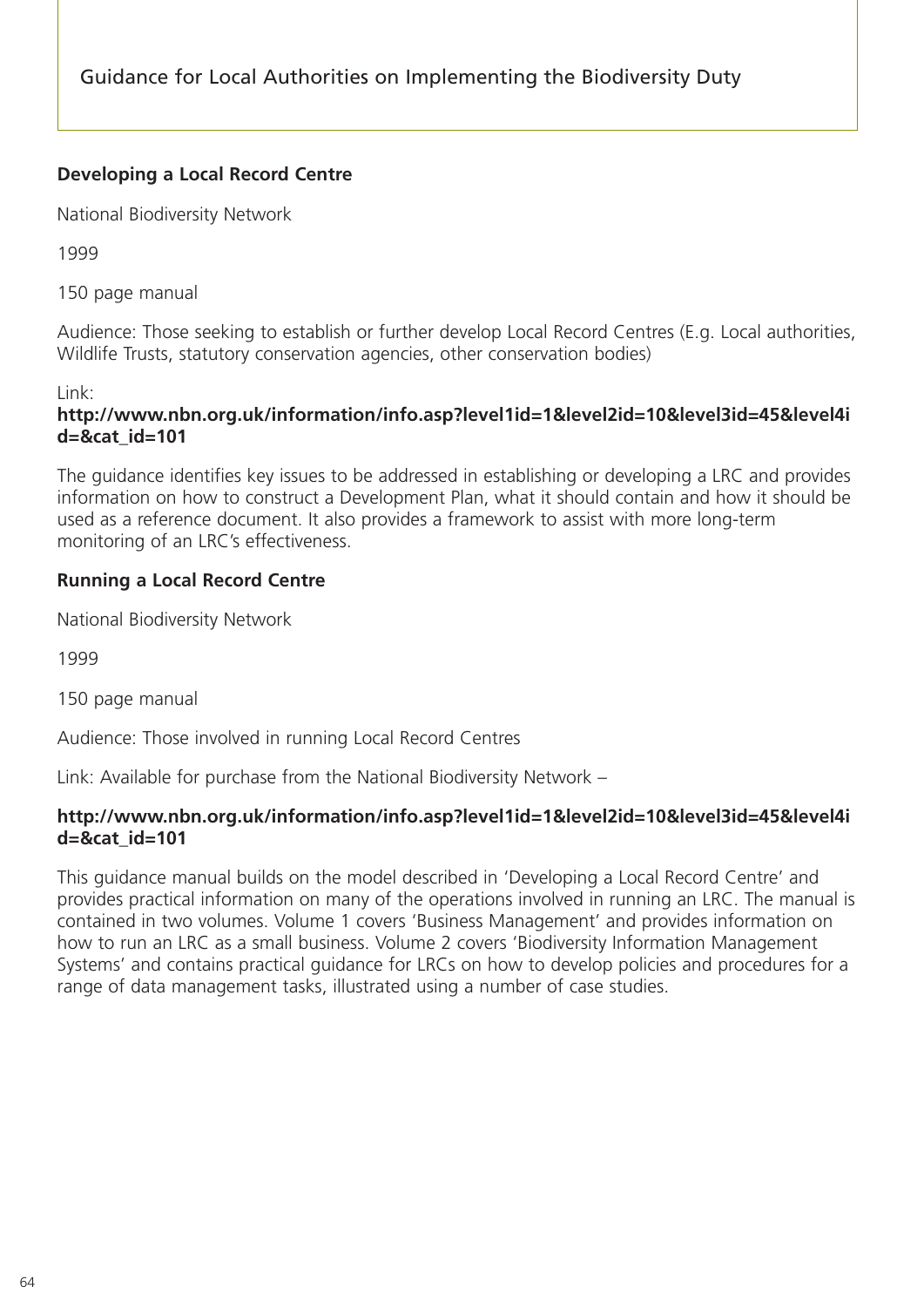### **The Wildlife Trusts' Biodiversity Benchmark**

The Wildlife Trusts

2003

4 page A4 leaflet/Website

Audience: Any organisation that owns land or is responsible for land management

#### Link: **http://www.biodiversitybenchmark.org/index.html**

This leaflet introduces the Wildlife Trusts' "Biodiversity Benchmark", explains how it can benefit organisations and explains the processes involved in achieving the "Biodiversity Benchmark" award. The "Biodiversity Benchmark" is a flexible, adaptable and recognised scheme to award organisations for continual biodiversity improvement. It enables any organisation to assess its impact on the natural world and improve its contribution to the environment, whilst demonstrating commitment to biodiversity.

# **Local Authorities – General**

#### **Making a Difference: A Guide to Incorporating Biodiversity into Local Authority Services**

Durham Biodiversity Partnership (Sponsored by Gateshead MBC)

2000

17 page A4 booklet

Audience: Local Authorities

Link:

#### **http://www.gateshead.gov.uk/DocumentLibrary/Environment/Strategies/makingadifference.pdf**

This is a working guide for the local authority officer or operations supervisor to help them incorporate the Durham LBAP into their jobs. A wide range of service areas are highlighted, and for each of these a number of suggestions are given to enable changes to current working practice to effect improvements for biodiversity. The suggestions for working practices have been grouped under service provision headings rather than departmental headings. As key partners in the biodiversity process, local authorities can be major deliverers of action for biodiversity, and can become examples of best practice to other partners working for biodiversity conservation.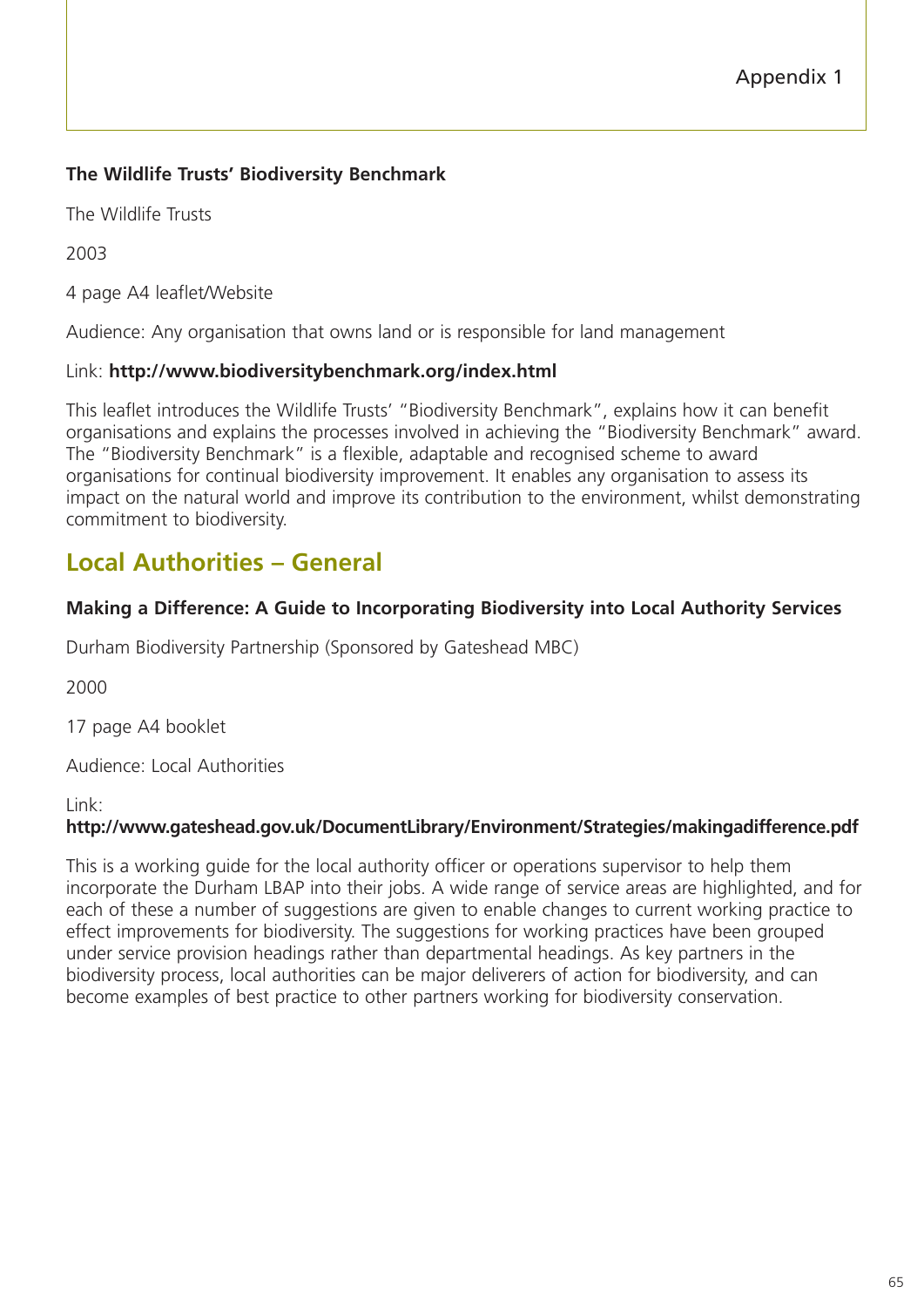Guidance for Local Authorities on Implementing the Biodiversity Duty

#### **Increasing the Momentum: A Vision Statement for Biodiversity in Local Government 2004-2010**

The Association of Local Government Ecologists (ALGE)

2004

24 page A4 booklet

Audience: Local Authority Ecologists and all functions of Local Authorities

#### English Link:

### **http://www.alge.org.uk/publications/files/download.php?filepath=Alge\_Report\_English.pdf**

Welsh Link:

### **http://www.alge.org.uk/publications/files/download.php?filepath=Alge\_Report\_Welsh.pdf**

This booklet presents a vision of what a local authority should be capable of achieving, when its performance is good or excellent, across a wide range of activities on all matters relating to biodiversity and nature conservation. This is intended to provide strategic direction to local authorities and ensure that biodiversity needs are recognised and addressed as part of their core service provision and built into the everyday decisions and actions of all functions of local authorities. It provides a series of biodiversity characteristics or 'hallmarks' of a well performing authority, which provide benchmarks against which individual authorities can be judged.

#### **Local Authorities, Nature Conservation and Biodiversity**

The Association of Local Government Ecologists (ALGE)

2005

13 page A5 booklet

Audience: Local Authorities and National Parks

Link:

#### **http://www.alge.org.uk/publications/files/download.php?filepath=Alge\_Book\_pages1\_6.pdf**

This booklet highlights the importance of local authorities and National Parks in delivering nature conservation, safeguarding and enhancing biodiversity in the UK. It provides guidance on the role of local authorities to enhance and promote biodiversity within: sustainable development and community strategies; planning and development control; data collection and use; local authority land; land management; co-ordination and partnership; and community participation, involvement and education.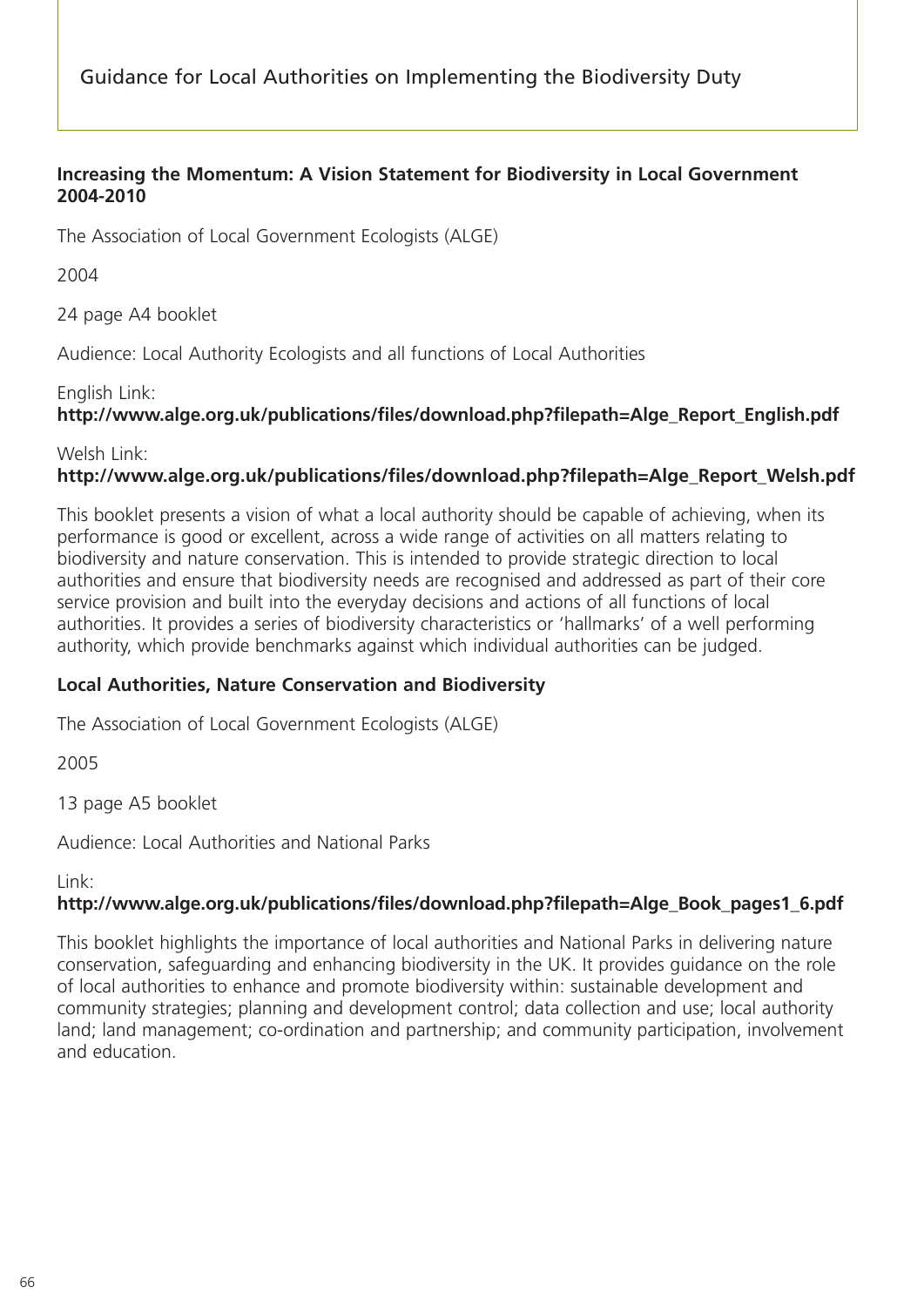#### **Best Value for Biodiversity: Helping to Achieve Continuous Improvement for Biodiversity Conservation Within Local Government**

The Association of Local Government Ecologists (ALGE)

2001

A4 book on ALGE website

Audience: All Local Authorities

#### Link: **http://www.alge.org.uk/publications/bvb/contents.php**

This book demonstrates how local authorities can make a positive contribution to biodiversity conservation and is aimed at all local authorities in England and Wales, including County Councils, County Borough Councils, District Councils, Metropolitan Borough Councils, Unitary Authorities and National Park Authorities. It provides guidance for local authorities to carry out a Best Value Review on the delivery of their services where they relate to Biodiversity Conservation. It also provides assistance in identifying potential areas for improvement, selecting local performance indicators, and integrating biodiversity into other areas of work.

#### **Biodiversity Strategy: A Vision for the Conservation of the District's Biodiversity 2006-2009**

South Cambridgeshire District Council

August 2006

97 page A4 book

Audience: Local Authorities

#### Link: **http://www.scambs.gov.uk/admin/documents/retrieve.asp?pk\_document=904818**

This strategy aims to outline how South Cambridgeshire District Council will promote biodiversity, conservation and enhancement across all council functions in order to produce an ecologically diverse and sustainable local environment. It highlights how biodiversity issues are cross-cutting between different local authority functions and suggests areas of potential biodiversity gain. The value of working in partnership with the development industry and the wider community is recognised in order to achieve effective biodiversity conservation.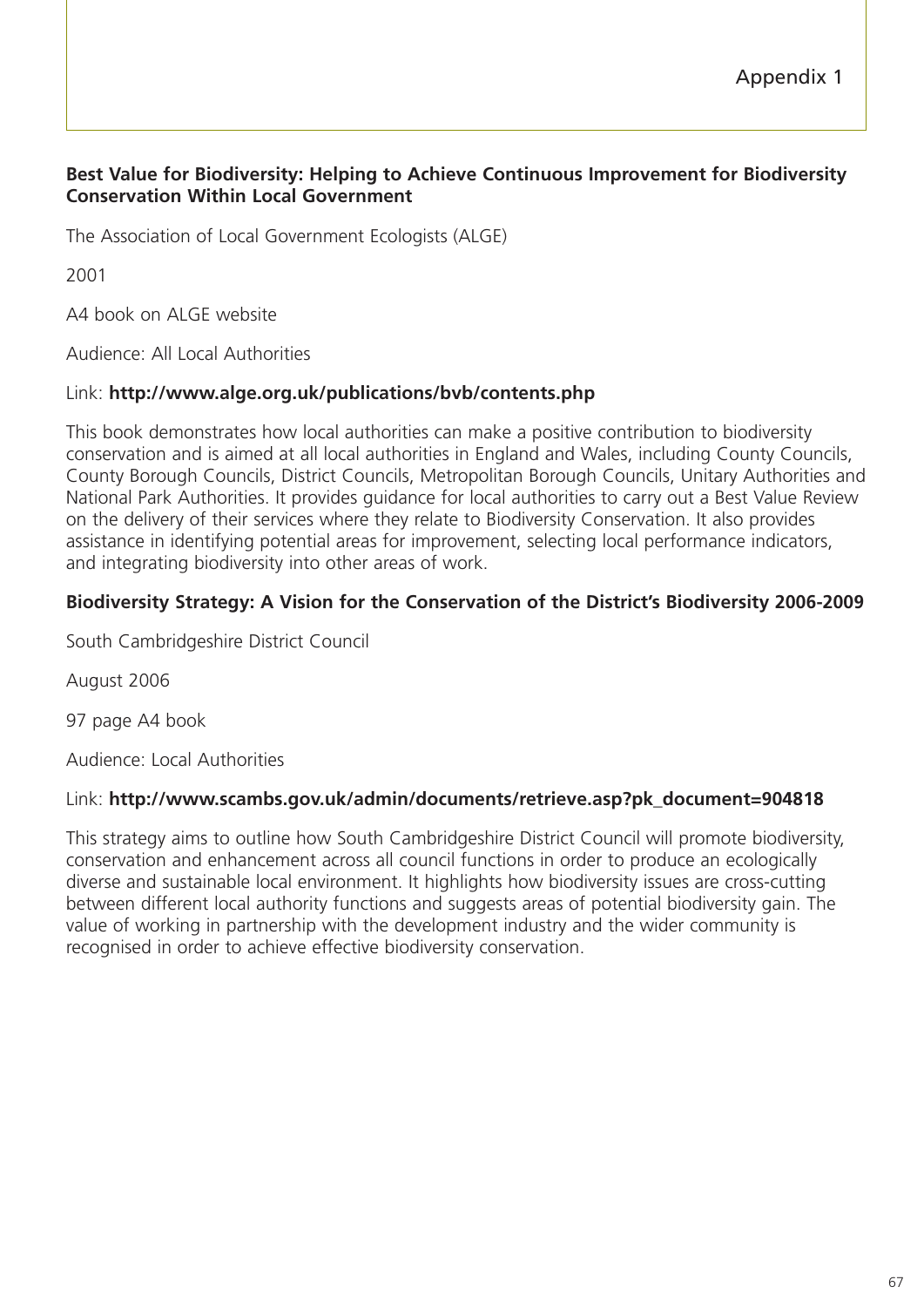#### **Biodiversity in Community Strategies**

Durham Biodiversity Partnership

July 2002

28 page A4 booklet

Audience: Members of Local Strategic Partnerships (LSPs) and local authority officers responsible for drafting Community Strategies

#### Link: **http://www.durhambiodiversity.org.uk/pdfs/Biodiversity&CommunityStratgeies2002.pdf**

This booklet provides guidance for those involved in preparing Community Strategies to help them to meet their obligations under the Local Government Act 2000 and assist them in incorporating the relevant biodiversity information into their Community Strategy. The guidance introduces biodiversity and its relevance to Community Strategies and the Community Planning Process, discusses policy convergence, key issues, reporting and monitoring, and suggests a range of biodiversity targets and performance indicators.

#### **Life Support: Incorporating Biodiversity into Community Strategies**

English Nature

February 2004

16 page A5 booklet

Audience: Local Authorities and those involved in developing and delivering community strategies

#### Link: **http://www.ukbap.org.uk/ebg/library/lrsig/DefraLifeSupport.pdf**

This booklet was produced to explain how Local Strategic Partnership (LSP) objectives can benefit from local biodiversity. It is an information document that challenges the partnership to ask questions and to find people who have the answers regarding community support of biodiversity.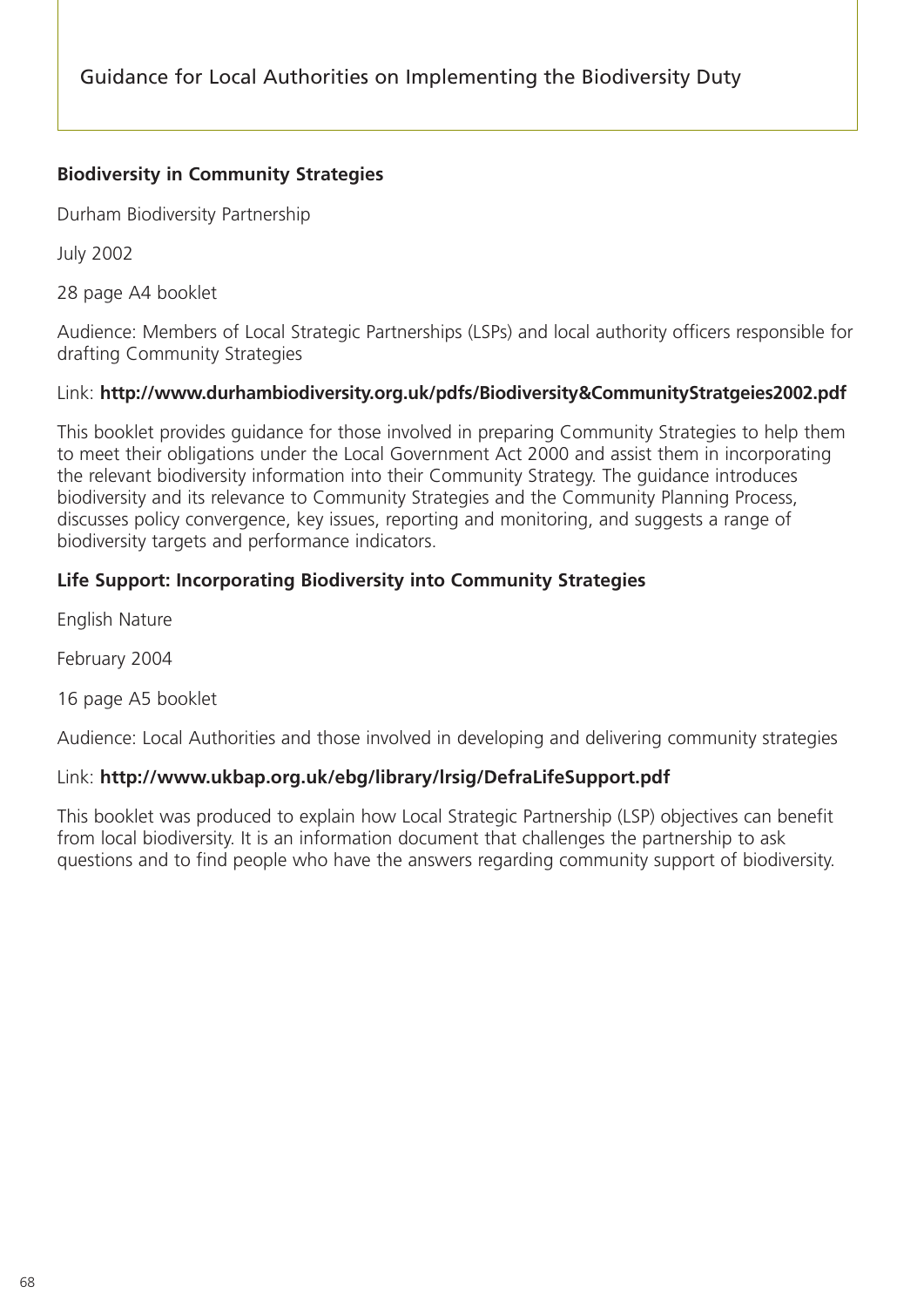### **Biodiversity and Community Strategies Project – Chester-le-Street District: Final Report**

Durham Biodiversity Partnership

January 2005

36 page A4 report

Audience: Members of Local Strategic Partnerships (LSPs) and local authority officers responsible for drafting Community Strategies

#### Link: **http://www.durhambiodiversity.org.uk/pdfs/Final%20Report%20Chester-le-Street.pdf**

This report describes and evaluates the activities of the Biodiversity and Community Strategies pilot study in Chester-le-Street, which ran from 2002 to 2004. The aim of the project was to illustrate how, through the development of a partnership-sustained community development programme, biodiversity and wider environmental issues might support Chester-le-Street's Local Strategic Partnership (LSP) and the development of the District's Community Strategy. The final report describes the activities undertaken, presents a SWOT analysis, and provides lessons learnt and best practice recommendations.

#### **Local Area Agreement – Defra Support Pack**

Defra

August 2006

43 page document

Audience: Local Authorities and Government Offices

Link:

#### **http://www.oursouthwest.com/climate/archive/LAA-Defra-support-pack-1-august%202006.doc**

This document aims to support local areas and Government Offices in making each Local Area Agreement (LAA) a vehicle for harnessing the energy and innovation of local communities and citizens. It sets out all the Defra outcomes in DCLG's overarching framework and suggests potential additional outcomes and backs these up with extra information where necessary.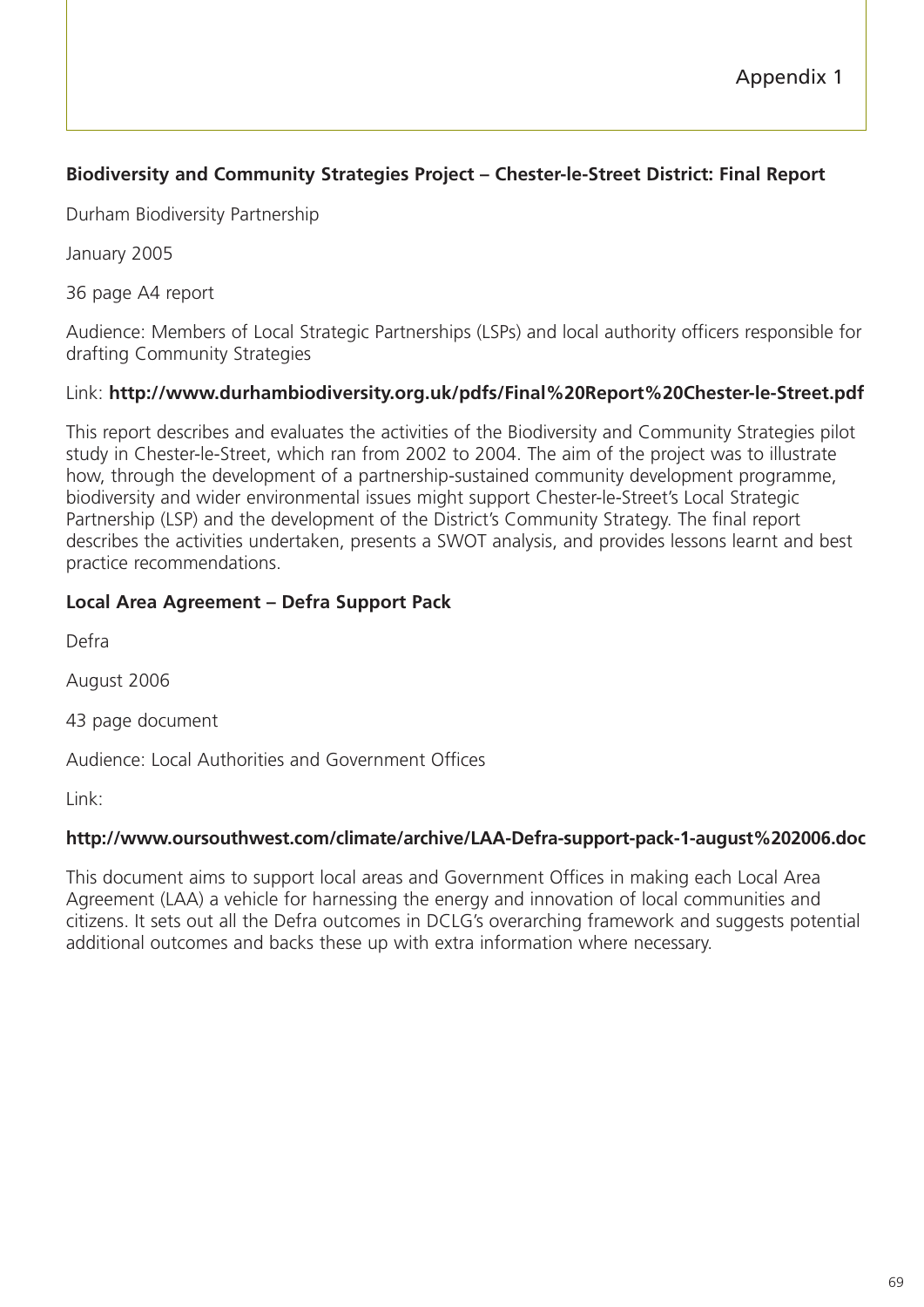# **Biodiversity Data Needs for Local Authorities and National Park Authorities**

Association of Local Government Ecologists (ALGE)

2006

60 page report

Audience: Local Authorities and National Park Authorities

#### Link: **http://www.alge.org.uk/publications/files/index.php**

The report covers work carried out by ALGE to identify biodiversity data needs for local authorities and national park authorities in England and Wales as part of a larger project, 'Biodiversity and Good Practice in Local Authorities' to support and facilitate action by local authorities for nature conservation. The report analyses nine areas of biodiversity information needs which are linked to statutes and accompanying guidance from government bodies in England and Wales, identifies 17 recommended data products suitable for meeting those needs, and provides recommendations for further action.

# **Biodiversity Action Plan for Hampshire: Volume One**

Hampshire Biodiversity Partnership

1998

80 page strategy

Audience: Local Authorities

# Link: **http://www.hampshirebiodiversity.org.uk/pdf/vol1/Biodiversitypages01-09.pdf**

Volume one of the Biodiversity Action Plan for Hampshire is a strategic 10 year plan of action for biodiversity across the county. It sets out the objectives of the Hampshire Biodiversity Partnership, describes Hampshire's biodiversity, and identifies habitats and species of priority concern. It also promotes a strategy for information, data and raising awareness of biodiversity.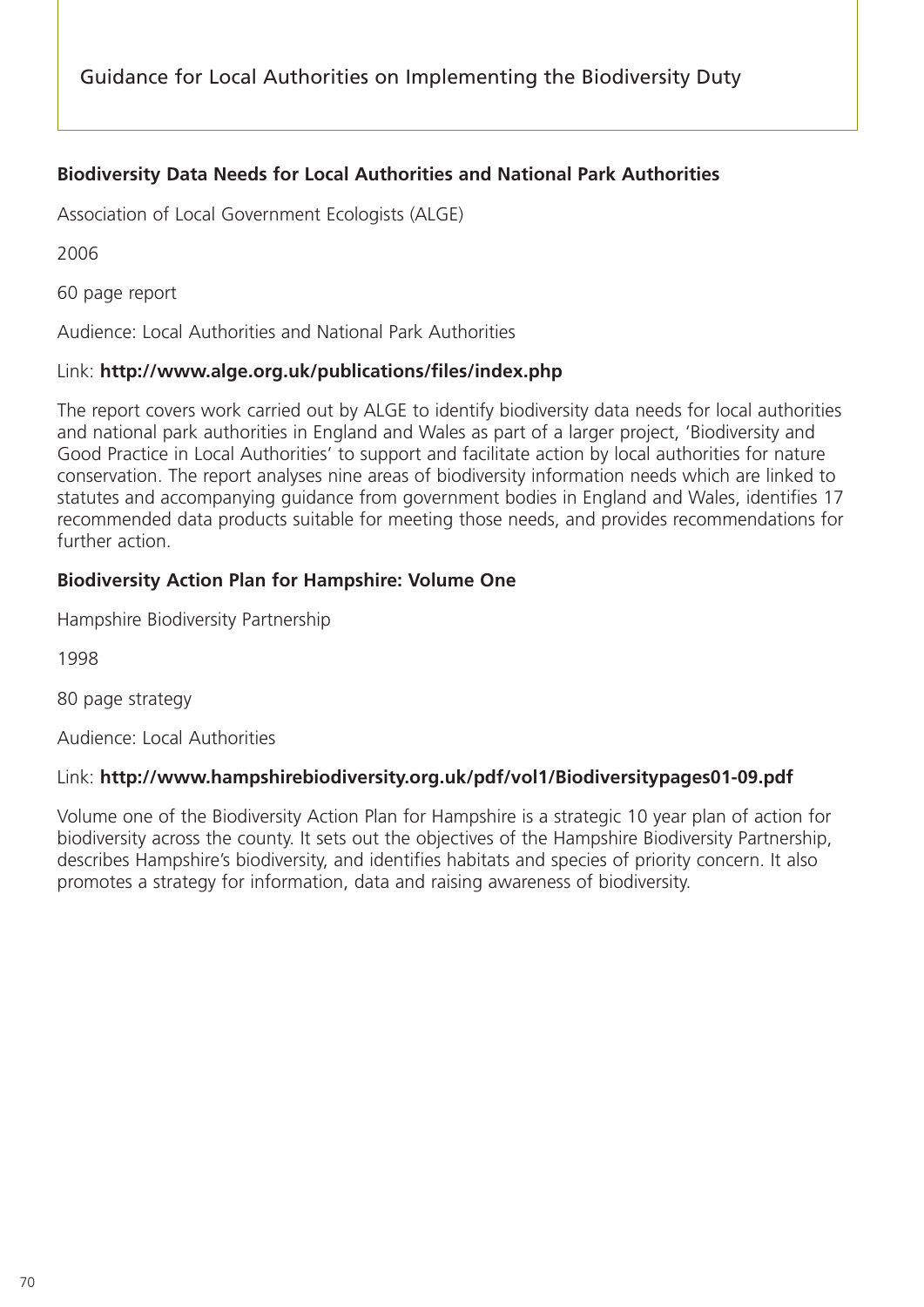# **Biodiversity Action Plan for Hampshire: Volume Two**

Hampshire Biodiversity Partnership

2000

31 pages for part one of the report

Audience: Local Authorities

# Link: **http://www.hampshirebiodiversity.org.uk/pdf/vol2/Vol2ActionPlansp1-13.pdf**

Volume two concentrates on detailed action plans for individual habitats and species of priority concern, and covers specific topics such as water management and education and awareness that have a considerable influence on biodiversity conservation.

# **Parks and Green Spaces**

# **Making Contracts Work for Wildlife: How to Encourage Biodiversity in Urban Parks**

Commission for Architecture and the Built Environment (CABE)

2006

62 page A4 book

Audience: Park and Green Space Management within Local Authorities and Public Authorities

# Link: **http://www.cabe.org.uk/AssetLibrary/8068.pdf**

This booklet advises park and green space professionals on how to make the most of the potential for biodiversity in our urban parks, and how to integrate biodiversity into traditional forms of green space management. If focuses on practical aspects and includes case studies to show how the recommendations can benefit biodiversity and local people, as well as increase staff satisfaction, and explains how the commitment of individuals and employers can make the difference between failure and success.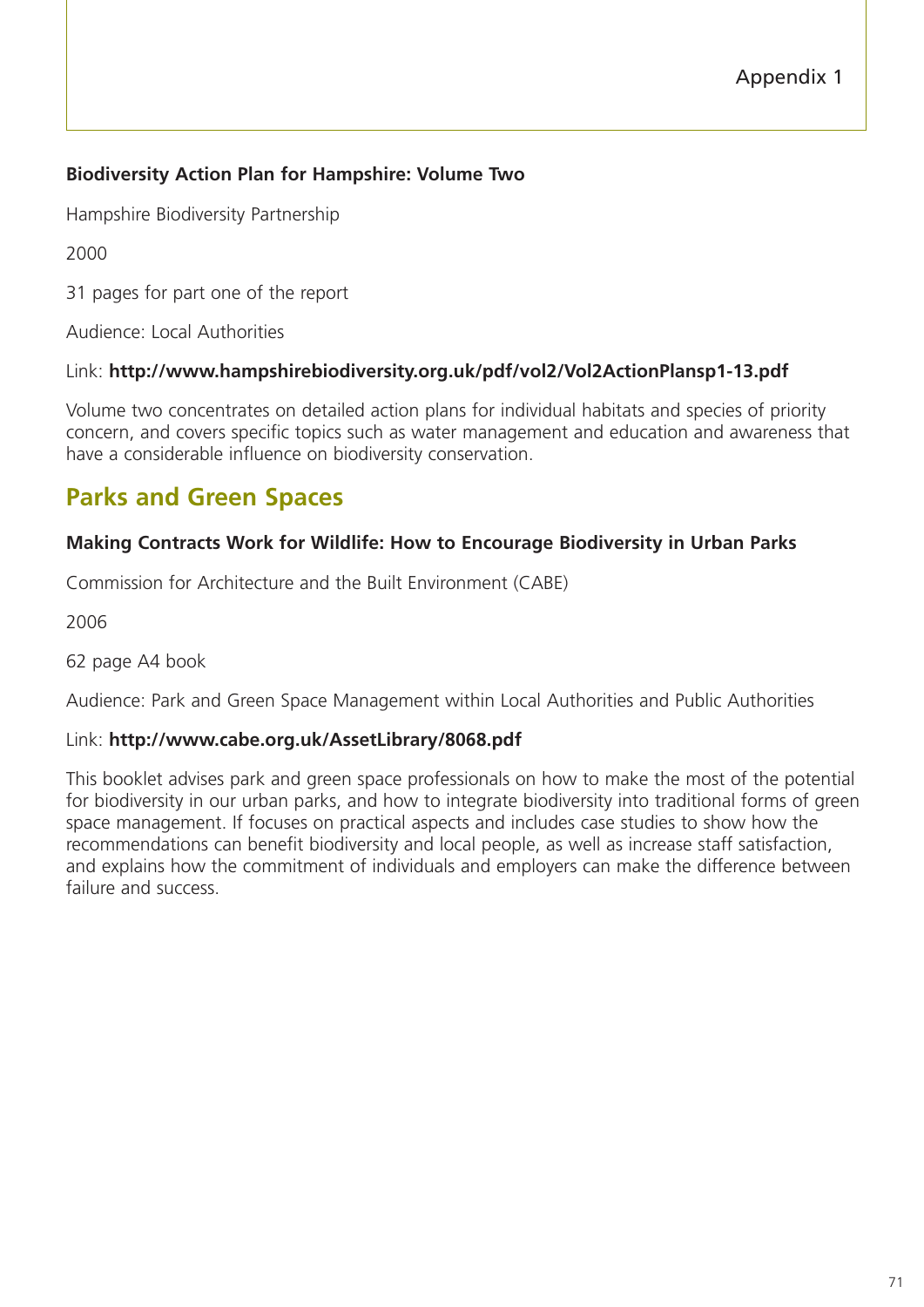# **A Space for Nature**

English Nature

1996

8 page A5 leaflet

Audience: All public authorities

# Link: **http://www.english-nature.org.uk/pubs/publication/PDF/spacefornature.pdf**

This leaflet outlines the values to people of accessible natural green spaces in urban areas and the conservation significance of them, giving English Nature's views and suggested standards for their provision.

#### **Accessible Natural Greenspace in Towns and Cities: A Review of Appropriate Size and Distance Criteria – Research Report No. 153**

English Nature

1995

49 page report

Audience: Local Authorities

Link: Report split into three sections –

# **http://www.english-nature.org.uk/pubs/publication/PDF/153\_1.pdf**

# **http://www.english-nature.org.uk/pubs/publication/PDF/153\_2.pdf**

# **http://www.english-nature.org.uk/pubs/publication/PDF/153\_3.pdf**

This report aims to help Local Authorities develop policies which acknowledge, protect and enhance the contribution natural spaces make to local sustainability. Three aspects of natural space in cities and towns are discussed: their biodiversity; their ability to cope with urban pollution; ensuring natural spaces are accessible to everyone. The report aims to show how size and distance criteria can be used to identify the natural spaces which contribute most to local sustainability.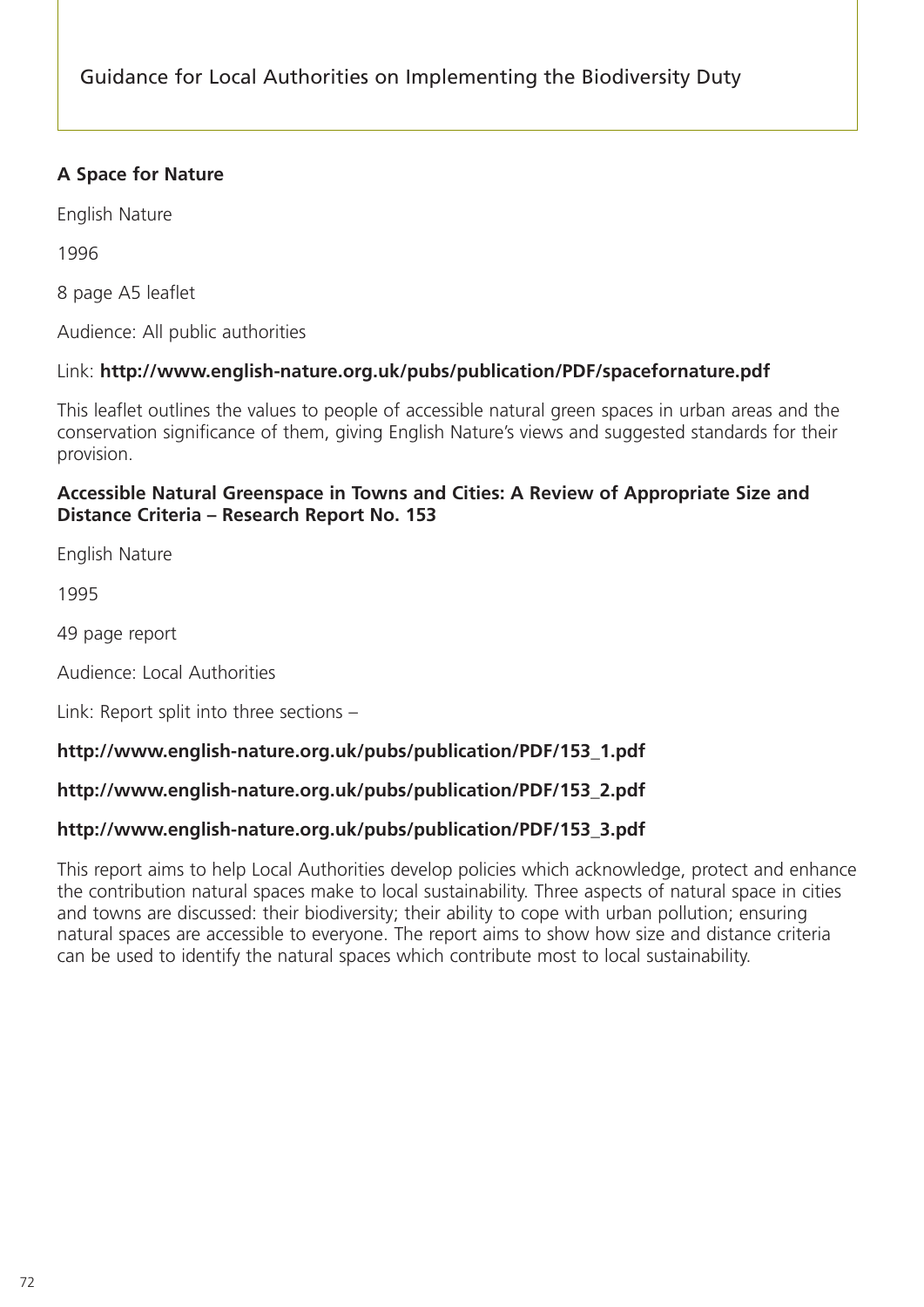#### **Accessible Natural Green Space Standards in Towns and Cities: A Review and Toolkit for their Implementation – Research Report No. 526**

English Nature

2003

98 page report

Audience: Local Authorities

# Link: **http://www.english-nature.org.uk/pubs/publication/PDF/526.pdf**

This report presents the findings of a project which looked at English Nature's natural greenspace standards model in order to determine whether its validity could still be supported, how local authorities were managing greenspace policy and how the standards might be promoted effectively in the new and changing policy environment. The project builds on work published in English Nature Research Report No. 153, Accessible Natural Greenspace in towns and cities – a review of appropriate size and distance criteria (1995).

#### **Providing Accessible Natural Greenspace in Towns and Cities: A Practical Guide to Assessing the Resource and Implementing Local Standards for Provision**

English Nature

2003

36 page guide

Audience: Local Authorities

# Link: **http://www.english-nature.org.uk/pubs/publication/PDF/Accessgreenspace.pdf**

This guide provides a suggested methodology and advice on applying English Nature's Accessible Natural Greenspace Standards – as detailed in English Nature Research Report 526, 'Accessible Natural Green Space Standards in Towns and Cities: A Review and Toolkit for their Implementation'.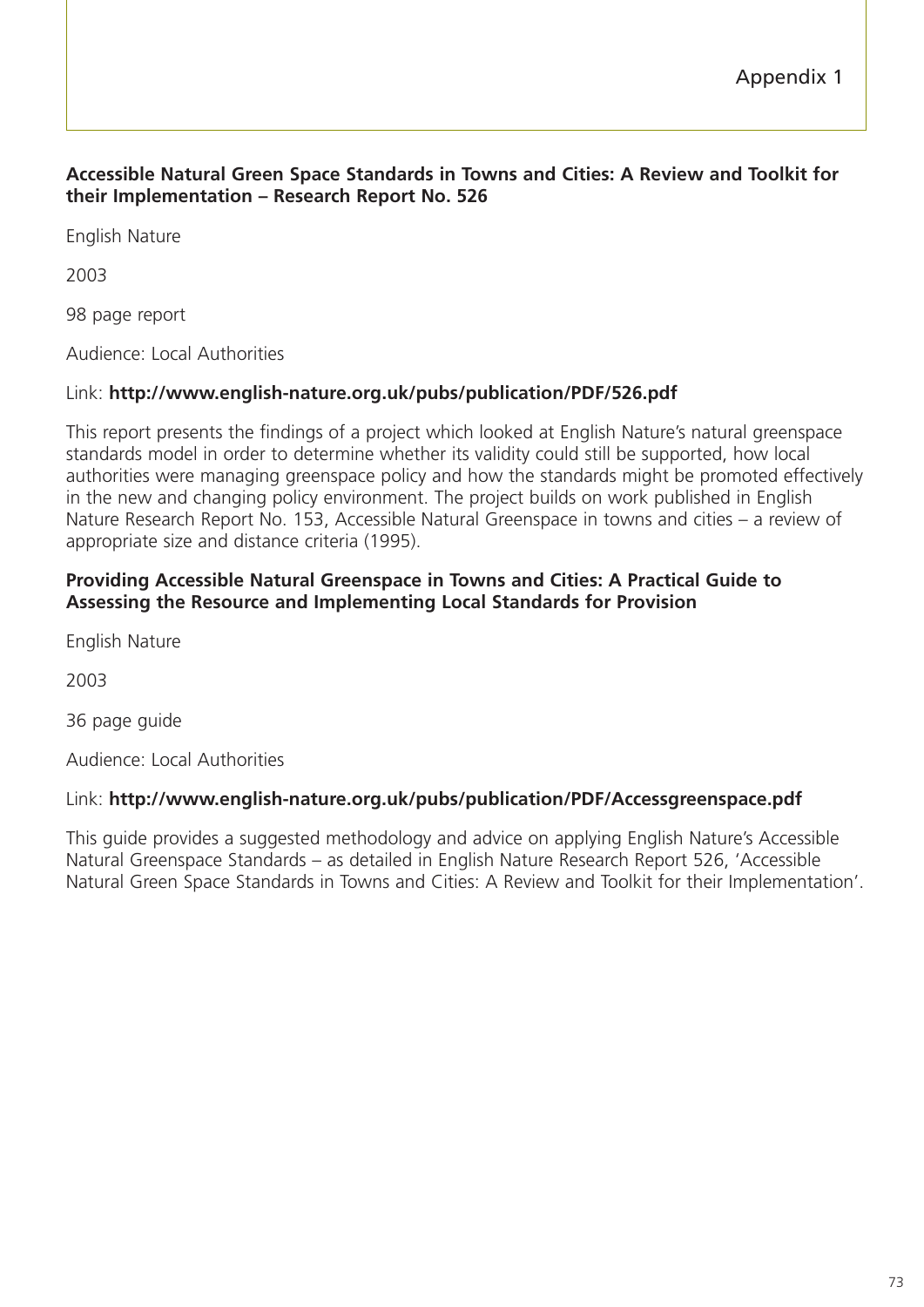# **Planning and Development**

# **Planning Policy Statement (PPS) 9: Biodiversity and Geological Conservation**

ODPM

2005

13 page A4 leaflet

Audience: Planning and Development Representatives of Regional Public Authorities and Local Authorities.

Link:

# **http://www.communities.gov.uk/pub/833/PlanningPolicyStatement9BiodiversityandGeolo gicalConservation\_id1143833.pdf**

PPS 9 sets out planning policies on the protection of biodiversity and geological conservation through the planning system. These policies do not replace or override existing or other national planning policies, but should complement these policies and operate alongside other relevant statements of national planning policy. The policies set out in this document will need to be taken into account by regional planning bodies in the preparation of regional spatial strategies, by local planning authorities in the preparation of local development documents, and may be material to decisions on individual planning applications.

# **Planning for Biodiversity and Geological Conservation: A Guide to Good Practice**

ODPM, Defra, English Nature

March 2006

63 page A4 book

Audience: Planning and Development Representatives of Regional Public Authorities and Local Authorities.

# Link:

# **http://www.communities.gov.uk/pub/843/PlanningforBiodiversityandGeological ConservationAGuidetoGoodPractice\_id1164843.pdf**

This booklet provides good practice guidance on the ways in which regional planning bodies and local planning authorities can help deliver the national policies in PPS9 (summarised above) and comply with the legal requirements set out in the Government Circular, "Biodiversity and Geological Conservation – statutory obligations and their impact within the planning system". This guidance suggests ways in which planning policies and decisions can successfully enhance and restore biodiversity and geology, whilst avoiding, mitigating or compensating for harm.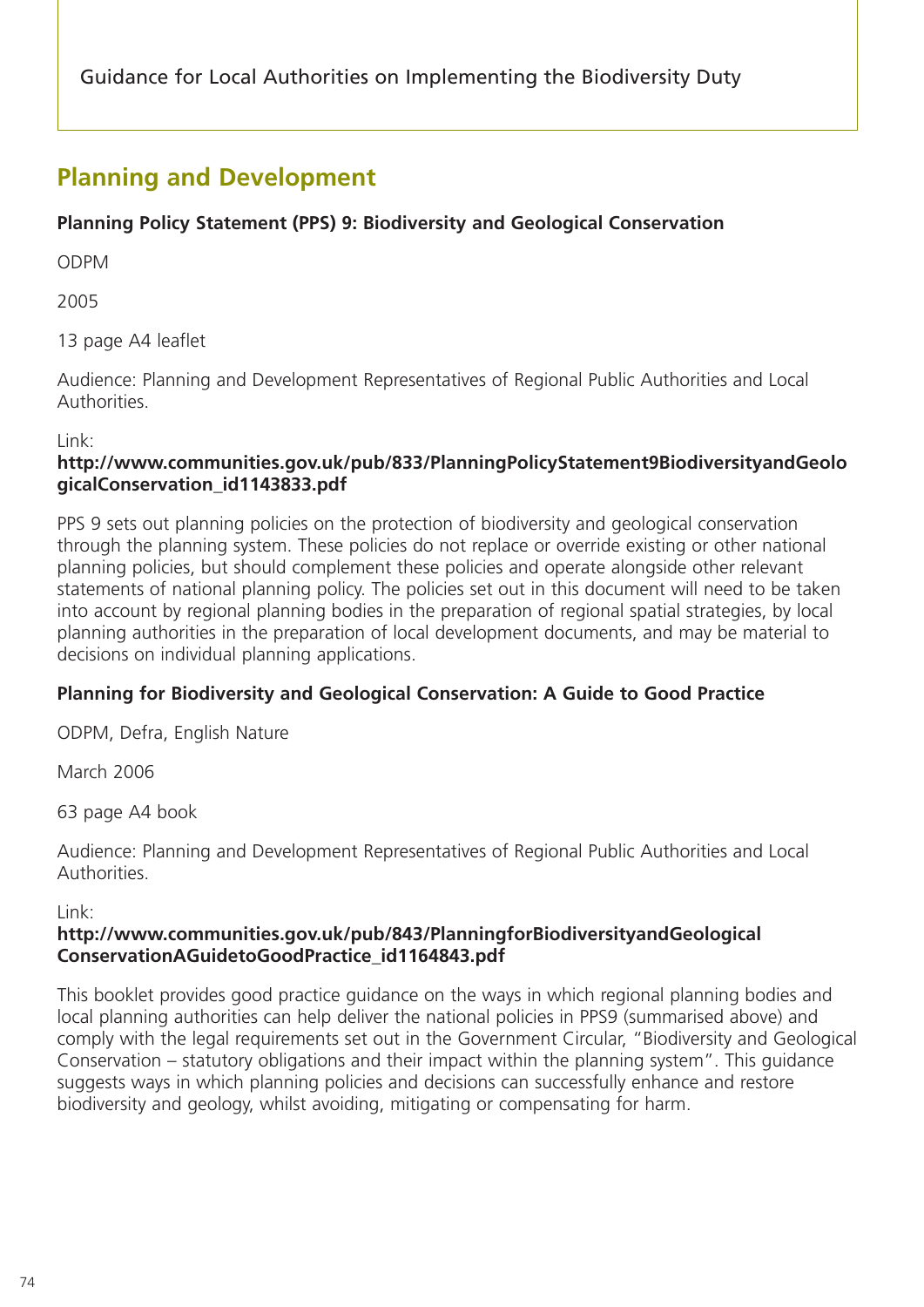# **Planning Guidance (Wales): Technical Advice Note (Wales) 5 – Nature Conservation and Planning**

Welsh Office

1996

19 page technical advice note

Audience: Local Planning Authorities in Wales

Link:

#### **http://new.wales.gov.uk/docrepos/40382/4038231121/403821/403821/40382/403822/ TAN\_5\_Nature\_Conservation\_a1.pdf?lang=en**

This Technical Advice Note (TAN) gives advice on development control issues for Special Protection Areas (SPAs), Special Areas of Conservation (SACs), and Sites of Special Scientific Interest (SSSIs).It also covers the selection and designation of non-statutory nature conservation sites, such as local nature reserves, and the protection of species, commons and greens.

# **Framework for Biodiversity: Integrating Biodiversity into Local Development Frameworks**

The Association of Local Government Ecologists (ALGE)

2005

40 page A4 booklet

Audience: Local Authority Ecologists and Local Authorities Planning Departments

Link:

#### **http://www.alge.org.uk/publications/files/download.php?filepath=Biodiversity\_Framework.pdf**

This booklet provides advice on the scope and integration of biodiversity into Local Development Frameworks. It aims to assist local authorities in the preparation of the required key documents in their Local Development Frameworks and with their subsequent development control functions, and assist in the preparation of supplementary planning documents on biodiversity, and encourage good practice by developers. It provides guidance on ensuring that development avoids or enhances areas subject to environmental and heritage designations, promotes recycled building materials, avoids or reduces pollution, reduces waste, remedies the effects of derelict and contaminated land, reduces water and energy consumption, uses renewable energy, reduces the need to travel, increases density and uses less land.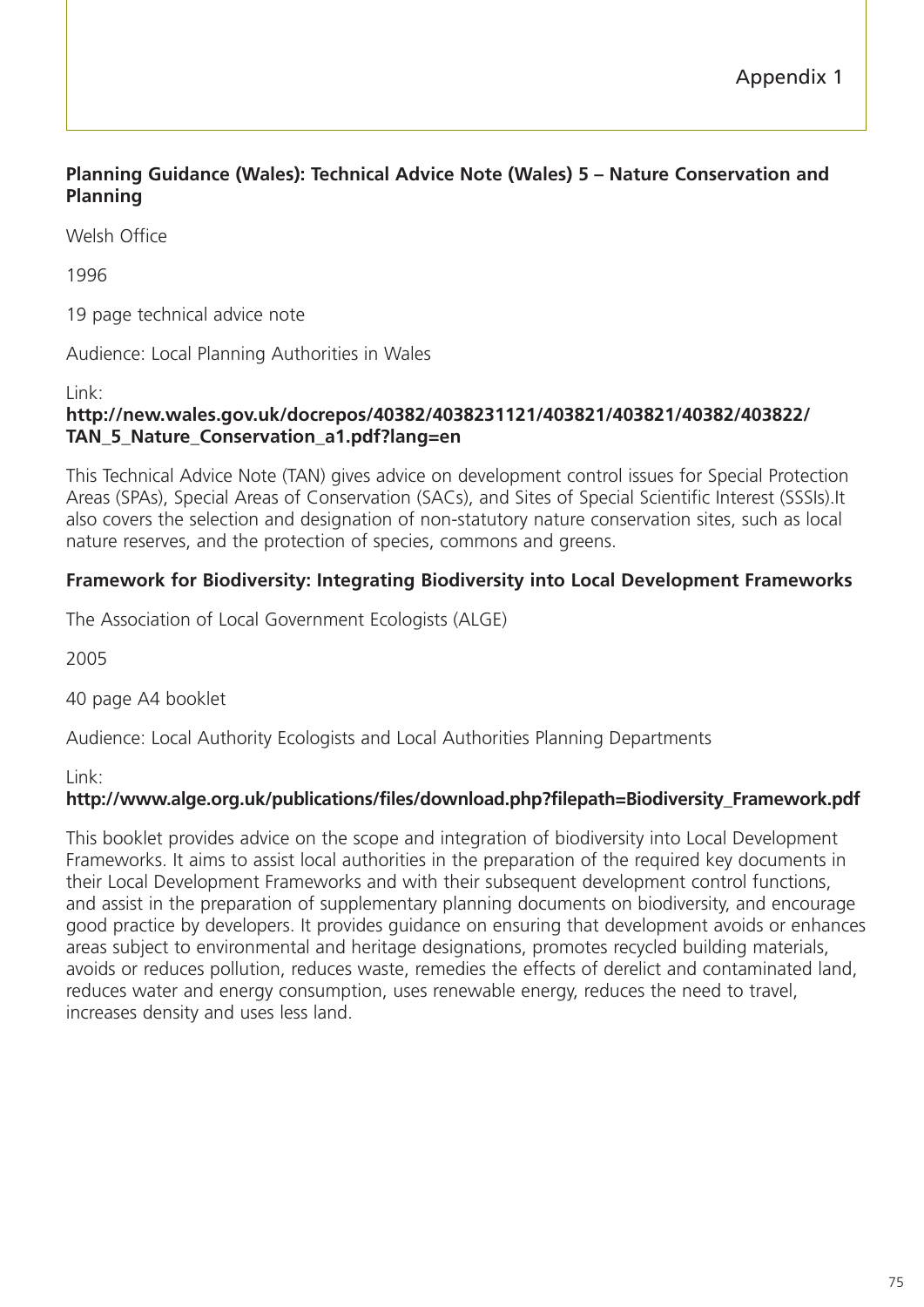# **Biodiversity Guidance for Land Use Planners in Cambridgeshire and Peterborough**

Cambridgeshire County Council

2001

32 page A4 booklet

Audience: Local Authority Planning Departments

Link:

# **http://www.cambridgeshire.gov.uk/NR/rdonlyres/E2DF93F7-ADD4-42E3-B8A4- 22704BD6A163/0/bplanchecklist.pdf**

The Regional Planning Guidance for the East of England and the Countryside and Rights of Way Act in England and Wales have identified the responsibility that local planning authorities have to help achieve the targets set in UK and local biodiversity action plans. This document provides guidance on how the planning system should address biodiversity. It has been produced by the Biodiversity Partnership for Cambridgeshire and Peterborough in consultation with, and for, planners to help them deal more effectively with biodiversity issues. The checklist aids strategic and development control planners when considering biodiversity, both in policy development and when dealing with planning proposals. Five case studies are included to provide examples of good practice, which look at: a small residential development; increased residential density; an industrial estate; road development; and a proposed new settlement.

# **Planning Sustainable Communities: A Green Infrastructure Guide for Milton Keynes and the South Midlands**

The Milton Keynes and South Midlands Environment and Quality of Life (EQOL) Sub-Group

April 2005

36 page A4 booklet

Audience: Local Authorities Planning, Land Management, Park Management Departments

# Link: **http://publications.environment-agency.gov.uk/pdf/GeAN0305BIWY-e-e.pdf**

This booklet provides guidance to assist local delivery vehicles and local authorities in addressing the planning and delivery needs of 'green infrastructure' and the benefits of doing so. It presents a checklist of the planning and delivery principles of green infrastructure relating to a range of public and private assets, with and without public access, in urban and rural locations. The planning and delivery principles of each green infrastructure asset are illustrated using relevant, best practice case studies, and further resources and information are signposted.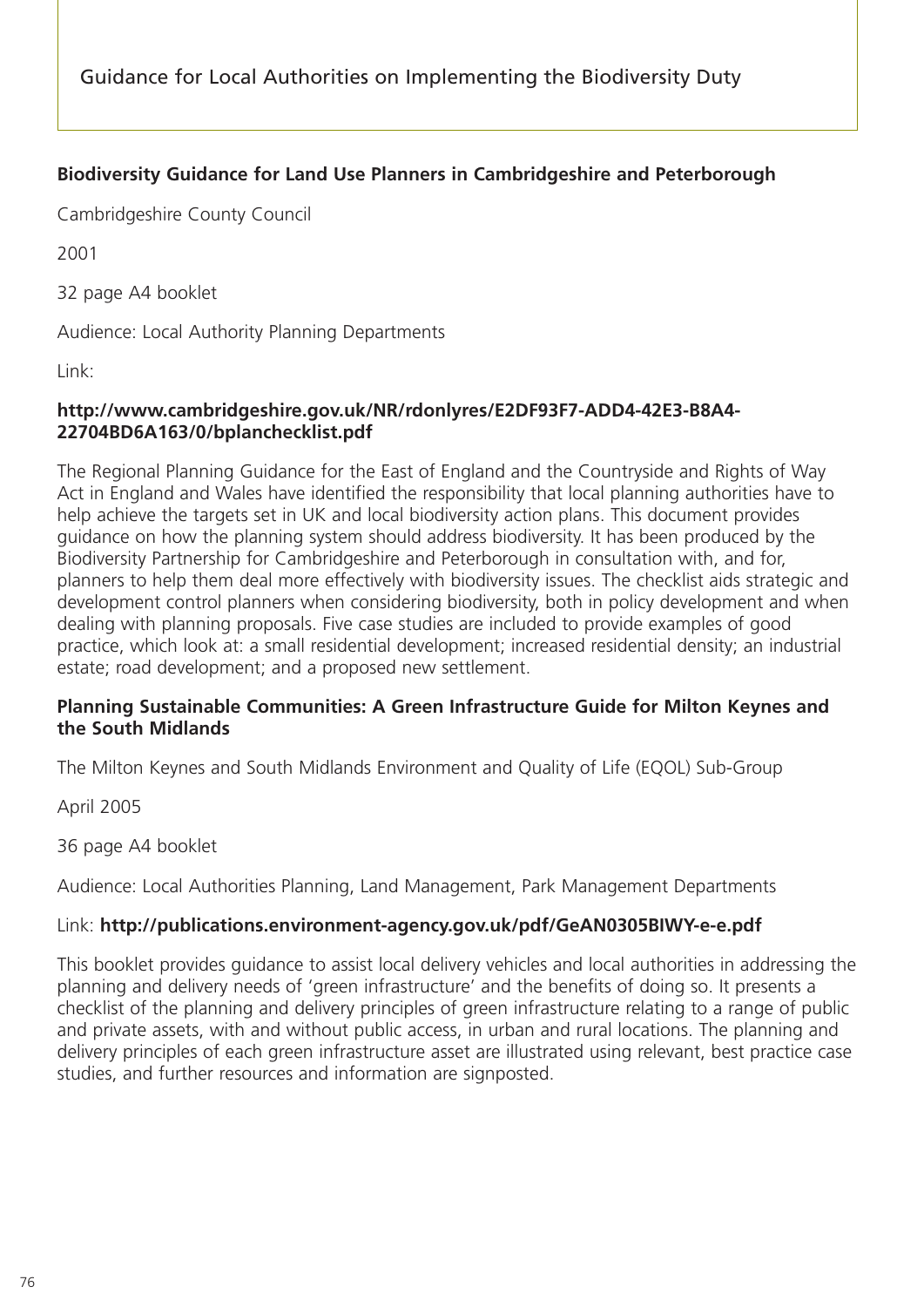# **Strategic Environmental Assessment and Biodiversity: Guidance for Practitioners**

Countryside Council for Wales, English Nature, Environment Agency, RSPB

June 2004

93 page report

Audience: Practitioners Involved in Strategic Environmental Assessments

# Link: **http://www.english-nature.org.uk/pubs/publication/PDF/SEAbiodiversityGuide.pdf**

This book provides guidance to ensure that biodiversity considerations are appropriately addressed at each stage in strategic environmental assessments (SEAs). It aims to assist people and organisations in the preparation of plans and programmes in a wide range of sectors, in carrying out and preparing SEAs, and in commenting on biodiversity issues in those SEAs. The booklet introduces SEA and its legal requirements, explains how biodiversity implications can be considered in SEA, and introduces a 'toolkit' of more specific techniques for promoting biodiversity through SEA.

# **Living Roofs**

English Nature

2006

28 page A5 leaflet

Audience:

# Link: **http://www.english-nature.org.uk/pubs/publication/PDF/LivingRoofs.pdf**

This leaflet provides guidance on making living roofs, and outlines the advantages and disadvantages of different types of living (or green) roof. It makes recommendations for different types of buildings and roofs and provides details and guidance relating to different construction materials and plants to provide the dry habitats and the wildlife species that can be expected to inhabit living roofs.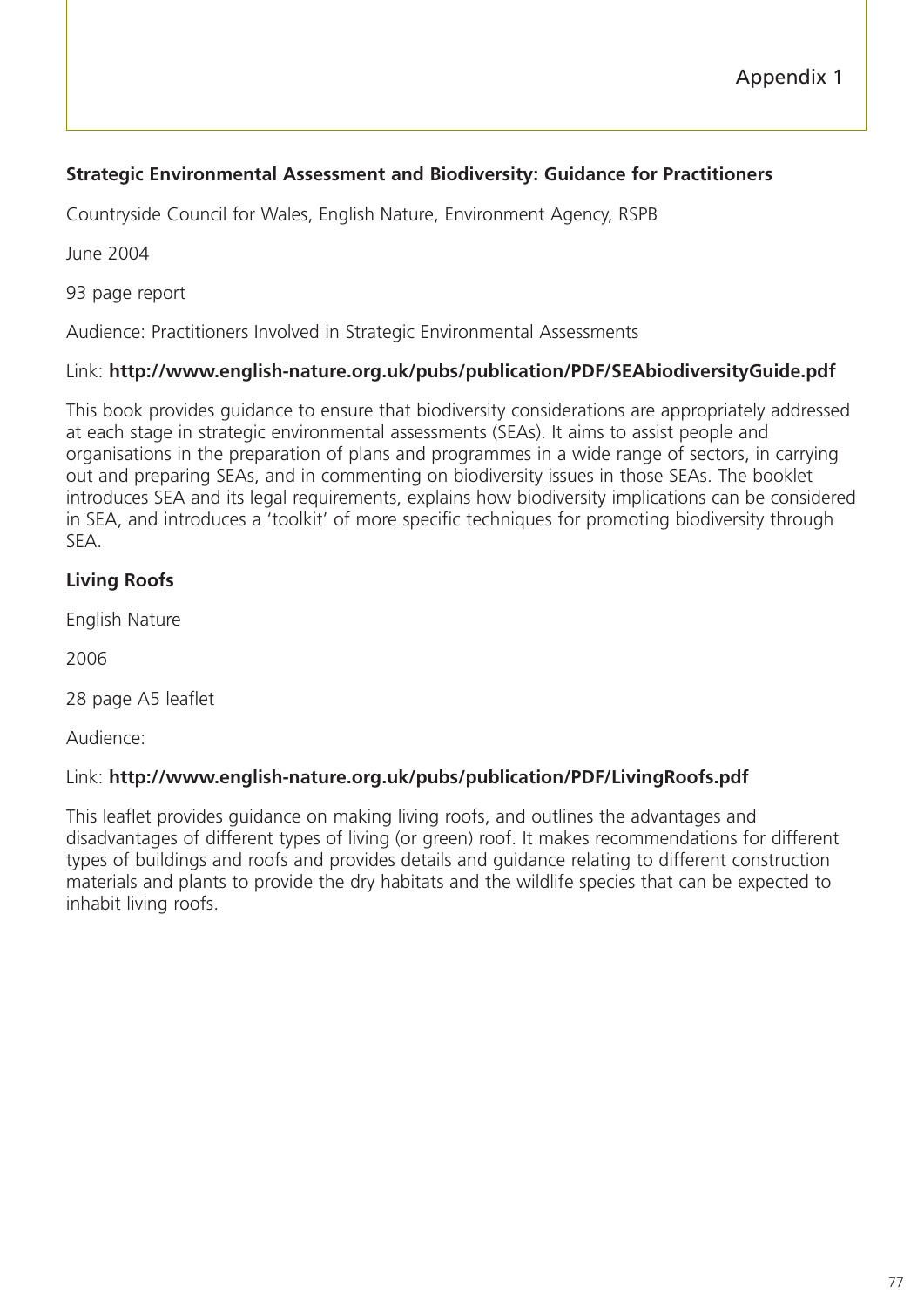# **Design for Biodiversity: A Guidance Document for Development in London**

London Development Agency

2006

21 page A5 booklet

Audience: Local Authority Planning Departments and Developers

#### Link: **http://www.lda.gov.uk/upload/pdf/Design\_for\_\_Biodiversity.pdf**

This booklet provides general guidance on designing developments to benefit biodiversity. It outlines the critical drivers and principle processes which promote best practice and explains that developments should be sustainable, focused on previously developed land, while protecting and enhancing open space and environmental assets. It also provides three case studies which demonstrate how nature conservation priorities have been achieved in developments at Gillespie Park in Islington, Deptford Creek and BICC Cables in Belvedere.

#### **Developing Naturally: A Handbook for Incorporating the Natural Environment into Planning and Development**

Oxford, M

2000

194 page A4 book

Audience: Local Authority Planning Departments

#### Link: Available for purchase from NHBS Environment Bookstore – **http://www.nhbs.com/developing\_naturally\_tefno\_109816.html**

This booklet is aimed at those involved in the planning and development process and provides guidance with comprehensive information on everything from assessing the value of a site for wildlife to landscaping and the creation of habitats.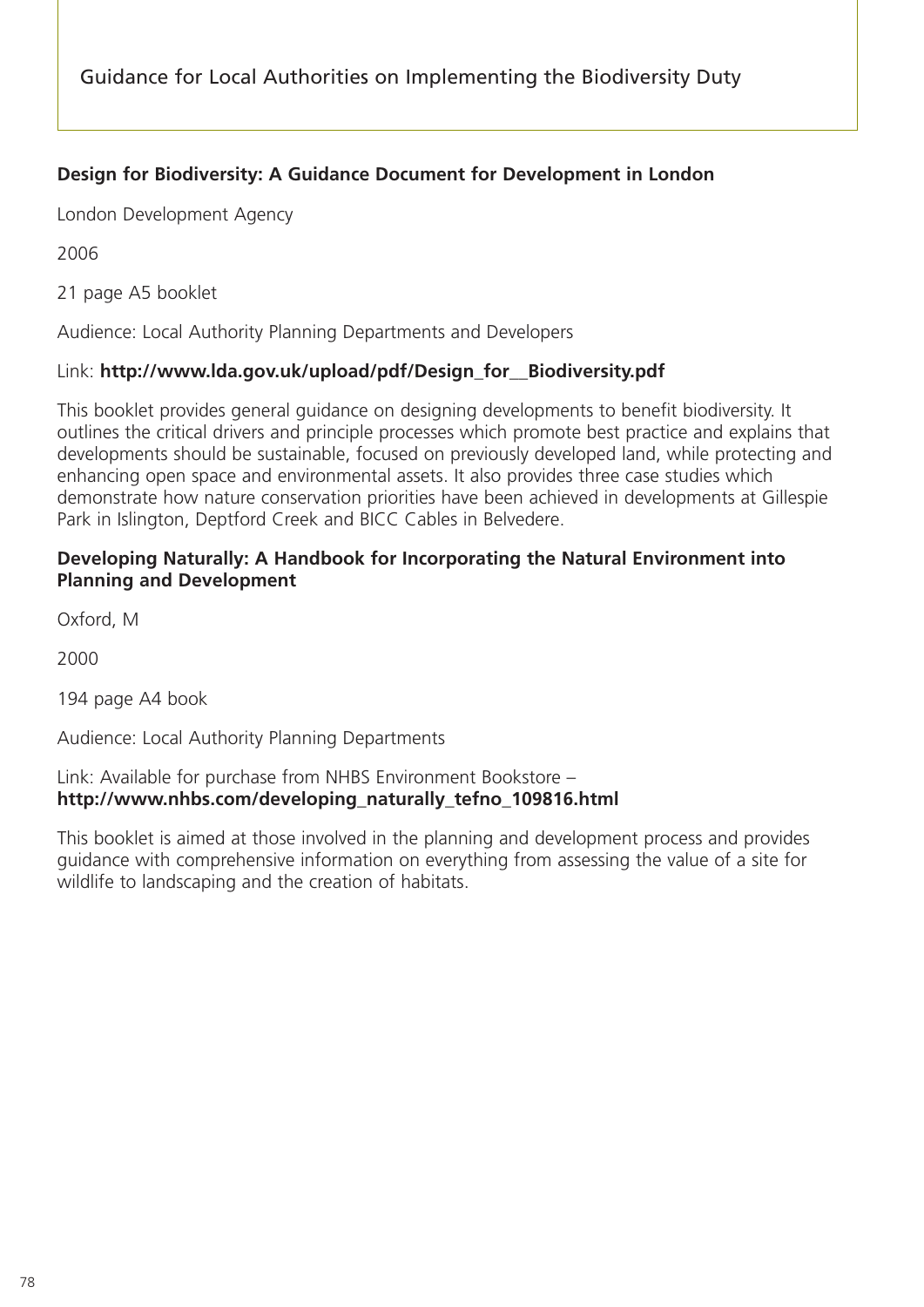# **Biodiversity Impact – Biodiversity and Environmental Impact Assessment: A Good Practice Guide for Road Schemes**

Byron, H. (RSPB)

2000

119 page A4 booklet

Audience: Public authorities involved in preparing Environmental Impact Assessments

# Link: Available for purchase from NHBS Environment Bookstore – **http://www.nhbs.com/biodiversity\_impact\_tefno\_108236.html**

This booklet aims to help Environmental Impact Assessments (EIAs) to achieve their potential by providing best practice guidance on the treatment of biodiversity in EIAs for road schemes. It provides a detailed approach that is applicable not just to road schemes, but to EIAs of other development types, and will complement existing guidance and should help all participants in the road EIA process from government, local authorities, planners and ecologists, statutory and nature conservation bodies, developers and promoters, to environmental and ecological consultants involved in the preparation of road Environmental Impact Statements.

#### **PAS 2010: Planning to Halt the Loss of Biodiversity – Biodiversity Conservation Standards for Planning in the United Kingdom – Code of Practice**

BSI

August 2006

36 page A4 booklet

Audience: Local Authority Planning Departments and Other Public Authorities with an Interest in Biodiversity and Planning

Link: Available for purchase from BSI eShop –

# **http://eshop.bsi-global.com/ProductDetails.aspx?p=30154979&cat=Environment**

This booklet is aimed at all competent authorities involved in the planning process in the UK. It also provides a key source of information for others with an interest in biodiversity and planning, such as statutory nature conservation bodies, environmental non-government organisations, planning consultees, planning applicants and their agents and consultants, along with local community groups. The PAS specifies a procedure by which a competent authority can implement biodiversity statute, policy and good practice.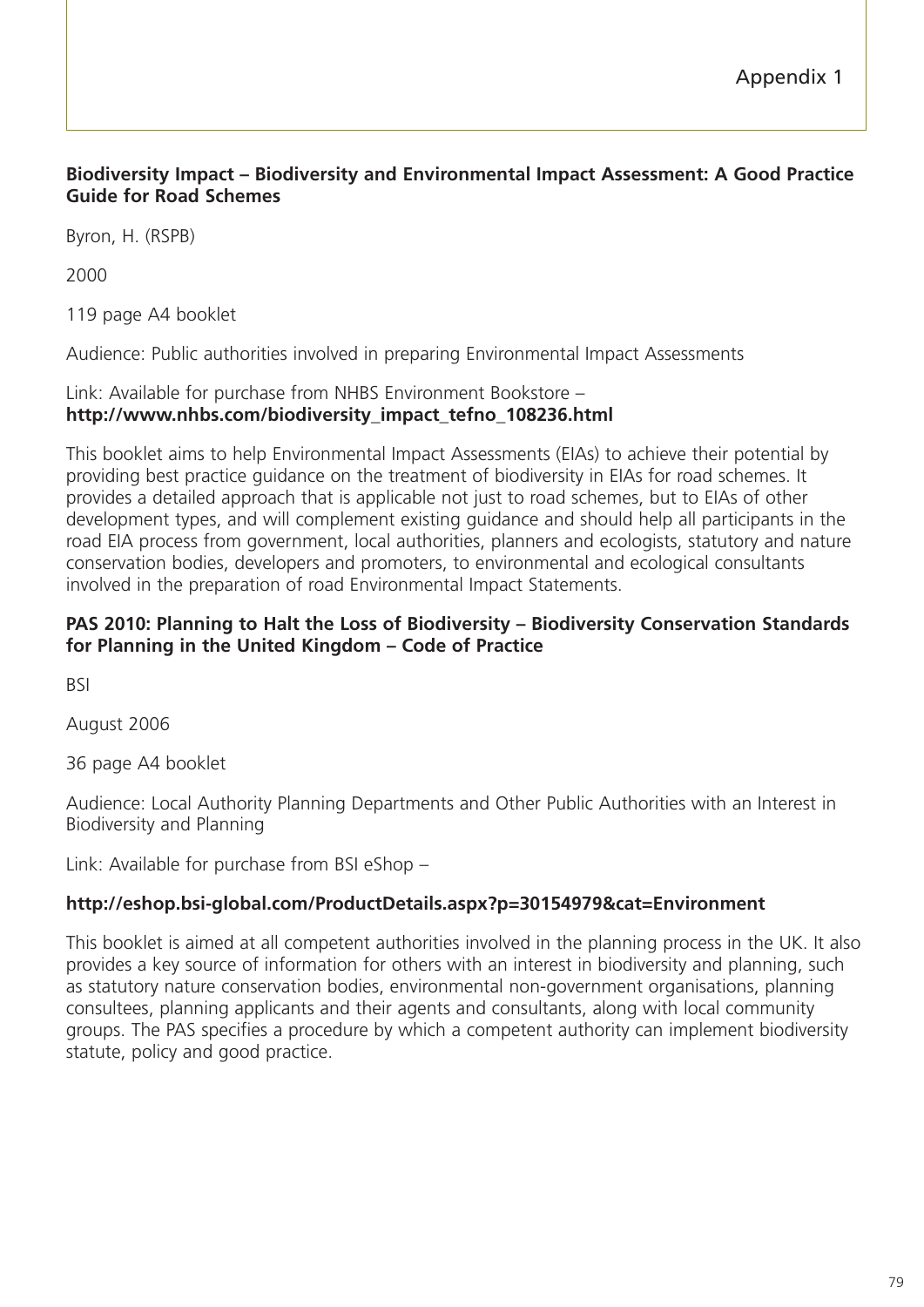# **Planning for Biodiversity: Good Practice Guide**

Royal Town Planning Institute

1999 (Reprinted July 2001)

62 page A4 book

Audience: Local Authority Planning Departments and Other Public Authorities with an Interest in Biodiversity and Planning

# Link: **http://www.rtpi.org.uk/resources/publications/environment/biodiversity**/

This book aims to help raise awareness and improve understanding of biodiversity conservation in the planning system, as well as resolving conflicts and problems, and creating and recognising opportunities. It provides practical guidance on planning instruments that may contribute to biodiversity conservation. The document explains what biodiversity is, gives policy and legislative context, and outlines the local biodiversity action plan process. It gives advice on good practice in Development Plans, Development Control, and in other planning initiatives that may contribute to biodiversity conservation.

# **Working With Wildlife: A Resource and Training Pack for the Construction Industry**

Newton, J., Williams, C., Nicholson, C., Venables, R., et al

2004

400 page training resource

Audience: Training for Individuals Involved in Construction, Planning and Development

Link: Available for purchase from CIRIA Books –

# **http://www.ciria.org/acatalog/C587TP.html**

# Sample: **http://www.ciria.org/acatalog/c587.pdf**

This training pack provides information and guidance to enable a wide range of people involved in construction to stay within the law relating to wildlife, and to implement good practice in protecting wildlife on development and construction projects. The pack is intended to be used for training purposes and includes a presentation and training materials on an accompanying CD-ROM. These supporting materials include briefing sheets on individual habitats and species, toolbox talks and a quiz for training delegates. The pack covers the fundamentals of ecology and introduces legislation governing wildlife and construction issues, before providing practical guidance on dealing with wildlife on sites.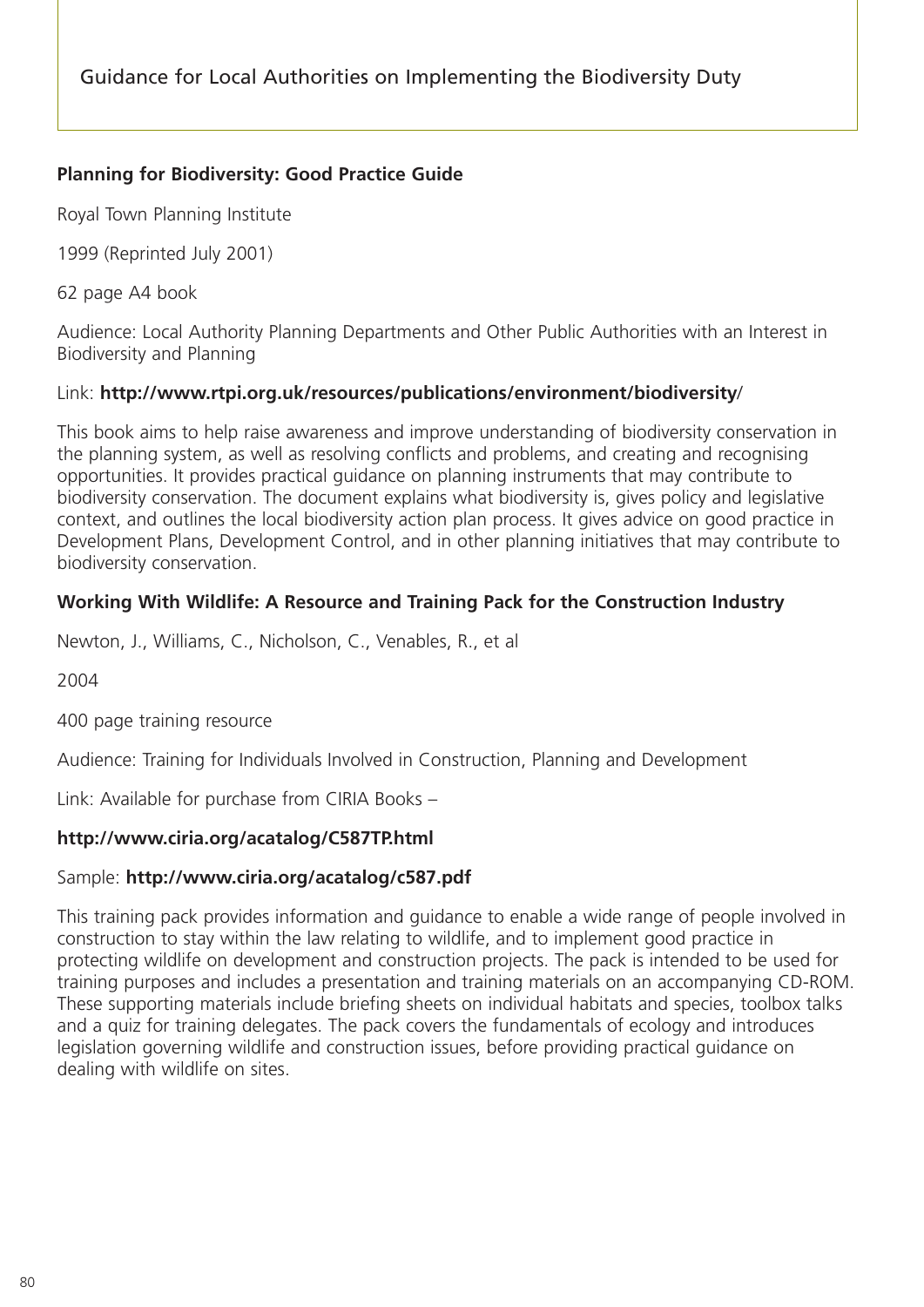# **Working With Wildlife: Pocket Book**

Newton, J., Williams, C., Nicholson, C., Venables, R., et al

2004

32 page A4 booklet

Audience: Individuals Involved in Construction and Development

Link: Available for purchase from CIRIA Books –

# **http://www.ciria.org/acatalog/C613.html**

# Sample: **http://www.ciria.org/acatalog/c587.pdf**

This pocket book is aimed to provide construction site operatives and managers with practical advice about some of the more significant wildlife species that may be found on UK construction sites. It provides guidance to assist with the identification of each of the wildlife species covered, and explains what to do when they are discovered on site. The book is designed to help construction sites comply with the law, whilst encouraging greater awareness and implementation of environmental good practice, and highlighting health and safety implications of working with wildlife.

# **Working With Wildlife: Site Guide**

Newton, J., Williams, C.

2005

196 page A4 book

Audience: Individuals Involved in Construction and Development

Link: Available for purchase from CIRIA Books –

# **http://www.ciria.org/acatalog/C567.html**

# Sample: **http://www.ciria.org/acatalog/c567.pdf**

This booklet provides information and guidance, for a wide range of people working in the construction industry, to raise awareness of the law relating to wildlife and promote understanding and implementation of good practice in protecting wildlife on development and construction projects. This guide is intended to be used as a quick, on-site reference to help identify species and provide guidance on what should be done if these species are discovered. It provides information on the roles of the contractor and ecologist in helping to understand the issues, and gives guidance on the optimal times for carrying out specialist surveys and mitigation.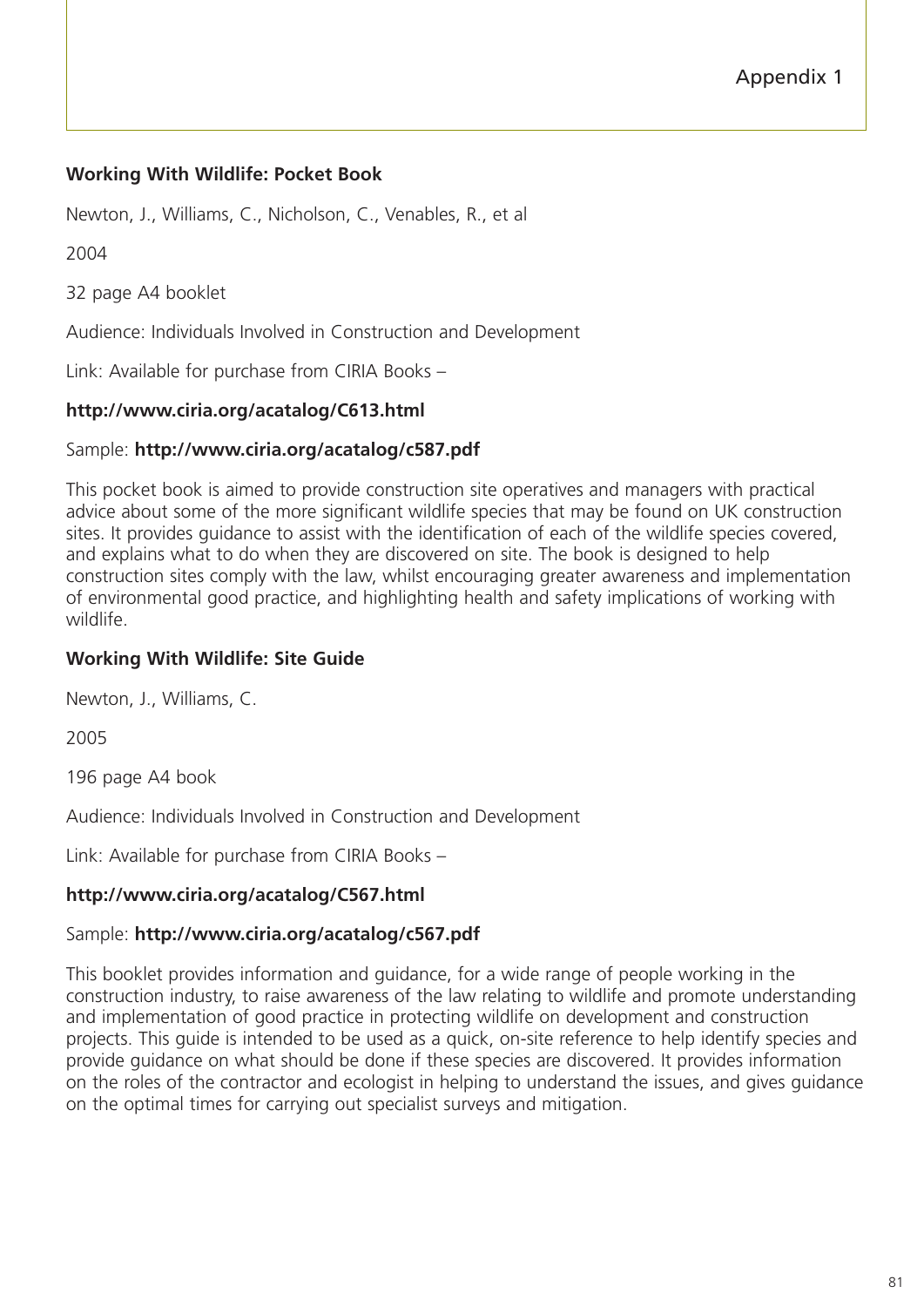# **Building Greener**

Construction Industry Research and Information Association (CIRIA)

2006

The full guidance document will be published in Autumn 2006

Audience: Designers, Planners and the Construction Industry

# Link: **http://www.ciria.org/buildinggreener/guidance\_introduction.htm**

The guidance will explore the planning, design, construction and maintenance issues surrounding the incorporation of green roofs, green walls and associated features across a range of different property types for both new and existing buildings. The document will focus on how these features can benefit the built environment by enhancing biodiversity, sustainable drainage and thermal efficiency. It will use case studies to highlight good practice and lessons learnt and will include information on the framework and drivers provided by planning guidance and Building Regulations, the benefits and barriers, design choices and construction and maintenance issues in relation to each of the features covered.

# **Biodiversity Indicators for Construction Projects**

Woodall, R., Crowhurst, D.

July 2003

29 page A4 booklet

Audience: Designers, Planners and the Construction Industry

# Link: **http://www.ciria.org/pdf/w005.pdf**

This booklet introduces a set of three complementary biodiversity indicators, developed by BRE and CIRIA, that allow the impact of construction projects on biodiversity to be measured. This will help users to measure the impact of their construction product and construction processes on biodiversity, while designers and construction teams will also be able to use them to monitor their own performance. It is hoped that these indicators will facilitate the design and construction of more ecologically sound projects and help to raise awareness and understanding of biodiversity principles and issues within the construction industry.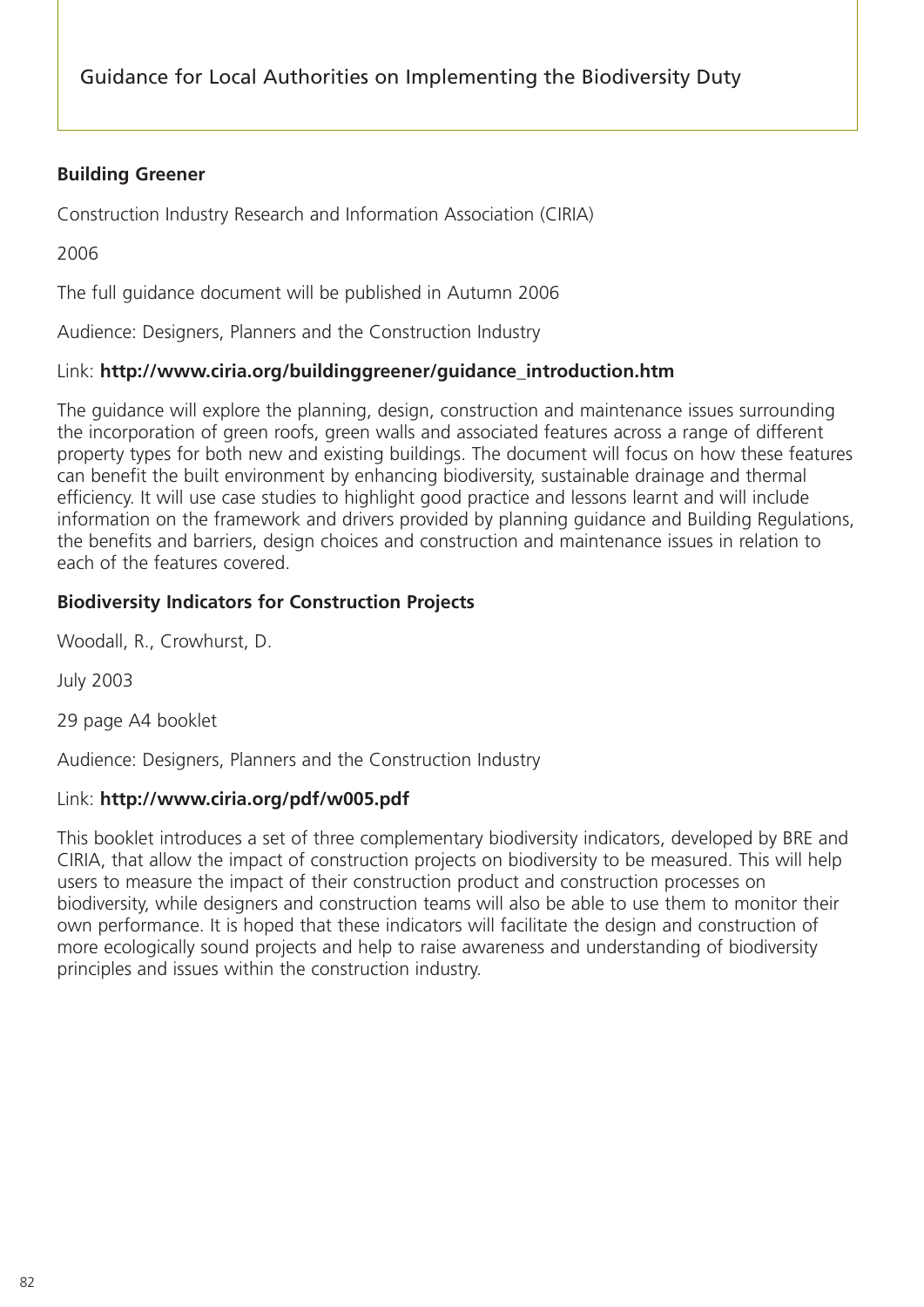# **Duties on Relevant Authorities to Have Regard to the Purposes of National Parks, Areas of Outstanding Natural Beauty (AONBs) and the Norfolk and Suffolk Broads: Guidance Note**

Defra

2005

10 page A4 leaflet

Audience: Relevant Local Authorities Land Management Departments

Link:

#### **http://www.defra.gov.uk/wildlife-countryside/issues/landscap/pdf/authoritydutiesguidancenote.pdf**

This leaflet provides guidance relating to National Parks, Areas of Outstanding Natural Beauty (AONBs) and the Norfolk and Suffolk Broads and aims to raise awareness and provide greater clarity of the duties designed to protect these areas. It explains how authorities might demonstrate compliance with the duties, details the process by which they will be monitored and provides a new opportunity for all relevant authorities to show their commitment to conserving and enhancing our finest landscapes.

# **Biodiversity Checklist: Developer's Guidance**

Cambridgeshire County Council

March 2001

6 page A4 leaflet

Audience: Local Planning Authorities

Link:

#### **http://www.cambridgeshire.gov.uk/NR/rdonlyres/BA8E3741-34F4-4421-80F7- 3069B275FF61/0/biodguide.pdf**

This leaflet provides guidance, developed in consultation with local authority planners in Cambridgeshire and Peterborough, of the type of information relating to biodiversity that might be expected on submission of planning application forms. This guidance covers a number of steps that can be taken during the planning application process to ease the work of the planners and ensure government legislation is not contravened, whilst also achieving benefits for biodiversity.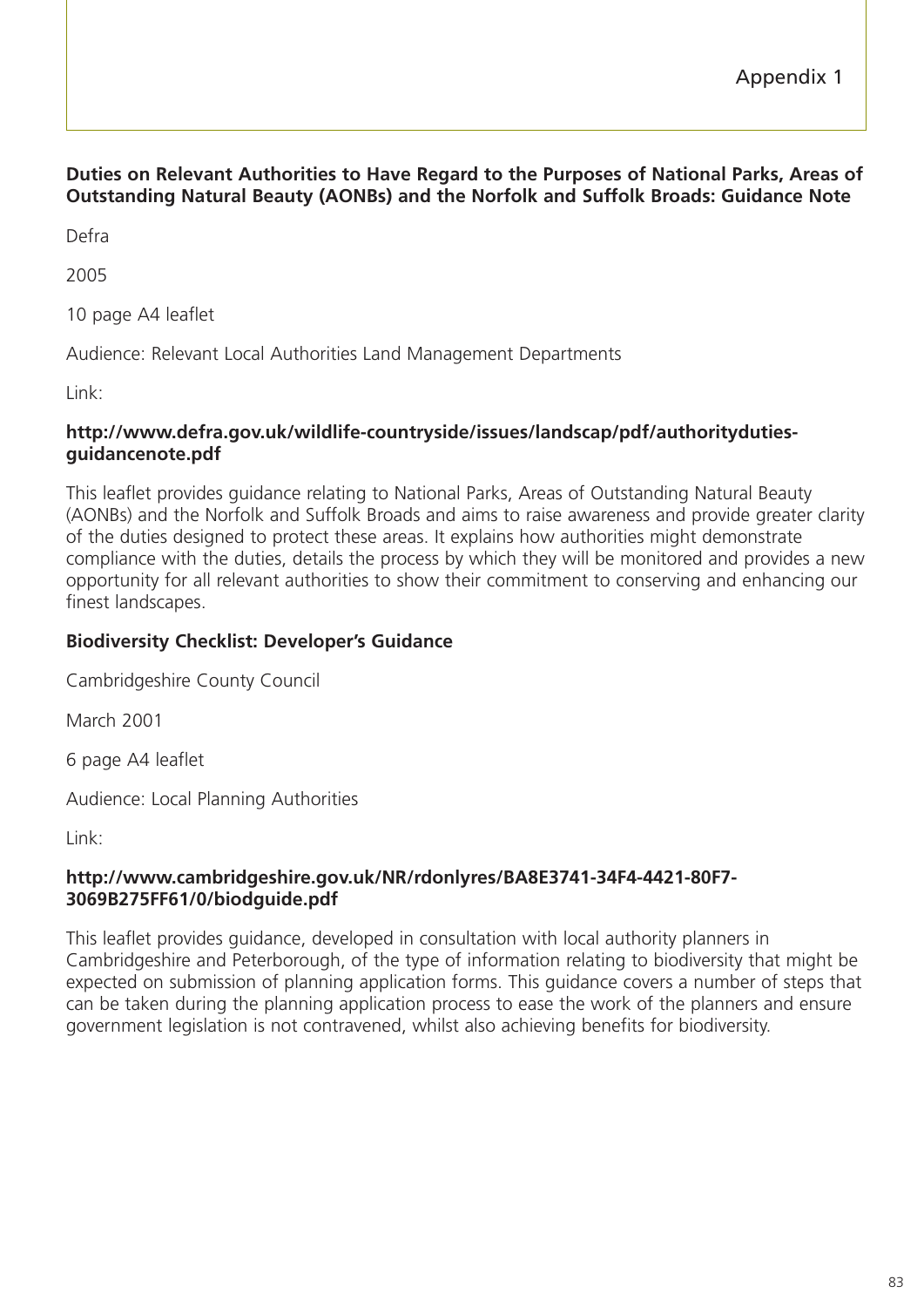# **Business and Biodiversity**

**Business and Biodiversity: A UK Business Guide for Understanding and Integrating Nature Conservation and Biodiversity into Environmental Management Systems**

**Earthwatch** 

2002

24 page A5 booklet

Audience: Businesses

# Link: **http://www.businessandbiodiversity.org/pdf/bandb.pdf**

This booklet introduces the importance of biodiversity and nature conservation, describing the main threats to biodiversity and explaining why the conservation of biodiversity is important to business. The document also introduces five steps on integrating biodiversity into an Environmental Management System. These five steps take businesses through: identification and listing business activities and effects on local biodiversity; identification and review of potential risks and impacts; setting priorities for action; development of a management planning programme; and integration and implementation of an appropriate action plan into the business process.

# **Business and Biodiversity: Site Biodiversity Action Plans – A Guide to Managing Biodiversity on Your Site**

**Earthwatch** 

2003

6 page A5 leaflet

Audience: Businesses

Link:

# **http://www.businessandbiodiversity.org/pdf/B&B%20SITE%20BAP%20(181)%20V10.pdf**

This leaflet provides instruction and practical guidance on the development and delivery of biodiversity action plans for business sites. The document includes advice on: how to conduct an ecological site survey; how to prepare, and then implement, the biodiversity action plan; and guidance on monitoring, reviewing and reporting on plans. A series of case studies are included for Severn Trent Water, the Royal Bank of Scotland, GlaxoSmithKline, Center Parcs and RMC.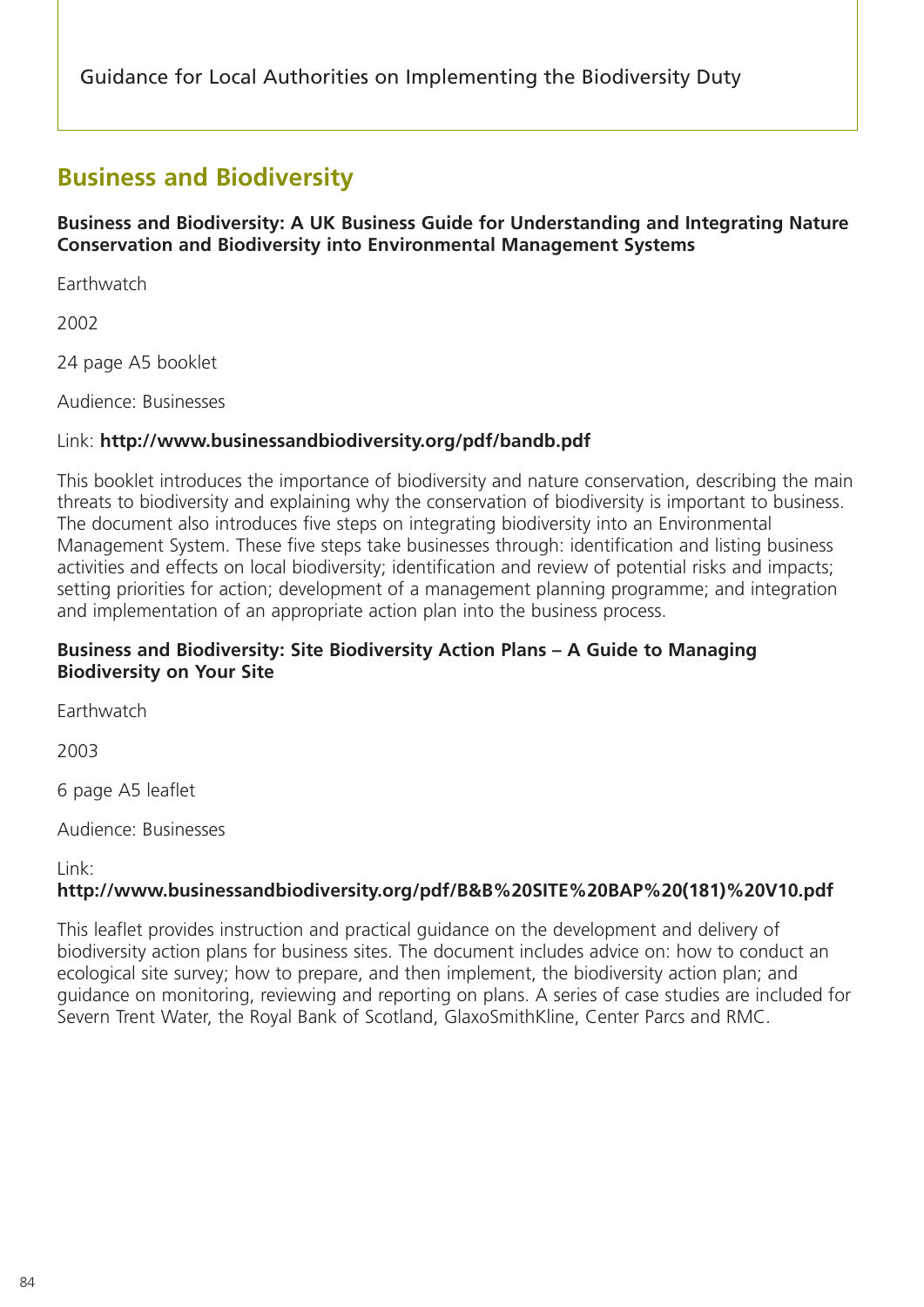#### **Case Studies in Business and Biodiversity: A Companion Volume to 'Business & Biodiversity: A UK Business Guide for Understanding and Integrating Nature Conservation and Biodiversity into Environmental Management Systems**

**Earthwatch** 

2000

32 page A5 booklet

Audience: Businesses

# Link: **http://www.businessandbiodiversity.org/pdf/bandbcasestudies.pdf**

This booklet introduces biodiversity action plans and provides ten indicators of biodiversity engagement, which include understanding biodiversity, developing and integrating a company biodiversity action plan, working with local partners and employees, funding and management support, and communication and engagement with internal and external stakeholders. The indicators are illustrated with examples of best practice, in addition to a series of case studies for Northumbrian Water, Center Parcs, London Luton Airport, Glaxo Wellcome, BP Amoco and The Co-operative Bank.

#### **Putting a Bit Back: A Guide to Nature Conservation for Small to Medium-sized Enterprises (SMEs)**

**Earthwatch** 

2001

8 page A5 booklet

Audience: Businesses

# Link: **http://www.businessandbiodiversity.org/pdf/bit.pdf**

This booklet provides best practice recommendations for SMEs and identifies a range of simple activities that can be carried out in the workplace (e.g reducing pollution, using energy wisely and minimising waste) to help protect and conserve the environment, whilst also improving business efficiencies. The recommendations focus on key areas relating to nature conservation processes including: environmental review; site review; improving site nature conservation interest; memberships and sponsorships; staff involvement; and a review of actions. The document also includes a series of case studies for Shields Environmental Ltd, Beacon Press Ltd, Mileta Tog 24, Husky Injection Moulding Systems and Ginns and Gutteridge Ltd.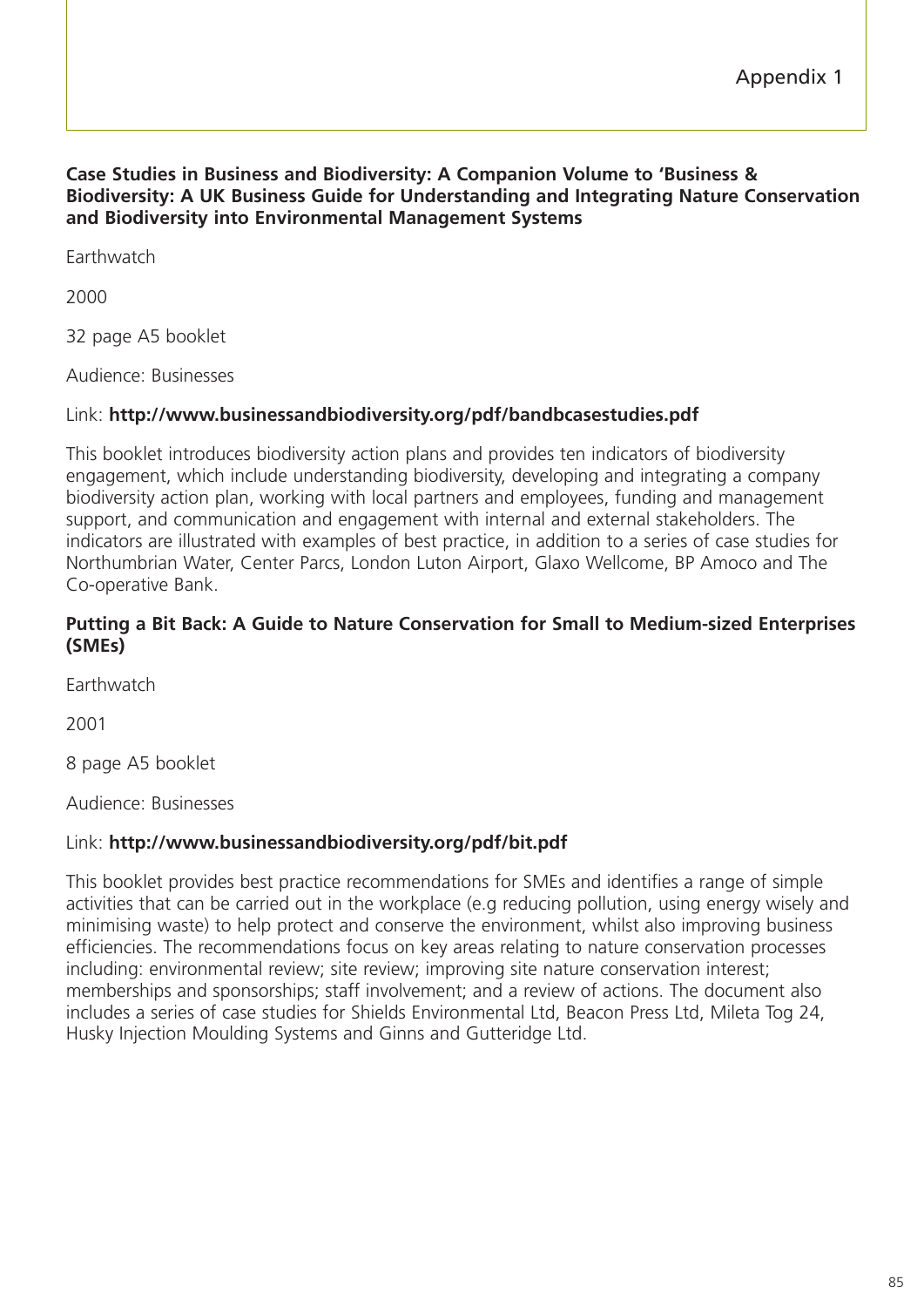# **Business and Biodiversity: A Guide for UK-Based Companies Operating Internationally**

**Earthwatch** 

2002

48 page A5 booklet

Audience: International UK-Based Businesses

# Link: **http://www.businessandbiodiversity.org/pdf/BandBOseas.pdf**

This booklet provides an overview of considerations and challenges for UK-based companies with operations or links overseas and explains the international framework of conventions, laws and regulations relating to biodiversity. The document also provides examples of good practice, which illustrate specific problems companies have already faced and addressed. For example, designing and implementing a company BAP, and involving stakeholders and supply chains in the process.

# **Business and Biodiversity: The Handbook for Corporate Action**

Earthwatch, The World Conservation Union (IUCN), World Business Council for Sustainable Development

2002

56 page A5 booklet

Audience: Health, Safety, Environment and Sustainable Development Representatives

# Link: **http://www.businessandbiodiversity.org/pdf/IUCN-EW-WBCSD%20Handbook.pdf**

This booklet aims to raise awareness of the importance of biodiversity to the business community. It uses the experiences of a number of companies which have already begun integrating biodiversity concerns into their management systems and taking action to conserve biodiversity, to provide examples of good practice and lessons learnt. In particular the report outlines the business case for biodiversity, identifies corporate biodiversity issues, and provides guidance for developing biodiversity corporate action.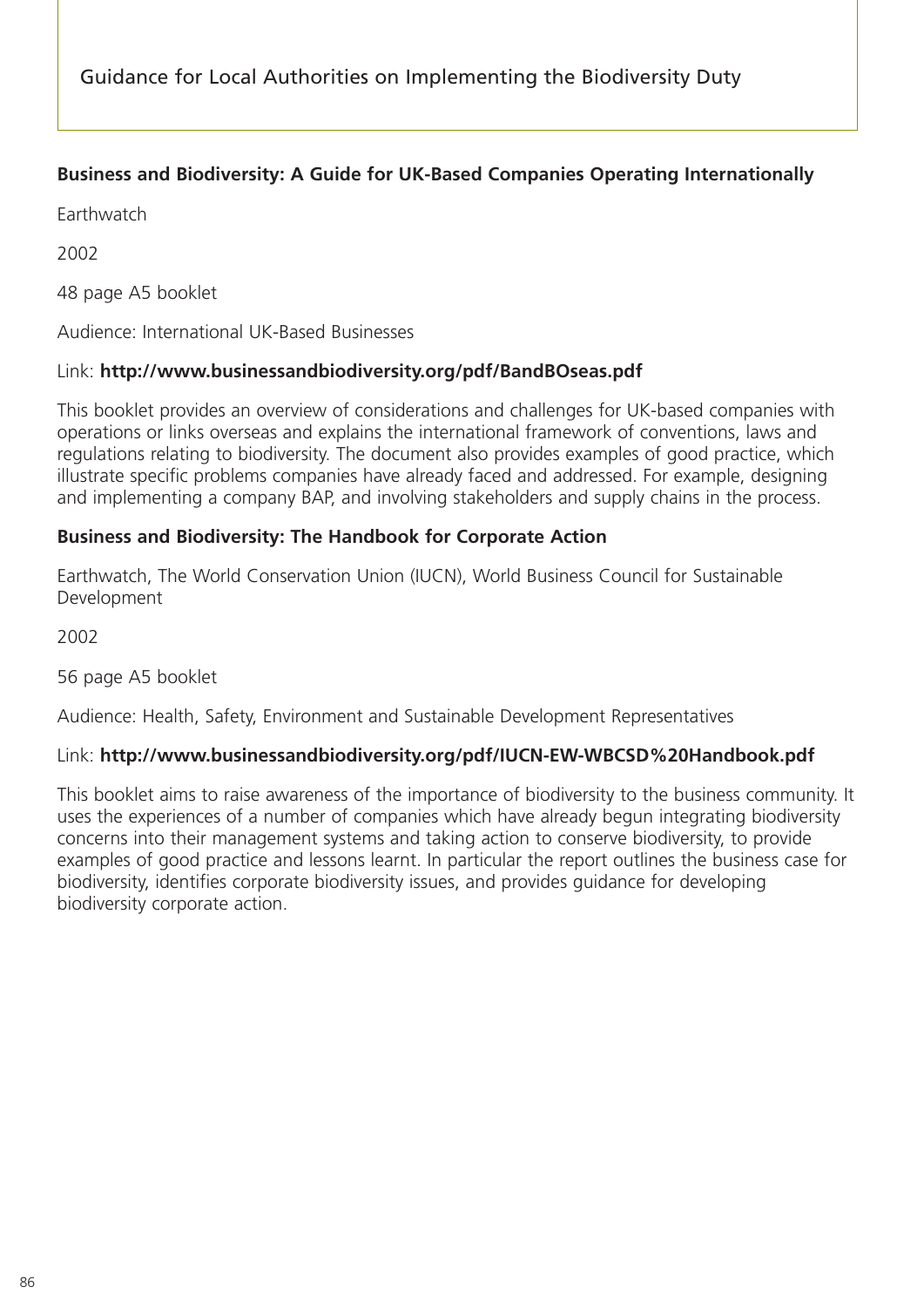# **Education**

# **Biodiversity Education Pack: Key Stage 1 and 2**

Essex Biodiversity Partnership

33 page A4 booklet

Audience: School Teachers and Pupils

# Link: **http://www.essexbiodiversity.org.uk/library/CD\_folder/Education%20Pack.pdf**

This booklet is designed as an educational tool for teachers to use to teach pupils at key stage 1 and 2 about the importance of biodiversity conservation. It aims to educate pupils about the importance of biodiversity and help them to understand the need to protect it, and it is hoped that this will help to influence and direct children to bring about a more sustainable future. The pack introduces the concepts of biodiversity and sustainability, species and habitats and suggests practical activities for lessons to assist the understanding of the pupils.

# **Health**

# **Better Environment, Healthier People: Our Contribution to Health**

Environment Agency

October 2005

17 page A4 leaflet

Audience: Environmental and Health Services in Local Authorities

# Link: **http://publications.environment-agency.gov.uk/pdf/GEHO0905BJOV-e-e.pdf?lang=\_e**

This leaflet explores the relationship between the outdoor environment and the physical and mental health and well-being of people. The document uses examples to highlight the effects on health of a range of outdoor environments, including: 'living with chemicals'; 'living near industry'; 'living in towns and cities'; 'living near water'; 'living in the countryside'; 'living in the future'. It aims to help the Environment Agency to work effectively with others to improve the environment in ways that benefit the nation's health.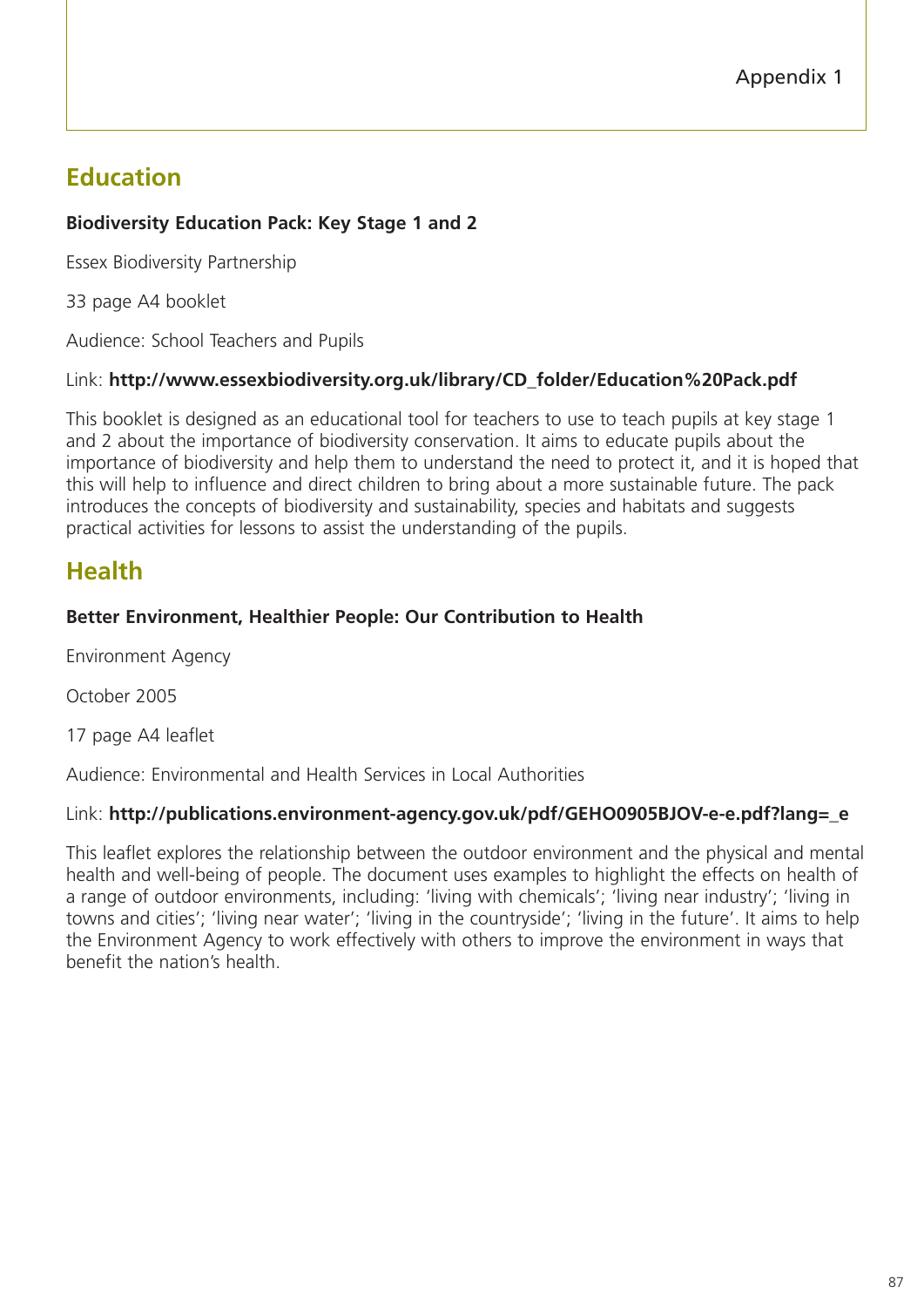# **Enhancing the Healing Environment: A Guide for NHS Trusts**

Kings Fund

June 2004

74 page guide

Audience: Local Authorities and health-related Public Authorities

# Link: **http://www.kingsfund.org.uk/resources/publications/enhancing\_the.html**

The guide shows how staff teams can make changes to areas such as waiting rooms and gardens by making better use of existing resources. Drawing on learning from the King's Fund's Enhancing the Healing Environment programme, it sets out the case for investing in good hospital design to encourage health/healing benefits, and offers a step-by-step guide to planning a design project.

# **Promoting land management in the NHS to support local biodiversity**

Department of Health

2005

21 page report

Audience: Local Authorities and health-related Public Authorities

# Link: **http://www.gosw.gov.uk/gosw/docs/166235/Biodiverstiy\_Report\_Final\_E1.pdf**

This report sets out the results of some innovative work across the NHS estate in the SW region, which has explored how positive estate management can contribute to patient and staff well-being, and makes a wider contribution to enhancing local biodiversity. As a result the report represents the start of a new partnership between health and environmental sectors in the South West. The recommendations set out some sensible ways in which this can be taken forward and developed.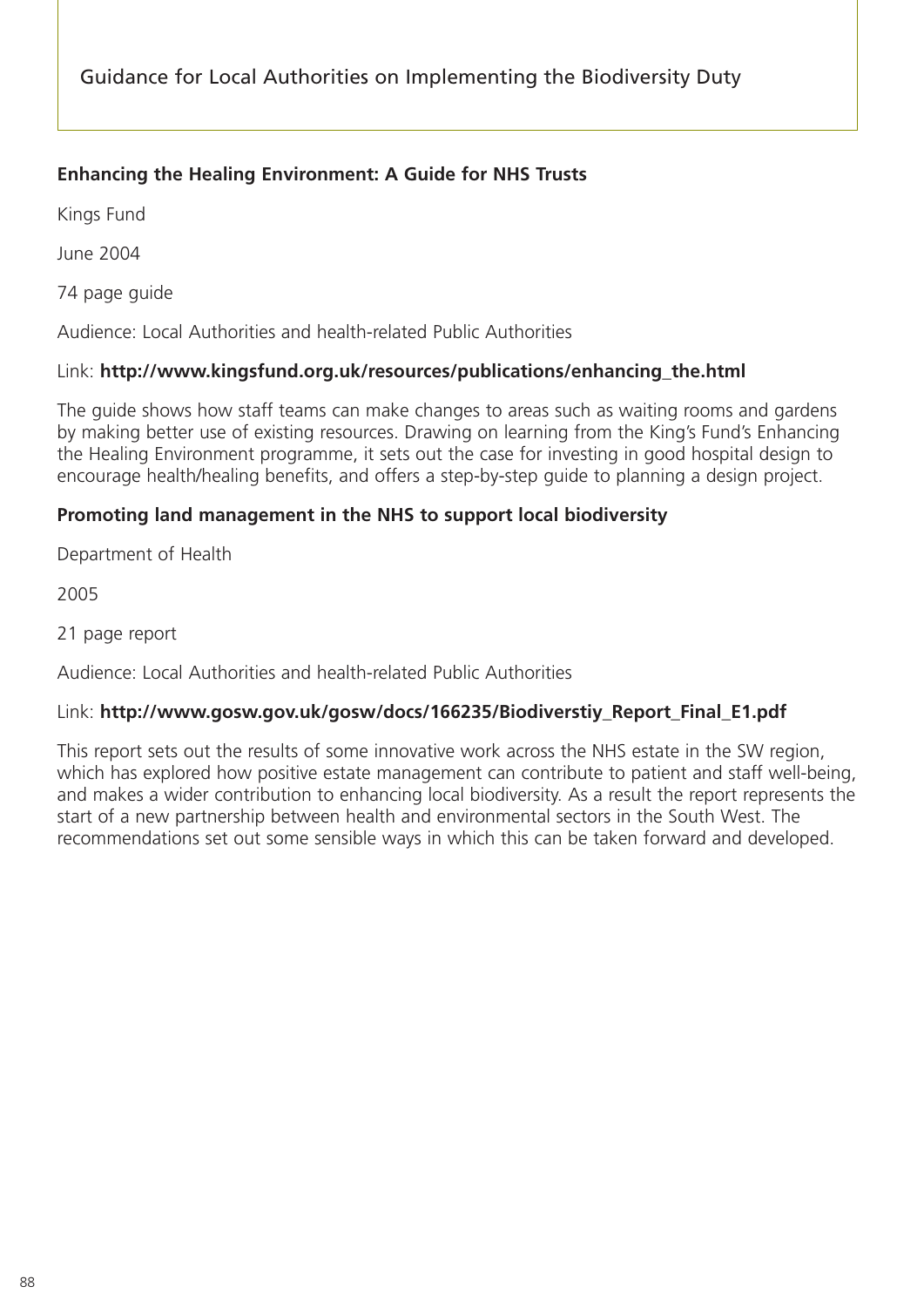# **Infrastructure**

# **Integrated Washland Management for Flood Defence and Biodiversity**

Morris, J., Hess, T.M., Gowing, D.J., Leeds-Harrison, P.B., Bannister, N., Wade, M., and Vivash, R.M. (Report to DEFRA and English Nature)

2004

155 page report

Audience: Key Policy Areas include Catchment Flood Management Plans (CFMP), Habitat Management, Agri-Environment Schemes, and the Water Framework Directive

Link:

# **http://www.silsoe.cranfield.ac.uk/iwe/projects/washlands/enrr%20598%20washland %20report.pdf**

The report reviews the options for washland creation and provides guidance on how, and under what conditions, washlands might be developed to deliver benefits for biodiversity and/or flood management. It reviews selected case study experience in the UK and Europe and draws out existing and potential synergies and issues between flood defence and biodiversity, and identifies interventions that can be adopted to deliver flood management and biodiversity objectives.

# **Biodiversity Action Plan**

Highways Agency

2001

Approximately 21 pages on Highways Agency website

Audience: Environmental and Conservation Organisations, Neighbouring Landowners, Local Authorities

# Link: **http://www.highways.gov.uk/aboutus/723.aspx**

This Biodiversity Action Plan provides details of targets to protect and enhance biodiversity where it exists alongside the motorway and trunk road network. The document is part of a long-term strategy for the conservation, and where possible enhancement, of habitats and species on motorway and trunk road verges. It aims to provide habitat and species action plans which are relevant and appropriate to the network and to the work of the Highways Agency, to set practical and realistic actions and targets so that the Highways Agency's contribution to biodiversity can be maximised, to raise awareness and understanding of the importance of the Highways Agency's biodiversity work among staff and contractors, environmental partners and the general public. The plan emphasises that the protection of species and habitats on roadside verges is not simply the remit of nature conservation organisations, but should also be the responsibility of business, the private utilities, local authorities and local communities.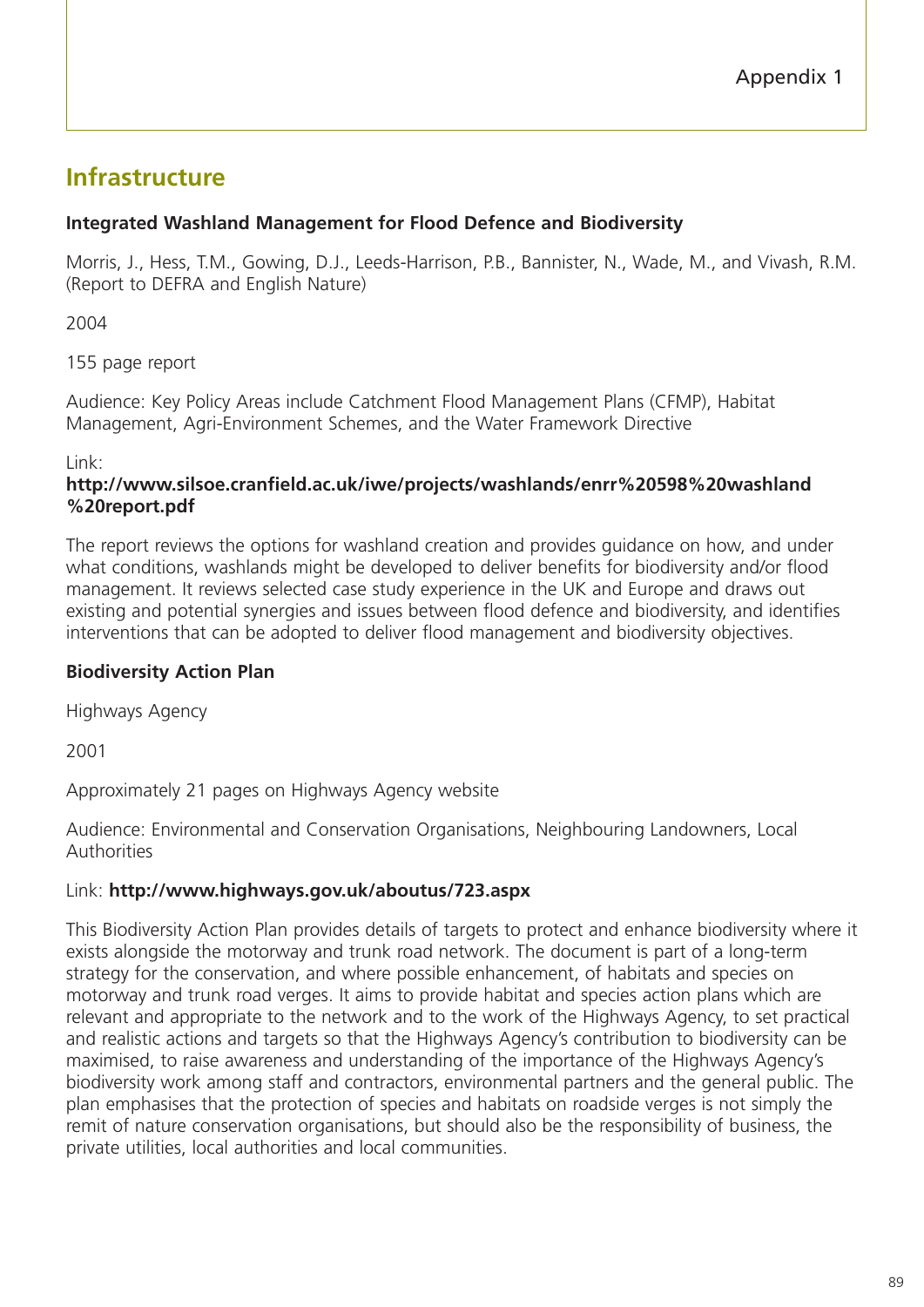# **Public Procurement**

# **Sustainable Procurement Guide**

The Environment Agency

November 2002

74 page A4 book

Audience: Buyers, Managers, Specifiers, Project Managers and Suppliers at the Environment Agency and All Other Public Authorities

# Link: **http://www.environment-agency.gov.uk/commondata/103599/spg\_517077.doc**

This guide provides a best practice template for the Environment Agency and any other organisations looking to enhance their sustainability within procurement and supply chain activities. It provides a base upon which an approach can be developed to suit the environmental culture and values of any organisation using the guide. The guide is divided into two parts: the first part is a process guide for Buyers to understand how to integrate environmental and social issues into their day to day procurement activities; the second part gives specific information on the high environmental and social impact products and services identified.

# **Environmental Purchasing in Practice: Guidance for Organisations**

The Chartered Institute of Purchasing and Supply (CIPS), the Institute of Environmental Management Advisors (IEMA) and the National Health Service (NHS)

2002

106 page A4 book

Audience: Environmental Practitioners, Purchasers and Supply Chain Professionals in All **Organisations** 

Link: Guide is available free of charge to IEMA members through the CIPS website

# **http://bookshop.cips.org**/

Or can be ordered through the IEMA website for non-IEMA members

# **http://www.iema.net/shop/product\_info.php?cPath=27\_29&products\_id=55**

This book presents an account of good environmental purchasing practice and has been written for those with responsibilities for purchasing and the supply chain, and for environmental management professionals and consultants. It will also be of use to budget holders and technical staff who are involved in purchasing decisions or are equipment users, and those who develop and implement policy relating to purchasing, environmental management, supply chain management and risk management.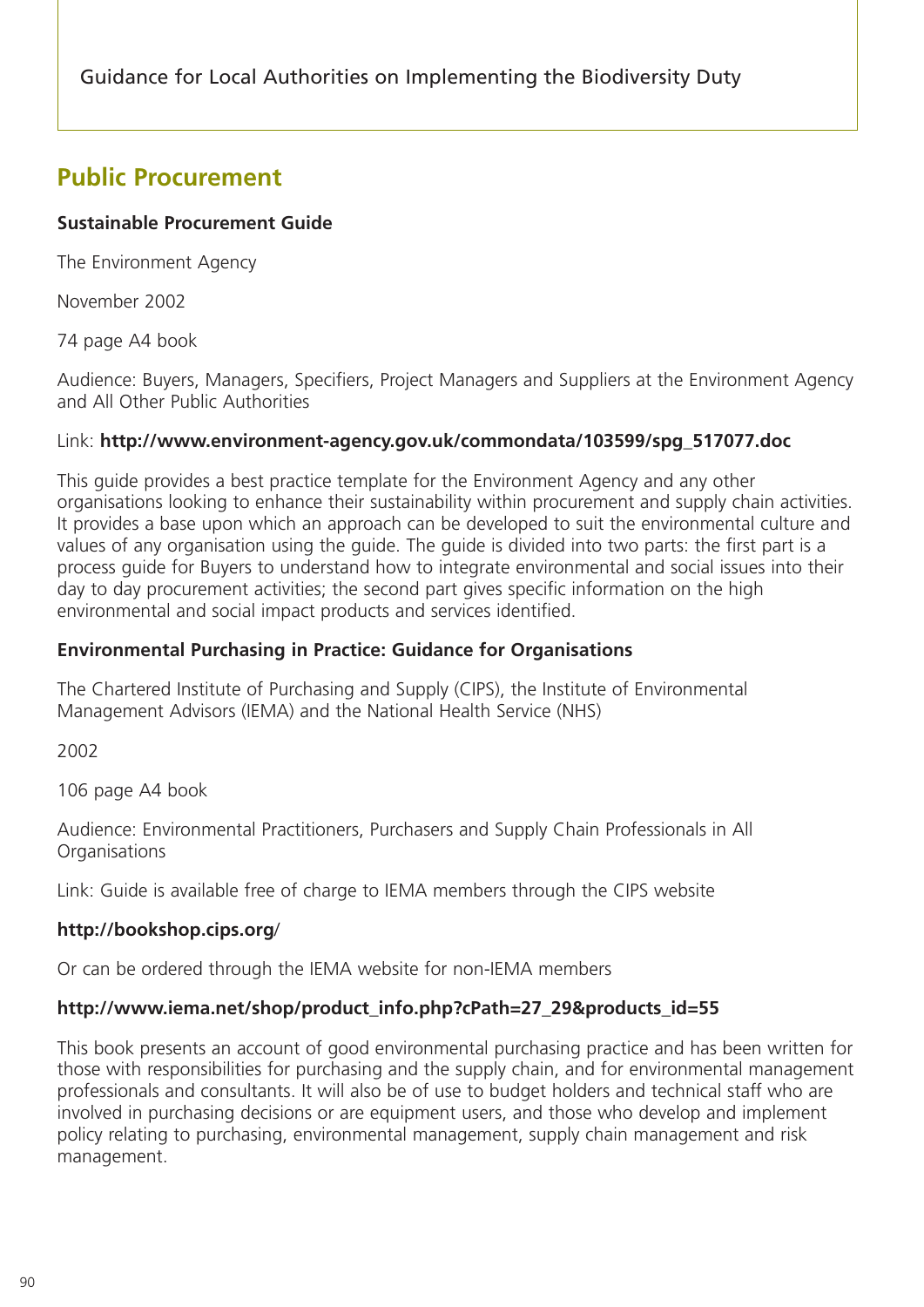# **Project – Oriented Environmental Management System Manual (POEMS)**

Defence Procurement Agency and Defence Logistics Organisation

May 2005

A4 book on Acquisition Safety and Environmental Management System (ASEMS) website

Audience: MOD employees, contractors and partners

#### Link: **http://www.asems.mod.uk/poems\_manual.htm**

This manual aims to explain the contents and operation of the environmental management element of the MOD's Acquisition Safety and Environmental Management System (ASEMS), which is known as the Project-Orientated Environmental Management System (POEMS). It describes the environmental management processes and procedures to be employed during a project's life cycle within the Defence Procurement Agency (DPA), Defence Logistics Organisation (DLO) or by contractors working for them.

# **An Introduction to Environmental Management in the MOD Acquisition Process**

Ministry of Defence (MOD)

July 2005

33 page A4 booklet

Audience: MOD employees, contractors and partners

#### Link: **http://www.asems.mod.uk/greenbook\_1\_3.pdf**

This booklet introduces the concepts, terms and activities of effective environmental management that should be applied within the acquisition process. It is intended to enable Integrated Project Teams (IPTs) and other MOD staff to understand the main environmental issues and essential methodologies to control, minimise and mitigate environmental impacts arising from the MOD's procurement decisions. The booklet also introduces and supports the Project-Orientated Environmental Management System (POEMS) used to establish environmental management systems and undertake environmental assessments.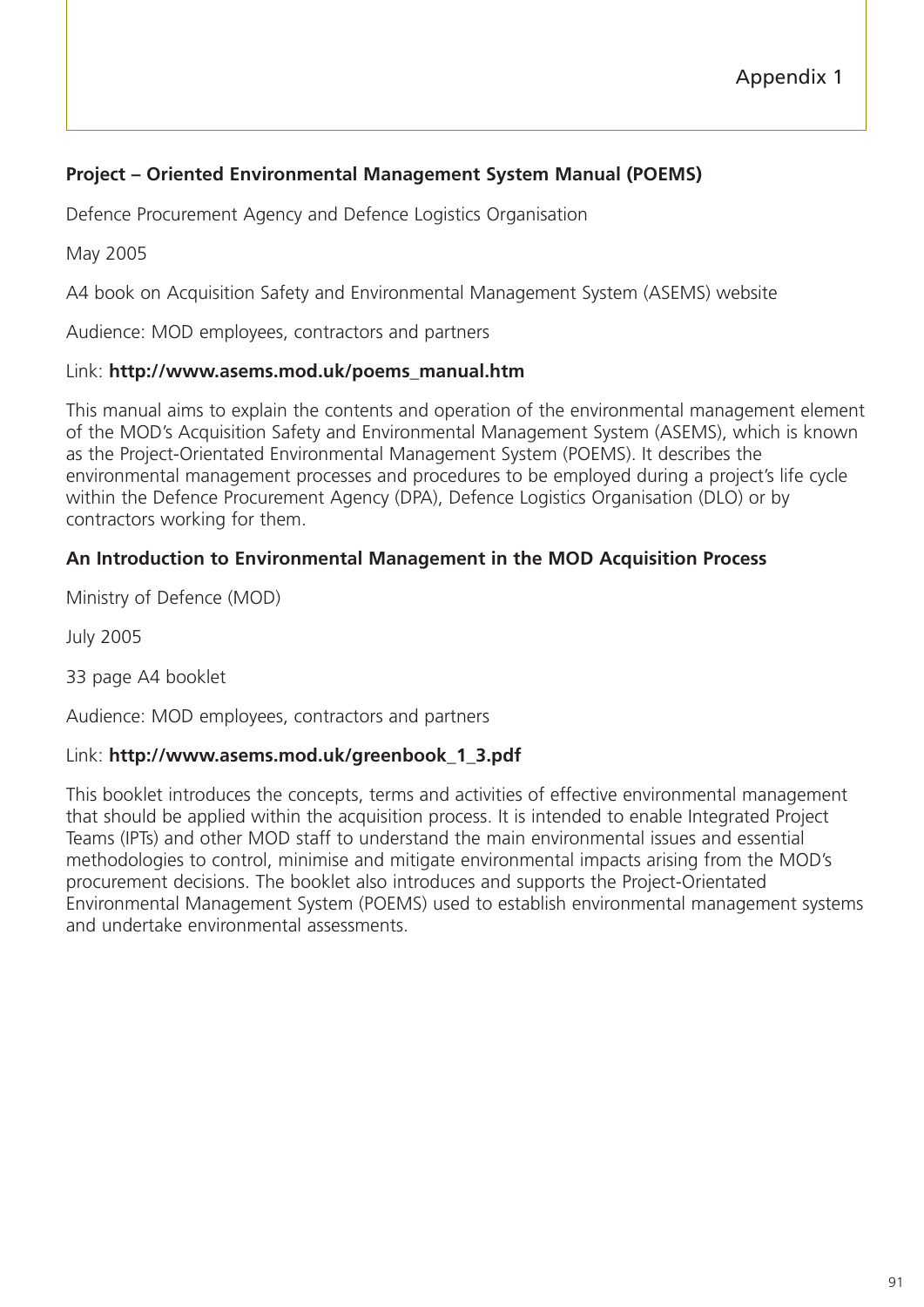# **Waste Management**

# **Guidance on Municipal Waste Management Strategies**

Defra

July 2005

18 page A4 booklet

Audience: Local Authorities (Waste Management)

Link:

# **http://www.defra.gov.uk/ENVIRONMENT/WASTE/localauth/pdf/guidemunwaste-strategy.pdf**

This booklet provides guidance which sets out government expectations of waste disposal authorities and waste collection authorities, when preparing and updating Municipal Waste Management Strategies. It aims to ensure that long term strategic planning is in place to ensure delivery of more sustainable waste management. The document contains Practice Guidance, which provides detailed advice for authorities on how to produce waste management strategies.

# **Site Management and Species Protection**

# **Sites of Special Scientific interest: Encouraging positive partnerships**

# **Code of Guidance**

Defra

April 2003

50 page guidance document

Audience: Natural England, Public Bodies, Statutory undertakers and SSSI land owners and occupiers

# Link: **http://www.defra.gov.uk/wildlife-countryside/ewd/sssi/sssi-code.pdf**

This guidance document emphasises the significance of SSSIs and the importance of making sure they are properly protected and conserved; and securing (where practicable and appropriate) their restoration and enhancement. It endorses the value of constructive dialogue, listening carefully to range of views; the importance of support both through advice and, where appropriate, through financial assistance; and the expectation that information about SSSIs will be freely available. It also draws specific attention to the need for public authorities to be fully accountable in the actions they take, both on and in respect of, SSSIs.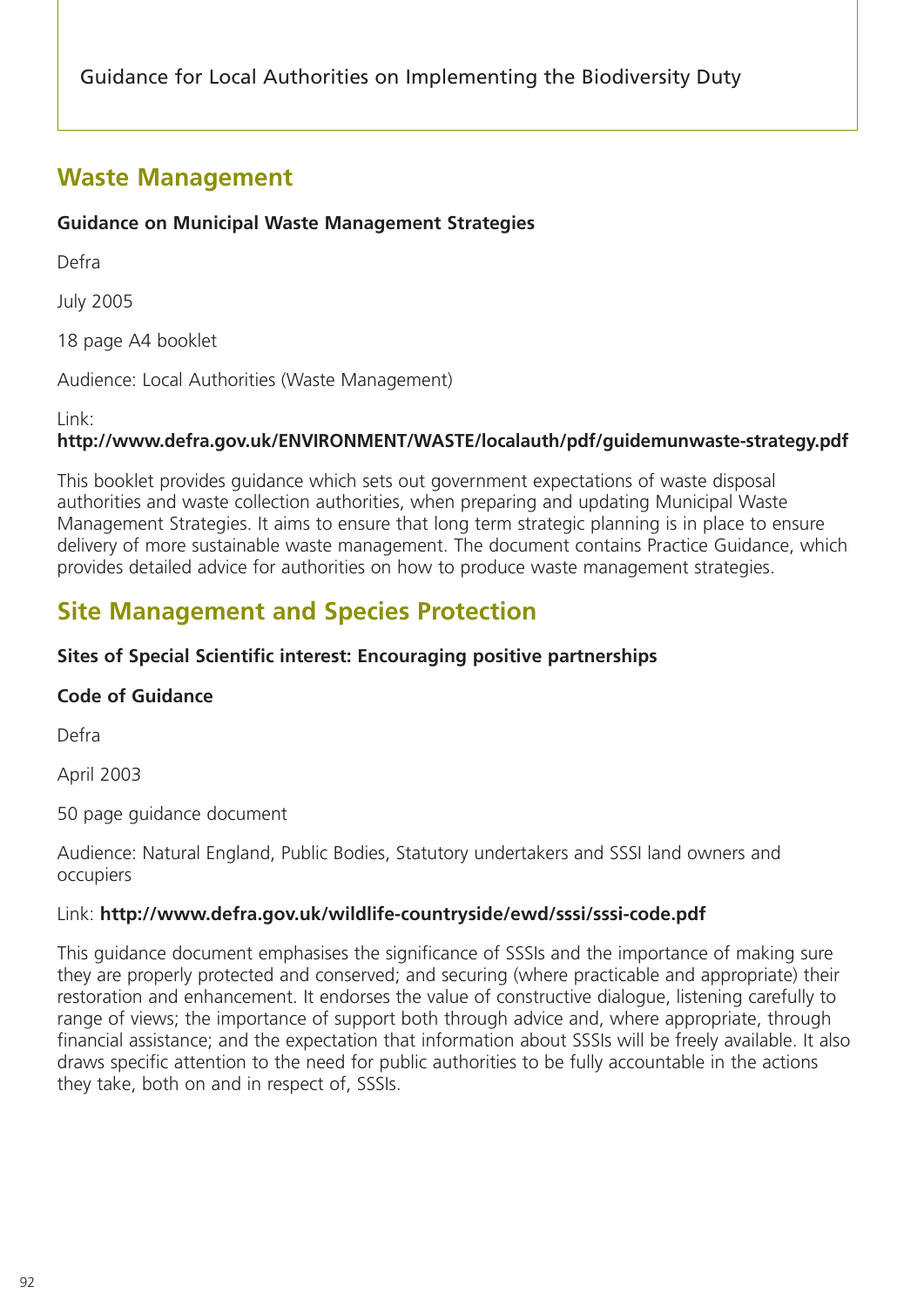# **Local Sites: Guidance on their Identification, Selection and Management**

Defra

2006

30 page A4 booklet

Audience: Local Authorities Land Management Departments

# Link: **http://www.defra.gov.uk/wildlife-countryside/ewd/local-sites/localsites.pdf**

This booklet provides guidance on the development and management of systems to identify sites of local importance for nature conservation in England. The guidance aims to promote more transparent and consistent approaches in the operation of local sites systems, embracing regional and local diversity and variation within the natural environment, encouraging existing partnerships and prompting others to fill gaps to protect their local natural wildlife and geological heritage by using examples of best practice. It outlines the roles and purposes of local sites systems and proposes frameworks and standards for their operation as well as for the selection, protection and management of the sites themselves.

# **Wildlife Fencing Design Guide**

Pepper, H.W., Holland, M., Trout, R.

2006

13 page A4 book

Audience: Local Authority Planning Departments (particularly Road Planning)

# Link: **http://www.ciria.org.uk/acatalog/c646.pdf**

This booklet provides theoretical guidance for designers and planners and practical guidance to managers and fence constructors and, in particular, those involved in fencing roadsides. The guidance covers all types of fencing that may be used to control wildlife in farming, forestry, landscape management and along linear corridors, in particular along roadsides, but also railways and canals. The need for wildlife fencing is explained together with discussion of the factors that should be considered when deciding whether fencing is necessary. Specific advice is given in relation to wildlife fencing along different types of road and the implications for wildlife fencing alignment, design and maintenance.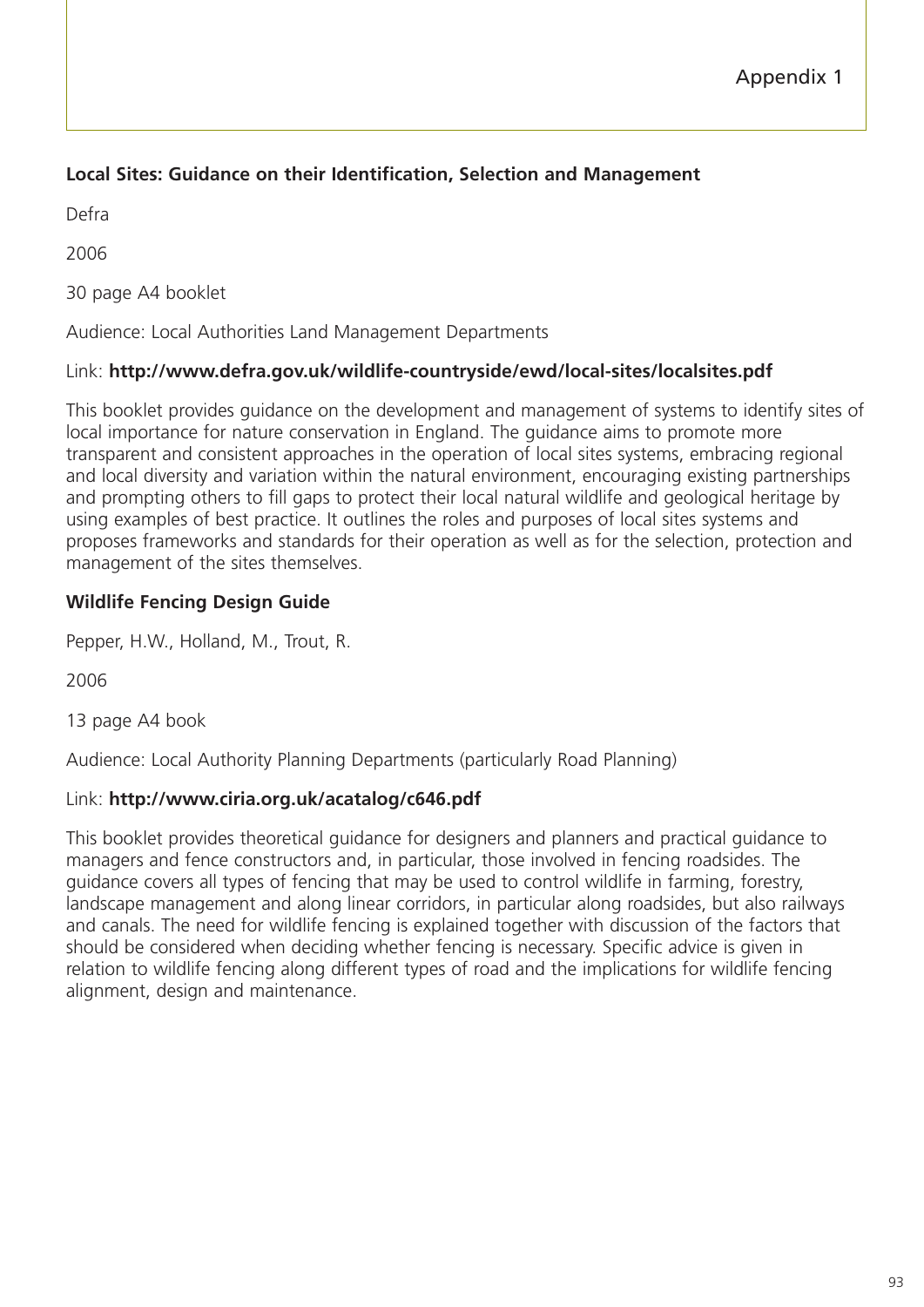# **Badgers and Development**

English Nature

2002

16 page A4 booklet

Audience: Planning Authorities

# Link: **http://www.english-nature.org.uk/pubs/publication/PDF/badgerdev.pdf**

The purpose of this booklet is to provide guidance on how to consider the conservation and welfare impacts of developments on badgers in the assessment of planning applications and to ensure that developments are carried out according to best practice guidelines. The guidance provides an insight into badger biology and lifestyle, the relevant wildlife legislation and advice to help developers avoid committing offences and increase the likelihood of obtaining a licence from English Nature before any work goes ahead which will interfere with badger setts.

# **Water Vole: Guidance for Planners and Developers**

English Nature

2001

6 page A4 leaflet

Audience: Local Authority Planners and Developers

# Link: **http://www.english-nature.org.uk/pubs/publication/PDF/Watervole.pdf**

This leaflet offers a guide to the legal protection provided to the water vole and gives advice on searching for evidence of water voles and the steps that should be taken to ensure water vole habitats are protected through the planning process. The guidance is aimed at planners and developers and also provides details of how developments can be designed to provide opportunities for habitat enhancement.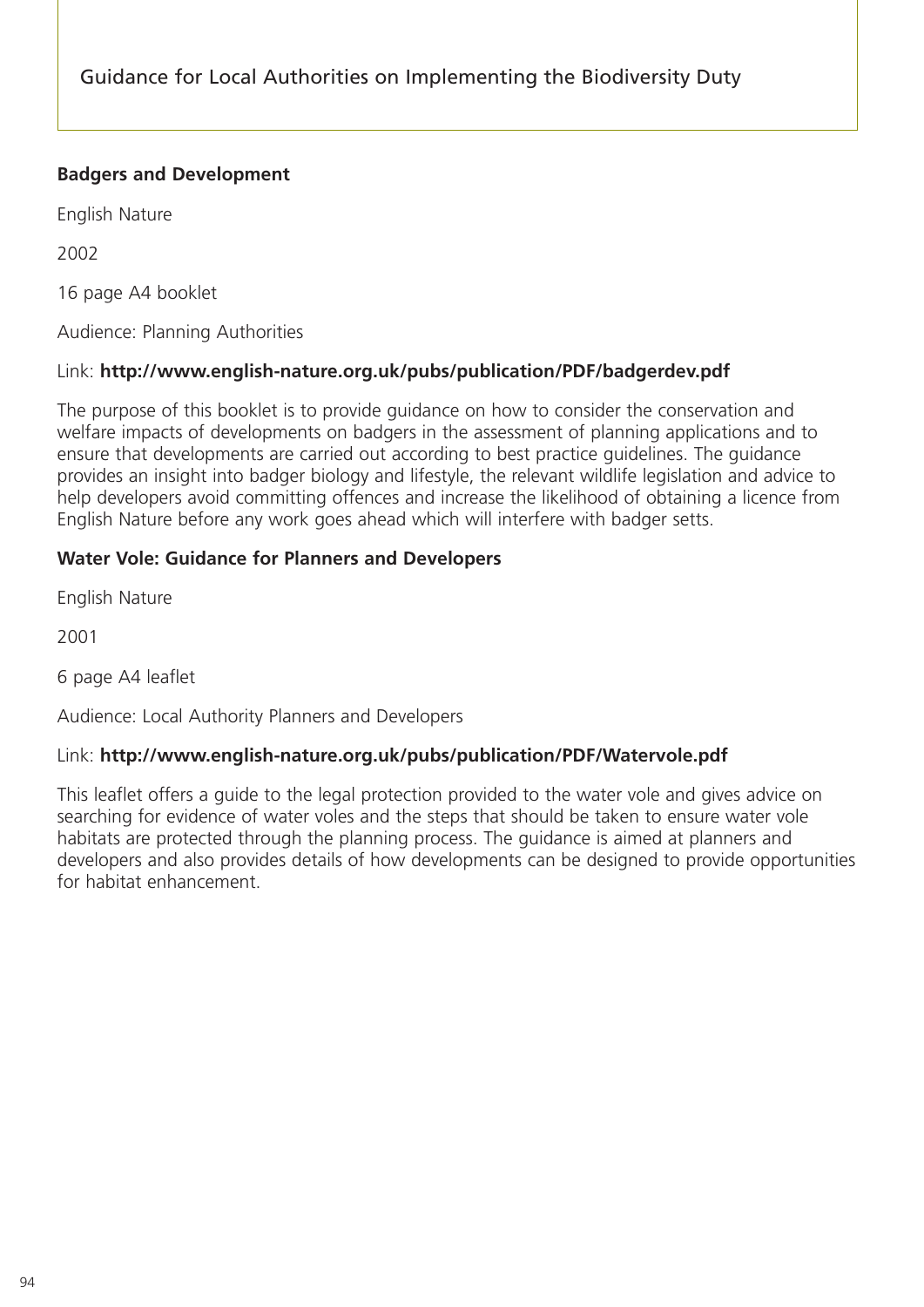# **Water Vole Conservation Handbook (Second Edition)**

Rob Strachan and Tom Moorhouse

2006

37 page book

Audience: Ecologists and River Managers

Link: Available for purchase from NHBS – **http://www.nhbs.com/title.php?tefno=88540**

This book provides a practical guide to water vole conservation and aims to improve the understanding and awareness of the requirements of water voles. The second edition has been updated and expanded to include the most recent research into the species, current legal protection and its status in the wild. The book contains sections on water vole surveys and habitat management, and includes 25 case studies of UK projects.

# **Know Your Vole: Rat Control and Water Vole Conservation**

The Wildlife Trusts

October 2002

2 page A4 leaflet

Audience: Pest Control

#### Link: **http://www.wildlifetrusts.org/files/uploaded/knowyourvole.pdf**

This leaflet provides guidance explaining how to control pests without damaging water voles. It explains the risks of pest control and the legal protection of water voles, highlights the distinguishing features of rats and water voles, and provides advice to help protect the water vole population.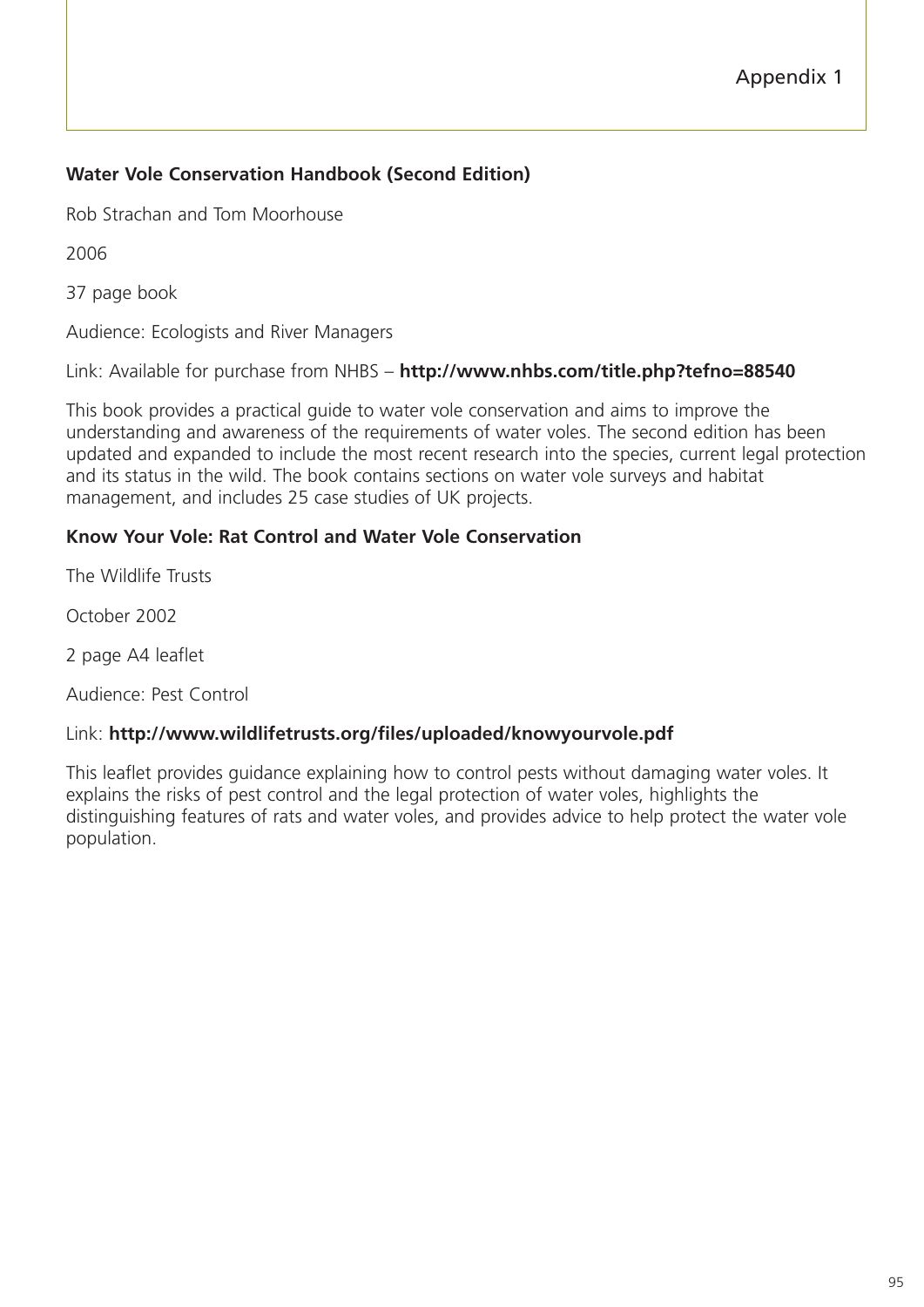# **Bats in Roofs: A Guide for Surveyors**

English Nature

2002

4 page A4 leaflet

Audience: Surveyors

# Link: **http://www.hastings.gov.uk/animal\_nuisance/bats.pdf**

This leaflet provides a guide to the law protecting bats and bat roosts in the UK and provides guidance on searching for evidence of bats. Bat roosts are protected even if the bats are absent so the leaflet also provides guidance to help recognise roosts even if there are currently no bats in residence. The guidance is aimed at surveyors and also provides details of who to contact if bats or bat roosts are found.

# **Impact of Lighting on Bats**

Dr Jenny Jones

May 2000

3 page A4 leaflet

Audience: Environmental Department in Local Authorities

# Link: **http://www.lbp.org.uk/07library/lighting\_and\_bats.pdf**

This leaflet explains the significant impact that lighting can have on bats by affecting feeding behaviour, chances of predation and changing their foraging areas. It explains the legal protection status of bats and suggests that lighting in the vicinity of a bat roost that causes disturbance could constitute an offence. The document provides guidance on the management of lighting to reduce the effect of artificial lighting on bats.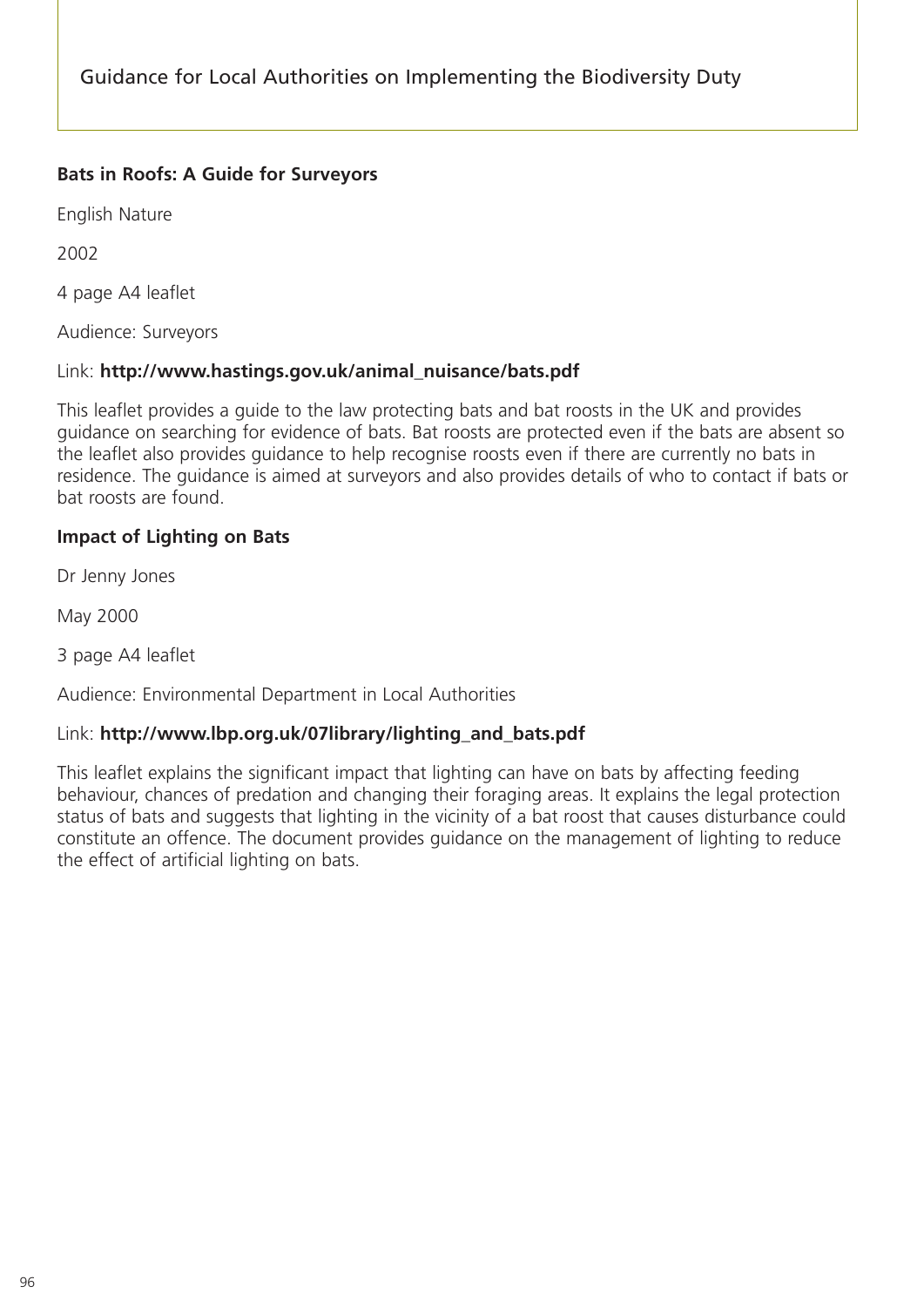# **A Guide to Rabbit Management**

Wray, S. (Cresswell Associates)

2006

12 page A4 book

Audience: Land Managers

#### Link: **http://www.ciria.org/acatalog/c645.pdf**

This booklet provides a summary of the existing body of knowledge with regard to the European Rabbit, and gives relatively straightforward guidance on the management of rabbit populations. The results of consultations and literature reviews are set out and the principles of an integrated management system for all types of land managers are outlined. It includes detailed chapters on rabbit damage and control methods as well as chapters on the history of the rabbit in Europe, rabbit ecology and biology, diseases, and relevant legislation.

# **Wetland Restoration Manual**

The Wildlife Trusts' Water Policy Team

2005

660 page manual

Audience: Public bodies working on wetland projects

Link: Available for purchase from NHBS – **http://www.nhbs.com/title.php?tefno=112676**

The manual is a guide to best practice in wetland restoration work in the UK and internationally. It contains guidance on: the background to wetland issues; water-level control; physical works; the main UK wetland habitat types, their protection and restoration; post-industrial land opportunities for wetlands; invasive species; survey and monitoring; and canals. It was developed by The Wildlife Trusts with partners across the UK and uses case studies to demonstrate cases of good practice.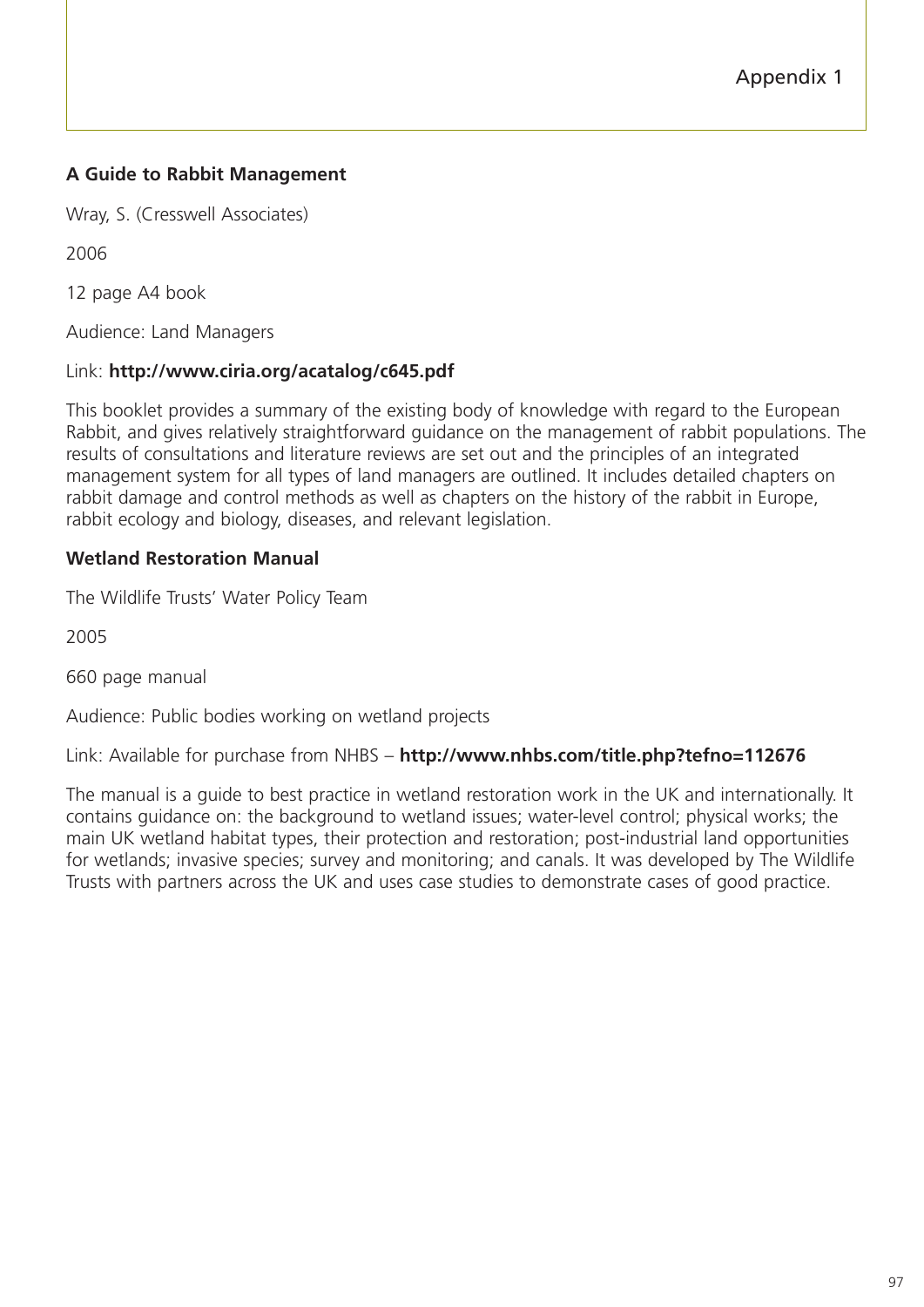# **Keepers of Time: A statement of policy for England's Ancient and Native Woodland**

Defra and Forestry Commission

2005

13 page statement

Audience: Owners and Land Managers of Woodland

#### Link: **http://www.forestry.gov.uk/keepersoftime**

This statement updates the government's policy towards woodlands and trees by re-emphasising their value, evaluating threats and opportunities and setting out a range of actions to improve their protection and quality. It also includes a comprehensive range of outcomes to monitor progress and measure success.

# **UK Biodiversity Action Plan and National Biodiversity Strategies**

# **UK Biodiversity Action Plan**

English Nature and Department of the Environment

1994

192 page report

Audience: All Public Authorities

#### Link: **http://www.ukbap.org.uk/Library/PLAN\_LO.PDF**

The UK Biodiversity Action Plan (BAP) was published in 1994 in response to the Biodiversity Convention, to develop national strategies for the conservation of biological diversity and the sustainable use of biological resources. The plan commits the UK government to an action plan to halt the loss of biodiversity through a series of tasks: to conserve species and habitats; to develop public awareness and understanding; and to contribute to biodiversity work in the European and global context.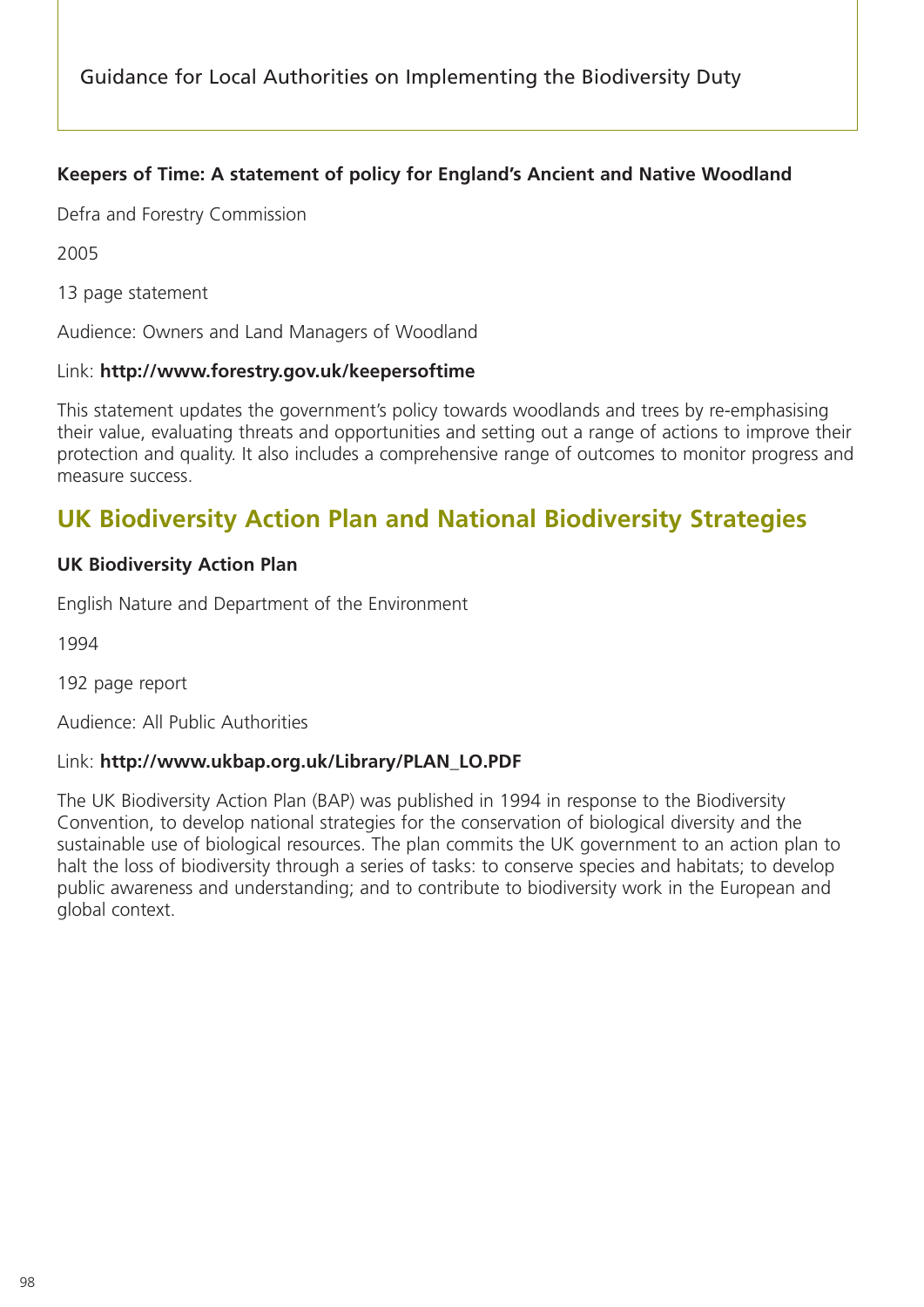# **Biodiversity: The UK Steering Group Report (Volumes 1 and 2)**

Department of the Environment

1995

103 page report

Audience: All Public Authorities

Volume 1 Link: **http://www.ukbap.org.uk/Library/Tranche1.pdf**

Volume 2 Link: **http://www.ukbap.org.uk/Library/Tranche1\_Ann\_f.pdf**

# Volume 2 Link: **http://www.ukbap.org.uk/Library/Tranche1\_Ann\_g.pdf**

The report provides detailed targets for conserving biodiversity in the UK and monitoring the actions outlined in the UK Biodiversity Action Plan (BAP). It includes recommendations for increasing public awareness and involvement in conserving biodiversity, and suggests ways of improving accessibility and the co-ordination of information on biodiversity. Volume 1 of the report outlines the biodiversity planning process while Volume 2 consists of action plans and lists of species of conservation concern.

# **Sustaining the Variety of Life: 5 Years of the UK Biodiversity Action Plan**

The UK Biodiversity group

2001

159 page report

Audience: All Public Authorities

Part 1 Link: **http://www.ukbap.org.uk/Library/BIODIV1.PDF**

Part 2 Link: **http://www.ukbap.org.uk/Library/BIODIV2.PDF**

Part 3 Link: **http://www.ukbap.org.uk/Library/BIODIV3.PDF**

Part 4 Link: **http://www.ukbap.org.uk/Library/BIODIV4.PDF**

Part 5 Link: **http://www.ukbap.org.uk/Library/BIODIV5.PDF**

Part 6 Link: **http://www.ukbap.org.uk/Library/BIODIV6.PDF**

Part 7 Link: **http://www.ukbap.org.uk/Library/BIODIV7.PDF**

The report reviews the progress of the biodiversity partnership and the successes, challenges and future objectives for the UK Biodiversity Action Plan (BAP). It aims to consolidate and reinforce the directions of the original UK BAP, whilst identifying new delivery approaches: to translate the effort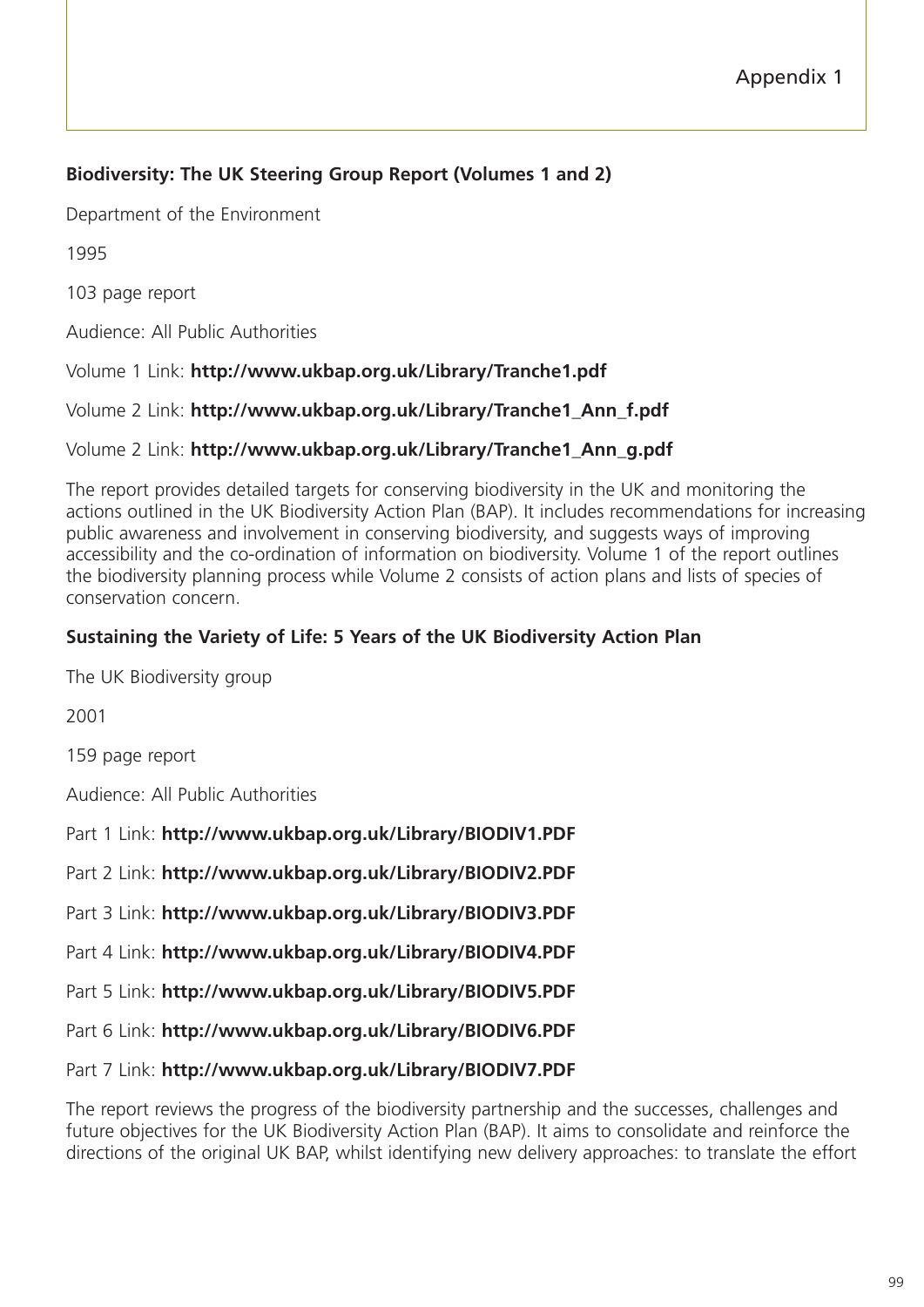of developing action plans into effective action on the ground; to increase efforts to make biodiversity a mainstream consideration in the policies and practices of all sectors; to recognise, encourage and facilitate the contribution made by Local BAPs; to build on the opportunities of internet technology to facilitate communication and make information available; and to ensure that the concepts and priorities of biodiversity conservation evolve over time.

# **Working with the Grain of Nature: A Biodiversity Strategy for England**

The England Biodiversity Group

October 2002

Audience: All Public Authorities

# Link: **http://www.defra.gov.uk/wildlife-countryside/biodiversity/biostrat/index.htm**

The Biodiversity Strategy for England is a Government strategy, but it has been prepared with the active partnership of a broad range of stakeholders in the public, voluntary and private sectors. The Strategy sets out a series of actions that will be taken by the Government and its partners to make biodiversity a fundamental consideration across all main sectors of public policy and also looks at ways of engaging society as a whole in understanding the needs of biodiversity and what can be done by everyone to help conserve and enhance it.

#### **Working with the Grain of Nature – Taking it Forward:**

# **Volume I – Full Report on Progress under the England Biodiversity Strategy 2002-2006**

Defra

November 2006

136 page report

Audience: All Public Authorities

# Link: **http://www.defra.gov.uk/wildlifecountryside/biodiversity/biostrat/indicators/pdf/grain/grainvol1v3.pdf**

This report describes the progress that has been made under the England Biodiversity Strategy since 2002. The report sets out a new vision and includes the progress made using a holistic approach. The report also includes a review of headline indicators, progress reports for each workstream in the strategy and forward work programmes until 2010.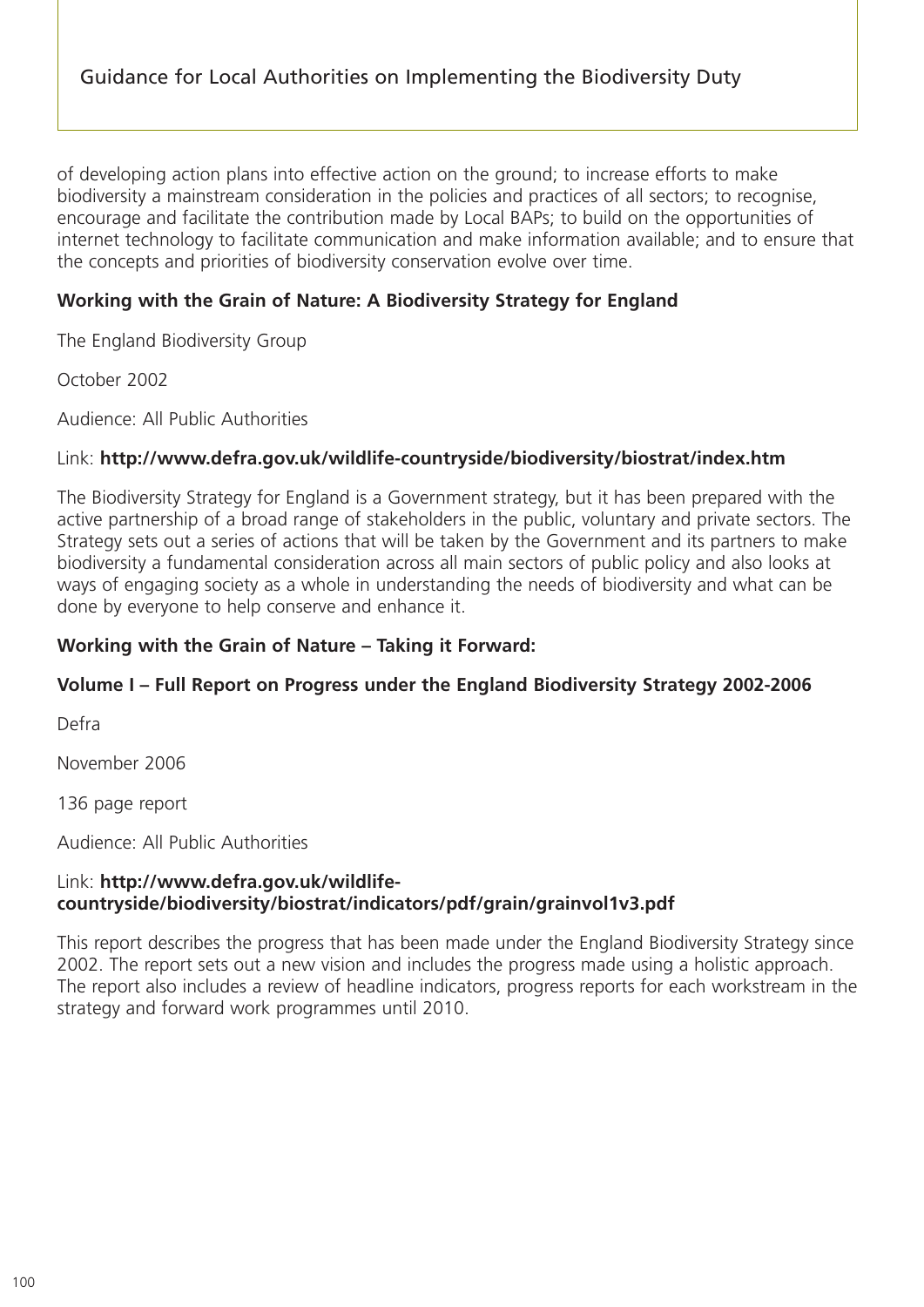# **Working with the Grain of Nature – Taking it Forward:**

# **Volume II – Measuring Progress on the England Biodiversity Strategy: 2006 Assessment**

Defra

November 2006

188 page report

Audience: All Public Authorities

#### Link: **http://www.defra.gov.uk/wildlife-countryside/biodiversity/biostrat/indicators/index.htm**

This report is an update of the 2003 baseline assessment and presents updated and improved indicators as well as an assessment of trends in 2006 and several new indicators, over the 2003 assessment, that aim to address identified gaps in the series. Indicator updates and further development are expected to continue so that, by 2010, a time series for the indicators will be available to help assess England's contribution to UK, European and global targets for biodiversity.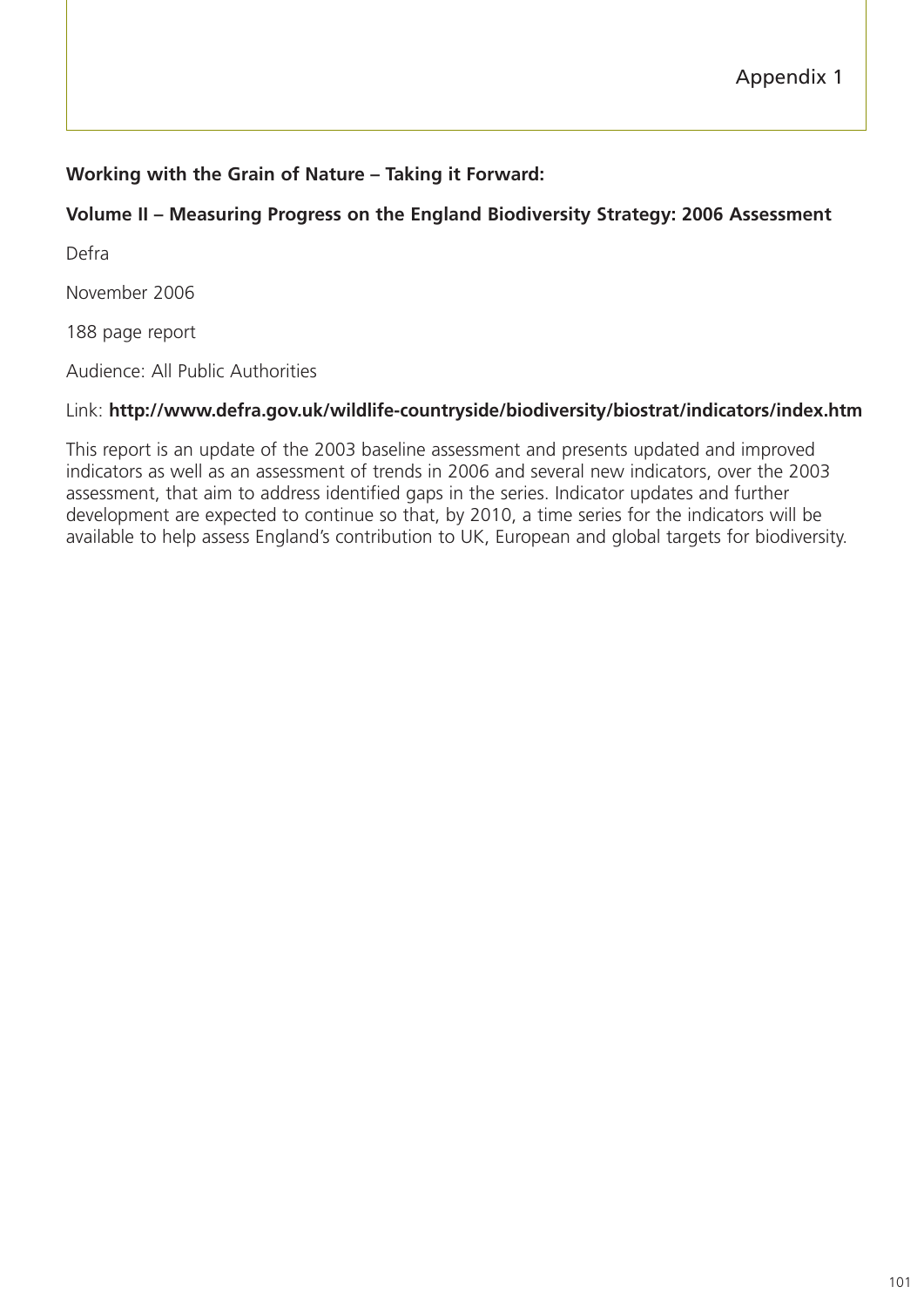| ι                                                                            |
|------------------------------------------------------------------------------|
| ì                                                                            |
| É                                                                            |
|                                                                              |
| נ                                                                            |
| ı                                                                            |
| ſ<br>J<br>I<br>Í<br>I<br>ł<br>Ì<br>ì<br>ï                                    |
| C<br>Ć<br>J<br>j<br>j<br>Ċ<br>÷<br>ū<br>הַ<br>ת<br>$\tilde{\mathbf{z}}$<br>Ū |

|                          | Legislation, International Environmental                                                                                                                      |                       |                                    |                       | <b>Agreements and Policy Statements</b>      |                                  |                       |                       |                           |                          |                                                         |
|--------------------------|---------------------------------------------------------------------------------------------------------------------------------------------------------------|-----------------------|------------------------------------|-----------------------|----------------------------------------------|----------------------------------|-----------------------|-----------------------|---------------------------|--------------------------|---------------------------------------------------------|
| Reference<br>number      | Legislation                                                                                                                                                   |                       |                                    |                       |                                              | <b>Public authority function</b> |                       |                       |                           |                          |                                                         |
|                          |                                                                                                                                                               | General overarching   | Public Bodies<br>Local Authorities |                       | Corporate Strategy<br>Parks and Green Spaces | Education                        | Health                | lnfrastructure        | <b>Public Procurement</b> | <b>Viaste Management</b> | <b>Species Protection</b><br><b>Site Management and</b> |
|                          | International Environmental Agreements                                                                                                                        |                       |                                    |                       |                                              |                                  |                       |                       |                           |                          |                                                         |
| $\overline{\phantom{0}}$ | International Convention on Biological Diversity United<br>Nations Environment Programme (1992).                                                              | $\blacktriangleright$ |                                    |                       |                                              |                                  |                       |                       |                           |                          |                                                         |
| $\sim$                   | Ramsar Convention on Wetlands of international importance<br>especially waterfowl habitat (1971).                                                             | $\blacktriangleright$ |                                    |                       |                                              |                                  |                       |                       |                           |                          | $\blacktriangleright$                                   |
| Europe                   |                                                                                                                                                               |                       |                                    |                       |                                              |                                  |                       |                       |                           |                          |                                                         |
| $\infty$                 | Conservation of Natural Habitats and of Wild Flora and<br>The Habitats Directive (EC Directive 92/43/EEC on the<br>Fauna).                                    | $\blacktriangleright$ |                                    |                       |                                              |                                  |                       |                       |                           |                          | ζ                                                       |
| 4                        | The European Birds Directive (EC Council Directive 79/409/EC<br>rds)<br>on the Conservation of Wild Bir                                                       | $\blacktriangleright$ |                                    |                       |                                              |                                  |                       |                       |                           |                          | $\blacktriangleright$                                   |
| Б                        | The Bern Convention on the Conservation of European<br>EC. 1979<br>Wildlife and Natural Habitats.                                                             | $\blacktriangleright$ |                                    |                       |                                              |                                  |                       |                       |                           |                          | $\blacktriangleright$                                   |
| 9                        | Environmental Impact Assessment (85/337/EEC) Directive (EIA<br>Directive) (as amended by Directive 97/11/EC)                                                  | $\blacktriangleright$ | $\blacktriangleright$              | $\blacktriangleright$ | ζ                                            | Δ                                | ζ                     | Δ                     |                           | Δ                        | ζ                                                       |
| $\overline{\phantom{0}}$ | Strategic Environmental Assessment (2001/42/EEC) Directive<br>(SEA Directive).                                                                                | $\blacktriangleright$ | $\blacktriangleright$              | $\blacktriangleright$ | Δ<br>$\blacktriangleright$                   | $\blacktriangleright$            | $\blacktriangleright$ | $\blacktriangleright$ | $\blacktriangleright$     | $\blacktriangleright$    | $\mathbf{\Delta}$                                       |
| $\infty$                 | The European Union Wildlife Trade Regulation (1997) and<br>EU CITES Regulations (Council Regulation (EC) No 338/97<br>Commission Regulation (EC) No 865/2006. | $\blacktriangleright$ |                                    |                       |                                              |                                  |                       |                       |                           |                          | Δ                                                       |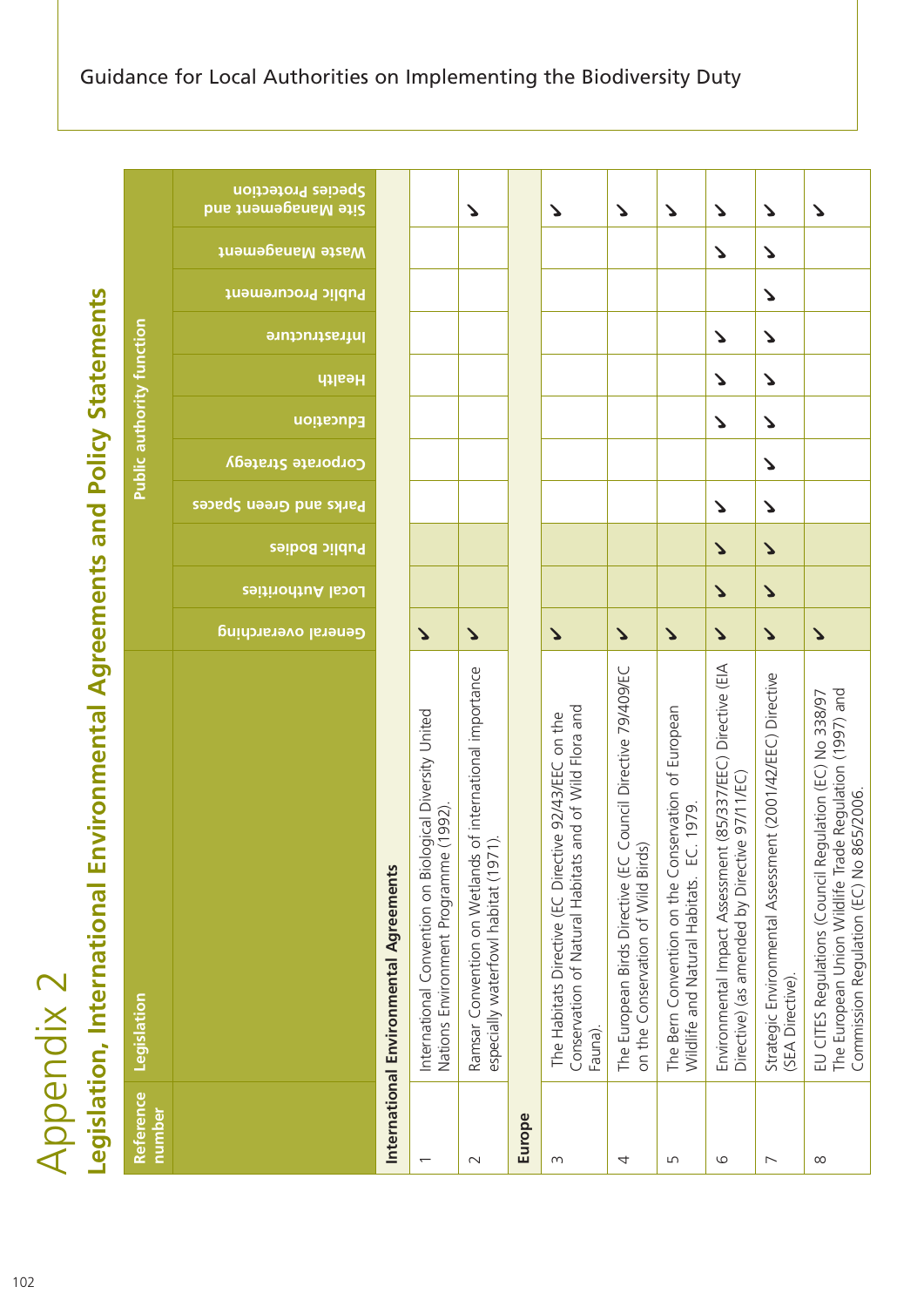| Reference<br>number      | Legislation                                                                                              |                       |                       |                       |                        |                    | <b>Public authority function</b> |                       |                |                                                       |                                                  |
|--------------------------|----------------------------------------------------------------------------------------------------------|-----------------------|-----------------------|-----------------------|------------------------|--------------------|----------------------------------|-----------------------|----------------|-------------------------------------------------------|--------------------------------------------------|
|                          |                                                                                                          | General overarching   | Local Authorities     | Public Bodies         | Parks and Green Spaces | Corporate Strategy | Education                        | Health                | lnfrastructure | <b>Viaste Management</b><br><b>Public Procurement</b> | Species Protection<br><b>Site Management and</b> |
| Europe                   |                                                                                                          |                       |                       |                       |                        |                    |                                  |                       |                |                                                       |                                                  |
| G                        | Water Framework Directive (2000) (2000/60/EC)                                                            | $\blacktriangleright$ |                       |                       |                        |                    |                                  |                       | ゝ              |                                                       |                                                  |
| $\supseteq$              | Wildlife and Countryside Act (1981)                                                                      | $\blacktriangleright$ |                       |                       |                        |                    |                                  |                       |                |                                                       | Δ                                                |
| England and Wales        |                                                                                                          |                       |                       |                       |                        |                    |                                  |                       |                |                                                       |                                                  |
| $\overline{\phantom{0}}$ | 990 (EPA)<br>Environmental Protection Act 1                                                              | $\blacktriangleright$ |                       |                       |                        |                    |                                  |                       |                |                                                       | $\blacktriangleright$                            |
| $\overline{1}$           | ulations (2004)<br>Environmental Information Reg                                                         |                       |                       | $\Delta$              |                        |                    |                                  |                       |                |                                                       |                                                  |
| $\frac{3}{2}$            | (1992)<br>The Protection of Badgers Act                                                                  | $\blacktriangleright$ |                       |                       |                        |                    |                                  |                       |                |                                                       | $\mathbf{r}$                                     |
| $\overline{4}$           | Planning and Compulsory Purchase Act (2004)                                                              |                       | $\blacktriangleright$ |                       | Δ                      |                    | Δ                                | Δ                     | Δ              | Δ                                                     | $\blacktriangleright$                            |
| $\overline{1}$           | &c.) Regulations (1994)<br>Conservation (Natural Habitats,                                               |                       | $\blacktriangleright$ | $\blacktriangleright$ |                        |                    |                                  |                       |                |                                                       | Δ                                                |
| $\frac{0}{1}$            | The Offshore Marine Conservation (Habitats, &c.)<br>Regulations (2007)                                   |                       |                       |                       |                        |                    |                                  |                       |                |                                                       |                                                  |
| $\overline{1}$           | The Environment Act (1995)                                                                               | $\blacktriangleright$ | $\blacktriangleright$ | $\blacktriangleright$ | Δ                      | ζ                  | Δ                                | $\blacktriangleright$ | ζ              | Δ<br>Δ                                                | Δ                                                |
| $\frac{8}{1}$            | Communities Act (2006)<br>Natural Environment and Rural                                                  |                       |                       | $\blacktriangleright$ | ゝ                      | Δ                  | ゝ                                | Δ                     | ゝ              | ゝ<br>Δ                                                | ζ                                                |
| $\overline{0}$           | Assessment) (England and Wales) Regulations 1999<br>ivironmental Impact<br>Town and Country Planning (En | $\blacktriangleright$ | $\blacktriangleright$ | $\blacktriangleright$ | Δ                      |                    | Δ                                | ↘<br>Δ                |                | $\blacktriangleright$                                 | ζ                                                |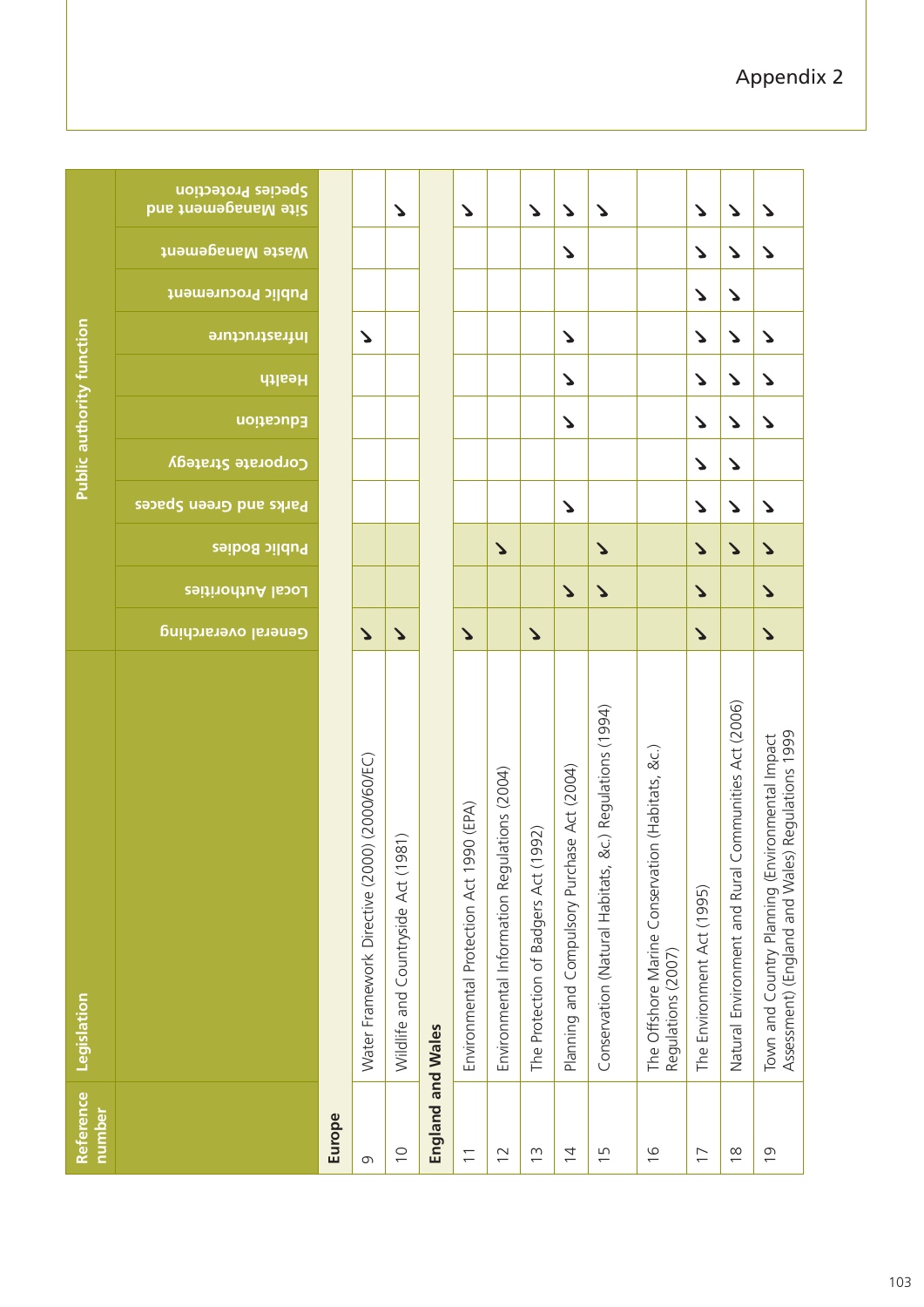|                                  | Species Protection<br><b>Site Management and</b><br><b>Jnamegana Manent</b><br><b>Public Procurement</b><br>lnfrastructure |                   | Δ                                                                       | $\mathbf{r}$                                            | $\Delta$                                               | ゝ<br>ゝ<br>ζ<br>ζ             |         | $\Delta$                                                        |                                                          | Δ<br>ζ                   | $\mathbf{r}$                                                                                      |              | ゝ<br>Δ                                                  | $\mathbf{v}$<br>$\blacktriangleright$                                |
|----------------------------------|----------------------------------------------------------------------------------------------------------------------------|-------------------|-------------------------------------------------------------------------|---------------------------------------------------------|--------------------------------------------------------|------------------------------|---------|-----------------------------------------------------------------|----------------------------------------------------------|--------------------------|---------------------------------------------------------------------------------------------------|--------------|---------------------------------------------------------|----------------------------------------------------------------------|
| <b>Public authority function</b> | Health<br>Education<br>Corporate Strategy<br>Parks and Green Spaces<br><b>Public Bodies</b>                                |                   | $\blacktriangleright$                                                   |                                                         | $\Delta$                                               | Δ<br>ζ<br>ζ<br>ζ             |         | $\blacktriangleright$                                           |                                                          | $\blacktriangleright$    | $\Delta$                                                                                          |              | $\blacktriangleright$                                   | $\mathbf{v}$                                                         |
|                                  | Local Authorities                                                                                                          |                   | $\blacktriangleright$                                                   | $\Delta$                                                | $\blacktriangleright$                                  | ゝ                            |         | $\blacktriangleright$                                           |                                                          | $\blacktriangleright$    | $\blacktriangleright$                                                                             |              | $\blacktriangleright$                                   | $\blacktriangleright$                                                |
|                                  | General overarching                                                                                                        |                   |                                                                         |                                                         |                                                        |                              |         |                                                                 |                                                          |                          | $\blacktriangleright$                                                                             |              |                                                         |                                                                      |
| Legislation                      |                                                                                                                            |                   | &c.)<br>(Amendment) Regulations 2007<br>Conservation (Natural Habitats, | National Parks and Access to the Countryside Act (1949) | Act (2000) (CRoW Act)<br>Countryside and Rights of Way | Local Government Act (2000). |         | stainable Development (2005)<br>Planning Policy Statement 1: Su | Planning Policy Statement 9: Biodiversity and Geological | Conservation (DCLG 2005) | The Environmental Protection (Restriction of Use of Lead<br>ğ,<br>Shot) (England) Regulations 199 |              | Planning Policy Wales (Welsh Assembly Government, 2002) | Technical Advice Note (Wales) 5: Nature Conservation and<br>Planning |
| Reference<br>number              |                                                                                                                            | England and Wales | 20                                                                      | $\overline{21}$                                         | 22                                                     | 23                           | England | 24                                                              | 25                                                       |                          | 26                                                                                                | <b>Wales</b> | 27                                                      | 28                                                                   |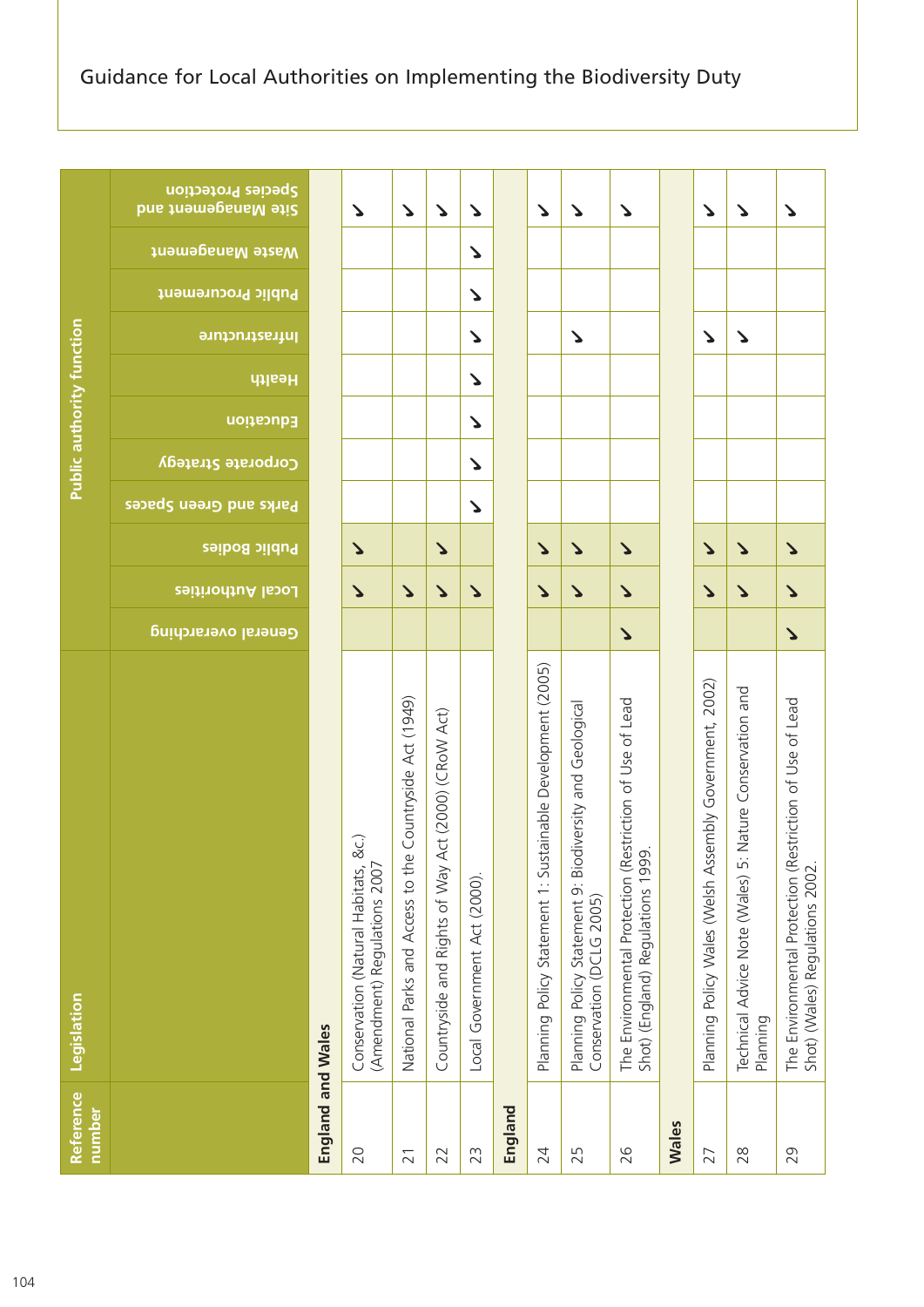# Overview of legislation

# **International Environmental Agreements**

# **1. International Convention on Biological Diversity United Nations Environment Programme (1992)**

The Convention is the first global agreement on biodiversity conservation and all countries that have joined it are legally bound to implement the provisions set out in the Convention. The Convention aims to achieve biodiversity conservation, sustainable use of biodiversity and an equitable sharing of the benefits arising from commercial use of genetic resources.

The Convention covers ecosystems, species and genetic resources and includes issues such as measures and incentives to conserve biodiversity, regulated access to genetic resources, education and awareness and provision of financial resources. As a signatory of the Convention, the UK is legally bound to comply with its provisions.

# **http://www.biodiv.org/convention/convention.shtml**

# **2. Ramsar Convention on Wetlands of international importance (1971)**

The Convention on Wetlands, signed in Ramsar, Iran, in 1971, is an intergovernmental treaty which provides the framework for national action and international co-operation for the conservation and wise use of wetlands and their resources.

The official name of the treaty *The Convention on Wetlands of International Importance especially as Waterfowl Habitat* reflects its original emphasis on the conservation and wise use of wetlands primarily to provide habitat for waterbirds. Over the years, however, the Convention has broadened its scope to cover all aspects of wetland conservation and wise use, recognising wetlands as ecosystems that are extremely important for biodiversity conservation and for the well-being of human communities. Contracting Parties commit themselves to; designate at least one wetland for inclusion in the Ramsar List and promote its conservation; to include consideration of wetland conservation in national land-use planning; to promote training in wetland research, management and wardening and to consult with other contracting parties about the Conventions implementation, including shared water systems, shared species and transfrontier wetlands. As a contracting party, the UK is required to integrate the principles of the Convention into national policies and actions including legislation to make best possible wise (sustainable) use of wetland resources

# **http://ramsar.org/**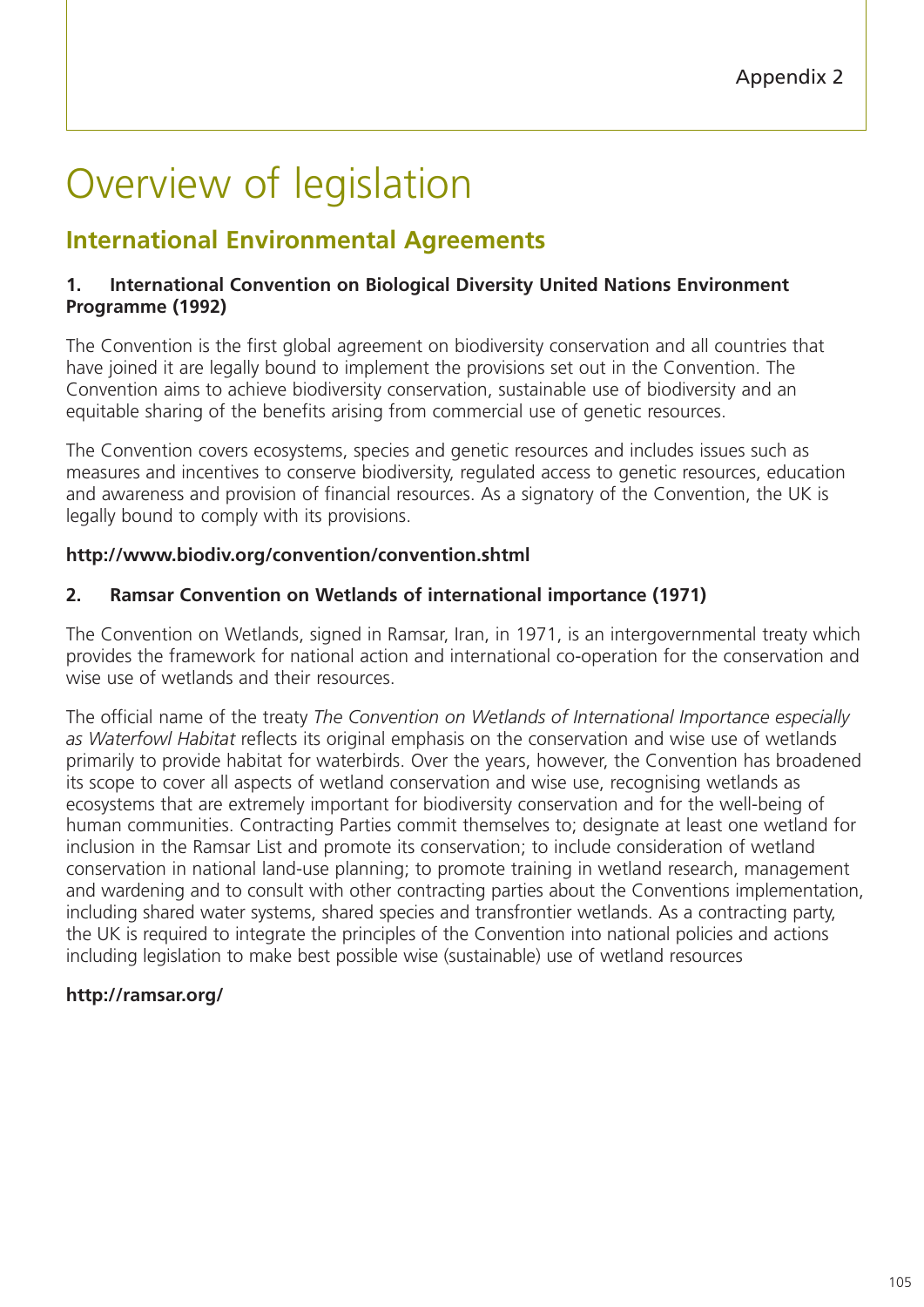Guidance for Local Authorities on Implementing the Biodiversity Duty

# **Europe**

## **3. The Habitats Directive (EC Directive 92/43/EEC on the Conservation of Natural Habitats and of Wild Flora and Fauna)**

The Habitats Directive promotes the protection of biodiversity and requires EU Member States to maintain or restore wild species and natural habitats in their territories at a favourable conservation status. Member States are bound by the Directive to implement a number of measures to achieve this, including protecting species listed in Annexes 1 and 2 of the Directive through a network of sites known as 'Natura 2000'. The Directive also requires monitoring of EU habitats and species, and six yearly reports.

As part of the requirements of the Directive, Member States must propose a national list of Sites of Community Importance (SCI). Following adoption, these sites are designated as Special Areas of Conservation (SAC). Along with Special Protection Areas (SPA), classified under the EC Birds Directive, these make up the Natura 2000 network of protected areas.

If a plan or project has the potential to adversely affect the integrity of a Natura 2000 site it will not be permitted, *unless* it can be proven that there are no alternatives and imperative reasons of overriding public interest. The Directive also requires specific protection for certain species wherever they might occur within a Member State's territory.

## **4. The European Birds Directive (EC Council Directive 79/409/EC on the Conservation of Wild Birds)**

The Birds Directive sets out the framework for the conservation and management of wild birds in Europe. The Directive requires that Member States, shall take requisite measures to maintain the population of all species of naturally occurring birds in the wild state at a level which corresponds in particular to ecological, scientific and cultural requirements, while taking account of economic and recreational requirements. The Directive also requires Member States to take requisite measures to preserve, maintain, or re-establish a sufficient diversity and area of habitats for all species. The species in Annex I shall be the subject of special conservation measures (i.e. classification of Special Protection Areas) concerning their habitat in order to ensure their survival and reproduction. Member States are obliged to establish a general scheme to protect all wild birds.

## **http://europa.eu.int/eur-lex/en/consleg/pdf/1979/en\_1979L0409\_do\_001.pdf**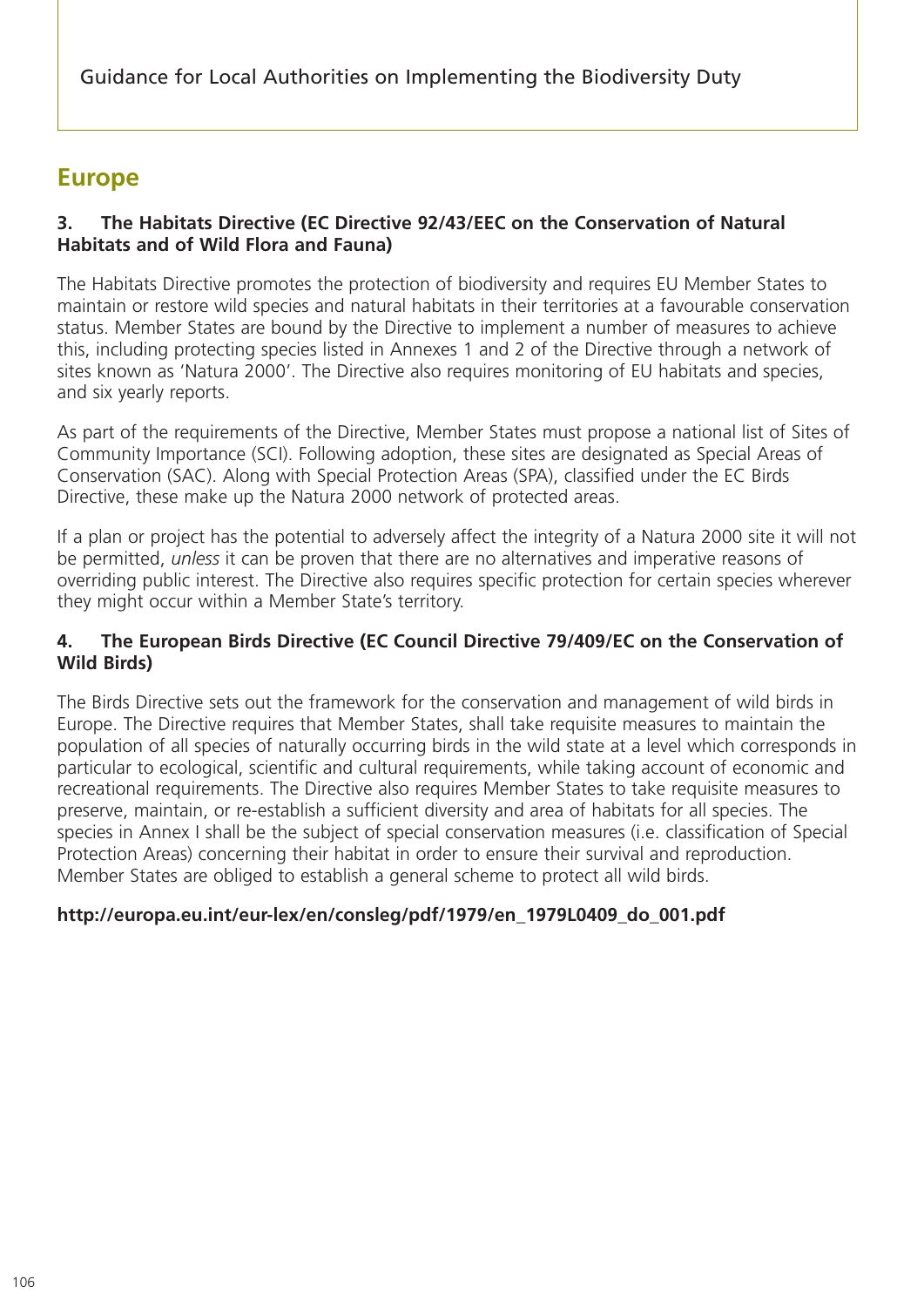## **5. The Bern Convention on the Conservation of European Wildlife and Natural Habitats. EC. 1979**

The Bern Convention contains legal obligations in relation to the conservation and protection of wild animal and plant species and their habitats, which contracting parties, including the UK, must adhere to. The European Community adopted the EC Birds Directive in 1979 and the Habitats Directive in 1992 to implement the Bern Convention in Europe.

## **http://conventions.coe.int/Treaty/en/Treaties/Html/104.htm**

## **6. Environmental Impact Assessment (85/337/EEC) Directive (EIA Directive) (as amended by Directive 97/11/EC)**

The EIA Directive aims to ensure that any effects that new development are likely to have on the environment are understood and taken account of fully before such development goes ahead. The Directive requires that an Environmental Impact Assessment is carried out by those involved in planning certain projects to identify any likely significant effects on the environment (including biodiversity) to ensure that the public and relevant competent authority (or planning authority) can fully understand the predicted effects and scope for reducing them before determining the planning decision.

Developers are responsible for preparing an Environmental Statement, which should be submitted alongside the planning application and local authorities are responsible for assessing the information contained within the Environmental Statement.

The list of projects to which the EIA Directive applies can be found in Appendices 2 and 3 of the EIA Guidance.

## **http://ec.europa.eu/environment/eia/eia-legalcontext.htm#legalcontext**

## **7. Strategic Environmental Assessment (2001/42/EEC) Directive (SEA Directive)**

The SEA Directive requires that certain plans and programmes are assessed for their impacts on the environment (which includes biodiversity). The authority preparing the plan or programme is required to produce a report on the likely significant effects of the programme, in addition to consulting on the draft plan or programme and Environmental Report, taking account of the Environmental Report and consultation responses, and providing information showing how the environmental assessment has been taken account of when the plan or programme is adopted. The Directive also requires monitoring of the plan or programme to ensure unforeseen adverse impacts on the environment are identified and reduced.

Those plans and programmes which are subject to the SEA Directive can be found be following the link to the Directive.

#### **http://www.environ.ie/DOEI/DOEIPol.nsf/0/b8aeb091f741ee9c80256f5d004cd61c/\$FILE/0142\_en.pdf**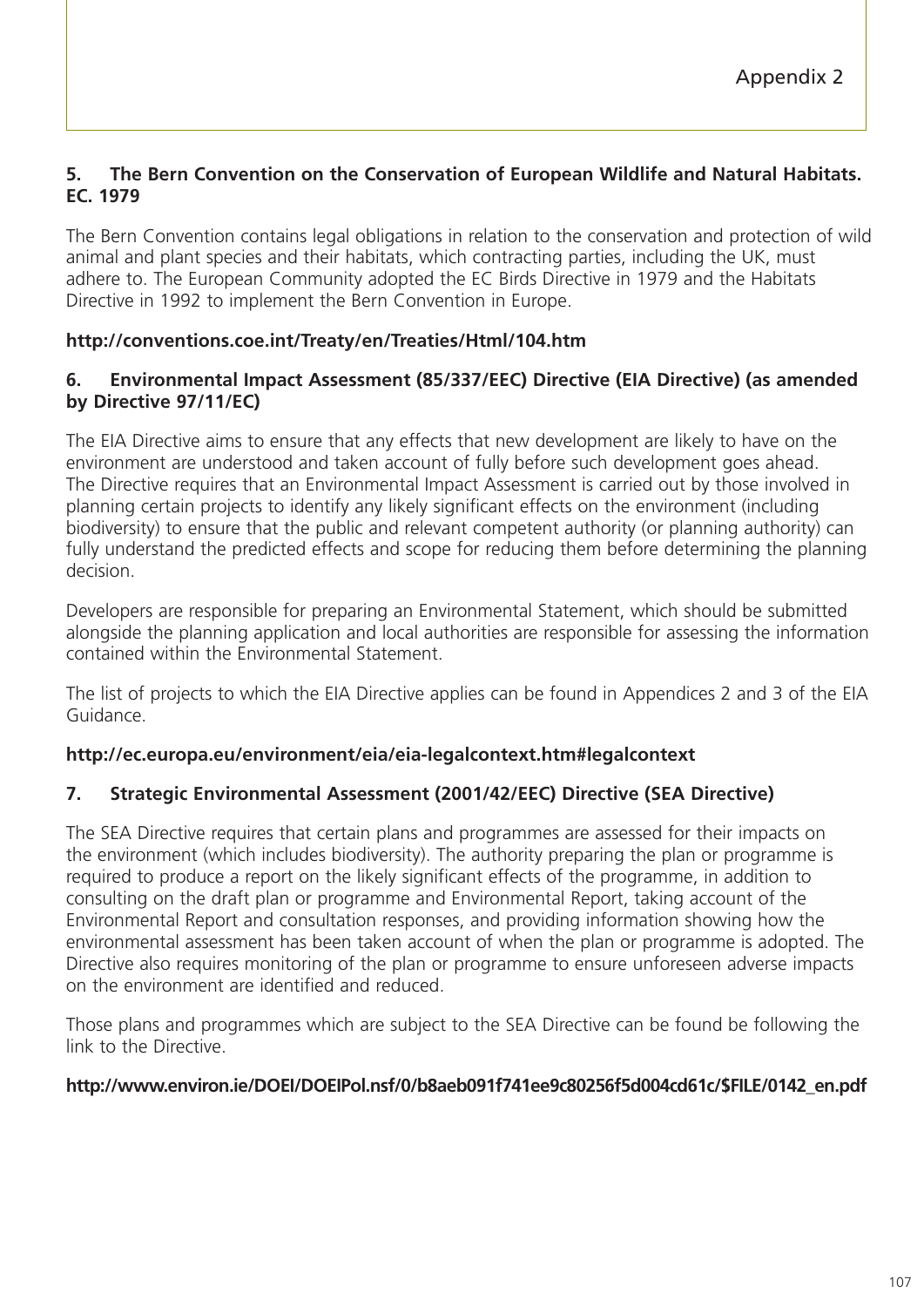Guidance for Local Authorities on Implementing the Biodiversity Duty

## **8. EU CITES Regulations (Council Regulation (EC) No 338/97 The European Union Wildlife Trade Regulation (1997) and Commission Regulation (EC) No 865/2006**

The EU CITES Regulations aim to protect regulate and monitor international trade in certain species of flora and fauna. The regulations help to safeguard species that are threatened globally. The regulations categorise species and strengthen and extend import and export controls that were previously in place.

#### **http://www.ukcites.gov.uk/news/865\_06.pdf**

#### **http://www.unep-wcmc.org/species/trade/eu/tradereg.html**

## **9. Water Framework Directive (2000) (2000/60/EC)**

The Water Framework Directive aims to safeguard and improve water quality and requires that Member States prevent deterioration in status and aim to reach at least 'good status' in all water bodies (inland, coastal and groundwaters) by 2015. Water quality status includes both chemical and ecological status. The Framework Directive require Member States to prepare a river basin management plan for each river basin district by 2009 (and update it every 6 years). River basin districts are regional in scale but the boundaries relate to river catchments.

The Secretary of State, Welsh Assembly and Environment Agency have a duty to exercise their functions to secure compliance with the Water Framework Directive. The Secretary of State will approve all environmental objectives and river basin management plans. The Environment Agency is responsible for draftingriver basin management plans, ensuring stakeholder and public participation in preparing river basin management plans and carrying out analysis needed to support the plans. The Environment Agency has set up a liaison panel in each river basin district to assist with river basin planning. These panels include representatives of those regulators and deliverers who will need to take action to achieve Framework Directive objectives.

All public bodies are under a duty to exercise their functions having regard to river basin management plans [Regulation 17 of SI 2003 No 3242 The Water Environment (Water Framework Directive) (England and Wales) Regulations 2003].

#### **http://ec.europa.eu/environment/water/water-framework/index\_en.html**

#### **http://www.environment-agency.gov.uk/business/444217/444663/955573**/

# **England and Wales**

## **10. Wildlife and Countryside Act (1981)**

The Wildlife and Countryside Act provides for the protection of birds and a number of other animal and plant species, the prevention of the introduction of non-native species, notification of Sites of Special Scientific Interest by the country agencies, contains measures for the management and protection of Sites of Special Scientific Interest and provides for the designation of Marine Nature Reserves.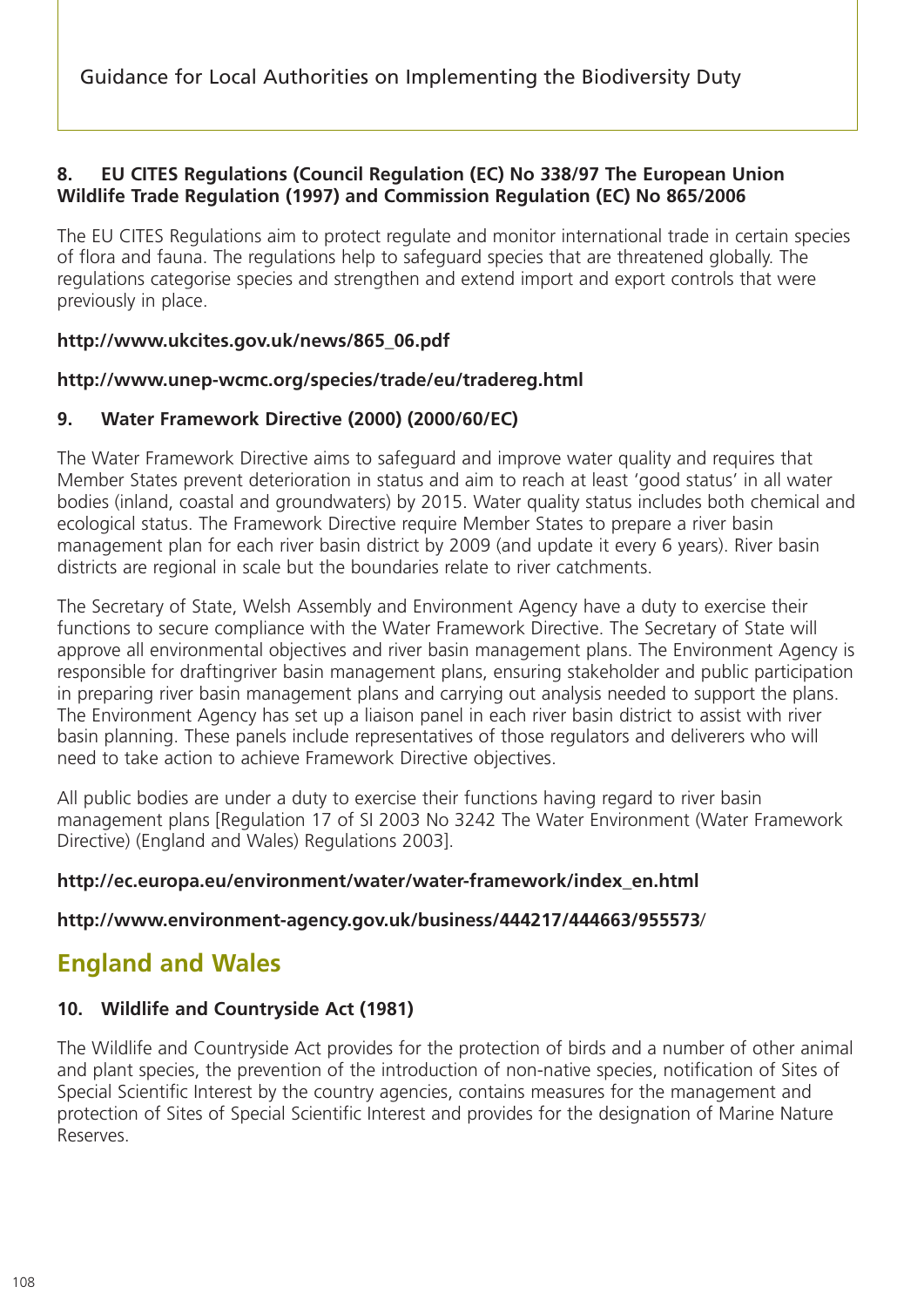It should be noted that many of the provisions in the Countryside and Rights of Way Act and the Natural Environment and Rural Communities Act replace provisions set out in the Wildlife and Countryside Act.

The CRoW Act changes the Wildlife and Countryside Act by amending Site of Special Scientific Interest notification procedures, providing enhanced powers for the management and protection of these sites, and extending powers for entering management agreements. The Act places a duty on public bodies to conserve and manage Sites of Special Scientific Interest further. The CRoW Act also amends the Wildlife and Countryside Act by increasing the legal protection for species which are threatened.

The Natural Environment and Rural Communities Act makes eight amendments to part 1 of the Wildlife and Countryside Act, which aim to improve protection of wildlife.

## **http://www.jncc.gov.uk/page-3614#download**

## **11. Environmental Protection Act 1990 (EPA)**

The Environmental Protection Act established the Nature Conservancy Council for England (now Natural England) and the Countryside Council for Wales along with the Joint Nature Conservation Committee. The Act places duties on these councils to discharge their nature conservation functions. In addition to giving these councils the powers to establish, maintain and manage nature reserves, the Act requires that they provide advice and knowledge to any persons about nature conservation in their area. It should be noted that parts of the EPA were updated by the Clean Neighbourhoods and Environment Act (2005).

## **http://www.opsi.gov.uk/acts/acts1990/Ukpga\_19900043\_en\_1.htm**

## **12. Environmental Information Regulations (2004)**

The Environmental Information Regulations enable the public to access information that is held by public authorities. The Regulations require that public authorities make environmental information that they hold ivailable to members of the public, and this should be done progressively by electronic means. Such information should be organised to ensure it is disseminated to the public in an active and systematic way. The regulations also give the general public rights of access to environmental information from public authorities.

## **http://www.opsi.gov.uk/si/si2004/20043391.htm**

# **13. The Protection of Badgers Act (1992)**

The Protection of Badgers Act provides protection for both badgers and their setts. The Act makes it an offence to wilfully kill or injure badgers or interfere with their setts, except under the terms of licence. Those found to have committed offences under the Act are liable to a term of imprisonment and/or a fine.

## **http://www.opsi.gov.uk/ACTS/acts1992/Ukpga\_19920051\_en\_1.htm**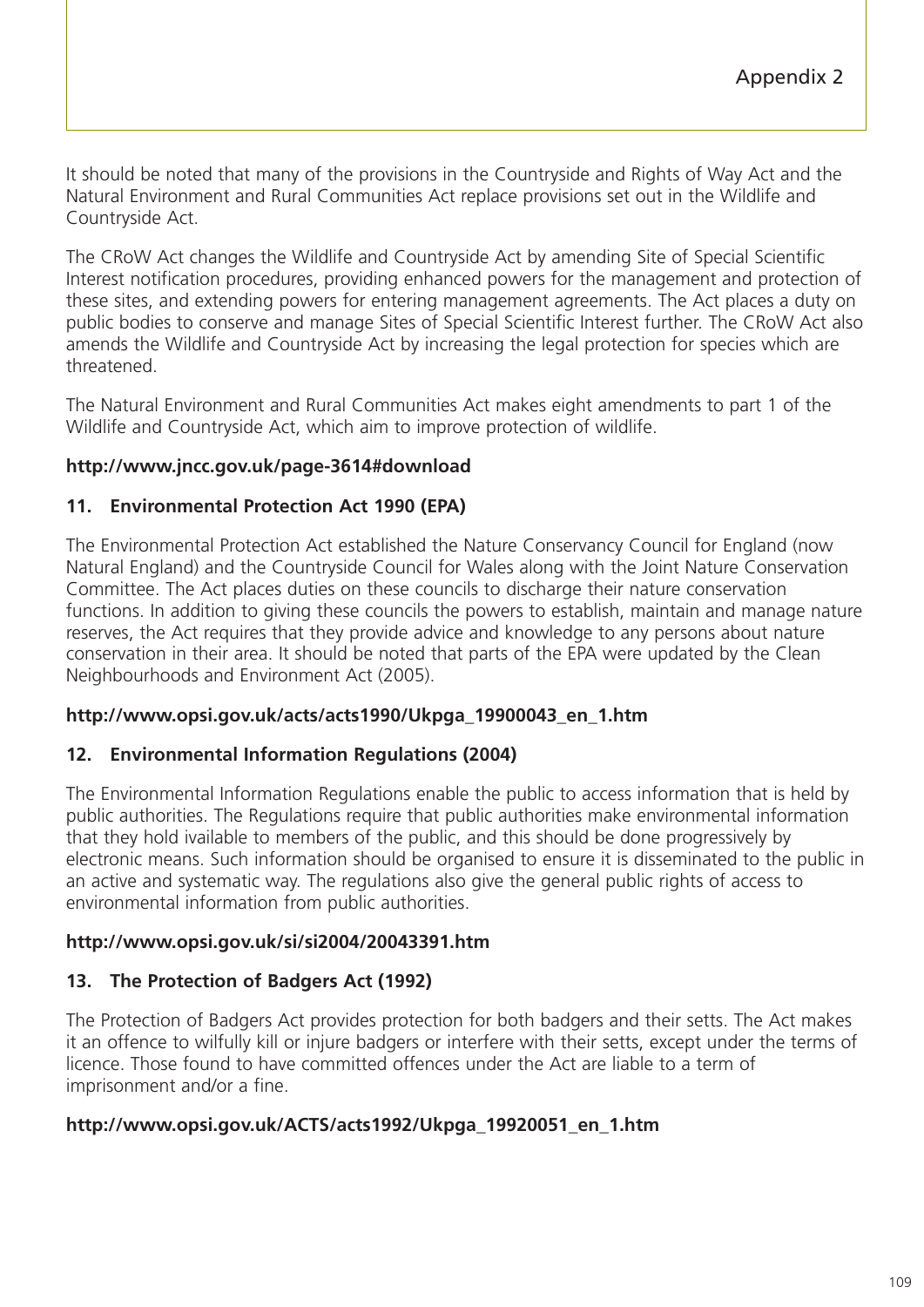## **14. Planning and Compulsory Purchase Act (2004)**

The Planning and Compulsory Purchase Act aims to give effect to the Government's policy on the reform of the planning system.

Although the majority of the Act does not relate to biodiversity conservation, Part 8 states that local authorities, joint planning boards and National Park authorities 'will be able to acquire land by compulsory purchase if they think that it will facilitate the carrying out of development, redevelopment or improvement on or in relation to the land, on condition that such acquisition will be of economic, social or environmental benefit to their area' (Planning and Compulsory Act Guidance Notes).

#### **http://www.opsi.gov.uk/acts/acts2004/20040005.htm**

## **15. Conservation (Natural Habitats &c.) Regulations (1994**

The Conservation (Natural Habitats etc.) Regulations make provision for implementing Council Directive 92/43/EEC (the Habitats Directive) into domestic legislation on the conservation of natural habitats and of wild fauna and flora.

The Habitats Regulations provide for the protection of Special Protection Areas and Special Areas of Conservation, in addition to species listed in Schedule 2 of the Regulations and plants listed in Schedule 4.

The Habitats Regulations contain an express (with regards to certain regimes) requirement and a general duty that competent authorities must consider or review plan or project consents, permissions or other authorisations permission which have been applied for or previously granted, which affect a European site either alone or in combination with others. Authorisations can be restricted or revoked where the integrity of the site would be adversely affected (subject to exceptions).

## **http://www.opsi.gov.uk/SI/si1994/Uksi\_19942716\_en\_1.htm**

## **16 The Offshore Marine Conservation (Habitats, &c.) Regulations (2007)**

These regulations transpose the Habitats and Birds Directives in the UK offshore marine area. This covers seas more than 12 nautical miles from the coast, including waters out to British fishery limits (up to 200 nautical miles), and any part of the seabed designated as part of the UK continental shelf (which in some cases extends beyond 200 nautical miles). This is anticipated to come into force in August 2007.

## **17. The Environment Act (1995)**

The Environment Act established the Environment Agency, the Scottish Environment Protection Agency and National Parks Authorities and established new standards for environmental management. The Act makes provision for the control of pollution, the conservation of natural resources and the conservation or enhancement of the environment and provides for the protection of important hedgerows in England and Wales.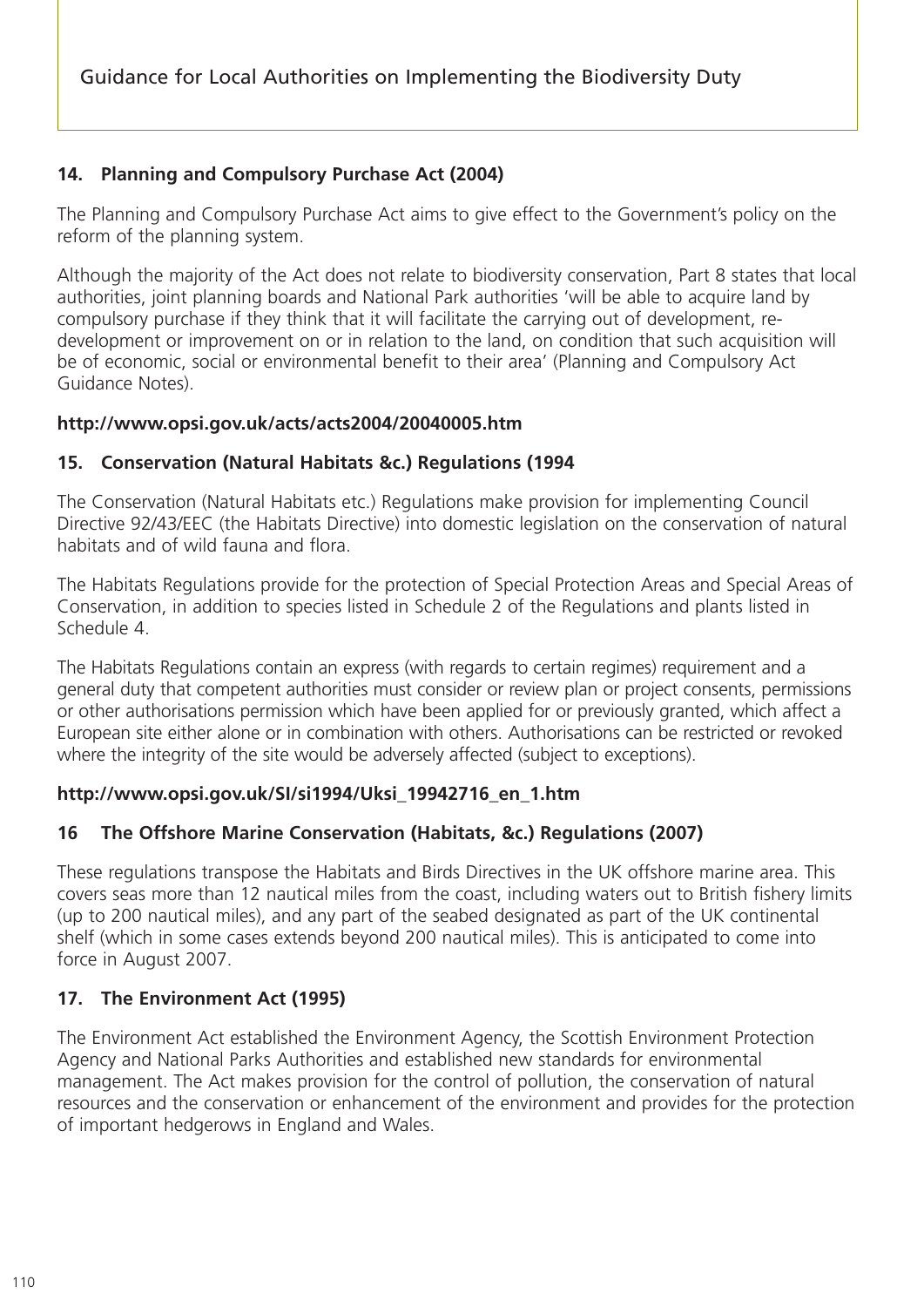## **18. Natural Environment and Rural Communities Act (2006)**

The primary purpose of the Natural Environment and Rural Communities Act is to implement key aspects of the Government's Rural Strategy (2004).

The Act establishes both Natural England, an independent body responsible for conserving, managing and enhancing England's Natural Environment, and the Commission for Rural Communities, an independent advocate, watchdog and expert adviser for rural England. It also reconstitutes the Joint Nature Conservation Committee and renames and reconstitutes the Inland Waterways Amenity Advisory Council.

Section 40 of the Natural Environment and Rural Communities Act requires that 'Every public authority must, in exercising its functions, have regard, so far as is consistent with the proper exercise of those functions, to the purpose of conserving biodiversity.' It should be noted that the NERC Act supersedes and replaces Section 74 of the Countryside and Rights of Way Act.

#### **http://www.opsi.gov.uk/ACTS/acts2006/20060016.htm**

#### **19. Town and Country Planning (Environmental Impact Assessment) (England and Wales) Regulations 1999**

The Regulations apply to projects falling within the scope of the Environmental Impact Assessment (85/337/EEC) Directive (EIA Directive) (as amended by Directive 97/11/EC) requiring planning permission in England and Wales.

#### **http://www.opsi.gov.uk/si/si1999/19990293.htm**

In addition, there is a series of Regulations applying to England and Wales and implementing Directive 85/337/EEC, relating to different types of activity with the potential to significantly affect the environment. These are referenced in Appendix 8 of Environmental Impact Assessment: A Guide to Procedures' (ODPM, WAG, 2000) **http://www.communities.gov.uk/index.asp?id=1143258** and can be sourced from the OPSI website **http://www.opsi.gov.uk**

## **20. The Conservation (Natural Habitats, &c.) (Amendment) Regulations 2007**

Schedule 1 of the Conservation (Natural Habitats, &c) (Amendment) (England and Wales)8 Regulations 2006 (Habitats Regulations) inserts a new Part IVA into the Conservation (Habitats, &c.) Regulations 1994 and transposes into English law the requirement to carry out Appropriate Assessment for land use plans.

#### **http://www.defra.gov.uk/corporate/consult/nat-habitats-2006/nathabitats2006-consultation.pdf**

## **21. National Parks and Access to the Countryside Act (1949)**

This Act provided the framework for National Park and Area of Outstanding Natural Beauty (AONB) creation in England and Wales and was amended by the Environmental Protection Act (1990), the Environment Act (1995) and the Countryside and Rights of Way Act (2000).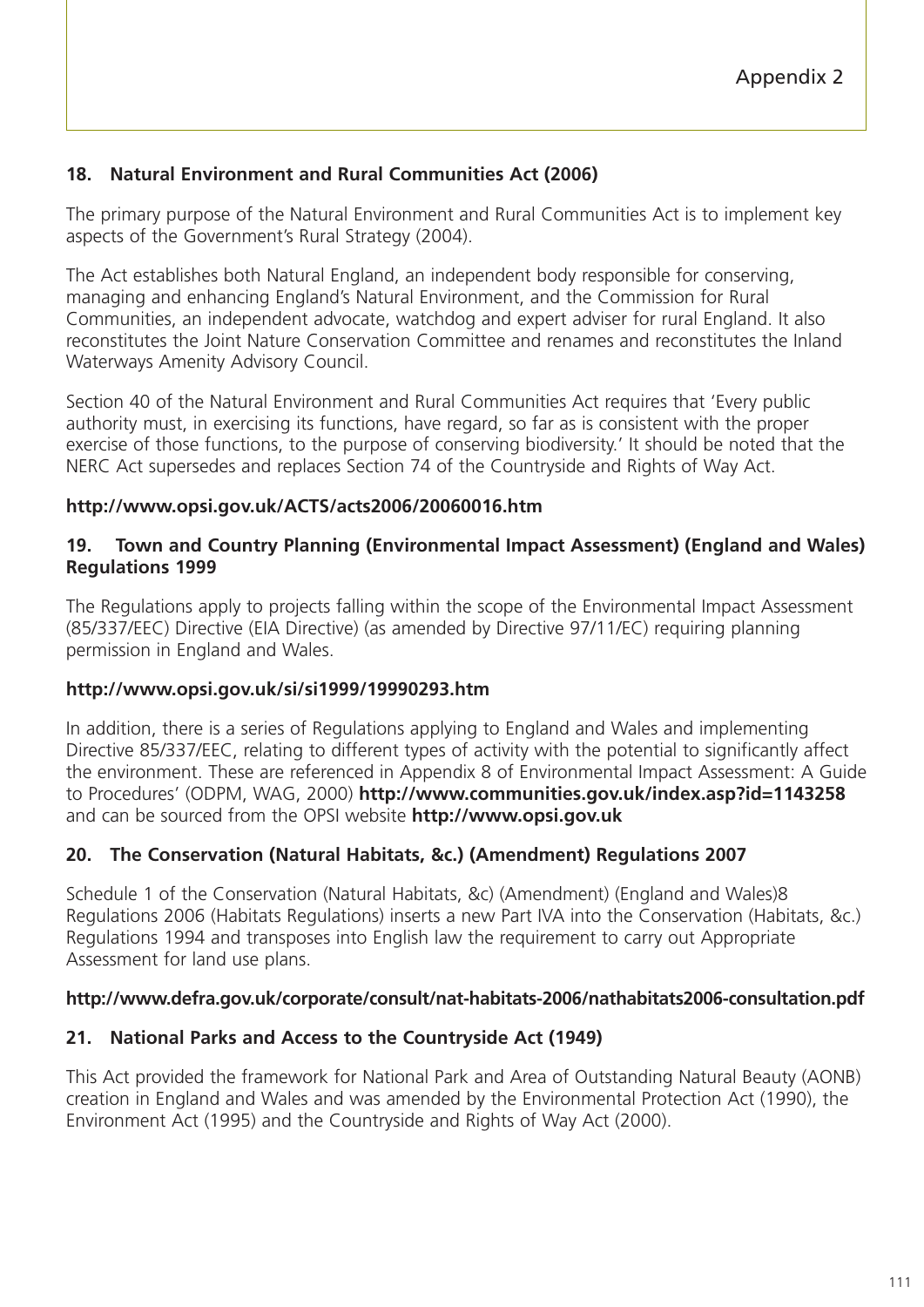The Act gave power to the Nature Conservancy Council to establish nature reserves and gave powers to local authorities to establish local nature reserves in their area, placing a duty on the Nature Conservancy Council to inform local planning authorities of areas of Special Scientific Interest.

## **http://www.defra.gov.uk/rural/pdfs/ruraldelivery/bill/np-1949.pdf**

## **22. Countryside and Rights of Way Act (2000) (CRoW Act)**

In terms of wildlife protection and nature conservation, the CRoW Act places a Duty on the National Assembly for Wales and Government Departments to have regard to biodiversity conservation, in addition to maintaining lists of species and habitats for which conservation steps should be taken, in accordance with the Convention of Biological Diversity (1992). Section 74 of the CRoW Act contains a list of all species and habitats of principle importance for biological conservation.

Additionally, the CRoW Act provides for public pedestrian access to land (of certain types), makes amendments to the law of public rights of way, and improves management for AONBs.

## **http://www.opsi.gov.uk/acts/acts2000/20000037.htm**

## **23. Local Government Act (2000)**

The Local Government Act gave a wide-ranging power for principal local authorities to take any steps to promote or improve the economic, social or environmental well-being of their local community unless expressly prohibited by other legislation. Additionally, the Act requires that local authorities produce Community Strategies to promote the wellbeing of their local communities. The Guidance issued as part of DETR Circular 4/2001 states that Local Biodiversity Action Plans should be considered, among other things, when local authorities are preparing these Community Strategies.

## **http://www.opsi.gov.uk/Acts/acts2000/20000022.htm**

# **England**

## **24. Planning Policy Statement 1: Sustainable Development (2005)**

Planning Policy Statement 1 sets out the national land use planning policies for England in relation to sustainable development. Planning Policy Statement 1 outlines requirements for regional planning bodies and local planning authorities in relation to development plans and development control to ensure sustainable development principles are given full consideration.

Planning Policy 1 requires that planning policies and planning decisions should seek to protect and enhance the countryside and urban areas, including wildlife habitats.

## **http://www.communities.gov.uk/index.asp?id=1143805**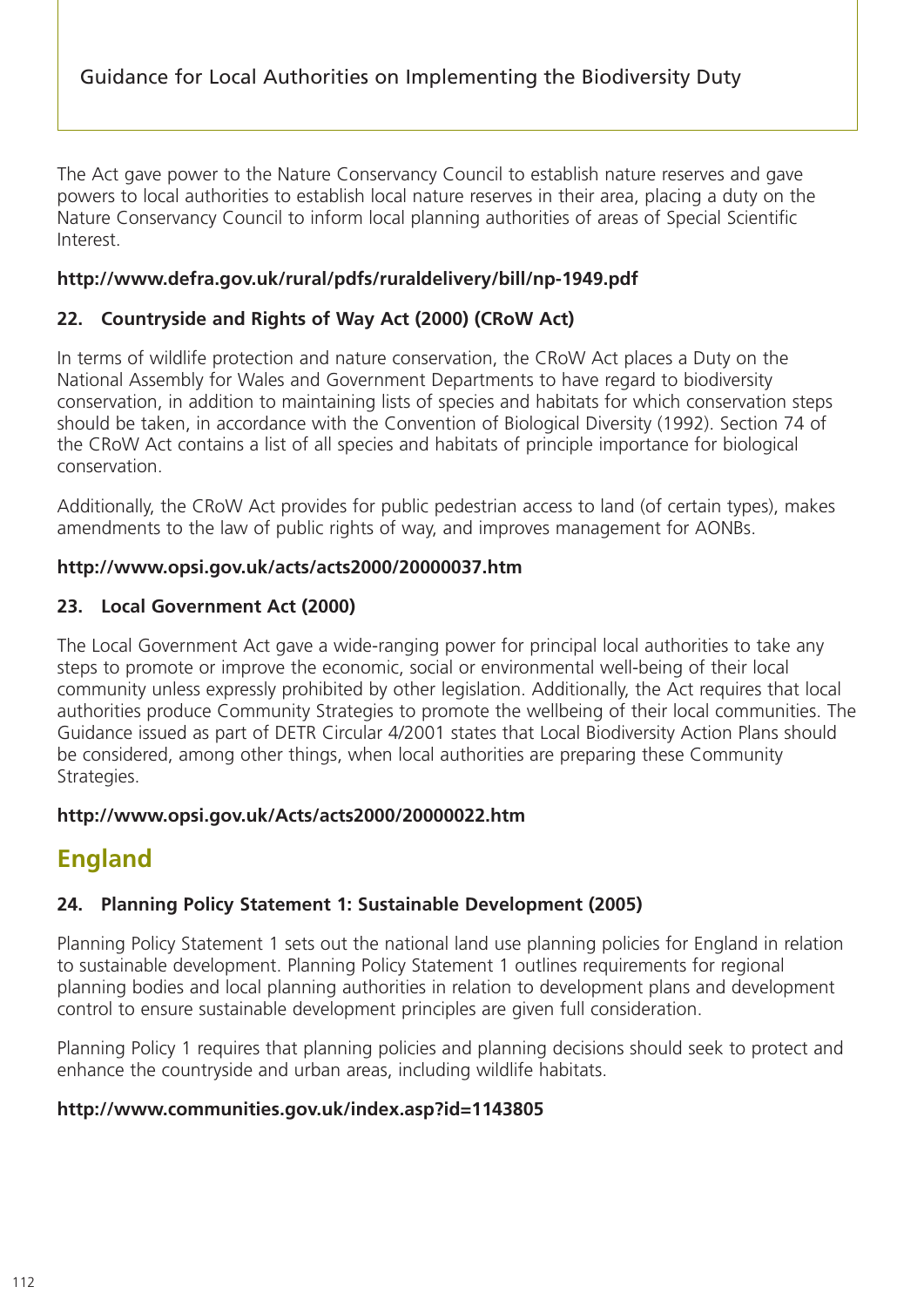## **25. Planning Policy Statement 9: Biodiversity and Geological Conservation (DCLG 2005)**

Planning Policy Statement 9 provides the national land use planning policy context for biodiversity conservation in England. Planning Policy Statement 9 sets out key requirements for Regional Spatial Strategies and Local Development Frameworks along with requirements for planning authorities to ensure the protection of designated sites, protected species, ancient woodland and other natural habitats, habitat networks. The need for planning authorities and developers to consider biodiversity interest on previously developed land and biodiversity within developments are also covered by Planning Policy Statement 9.

## **http://www.communities.gov.uk/index.asp?id=1501970**

## **26. The Environmental Protection (Restriction of Use of Lead Shot) (England) Regulations 1999.**

The Lead Shot (England) Regulations1999 prohibit the use of lead shot for any purpose on named SSSIs, considered important for waterfowl, and all Ramsar (wetland) sites. The use of lead shot is also prohibited for shooting various species including mallard (thus effectively banning the use of lead shot for shooting waterfowl throughout the whole of England). The Police enforce the Regulations.

# **Wales**

## **27. Planning Policy Wales (Welsh Assembly Government, 2002)**

Planning Policy Wales sets out the context for land use planning policy for the Welsh Assembly Government and is supplemented by Technical Advice Notes (TAN5).

Section 5 of Planning Policy Wales sets out the requirements for local authorities to address land use planning biodiversity issues in Unitary Development Plan (UDP) preparation and in development control and has the overarching aims of promoting biodiversity conservation, protecting statutorily designated sites and safeguarding protected species.

## **http://new.wales.gov.uk/docrepos/40382/4038231121/403821/403821/403828/ planningpolicy-e.pdf?lang=en**

## **28. Technical Advice Note (Wales) 5: Nature Conservation and Planning**

Technical Advice Note 5 along with Planning Policy Wales provide the national planning policy framework for Wales in relation to nature conservation. Technical Advice Note 5 provides advice to planning authorities on both development plans and development control for designated sites and areas outside designated sites, protected species, commons and greens. This TAN was subject to consultation in January 2006.

## **http://new.wales.gov.uk/docrepos/40382/4038231121/403821/403821/40382/403822/TAN\_5 \_Nature\_Conservation\_a1.pdf?lang=en**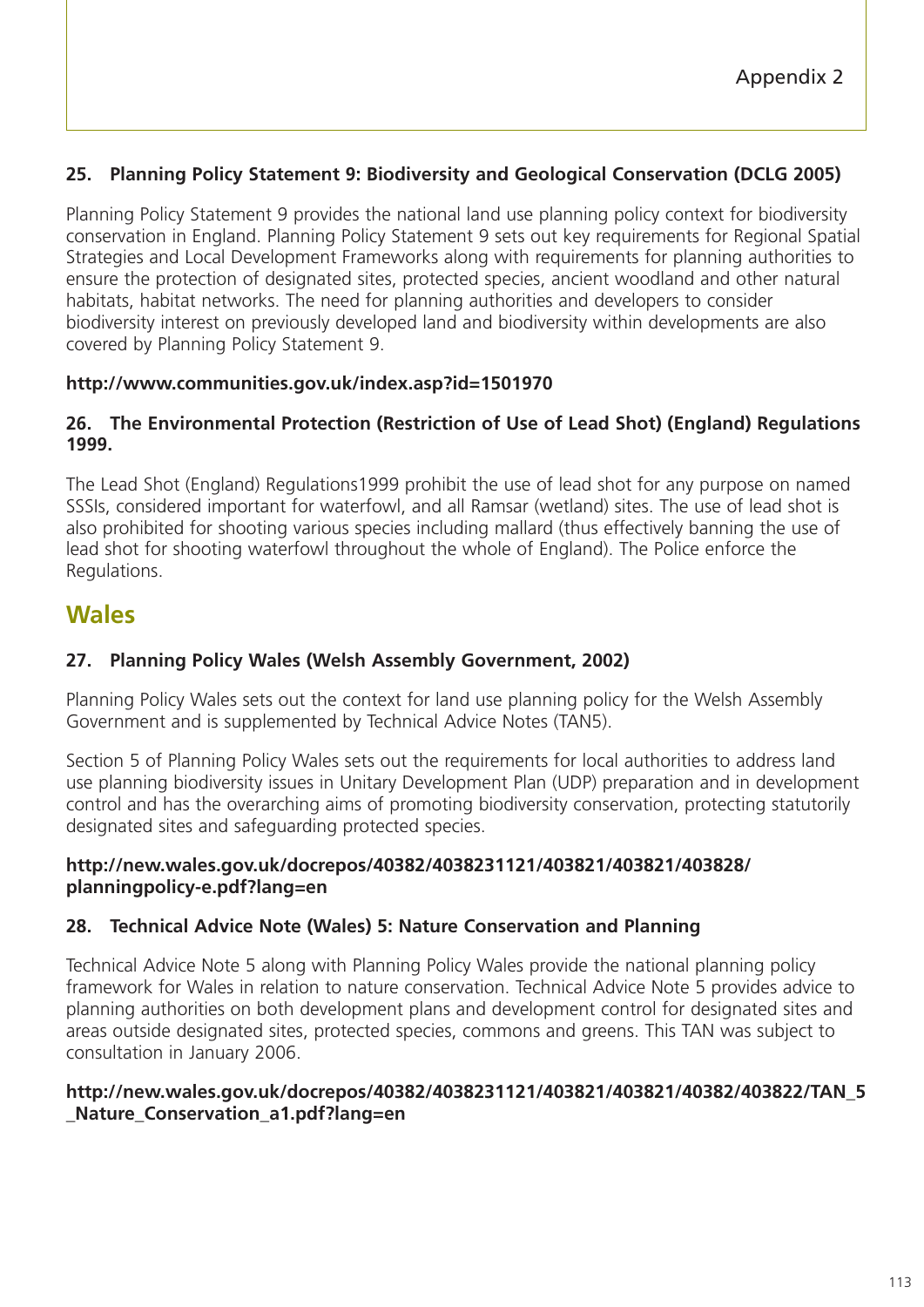## **29. The Environmental Protection (Restriction on Use of Lead Shot) (Wales) Regulations 2002.**

The Environmental Protection (Restriction on the Use of Lead Shot) (Wales) Regulations 2002 prohibit the use of lead gunshot over wetland Sites of Special Scientific Interest identified as important to waterfowl; over all areas below the high watermark; and for shooting coot, ducks and geese, and moorhen anywhere in Wales.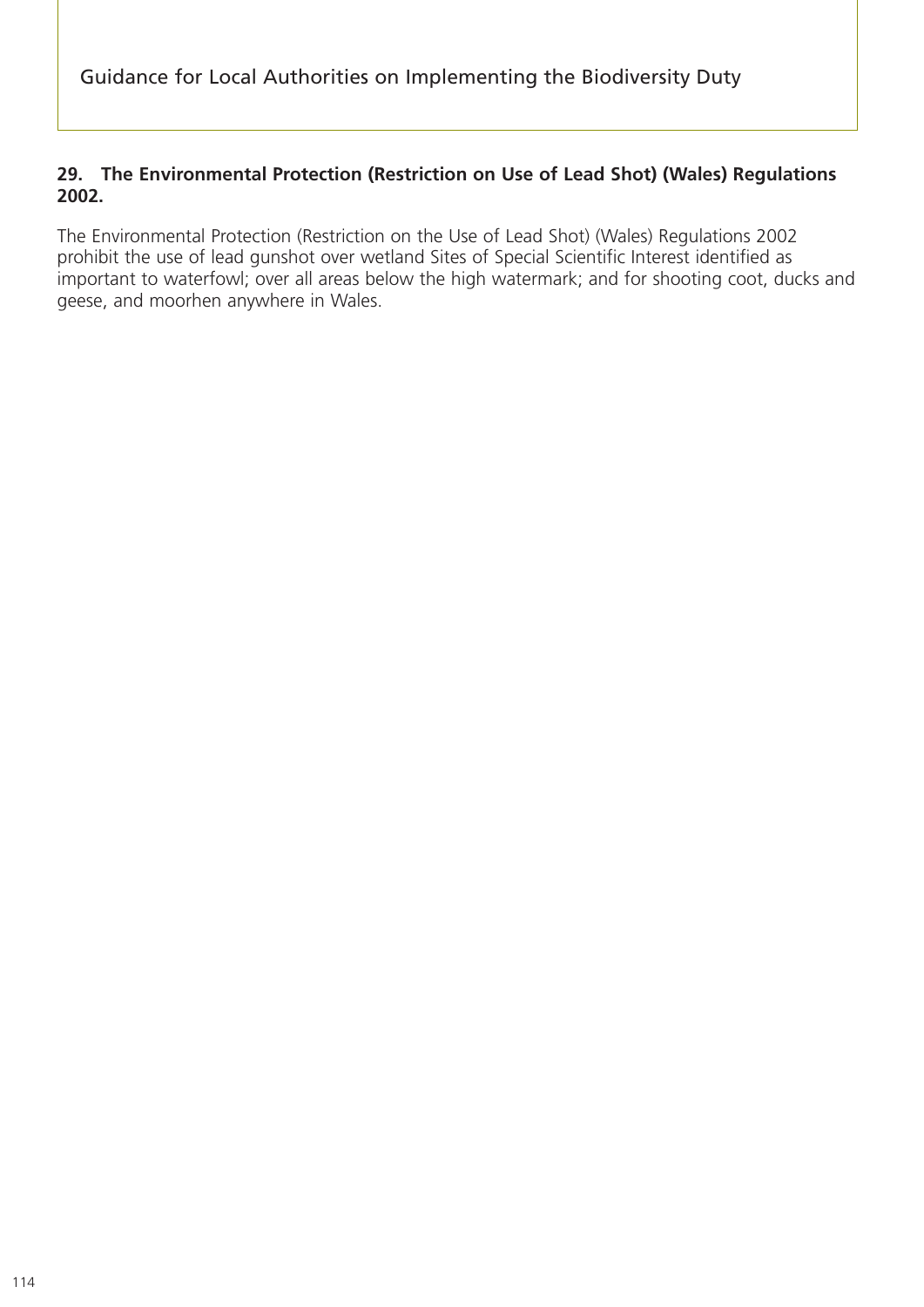# Appendix 3: Summary of Key Nature Conservation Designations

**Natura 2000 Site Network** – the EU Habitats Directive (Directive 92/43/EEC) provides for the creation of a network of protected areas across the European Union, known as 'Natura 2000' sites. This internationally important network consists of Special Areas of Conservation (SACs) and Special Protection Areas (SPAs), which will usually also be Sites of Special Scientific Interest.

- **Special Areas of Conservation (SAC)** are sites designated under the Habitats Directive 1992, established to protect natural habitats, rare and threatened species (other than birds) and habitats for these species. There are 571 SACs currently designated in the UK. SACs are protected under international law, and are afforded a high degree of protection in the UK.
- **Special Protection Area (SPA)** are sites designated under the Directive on the Conservation of Wild Birds (the Birds Directive) and were established to protect wild bird species and their habitats.

**Ramsar Wetlands of International Importance (Ramsar Sites)** – Many Sites of Special Scientific Interest, Special Areas of Conservation and Special Protection Areas are also designated under the Ramsar Convention as wetlands of international importance. The first Ramsar sites were designated in 1976.

**National Nature Reserves (NNR)** – these nationally important sites were established to protect some of the best examples of habitat and geological formations in the UK. At the end of 2004, there were:

- **217 NNRs in England covering 87,900 hectares; and**
- **76 NNRs in Wales covering more than 24,006 hectares.**

**Sites of Special Scientific Interest (SSSI)** represent the best examples of our national wildlife habitats, geological features and landforms. They have been identified by scientific survey as representing the highest conservation value. They are protected under UK law. The land owner or occupier can be required to manage the land in a certain way. Where agreement on how the land should be managed can not be reached, the relevant UK Government Conservation Body can apply for a compulsory purchase order, and where a SSSI is damaged, the land owner or occupier can be subject to a substantial fine.

**Local Nature Reserves (LNR)** – areas that contain wildlife or geological features that are of interest locally. There are currently 1260 LNRs in England, and all are in public ownership.

**Local Sites** – These sites are selected by partnerships which include local authorities, and aim to conserve sites of regional or local importance.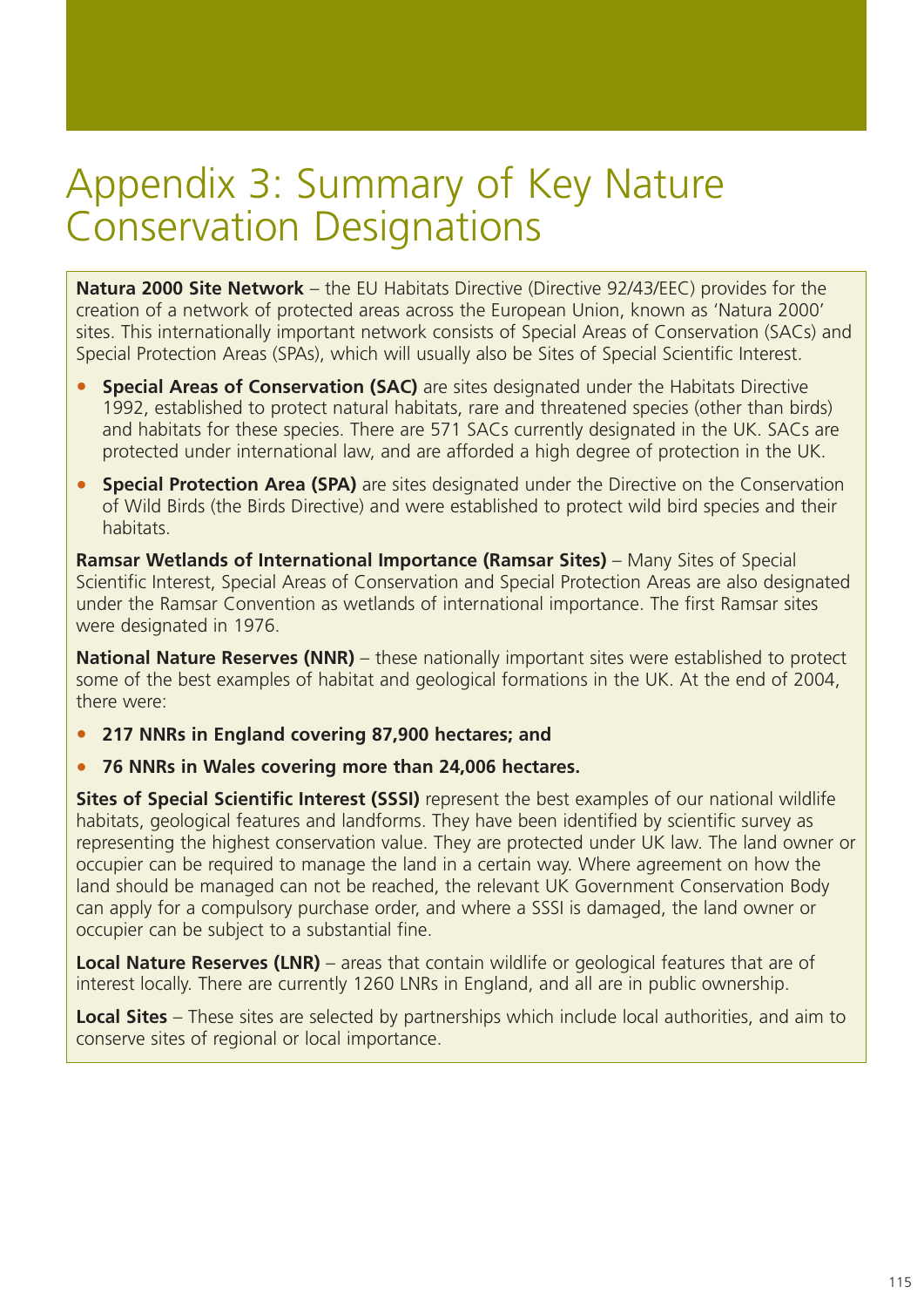# Appendix 4: Complete Collection of Case **Studies**

This appendix includes all of the case studies compiled in preparing the guidance on the Biodiversity Duty for Public Authorities.

It is structured as follows:

- **A. Case studies included in the Guidance for Local Authorities**
- **B. Case studies included in the Guidance for Public Authorities**
- **C. Additional case studies compiled in preparing the guidance but not included in either document.**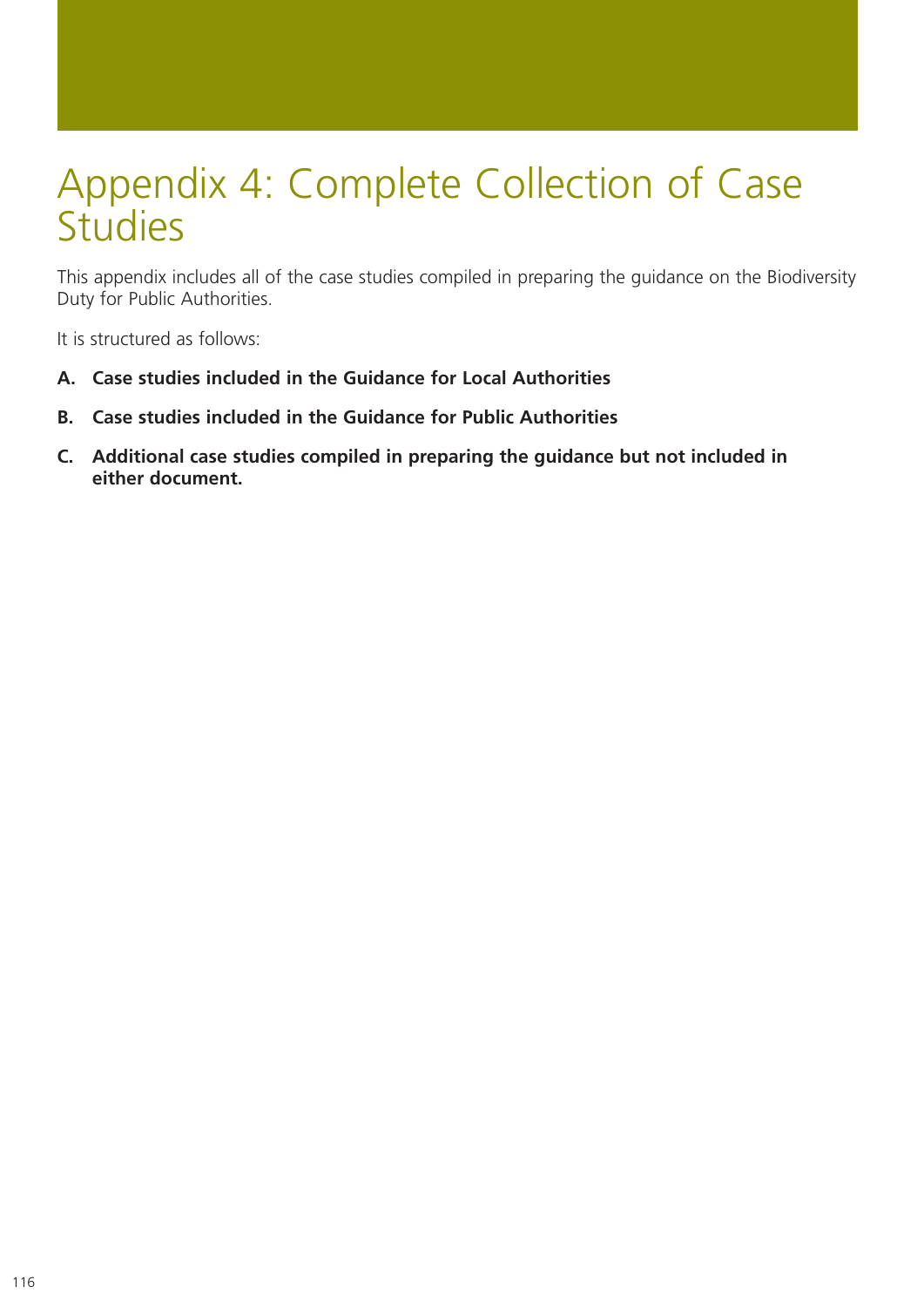# A. Case Studies included in the Local Authority Guidance

# **Case Study: Conserving Nature for the Community**

## **Hampshire County Council's Corporate Biodiversity Action Plan**

Hampshire County Council's Corporate Biodiversity Action Plan emphasises the importance of nature to quality of life in Hampshire. It involves all departments of the County Council and includes planning, highways, land management, recreation, education and social care. Actions vary from protecting internationally important habitats to enhancing the natural environment of school grounds.

The Plan is a key element in the County Council's programme for sustainable development. It demonstrates strong corporate commitment to conserving the natural environment of Hampshire and sets out a challenging plan of actions to further this work and develop new initiatives.

The Corporate Biodiversity Action Plan has three main aims:

- To improve the County Council's performance in conserving and enhancing the natural environment of Hampshire
- To use the benefits of biodiversity in delivering services such as education and social welfare
- To raise public and staff awareness of biodiversity

The Plan encompasses key actions, indicators and targets to ensure real commitment to delivery. The significant recognition that biodiversity underpins sustainability places Conserving Nature for the Community at the very heart of day-to-day work in Hampshire. This has helped to improve delivery of environmental programmes, improve interdepartmental working on biodiversity activity and enhance environmental awareness amongst Council staff.

## **http://www3.hants.gov.uk/biodiversity/corporateactionplan.htm**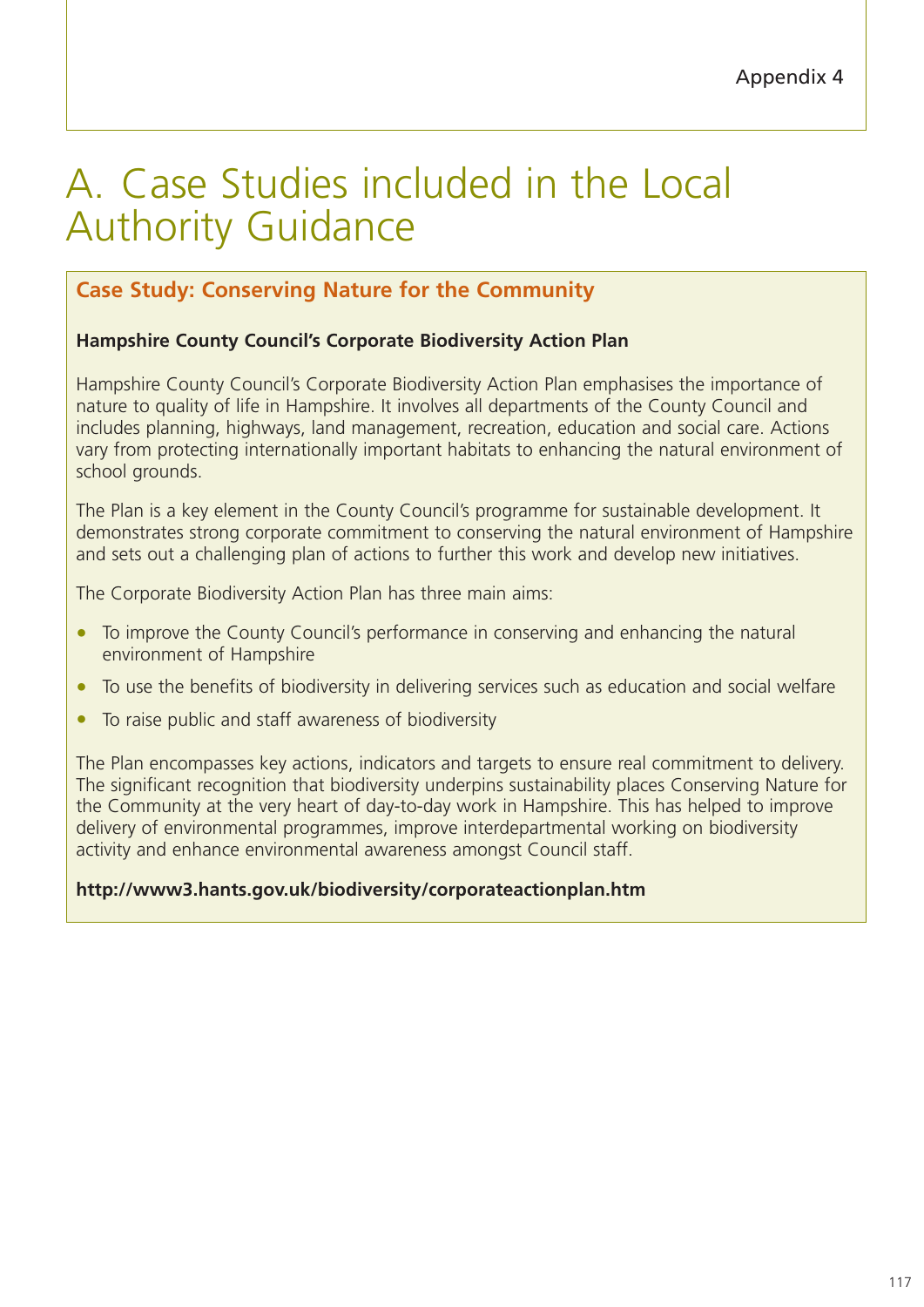# **Case Study: Local Area Agreement for Cornwall**

## **Cornwall County and District Councils**

The Cornwall Local Area Agreement forms a delivery plan for the Cornwall Community Strategy. The vision of the Cornwall Community Strategy is for "a strong sustainable community for one and all", and the Local Area Agreement aims to deliver the best quality of life in the UK, by removing barriers, improving earnings and conserving the environment. Outcomes are identified for the Cornwall Local Area Agreement, one of which is to make Cornwall a "Centre of Excellence for the Natural Environment". The aim is to improve biodiversity management, enhance public awareness, and provide greater training and environmentally based business opportunities, as well as contributing to Cornwall's brand image.

The development of the Centre of Excellence will be driven by working groups established by the Cornwall Economic Forum and Environment Kernow (the overarching environmental partnership for Cornwall). The progress of this outcome will be monitored via three indicators, for which ambitious targets are set:

- Uptake of Environmental Stewardship;
- Local Sites with improved outcomes for Biodiversity Action Plan habitats and species;
- Training beneficiaries in the environmental sector.

Alongside the aim to become a Centre of Excellence, the Cornwall Local Area Agreement also contains other objectives relating to biodiversity, including:

- Enhance environmental management in rural businesses;
- Make a measurable contribution to national Quality of Life Public Service Agreement targets, for example for farmland bird numbers;
- Improve management of local Biodiversity Action Plan habitats;
- Revitalise Environment Kernow;
- Increase levels of community involvement in environmental management.

## **http://www.cornwallstrategicpartnership.gov.uk/index.cfm?articleid=12893**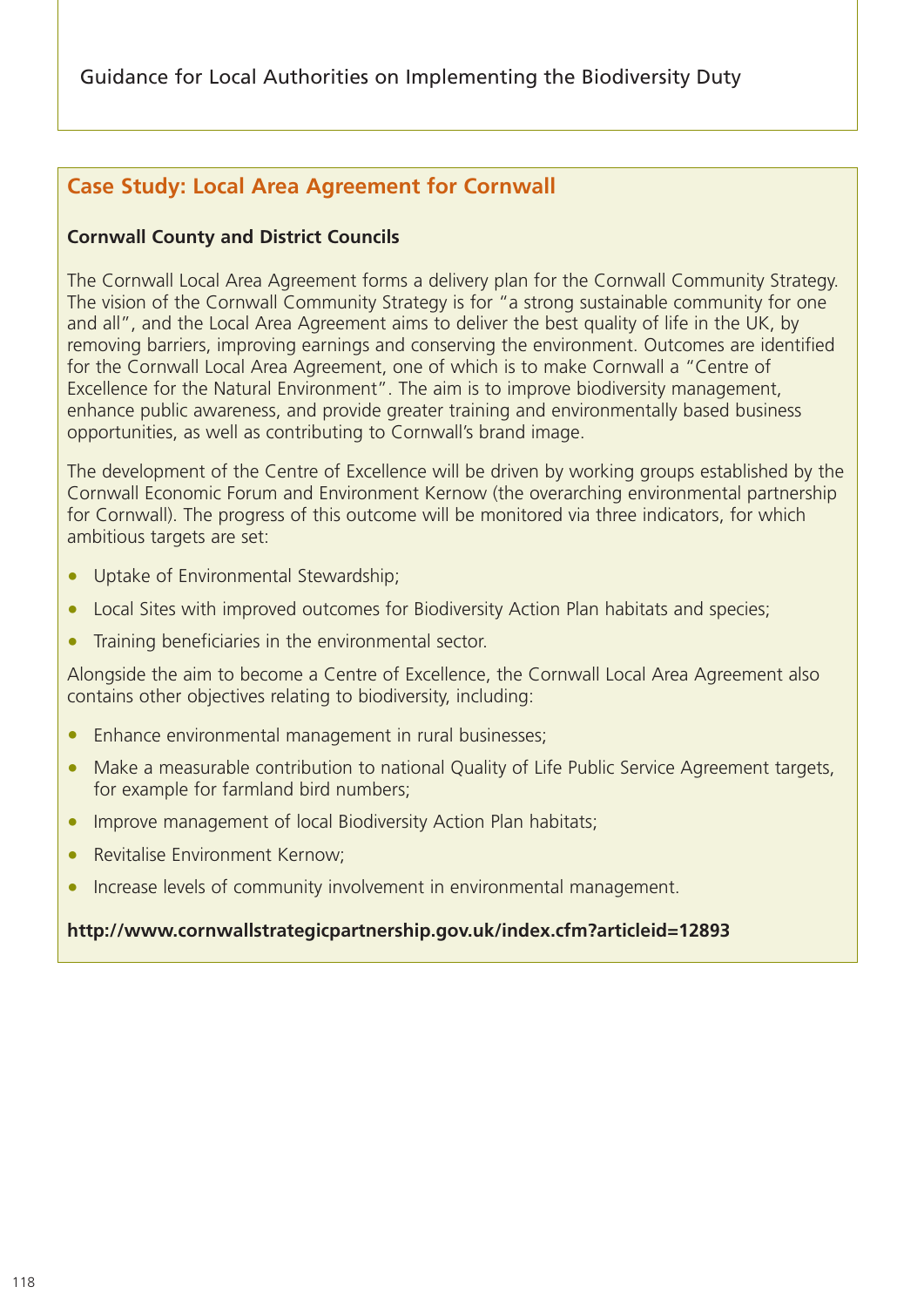# **Case Study: Delivering Biodiversity through Partnerships**

## **Canterbury City Council**

Canterbury City Council is able to incorporate biodiversity into many of its activities because of its commitment to partnership working. Active participation in a wide range of projects not only delivers specific biodiversity benefits but also establishes a culture where officers are used to networking with other stakeholders and seeking advice and support.

At County level the City Council is an active member of the Kent Biodiversity Partnership. At subregional level the East Kent Partnership, which is supported by the South East of England Development Agency (SEEDA), has developed the East Kent Strategy which includes as a priority theme "to protect and enhance East Kent's natural assets and resources".

The City Council is an active partner in a number of partnerships which consider sub regional environmental issues including the Kent Downs Area of Outstanding Natural Beauty Joint Advisory Committee, the Swale and Medway Estuary Partnership, the Blean Initiative, and the Thanet Coast North East Kent European Coasts Management Scheme.

The City Council Corporate Plan recognises the importance of natural environment, and priorities include "enhance our environment as the greenheart of East Kent; taking the lead on sustainable environmental protection…"

At operational level the City Council has developed partnerships to manage wildlife sites in the District. The City Council owns 7 local nature reserves, 3 of which are managed by the Kent Wildlife Trust, 1 by the RSPB. Conservation organisations and community groups are actively involved in the management of the others. The City Council has designated three further local nature reserves, two of which are managed by Parish Councils and the third by a charitable trust.

## **http://www.canterbury.gov.uk**/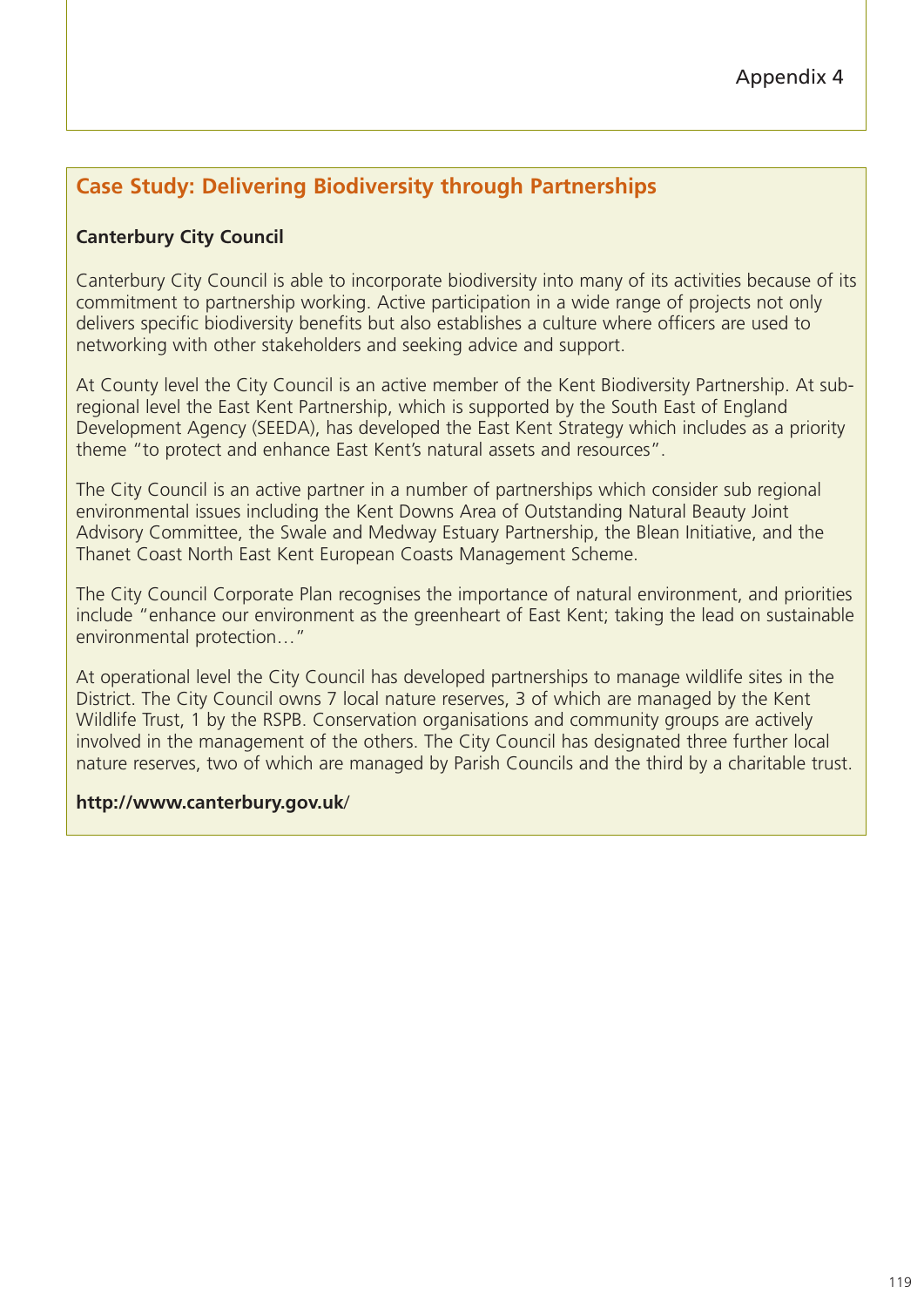## **Case Study – Epsom Common – restoration of an SSSI**

#### **Epsom and Ewell Borough Council**

Much of Epsom Common is a Site of Special Scientific Interest (SSSI) and is owned and managed by Epsom & Ewell Borough Council (EEBC). During the 1980s it was recognised that Epsom Common was showing a decline in its biodiversity due to the rapid progression of scrub and young woodland, which was reducing the diversity of habitats on the site. Some work took place with volunteers and council staff to clear some scrub and the idea of re-introducing cattle was suggested. In 1997, two cows were introduced. Public reaction was positive but the scale of the initiative was insufficient to reverse the detrimental changes taking place.

Following the CROW Act of 2000, EEBC, as the owner of the site, became statutorily responsible for protecting its biodiversity, with its status classified as 'unfavorable declining.' English Nature and the Epsom Common Association, an 800 strong local interest group, asked EEBC to sign a 'Site Management Statement' which committed it to working to ensure that the site's biodiversity was protected and that it did not lose its SSSI status.

Much progress has been achieved since 2001 in partnership with Natural England, the Epsom Common Association and the Lower Mole Countryside Management Project. In 2001 EEBC declared the whole site as Local Nature Reserve and a Countryside Stewardship Agreement was entered into with DEFRA to start a process of re-creating pasture woodland on the site and permanently reversing the decline in important habitats. As scrub has been cleared, grazing has been progressively re-introduced. In January 2005 a 10 year management plan was passed by EEBC and the site's status was declared as 'unfavorable recovering'. A long term aim of National Nature Reserve Status has been set as a goal by both EEBC and Natural England and the site is now seen by Natural England as one of the best managed commons in the South East. In August 2005, a five year 'Wildlife Enhancement Scheme' was agreed with Natural England to fund biodiversity work.

Progress to date owes much to the efforts of volunteers and local residents. The ECOVOLS (volunteer arm of the ECA) have an extensive annual work programme, make charcoal once per month and in 2006 local county councilors awarded them £10,000 to purchase an all terrain vehicle to carry all their tools around the site.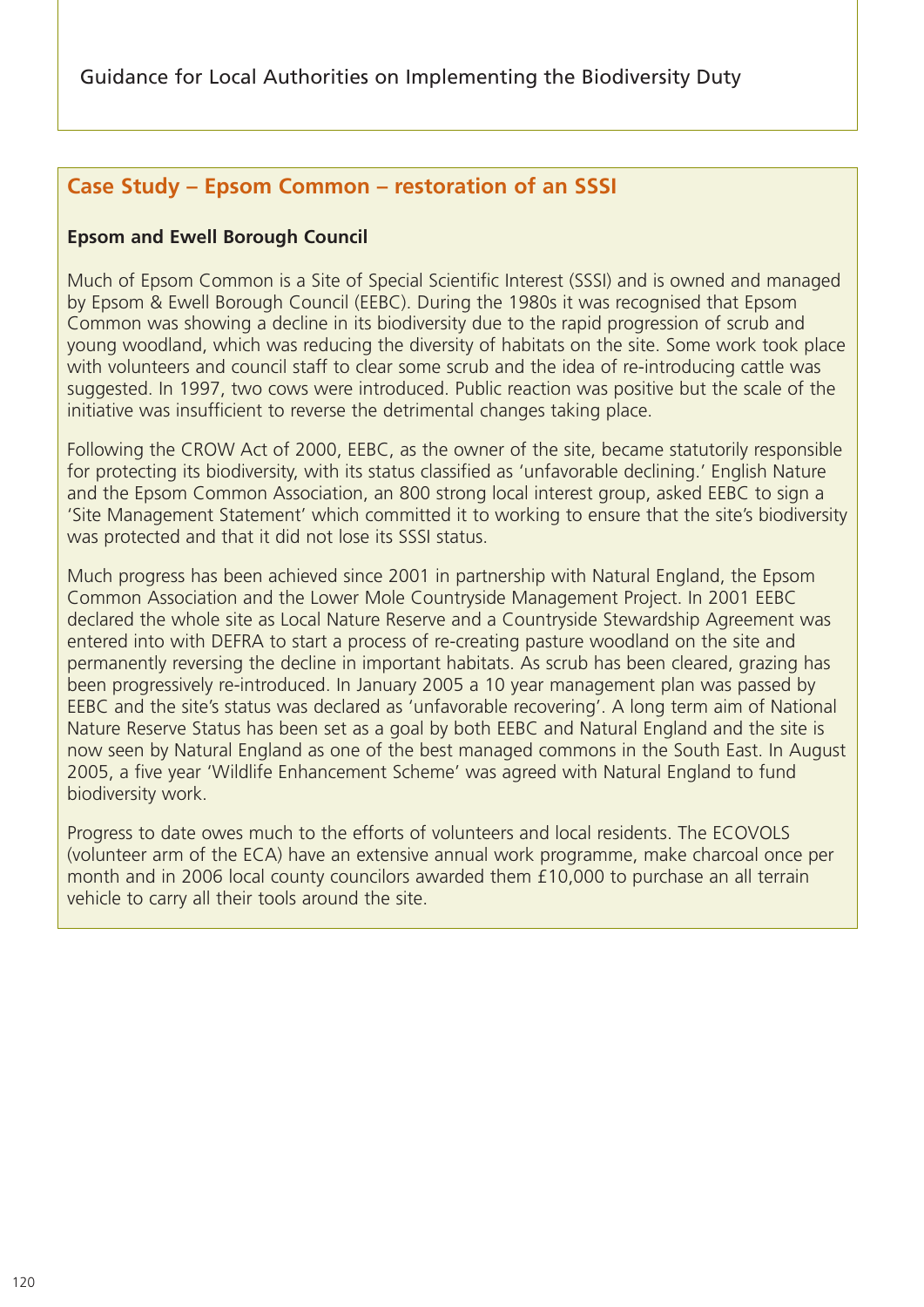# **Case Study: Calderdale Wildspace! Project – Improving LNRs for Biodiversity**

## **Calderdale Metropolitan Borough Council**

The Calderdale Wildspace was a 3 year project funded by English Nature. The aims included:

- To increase Calderdale's LNR provision from no LNRs to one hectare of LNR for every 760 people in Calderdale and to ensure 80% of Calderdale's residents have a LNR within 2km of their home through the declaration of 10 LNRs, totalling 250 ha. This has been achieved and Calderdale is one of the first local authorities to exceed English Nature's target of one hectare of LNR per 1000 population.
- To actively involve local communities, especially disadvantaged groups, in the sustainable use and management of LNRs. Each site has a local community group which is working with the Council to deliver biodiversity improvements. In some cases, they are Friends groups, in others user groups.
- To maintain and enhance the biodiversity of LNRs, with special attention to habitats and species identified as priorities in the Calderdale Biodiversity Action Plan, through the production and implementation of management plans. Each site now has a management plan, which includes prescriptions for priority habitats and species.

The project has helped to mainstream biodiversity into Council thinking and has provided a spring board to local and national funding steams.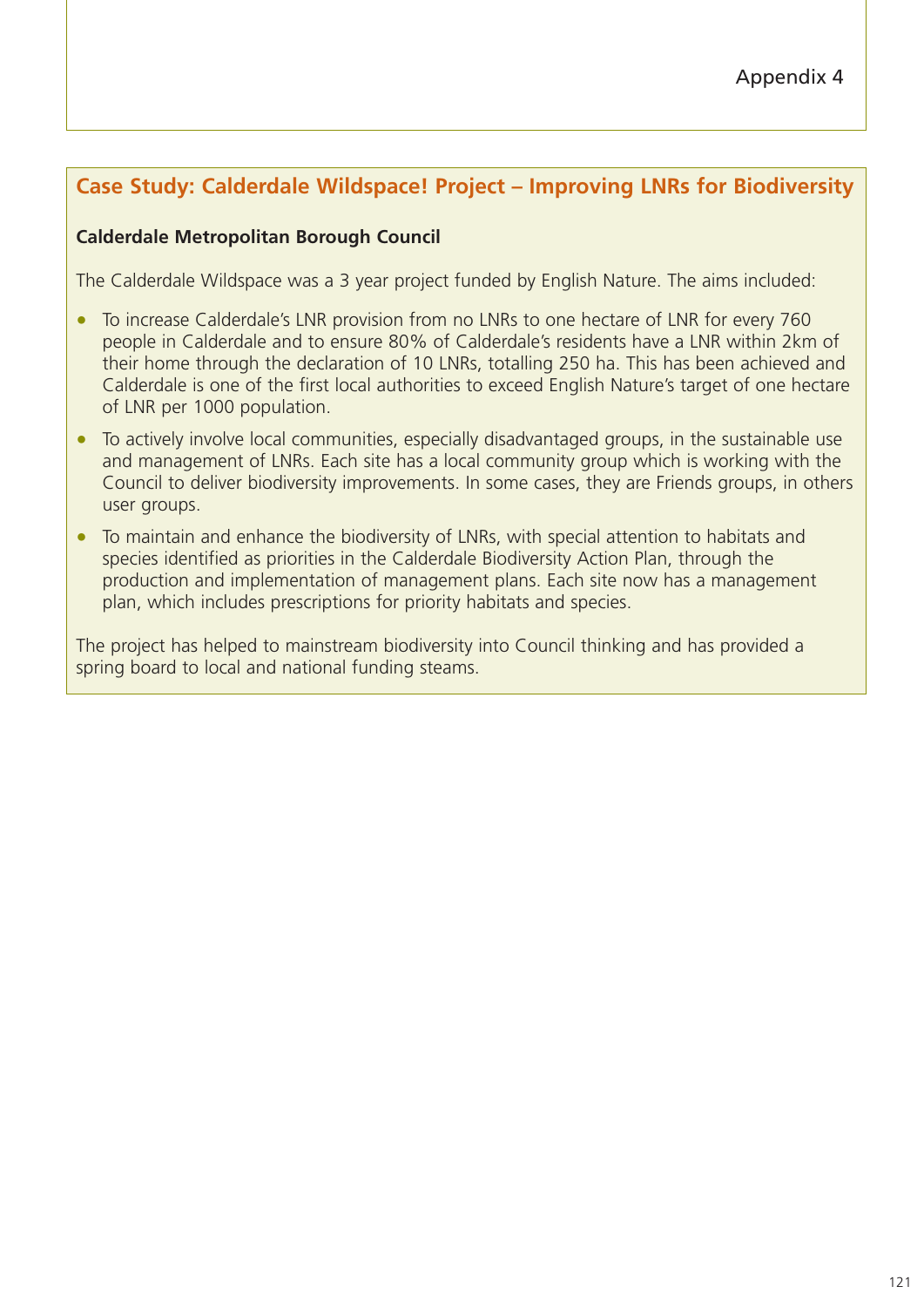Guidance for Local Authorities on Implementing the Biodiversity Duty

## **Case Study: Making Contracts Work for Wildlife**

## **CABE Space**

CABE Space (2006) provides guidance on how urban parks can be improved for biodiversity. The guidance summarises different types of ground maintenance contract as:

- **Input-based** where the operations are specified, with frequencies and standards.
- **Output-based** where specific results are specified, such as the maximum height of grass allowed.
- **Outcome-based** where the general results are described, leaving the contractors to specify their approach to achieving them. This is usually supported by method statements provided by the contractor, agreed by the client, and forming practical instructions for those undertaking the work.

CABE Space recommends an outcome based approach as the most appropriate for achieving the goal of increasing biodiversity, while still providing a useful way of specifying grounds maintenance work. This type of specification has the added advantage that it is not restricted to an annual cycle of work, allowing progression towards outcomes through more than one season. Self monitoring can be undertaken if measurement methods are clear, and this can include progressive targets.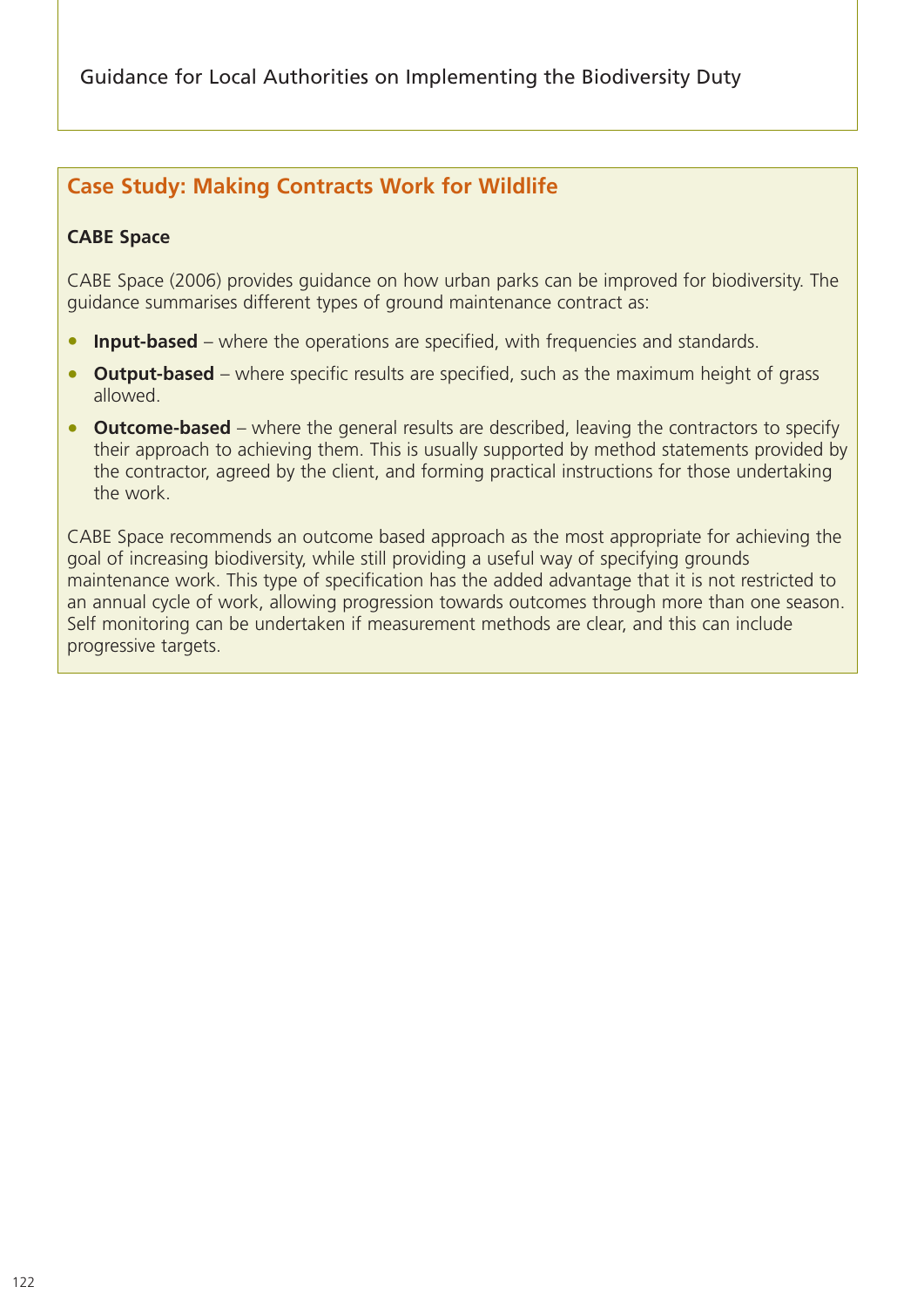# **Case Study: Broadhurst Clough and Park**

## **Manchester City Council**

This site comprises 14 ha of urban countryside in Moston, North Manchester, an area of high deprivation. Broadhurst Clough was previously an open water habitat which was filled in 1946 for the building of prefab housing, which was subsequently demolished in the 1960s. Since then it has become a declining wetland – remaining wet during the winter months but not retained its open water qualities. The site has experienced a variety of problems, mainly public pressure from trampling, dumping, burning and off-road motorcycles. The wetland is located immediately next to Broadhurst Park, a formally laid out public green space with junior and senior football pitches, which have experienced severe drainage problems adversely affecting their function as a sports facility.

The project addressed these two different problems affecting the two adjacent and functionally important green spaces. The solution was to drain the excess water from the playing fields into the neighbouring declining wet area, thus reinstating it as a wetland and enhancing the playing fields' capacity to function as a sports facility. This enabled the creation of two open water areas whilst still retaining some of the marshy grassland. A consultation involved the local footballing community, residents and archaeological groups to raise awareness of the planned project and gain support for it.

The work involved two phases, the first involving the creation of the wetland scrape and football pitch drainage work, and the second involving development of wetland infrastructure, access and interpretation, aiming to increase public use and enjoyment of the site.

The project has benefited from dedicated voluntary community involvement in improving the site. An application has been made for a Breathing Spaces Grant to carry out community activities to increase the use of the Clough. There has been a significant improvement in the drainage of the junior football pitches. Over time there are plans to develop the site further as a high quality resource for both passive and active leisure activities, and an important educational facility for local schools and adults.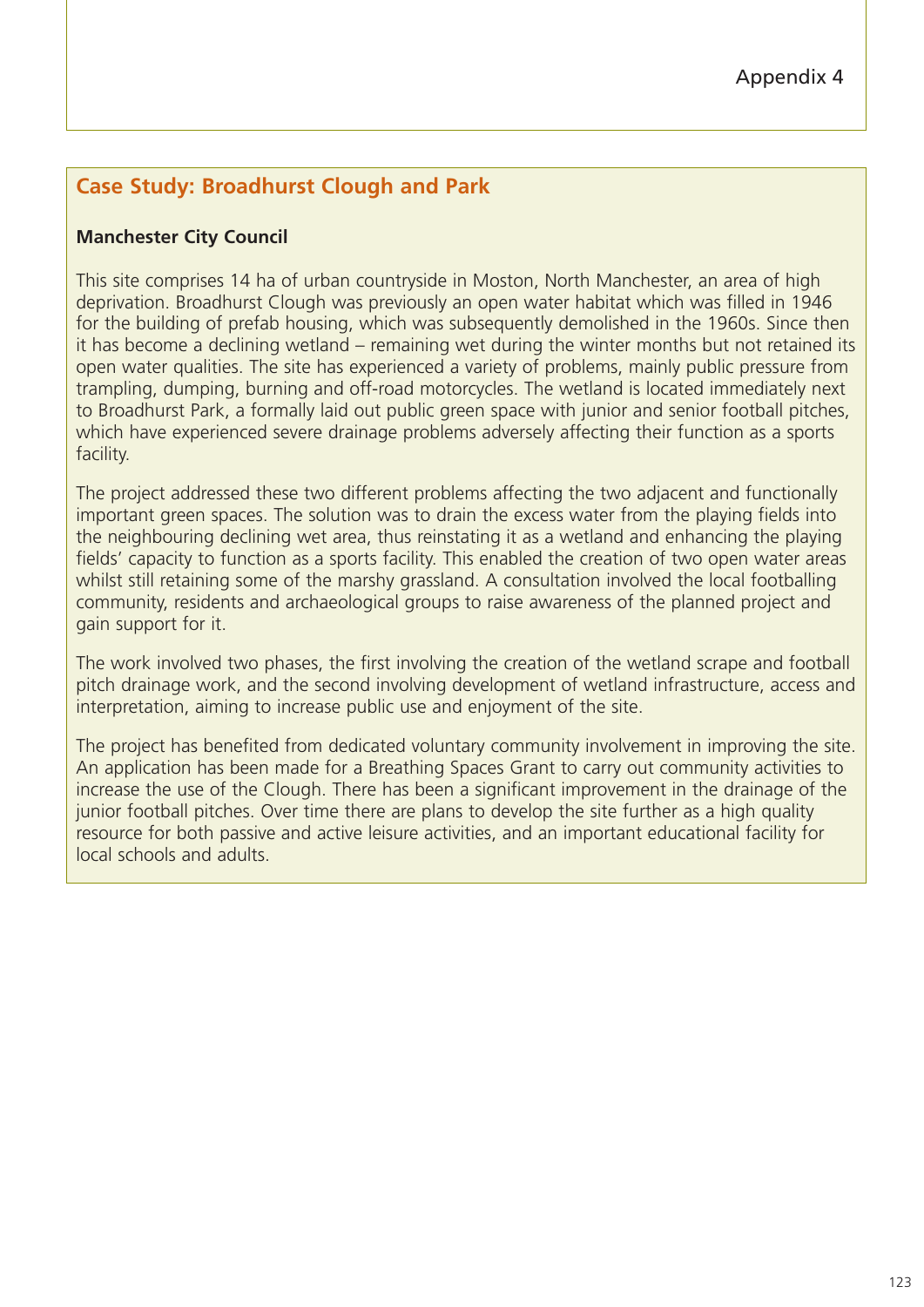# **Case Study: The Living Highways Project**

## **Powys County Council, CCW and Partners**

In the UK, road verges contain some of the last remaining examples of species-rich habitats that were once common in the wider countryside and that have declined at an alarming rate over the past few decades. They may also help to provide physical links between otherwise isolated pockets of remaining habitats, assisting in the expansion and dispersal of less mobile species.

The Living Highways Project is an established partnership, started in 2001, between the Montgomeryshire, Radnorshire and Brecknock Wildlife Trusts, Powys County Council, the Countryside Council for Wales and the Powys Verges and Hedgerows Concern Group. The project aims to safeguard and encourage valuable wildlife habitats and species associated with road verge areas in Powys, Mid Wales. The project is working on a number of different initiatives to achieve this, including setting up systems to protect known sites of high ecological value and improving verge management practices.

The removal of cuttings is an important management consideration when aiming to maintain or increase the biodiversity of grassland areas, helping to reduce nutrient levels to the benefit of native flora. In 2005, trials conducted by Montgomeryshire Wildlife Trust on behalf of the partnership investigated the feasibility of using cuttings in compost and biogas production. They demonstrated that it is physically possible to collect cuttings from Powys road verges on a relatively large scale and that the material is suitable for compost and biogas production, producing potentially valuable end products. As well as the environmental benefits of diverting material from landfill, biogas production also has the potential to provide a source of sustainable energy, with advantages in reducing carbon emissions. The trial has been followed by further development and evaluation work, with a view to wide-scale harvesting in future.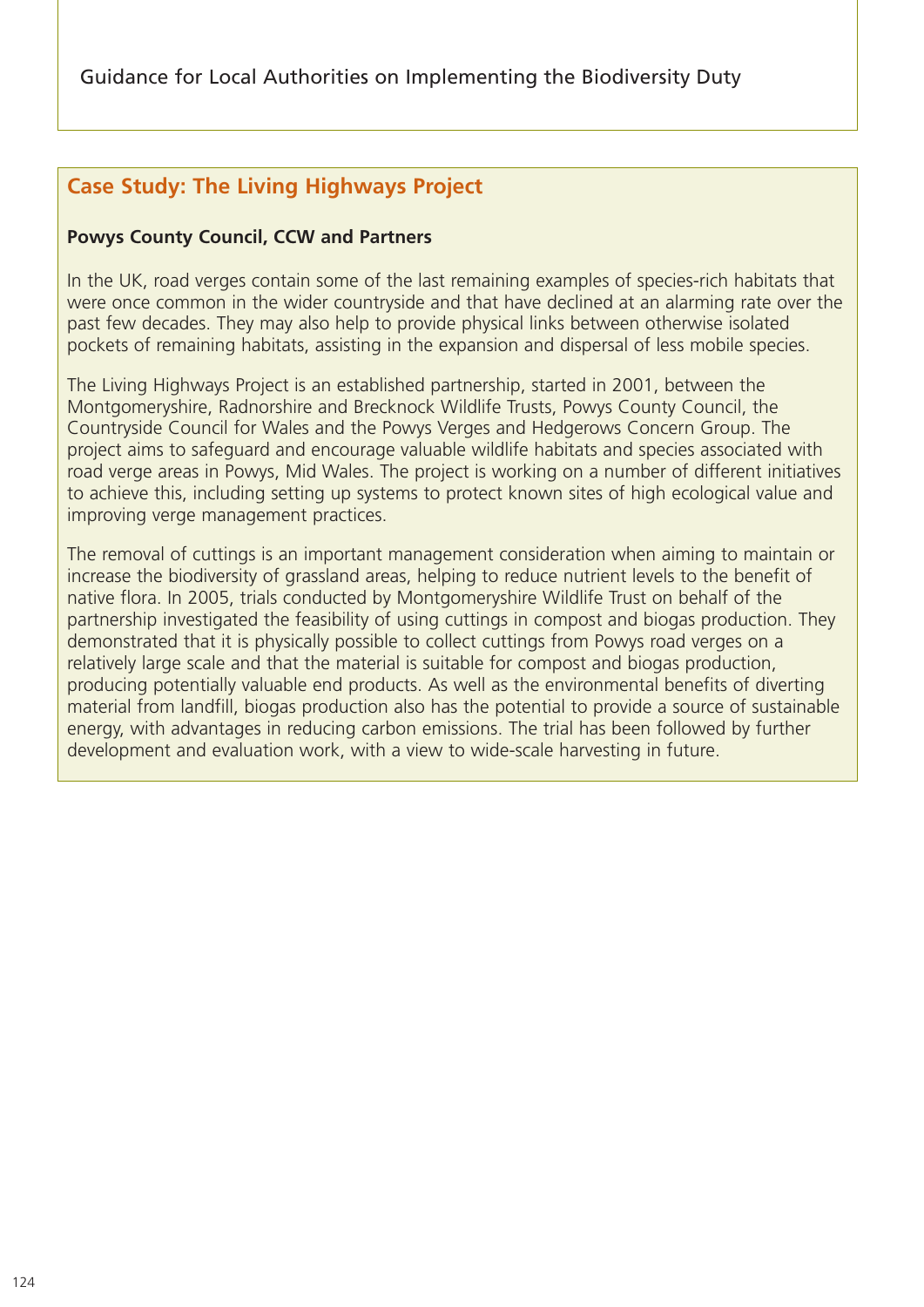## **Case Study: Using Agri-Environment Schemes to Enhance Urban Fringe Wetlands**

## **Norwich City Council**

Five wetland sites managed by Norwich City Council have benefited from agri-environment funding under the Broads Environmentally Sensitive Areas (ESA) Scheme. The sites cover a wide range of wetland types, including fen, reed-bed and wet grassland and are adjacent to the Rivers Yare and Wensum. Norwich City Council has entered a total of 46 hectares of the five sites into the ESA Scheme.

Prior to their entry into the scheme, the sites concerned had gone through cycles of activity followed by relative neglect, due to changing Council priorities or the amount of funding available. Although conservation management had been undertaken at some of the sites, none of them were in anything like ideal condition, and some had suffered from neglect and abuse, including illegal dumping. There was little prospect of the Council being able to fund the required improvements and furthermore, some Council members regarded the sites as a drain on the Council's resources, and at one stage it had been proposed selling off much of the largest and best site, Marston Marsh, for a golf course extension.

It was believed that the ESA Scheme could fund much needed capital investment and annual management, as well as putting the sites on a more consistent management regime that would not be subject to changing Council priorities and budgets. The scheme has been very successful, and all the sites are now in a better condition, with further improvements planned, including further capital works under ESA Conservation Plans. The ESA scheme has enabled cattle grazing to be introduced to three sites, improving the vegetation structure and halting scrub encroachment. Southern marsh orchids were recorded in 2006, other flowering plants have also increased as a result of the grazing and winter conditions have been improved for birds such as snipe.

The ESA scheme has brought substantial conservation benefits and helped to raise the profile of the sites, which are all now recognised as key biodiversity areas. It has helped to draw in funding for other improvements such as interpretation boards and visitor leaflets. The scheme has also enabled remaining internal conservation budgets to be directed at other, non ESA sites equally in need of investment and better management.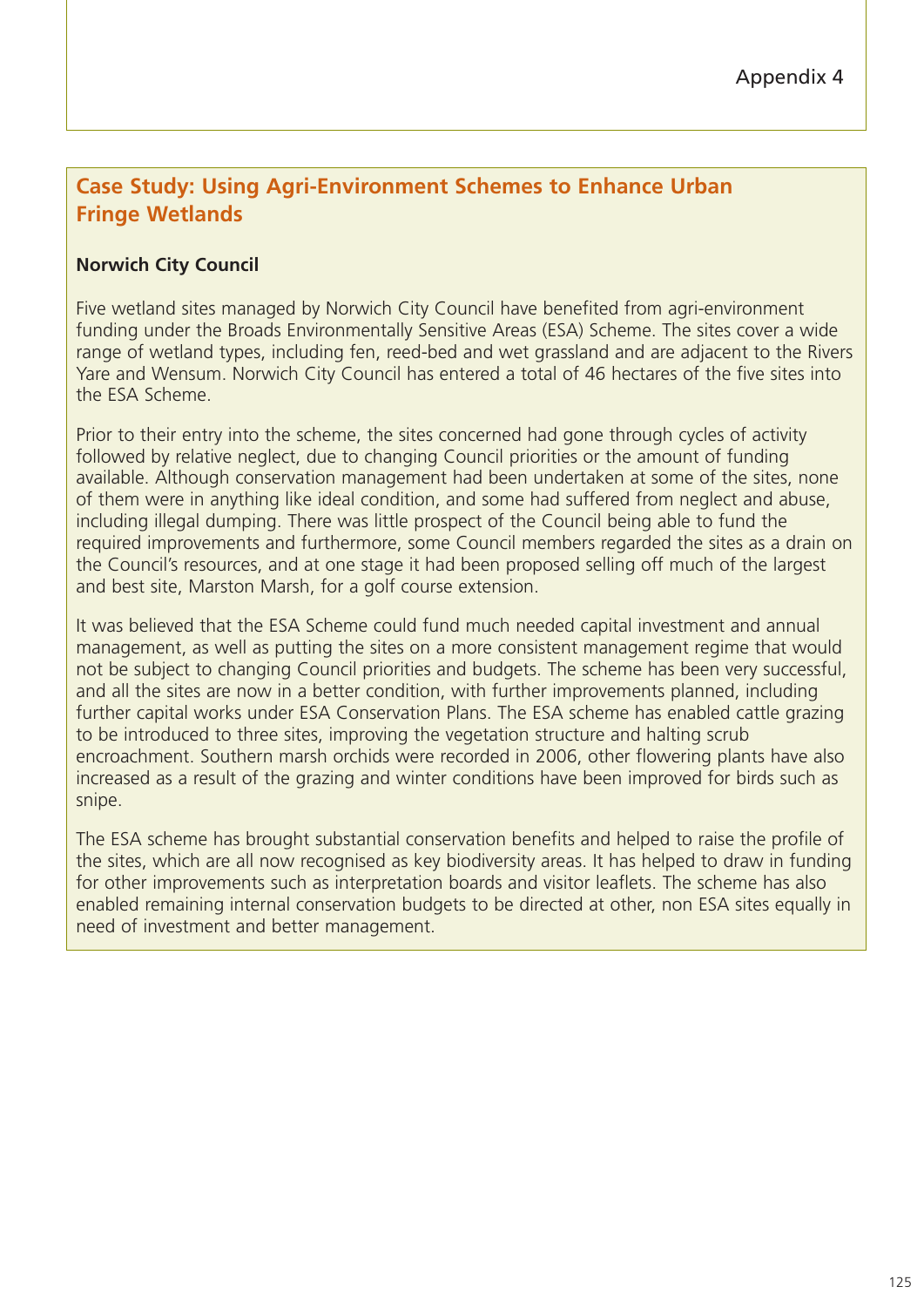# **Case Study: School Grounds Wildlife Project**

## **Norfolk County Council**

This scheme has been running since 1989. It has evolved over this time from being solely concerned with improving the nature conservation value of school grounds through tree-planting and pond and meadow creation to a broader remit in which school communities are encouraged to look at how they use their grounds and what might be done to improve them, emphasising the desirability of improving biodiversity. Over three quarters of Norfolk's schools have taken measures to improve their grounds with support from the scheme.

All local authority schools in Norfolk are offered a free advice and design service to support them in grounds improvement projects. In addition, a 100% grant is available for native trees and shrubs. Fruit trees have also been offered to schools, to tie in with the 'five-a-day' fruit initiative, encouraging them to plant local varieties where possible.

There is a strong network of support for schools who wish to improve their grounds in Norfolk. This is co-ordinated through the Norfolk School Grounds Co-ordination Group; a forum for those practitioners from local authorities, companies and non-governmental organisations whose work involves them in advising schools about improving their grounds.

The Council evaluated the scheme in 2005 to test its effectiveness in increasing the biodiversity of school grounds. A questionnaire was sent out to twenty-one schools which had created a pond and carried out native tree-planting within the past five years. The responses identified significant increases in the numbers of frogs, toads, newts and song thrushes present in school grounds, demonstrating that the work is making a real difference to their biodiversity as well as creating an important educational resource.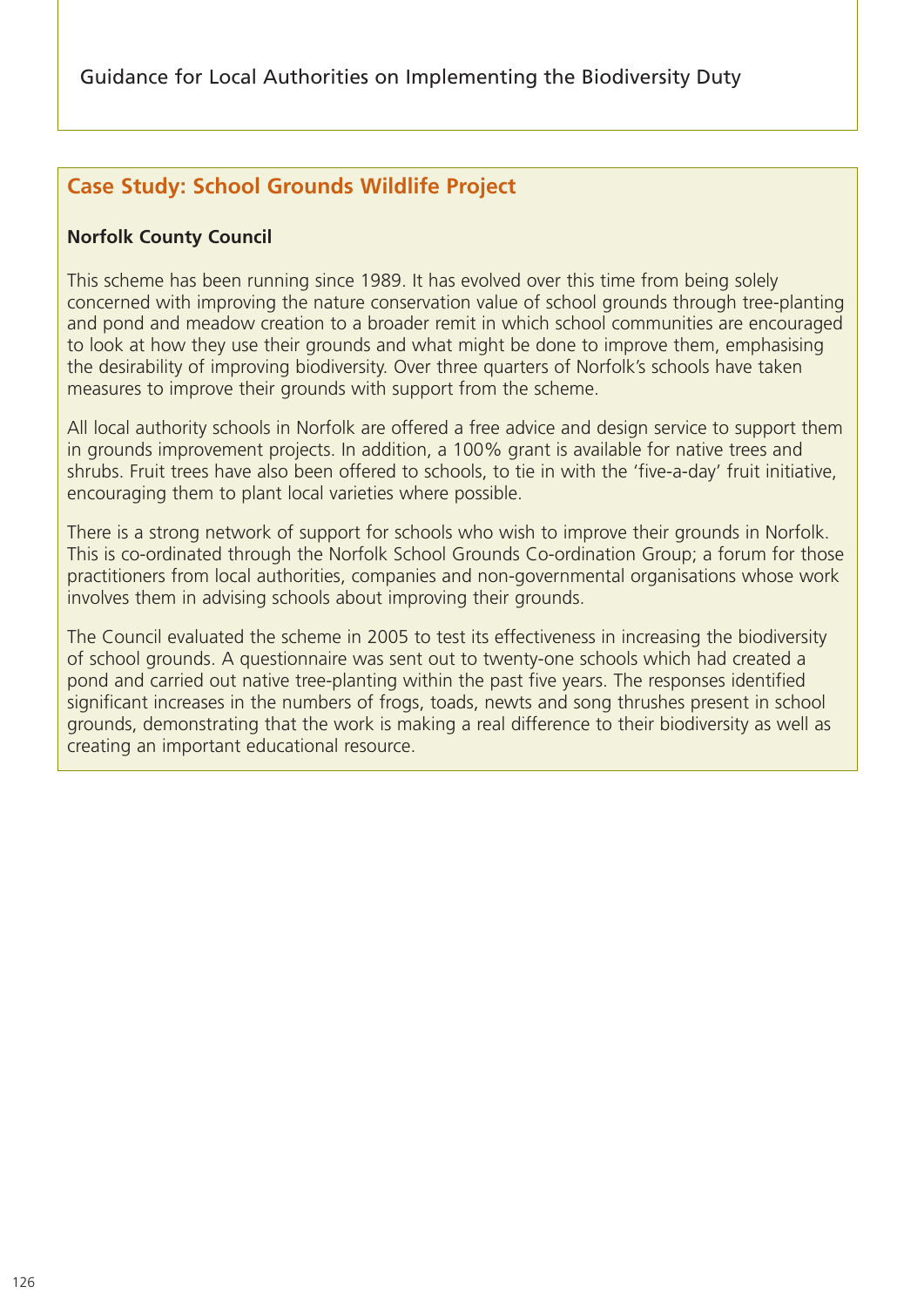# **Case Study: Beach Management for Biodiversity**

## **Pembrokeshire Coast National Park Authority and Pembrokeshire County Council**

For many years the Pembrokeshire Coast National Park Authority has recognised the importance of beaches and beach heads both for biodiversity and as an important component of the landscape. The Park Authority owns several beach head sites and has undertaken major dune restoration projects using local community groups and volunteers to fence and plant dunes, moving car parking off sandy areas and establishing boardwalks.

Since the formation of the Pembrokeshire County Council in 1996 the Park Authority has been part of a PCC led liaison group involving organisations responsible for beach management. This group comprises several teams from PCC, including Environmental Health, Dog Wardens and team leaders from teams responsible for beach and toilet cleaning. They meet several times per year with staff from the Countryside Council for Wales, Environment Agency, National Trust, and the National Park Authority to discuss beach awards, beach management, water quality and safety. In order to conserve biodiversity, beaches in Pembrokeshire are cleaned by hand rather than by machine, helping to protect the strand line so that seaweed and driftwood are left in place. Even where large concentrations of seaweed are found they are left on site unless there are overriding health or amenity considerations. An annual multi-agency briefing for all beach staff ensures that those involved in the management of the beach have information on any special characteristics of beaches and considerations with regard to biodiversity conservation.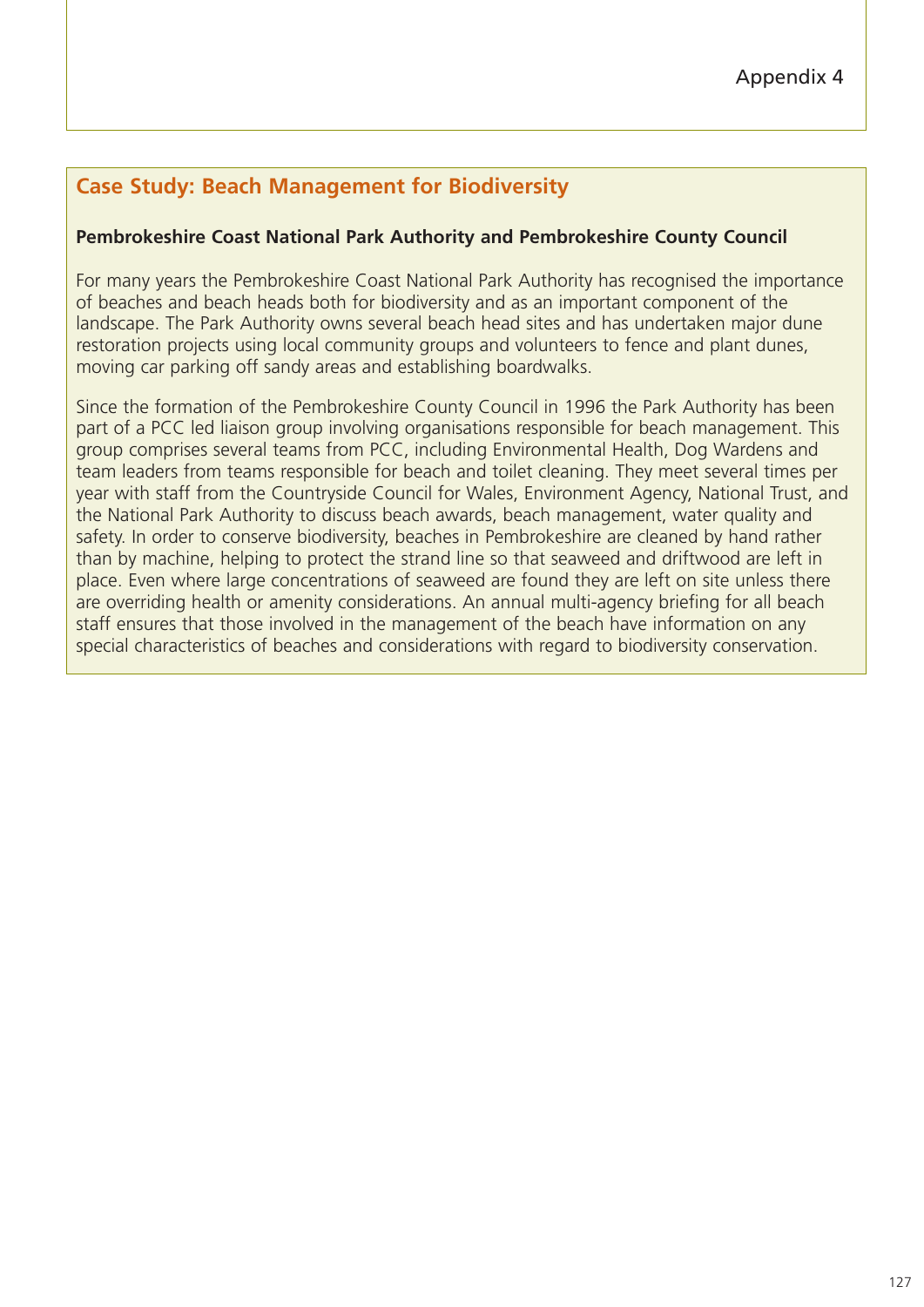Guidance for Local Authorities on Implementing the Biodiversity Duty

## **Case Study: West Midlands Biodiversity Enhancement Areas**

#### **West Midlands Regional Assembly**

In order to meet the challenge of developing a 'landscape scale' or 'area based' approach, as set out in 'Restoring the Region's Wildlife: Regional Biodiversity Strategy in the West Midlands', the West Midlands Regional Assembly has identified 14 Biodiversity Enhancement Areas in the Region.

The Biodiversity Enhancement Areas cover important concentrations of wildlife. These areas include both urban and remote rural areas, and range in size from a few parishes to extensive upland habitats.

The West Midlands Regional Spatial Strategy sets out the Biodiversity Enhancement Areas, and encourages the reinforcement of their ecological integrity. Aims for the Biodiversity Enhancement Areas include:

- supporting existing biodiversity and landscape enhancement projects;
- buffering habitat units from adverse impacts;
- restoring and re-creating locally characteristic habitats;
- expanding and linking isolated habitat units;
- promoting social and economic benefits by investing in linked facilities for sustainable access, enjoyment and education;
- investing in businesses that contribute to and capitalise on a high quality natural environment.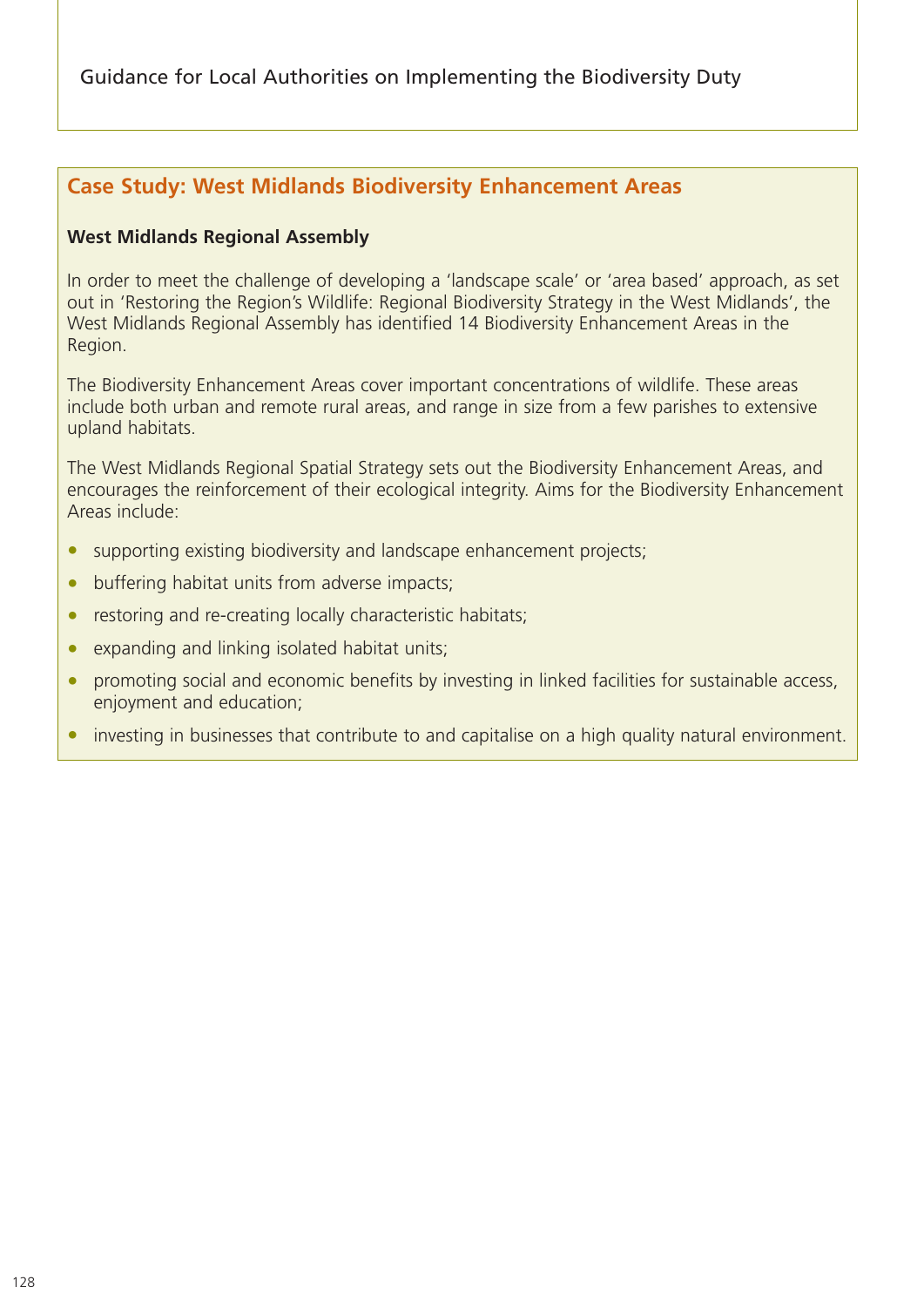# **Case study: Lichfield Biodiversity and Landscape Supplementary Planning Document (SPD)**

## **Lichfield District Council**

Lichfield District Council has produced a draft Biodiversity and Landscape SPD which aims to provide a mechanism to contribute to future sustainable development in the District. The SPD gives an overview of policies relating to landscape and biodiversity, methods of protecting biodiversity and enhancement and creation opportunities. The SPD also contains a large number of appendices including a biodiversity checklist for developers which highlights protected species in the District and signposts to further information relating to these species.

The Biodiversity and Landscape SPD is expected to have a number of benefits when it is published including:

- Providing additional information and quidance on biodiversity conservation and enhancement for planners and developers.
- Ensuring biodiversity is considered at the earliest stage, i.e. before an application is made. This ensures effective protection for biodiversity and that mitigation and enhancement is properly planned for maximum biodiversity gain. There are also benefits for development control officers and applicants as unnecessary delays in the application process are avoided.
- Providing applicants and developers with the full range of local and national biodiversity and landscape guidance from an early stage.
- Validations of applications before they are considered by committee. Biodiversity issues are identified through the checklist and an applicant then provides survey information with their application where appropriate. This allows mitigation measures to be agreed in advance of the application going to committee.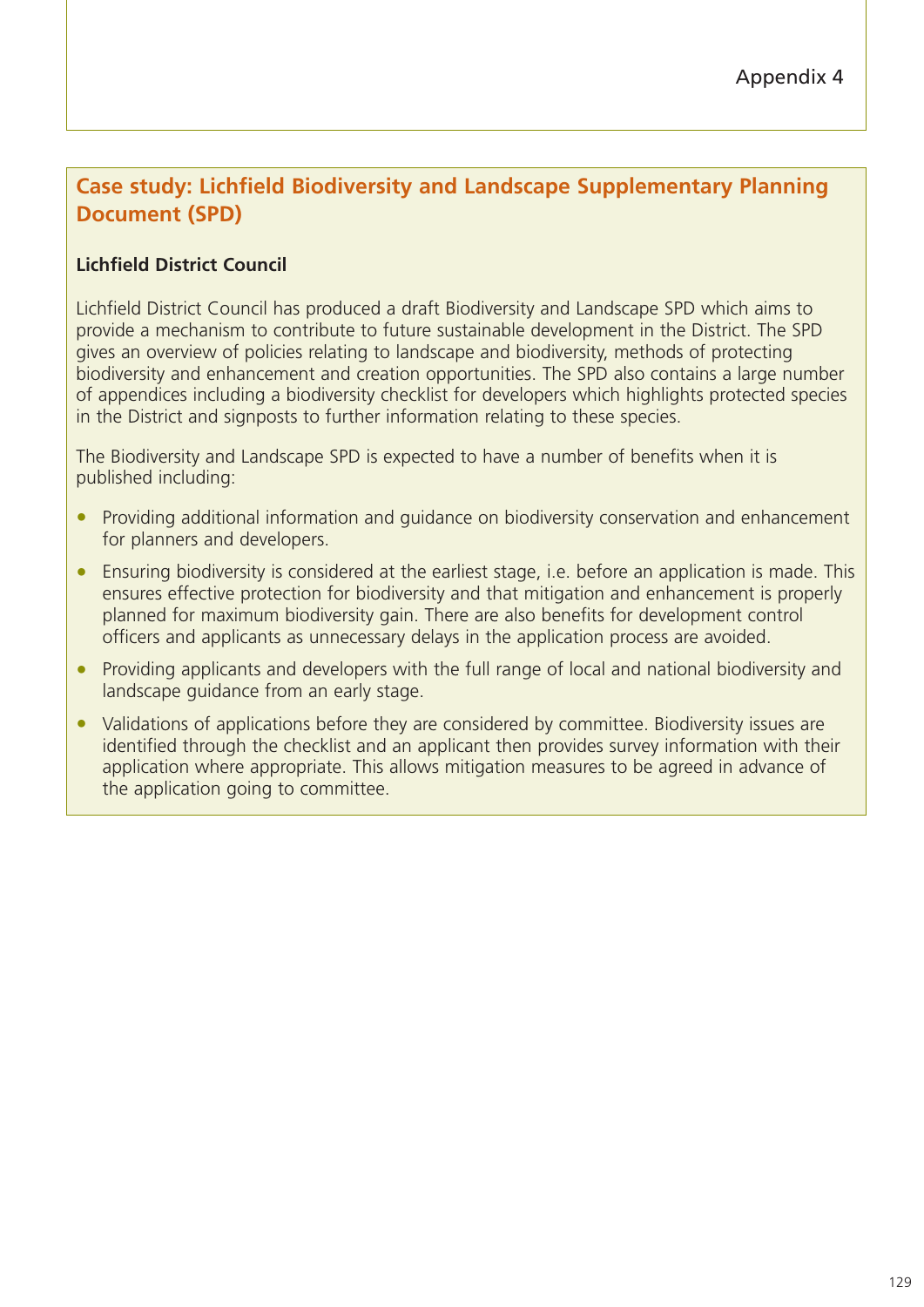Guidance for Local Authorities on Implementing the Biodiversity Duty

## **Case study: Protected Species and your Planning Application**

## **Lancashire County Council, the Wildlife Trusts, English Nature and Lancashire Rural Futures**

Lancashire County Council and partners have produced a three page leaflet for use by all those considering putting in a planning application. The leaflet is deigned to offer a brief introduction to protected species and to highlight the need to consider such species at the initial stages of an application.

The leaflet is well illustrated and easy to follow, and contains information under the headings:

- Species and the law;
- How do protected species affect me?;
- Your responsibilities (before submitting a planning application);
- Specific information on Bats, Great Crested Newts, Badgers, Otters, Water Voles and Wild Birds.

The leaflet also provides links to further information and a link to Lancashire County Council's Supplementary Planning Guidance: Landscape and Heritage which includes information on biodiversity.

The leaflet has been produced to save time and resources for the planning department as protected species should be considered before planning applications are submitted.

## **http://www.lancashire.gov.uk/environment/ecology/protected\_species\_pp.asp**

# **Case Study: Redbridge Strategy for Planning Conditions and Obligations**

## **Redbridge Borough Council**

The London Borough of Redbridge has produced a Supplementary Planning Document on nature conservation, which allows for the use of planning conditions and obligations to bring about improvements in biodiversity. The Document states:

"Where appropriate, the Council will use planning conditions or Section 106 agreements with developers to secure the rehabilitation and ongoing management of areas important for nature conservation. This may also include a contribution towards meeting the objectives of the Biodiversity Action Plan for the borough."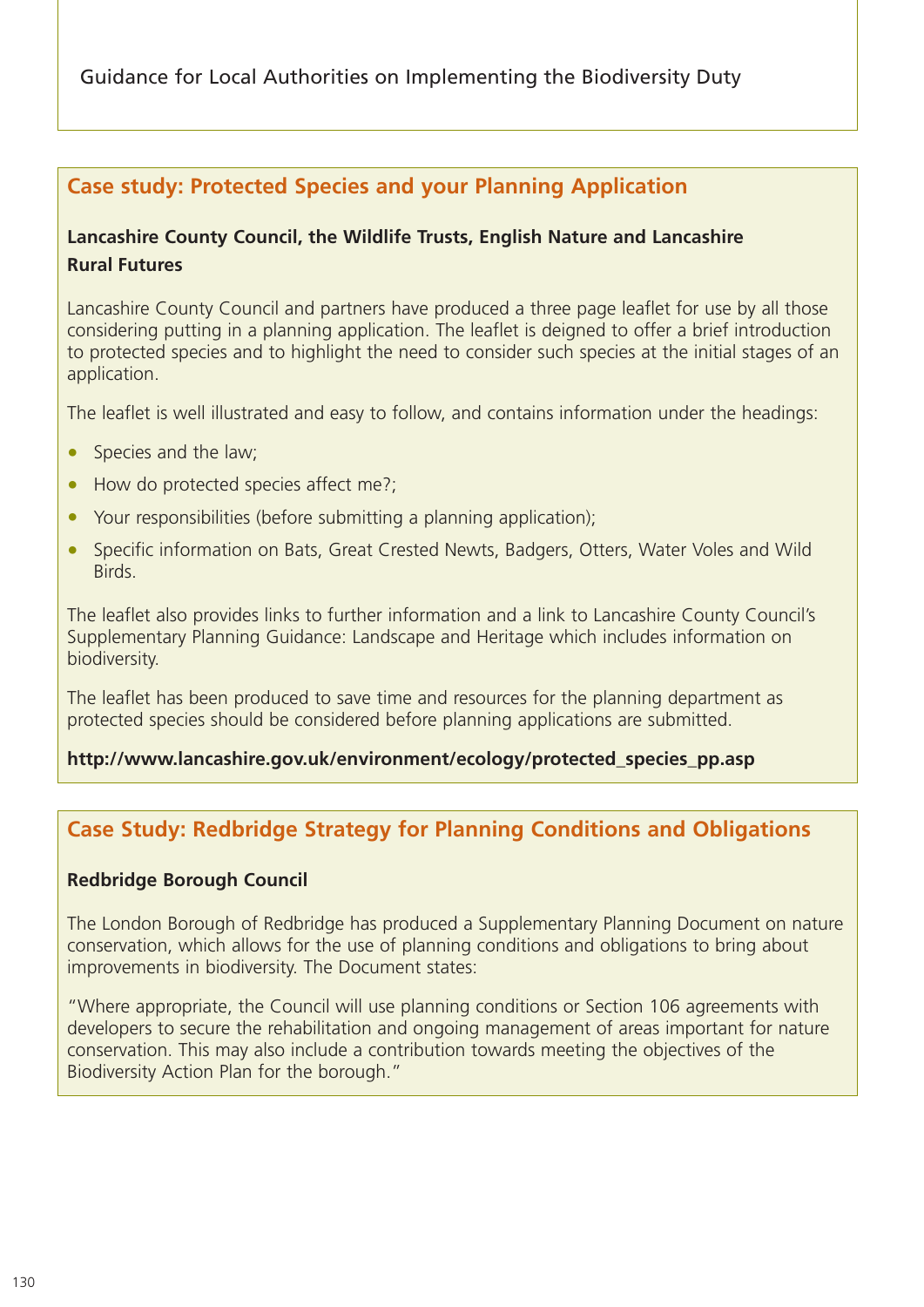# **Case Study: Durham Biodiversity Partnership – Biodiversity Education and Eco-schools**

## **Durham County Council, Darlington Borough Council, Gateshead Council, South Tyneside District Council and Sunderland City Council**

Durham Biodiversity Partnership provides web based biodiversity education materials, including information about biodiversity in the curriculum, local biodiversity projects, practical examples of how biodiversity can be incorporated into learning opportunities, and examples of potential efficiency and cost savings to schools from environmental projects.

#### **http://www.ecoeducation.org.uk**/

The Partnership also encourages the enhancement of wildlife on the school grounds for educational and wildlife purposes and links this to the more general inclusion of biodiversity in education. The document 'Enhancing Wildlife in the School Ground: Everything you need to know to attract wildlife into the school environment!' outlines methods that can attract and enhance biodiversity on the school grounds, providing:

- Practical information on habitat management and the different types of species that can be attracted to particular habitats, their feeding habits, etc
- Instruction sheets for the construction bird tables and bird and bat boxes
- Suggested study opportunities
- Contact information for further information.

This approach has successfully encouraged the teaching of biodiversity in local schools and the development of a number of eco-schools in Durham. One eco-school example is Harrowgate Hill Junior School, which has recently been awarded the prestigious Green Flag following an evaluation of the success of the initiatives and methodology undertaken. The Green Flag accreditation means the scheme is being run in such a way that the children feel they have ownership. In this case, the children have their own budget, funded by recycling printer cartridges, selling old clothing for recycling to developing countries and other fund-raising initiatives.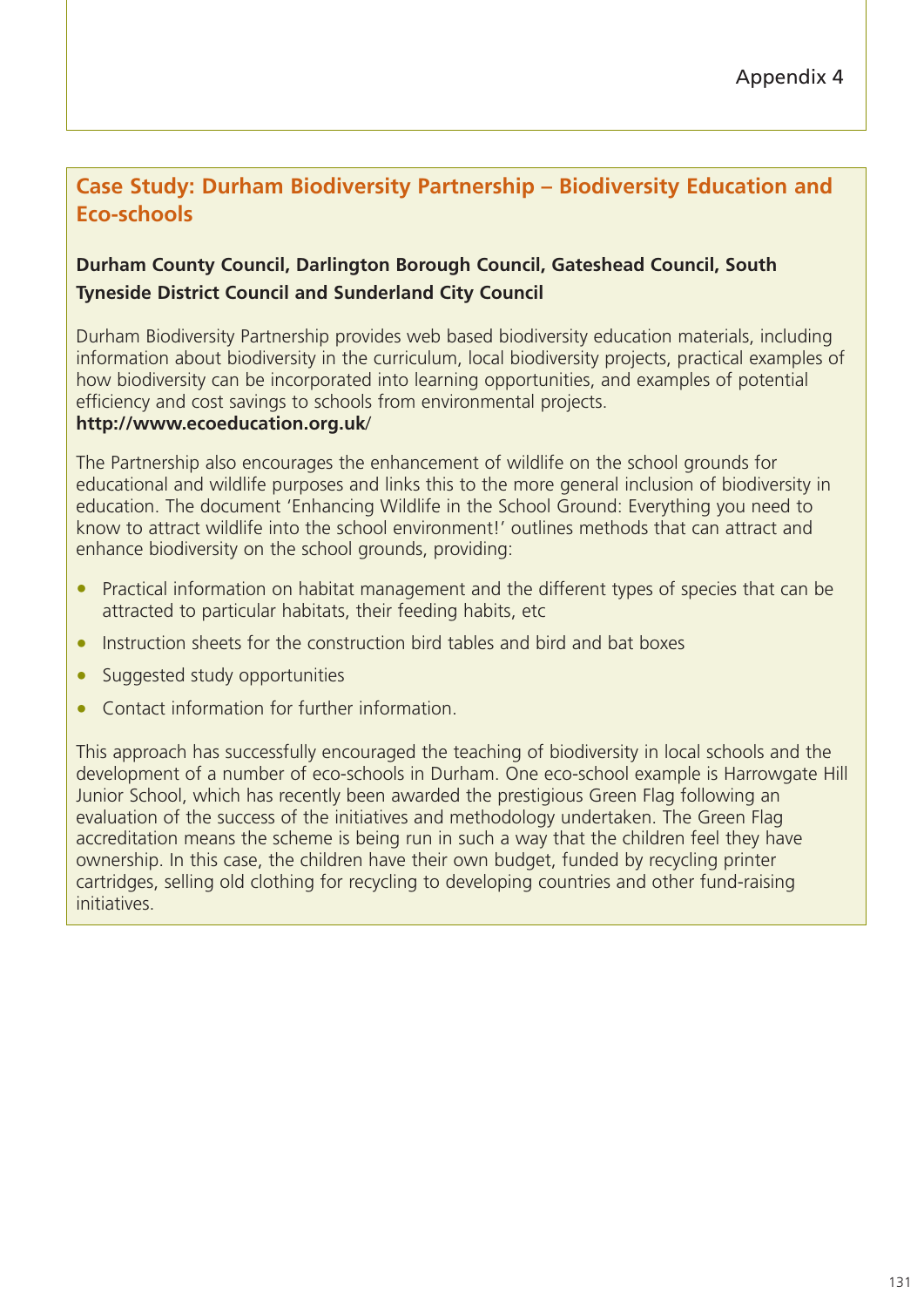## **Case Study: Cumbria Business Environment Network – Environmental Awards**

## **Cumbria Waste Management Environment Trust, Cumbria Rural Enterprise Agency, Environment Agency, Cumbria County Council, Carlisle City Council, Eden District Council**

The Cumbria Business Environment Network (CBEN) has a contract with Natural England to deliver practical biodiversity advice to businesses throughout Cumbria. The project aims to deliver tailored biodiversity advice to businesses, whilst taking account of the Cumbria biodiversity action plan to help focus on priority habitats and species. The advice can be as simple as advising businesses to cut the grass around their buildings less frequently to enable wild flowers to bloom and seed, providing a source of food for insects and birds.

Another initiative involves the use of an award scheme for local businesses. Participating businesses are offered a free audit by an environmental expert, who will advise and guide the business through the process. There are three levels of award – bronze, silver and gold – and each level has an associated set of criteria, guidance handbook and checklist for assessment purposes. The bronze award requires businesses to demonstrate awareness and commitment to environmentally sound operations. Businesses are then encouraged to progress through the system, following the guidance to reach the silver level, where they are expected to have made progress towards assessing and controlling environmental risks. Finally the gold level award is achieved by businesses which have achieved a level of excellence in identifying risks, have implemented procedures to manage their potential impacts, and plan for a continued improvement in performance.

The environmental benefits of the scheme are to:

- Improve environmental management, skills and practices
- Increase recycling
- Cut costs by reducing waste going to landfill
- Reduce the risk of pollution
- Ensure businesses are aware of relevant environmental legislation
- Minimize energy consumption
- Develop best practice by reducing, reusing and recycling waste, and cutting energy costs.

Businesses are attracted by the opportunity for cost savings, advice and support to meet environmental legislation, and by the reputational benefits provided by the three levels of award.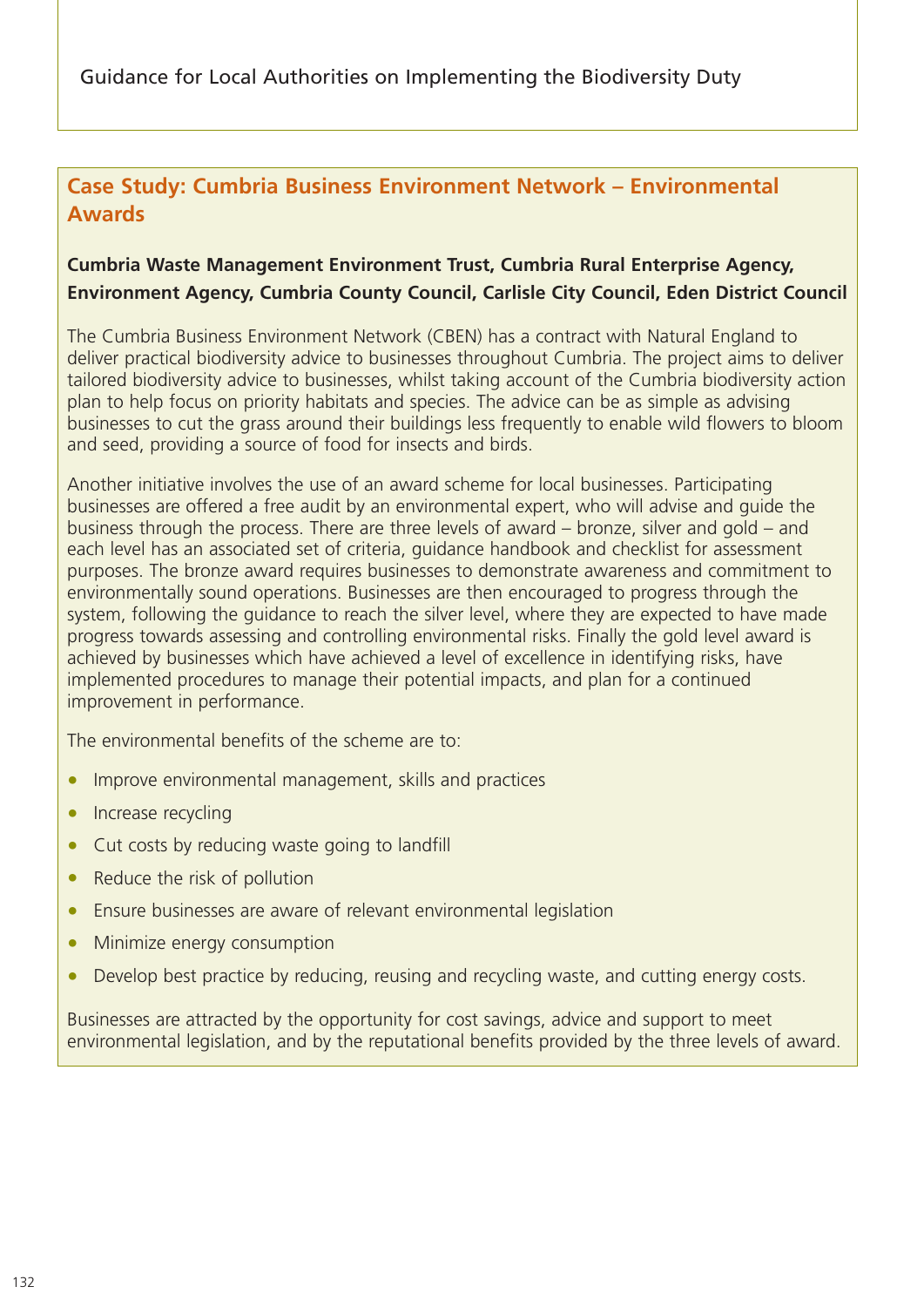# **Case Study: B-LEAF – Training Towards Employment**

## **Blyth Valley Local Environmental Action Force (B-LEAF), Blyth Valley Borough Council**

The B-LEAF project has been developed to provide opportunities for disadvantaged people trying to overcome drug or alcohol addiction to take up volunteer work on biodiversity projects to assist the establishment of a 'normal' life. The project was set up because although there is a wide range of support available to help overcome drug and alcohol addictions, there is a lack of support to enable the individual to gain access to employment and integrate with society. This can be a major problem for this group because, in most cases, their lack of work experience, qualifications and basic skills needs can create barriers to employment and a drug-free lifestyle.

The B-LEAF project provides volunteering opportunities to gain work experience on project allotments, woodland management and on local nature reserves, and achieve qualifications to help these individuals engage with employment. The project remains in the early stages, but a steering group has been established with representatives of the Northumberland Drug and Alcohol Action Team (DAAT), Blyth Valley Borough Council, Escape Family Support, Community Matters, and Northumberland Care Trust. A local agricultural college has now expressed a desire to provide courses and support for participants, to enable them to achieve qualifications. Links are also being established with other parts of Northumberland and South Tyneside to expand the service.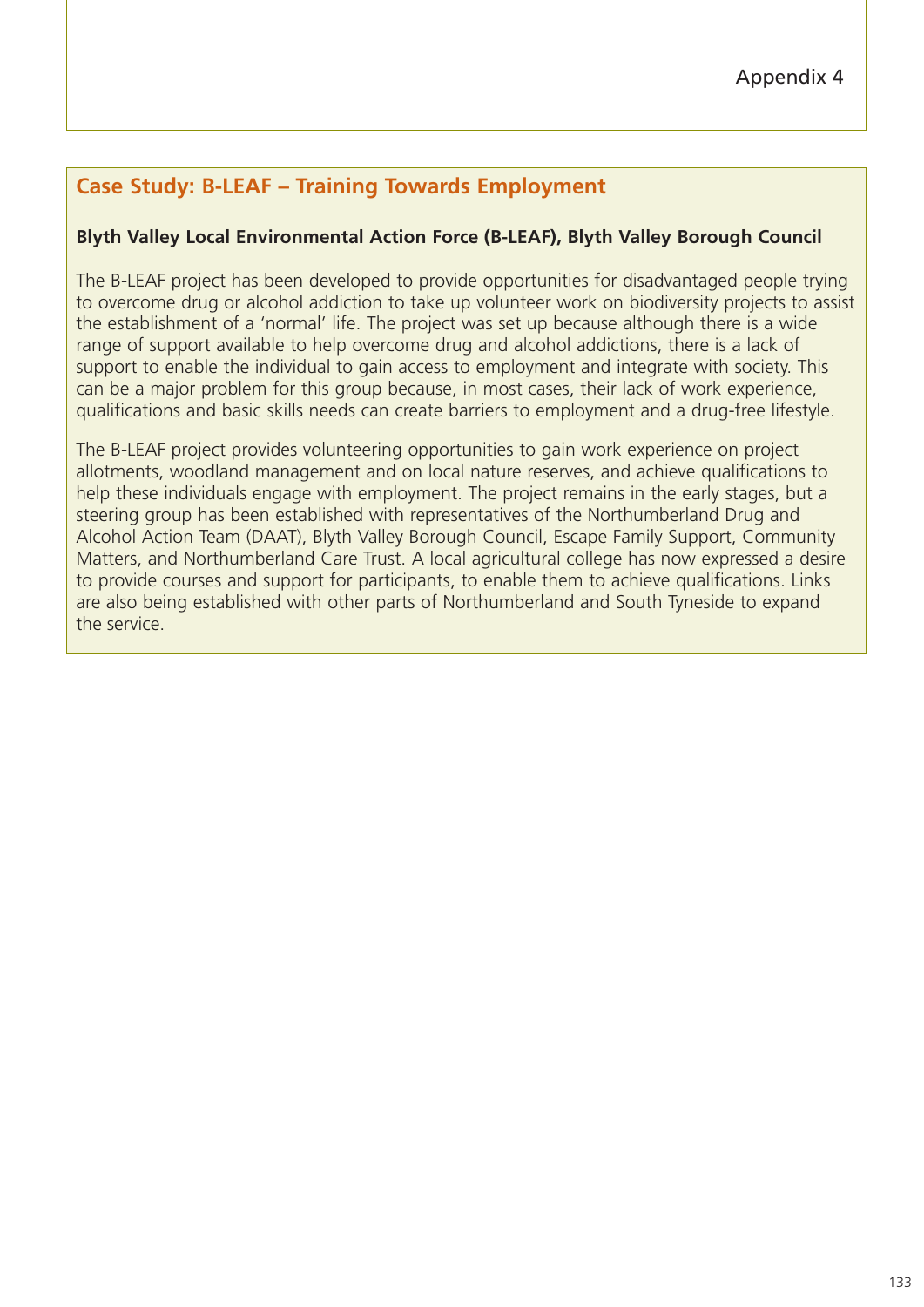# **Case Study: Bristol Wildspace Project**

## **Bristol City Council**

The Bristol Wildspace Project began in September 2002, funded by English Nature's Wildspace! grant scheme and Bristol City Council's Inclusive Parks Fund. The main aim is to promote community involvement and environmental education on Bristol's local nature reserves (LNRs). An evaluation of the project has reported that it has brought significant benefits to Bristol's LNRs and the surrounding communities, highlighting seven key areas of progress:

- **Promoting community ownership of LNRs**. In supporting community development, the project has ensured that local people do not simply become involved in tasks on site, but are able to take an active part in decision making and developing new ideas. Capacity building has proved cost-effective and has encouraged volunteers to develop a better understanding of site management, whilst allowing individuals to learn new skills and become more empowered.
- **Building a sense of community**. Community Groups were found to bring benefits to their community that extend far beyond the improvements made on site.
- **Promoting the health benefits of LNRs**. The project provided physical and mental health benefits for participants through physical activity, which also provided a sense of achievement and the opportunity to learn new skills. 'Walking the Way to Health Walks' were particularly good examples of this and took place on all LNR sites.
- **Promoting learning**. Learning about wildlife and landscape is at the core of all Wildspace events. The Guided Walks, Owl Prowls, Bat Detecting Evenings, Bug Hunts and holiday activities for children were all found to promote learning in a way which is enjoyable, fun and accessible.
- **Improving quality of life for disadvantaged groups**. The Wildspace project has worked hard to bring benefits to people experiencing social and economic disadvantage and was found to have helped to bring real social benefits and improve quality of life for those most disadvantaged in society – meeting needs not necessarily being met by other providers.
- **Improving LNRs for wildlife and people**. The project has brought improvements to the LNRs through working with site managers, partners and community groups.
- **Expanding the network of LNRs**. The project has significantly raised the public profile of LNRs in Bristol and the evaluation suggested that these sites should be promoted as flagship Sites of Nature Conservation Interest for community involvement and environmental education.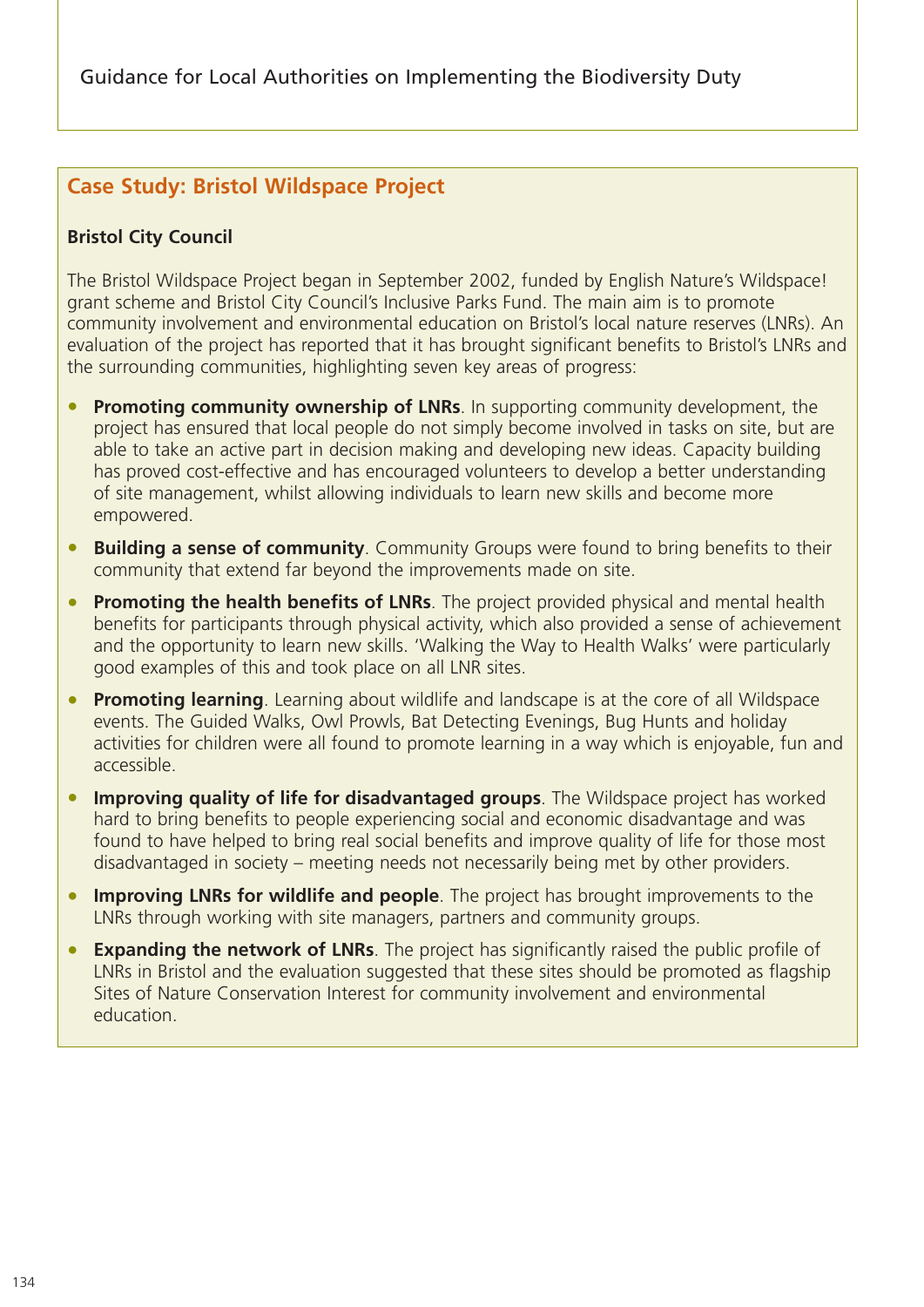# **Case Study: 'Breathing Places' Campaign**

## **BBC**

In June 2006, the BBC launched a national three-year campaign to protect biodiversity, in partnership with Natural England, the Wales Biodiversity Partnership, Scottish Natural Heritage, and the Environment and Heritage Service Northern Ireland. The 'Breathing Places' campaign is being supported by the Big Lottery Fund and aims to inspire the public to create and care for green places across the UK.

The campaign aims to involve more than one million volunteers to transform more than 50,000 sites for the benefit of wildlife and for people to enjoy. The BBC has created a 'Breathing Places' booklet, available from their website **www.bbc.co.uk/breathingplaces**, to provide advice and guidance to any individual, group or organisation interested in getting involved. The booklet provides a step-by-step guide to creating a Breathing Place and then registering it on the BBC website. It also introduces the £5 million grants programme funded by the Big Lottery Fund and suggests other potential sources of funding.

There are significant opportunities for local authorities to promote the 'Breathing Places' campaign locally, thereby encouraging community involvement and biodiversity projects within the local area. Individual project details are included on the website providing an ideal opportunity to raise awareness of activities within local authorities to a national or even international audience.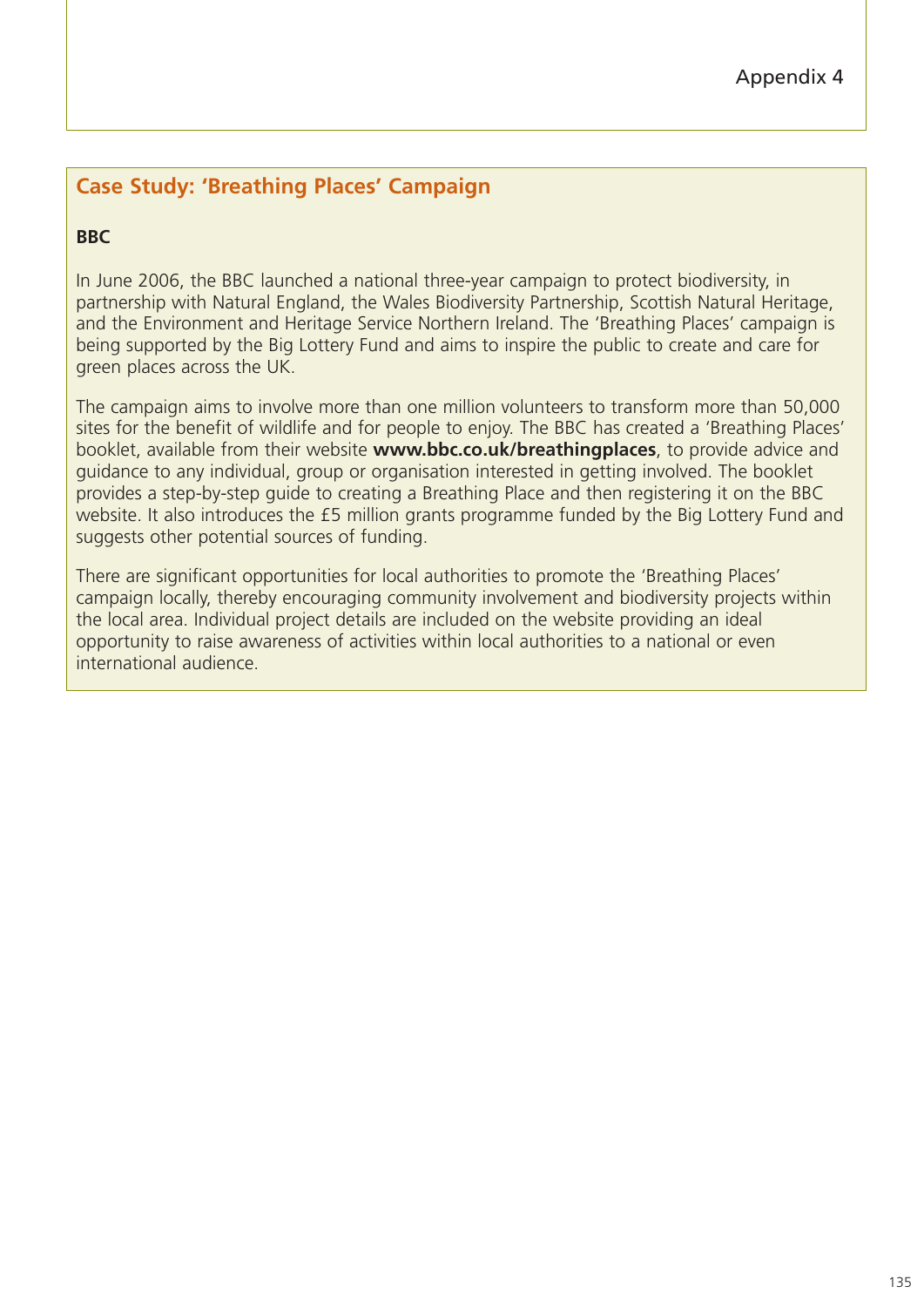# B. case studies in the public authorities guidance

# **Case Study: The Evolution of UK Forestry Policy**

## **Forestry Commission**

UK forestry policy has evolved throughout the twentieth century and continues to change in response to greater political and public awareness of environmental and sustainability issues.

The 1st World War saw a significant decline of wood resources. In 1919, the Forestry Act created the Forestry Commission, giving it responsibility for woods in England, Scotland, Wales and Ireland. The remit centred on a need to rebuild and maintain a strategic timber reserve, which involved buying up large areas of agricultural land and planting of conifers.

The need for increased self-sufficiency in food production following the 2nd World War resulted was in direct conflict with the objective of woodland planting, which meant that woodland planting moved away from agricultural land towards marginal land.

From the 1950s, planting, harvesting and marketing of timber to wood using industries became an increasingly important part of the Forestry Commission's work. It wasn't until the 1970s that conservation and amenity issues were given increased importance through landscaping and increased planting of native broadleaves.

By the 1990s, the Forestry Commission's remit had evolved to promoting and maintaining multipurpose forestry, with incentives for landowners provided in the way of awards, grant schemes and Forest Design Plans to balance commercial demands with recreation and conservation.

Current forestry policy is contained within England Forestry Strategy 'A New Focus for England's Woodlands' (Forestry Commission, 1998)

## **http://www.forestry.gov.uk/efs**

The Government's vision for England's native and ancient woodlands is set out in the Defra and Forestry Commission policy statement 'Keepers of Time'

## **http://www.forestry.gov.uk/website/pdf.nsf/pdf/anw-policy.pdf/\$FILE/anw-policy.pdf**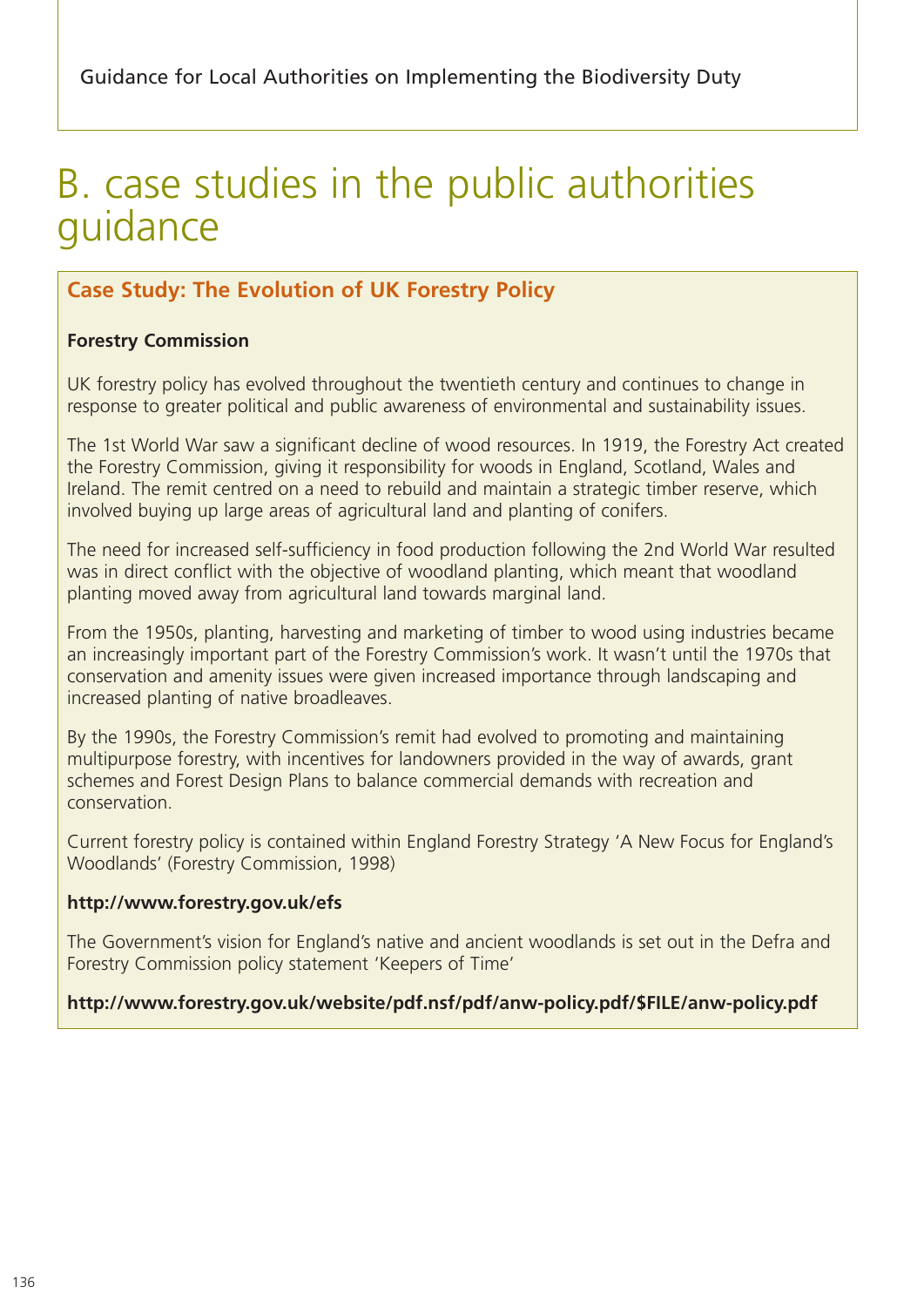## **Case Study: The Evolution of UK Forestry Policy (continued)**

Welsh forestry policy is set out in the Wales Forestry Strategy 'Woodlands for Wales' (Welsh Assembly Government, 2001)

## **http://www.forestry.gov.uk/forestry/infd-5nlkt7**

In May 2006, Defra launched a consultation on producing a new strategy for England's trees, woods and forests. The consultation closed in August 2006.

## **http://www.defra.gov.uk/corporate/consult/forestry-strategy/index.htm**

The consultation stated that there is a need to bring forestry policy together within the wider sustainable development agenda. This involves giving greater recognition to the contribution trees, woods and forests can make to the environment e.g. through mitigating and adapting to climate change, to social wellbeing e.g. through maximising health benefits and economic sustainability, e.g. by aligning grant aid with the delivery of public benefits. Biodiversity is now seen as one of the key environmental priorities. The new Strategy is expected to be published in summer 2007.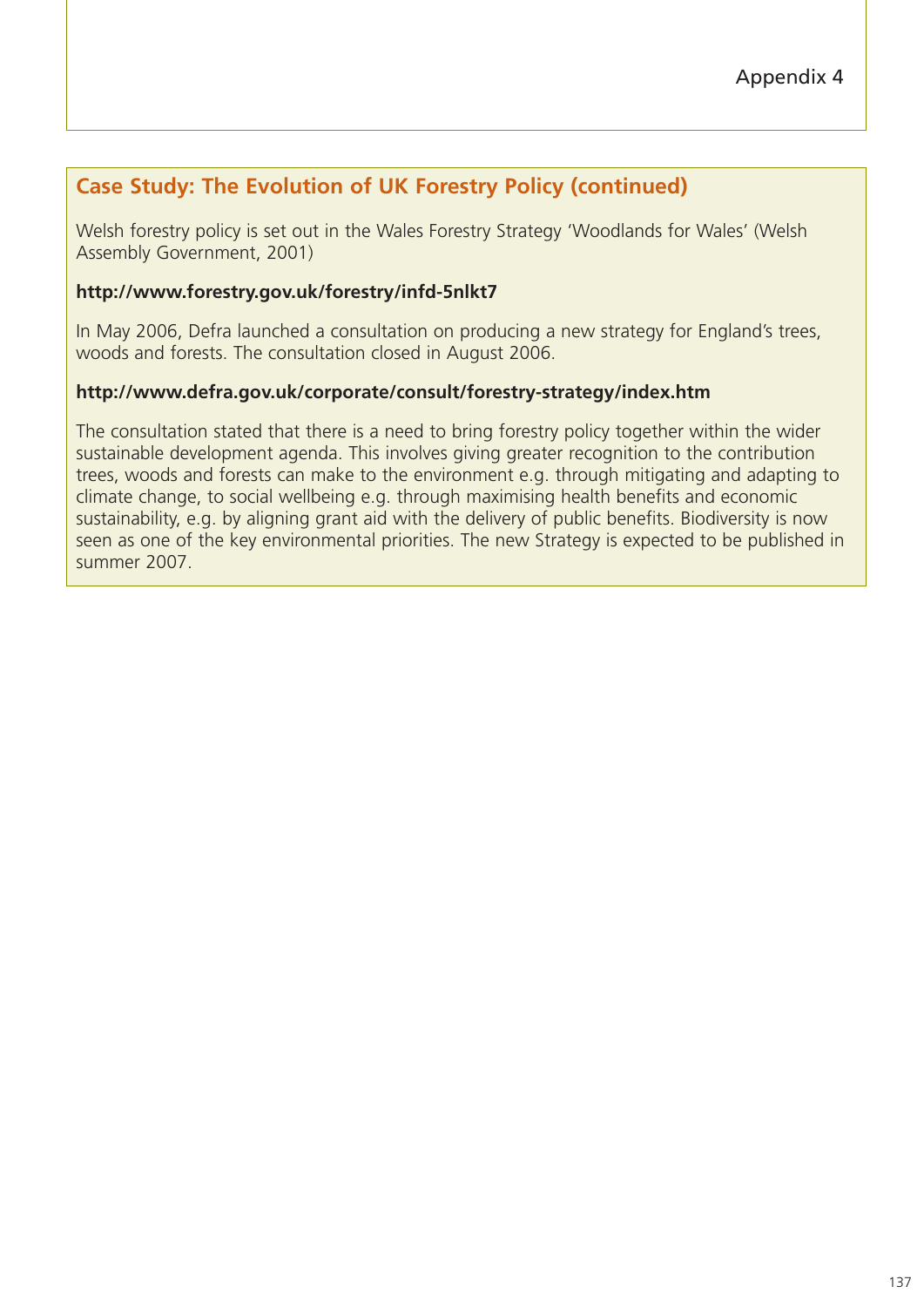Guidance for Local Authorities on Implementing the Biodiversity Duty

# **Case Study: East Of England Sustainable Development Toolkit**

## **East of England Regional Assembly and the East of England Sustainable Development Round Table**

Weblink: **http://www.toolkit-east.org.uk**/

The East of England Toolkit was developed by the UK Centre for Economic and Environmental Development (UK CEED) on behalf of Regional Assembly, the East of England Development Agency (EEDA) and Government Office for the East of England (GO-East).

Its purpose is to highlight the economic, environmental and social impacts of policies, development proposals and other new initiatives within the Region and provide information which can help to improve them. The Toolkit has a central role in helping partners to advance the Integrated Regional Strategy.

The Toolkit provides an on-line checklist against objectives of the Regional Sustainable Development Framework. For each objective, the assessor must decide whether a policy or initiative will have a very positive, slightly positive, neutral or mixed, slightly negative or very negative impact.

The Toolkit includes a section on Biodiversity and Landscape Enhancement, which poses a series of questions:

- Will it encourage greater biodiversity?
- Will it create any new habitats/wildlife sites?
- Will it protect and enhance existing habitats and wildlife sites?
- Will it help to protect any species at risk?
- Will it help to protect any SSSIs and other designated sites?

Biodiversity is also considered within other sections of the toolkit, for example, in the consideration of the impact of the initiative on agriculture. The series of questions under each objective act as a checklist and help to inform the development of policies which will maximise positive effects on biodiversity and minimise negative effects. The Toolkit links to a range of information on habitats and wildlife, including key policy requirements and good practice examples and the need to conserve priority species and habitats set out in Biodiversity Action Plans.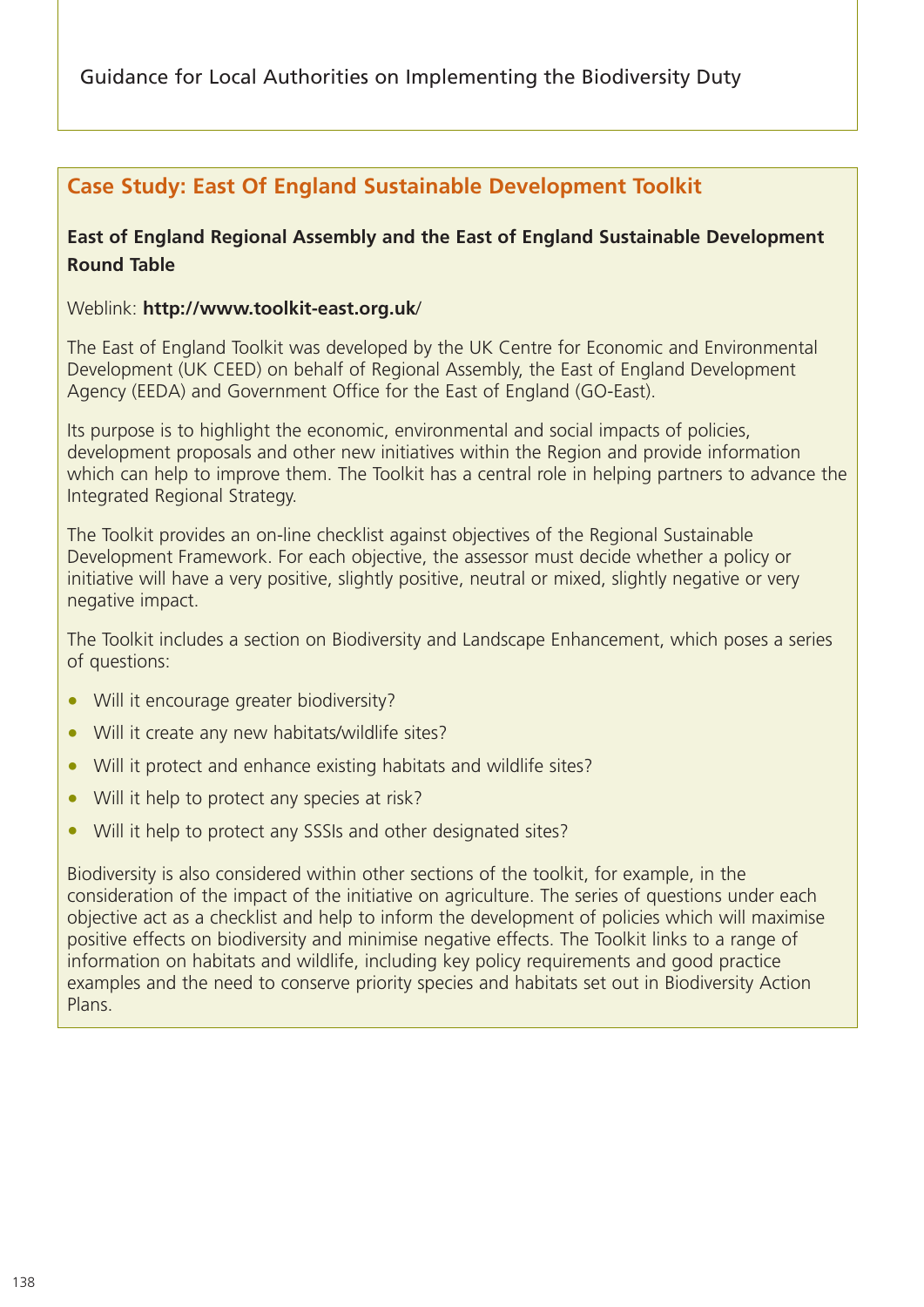# **Case Study: Highways Agency Biodiversity Action Plan**

## **Highways Agency**

#### Weblink: **http://www.highways.gov.uk/aboutus/1153.aspx**

The area of land owned by the Highways Agency between highway fences but not occupied by the road, known as the soft estate, represents a considerable habitat resource and network for biodiversity. Currently, the area of the soft estate stands at 30,000 hectares. It consists of a wide variety of habitats, particularly grassland, scrub and woodland close to roads, but also larger areas of other habitats such as heathland, rock faces and wetlands.

The main aim of the Highways Agency Biodiversity Action Plan is to support the Agency's goal of conserving and, where possible, enhancing biodiversity. This is supported by specific objectives to:

- Provide habitat and species action plans which are relevant and appropriate to the network and to the work of the Agency, including some requested by national and regional conservation organisations;
- Set practical and realistic actions and targets so that the Agency's contribution to biodiversity can be maximised;
- Raise awareness and understanding of the importance of biodiversity work among the Agency's staff and contractors, its environmental partners, and the general public.

The Highways Agency Biodiversity Action Plan was developed by a Partnership of stakeholders from a variety of organisations, including English Nature, RSPB, Environment Agency, Defra, Countryside Agency, National Trust, the National Air Quality Forum as well as the Highways Agency themselves. This involved a process of review of UK, regional and local Biodiversity Action Plans for references to roads, to find which species and habitats could occur within the Highways Agency's soft estate, and which are likely to be most threatened by the development of new roads.

Action plans and targets have been developed for individual habitat and species, progress towards which will be measured using Key Progress Indicators. Implementation will be via three mechanisms:

- Local verge management practices, including the use of Route Management Strategies and Environmental Management Plans;
- Environmental works associated with road construction, maintenance and improvement schemes; and
- Specific biodiversity conservation projects at selected locations.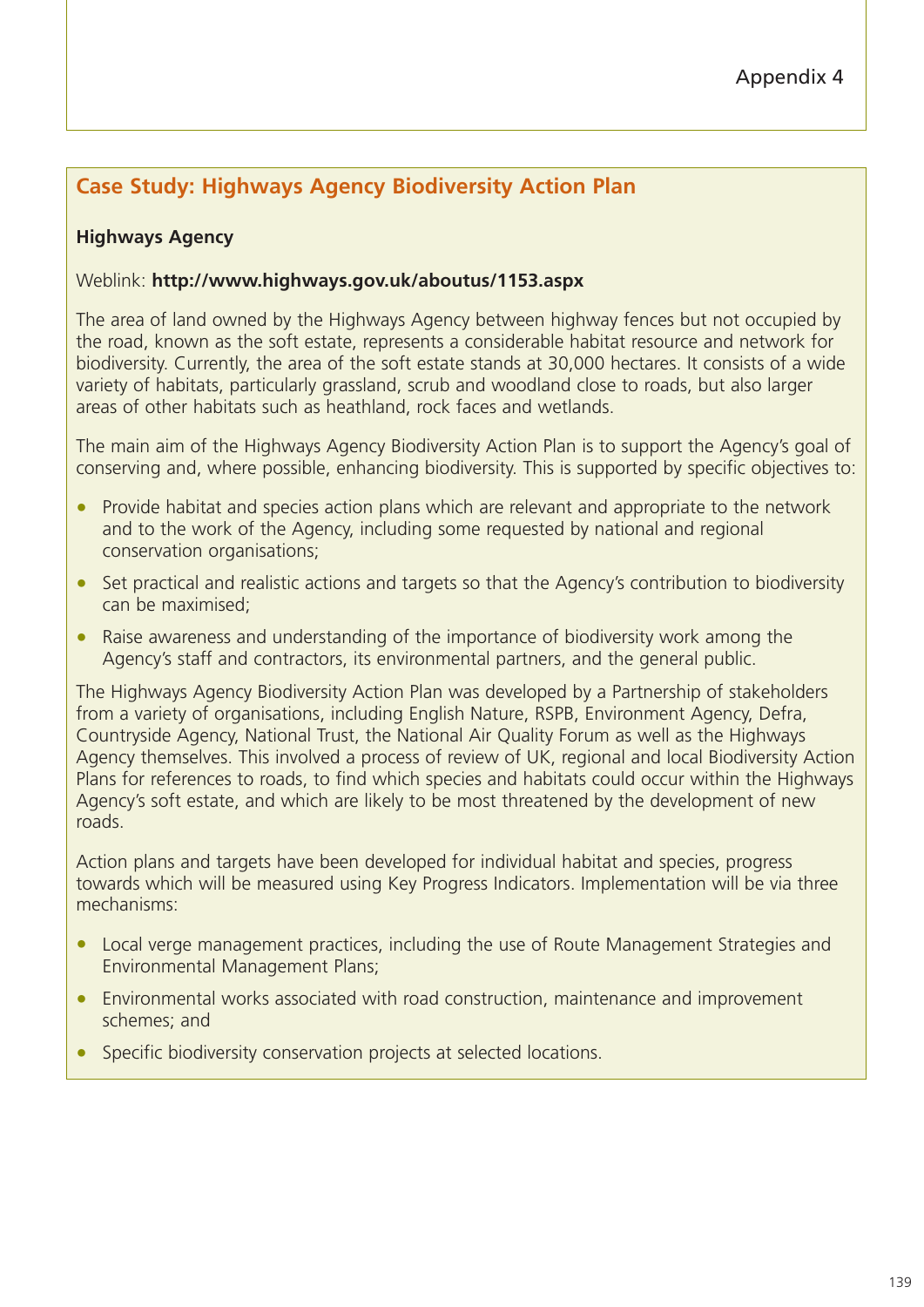Guidance for Local Authorities on Implementing the Biodiversity Duty

## **Case Study: Sustainable Procurement at North Wales Police**

#### **Weblink: http://www.north-wales.police.uk**

North Wales Police is continuing to develop environmental and sustainable development policies and strategies as part of its efforts to reduce operational impacts on the local community and as a commitment to the future. As a part of these policies and procedures the Procurement Department has been tasked with a primary objective to consider the whole life cost, energy efficiency and disposal implications of all the goods and services it procures.

An internal document, the Environmental Purchasing Guide, has been produced with the aim of promoting staff awareness of current legislation and offering advice in areas such as:

- Whole Life Cycle costs including maintenance, energy consumption and disposal. Eco labels – a logo awarded to manufacturers who can prove their products have less impact on the environment, therefore influencing the consumer market. Energy Efficiency – All electrical and white goods should be rated A+ to ensure maximum efficiency in its working environment.
- Practical efforts are being made to influence change by implementing trials of recycled products, discussing delivery schedules and packaging reduction with suppliers and looking to source furniture from managed forests. The department is also trialling both an e-Tendering system and Procurement Cards in an attempt to reduce paper and streamline processes.
- Tender documentation now has a clause relating to sustainability and ethics that will be weighted and evaluated as suppliers return their tender submissions. The department has also worked closely with the Facilities Management Department and contributed to the requirements of the Environmental Management System that was instrumental in allowing North Wales Police to be the first Force in Wales to achieve Green Dragon Level 5.
- The Chartered Institute of Purchasing and Supply recently awarded the Procurement Department accreditation for its documentation and procedures. This award will support the department in further raising awareness internally and promoting good practice in relation to sustainability.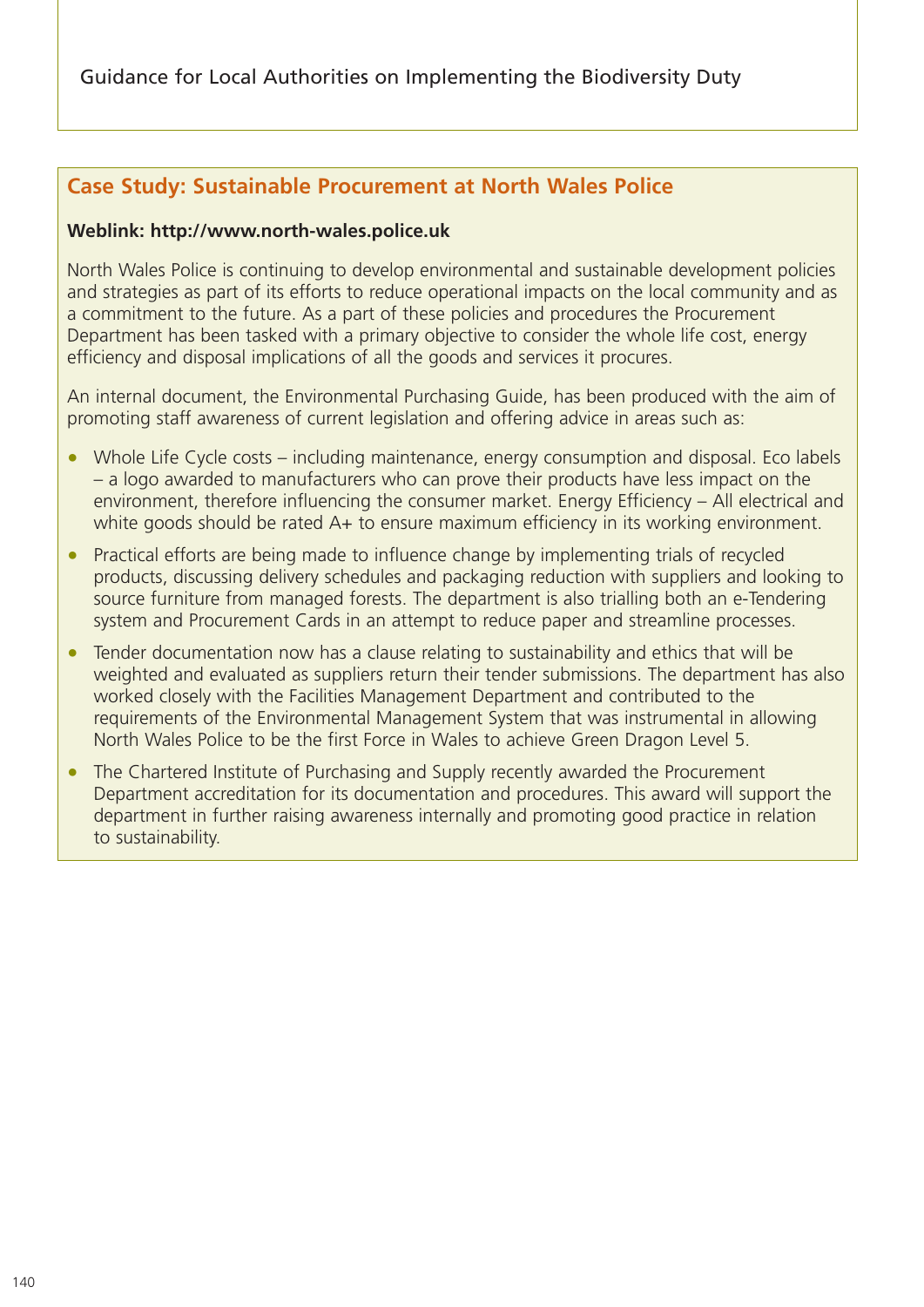# **Case Study: Management of the Defence Estate for Biodiversity**

## **Ministry of Defence**

The MOD is one of the largest landowners in the UK and the largest public owner of designated sites for nature conservation. The need to provide realistic training across challenging and demanding terrain in a variety of environments means that the MOD has responsibility for some of the most unspoilt and remote areas in Britain. MOD establishments range in size from individual buildings to vast tracts of land, the largest of which is Defence Training Estate Salisbury Plain, extending over 38,000 hectares. Of the UK BAP priority habitats and species, 37 habitats and 139 species occur on the Defence Estate. MOD has management responsibility for 175 SSSIs, including over 130 with international and European nature conservation designations, as well as many locally important sites. In support of these designations and statutory commitments, the MoD has several initiatives and management mechanisms. For example:

- A MOD Biodiversity Strategic Statement has recently been published outlining strategic objectives for biodiversity with associated targets and performance indicators. The Statement was primarily produced in response to Government biodiversity targets under the Sustainable Development on the Government Estate agenda, and presented an opportunity to outline MoD's wider biodiversity conservation obligations<sup>1</sup>.
- MOD has published internal policy and guidance on biodiversity conservation in the Joint Services Publication 362.
- A SSSI Favourable Condition Project was established to support the Government's PSA target on SSSI condition. Approximately £5 million has been invested in improving the 175 SSSIs on the MOD estate.
- MOD is undertaking an audit of the estate to improve understanding of the biodiversity interest and where it can support conservation obligations, including UK BAP targets.
- A hierarchy of appraisal tools and guidance on their use has been developed to ensure that obligations towards biodiversity and wider sustainable development objectives are considered at an early stage in the planning of policies and projects.
- Biodiversity is considered as part of a site's Environmental Management System. Where there is significant biodiversity interest an integrated management plan is developed.
- Internal advice is available through a specialist Environmental Support Team within Defence Estates.
- MOD has more than 120 voluntary Conservation Groups around the UK, comprising MOD personnel, other local experts and volunteers, which undertake regular work to monitor and improve the wildlife value of the estate.

<sup>1</sup> http://www.mod.uk/NR/rdonlyres/562E434A-ABBA-4FB2-8986-2ADC82EEB789/0/BiodiversityStratgicStatement.pdf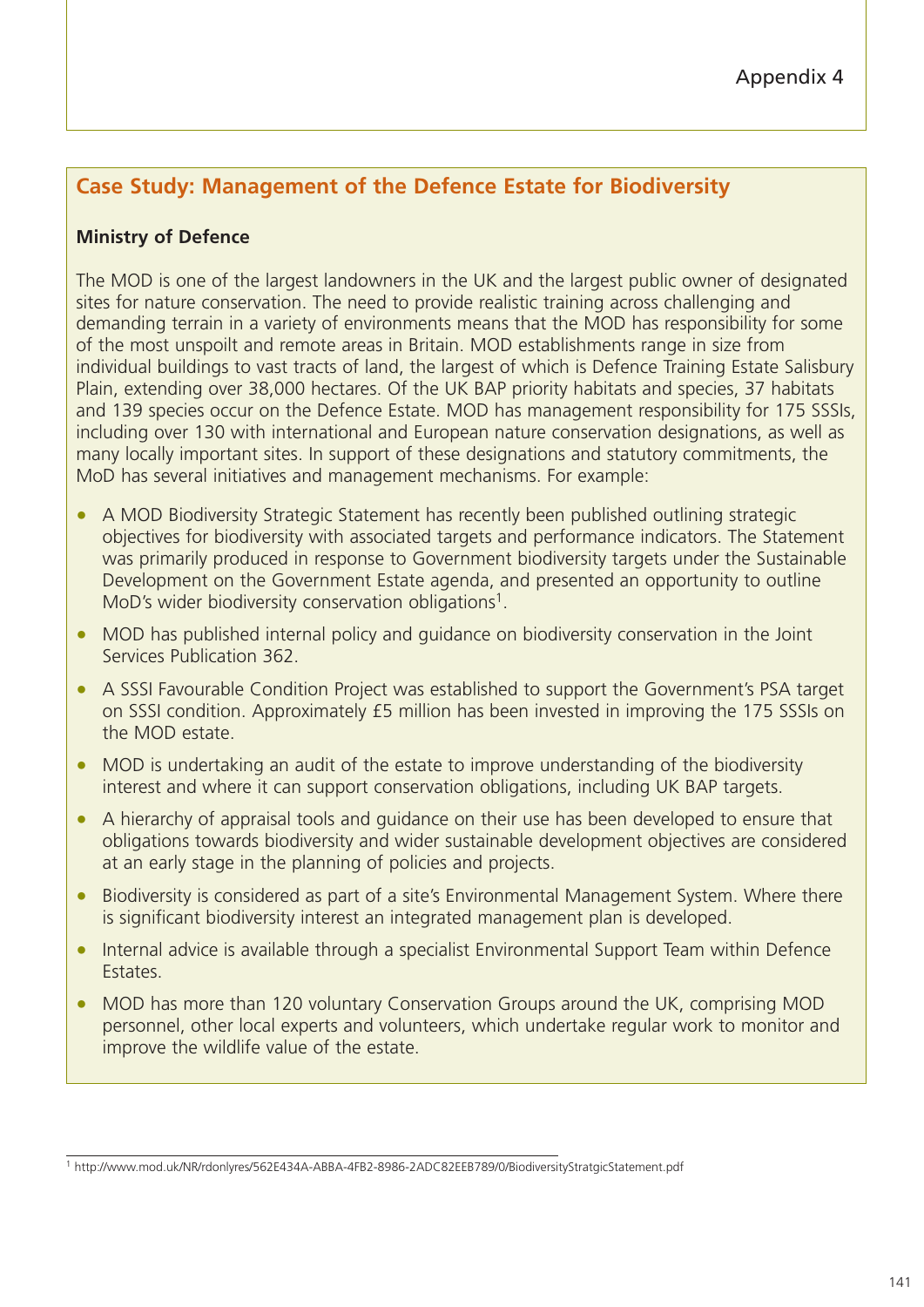## **Case Study: Management of the Defence Estate for Biodiversity (continued)**

- MOD has several non Departmental Public Bodies which have been informed of the new NERC duty and the need to integrate biodiversity into their management and review mechanisms, and that support is available within MOD and Defra if needed.
- Examples of recent projects are given in the MOD Conservation Magazine Sanctuary<sup>2</sup> and include restoration of SSSI coastal heath in Cornwall, integrating conservation management of heather moorland with military operations in North Yorkshire, contributing to improvement of the Rivers Usk and Wye, scrub management on SSSI grassland at Castlemartin Range, studying plants and sand dune movement at Braunton Burrows, and participating in conservation projects from bases in Cyprus and Ascension Island.

<sup>2</sup> http://www.defence-estates.mod.uk/publications/sanctuary/sanctuary2006.pdf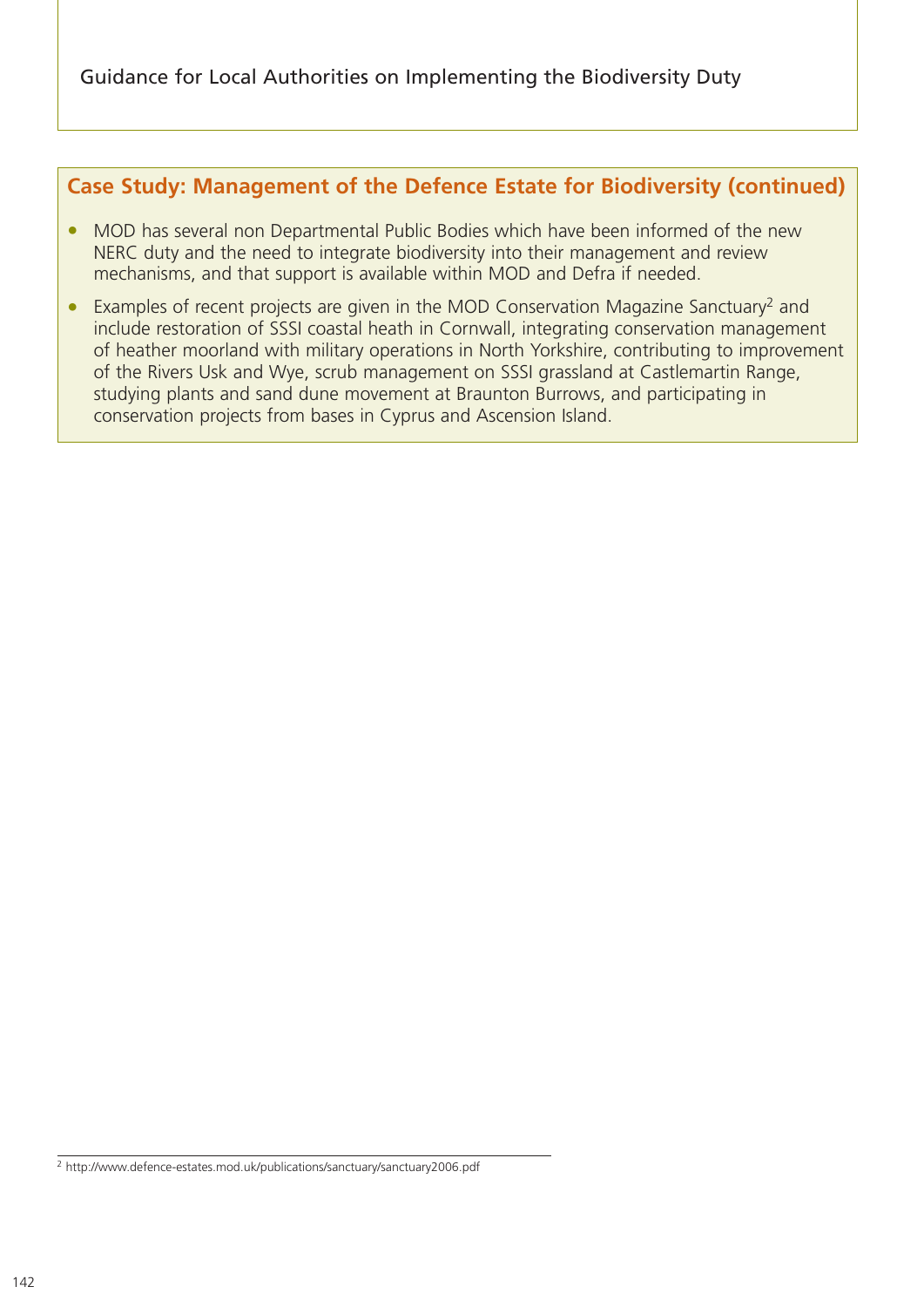# **Case Study: Grounds Maintenance for Biodiversity**

## **The Patent Office**

The Patent Office was in contact with Community Action for Wildlife in Newport and the Biodiversity Officer at Newport City Council to seek advice on how grounds maintenance at its site could benefit biodiversity. As a result, various initiatives have been implemented including:

- Provision of bat and bird boxes
- Use of native plants in courtyard areas and borders
- Leaving some grass areas uncut to encourage development of small meadow areas
- Sowing wildflower seeds alongside roadside fencing
- Maintenance and protection of trees along the site perimeter, with advice from the Council's Tree Preservation Officer.

The grounds maintenance contract now stipulates:

- The replacement of slow renewables such as peat with soil improvers derived from processing or re-use of organic wastes such as coir, manure, leaf mould and bark chippings;
- The contractor makes full use of the composting area, by composting wherever possible and using the compost produced;
- Artificial fertilisers should be avoided and manure and green manure used instead; and
- Pesticides, herbicides and fungicides should be avoided.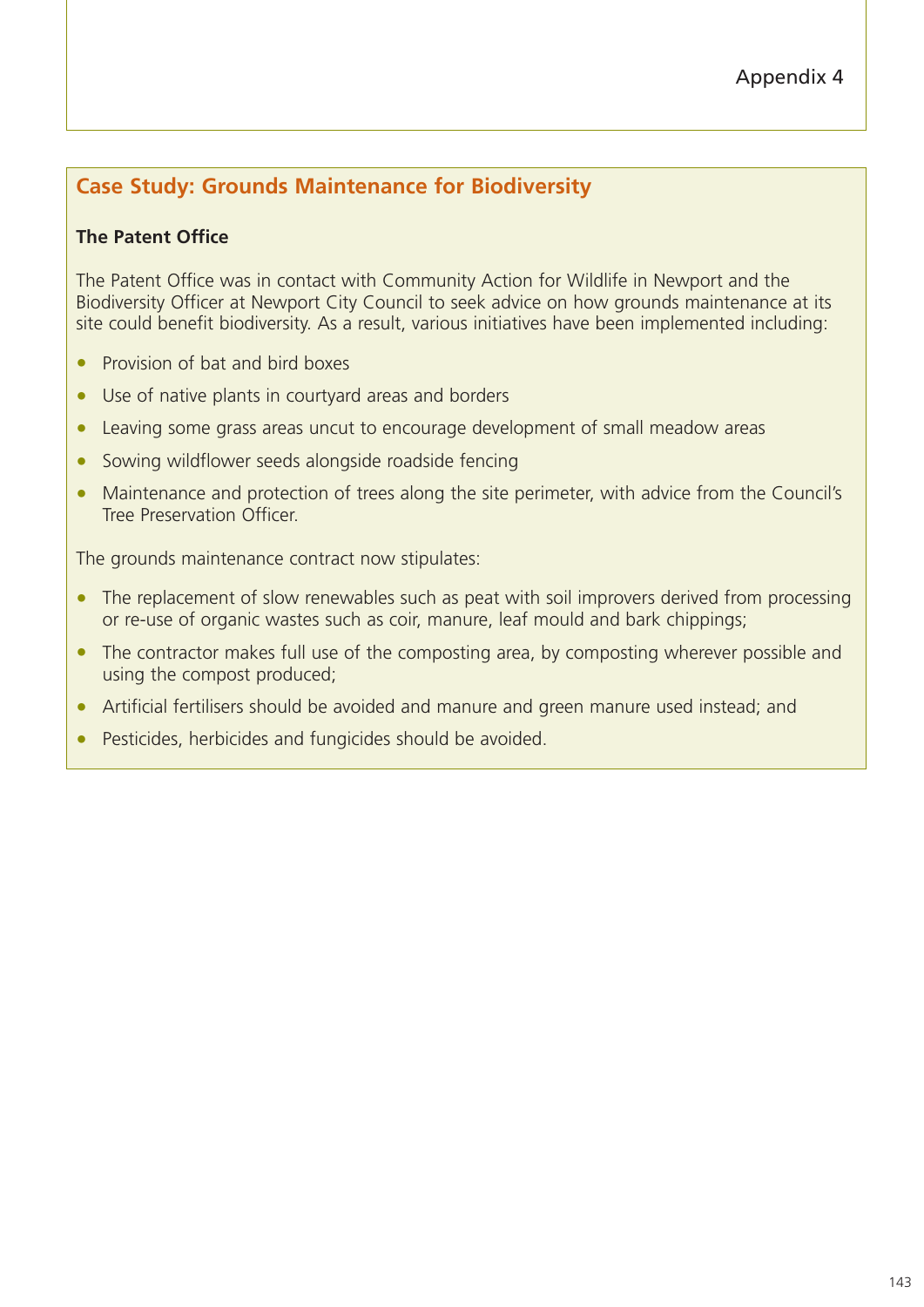# **8 PA Case Study: Calderdale Wildspace! Project – Improving LNRs for Biodiversity**

#### **Calderdale Metropolitan Borough Council, West Yorkshire**

The Calderdale Wildspace! was a 3 year project funded by English Nature. The aims included:

- To increase Calderdale's LNR provision from no LNRs to one hectare of LNR for every 760 people in Calderdale and to ensure 80% of Calderdale's residents have a LNR within 2km of their home through the declaration of 10 LNRs, totalling 250 ha. This has been achieved and Calderdale is one of the first local authorities to exceed Natural England's target of one hectare of LNR per 1000 population.
- To actively involve local communities, especially disadvantaged groups, in the sustainable use and management of LNRs. Each site has a local community group which is working with the Council to deliver biodiversity improvements. In some cases, they are Friends groups, in others user groups.
- To maintain and enhance the biodiversity of LNRs, with special attention to habitats and species identified as priorities in the Calderdale Biodiversity Action Plan, through the production and implementation of management plans. Each site now has a management plan, which includes prescriptions for priority habitats and species.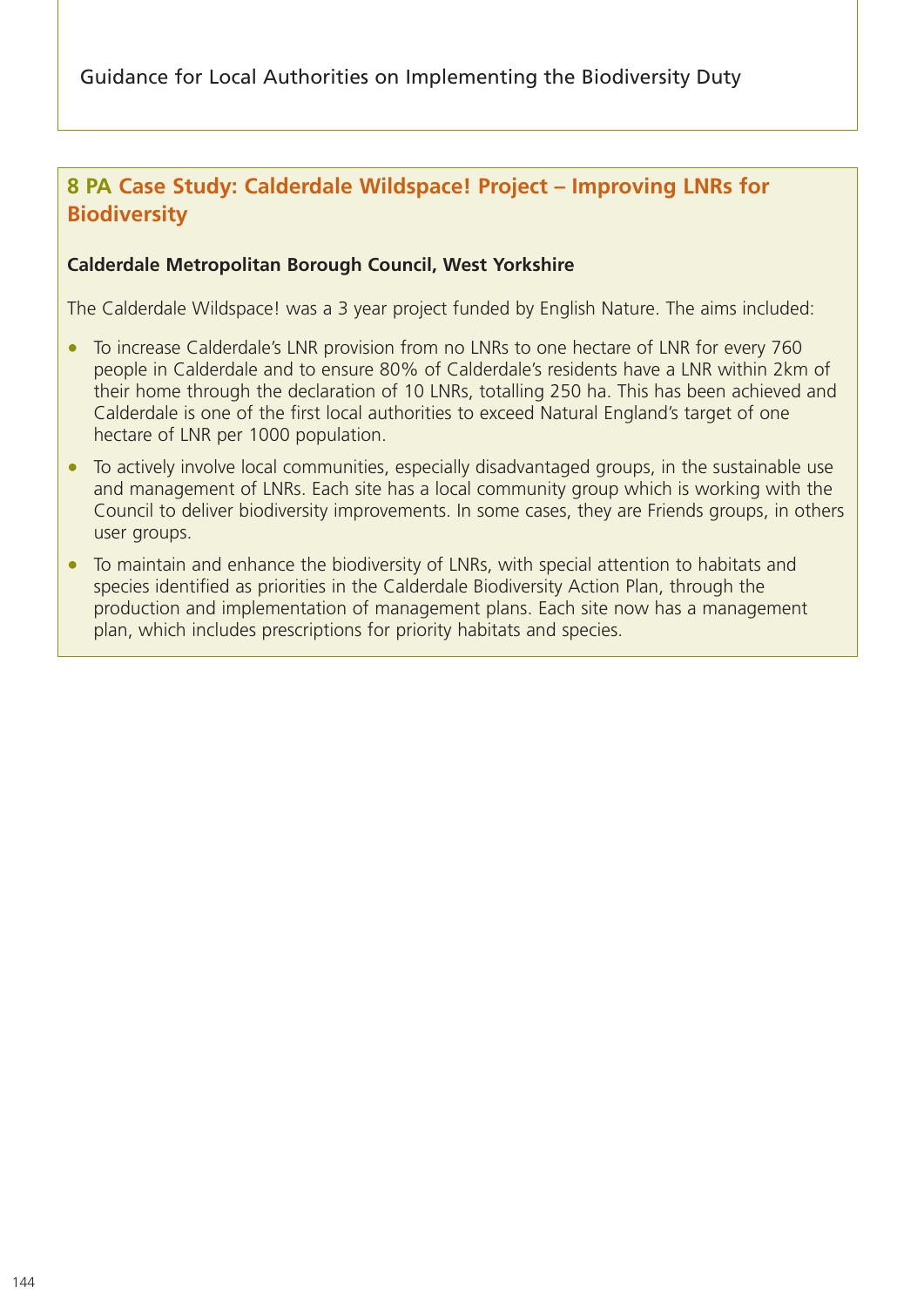## **Case Study: Species Protection on Police Sites**

#### *Great Crested Newts*

North Wales Police occupies four premises in St Asaph Business Park, the largest being the Central Division HQ and 32 cell custody suite, covering  $9500$  m<sup>2</sup>. The land at St Asaph Business Park was originally farmland. Great Crested Newts were discovered on the site when the land was being developed. To protect these animals, NWP relocated them to an adjacent field and ensured that they did not move back during the construction phase, by erecting a newt fence around the site boundary, which was checked daily for integrity. The civil engineering works were designed to enable the amphibians to continue to reside on the site, and included the provision of a freshwater pond on site. Regular monitoring and assessment of the GCN population is undertaken, and the pond appears to be a promising habitat. NWP always considers potential impacts on the GCN population when planning development and grounds maintenance work on any of its sites on the Business Park, seeking advice from ecological consultants where necessary.

#### *Badgers*

At the North Wales Police Force Headquarters in Colwyn Bay there is a building in the grounds called Llety'r Dryw, which is surrounded by woodland (with Tree Protection Orders). Within this woodland there is a Badger sett, which has been there since 1969. In 2002 works were required in the car park area of Llety'r Dryw. The work entailed using machinery within 30m of the sett entrance. The Clwyd Badger Group was consulted and visited the site and provided guidance. NW Police applied to the Countryside Council for Wales for a licence to work near a Badger sett, with the works being supervised. As part of the works a 'badger protection fence' was erected to prevent future parking on the grass slope leading to the sett. Now, when any grounds maintenance works are required at the site, the presence of the badger sett is brought to the attention of the contractors and the works supervised.

## *Peregrine Falcons*

North Wales Police has successfully provided nest boxes for peregrine falcons at its Wrexham Divisional Police Headquarters.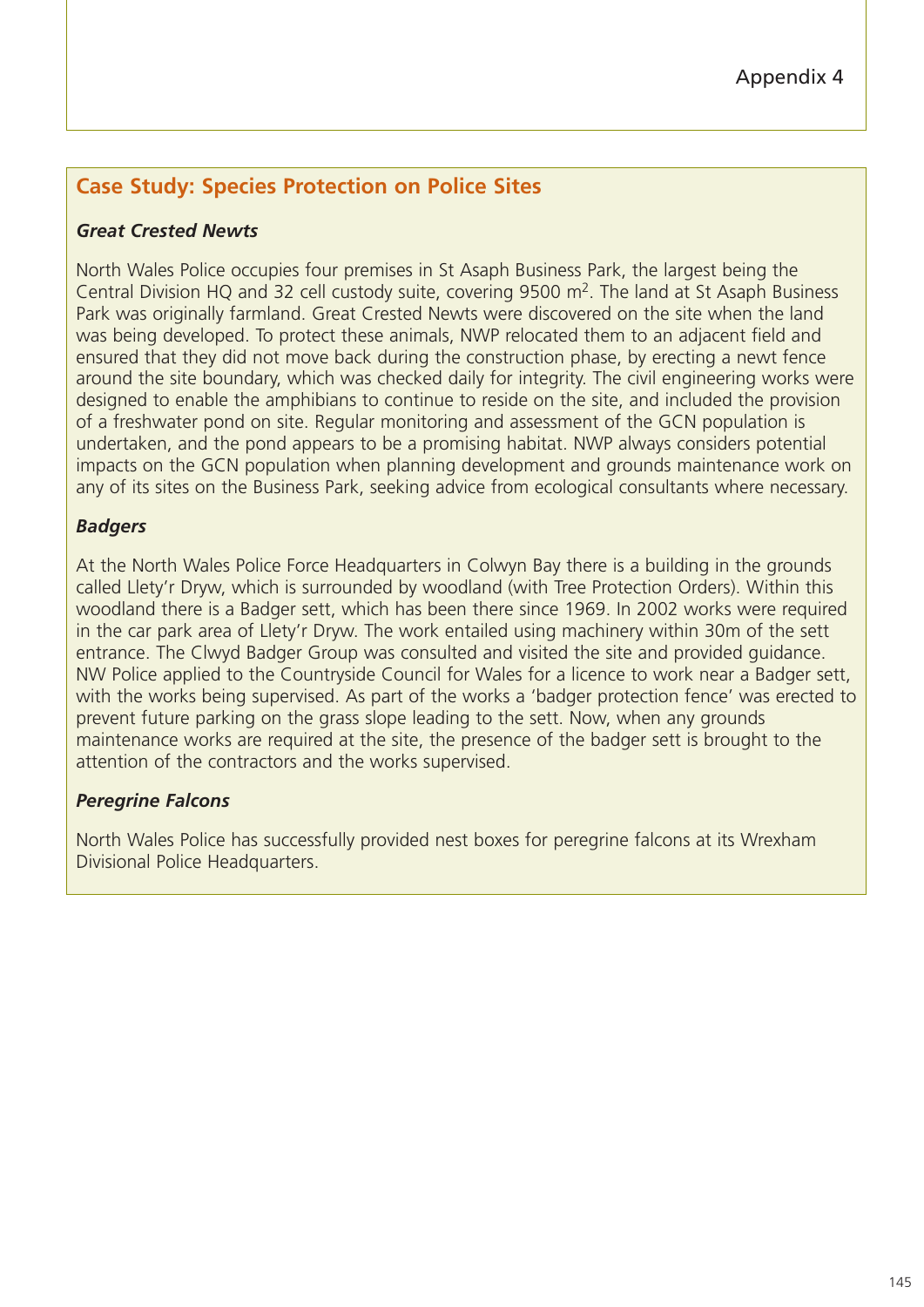## **Case Study: Management of Water Companies Land for Biodiversity**

#### **Water PLCs**

The privatised water companies are major landowners, whose estates cover a wide variety of habitats in water catchments, as well as reservoirs, wetlands, watercourses and land adjacent to water and wastewater treatment works. There are numerous examples of actions being taken by water companies to benefit biodiversity on their land, a few examples of which include:

Northumbrian Water and Essex & Suffolk Water:

- Re-use of spoil at Howdon Wastewater Treatment Works to create a wetland
- Targeted habitat creation for water voles at Wear Valley Water Treatment Works
- Using locally sourced composted green waste as an alternative to topsoil to create wildflower grassland at Whittle Dene Water Treatment Works
- Designing treatment reedbeds to incorporate biodiversity at Lamesley Reedbed near Birtley
- Working with local Wildlife Trusts to improve land for biodiversity, with an annual focus on a particular species or habitat (including, in recent years, grassland, bats and woodland)
- Just an Hour scheme allowing staff to complete the equivalent of an hour of voluntary work per month, including conservation work to build otter rafts, clear scrub and ponds, plant trees.
- Designing landscaping for new offices to benefit biodiversity.

Severn Trent Water:

- Habitat creation and floodplain restoration at Aston Hall Farm
- Wetland creation in Trent Vale
- Habitat improvements at Knobbs Farm and Stoke Bardolph Farm
- Creation and management of wildflower meadows at STW sites
- Restoration and management of reedbed, wetland, lake and woodland at Witches Oak **Waters**
- Re-introduction of black grouse to the Upper Derwent Valley
- Introduction of water voles to Netheridge Sewage Treatment Works
- Tree Sparrow Project.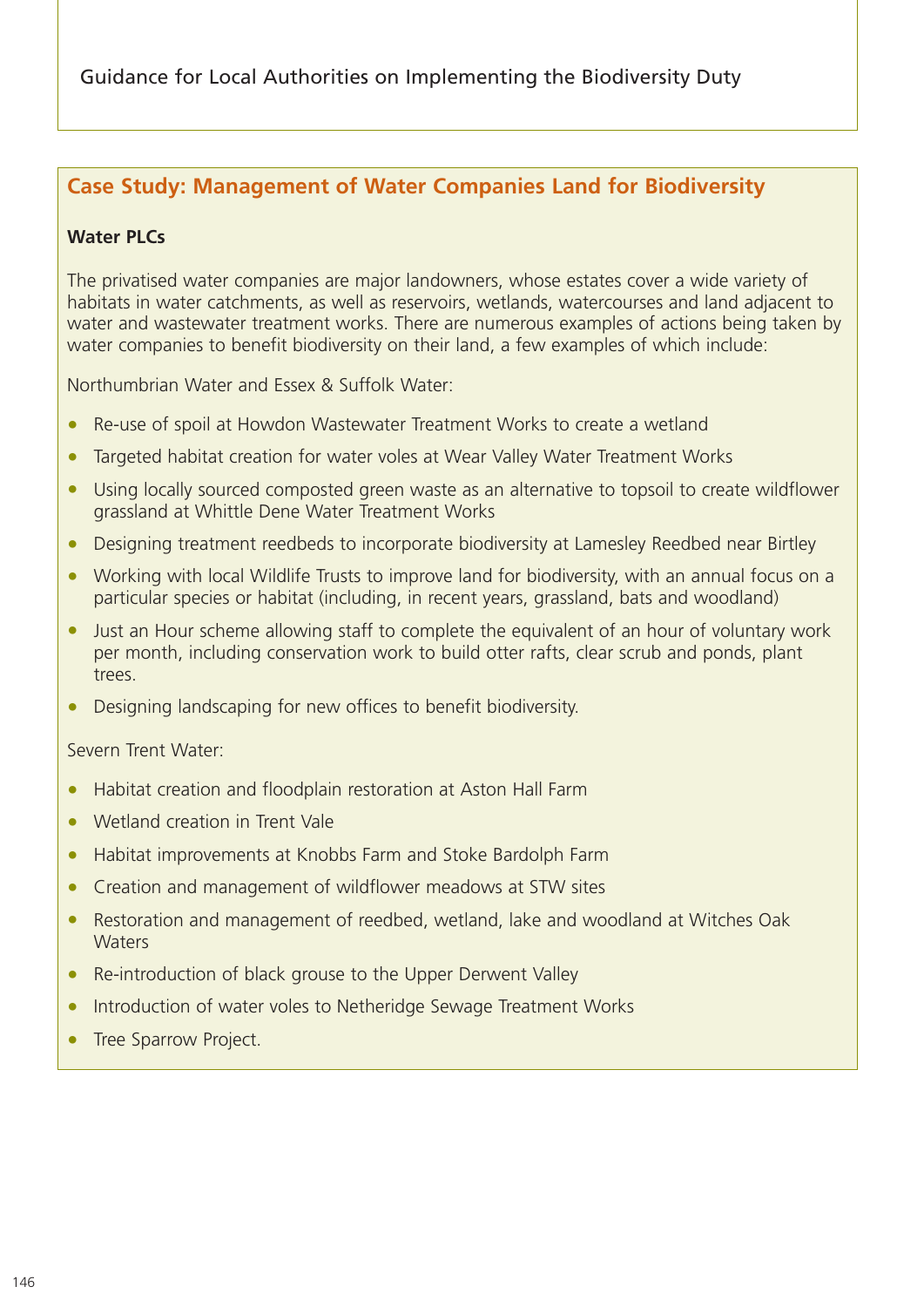# **Case Study: Management of Water Companies Land for Biodiversity (continued)**

Thames Water

- Auditing larger land holdings for their biodiversity interest and using this data to inform the business in protecting biodiversity interest through GIS and grounds maintenance.
- Development of the London Wetland Centre at Barnes, in partnership with Wildfowl and Wetlands Trust.
- Conservation management at many sites including: Crossness Marshes; Kempton Nature Reserve; the meadows at Farmoor Reservoir; Bracknell Millpond; Bicester, Godalming and Swindon Wetlands; Rye Meads; Kings Mead and the River Kennet.
- Sponsoring projects on water voles, bitterns, terns, tree sparrows, barn owls, peregrines, stone curlews and research on waterfowl using the SW London Special Protection Area.

## **11PA Case Study: Beach Management for Biodiversity**

#### **Pembrokeshire Coast National Park Authority and Pembrokeshire County Council**

For many years the Pembrokeshire Coast National Park Authority has recognised the importance of beaches and beach heads both for biodiversity and as an important component of the landscape. The Park Authority owns several beach head sites and has undertaken major dune restoration projects using local community groups and volunteers to fence and plant dunes, moving car parking off sandy areas and establishing boardwalks.

Since the formation of the Pembrokeshire County Council (PCC) in 1996 the Park Authority has been part of a PCC led liaison group involving organisations responsible for beach management. This group comprises several teams from PCC, including Environmental Health, Dog Wardens and team leaders from teams responsible for beach and toilet cleaning. They meet several times per year with staff from the Countryside Council for Wales, Environment Agency, National Trust and the National Park Authority to discuss beach awards, beach management, water quality and safety. In order to conserve biodiversity, beaches in Pembrokeshire are cleaned by hand rather than by machine, helping to protect the strand line so that seaweed and driftwood are left in place. Even where large concentrations of seaweed are found they are left on site unless there are overriding health or amenity considerations. An annual multi-agency briefing for all beach staff ensures that those involved on the ground in the management of the beach have information on any special characteristics of beaches and considerations with regard to biodiversity conservation.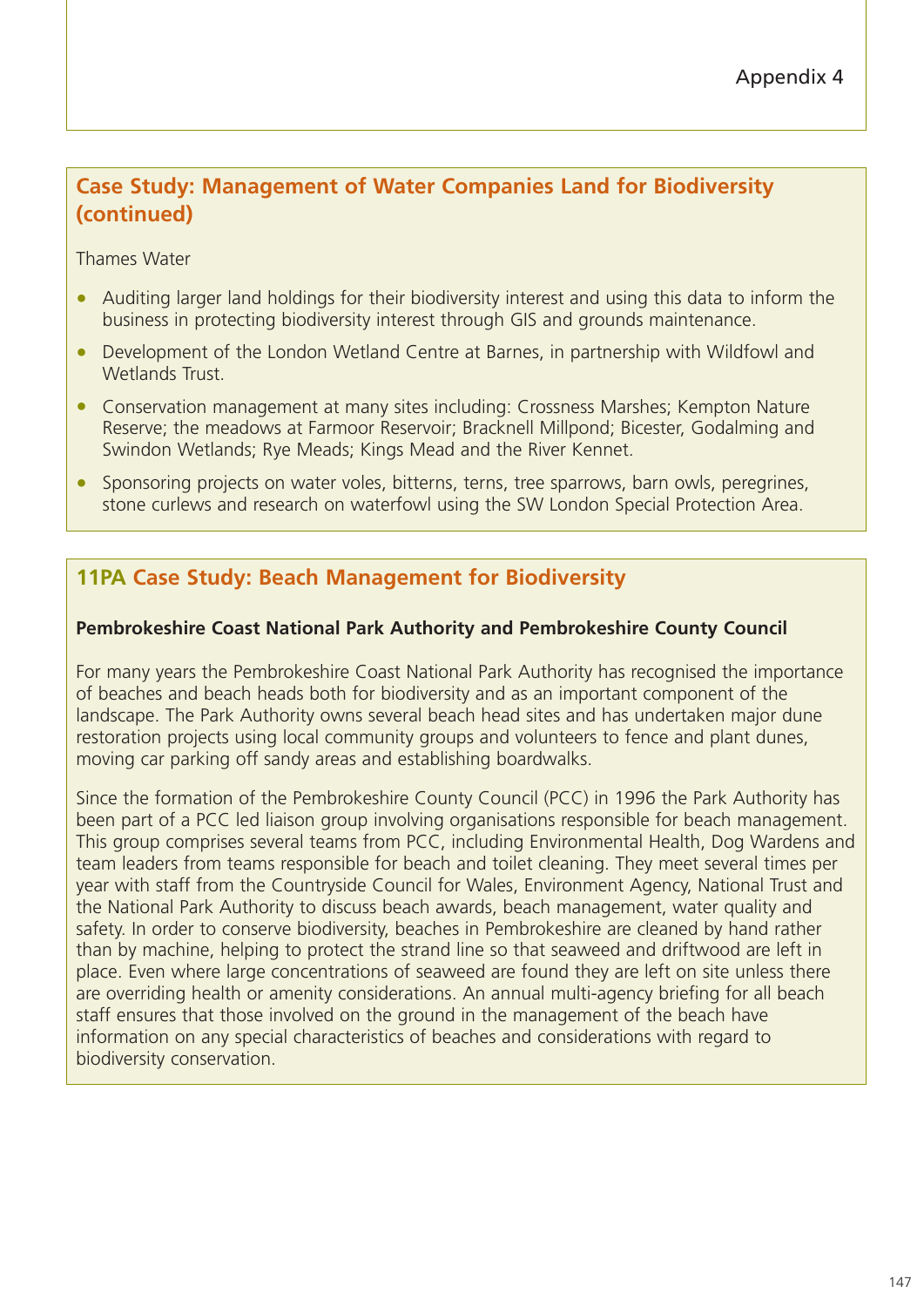## **Case Study: Prescoed Prison Farm**

#### **HMP YOI Prescoed**

HMP YOI Prescoed is the only prison farm in Wales. It includes a Special Site of Archaeological Interest (SSAI), a woodland certified by the Forest Stewardship Council and a Special Site of Scientific Interest (SSSI). It supports a variety of important species, including great crested newts, badgers, barn owls, dormice and 5 different bat species.

The prison farm is within the Tir Gofal agri-environment scheme, allowing it to be managed with wildlife in mind. The recent introduction of the Prison Service Biodiversity Action Plan (PSBAP) at Prescoed highlighted the operations around the fieldwork on the farm and its potential to encourage farmland birds such as lapwing, barn owl and bullfinch. Action plans for all of these species were drawn up incorporating the change from arable cropping within the farm modernisation programme to animal feed and fodder to support its dairy herd. A monitoring programme has been established and the farm has now recorded at least 5 breeding pairs of lapwing, a species not previously recorded on the site.

Barn owl boxes have now been erected on the farm, and, with the help of the Hawk and Owl Trust, areas of long rank grass have been left to encourage small mammals such as voles, shrews and mice, the staple diet of the barn owl. Barn owls are increasingly recorded in the vicinity and are expected to breed on the site in the near future. A recent project focusing on the restoration of wetland habitats on the edge of the woodlands is benefiting the local population of great crested newts.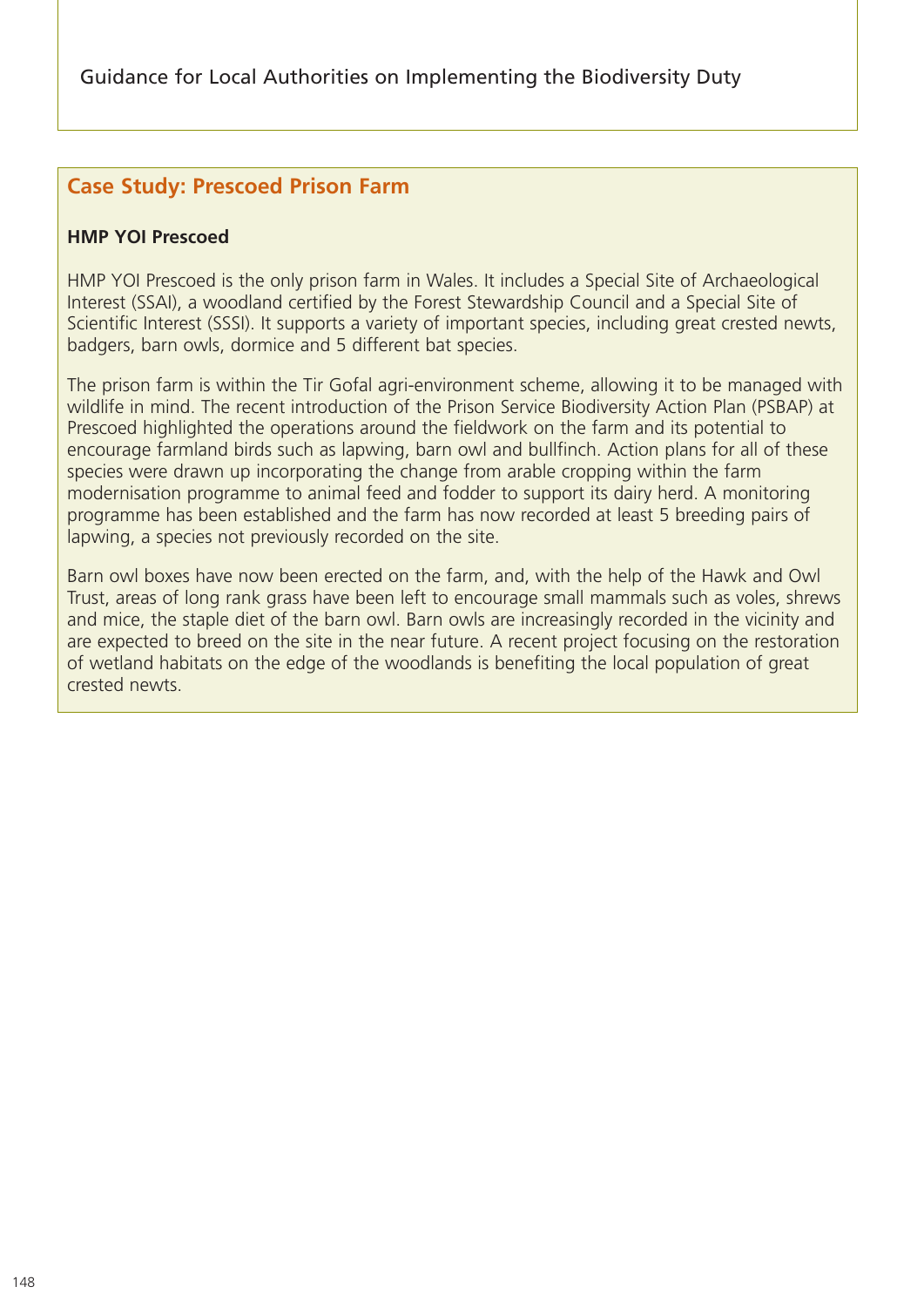# **13PA Case Study: The Living Highways Project**

#### **Powys County Council, Countryside Council for Wales and Partners**

In the UK, road verges contain some of the last remaining examples of species-rich habitats that were once common in the wider countryside and that have declined at an alarming rate over the past few decades. They may also help to provide physical links between otherwise isolated pockets of remaining habitats, assisting in the expansion and dispersal of less mobile species.

The Living Highways Project is an established partnership, started in 2001, between the Montgomeryshire, Radnorshire and Brecknock Wildlife Trusts, Powys County Council, the Countryside Council for Wales and the Powys Verges and Hedgerows Concern Group. The project aims to safeguard and encourage valuable wildlife habitats and species associated with road verge areas in Powys, Mid Wales. The project is working on a number of different initiatives to achieve this, including setting up systems to protect known sites of high ecological value and improving verge management practices.

The removal of cuttings is an important management consideration when aiming to maintain or increase the biodiversity of grassland areas, helping to reduce nutrient levels to the benefit of native flora. In 2005, trials conducted by Montgomeryshire Wildlife Trust on behalf of the partnership investigated the feasibility of using cuttings in compost and biogas production. They demonstrated that it is physically possible to collect cuttings from Powys road verges on a relatively large scale and that the material is suitable for compost and biogas production, producing potentially valuable end products. As well as the environmental benefits of diverting material from landfill, biogas production also has the potential to provide a source of sustainable energy, with advantages in reducing carbon emissions. The trial has been followed by further development and evaluation work, with a view to wide-scale harvesting in future.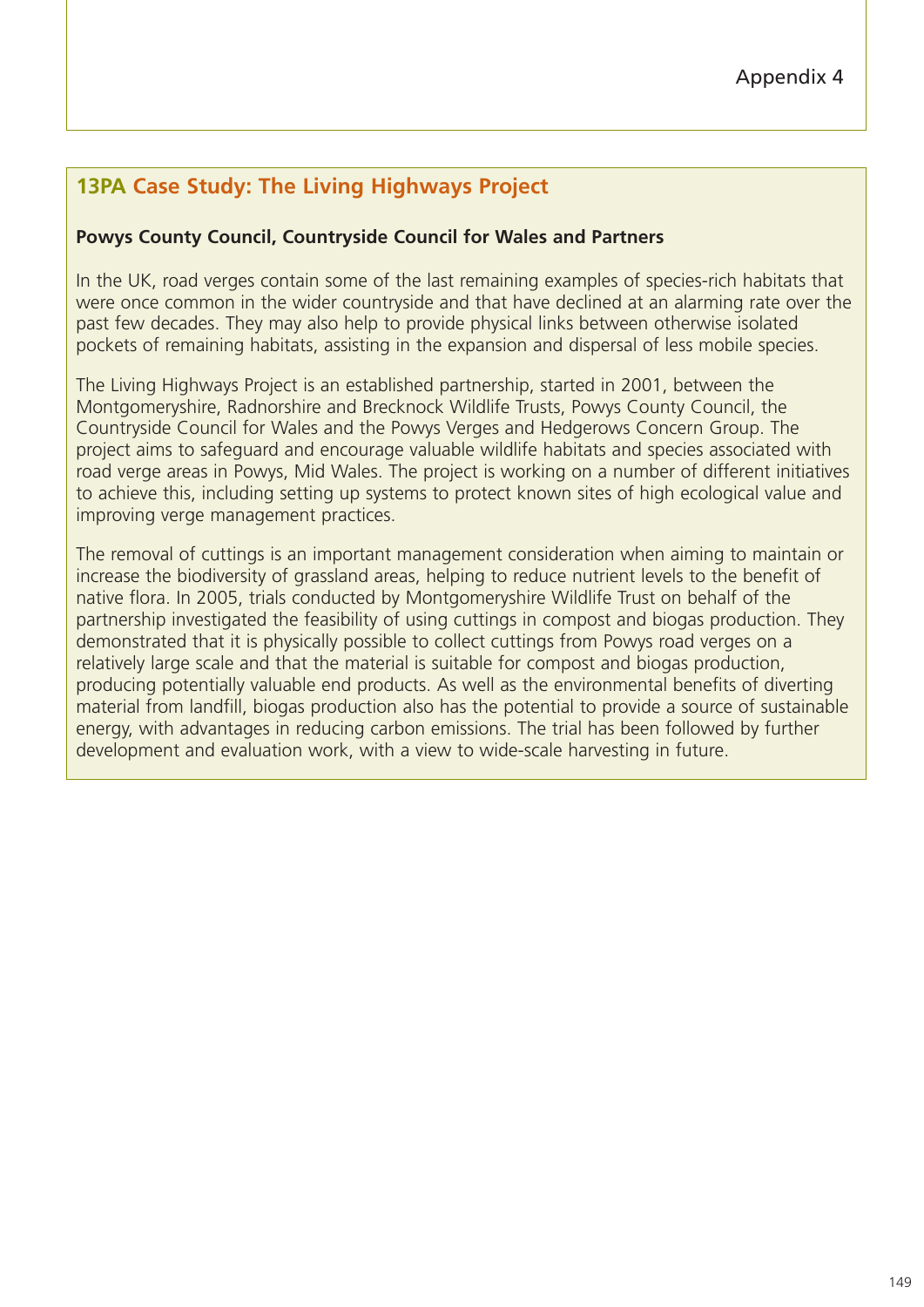## **Case Study: Management of Estate Grassland**

#### **North Wales Police and Conwy County Borough Council**

In 2002, North Wales Police and Conwy County Borough Council (CCBC) embarked on a joint project to adopt a more 'biodiversity friendly' management regime for the area of grassland in front of the Police Force Headquarters, some of which is owned by the Council and some by the Police. The grassland management had previously consisted of weekly cuts for the last 30 years.

The site was split into 3 different sections, which are managed differently to increase variety; a wildlife pond and marsh area, a wildflower meadow and a seasonal flower planted area – a combined area of approx 18,000m2. The site was designated under the Conwy Local Biodiversity Action Plan – Habitat Action Plan – Urban Green Space section. Signs were erected around the perimeter of the site to explain to the public what was happening.

Following a cessation of mowing in spring and summer 2003, a 'baseline' survey recorded 79 species of plants. All were common and widespread with the exception of the hybrid rush Juncus x kern-reichgeltii and Field Madder Sherardia arvensis, an arable plant which has undergone serious decline nationally and is not common in North Wales. A small colony of Common Blue butterflies was apparently newly established in the area of its food plant (Bird's-foot Trefoil) – a plant species which had not been allowed to grow during the previous weekly cutting regime. Many more plant and invertebrate species were also observed across the site.

A formal Management Plan was agreed between NWP and CCBC in 2004 with a 'meadow cutting regime' in place, whereby, the grass is now cut every March and August. The grass cuttings are taken to CCBC compost depot.

The expense of weekly mowing of the site has been reduced considerably, and the cost savings used to fund site survey and management work. Three species of orchid – pyramidal, common spotted and bee – were recorded in 2006.

The project faced significant problems initially, provoking public controversy on the grounds that it the site was under-managed and untidy, with one local councillor quoted in the local press as referring to the site as a "jungle." This led to significant efforts to raise public awareness of the aims of the project and to address public perceptions of the site. It is mow widely accepted that the new management regime has increased the attractiveness and interest of the site, and the project was a major factor in the site being accredited as a Green Dragon Environmental Standard Level 5 site, and also formed part of the Old Colwyn Town in Bloom 2006 submission.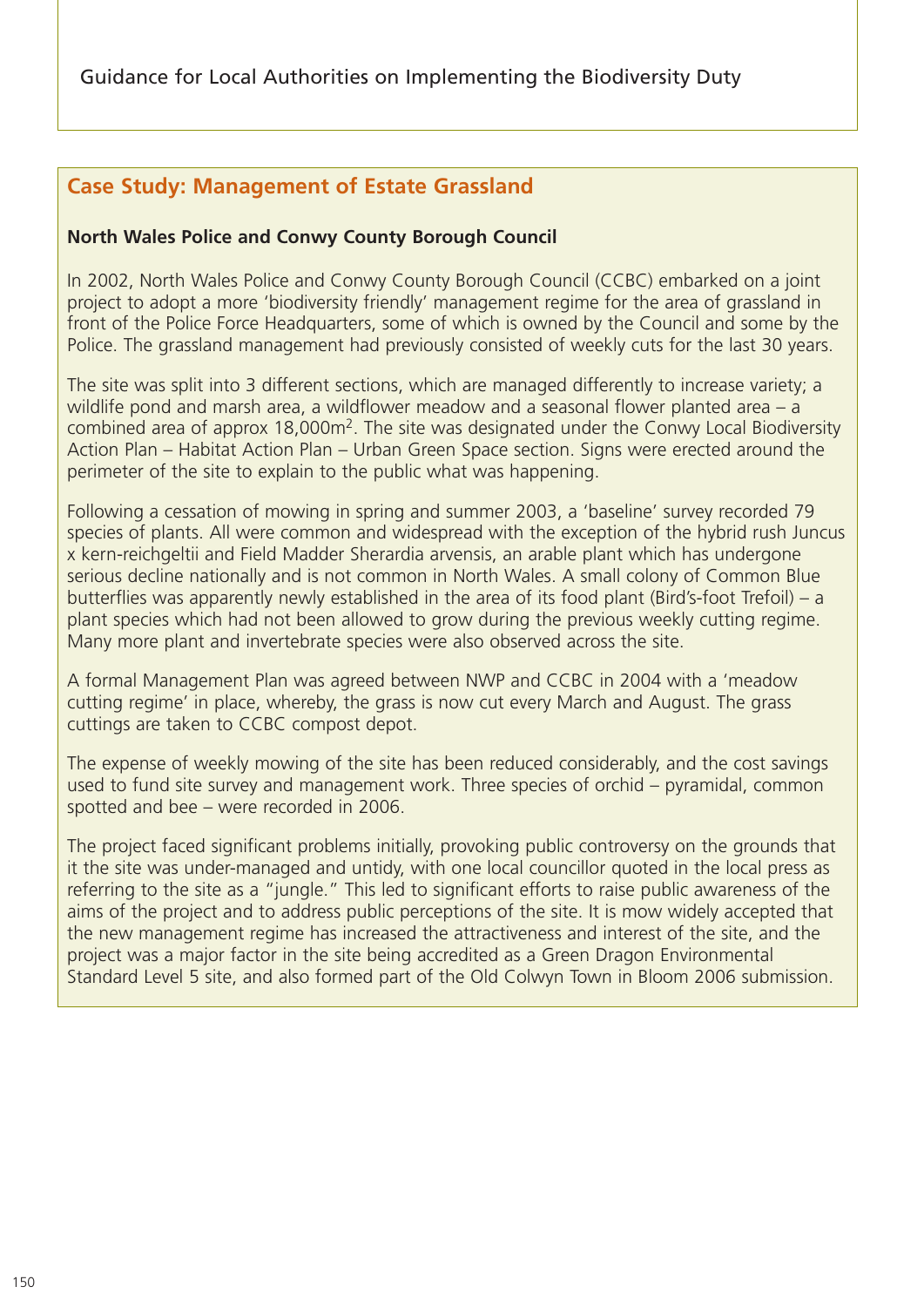# **Case Study: Nant yr Arian Visitor Centre**

#### **Forestry Commission Wales**

The Forestry Commission recently replaced its visitor centre at Nant yr Arian with a new, green building. The centre incorporates a variety of sustainable features, including a "living green roof", collection of rainwater which is re-used for flushing the toilets and for the bikewash, the use of recycled newspaper as insulation, a composting toilet system and a wood fuel heating system. FC Wales also has a daily routine of collecting refuse from the bins around the site and then sorting out any materials that can be recycled, such as paper, tins, plastic bottles and cardboard, before taking them to the recycling centre. This considerably reduces waste collection costs and keeps a large volume of useful materials out of landfill.

The centre's new facilities include showers, a large terrace overlooking the lake, a woodburning stove in the café/restaurant, more seating for customers, a new adventure playground and toddlers' playground and better interpretation and information on the forest's features of interest. The old visitor centre has been incorporated into the new centre to be used as an environmental classroom with plans to increase the focus on educational tourism. There is also a new and unusual triangular red kite viewing hide.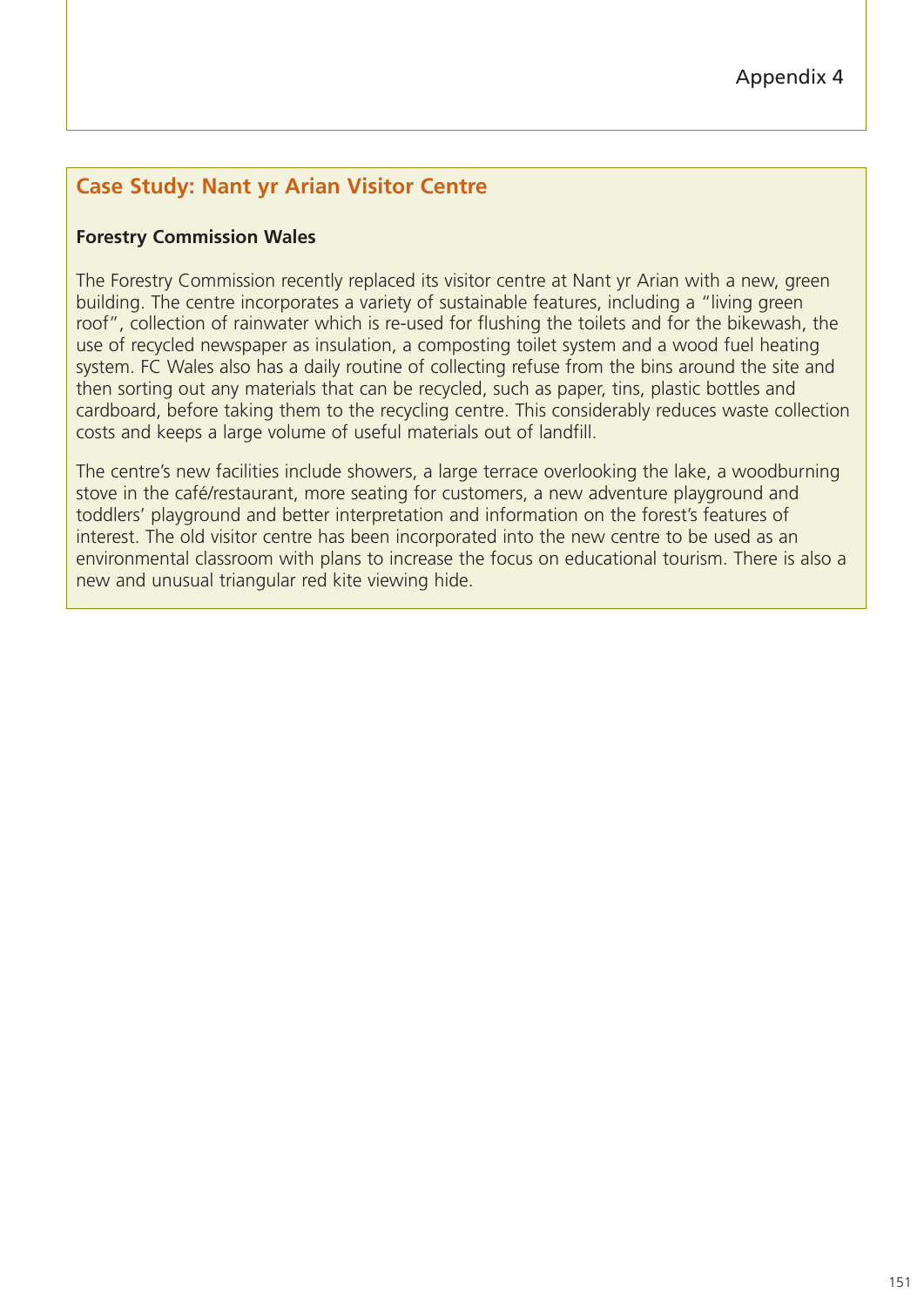# **16PA Case Study: School Grounds Wildlife Project**

## **Norfolk County Council**

This scheme has been running since 1989. It has evolved over this time from being solely concerned with improving the nature conservation value of school grounds through tree-planting and pond and meadow creation to a broader remit in which school communities are encouraged to look at how they use their grounds and what might be done to improve them, emphasising biodiversity. Over three quarters of Norfolk's schools have taken measures to improve their grounds with support from the scheme.

All local authority schools in Norfolk are offered a free advice and design service to support them in grounds improvement projects. In addition to this, a 100% grant is available for native trees and shrubs. Fruit trees have also been offered to schools, to tie in with the 'five-a-day' fruit initiative, encouraging them to plant local varieties where possible.

There is a strong network of support for schools who wish to improve their grounds in Norfolk. This is co-ordinated through the Norfolk School Grounds Co-ordination Group; a forum for those practitioners from local authorities, companies and non-governmental organisations whose work involves them in advising schools about improving their grounds.

The Council evaluated the scheme in 2005 to test its effectiveness in increasing the biodiversity of school grounds. A questionnaire was sent out to twenty-one schools which had created a pond and carried out native tree-planting within the past five years. The responses identified significant increases in the numbers of frogs, toads, newts and song thrushes present in school grounds, demonstrating that the work is making a real difference to their biodiversity as well as creating an important educational resource.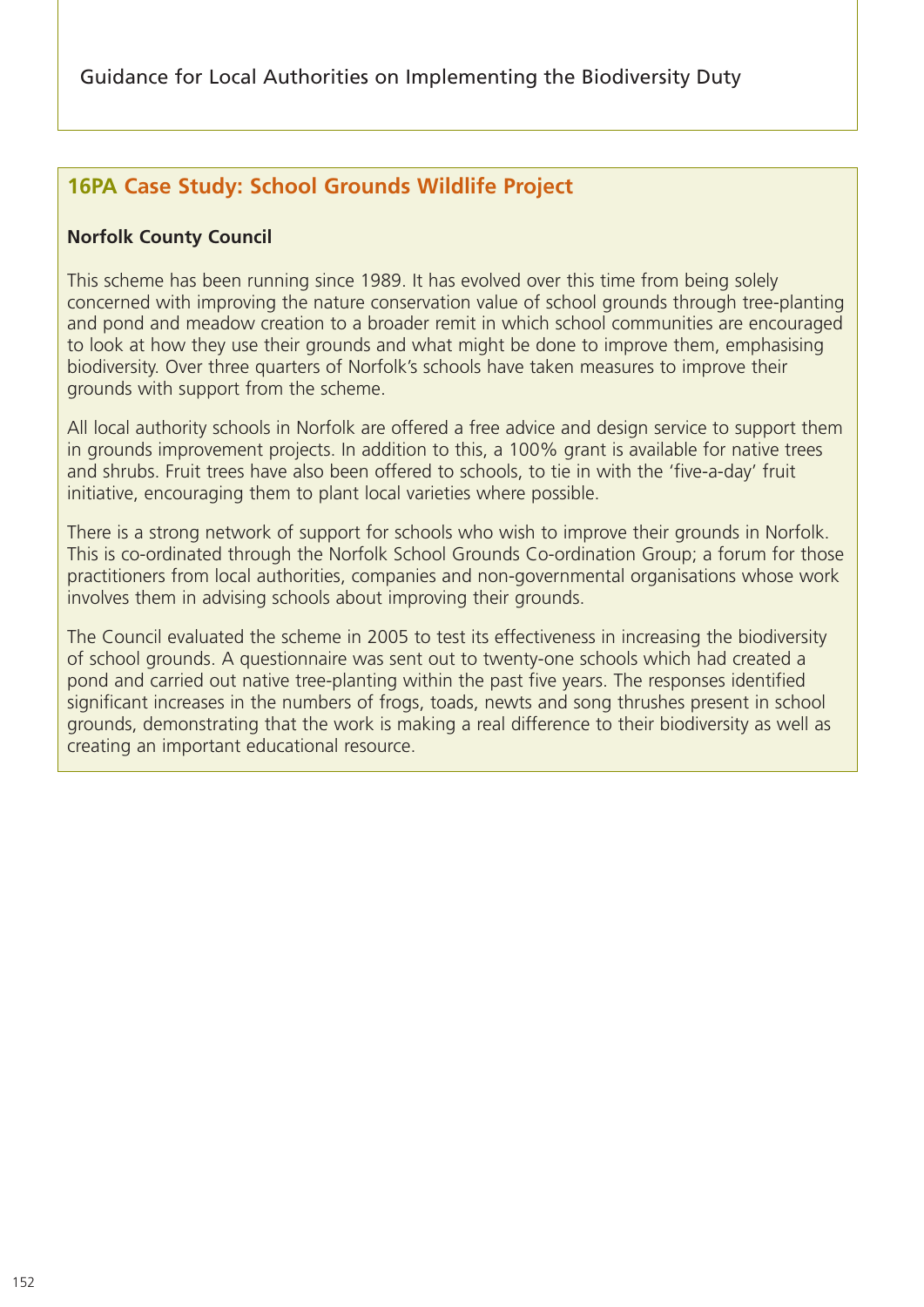## Appendix 4

## **Case study: Inspired at the Science Museum Swindon**

#### **The Science Museum**

Inspired! shows how built development can be designed to incorporate biodiversity to help to obtain outline planning permission. The Science Museum's philosophy is that environmental requirements are not a burden, but can result in benefits that reduce risk and add value.

The site is the large object store for the Science Museum's collections and houses over 18,000 objects. It also stores another 200,000 smaller objects, since only 5% of the collections are on show at any time. The site comprises 220 hectares of farmland, woodland and tarmac. Inspired! is designed to enhance the landscape and create new opportunities to excite people about science.

Inspired! will house the collections in a purpose built facility, itself an exemplar of sustainable development that sits comfortably within its surrounding environment. Examples of biodiversity improvements include:

- 160-acre woodland mimicking adjoining Clouts Wood SSSI
- 100-acre chalk meadow with dewponds
- Planting of 6 kilometres of hedgerows
- Removal of runways and hardstanding
- 80 hectare organic farm supplying cafés
- 20 hectares of fields propagating seeds and short rotation coppice.
- Habitat enhancements
- Green Roof and other building orientated habitats
- Surveying and monitoring before, during and after construction phase

The achievements so far have been varied, ranging from the installation of bat and owl-boxes to working with young offenders to create woodlands. There are extensive benefits of improving the natural environment, including helping to attain outline planning permission and funding.

#### **www.sciencemuseumswindon.org.uk**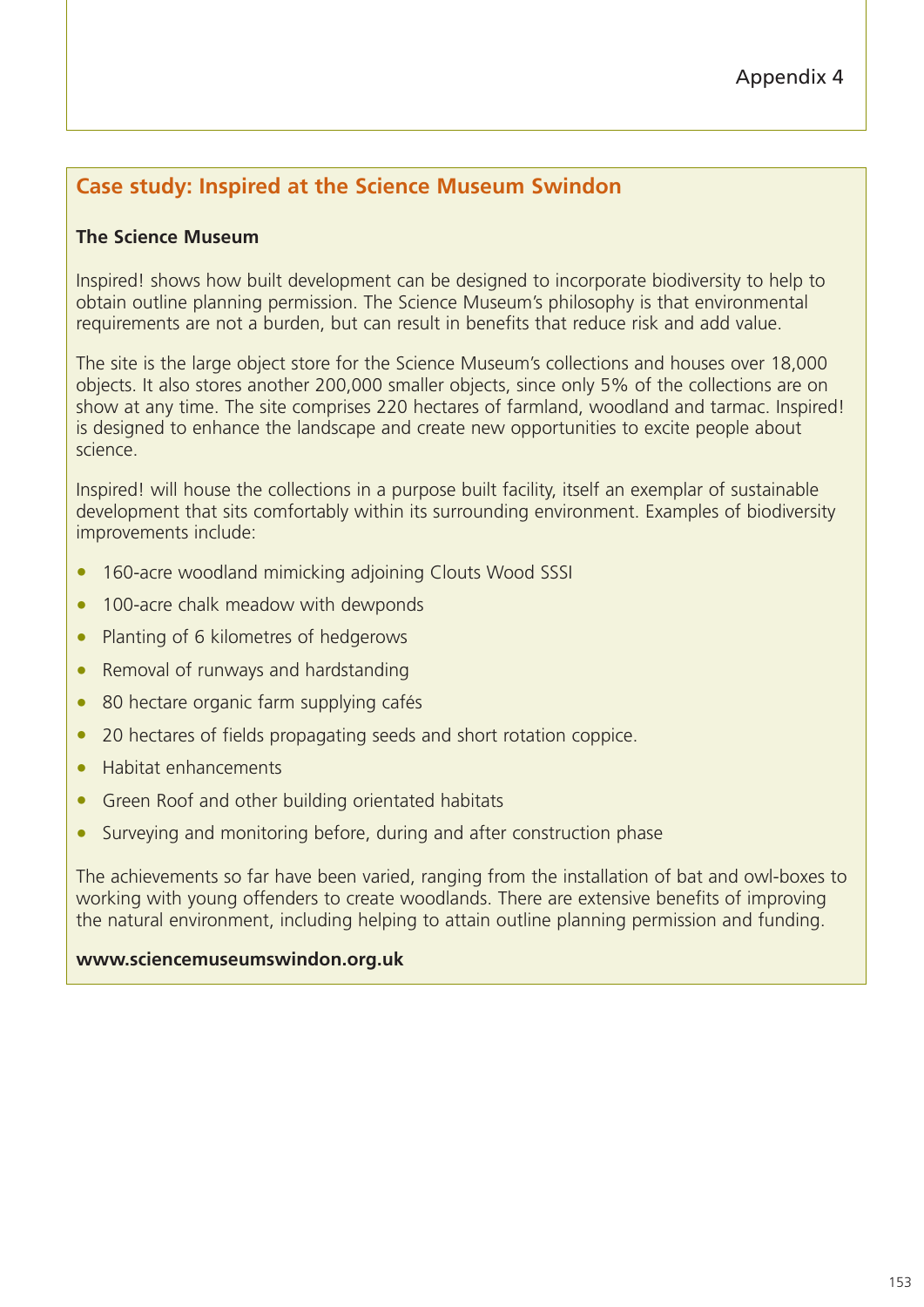## **Case Study: 'Just an Hour' Project**

#### **Northumbrian Water and Essex & Suffolk Water**

'Just an Hour' is a project run by Northumbrian Water and Essex & Suffolk Water in which all staff are encouraged to take up to an hour a month (or two days per year) to get involved in community or conservation work. This enables these two organisations to work towards achieving their biodiversity targets, whilst raising awareness of biodiversity issues amongst staff and the local community.

The biodiversity related projects include:

- Pond clearance
- Dormouse survey
- Invasive species control such as ragwort & pennywort clearance
- Making & erecting bird nest boxes
- Tree planting
- Scrub clearance & coppicing on nature reserves & SSSIs
- Developing wildlife areas and vegetable plots with local schools
- Dry garden creation with a local shopping precinct
- Building an otter holt
- Building a stag beetle pyramid
- Juniper planting
- Rush cutting

'Just an Hour' offers staff an opportunity to see and learn more about the sites the water companies own and the broader areas that they work in and provides opportunities to engage the local community in biodiversity conservation.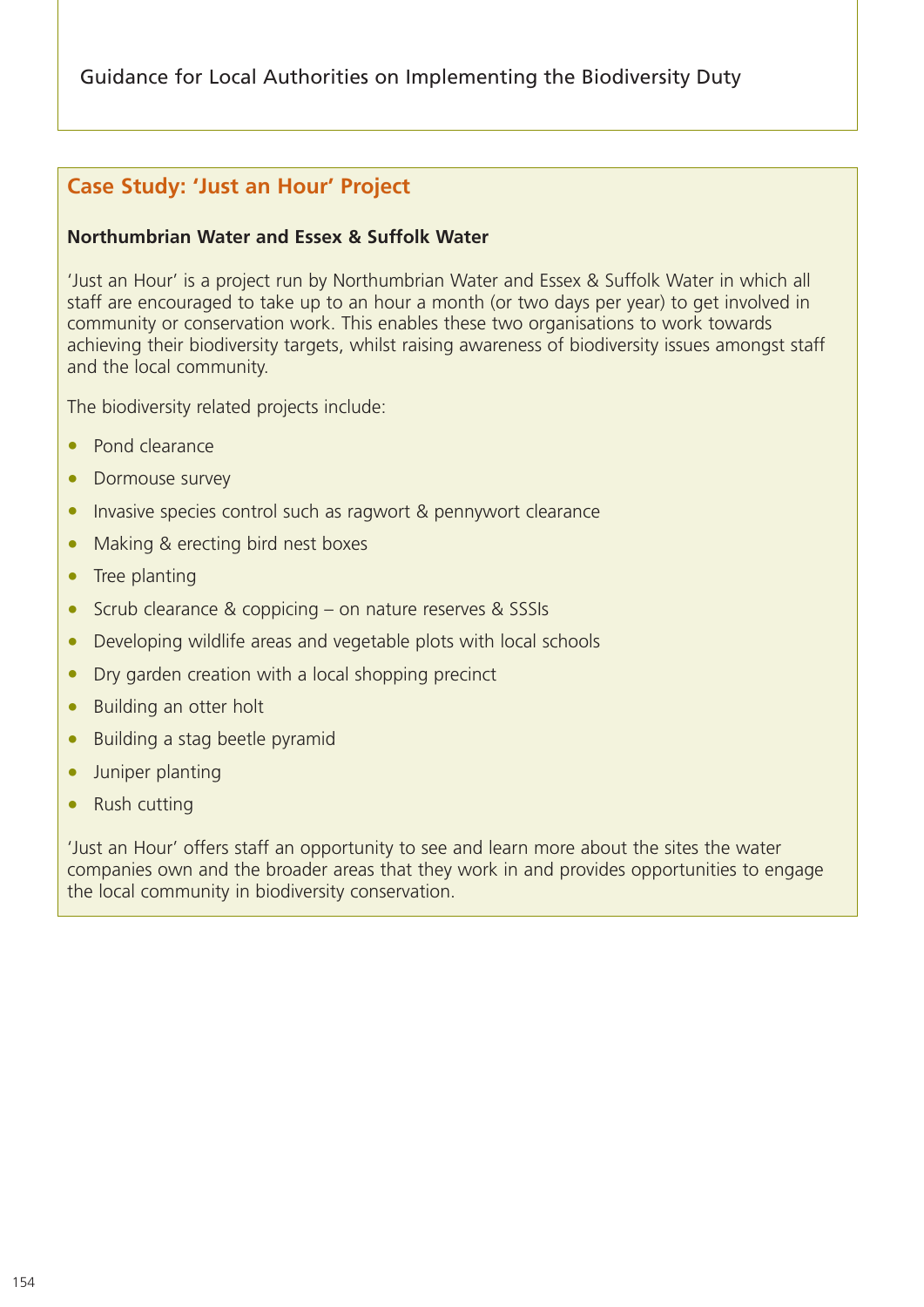# **Case Study: Staff, Prisoner and Community Engagement in Biodiversity Projects**

## **HM Prison Service**

The Prison Service recognises that the actions and targets it has set for biodiversity can only be achieved through active support from its staff, its central partnership and local partners. By encouraging staff and prisoner involvement in all aspects of biodiversity within its estate, and through local community projects, the Service can broaden its sustainable development social impacts agenda.

The Prison Service believes that all members of society should have access to green space and the natural world for enjoyment, education and wellbeing. Nature's biological diversity remains a source of constant enjoyment in people's lives. The Prison Service aims to build upon its past successes in this field to help form and bond closer links with offenders and those that work in the local community promoting and protecting biodiversity. Forming new partnerships and locally driven initiatives will aid the delivery of the Prison Service Biodiversity Action Plan (PSBAP) and addressing of other important social issues, such as providing transferable job skills to prisoners. Furthermore, encouraging local groups and communities to work with prisons and prisoners not only supports those communities and community projects, but encourages work towards Restorative Justice.

The Prison Service is working towards:

- Creating opportunities for individual offenders and community engagement with nature and wildlife both in rural, urban and inner city environments
- Making access to its estate available to a wide audience (where practicable and subject to operational needs)
- Expanding the opportunities for nature conservation and wildlife protection by developing activities that are enjoyable and inclusive for both staff and prisoners alike
- Maximising opportunities for volunteers to develop personal skills and expertise
- Enabling staff and prisoners to explore and improve the sustainability of their everyday life choices and how they impact on biodiversity and the outside community
- Endeavouring to keep rights of way managed and maintained with regard for biodiversity, where they pass through the Prison Service estate.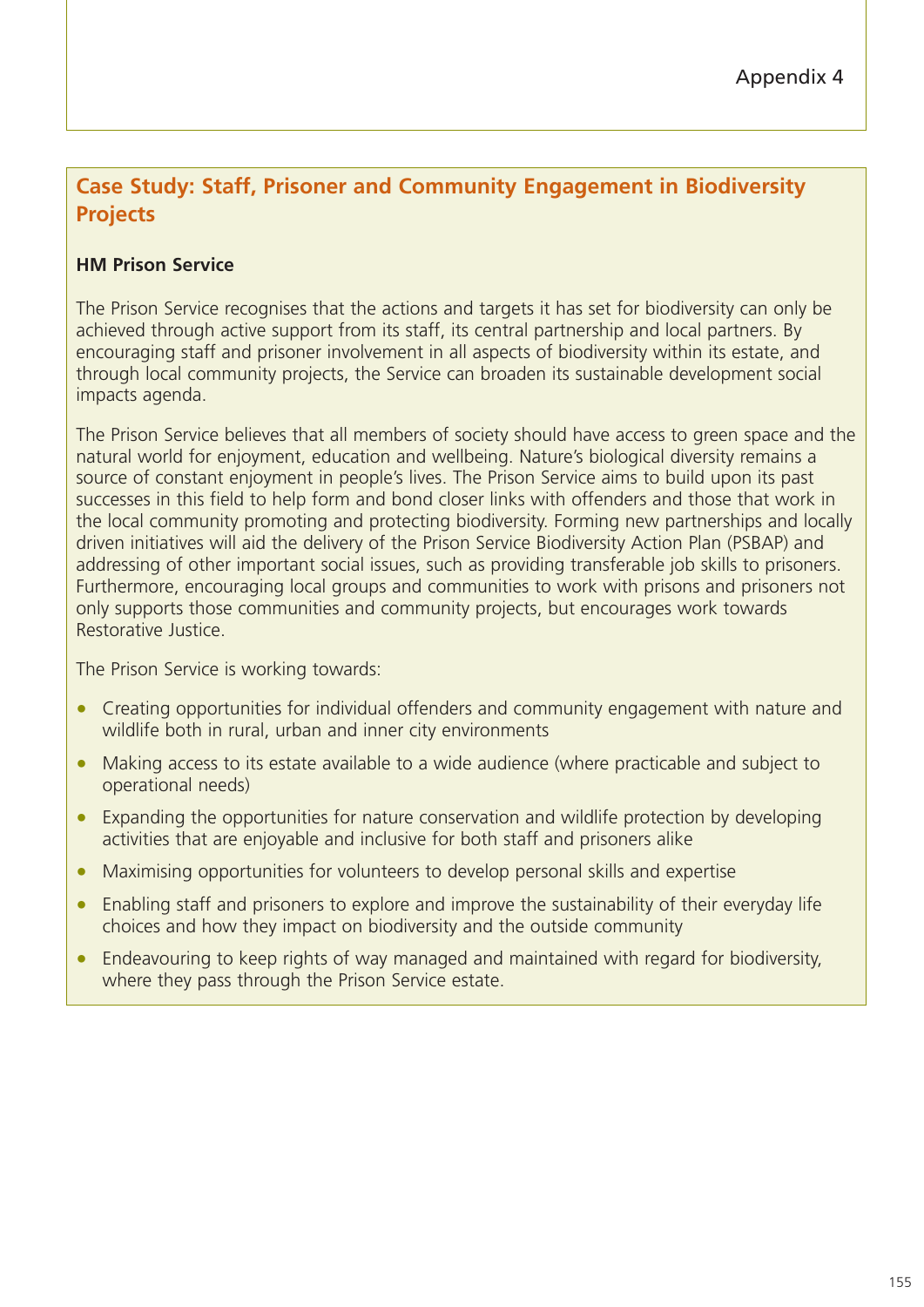# **18PA Case Study: Durham Biodiversity Partnership – Biodiversity Education and Eco-schools**

## **Durham County Council, Darlington Borough Council, Gateshead Council, South Tyneside District Council and Sunderland City Council**

Durham Biodiversity Partnership provides web based biodiversity education materials, including information about biodiversity in the curriculum, local biodiversity projects, practical examples of how biodiversity can be incorporated into learning opportunities, and examples of potential efficiency and cost savings to schools from environmental projects.

#### **http://www.ecoeducation.org.uk**/

The Partnership also encourages the enhancement of wildlife on the school grounds for educational and wildlife purposes and links this to the more general inclusion of biodiversity in education. The document '*Enhancing Wildlife in the School Ground: Everything you need to know to attract wildlife into the school environment!*' outlines methods that can attract and enhance biodiversity on the school grounds, providing:

- Practical information on habitat management and the different types of species that can be attracted to particular habitats, their feeding habits, etc.
- Instruction sheets for the construction bird tables and bird and bat boxes.
- Suggested study opportunities.
- Contact information for further information.

This approach has successfully encouraged the teaching of biodiversity in local schools and the development of a number of eco-schools in Durham. One eco-school example is Harrowgate Hill Junior School, which has recently been awarded the prestigious Green Flag following an evaluation of the success of the initiatives and methodology undertaken. The Green Flag accreditation means the scheme is being run in such a way that the children feel they have ownership. In this case, the children have their own budget, funded by recycling printer cartridges, selling old clothing for recycling to developing countries and other fund-raising initiatives.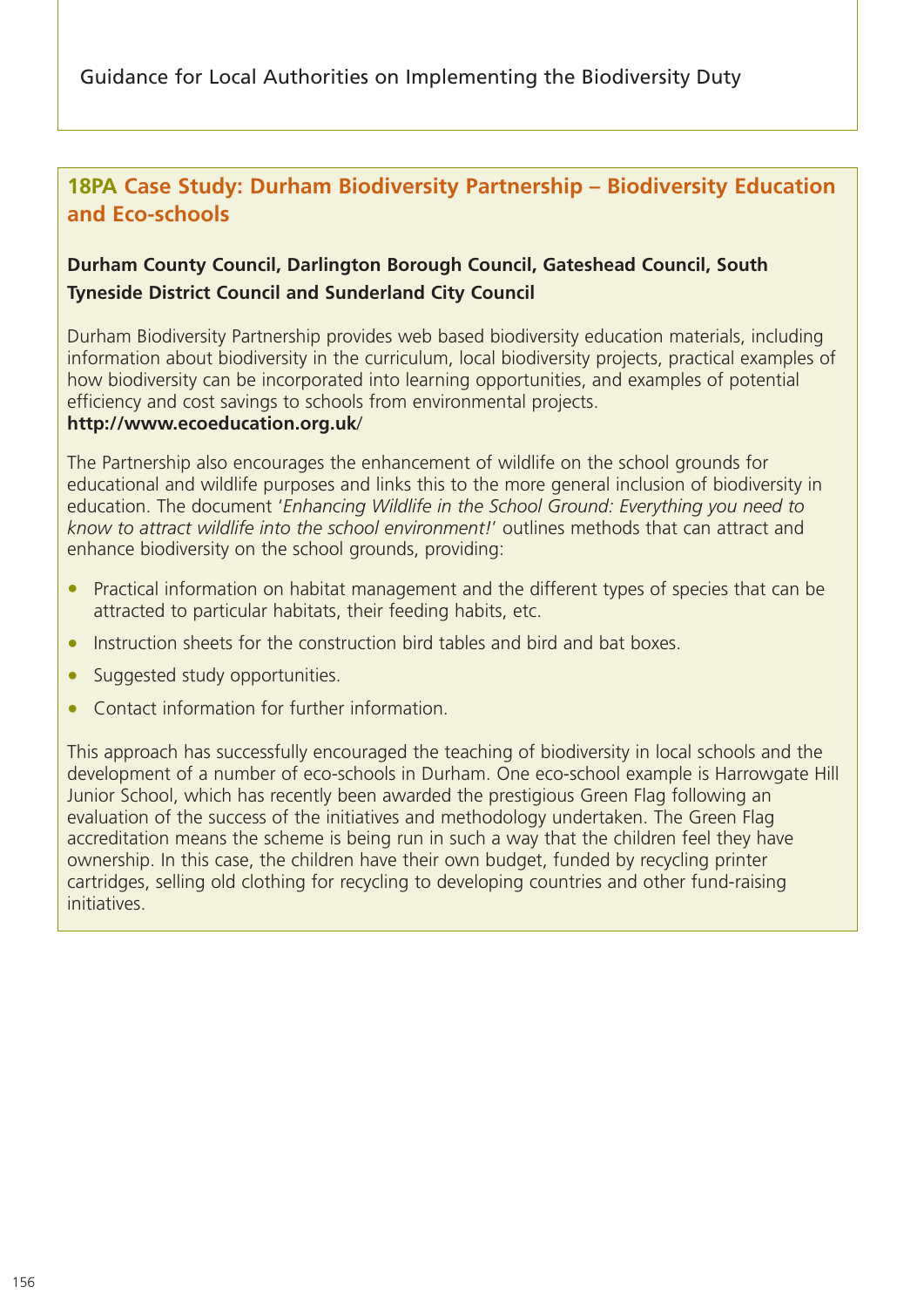# **19PA Case Study: Cumbria Business Environment Network – Environmental Awards**

## **Cumbria Waste Management Environment Trust, Cumbria Rural Enterprise Agency, Environment Agency, Cumbria County Council, Carlisle City Council, Eden District Council**

The Cumbria Business Environment Network (CBEN) has a contract with Natural England to deliver practical biodiversity advice to businesses throughout Cumbria. The project aims to deliver tailored biodiversity advice to businesses, whilst taking account of the Cumbria biodiversity action plan to help focus on priority habitats and species. The advice can be as simple as advising businesses to cut the grass around their buildings less frequently to enable wild flowers to bloom and seed, providing a source of food for insects and birds.

Another initiative involves the use of an award scheme for local businesses. Participating businesses are offered a free audit by an environmental expert, who will advise and guide the business through the process. There are three levels of award – bronze, silver and gold – and each level has an associated set of criteria, guidance handbook and checklist for assessment purposes. The bronze award requires businesses to demonstrate awareness and commitment to environmentally sound operations. Businesses are then encouraged to progress through the system, following the guidance to reach the silver level, where they are expected to have made progress towards assessing and controlling environmental risks. Finally the gold level award is achieved by businesses which have achieved a level of excellence in identifying risks, have implemented procedures to manage their potential impacts, and plan for a continued improvement in performance.

The environmental benefits of the scheme are to:

- Improve environmental management, skills and practices;
- Increase recycling;
- Cut costs by reducing waste going to landfill;
- Reduce the risk of pollution;
- Ensure businesses are aware of relevant environmental legislation;
- Minimise energy consumption;
- Develop best practice by reducing, reusing and recycling waste, and cutting energy costs.

Businesses are attracted by the opportunity for cost savings, advice and support to meet environmental legislation, and by the reputational benefits provided by the three levels of award.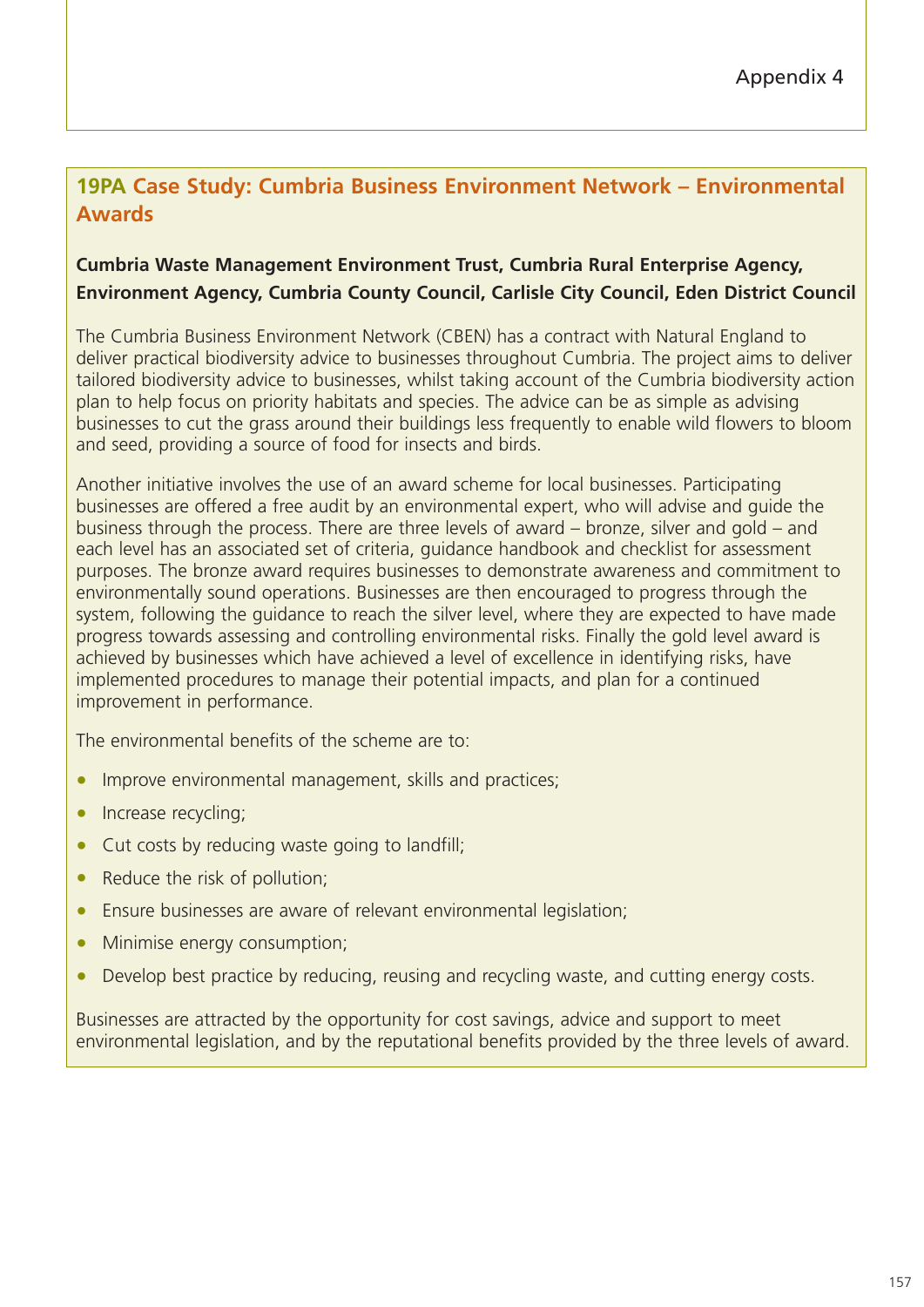## **22PA Case Study: BBC 'Breathing Places' Campaign**

In June 2006, the BBC launched a national three-year campaign to protect biodiversity, in partnership with Natural England, the Wales Biodiversity Partnership, Scottish Natural Heritage, and the Environment and Heritage Service Northern Ireland. The 'Breathing Places' campaign is being supported by the Big Lottery Fund and aims to inspire the public to create and care for green places across the UK.

The campaign aims to involve more than one million volunteers to transform more than 50,000 sites for the benefit of wildlife and for people to enjoy. The BBC has created a 'Breathing Places' booklet, available from their website www.bbc.co.uk/breathingplaces, to provide advice and guidance to any individual, group or organisation interested in getting involved. The booklet provides a step-by-step guide to creating a Breathing Place and then registering it on the BBC website. It also introduces the £5 million grants programme funded by the Big Lottery Fund and suggests other potential sources of funding.

There are significant opportunities for public authorities to promote and support the 'Breathing Places' campaign, thereby encouraging community involvement and projects to conserve and enhance biodiversity.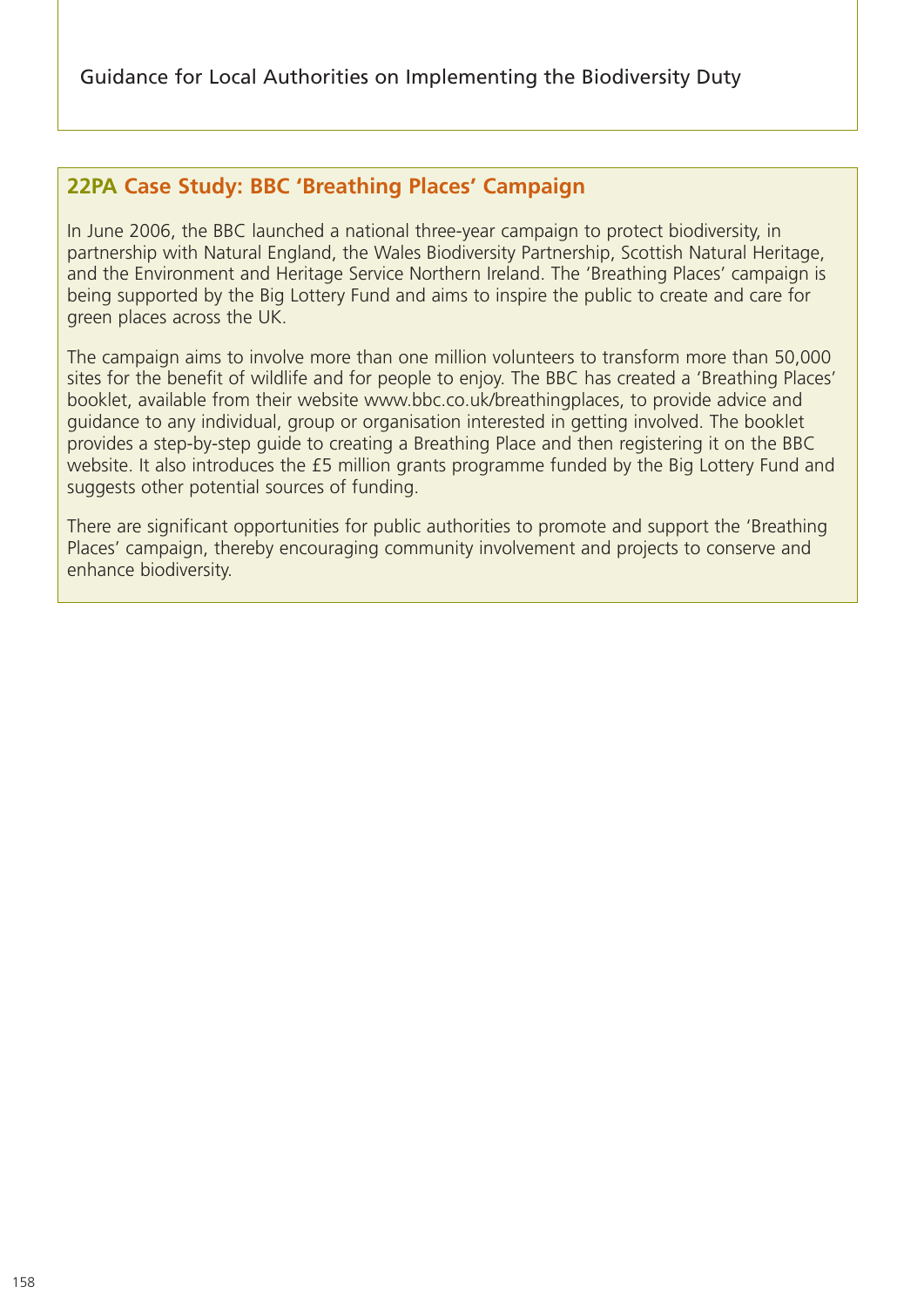## **Case Study: Education and Raising Awareness at Kew**

#### **Royal Botanic Gardens, Kew**

The Royal Botanic Gardens, Kew is the world's leading plant science organisation. Education is at the core of the work at Kew, which works with partners and local communities around the world and communicates with its 1.9 million annual visitors and users of its website that plants are vitally important to all of us and to the planet.

Kew aims to inspire an appetite for understanding and knowledge about plants and plant sciences to promote education and awareness about plant diversity. The on-site collections of living and preserved plants, combined with staff knowledge of plant science, provide inspirational learning for people of all ages. Kew's two-fold aim is to share scientific knowledge and skills with science conservation and horticultural colleagues and to share with the public an appreciation of the variety and importance of plants.

This is achieved through books, papers, contributions to conferences and research opportunities, experience in the field, specialist professional training and access to collections and expertise. Educational visits, open days, events and the internet are just some of the ways Kew engages with its visitors

Kew has a team of education and interpretation staff, a lecture theatre seating 200 people, specialist lecture rooms with computer facilities, 40 teachers and 60 trained volunteer guides. Kew also provides continuous professional development for teachers and web resources such as www.plantcultures.com and vital plant databases.

Some examples of the educational and awareness raising work undertaken at Kew include:

- Over 100,000 children a year use Climbers and Creepers, an interactive plant play zone. Another 100,000 students participate in educational visits to the gardens at Kew and Wakehurst where they experience global biodiversity in the tropical Palm House, Temperate House and Princess of Wales Conservatory at Kew. All children visit Kew free of charge.
- With quidance from the MSB Project and the Learning Programme at Kew, a trial is underway to train schools to carry out a seed longevity study of native British flora. School students will be involved in making a genuine contribution to maintaining plant biodiversity. In 2006/7 nearly 70 schools around the country will be helping Kew in its cutting edge research on behalf of the MSB. This will involve 150 teachers and 2,000 students in hands-on experiments to provide information for scientists in the MSB.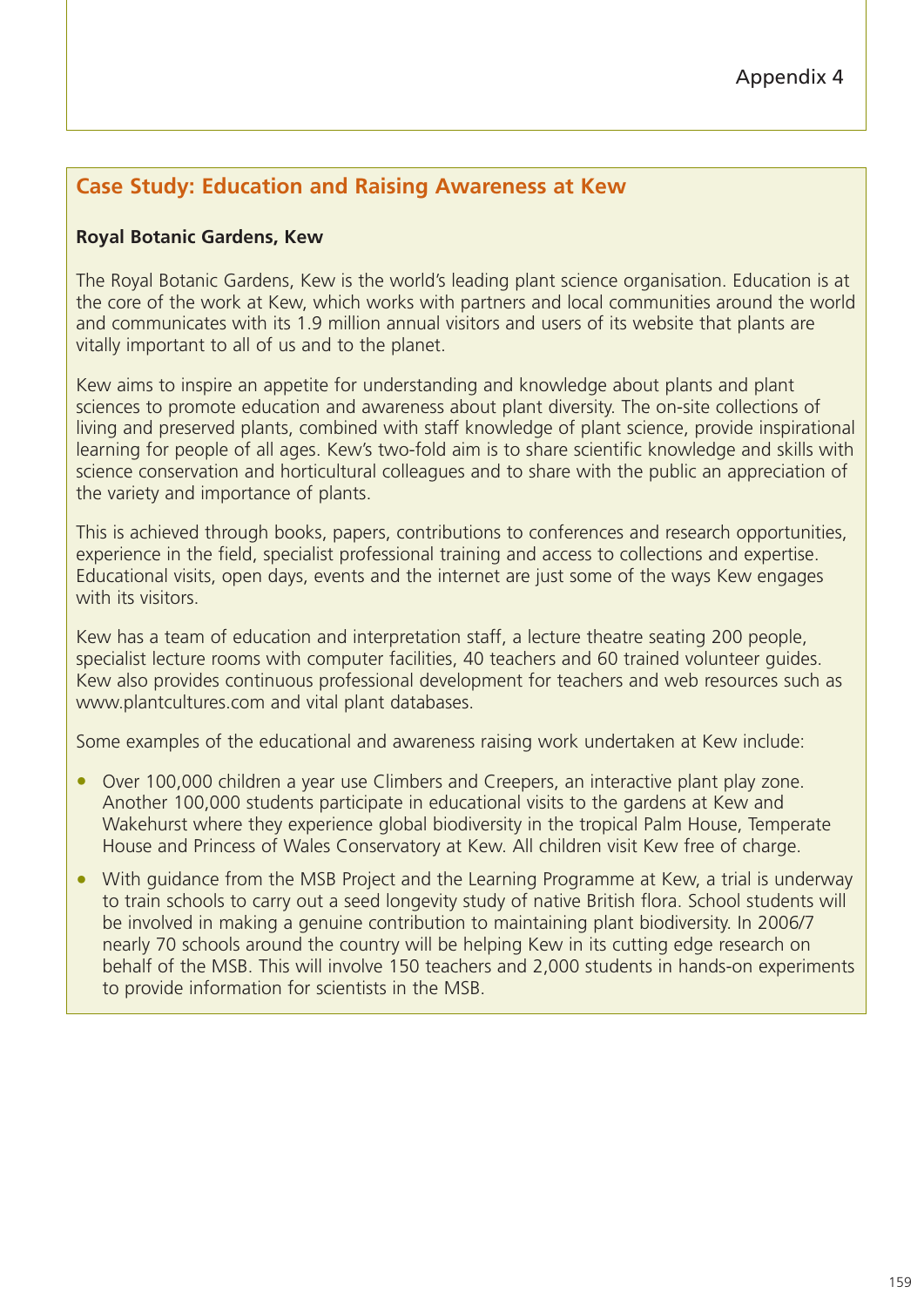## **Case Study: Education and Raising Awareness at Kew (continued)**

- Midnight Ramblers. Young people get close up experience of the secret parts of Kew during sleep-overs. Expert guides bring the night to life, encouraging children to develop their interest in the life of plants and animals by exploring and learning through hands-on activities and environmental games.
- The Cactus Trail is one of the trails to help young families explore and learn about cacti and the conservation work of Kew.
- Kew is a leading figure in training others to protect threatened plants from illegal trade. In the last 5 years Kew has trained 500 students, 300 UK and overseas enforcement officers and distributed 5,000 training manuals and CD-ROMs free of charge to workers in over 160 countries.
- Approximately 100 visiting researchers use the on-site facilities at Kew every day, with many more accessing online. Kew is also supervising 85 PhD students.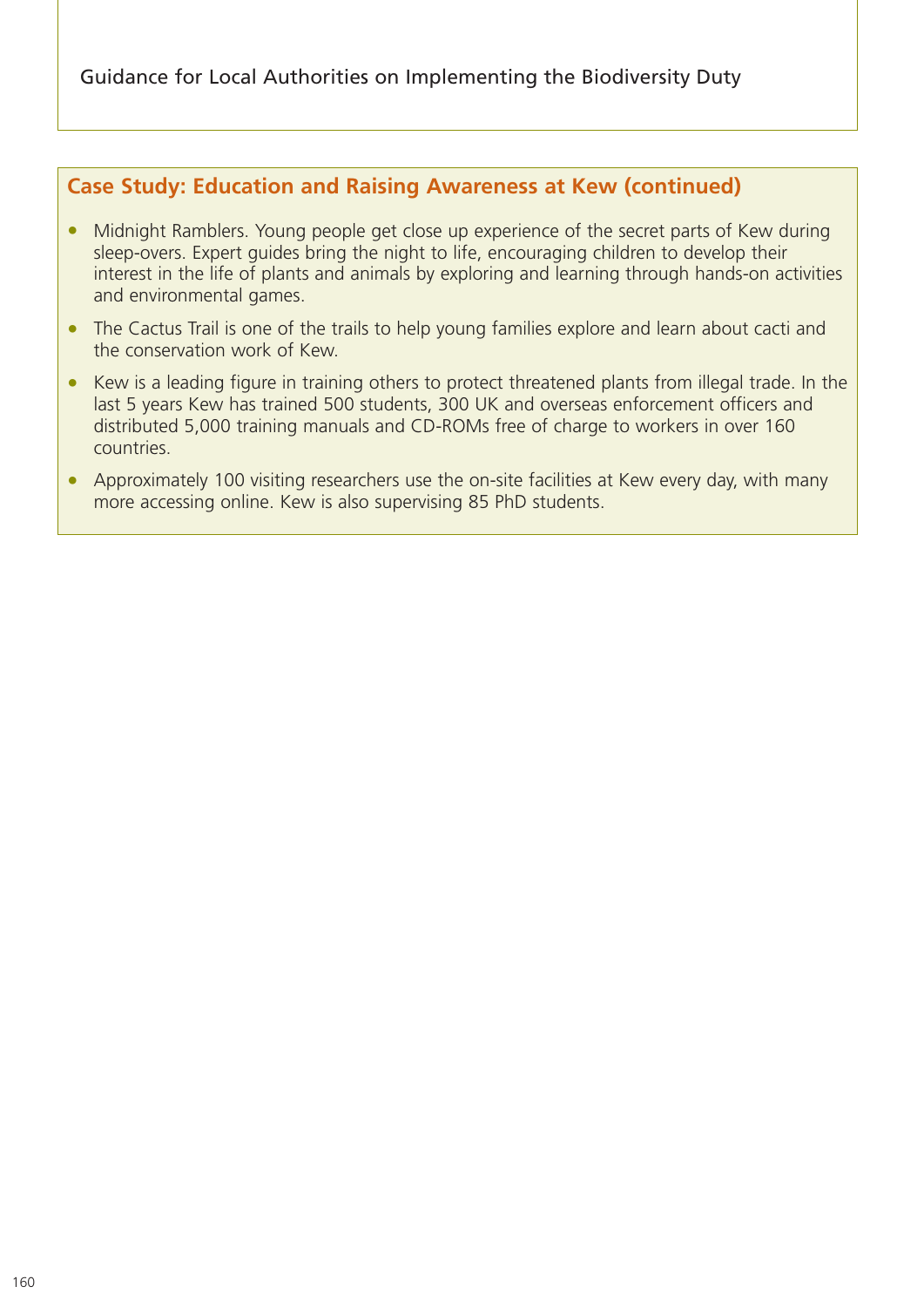# D. Other case studies not appearing in either guidance document

# **Case Study: Managing Parks for Wildlife**

## **Bristol City Council**

BCC has been involved for over ten years in enhancing parks for wildlife by introducing 'nature conservation specifications' into parks across the city. The specifications are designed to create meadow areas for wildlife by leaving the grass long over the summer months and taking a hay cut in late summer. The meadow areas have been carefully chosen to benefit wildlife – selecting those areas of grassland that still retain an intrinsic wildlife interest (i.e. are botanically rich) and to fit in with the use of parks by people. This has brought spectacular results on sites across Bristol with wildflower rich meadows now a regular feature in a number of parks, giving people access to meadows full of wildflowers, butterflies and grasshoppers and a taste of the countryside in the city. Good examples include Manor Woods Valley, Highridge Common and the Downs, all of which have been well received by the public and are very rich in wildlife with species including bee orchids and cowslips.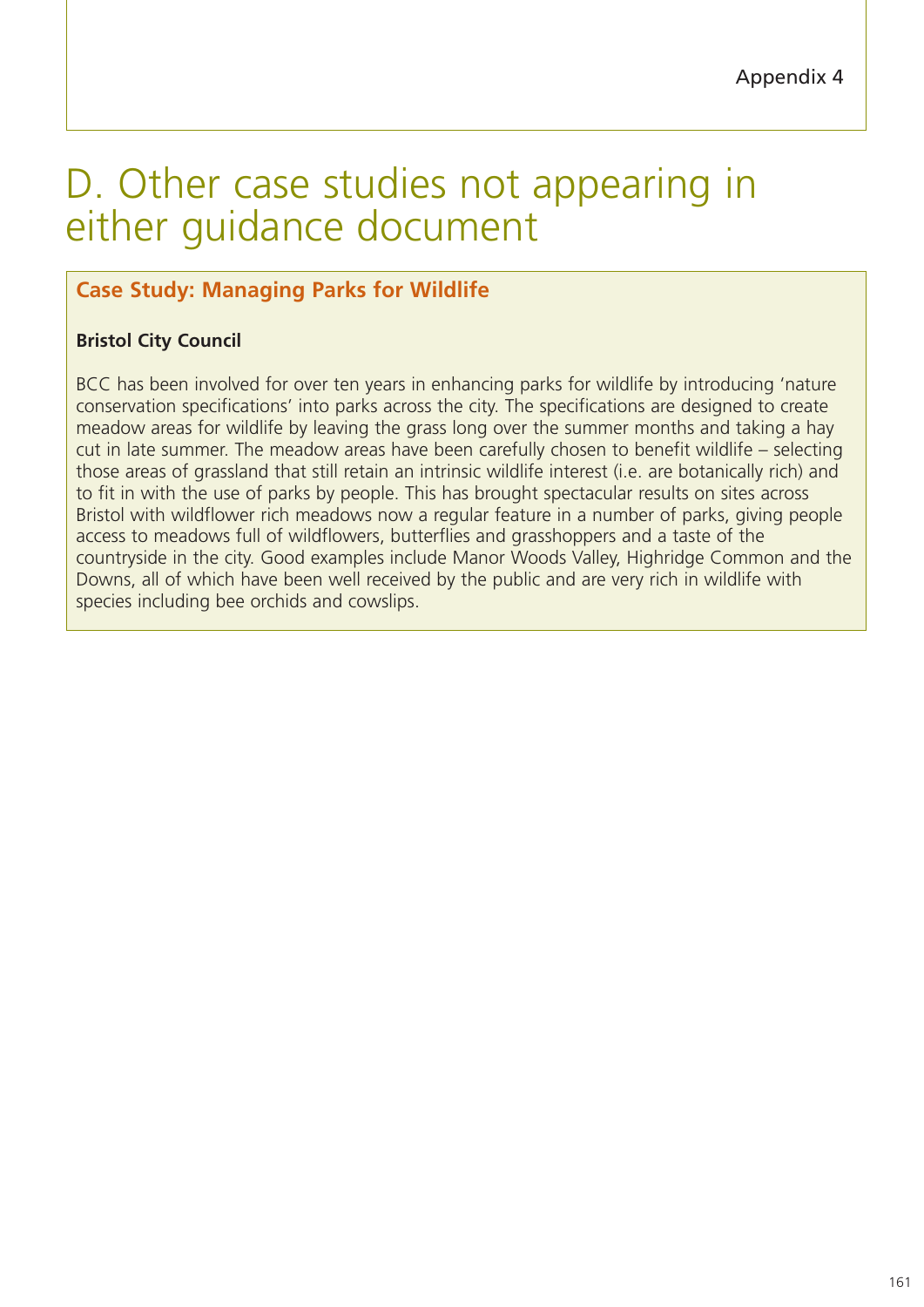## **Case Study: West Sussex Minerals Sites Biodiversity Action Plan**

#### **West Sussex County Council**

As the Minerals Planning Authority, the County Council has demonstrated its commitment to biodiversity through the West Sussex Mineral Sites Biodiversity Action Plan. There are about 50 mineral sites in West Sussex ranging in size from one to 150 hectares and covering a total of over 700 hectares. The Biodiversity Action Plan aims to optimise biodiversity opportunities on minerals sites in West Sussex by:

- Ensuring there is sufficient biological, geological and archaeological survey information covering mineral sites on which to base decisions;
- Promoting sympathetic operational procedures and best practice management for biodiversity and geodiversity;
- Supporting closer working practices between nature conservation bodies, mineral operators and the planning authority;
- Improving the public perception of the minerals industry;
- Integrating biodiversity and geodiversity objectives with other restoration objectives for a site, for example recreation, access and education.

To do this, the West Sussex Minerals Sites Biodiversity Action Plan lists a number of key actions, including:

- Undertaking audits and surveys;
- Enhanced restoration schemes;
- Preparing factsheets for site managers;
- Organising an environmental awards scheme.

To help the industry, West Sussex County Council has produced a practical handbook for promoting biodiversity on mineral sites in West Sussex. The guide covers all aspects of site management from Site Biodiversity Action Plans, habitat management on active sites and best practice through to habitat recreation, legislation and protected species.

Weblink: **http://www.westsussex.gov.uk/ccm/content/environment/heritage-wildlifeand-landscape/biodiversity-action-plans.en;jsessionid=aHdcrDk3Lk94?page=2**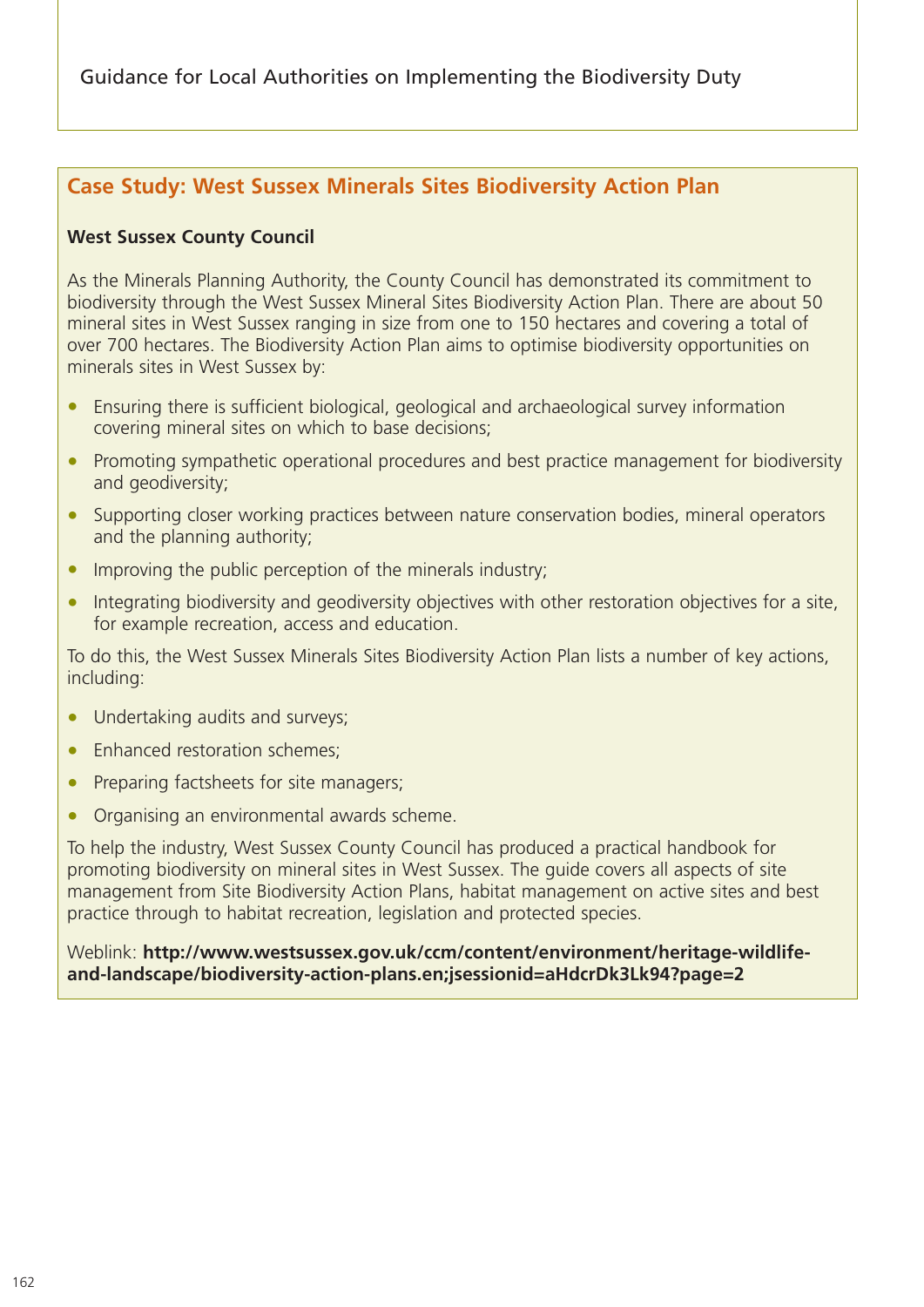# **Case Study: Bedelands Farm Local Nature Reserve, Sussex**

## **Mid Sussex District Council**

Bedelands Farm is situated on the northeast edge of Burgess Hill, and comprises 80 acres of a variety of habitats including ponds, woodlands and wild flower meadows. It forms the northernmost part of the Green Crescent, a number of parcels of natural open space on the south and western side of the ring road around the town. The site links into the existing bridle and footpath network to provide a green route around the perimeter of the town, used by walkers, cyclists and horseriders.

The reserve has won the Green Flag award, the national standard for quality green spaces, each year since 2004. In 2003, the whole site was designated a Site of Nature Conservation Importance (SNCI). In 2000, it was one of 17 sites in the South East to be awarded the prestigious 'Millennium Marque', which recognises environmental excellence.

Sussex University and Mid Sussex District Council have been working in partnership on a scientific experiment to establish an optimum time for hay cutting and the effect of adding fertilizers and grazing on wild flower establishment. The experiment is being conducted in two meadows and interpretive information is located in each meadow.

Prior to being in the ownership of the District Council, the land was managed as traditional pasture and coppice. *The Friends of Bedelands Farm LNR* were formed in 1994 to undertake the practical conservation management of the reserve, which includes coppicing, pond works, path construction, vegetation clearance, construction and erection of bird boxes, surveys of flora and fauna, educational visits to schools, staging events and production of educational materials. Membership now comprises 226 households. The Friends are affiliated to the *British Trust for Conservation Volunteers* for technical support on conservation management.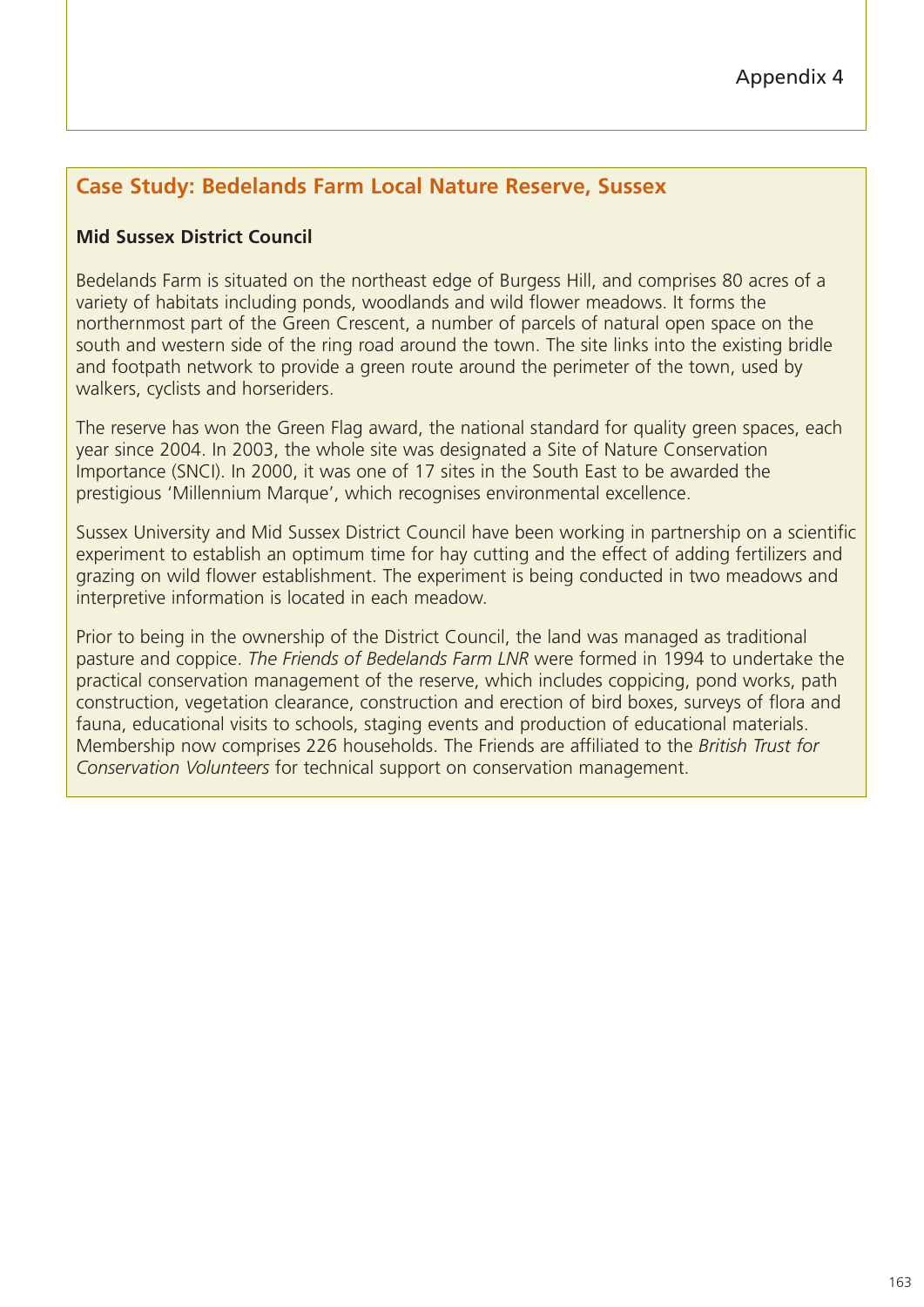## **Case Study: Merseyside Environmental Advisory Service – Biodiversity Development Advice and Support**

#### **Halton, Knowsley, Liverpool, Sefton, St. Helens and Wirral local authorities**

The Merseyside Environmental Advisory Service (MEAS) is a sub-regional service, provided on behalf of the member authorities of Halton, Knowsley, Liverpool, Sefton, St. Helens and Wirral Councils. MEAS is organised into 5 teams – contaminated land, development control and environmental appraisals, ecology, support services, and waste. The ecology team provides core support on biodiversity issues, especially in relation to development control, but also to other teams and across directorates as the need arises. Biodiversity services provided by the MEAS ecology team on behalf of the member authorities include the following:

- Commenting on development control issues with particular reference to protected species and sites, invasive species and general ecological matters
- Recording biodiversity losses and gains arising from the development control process
- Maintaining a database of sites and species and providing access to this information as a service
- Responding to consultations relating to biodiversity and advising on how 'biodiversity gains' can be achieved. For example, through the installation of bat bricks (bricks with crevices for bat roosts) and nest boxes for birds.

## **Case study: Working with Public Authority Volunteers**

#### **RSPB**

Providing volunteering time for staff to carry out specific conservation management is one way that any public authority can help biodiversity conservation. This type of activity can provide excellent team building opportunities and can act as a rejuvenating break from normal activities. It provides a connection with the natural world and gives staff a good feeling that they have made a positive contribution to conservation. For example, a group from the Environment Agency's Bedford office helped heathland and woodland restoration at the RSPB's nature reserve at the Lodge near Sandy, Bedfordshire. The team cleared bracken and removed invasive sycamore as part of a project to extend the area of lowland heathland, a BAP priority habitat and one that is very scarce in Bedfordshire. A case study of a member of Inland Revenue staff seconded to the RSPB in 2004 to be their Employee Volunteering Project (EVP) development officer can be found at: **http://www.rspb.org.uk/volunteering/type/teamchallenges/sharonnightingale.asp**.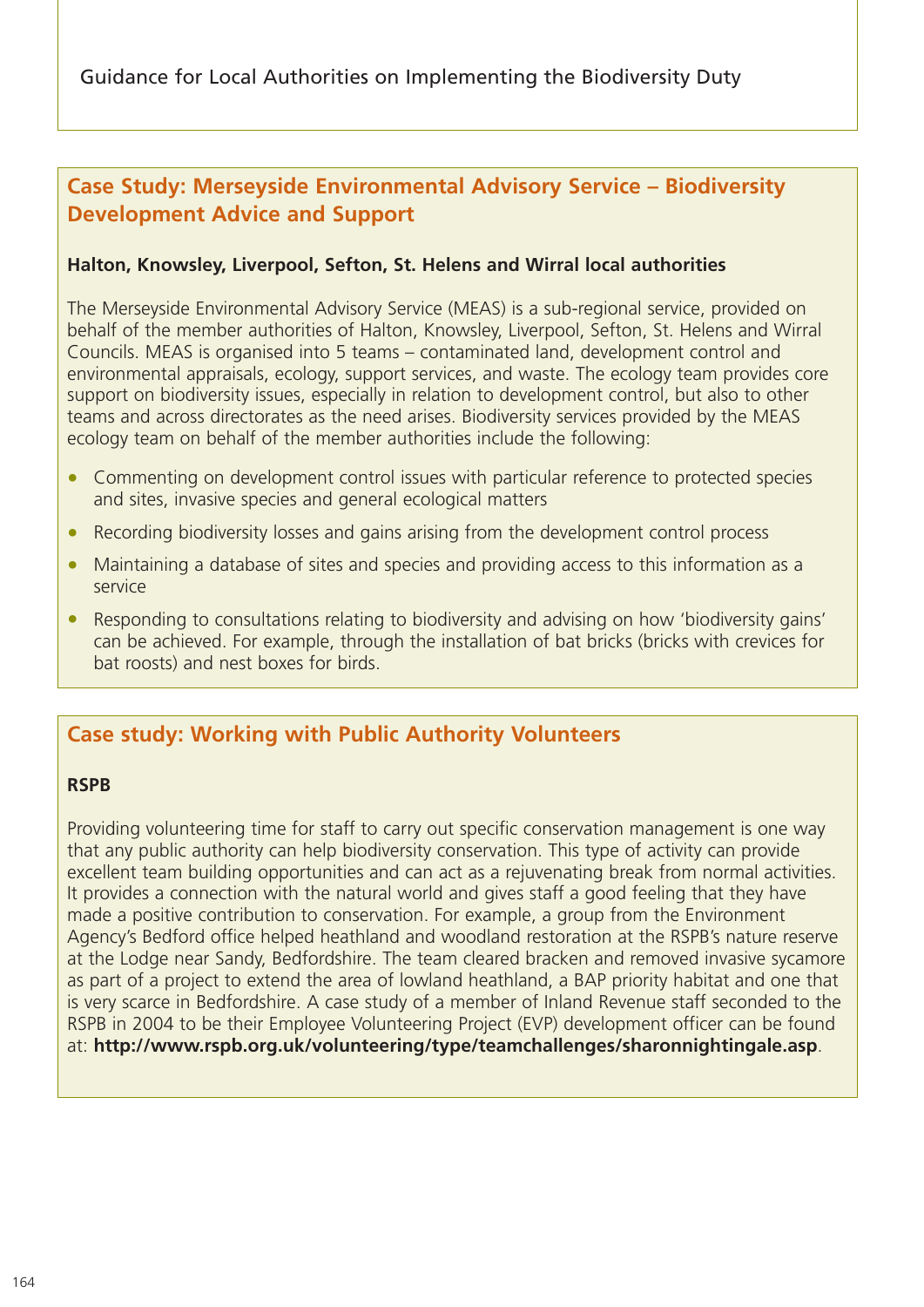## **Case Study: All of a Buzz – Working together to conserve brownfield biodiversity**

#### **Buglife, Natural England and local authorities**

#### Weblink: **www.buglife.org.uk**

All of a Buzz in the Thames Gateway is coordinated by Buglife and Natural England in collaboration with a number of Local Authorities. The objective of the project is to provide information and advice about biodiversity on brownfield sites to planners, land managers and developers, to ensure that Biodiversity Action Plan Priority species and other threatened species are conserved. The project is tackling one of the big challenges facing nature conservation, the fact that all too often a development process is already quite advanced – and considerable resources have been expended – before rare and endangered species are identified and taken into account. By assessing hundreds of brownfield sites this project will flag up to planning authorities and developers where the important biodiversity is before other planning and resource decisions are made.

Government policy on biodiversity (such as the England Biodiversity Strategy) highlights that brownfield sites can be extraordinary oases of wildlife, supporting BAP Priority and Red Data Book species as well as BAP habitats. They are valuable to invertebrates such as bumblebees, beetles and butterflies because they include a diversity of habitats now rare in the wider landscape – including bare ground, flower-rich grassland and wet areas. Incredibly, brownfield sites support as many rare species as ancient woodland; experts refer to the best Thames Gateway sites as 'England's rainforest'.

The threats and challenges facing brownfield habitats were highlighted at Canvey Wick. This site was acquired by EEDA for development in 2002, but subsequent surveys revealed a hugely important fauna including 32 Red Data Book species and 5 BAP Priority species. After dialogue with Buglife and English Nature, EEDA withdrew the original development plans and submitted new plans that enabled the majority of the site to be designated as an SSSI, alongside a planned environmentally sustainable development incorporating 'brown roofs' on which endangered invertebrates will be able to forage for nectar.

The All of a Buzz project has identified that about a third of the Thames Gateway's brownfield sites are likely to be of high importance for wildlife, but many of the most important sites are already earmarked for development. The project has mapped over 1000 brownfield sites in the Thames Gateway and Greater London and has assessed over 400 of these, carrying out surveys on the key sites. This new data has been combined with existing information from Local Record Centres, recording schemes, experts and other sources.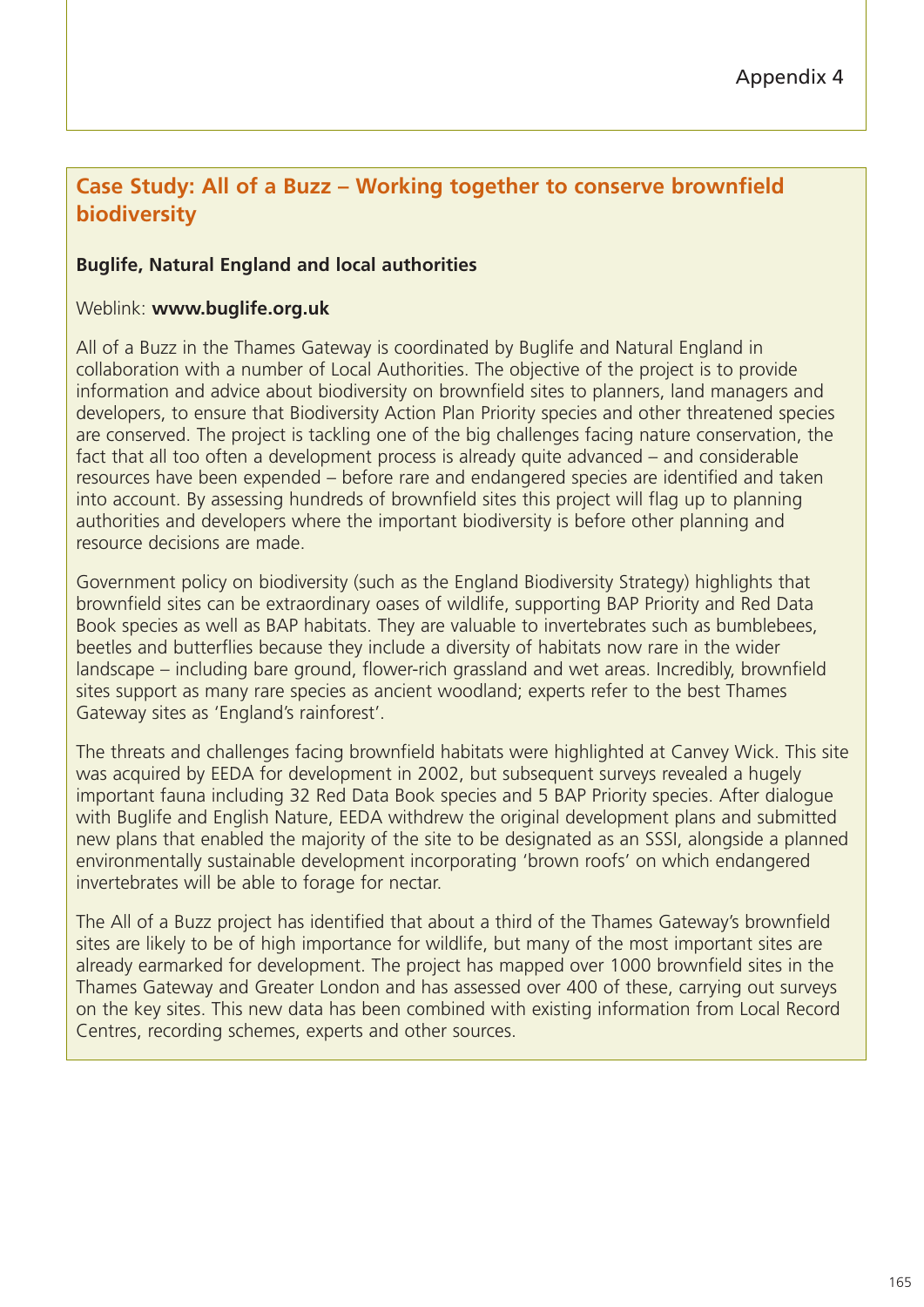## **Case Study: All of a Buzz – Working together to conserve brownfield biodiversity**

#### **Buglife, Natural England and local authorities** *(continued)*

#### Weblink: **www.buglife.org.uk**

Once the project has achieved a more complete understanding of the invertebrate biodiversity resource in the Thames Gateway it will develop a strategy for conserving this remarkable biodiversity asset, including the identification of 'priority conservation areas' and 'areas with potential enhancement opportunities'. The project is also working with local biodiversity practitioners to raise awareness about why brownfield habitats are important for wildlife, and information packs have been sent out to local authority planners.

The model developed for identifying the wildlife resource present on brownfield sites early in the process can be applied more widely and it is hoped that similar approaches will be adopted in other areas where there a significant proportion of brownfield land supports endangered wildlife.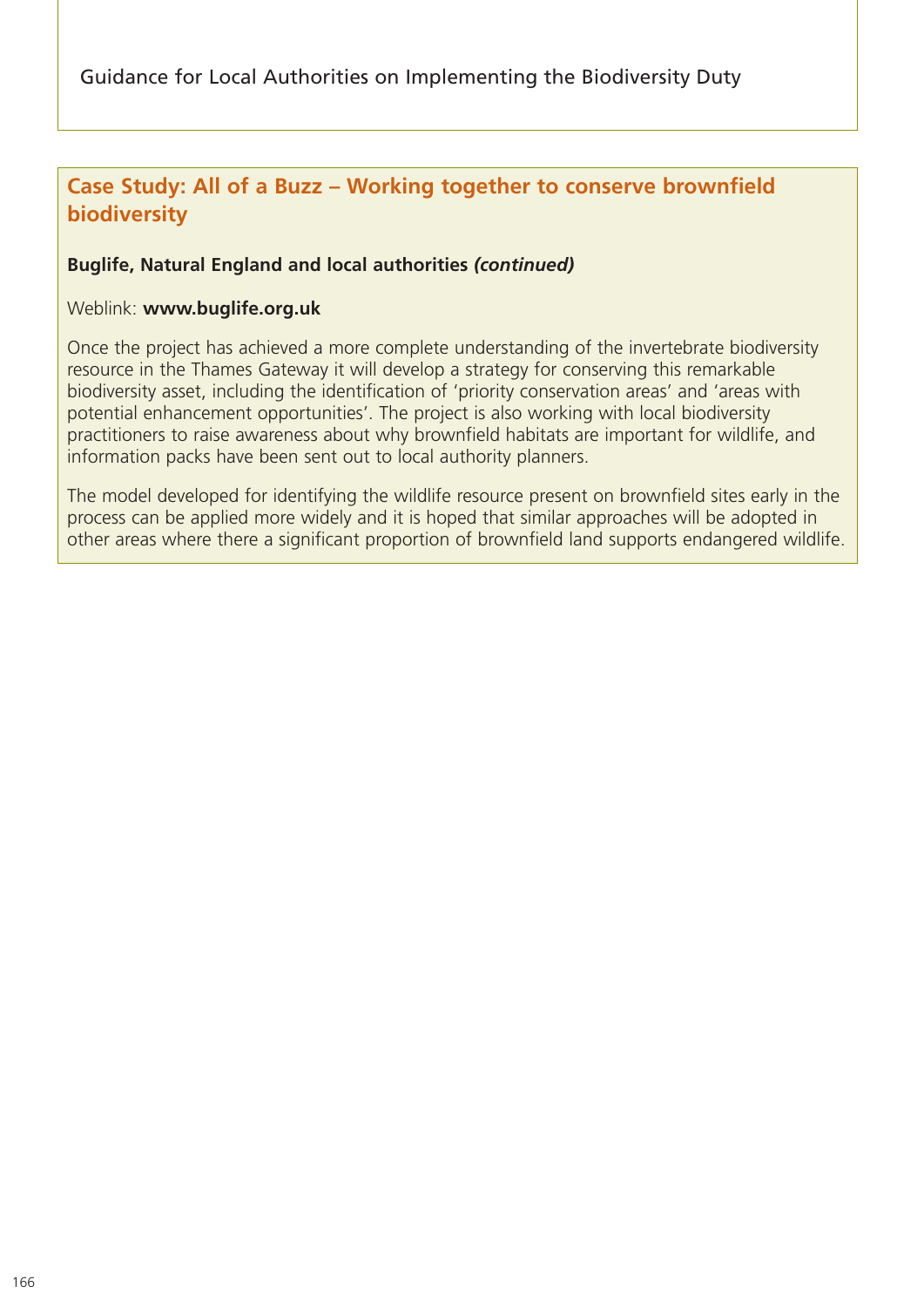# **Case Study: Environmental Standards for Buildings**

## **BREEAM**

For more than a decade, the Building Research Establishment's Environmental Assessment Method (BREEAM) has been used to assess the environmental performance of both new and existing buildings. It is regarded by the UK's construction and property sectors as the measure of best practice in environmental design and management. BREEAM covers a wide range of environmental issues within one assessment, and presents the results in a way that is widely understood by those involved in property procurement and management.

BREEAM assesses the performance of buildings in the following areas, most of which are relevant to biodiversity:

- Management: overall management policy, commissioning site management and procedural issues
- Energy use: operational energy and carbon dioxide (CO2) issues
- Health and well-being: indoor and external issues affecting health and well-being
- Pollution: air and water
- Transport: transport-related CO2 and location-related factors
- Land use: greenfield and brownfield sites
- Ecology: conservation and enhancement of the ecological value of the site
- Materials: environmental implication of building materials, including life-cycle impacts
- Water: consumption and water efficiency.

Developers and designers are encouraged to consider these issues at the earliest opportunity to maximise their chances of achieving a high BREEAM rating.

Credits are awarded in each area according to performance. A set of environmental weightings then enables the credits to be added together to produce a single overall score. The building is then rated on a scale of PASS, GOOD, VERY GOOD or EXCELLENT, and a certificate awarded that can be used for promotional purposes.

BREEAM covers a range of building types, including offices, homes (known as EcoHomes), industrial units, retail units, schools and health buildings. Other building types, such as leisure centres and laboratories, can be assessed using a bespoke version of BREEAM.

#### **http://www.breeam.org/index.html**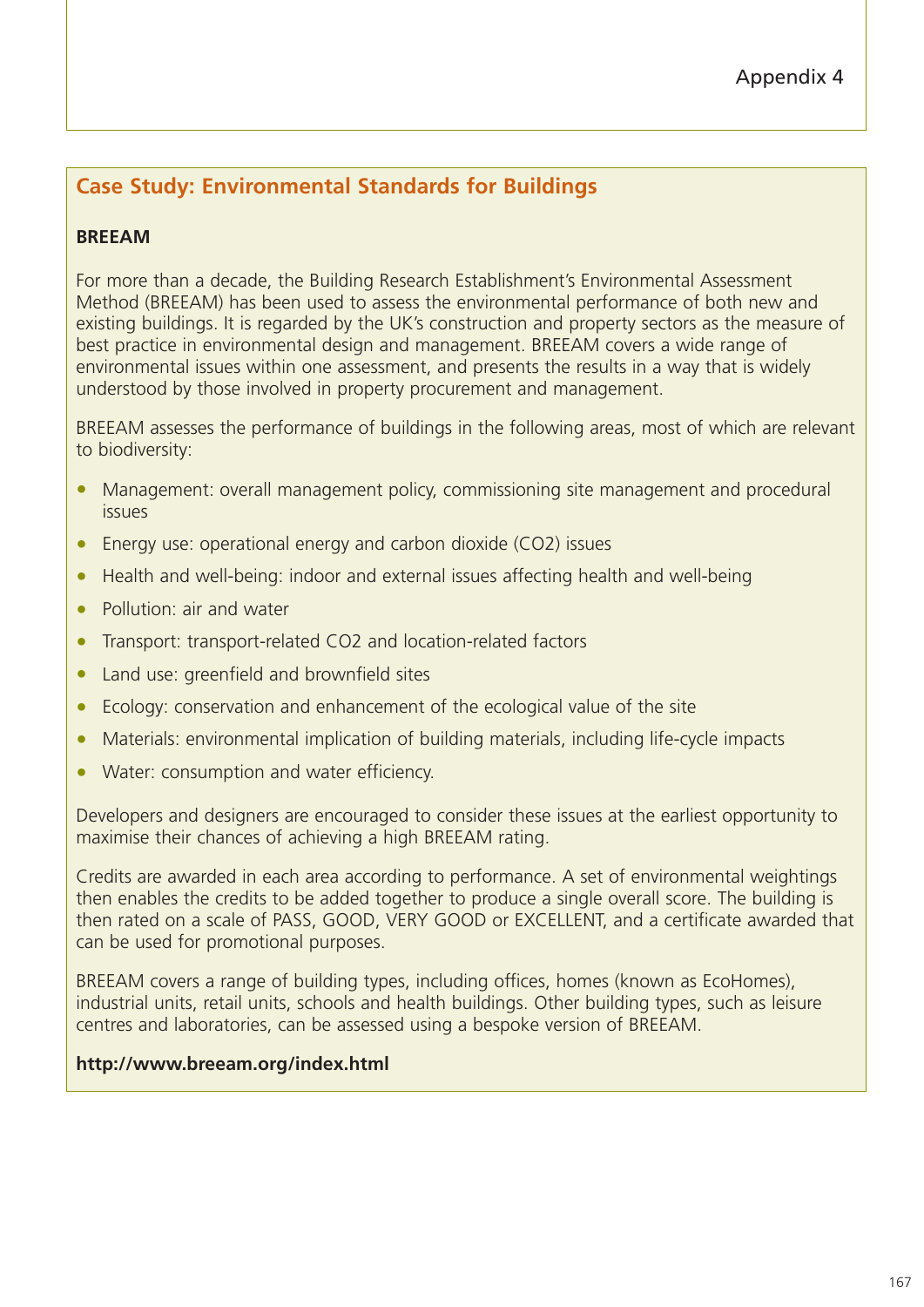# **Case Study: Information provision and raising awareness through the British Library**

## **The British Library**

An increasing proportion of valuable research material related to genetics, climate change and biodiversity is 'born-digital' as e-journals and databases, and may only be used in this format. The British Library is actively supporting digital preservation and public access, and has introduced new initiatives and programmes to safeguard 'permanent access to the records of science'.

The British Library also has a Sound Archive Wildlife Collection containing over 130,000 fully documented field recordings. These are being used to create exciting new soundscapes and hundreds of wildlife sounds can be accessed on-line to raise awareness and understanding of biodiversity. Additionally, the British Library supplies recordings to a large number of external organisations to enhance educational exhibitions.

# **Case Study: A Biodiversity Audit of Local Authority Sites**

#### **Calderdale Metropolitan Borough Council, West Yorkshire**

Problem – The Council owns large numbers of parcels of land, ranging from small sections of roadside verge to important sites designated as SSSIs. These are the responsibility of various Council departments. Some of this land may have unrecognised existing or potential value to biodiversity. There was a need for a low cost, pragmatic solution.

#### **The solution –**

- Using GIS, the Council has mapped all unmaintained green spaces in Council ownership
- Using aerial photography, the Council has made an initial assessment of the biodiversity value of these sites – this has almost been completed.
- For sites showing biodiversity potential, a biodiversity site assessment is undertaken this is currently in progress.
- Departmental ownership and constraints will be identified for each site with potential.
- For the prime sites, practical steps will be taken to maximise biodiversity gain (e.g. reviewing grazing licences, agri-environmental funding)
- The Council will produce site management plans/briefs for key sites with biodiversity potential.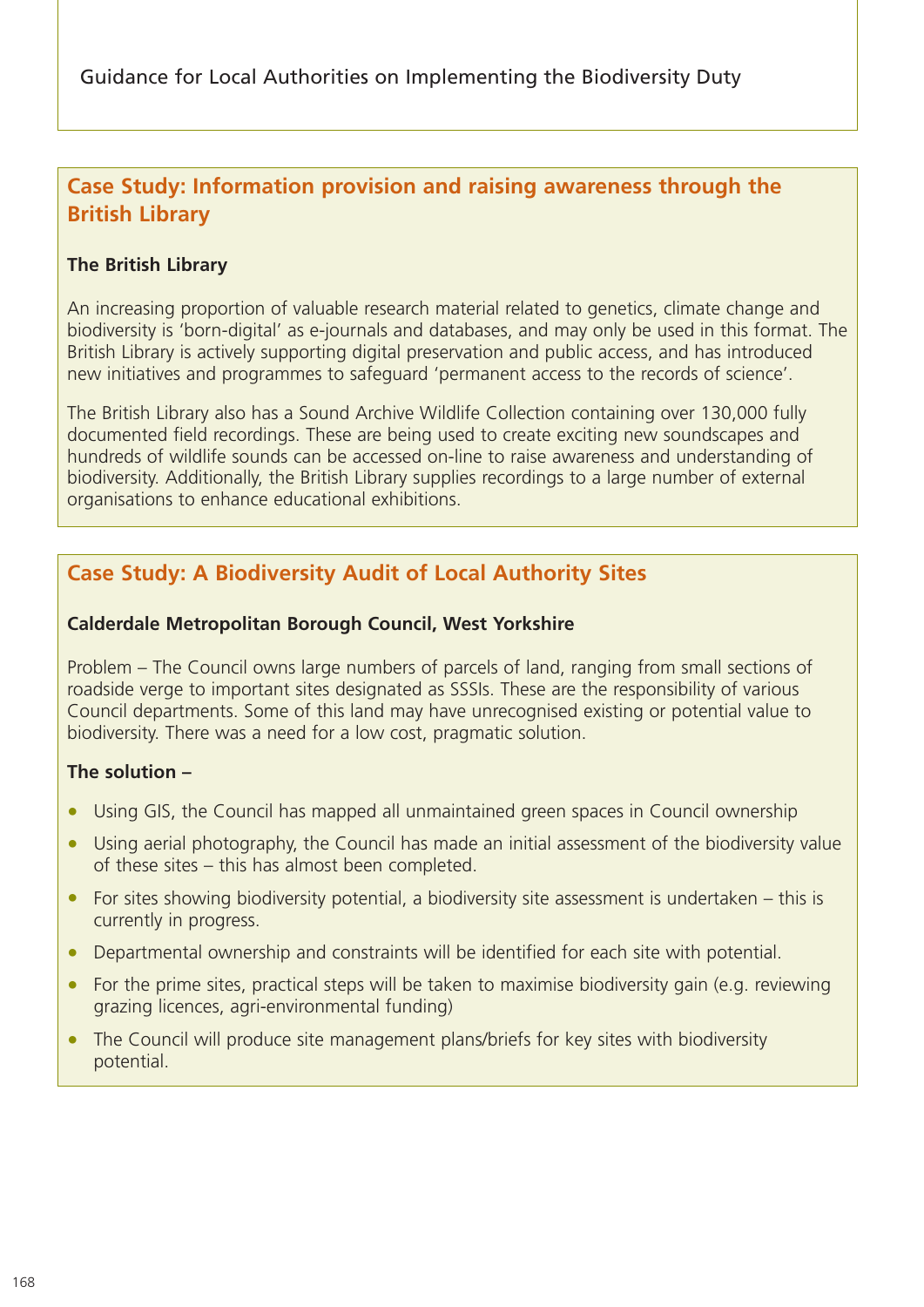## **Case Study: The EcoHouse – Leicester's Internationally Renowned Environmental Showhome**

#### **Leicester City Council**

The EcoHouse demonstrates hundreds of environmental features and ideas, raising awareness of environmental issues and inspiring visitors to make changes to their own homes and gardens. The EcoHouse has welcomed more than 100,000 visitors since it first opened in 1989. The project is managed by Groundwork Leicester and Leicestershire, and receives financial support from Leicester City Council. A major expansion and refurbishment programme took place before the EcoHouse re-opened in February 2000, funded by the National Lottery, the European Union and more than 100 businesses.

On-site interpretation uses technology and innovative approaches to provide a rewarding experience to visitors, and includes video presentations, an audio trail, a number of interactive displays and touch-screen computers providing detailed information about the environmental products on view. EcoHouse staff provide guided tours, as well as information and advice to visitors about saving energy and water, sourcing recycled products, and information on grants available for environmental home improvements.

The EcoHouse also offers educational tours for schools, and provides activities linked to the national curriculum, including interactive environmental computer games. A range of events are hosted on the site to encourage volunteer and community involvement to maintain the organic garden and grounds. The gardeners provide advice to owners of gardens of all sizes on environmentally-friendly approaches to gardening.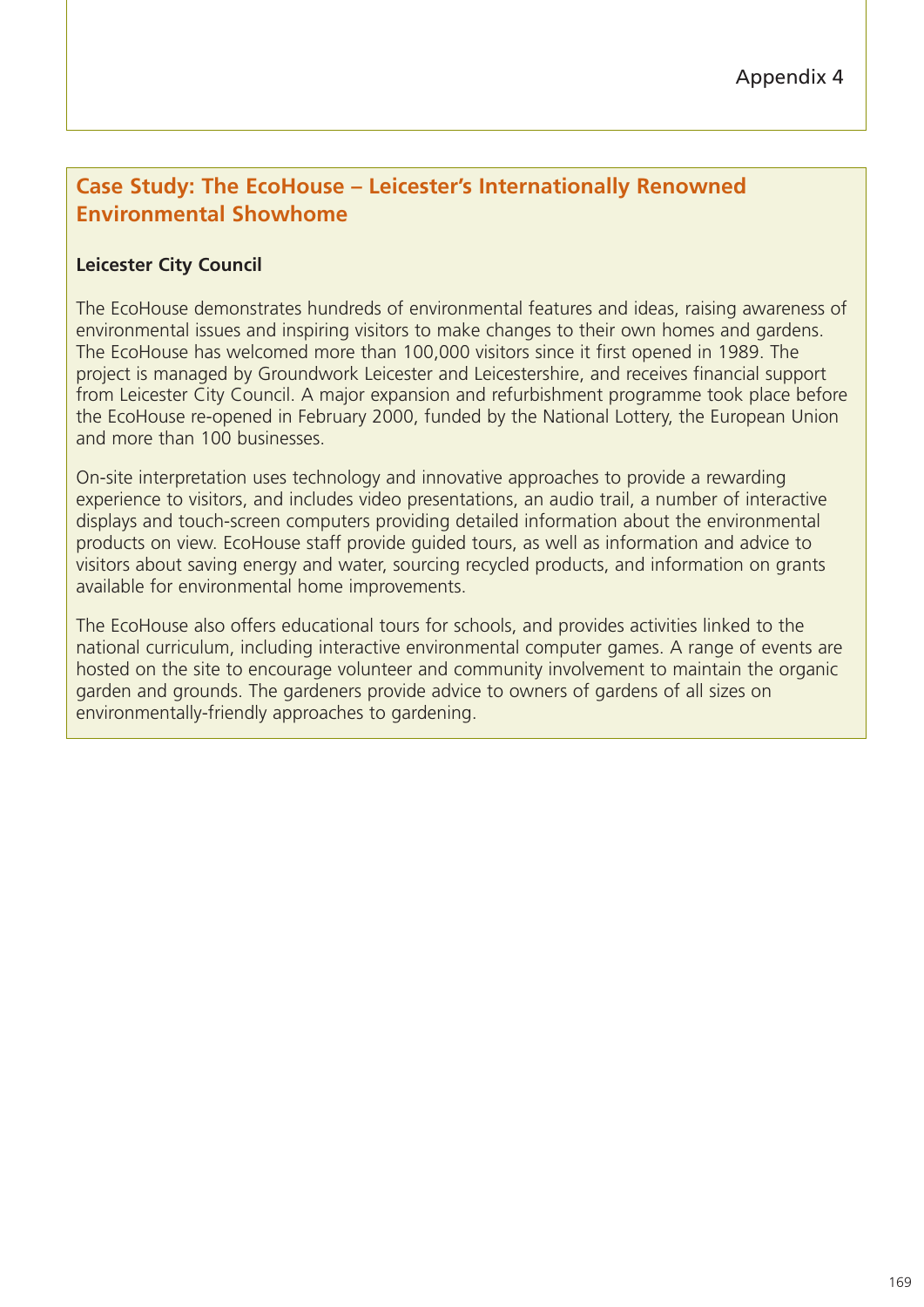## **Case Study: Wild about Manchester**

#### **Manchester City Council**

'Wild About Manchester' is a community focused campaign which aims to get schools and the public involved in conserving, protecting and enhancing biodiversity in Manchester for current and future generations. The key objectives of the campaign, relating to advice, education and awareness, are:

- **To create a species and habitat audit to establish a baseline of biodiversity in the city**. Local communities, schools and partners are all involved in the collation of biodiversity information to inform the species and habitat audit.
- **To promote biodiversity in Manchester**. Specific aims are to raise the profile of major natural attractions, to increase the involvement of local people in biodiversity by encouraging the formation of 'friends of' and community groups, to promote wildlife-friendly gardening, to fully utilise media opportunities and to promote the benefits of eco-tourism across the city.
- **To promote biodiversity as an environmental education resource**. Manchester City Council is making efforts to raise awareness of biodiversity through national curriculum studies, including the promotion of wildlife gardens in schools to facilitate wildlife surveys.

In 2006 there were more than 75 nature conservation projects across all wards in Manchester, involving more than 1,000 participants from local community groups, schools and members of the public. These projects created three new ponds and twelve wildlife hedges, planted eight fruit orchards and four wildflower meadows, and erected approximately 1,000 nest boxes across parks, gardens and school grounds.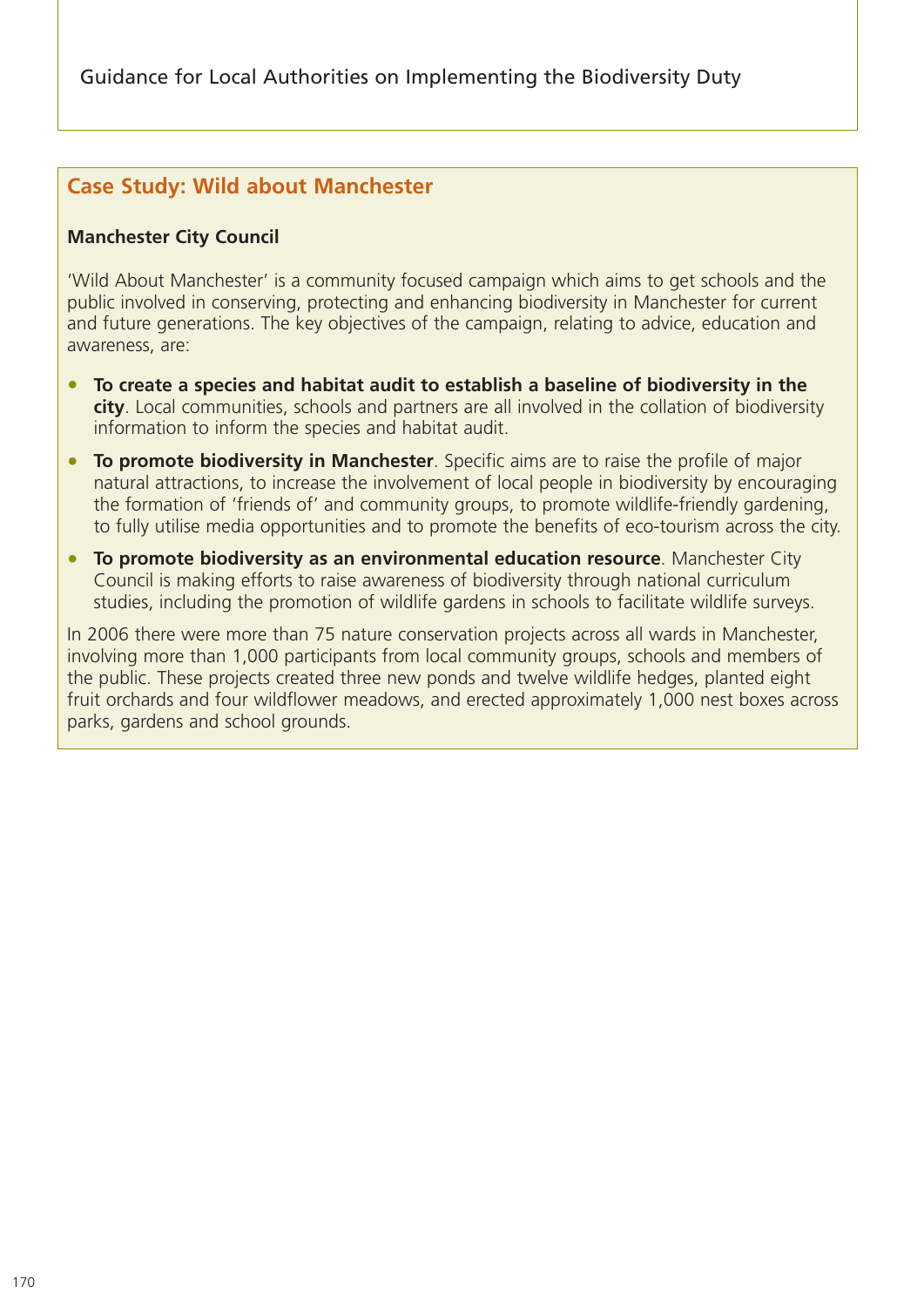# **Case Study: Northumberland County Council Local Food Procurement**

## **Northumberland County Council**

Northumberland County Council aimed to improve the local economic impact of its procurement, and began this by shifting its food suppliers from non-local to local sources. The Council aims to have moved 10% of its procurement spending to local sources within the next three years. This is being done by:

- Raising awareness of the Council's contract needs by arranging a seminar for small, local suppliers;
- Maintaining the capability of local suppliers by working with regional business support agencies;
- Altering the specifications of tenders to open them to small, local businesses, and requiring the contractor to be able to assist the Council's Catering Services Department to pursue a sustainable food procurement strategy and be able to supply locally grown or organic produce.

The changes to the Council's tender process saw a five-fold increase in the number of expressions of interest from local suppliers, and the contracts for supplying meat, milk, bread and fruit and vegetables were all awarded to local suppliers.

Although the main aim of this scheme was to provide economic benefits to local industry, sourcing food locally is also likely to have significant positive environmental effects, and specifically biodiversity benefits. These include:

- Reducing the distances that food is transported, reducing greenhouse gas emissions of from transport and refrigeration, with indirect benefits for biodiversity;
- Encouraging the procurement of organically-grown food. Organically farmed land supports wildlife by not using agrochemicals, and providing new habitats such as field margins and hedgerows.

**http://www.sustainable-development.gov.uk/what/documents/northumberland-countycouncil1.pdf**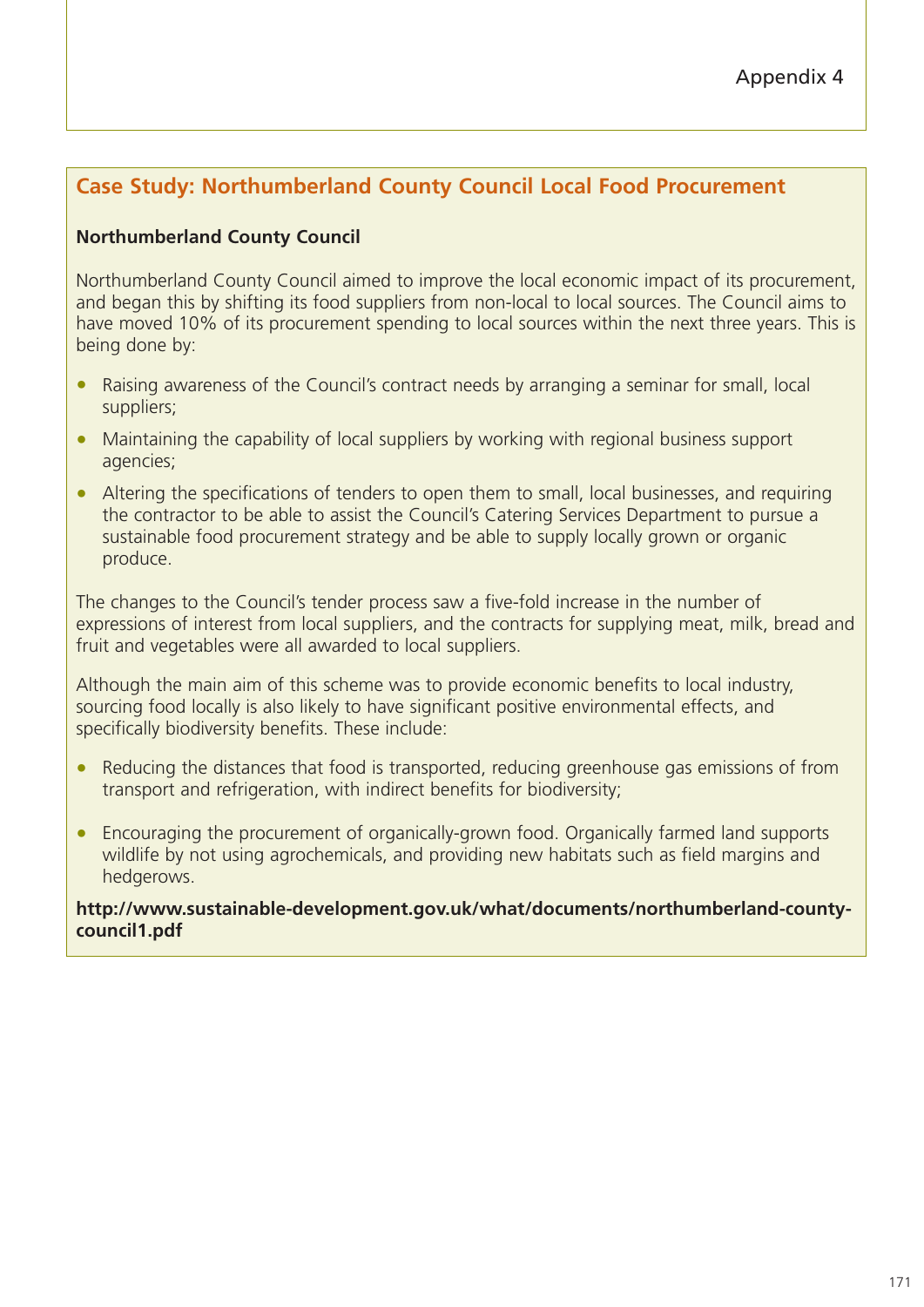# **Case Study: Portishead Golf Course**

## **North Somerset District Council**

Portishead's seafront has a small 10ha public golf course. It is bordered by a public path along the seafront and a busy road with residential houses, as well as other areas of public open space on either side. In 2005, North Somerset Council's Grounds Maintenance Contracts Officer identified the site as having potential to be enhanced for wildlife, and sought advice from the Council's Biodiversity Officer and the Hawk and Owl Trust about improving its management. It was agreed that enhancements for biodiversity would add greatly to the site's amenity value, and a series of enhancements were proposed that would be straightforward to implement while creating habitats for birds, invertebrates and small mammals. These enhancements have included:

- A new species-rich hedgerow was planted along the bare fence line, which would also serve to screen the road and improve the visual amenity of the site and a further hedgerow was planted to border part of the public path by the seafront totalling approx. 150m. The hedge plants were part funded by North Somerset Council's Biodiversity Action Grant. The hedgerow was planted by the Carlton Centre Volunteers (a group of people with learning difficulties) with a supervisor from the Goblin Combe Environment Centre, Cleeve, and grounds maintenance workforce.
- A change to the grassland management regime, to encourage voles to support birds of prey, by cutting different parts of the course at different frequencies.
- Bat and bird boxes were installed, with funding from the Biodiversity Action Grant. Barn owls and kestrels are in the local area and this project is intended to provide new habitat for them.

Although the project is small in scale it demonstrates that improving public open space for wildlife can be fairly straightforward and can provide opportunities for social inclusion. It is intended that the project will be ongoing, subject to funding, with additional hedgerows and, hopefully, interpretation, as there are good views of the bird life to be viewed on the adjoining Severn Estuary. There are plans to undertake monitoring work and to publicise the work through a display in a local library at a future date.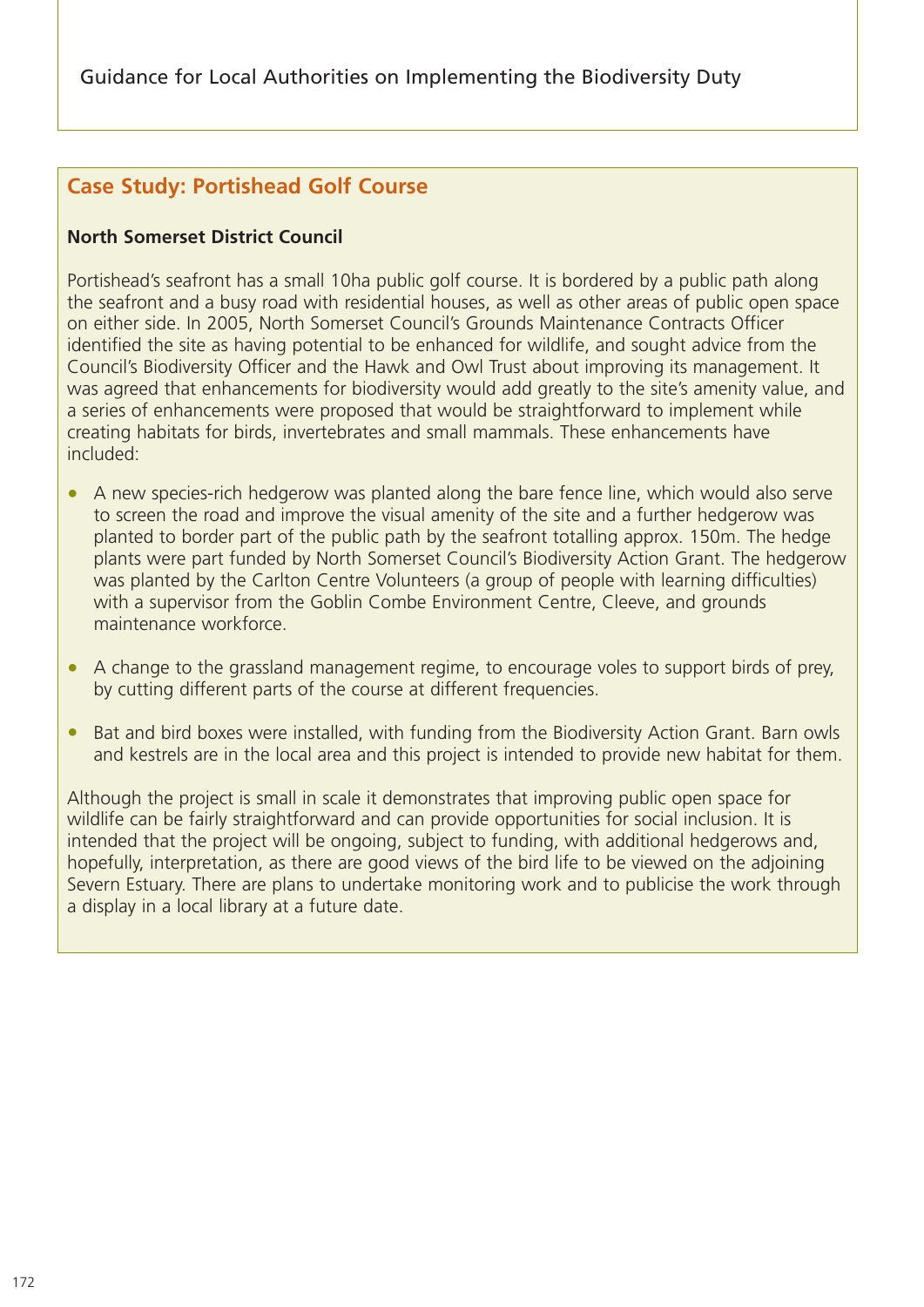# **Case Study: Project Bullfinch**

## **Manchester City Council**

Project Bullfinch aims to improve and stabilise an existing habitat for bullfinches, with significant involvement of the local community. The project focuses on Chorlton Water Park, South Manchester, where there is a strong resident population of bullfinches, a Biodiversity Action Plan species which has experienced a significant decline in recent decades.

The project involved planting of fruit trees, bushes and teasel to provide food at different times of year, and gorse for nesting and shelter. It has involved the local community in practical action to conserve their environment, while raising awareness of bullfinches and biodiversity more generally. The community was involved from the start of the project and at all stages throughout. A consultation exercise at Barlow Moor Community Association was undertaken to gather opinions and support. Many of the trees and plants were planted by school children and health walkers. It has helped to enhance local habitats, benefiting bullfinches and a variety of other species.

# **Case Study – West Sussex Notable Road Verges Scheme**

#### **West Sussex County Council**

In the early 1970s The Sussex Botanical Recording Society drew attention to the botanical significance of a number of road verges. Through discussions with the County Surveyor the Notable Road Verge (NRV) scheme was established. The key purpose was to ensure that the designated sites received appropriate management. The NRV scheme is now a central part of The West Sussex Road Verge BAP, which establishes a series of objectives and actions to enhance the management of road verges for biodiversity (see **http://www.biodiversitysussex.org**).

There are now 84 NRVs. While most have been designated for their flora, some are of importance for invertebrates and fungi. The County Council has identified the location of the NRVs with marker posts and each is subject to an agreed management regime.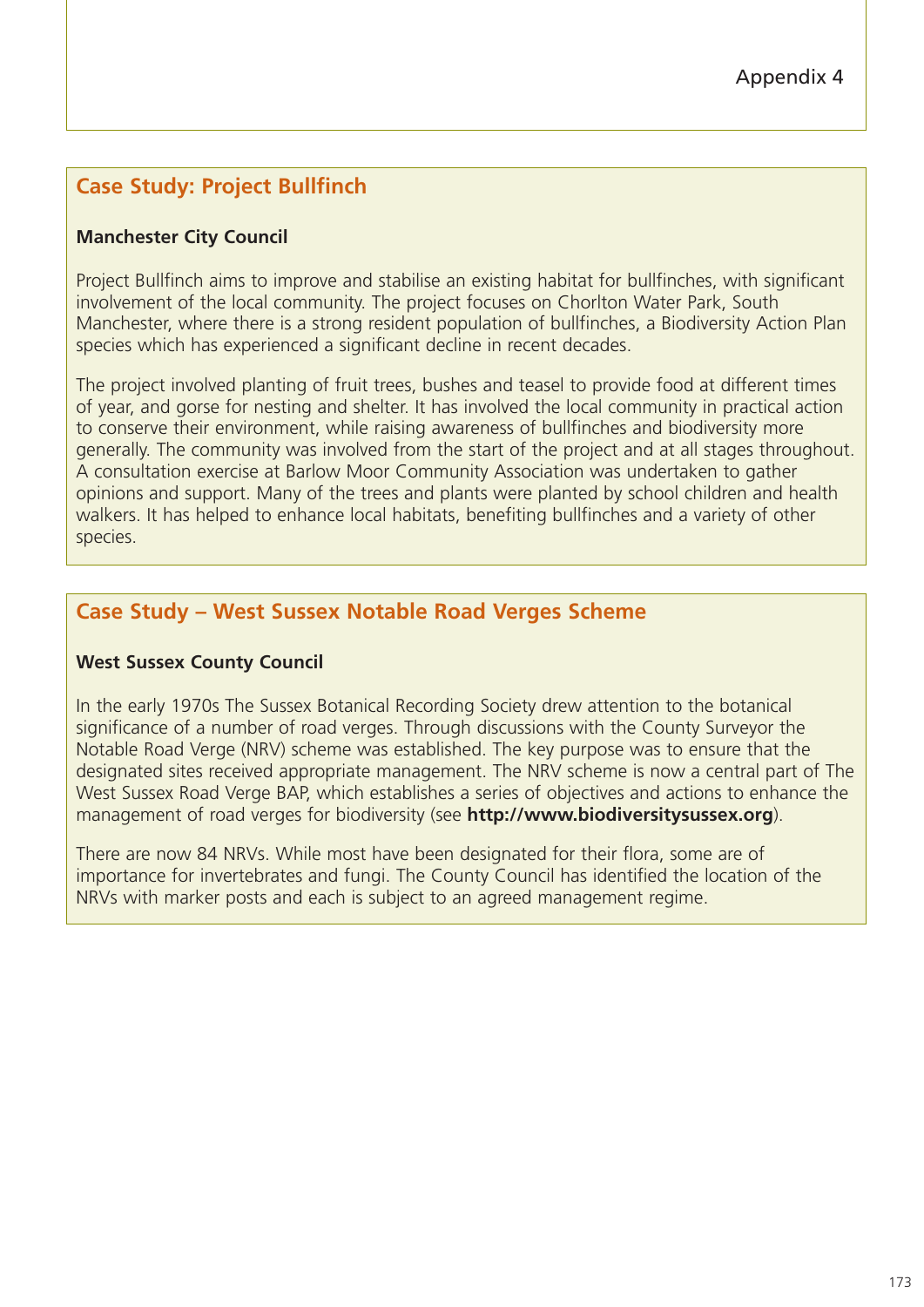# **Case study: A Biodiversity Action Plan for London Underground**

## **London Underground, Metronet Rail, Tube Lines, London Biodiversity Partnership and its partners, Transport for London.**

This case study presents an example of how a transport organisation has produced a Biodiversity Action Plan (BAP) to improve understanding and management of biodiversity.

London Underground (LU) is one of the largest land owners in London. Over half of the network is above ground and LU is aware that trackside vegetation is a valuable haven for plans and animals, particularly in central London. LU felt that it needed a co-ordinated approach to ensure that the biodiversity value of its property is managed appropriately as it moves into a major period of investment across the network.

Based on an initial LU survey and a series of surveys carried out by LU's Public Private Partnership contractors, Metronet and Tube Lines, LU built up a picture of the plants, animals and habitats on their property. LU worked with the London Biodiversity Partnership and its partners to understand what could be done to conserve and, where possible, enhance the biodiversity value of their trackside. Metronet and Tube Lines maintain the trackside habitat, so LU worked closely with them in agreeing future activities and initiatives in the London Underground Biodiversity Action Plan.

Developing the BAP has given LU a much better understanding of the biodiversity value of its property and how it can manage this. The BAP will allow it to apply good trackside management consistently across the network and it will help promote biodiversity to staff and the millions of people who travel with LU each year.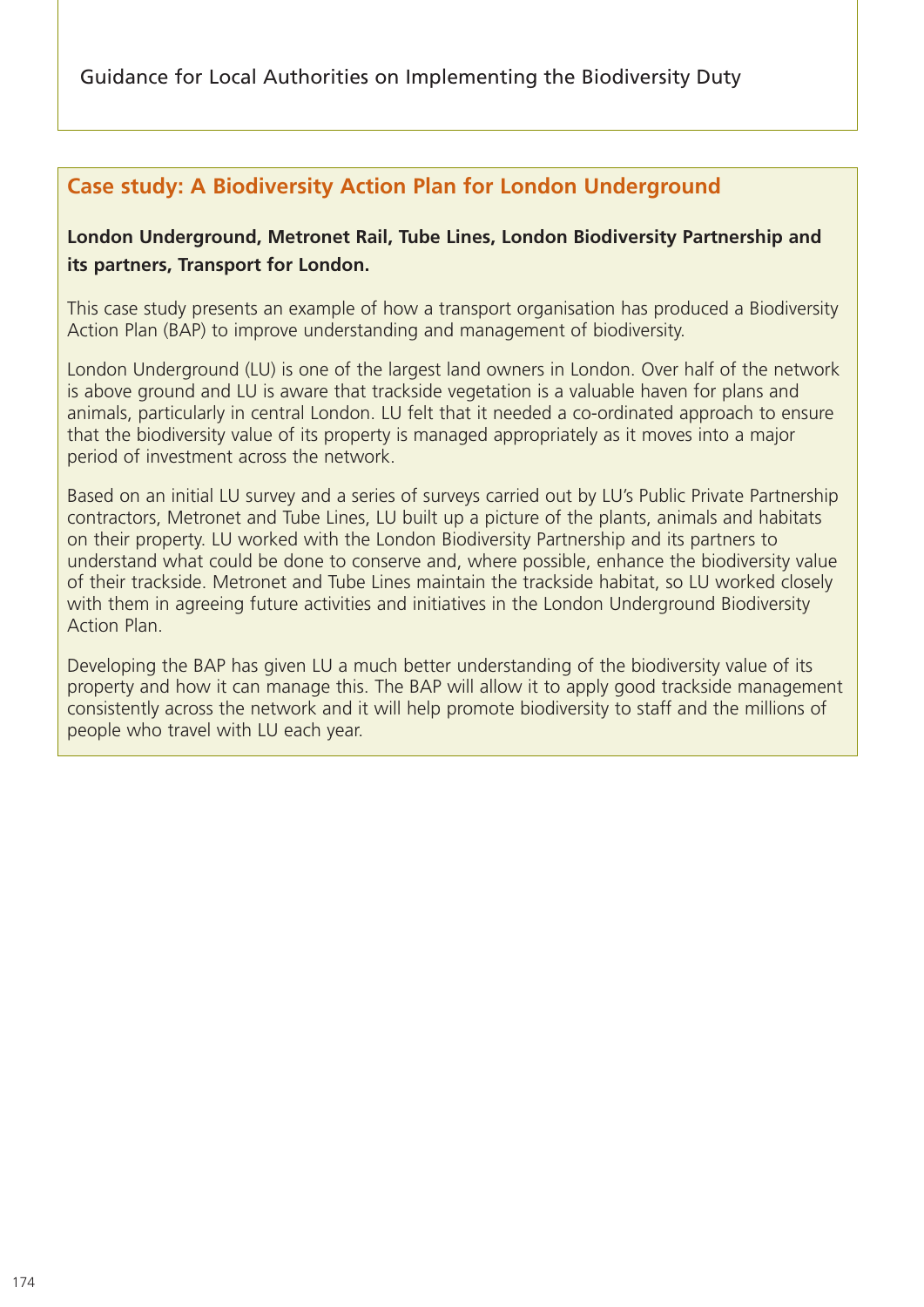# **Case study: Design for Biodiversity Guidance**

**Organisation/Partnership:** London Development Agency, Greater London Authority, Natural England, Groundwork and London Wildlife Trust.

This case study presents an example of how a development agency is promoting biodiversity conservation in design and management of the built environment.

The Design for Biodiversity project is a partnership project established to promote the conservation of wildlife as part of the design and management of buildings and urban landscapes in London. Although the project is London-based, the importance of Design for Biodiversity and the features and opportunities addressed are wholly relevant and applicable within all development and regeneration.

Design for Biodiversity promotes the ecological function of a built structure and environs in its local context. This requires not only the consideration of how a built structure can minimise any adverse impact upon the local ecology, but also a consideration of whether the built structure or its landscaped environment can deliver any wider ecological benefits or enhancements.

The initiative has established a guidance document that provides a step-by-step approach to addressing biodiversity when planning and delivering built developments in London. It includes five key steps that are necessary to ensure compliance and achieve best practice:

- consultation and scoping;
- survey and impact assessment;
- incorporating biodiversity objectives;
- identifying enhancement, mitigation or compensation;
- ensuring appropriate management and aftercare.

The guidance can be can be downloaded at **www.d4b.org.uk**, where the website provides further information on biodiversity planning policy for London, and case studies of good practice that illustrate how to integrate features into development.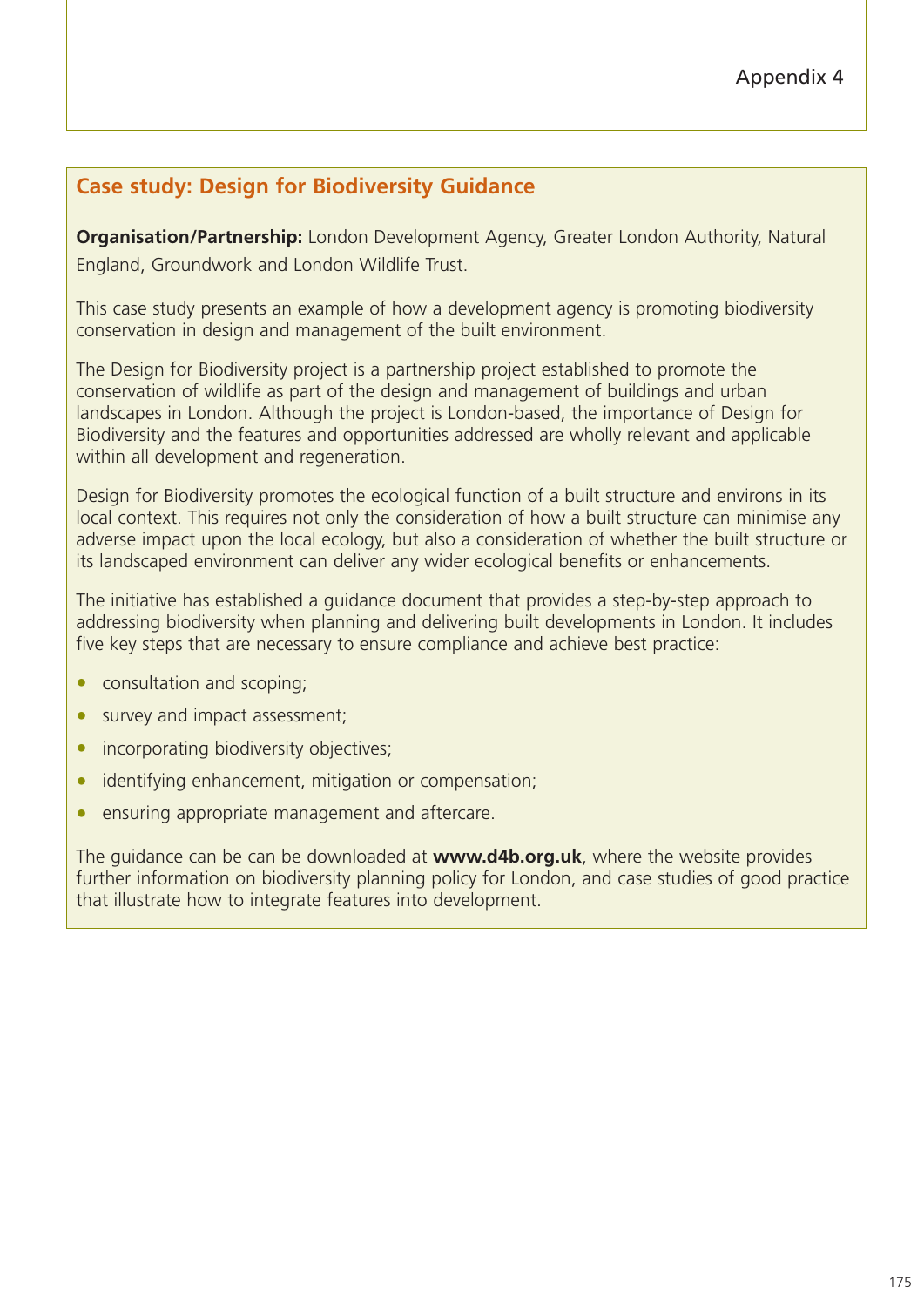## **Case study: Managing the Release from Reservoirs to Benefit Biodiversity**

#### **Yorkshire Water**

Yorkshire reservoirs are situated in some of the most dramatic and beautiful scenery in England. In addition to their recreational value, they are also highly important for wildlife. However, the principal function of the reservoirs is industrial. Most were built by the Victorians to supply drinking water to the expanding cities of Yorkshire and to provide water for the textile and steel industries, fuelling the great industrial engine of the North.

Reservoirs are a vital component of Yorkshire's water supply, meeting nearly half of the demand. In addition, many reservoirs provide compensation water which must be released to the watercourse downstream in order to meet the needs of industry and to protect the environment by maintaining a baseflow. However, most of the historical industry has now declined, making the releases generally surplus to industrial needs. Also, releases were not specifically designed to meet environmental needs and are therefore sub-optimal.

Recognising that there was an opportunity, Yorkshire Water has worked in collaboration with the Environment Agency and Durham University since 2002, to investigate the feasibility of operating reservoirs differently, to both maximise the resource and benefit biodiversity.

At pilot catchments near Sheffield and Holmfirth, compensation releases have been redesigned to optimise reservoir operation and improve flows downstream. Releases have been designed to benefit brown trout based on their lifecycle requirements, by creating seasonally variable flows, including a spate in autumn to encourage trout spawning migration.

Stakeholders such as the Salmon and Trout Association, Sheffield Wildlife Trust and local wildlife groups were involved right from the start, bringing valuable local knowledge and support.

The pilot trials have proved a success, benefiting the trout population (and anglers) through faster growth rates and increased spawning, and providing improved habitat for invertebrates such as caddis and mayflies.

Building on this success, Yorkshire Water aims to apply the techniques and lessons learnt from the pilots to other suitable reservoirs in the region, seeking more opportunities to manage its operations to benefit the biodiversity of the region.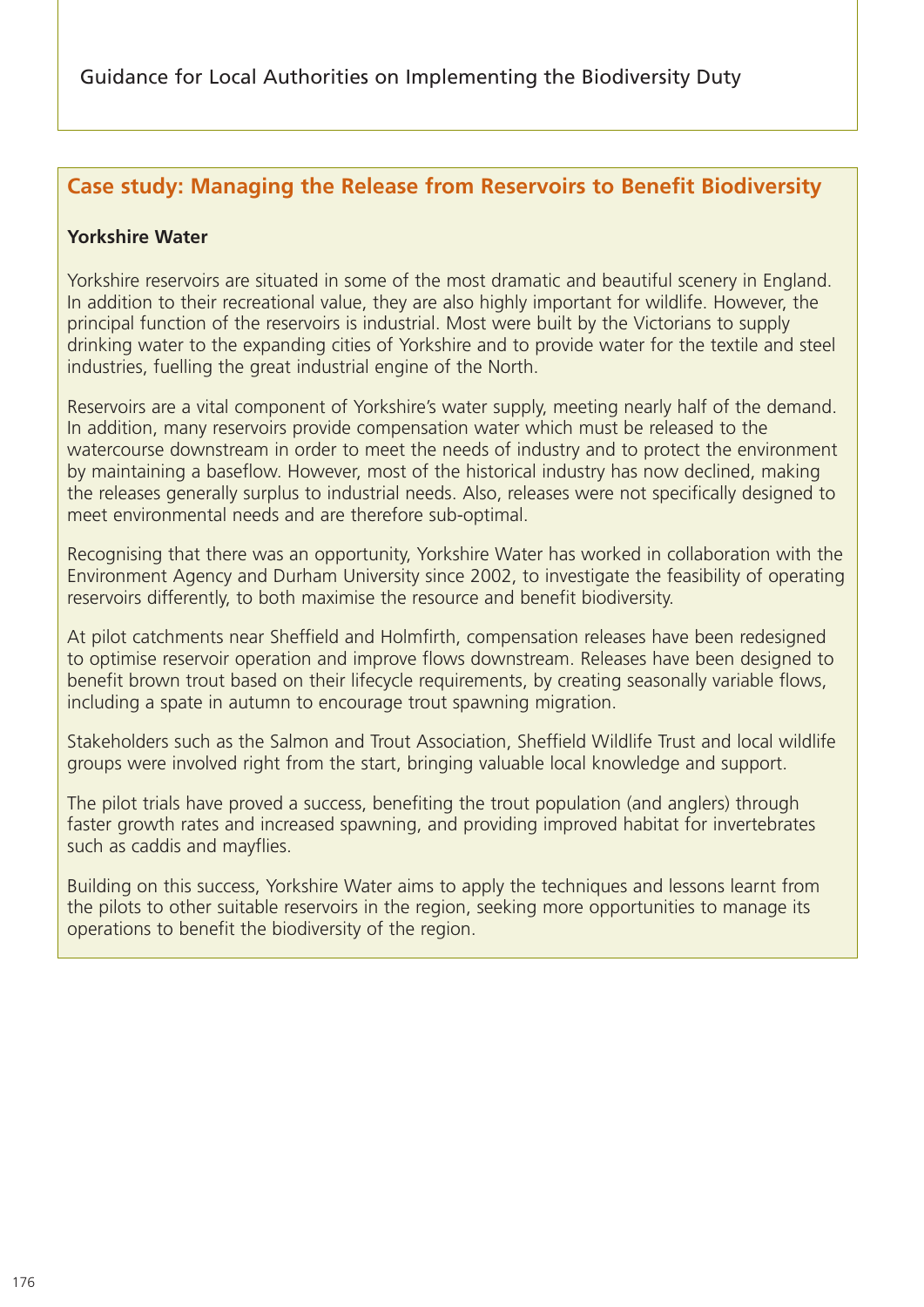